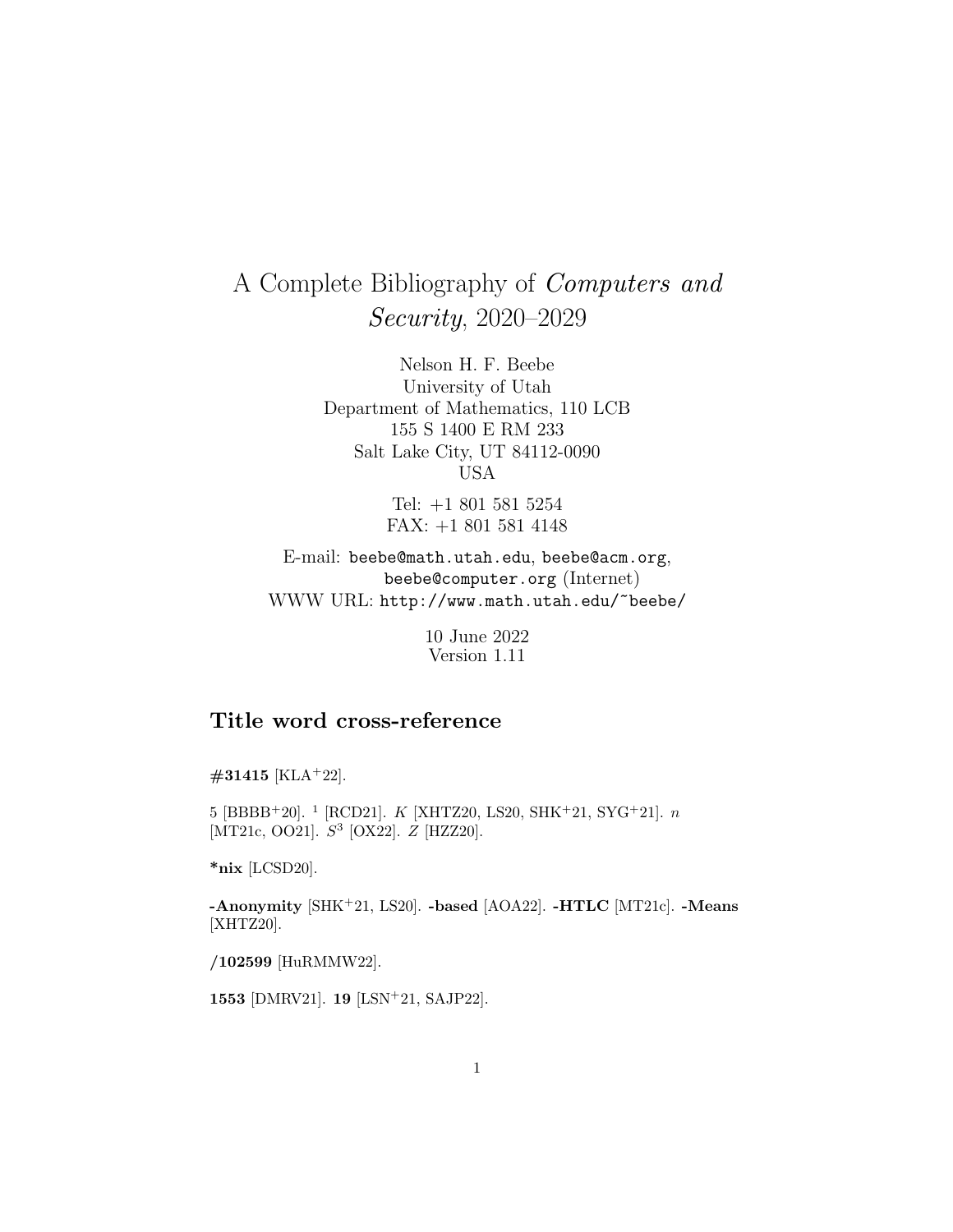**2020** [Ano20a, Ano20b, Ano20c, Ano20o, Ano20r, Ano20q, Ano20s, Ano20t, Ano20u, Ano20v, Ano20p, Ano20w]. **2021** [Ano21a, Ano21b, Ano21c, Ano21p, Ano21r, Ano21q, Ano21s, Ano21t, Ano21u, Ano21v, Ano21w, Ano21y]. **2022** [Ano22a, Ano22b, Ano22k, Ano22l, Ano22n, Ano22m, Ano22o, Ano22p].

**5.0** [MVH<sup>+</sup>21]. **5G** [JB21, Mit20, NR22, YM22].

## **6LoWPAN** [ZMQ21].

**802.11ah** [ZM20].

**ABE** [SYH<sup>+</sup>22]. **absolute** [ZZJC20]. **abusive** [XWY21]. **AC** [LS21]. **academia** [dVABH20]. **Accelerating** [SMC<sup>+</sup>21]. **Access** [IMN22, AJ20, ABK<sup>+</sup>20, CPT<sup>+</sup>22, CZZ<sup>+</sup>21, DS21, GKC22, LCSD20, LLZJ22, MKC<sup>+</sup>21, SBY<sup>+</sup>22, SU21, WP21, ZLZC22]. **access-control** [WP21]. **access-graph** [DS21]. **Accessible** [FHW22]. **accomplished** [SL20]. **accountability** [TGOF22]. **accountable** [ILB20]. **Accounting** [NCW<sup>+</sup>20]. **Accounts** [CHP21, AAAAS20]. **accuracy** [YFO<sup>+</sup>21]. **accurate** [ADJS21, MGG<sup>+</sup>20]. **Achieve** [YLZ<sup>+</sup>21]. **Achievements** [MAKH21]. **Achieving** [LZL<sup>+</sup>22, LZ20, TLPY21, GZG21]. **Acknowledgement** [Ano21x, Ano22q]. **Acoustic** [GSE20]. **Acquisition** [US20]. **ActID** [SKS21]. **action** [MGZ<sup>+</sup>20]. **actions** [MGTK22]. **active** [ASI<sup>+</sup>20a, ASI<sup>+</sup>20b, DMRV21, LWX<sup>+</sup>22, XYH<sup>+</sup>20, ZT21]. **active-risk** [ASI<sup>+</sup>20a, ASI<sup>+</sup>20b]. **actives** [CYL<sup>+</sup>21]. **activist** [JB22]. **activity** [HG21, LLG21, RT20, SKM21, SKS21]. **Actor** [DANS20]. **ad** [KJR<sup>+</sup>20, MBP20]. **ad-hoc** [KJR<sup>+</sup>20, MBP20]. **Adam** [TCYL21]. **adaptable** [HLZ<sup>+</sup>21]. **Adaptation** [DPSN20, CZPX22]. **adaptive** [CB22a, CPT<sup>+</sup>22, LGH21, XHWL20]. **adding** [HX21]. **address** [SPZ<sup>+</sup>20, WLLS22, ZYH<sup>+</sup>22, ZZJC20]. **ADF** [TLKW20]. **adhoc** [RJ21]. **administration** [SSRK20]. **ADMM** [YWZ20]. **ADOC** [KG20]. **Adopting** [AMM<sup>+</sup>21]. **adoption** [NDDH<sup>+</sup>21]. **ADS** [FL21, LWS<sup>+</sup>20, LWLT21]. **ADS-B** [FL21, LWS<sup>+</sup>20, LWLT21]. **ADSAD** [QMW20b]. **AdStop** [AA22b]. **advanced** [CZPX22, XGL20, ZGNZ21, HZ20b]. **advances** [AKT21, BBA<sup>+</sup>21]. **Adversarial** [MDB<sup>+</sup>20, QMW<sup>+</sup>20a, QZT<sup>+</sup>22, ZHL<sup>+</sup>22, AWJB21, AQAK21, CZCX20, CZX<sup>+</sup>21, DZZ<sup>+</sup>21, DTK<sup>+</sup>21, HMTC22, HDZ<sup>+</sup>22, HLYZ21, ISM22, LL21a, LWW<sup>+</sup>21, LXZ<sup>+</sup>22, MBGF20, NDPC21, PLW<sup>+</sup>21, SZY<sup>+</sup>22, SYL<sup>+</sup>20, VS22, WYW<sup>+</sup>22, WZZ<sup>+</sup>22, WS21, WTC<sup>+</sup>22, YCCZ21, YS22]. **adversary** [DGH21]. **advertising** [SZL<sup>+</sup>22]. **adware** [AA22b]. **affect** [SHK<sup>+</sup>21, vSRW<sup>+</sup>20]. **affected** [MGTK22]. **affecting** [BCP22]. **affective** [FVF21]. **after** [KN20]. **Against** [CCO<sup>+</sup>20, SYA<sup>+</sup>21, AA20, AWJB21, AQAK21, CGS22, CLS22, DG20, DS20, GMPMS21, HCLRM20, HZX<sup>+</sup>21, HXZ<sup>+</sup>21, HZ20b, HLYZ21, LKA<sup>+</sup>21, LL22b, LX21, LWW<sup>+</sup>21, LXZ<sup>+</sup>22, LJO<sup>+</sup>20, MT21c, QY22, RZ20b, RZW<sup>+</sup>20,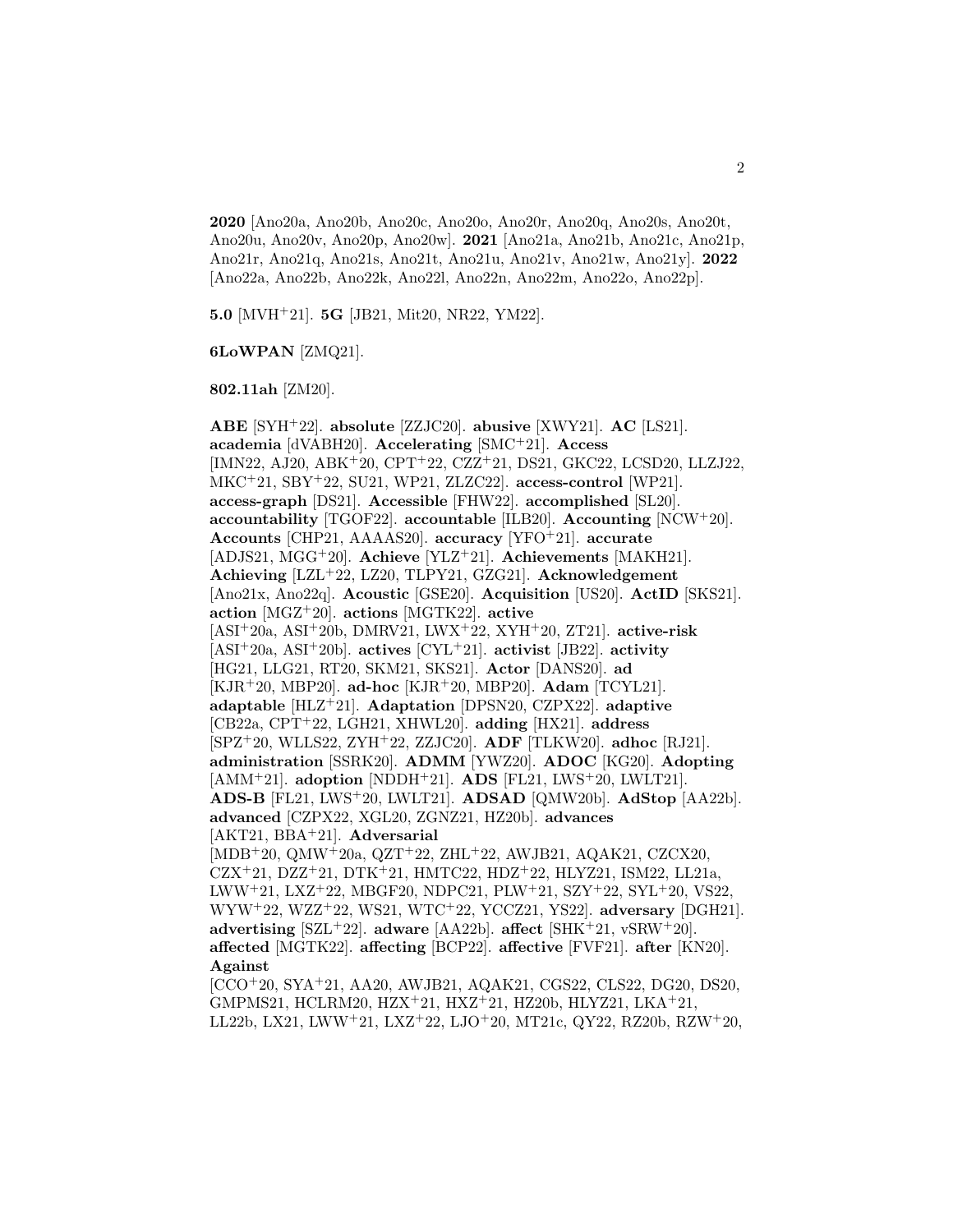SKG21, Wan21, XHWL20, XHW<sup>+</sup>22, YWWH22, ZNL<sup>+</sup>20, ZCJ<sup>+</sup>20]. **age** [LSN<sup>+</sup>21]. **aggregated** [HHL<sup>+</sup>22]. **Aggregation** [ZJL<sup>+</sup>20, BS20, SVA21]. **Aggregation-based** [ZJL<sup>+</sup>20]. **aggregator** [HYW<sup>+</sup>20]. **agile** [TCJS22, SJH<sup>+</sup>21]. **agreement** [NM21]. **Aided** [LZG<sup>+</sup>22]. **aiding** [Jan22]. **Aiming** [LGJW21]. **air** [CVL22, GSE20]. **air-gapped** [GSE20]. **AIR4ICS** [SJH<sup>+</sup>21]. **airborne** [FL21]. **alarm** [AES22]. **ALERT** [DANS20, BS20, IE22, KMH<sup>+</sup>22, MFA20]. **Alerting** [MDR20]. **algorithm** [AA22a, AR21, GSS<sup>+</sup>20b, HYW<sup>+</sup>21, LGL21, TT20, XYH<sup>+</sup>20, XHB<sup>+</sup>21, ZGM21, ZZL<sup>+</sup>22, ZHL<sup>+</sup>20]. **algorithm-based** [HYW<sup>+</sup>21]. **algorithmic** [MC20]. **algorithmically** [AKCS20]. **algorithms** [GJB22, LS20, MGG<sup>+</sup>20, NJ22, YFO<sup>+</sup>21]. **aligning** [PFR20]. **alignment** [DLQ<sup>+</sup>21]. **alive** [BTAK21]. **allocation** [ZZW<sup>+</sup>21]. **Altering** [GBA22]. **alternate** [WRG<sup>+</sup>21]. **always** [BOS<sup>+</sup>21]. **Am** [XGS<sup>+</sup>20]. **AMalNet** [PYT20]. **AMI** [KTGDE20]. **amongst** [JQYL22]. **amplification** [IHJZ21]. **amplification-based** [IHJZ21]. **analyses** [MAR22]. **Analysing** [TDM<sup>+</sup>21]. **Analysis** [ACG20, CMFUA<sup>+</sup>20, CB22b, DAZ20, GBA22, tBLLV21, AABE20, ASB<sup>+</sup>21, BBA<sup>+</sup>21, BWB<sup>+</sup>21, CDM<sup>+</sup>20, CBFH20, CDN21, DPKHP22, DMB21, FHSQ20, FFPC22, FBL20, GAL<sup>+</sup>20a, GYL<sup>+</sup>20, HHSL20, HSL20, HLZ<sup>+</sup>21, JK21a, KKP22, KM22, KAK21, KMP<sup>+</sup>20, KLA<sup>+</sup>22, KTH20, KIAV22, LSN<sup>+</sup>21, LdSP21, LZZ<sup>+</sup>21, LFW<sup>+</sup>22, MVH<sup>+</sup>21, MSMH21, NH21, NTBH<sup>+</sup>22, NFVN<sup>+</sup>22, NDDH<sup>+</sup>21, NMCRB21, Onw20, PMF<sup>+</sup>20, QMW20b, RKSV20, RGPAF20, RMS<sup>+</sup>21, SCH<sup>+</sup>20, SSHP21, SMvH<sup>+</sup>21, SVPM21, SDG20, SGVA21, STM<sup>+</sup>20, SSTRD22, TD21, TFP21, TK20, WBN<sup>+</sup>20, WPS20, YZL<sup>+</sup>20, YPWS20, YSM<sup>+</sup>21, YP21, ZTD21, ZYH<sup>+</sup>21, ZSGB<sup>+</sup>22]. **analysis-based** [Onw20]. **Analytical** [YZW<sup>+</sup>20]. **analytics** [MWR20, UHK<sup>+</sup>21]. **Analyzing** [MB20b, SW22, SS22, ZYL<sup>+</sup>20]. **Android** [AYS20, AES22, ACG20, CLX21, EZLC21, FCSP21, GAL<sup>+</sup>20a, GCZ21, GB21, GMBN21, HZ20a, JDBB20, KDDM20a, KDDM20b, KMP<sup>+</sup>20, KZYZ22, LLG21, MSG22, MRSV21, OX22, SGVA21, WPS20, YMR<sup>+</sup>22, ZTD21, ZTY<sup>+</sup>20a]. **AnForA** [ACG20]. **ANiTW** [ALZ<sup>+</sup>20]. **ANN** [LS21]. **ANN-based** [LS21]. **anomalies** [MBFIdD21, SRM22]. **Anomalous** [JQYL22, SG21]. **Anomaly** [DAZ20, KTGDE20, AA22a, BBMW21, BTM21, CFZL22, CVL22, CSKD22, EA20, HMS21, LWZ22, LWLT21, MSCJ21, PSP<sup>+</sup>22, QMW20b, RDM20, SLC<sup>+</sup>21, YLL<sup>+</sup>22, YLY20, ZHJ<sup>+</sup>21]. **Anomaly-based** [KTGDE20, YLL<sup>+</sup>22]. **Anonymity** [SHK<sup>+</sup>21, LS20, XCSZ21, YFO<sup>+</sup>21]. **anonymization** [FMA22]. **anonymous** [ABK<sup>+</sup>20, OO21, SJX<sup>+</sup>20, XCSZ21]. **Anti** [MRSV21, GMBV21, GMPMS21, LL21a, NBBS22, SGSS22, WS21, WTC<sup>+</sup>22]. **anti-forensics** [WS21, WTC<sup>+</sup>22]. **anti-malware** [GMPMS21, LL21a, NBBS22]. **anti-phishing** [GMBV21]. **Anti-Repackaging** [MRSV21]. **anti-virus** [SGSS22]. **Anticipating** [DGH21]. **AntiTomo** [LXZ<sup>+</sup>22]. **antiviruses** [BCdGG20, BDC<sup>+</sup>22]. **API**  $[AZ20, AZES21, DSN+22, LLL+22b, SLBG21, STM+20]$ . **Apícula**  $[DSN+22]$ . **Apologize** [MGTK22]. **app**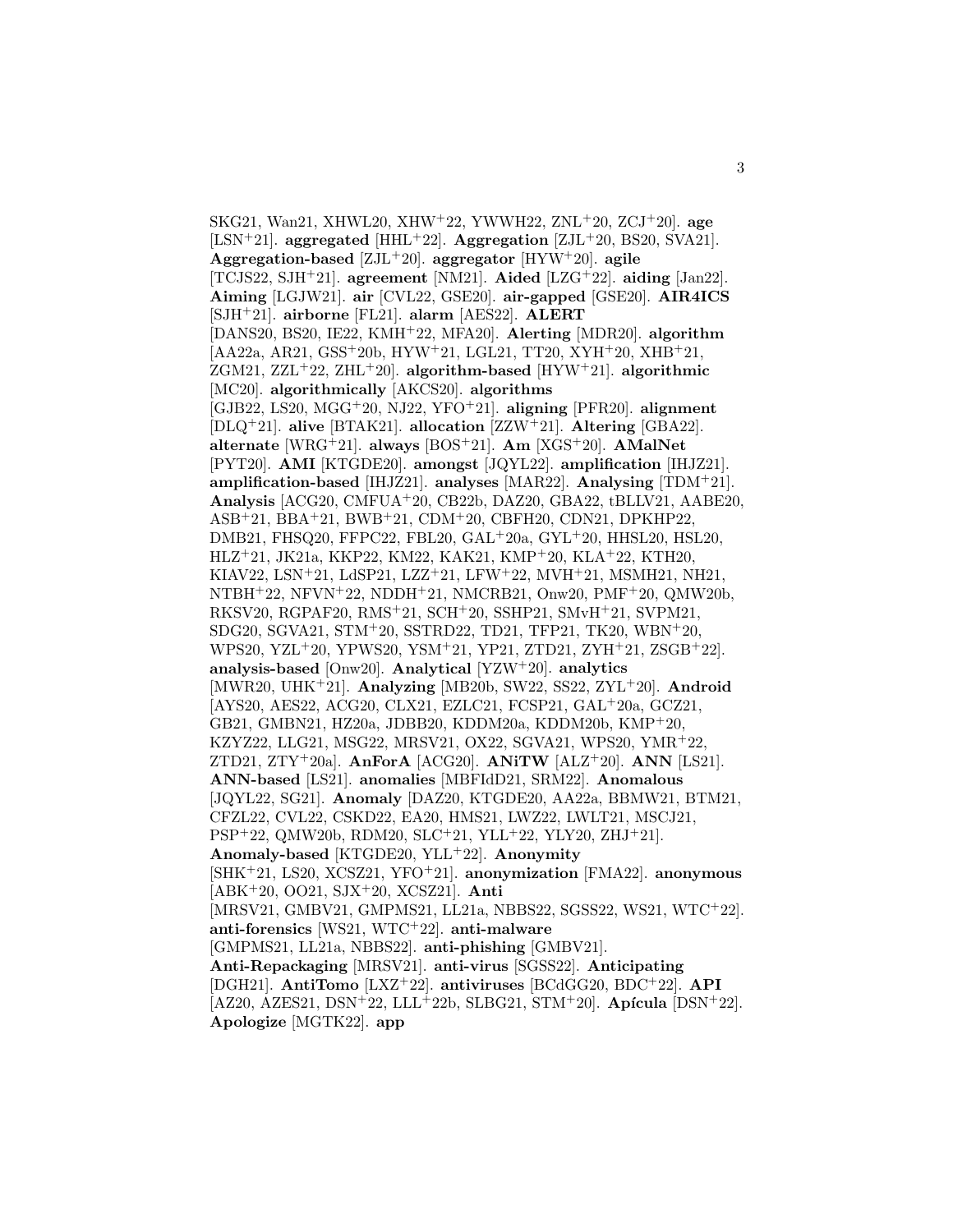[FCSP21, LLG20, OMO20a, SLBG21, TTRY20, ZLCA21]. **app-in-the-middle** [LLG20]. **Applicability** [Les21, FHW22, KEK<sup>+</sup>21]. **application** [DS21, LLL<sup>+</sup>22a, NMCRB21, RSEK20, Sar21, vdKWH20]. **Applications** [ACG20, SHL<sup>+</sup>20, CWL<sup>+</sup>22, HZG19, HZG20, LSWR20, RT20, WPS20, ZXZ<sup>+</sup>20, ZTD21, ZTY<sup>+</sup>20a]. **applies** [ARB20]. **Applying** [AA21a, AMA21]. **appraisals** [VM21]. **Approach** [FEA22, LSXJ22, MAK21, AJ20, AA22a, AAAAS20, AZES21, AMM<sup>+</sup>21, BTAK21, CGCY21, DS20, FXL<sup>+</sup>20, GZS<sup>+</sup>22, GL21, HDS21, HZG19, HZG20, HZ20b, IB20, JYS21, JK21a, KKRP21, KAM<sup>+</sup>21, LFHH22, MBFIdD21, MC20, MSP<sup>+</sup>20, MHSK21, OSPP22, RRMSM<sup>+</sup>20, SAA20, STM<sup>+</sup>20, SYL<sup>+</sup>20, TCY<sup>+</sup>20, TZZ<sup>+</sup>21, TML<sup>+</sup>20, TCYL21, WNF20, WTW21, WLLS22, WRG<sup>+</sup>21, WP21, YWZ20, ZJL<sup>+</sup>20, ZLCA21, ZTD21, ZZL<sup>+</sup>22, ZSGB<sup>+</sup>22, dSFG20]. **Approaches** [KMG21, SPZ<sup>+</sup>20, WFT22, CSRA22, LSWR20, LX21]. **approximate** [MBH20, vDK22]. **apps** [GAL<sup>+</sup>20a, HZ20a, KMP<sup>+</sup>20, vdSFF20b]. **April** [Ano20a, Ano21a, Ano22a]. **APT** [LdSP21, SGSS22, SHSK20]. **APT-related** [LdSP21]. **Arabian** [ARB20]. **Arabic** [PA20]. **arbitrary** [PTD20]. **Architecture** [SSS<sup>+</sup>21, FK22, HAKK21, JE21, LXC<sup>+</sup>20, PRTV22, SMCP21, Tek21, YKG20]. **architectures** [VAW<sup>+</sup>20]. **area** [DMB21, HAKK21, TLKW20]. **areas** [CZCX20, OAA<sup>+</sup>22]. **ARM** [CJJ<sup>+</sup>22, FDK<sup>+</sup>22, JK21b]. **ARM-based** [FDK<sup>+</sup>22]. **art** [KDE20, PLS20, QS22]. **artefacts** [AN21]. **artifacts** [VB20]. **artificial** [JDBB20, JIG22, Wan21, XYH<sup>+</sup>20]. **ASLR** [Jan22]. **aspect** [SWK20]. **assessed** [KIAV22]. **Assessing** [AVR20, FHW22, KAFDW22, Olu22, SKG21, YCMM20, ZZ20]. **Assessment** [TRM22, BBJ20, DGH21, ESBJ20, GB21, GG22, GKB21, HLL<sup>+</sup>21, LKW<sup>+</sup>20, Les21, MYMC20, NDDH<sup>+</sup>21, SSHP21, SSRK20, TAES20, US20, WNF20, ZLY<sup>+</sup>20, vdSFF20b, SP20]. **assessments** [SSHP21]. **asset** [SDG20]. **assets** [Ade21, HLL<sup>+</sup>21]. **assistance** [STH<sup>+</sup>22]. **assisted** [DKSS20, FDK<sup>+</sup>22]. **associated** [TJ20]. **association** [TW20]. **assured** [TW20]. **Asymmetric** [WNI20]. **asynchronous** [TCYL21]. **attached** [KLA<sup>+</sup>22]. **Attack** [LLL<sup>+</sup>20b, MSZ20, PC22, BGL<sup>+</sup>20, CGS22, CZX<sup>+</sup>21, DMB21, DGH21, HYW<sup>+</sup>20, HZX<sup>+</sup>21, HXZ<sup>+</sup>21, KDI21, KL22, LWS<sup>+</sup>20, LWL21, MLM20, MT21c, NH21, OFIdD<sup>+</sup>20, PKK<sup>+</sup>21, RJ21, SKG21, SHSK20, TLKW20, Tek21, TD21, WLQ20, WYW<sup>+</sup>22, XHWL20, YKN21, YZL<sup>+</sup>20, ZLY<sup>+</sup>20, ZNL<sup>+</sup>20, ZLY<sup>+</sup>21, ZD21]. **attacker** [SS22]. **Attacks** [BBR20, CCO<sup>+</sup>20, HZG19, HZG20, KFS<sup>+</sup>22, SYA<sup>+</sup>21, AHC22, AA20, AWJB21, AQAK21, ADC<sup>+</sup>20, AMM<sup>+</sup>21, BKPZ21, CMMST22, CLS22, CZG<sup>+</sup>22, DG20, DS20, DZZ<sup>+</sup>21, FL21, Gal20b, GMPMS21, GSY<sup>+</sup>20, GSLS21, HMK<sup>+</sup>20, HY21, HMB<sup>+</sup>21, HDZ<sup>+</sup>22, HCLRM20, HLYZ21, IHJZ21, JQYL22, JYS21, KJCL20, KKJ<sup>+</sup>21, KR21, LSN<sup>+</sup>21, LKA<sup>+</sup>21, LLL<sup>+</sup>20a, LX21, LWW<sup>+</sup>21, LRH<sup>+</sup>21, LHS21, LWZ22, LJO<sup>+</sup>20, LLZJ22, MKC<sup>+</sup>21, MAAA20, NBBS22, NJ22, PX21, QMW<sup>+</sup>20a, QY22, RZ20b, RZW<sup>+</sup>20, SMvH<sup>+</sup>21, SYH<sup>+</sup>22, WLC<sup>+</sup>20, Wan21, WYW<sup>+</sup>22, WLLS22, WFY<sup>+</sup>20, XMK21, XGS<sup>+</sup>20, XHW<sup>+</sup>22, YS22, YWWH22, ZHL<sup>+</sup>22, ZCJ<sup>+</sup>20, ZZWF21, ZZ20, dNaJMMFM21]. **attention**

4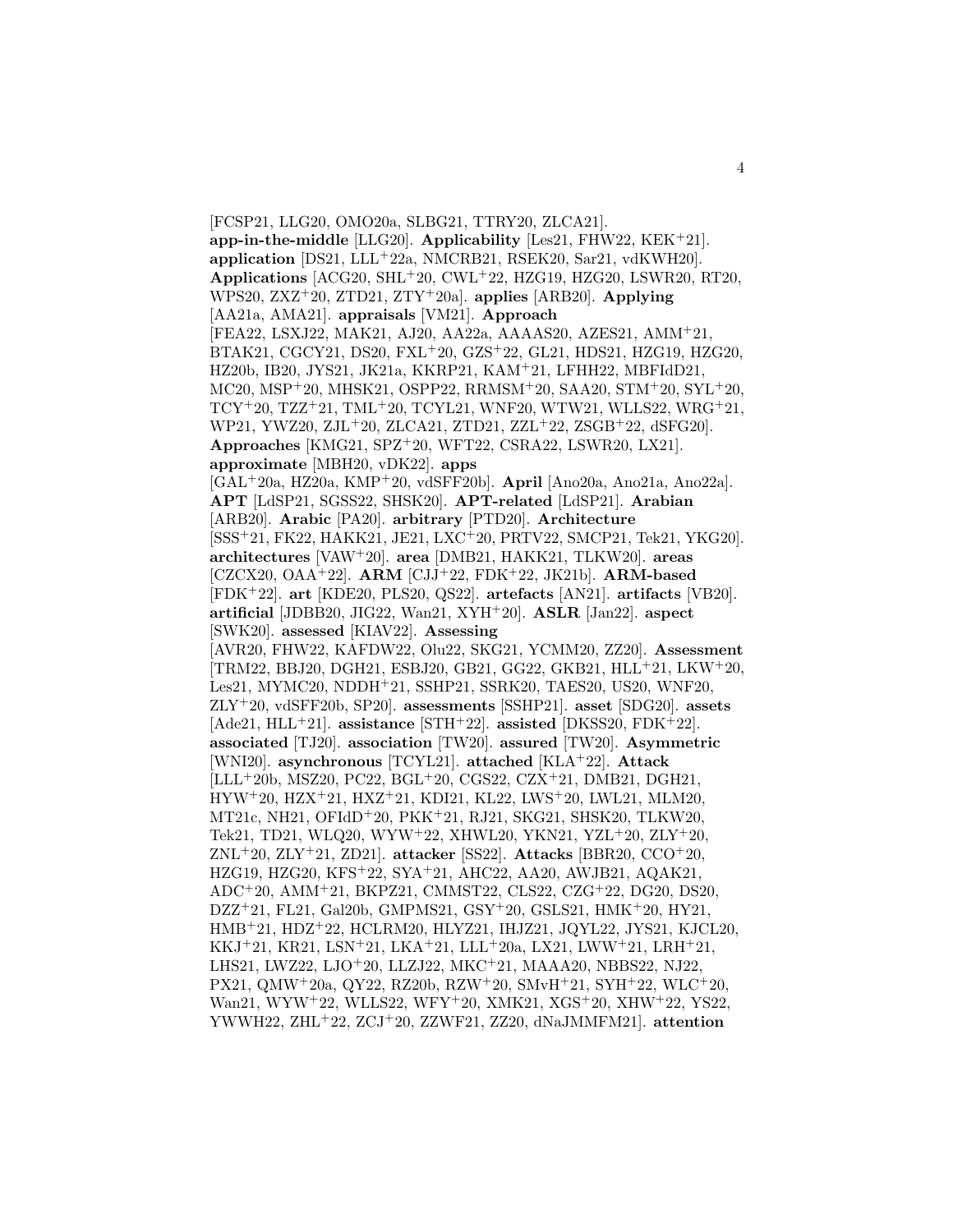$[CZX^+21, QMW20b, SCW^+22, XXZ^+21, YLPZ21, ZLY^+21, ZGM21].$ **attention-based** [QMW20b]. **attentive** [LLL<sup>+</sup>22a]. **attestation** [KFZ<sup>+</sup>20, KFS<sup>+</sup>22, KBC21]. **Attribute** [BGL<sup>+</sup>20, AJ20, CZZ<sup>+</sup>21, CNTBG21, DG20, OSTO20, TW20, WLLS22]. **attribute-based** [AJ20, CZZ<sup>+</sup>21]. **attributed**  $[SLC+21, ZLY+21]$ . **attributes** [HHZ21, KAM<sup>+</sup>21]. **attribution** [Het21]. **AttriChain** [SJX<sup>+</sup>20]. **auction** [DG20, VS20]. **auctions** [AN20]. **audio** [VS22]. **Audit** [AMNR20, CHJ22, RSW<sup>+</sup>21]. **Auditing** [GMPMS21, GPK21, LZS<sup>+</sup>20, TWW21, TSCM21]. **augmentation** [AAAAS20, PSP<sup>+</sup>22, TY22]. **August** [Ano20b, Ano21b, Ano22b]. **Australian3** [TRH21]. **AuthCODE** [SMCP21]. **authenticated** [LHH<sup>+</sup>20]. **Authentication** [DKSS20, MAKH21, SSS<sup>+</sup>21, AMAA21, AA21b, AK20, ABK<sup>+</sup>20, BF20, BBA20, CRS<sup>+</sup>22, FHW22, GG21, JCJ<sup>+</sup>21, KKRP21, KKS<sup>+</sup>22, LZHL20, MKL21, OO21, PHH<sup>+</sup>20, RNA22, RGPAF20, SMCP21, SBY<sup>+</sup>22, SCCZ20, WZZW20, WHPL21, XHWL20, YM22, YWK<sup>+</sup>22, ZM20, ZMQ21, ZY21]. **Authenticity** [CQL<sup>+</sup>21]. **authorities** [LSL20]. **Authorizations** [IMN22]. **Authorship** [BMH20]. **Auto** [AAB22, CVL22, YHZ<sup>+</sup>22, LCZW20]. **Auto-Encoder** [AAB22, CVL22, YHZ<sup>+</sup>22, LCZW20]. **Autoencoder** [HMS21]. **Autoencoder-based** [HMS21]. **autoencoders** [FL21, RDM20]. **Automated** [ACG20, KLA<sup>+</sup>22, PCR22, AGM20, AOAA20, AMNR20, AMM<sup>+</sup>21, DA20, GDK<sup>+</sup>21, JK21a, KG20, OFIdD<sup>+</sup>20, SHSK20, WBNT20]. **Automatic** [CMFUA<sup>+</sup>20, SDG20, ZQMC20, XWW<sup>+</sup>20]. **Automatically** [ZYL<sup>+</sup>20, ZLY<sup>+</sup>21]. **Automating** [MM21, TRM22]. **Automation** [GCS22]. **Automator** [ACG20]. **autonomous** [KKJ<sup>+</sup>21, PX21]. **AutoVAS** [JK21a]. **AV** [BCdGG20]. **Avaddon** [YP21]. **Availability** [ASB<sup>+</sup>21]. **aviation** [DCS<sup>+</sup>22]. **avionic** [DMRV21]. **aware** [AJ20, ABK<sup>+</sup>20, JB21, JLB22, LWX<sup>+</sup>22, MCS22, ZTY<sup>+</sup>20b]. **Awareness** [HMPS20, WMC20, AMD<sup>+</sup>21, AMA21, BTDH20, CC20, HG21, HSŠ<sup>+</sup>22, KGIS21, RSEK20, SEGD<sup>+</sup>22, TKS21, vdSF21].

**B** [FL21, LWS<sup>+</sup>20, LWLT21]. **Backdoor**

[SYA<sup>+</sup>21, AKWR21, XMK21, XHW<sup>+</sup>22]. **backdoors** [SZY<sup>+</sup>22]. **bad**

[TRH21]. **Badaslr** [Jan22]. **Balancing** [XCSZ21]. **banking**

[KKS<sup>+</sup>22, SCCZ20]. **base** [ZZJC20]. **Based**

[AAB22, LSXJ22, VAW<sup>+</sup>20, AHSZ21, AHC22, AJ20, AA22a, ADÖU<sup>+</sup>20, AA22b, AK20, ATMN20, ACLA22, ASAA21, AA20, AYS20, AZ20, AES22, AZDF20, ACC<sup>+</sup>20, ADC<sup>+</sup>20, AOA22, BBA20, BBMW21, BA20, BS20, CLX21, CB22a, CYL<sup>+</sup>21, CZX<sup>+</sup>21, CZZ<sup>+</sup>21, CKG22, CL20, DG20, DKSS20, DL21, DS20, DA20, EYYZ20, FHSQ20, FXZ22, FHZ<sup>+</sup>22, FDK<sup>+</sup>22, GSS20a, GMBN21, GJB22, GKC22, HMK<sup>+</sup>20, HYW<sup>+</sup>21, HHSL20, HDS21, HMS21, HuRMMW22, HMMW22, HLL<sup>+</sup>21, HZM21, HCLRM20, HZ20a, HZZ20, HXZ<sup>+</sup>21, HZX<sup>+</sup>20, HSK22, IE22, IHJZ21, JKR<sup>+</sup>21, JIG22, JLQ<sup>+</sup>20, JCJ<sup>+</sup>21, KDDM20a, KDDM20b, KKP22, KS20, KMG21, KAK21, KEK<sup>+</sup>21, KC22,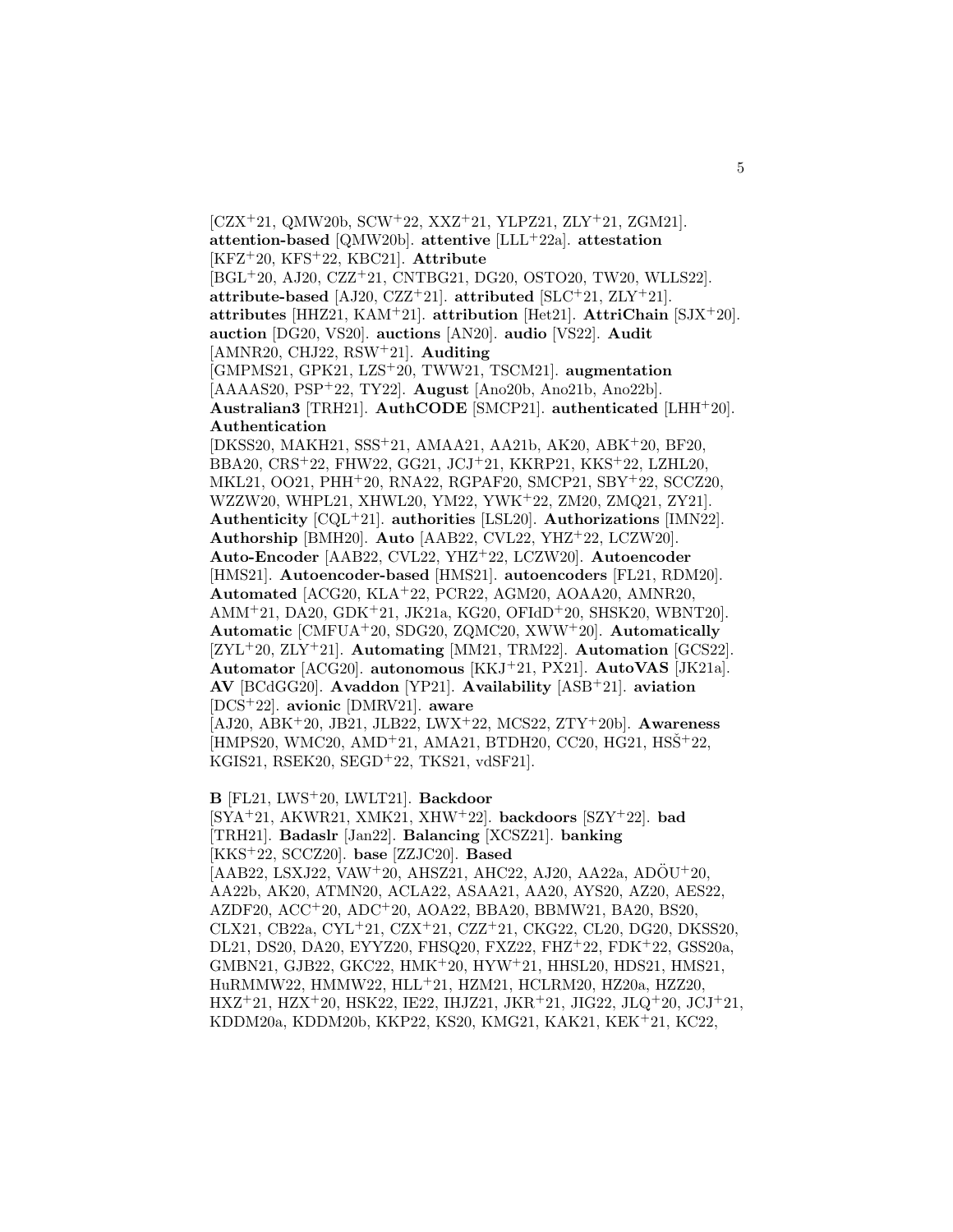KZYZ22, KTGDE20, KSSL22, LTL<sup>+</sup>22, LCZW20, LWS<sup>+</sup>20, LLX<sup>+</sup>20, LGL21, LL21a, LZCS22, LLL<sup>+</sup>22b, LQY<sup>+</sup>20, LS20, LX21, hLHhLfW21, LLZY20, LLLZ20, LGJW21, LZDZ21, LZZ<sup>+</sup>21, LHS21, LS21, LXZ<sup>+</sup>22, LFHH22, LJ22, LZHL20, LZS<sup>+</sup>20, LHW<sup>+</sup>20, LWLT21, LZ20, MLM20]. **based** [MSCJ21, MFA20, MZA<sup>+</sup>20, MSG22, MGL<sup>+</sup>20, MKL21, MWR20, MAAA20, NH21, NK21, NJ22, OS22, OYZ<sup>+</sup>20, OSPP22, Onw20, OX22, OZW<sup>+</sup>21, PRTV22, PSN<sup>+</sup>22, PA20, PSP<sup>+</sup>22, PMNL21, PYT20, PLW<sup>+</sup>21, PVFM<sup>+</sup>21, PFR20, PTD20, PC22, QZT<sup>+</sup>22, QMW20b, QY22, QMC<sup>+</sup>22, RRM20, RPR<sup>+</sup>21, RGPAF20, RSEK20, RTBK21, SA20, SAA20, SCH<sup>+</sup>20, SMCP21, SU21, SCE21, Sar21, STB<sup>+</sup>20, SVA21, SCW<sup>+</sup>22, SGS<sup>+</sup>22, SEGD<sup>+</sup>22, SKM21, SYH<sup>+</sup>22, SSGM21, STM<sup>+</sup>20, SG21, SKS21, SJ21, SZC<sup>+</sup>21, SCL<sup>+</sup>21, STH<sup>+</sup>22, TML<sup>+</sup>20, TAES20, Tek21, TY22, TW20, TCYL21, TD21, WLQ20, WLHC21, WWH<sup>+</sup>22, WJT<sup>+</sup>22, XGL20, XGS<sup>+</sup>21, XLY<sup>+</sup>20, XYH<sup>+</sup>20, XX20, XWW<sup>+</sup>20, XHWL20, YMR<sup>+</sup>22, YZL<sup>+</sup>20, YL20, YWK<sup>+</sup>22, YHZ<sup>+</sup>22, YLL<sup>+</sup>22, YSM<sup>+</sup>21, YLZ<sup>+</sup>21, YWWH22, YWL<sup>+</sup>20, ZPP20, ZJL<sup>+</sup>20, ZLF<sup>+</sup>20, ZWW<sup>+</sup>21, ZYH<sup>+</sup>22, ZGM21, ZZL<sup>+</sup>22, ZY21, ZZCD20, ZD21, ZZJC20, ZJJS<sup>+</sup>22, ZSGB<sup>+</sup>22, ZTJ<sup>+</sup>21, dSFG20, GZS<sup>+</sup>22]. **Based** [RXFZ21, LL21b, YCCZ21]. **bases** [DPKHP22]. **Bayes** [GL21, Vu22]. **Bayesian** [EYYZ20, FXZ22, LZZ<sup>+</sup>21, WNF20]. **BCIs** [BCP22]. **BD** [ZY21]. **BD-D1Sec** [ZY21]. **BDDR** [SYA<sup>+</sup>21]. **be** [SL20, SPV20]. **bearing** [TDM<sup>+</sup>21]. **behavior** [Als20, ASI<sup>+</sup>20a, ASI<sup>+</sup>20b, CFZL22, CAT20a, CAT20b, KSS20, LCL<sup>+</sup>20, LRH<sup>+</sup>21, LFW<sup>+</sup>22, MGZ<sup>+</sup>20, NFVN<sup>+</sup>22, OSPP22, SS22, SBB<sup>+</sup>20, SWK20, TWW21, ZHL<sup>+</sup>20]. **Behavioral** [LHAE22, AZES21, GKC22, MWR20]. **behaviors** [BMM22, GPC<sup>+</sup>22, KTH20, MD22, OCB21, SM21, VB20]. **Behaviour** [vdKWH20, BMH21, DS21, HSSPK21, MBFIdD21, OMO20a, TN21, ZSGB<sup>+</sup>22]. **behavioural** [AES22]. **behaviours** [LLL<sup>+</sup>22c]. **behind** [MSP<sup>+</sup>20]. **BeiDou** [ZY21]. **belief** [AR21, SAJP22]. **believing** [BPL<sup>+</sup>20]. **benchmark** [AAAT22]. **benign** [YCCZ21]. **between** [OSTO20, WMC20]. **Beware** [TDM<sup>+</sup>21]. **beyond** [NR22]. **Bi** [LJO<sup>+</sup>20, YZL<sup>+</sup>20]. **Bi-directional** [LJO<sup>+</sup>20]. **bi-level** [YZL<sup>+</sup>20]. **bias** [GAC20]. **Bicycle** [HMB<sup>+</sup>21]. **bid** [AN20]. **BiDa** [RMS<sup>+</sup>21]. **bidding** [LLJ21, SCE21]. **bidirectional** [CJS<sup>+</sup>21]. **big** [AD21, GYL<sup>+</sup>20, LZ20, PRTV22, RMS<sup>+</sup>21, SGS<sup>+</sup>22, UHK<sup>+</sup>21]. **BiGRU** [ZGM21]. **BiLSTM** [SCW<sup>+</sup>22]. **bimodal** [GKC22]. **binaries** [YPT22]. **Binary** [HQL<sup>+</sup>22, LCC<sup>+</sup>21, MKL21, YLPZ21, ZTY<sup>+</sup>20b]. **binding** [HZG19, HZG20]. **biomechanics** [GSLS21]. **Biometric** [GL22, LTU<sup>+</sup>21, DNB<sup>+</sup>20, GKC22, MC20, SK20, Sar21, TTP20, YWK<sup>+</sup>22, YWWH22]. **biometric-based** [GKC22, Sar21]. **biometrics** [Gal20b, GBG20, SCH<sup>+</sup>20]. **biometrics-based** [SCH<sup>+</sup>20]. **biostatistics** [RT20]. **bipartite** [LXC<sup>+</sup>20]. **bird** [AR21]. **Birds** [JB22]. **BiRe** [LJO<sup>+</sup>20]. **Bitcoin** [AABE20, MSMH21]. **Black** [WYW<sup>+</sup>22, AKWR21, QY22, RZW<sup>+</sup>20, YS22]. **Black-box** [WYW<sup>+</sup>22, AKWR21, QY22, RZW<sup>+</sup>20, YS22]. **blanks** [PSP<sup>+</sup>22]. **Blindfold** [GMY22]. **Blockchain** [SPZ<sup>+</sup>20, AHSZ21, AKT21, ASB<sup>+</sup>21, DCB<sup>+</sup>21, HZX<sup>+</sup>20, KAK21, KK20,

6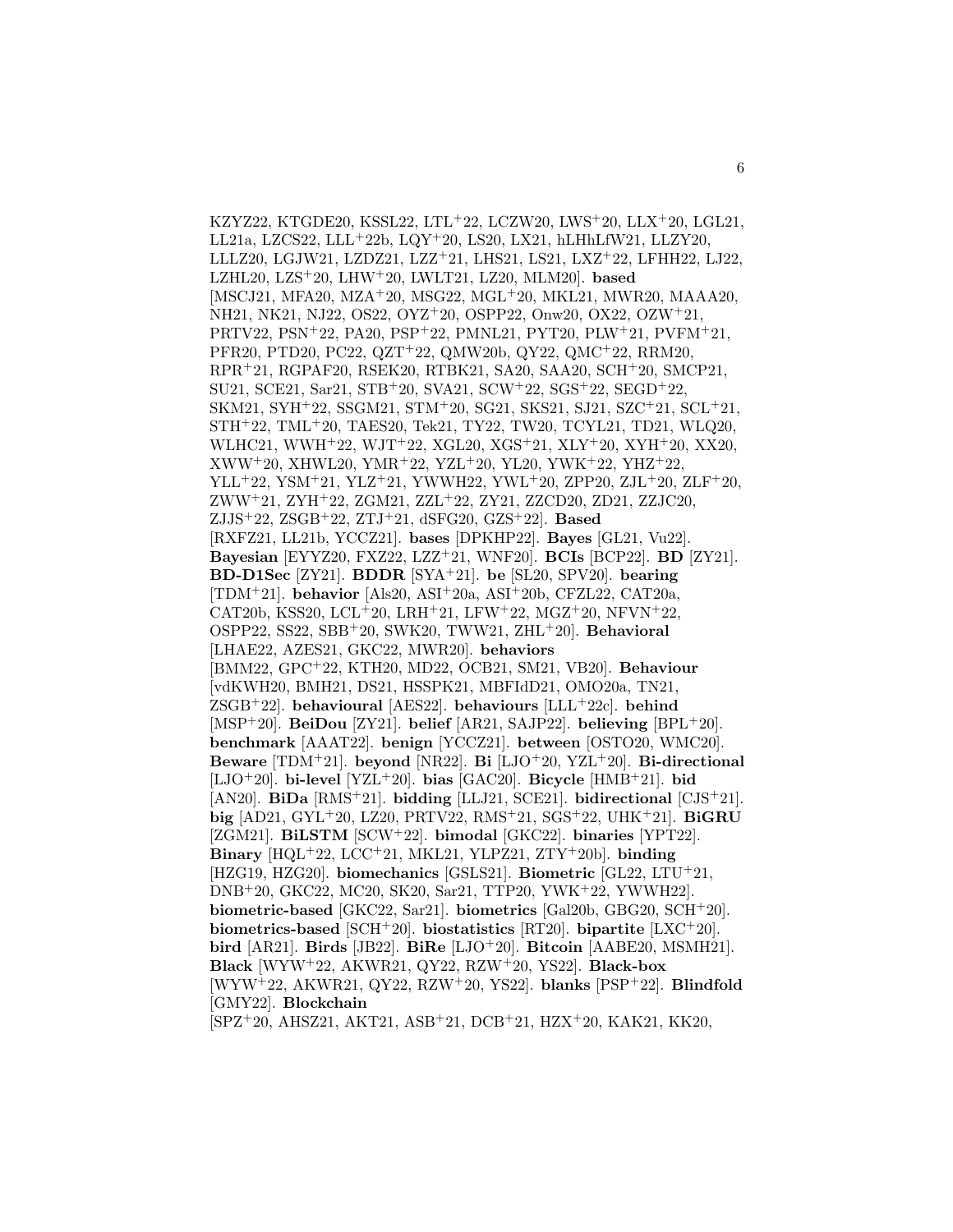LYW<sup>+</sup>21, LLJ21, MZA<sup>+</sup>20, PHH<sup>+</sup>20, SCE21, Sar21, SJX<sup>+</sup>20, SHL<sup>+</sup>20, UHK<sup>+</sup>21, WSC<sup>+</sup>20, YCMM20, YL20, YPDC20, ZZW<sup>+</sup>21, ZWX<sup>+</sup>20]. **blockchain-based** [AHSZ21, HZX<sup>+</sup>20, KAK21, MZA<sup>+</sup>20, Sar21]. **blockchain-enabled** [YPDC20, ZZW<sup>+</sup>21]. **blockchains** [LLZY20]. **blocking** [MDR20]. **blocks** [MBH20]. **bloom** [SA20, PC22]. **Board** [Ano20d, Ano20e, Ano20f, Ano20g, Ano20h, Ano20i, Ano20j, Ano20k, Ano20l, Ano20m, Ano20n, Ano21d, Ano21e, Ano21f, Ano21g, Ano21h, Ano21i, Ano21j, Ano21k, Ano21l, Ano21m, Ano21n, Ano21o, Ano22c, Ano22d, Ano22e, Ano22f, Ano22g, Ano22h, Ano22i, Ano22j]. **body** [HAKK21]. **books** [MFA20]. **Boosting** [HDZ<sup>+</sup>22]. **border** [OFIdD<sup>+</sup>20]. **boring** [RCD21]. **bot** [RT20, RRMSM<sup>+</sup>20]. **botnet** [CCL<sup>+</sup>21, SS22, ZPP20]. **Botnets** [TLT22, KSSL22, PCK20, PMF<sup>+</sup>20]. **bounds** [CXLV20]. **box** [AKWR21, CLS22, QY22, RZW<sup>+</sup>20, WYW<sup>+</sup>22, YS22]. **brand** [BA20]. **breach** [MGTK22, TGOF22]. **Breached** [GBA22]. **breaches** [Rou22, Wes20]. **Breaking** [HZG19, HZG20, JZQ<sup>+</sup>22]. **bring** [PNK20]. **broad** [LZG<sup>+</sup>22]. **broadcast** [TH21]. **Browser** [GZS<sup>+</sup>22, HG20]. **browsing** [FFPC22, LCL<sup>+</sup>20]. **BSVD** [YLPZ21]. **buffer** [LZD<sup>+</sup>20]. **Building** [CC20, GCS22, LCZW20, RCA20]. **burglary** [Hod21]. **bus** [AA22a, DMRV21]. **business** [HDS21, PFR20, SDG20]. **businesses** [TRH21]. **Bypassing** [CXLV20]. **Byte** [YWL<sup>+</sup>20]. **Byte-level** [YWL<sup>+</sup>20]. **bytes** [DSN<sup>+</sup>22].

**cache** [ZYH<sup>+</sup>21]. **CAE** [CVL22]. **calculate** [EAN<sup>+</sup>22]. **call** [AZ20, AZES21, CMMST22, DS21, STM<sup>+</sup>20]. **calls** [DSN<sup>+</sup>22, SLBG21]. **camera** [CRS<sup>+</sup>22, LWW<sup>+</sup>21, WWH<sup>+</sup>22, ZWW<sup>+</sup>21]. **camouflage** [CLS22]. **Can** [CDG22, MD22, SPV20, AMD<sup>+</sup>21, SL20, SCSO20, TLPY21, WZZ<sup>+</sup>22, AA22a, TLKW20]. **CAN-ADF** [TLKW20]. **cancelable** [YWK<sup>+</sup>22]. **Cancellable** [LTU<sup>+</sup>21, TTP20]. **capabilities** [BCP22, IB20, SVP21, SSHP21, SLBG21]. **Capability** [vdKWH20, SL20]. **capable** [HHL<sup>+</sup>22]. **capitulation** [MD22]. **CapsNet** [CUD21]. **CAPTCHA** [AA20, DA20, HCLRM20, OZW<sup>+</sup>21, PA20]. **capture** [SCVB21]. **capturing** [WJT<sup>+</sup>22]. **cards** [AMAA21, JZQ<sup>+</sup>22]. **carving** [FXL<sup>+</sup>20]. **case** [AGM20, AMD<sup>+</sup>21, FFPC22, GKB21, Mit20, NDDH<sup>+</sup>21, RDM20, SBL20, LGJW21]. **cases** [Jan22]. **Catch** [BTAK21]. **categories** [COH21, LWL21]. **Categorization** [DKSS20, CNTBG21]. **categorized** [ZYL<sup>+</sup>20]. **cause** [SCSO20]. **caves** [YPT22]. **CAVP** [JLB22]. **CDNs** [GMY22]. **center** [PTD20]. **centralized** [KZYZ22]. **centric**  $[AD\ddot{O}U^+20, MKC^+21]$ . **certificate** [AHSZ21, KJR<sup>+</sup>20]. **Certificateless** [GPK21, ZY21]. **certification** [CDN21, AMNR20]. **certifications** [CSRA22]. **CFG** [JPL20]. **CFI** [FDK<sup>+</sup>22, JPL20]. **chain** [BS20, TDM<sup>+</sup>21]. **chains** [SSTRD22]. **Challenge** [AMAA21]. **Challenge-response** [AMAA21]. **Challenges** [BCS<sup>+</sup>21, CSRA22, DCB<sup>+</sup>21, MAKH21, PCK20, AWVG20, AKT21, BBA<sup>+</sup>21, BBA20, BCdGG20, CDF<sup>+</sup>20, DCS<sup>+</sup>22, GG22, HAKK21, KKAS21, SEGD<sup>+</sup>22, SPZ<sup>+</sup>20, SCVB21, YW21]. **Chameleon** [CSKD22]. **change**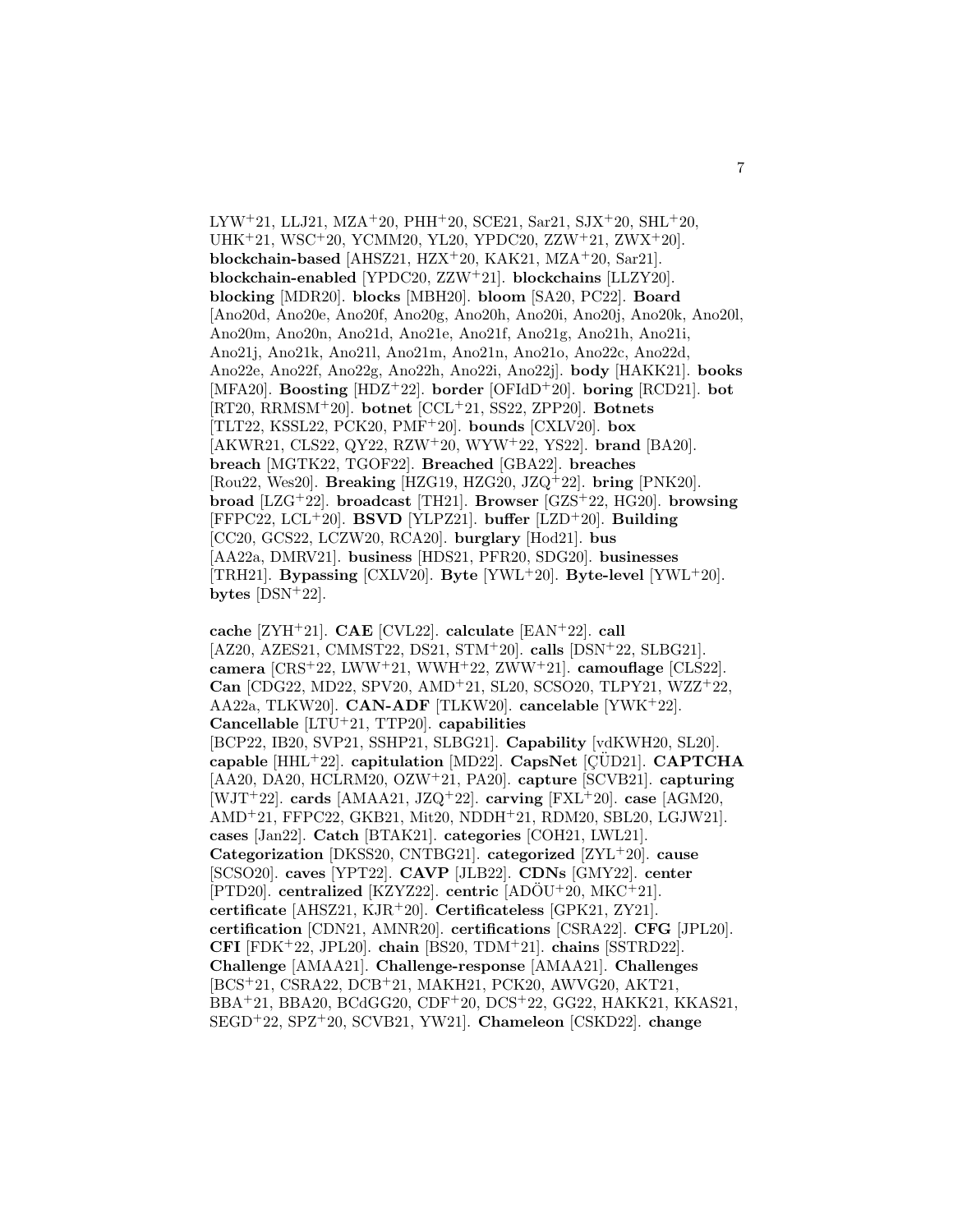[ATMN20]. **changes** [WHPL21]. **channel** [CLL<sup>+</sup>21, CDN21, Gal20b, GSLS21, HHSL20, JZQ<sup>+</sup>22, LLLZ21, MT21c, OYZ<sup>+</sup>20, SMvH<sup>+</sup>21, Yan20]. **channels** [MVH<sup>+</sup>21, vDK22]. **character** [ZYL<sup>+</sup>22]. **character-level** [ZYL<sup>+</sup>22]. **characterising** [KDE20]. **characteristic** [CJJ<sup>+</sup>22]. **characteristics** [AK20, TKS21]. **Characterization** [GMBN21]. **Characterizing** [XWZ<sup>+</sup>20]. **charging** [NTBH<sup>+</sup>22]. **checking** [ASAA21, CXLV20, CDM<sup>+</sup>20]. **China** [LLL<sup>+</sup>22c]. **choices** [BTDH20, MDR20]. **CHOP** [CXLV20]. **Chrome** [FFPC22]. **CIMA** [CCO<sup>+</sup>20]. **cities** [MZA<sup>+</sup>20]. **civil** [ZY21]. **class** [GJB22, RRMSM<sup>+</sup>20]. **classification** [BS20,  $\overline{C}$ UD21, DA20, DZZ<sup>+</sup>21, GCZ21, GMP20, GSS<sup>+</sup>20b, GJCJ20, KL22, LLL<sup>+</sup>22a, MAAA20, MGG<sup>+</sup>20, NFVN<sup>+</sup>22, NMCRB21, OS22, Onw20, RRMSM<sup>+</sup>20, SAA20, SBB<sup>+</sup>20, TY22, TLKK20, VAW<sup>+</sup>20, VMS20, Vu22, WZCP20, WTW21, XGS<sup>+</sup>21, YSM<sup>+</sup>21, YWL<sup>+</sup>20, ZJJS<sup>+</sup>22, ZSGB<sup>+</sup>22]. **classifier** [CLX21]. **classifiers** [SHK<sup>+</sup>21]. **Classifying** [TLT22]. **cleansing** [XMK21]. **client** [AN21, LYD20, LJO<sup>+</sup>20]. **client-controlled** [LYD20]. **client-side** [LJO<sup>+</sup>20]. **cloaking** [SM21]. **close** [CRS<sup>+</sup>22]. **close-Up** [CRS<sup>+</sup>22]. **Cloud** [LSXJ22, PSN<sup>+</sup>22, TJ20, AHKJJ21, ATMN20, Arc20, AOA22, CB20, CZZ<sup>+</sup>21, CWL<sup>+</sup>22, CBFH20, DL21, DSC20, FGWJ20, FMAC21, GSS20a, GPK21, IE22, KG20, KR21, LYD20, LZG<sup>+</sup>22, LPX20, MGL<sup>+</sup>20, NM21, OO21, OZW<sup>+</sup>21, RPR<sup>+</sup>21, RLW<sup>+</sup>20, SU21, Sun21, STH<sup>+</sup>22, TWW21, TSCM21, TV20, XHB<sup>+</sup>21, YLZ<sup>+</sup>21, ZLZC22]. **cloud-Aided** [LZG<sup>+</sup>22]. **cloud-based** [IE22, MGL<sup>+</sup>20]. **cloud/edge** [STH<sup>+</sup>22]. **CLTracer** [ZYH<sup>+</sup>22]. **cluster** [PTD20]. **clustering** [DMD<sup>+</sup>20, HMS21, LSWR20, WWH<sup>+</sup>22, XHTZ20]. **clusters** [PTD20]. clutter [UC22]. **cluttering** [UC22]. **CNN** [KZYZ22, LZHL20, NJ22, VAW<sup>+</sup>20, XXZ<sup>+</sup>21, ZYL<sup>+</sup>22]. **CNN-based** [KZYZ22]. **CNNs** [HLYZ21]. **Co** [ZD21, CL20]. **Co-Forest** [ZD21]. **Co-presence** [CL20]. **Coarse** [FXL<sup>+</sup>20]. **Coarse-to-fine** [FXL<sup>+</sup>20]. **code** [FHSQ20, FHZ<sup>+</sup>22, HQL<sup>+</sup>22, LCC<sup>+</sup>21, MFA20, MKL21, SCW<sup>+</sup>22, SCL<sup>+</sup>21, YPT22, ZQMC20, ZTY<sup>+</sup>20a]. **code-books** [MFA20]. **codes** [Wan21]. **coding** [HZM21]. **coercion** [MC20]. **COFELET** [KMG21]. **COFELET-based** [KMG21]. **cognitive** [ATJ<sup>+</sup>22, TKS21, Yan20]. **Cognitively** [LZCS22]. **collaboration** [LHW<sup>+</sup>20]. **collaborative** [IE22, MGL<sup>+</sup>20, YWZ20]. **collection** [LZ20]. **Collective** [JB22, HG21]. **collusion** [SYH<sup>+</sup>22]. **collusive** [WFY<sup>+</sup>20]. **combination** [ZZL<sup>+</sup>22]. **combinatorial** [GZS<sup>+</sup>22, NK21]. **combining** [ZYL<sup>+</sup>22]. **command** [MB20a]. **Comments** [Sar21]. **commerce** [MT21b, ZHL<sup>+</sup>20]. **commercial** [RDS20]. **commitment** [MT21c]. **committee** [LLZY20]. **committee-based** [LLZY20]. **commodification** [WB22]. **common** [CDN21, MBH20]. **communication** [DCS<sup>+</sup>22, DZ22, FGH<sup>+</sup>21, KN20, RRS21, Wan21, XCSZ21]. **communication-efficient** [FGH<sup>+</sup>21]. **communications** [SZC<sup>+</sup>21, TGOF22]. **communities** [IE22, SBY<sup>+</sup>22]. **community** [HSK22, KDDM20a, KDDM20b]. **community-based** [KDDM20a, KDDM20b]. **Communizer** [IE22]. **companies**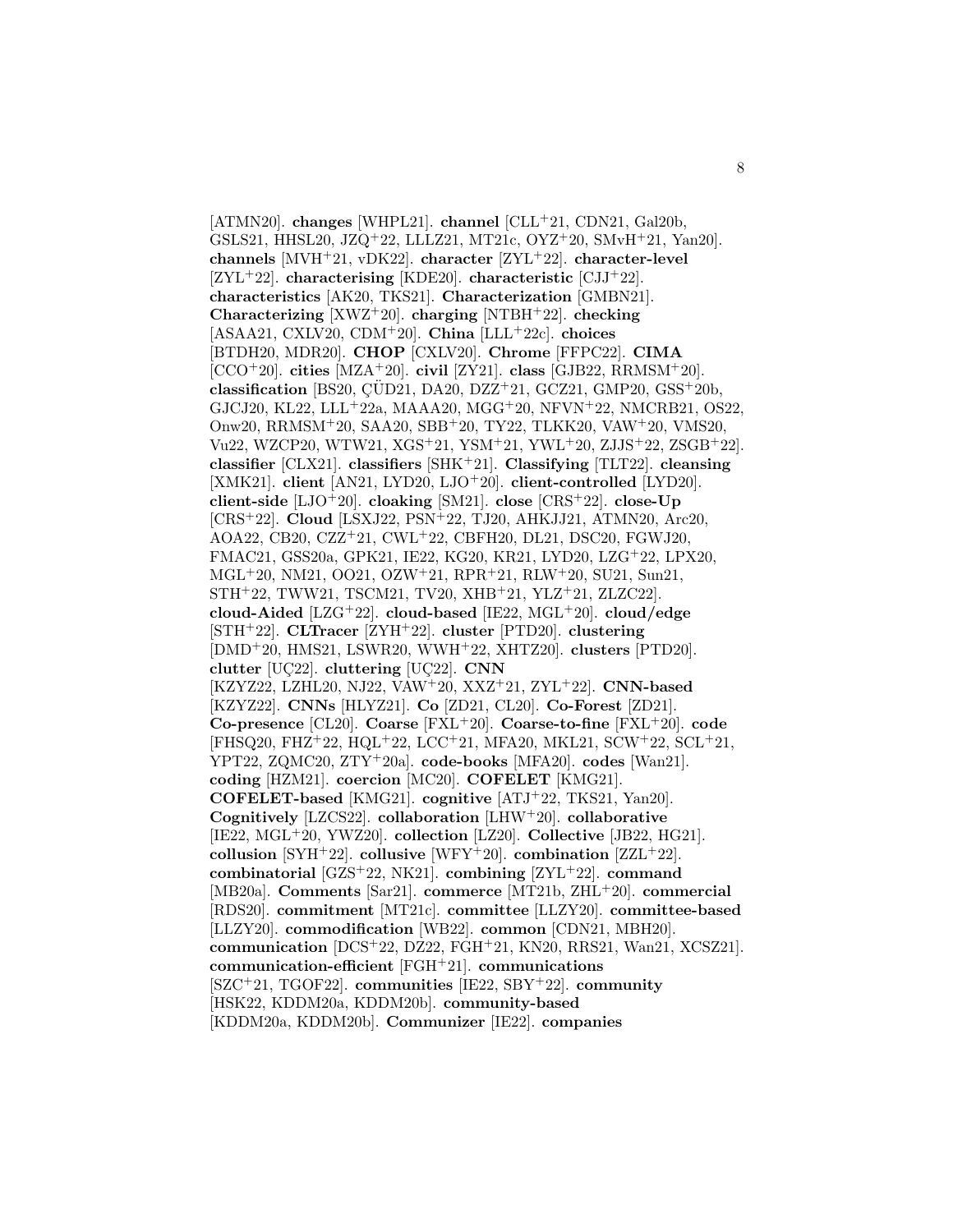[MGTK22, MBKD21]. **companion** [BA20]. **company** [GMBV21]. **comparable** [IB20]. **comparative** [SVPM21, SGVA21, WFT22]. **competence** [BBJ20]. **competition** [Arc20]. **competitions** [LHGB21]. **Compile** [ZTY<sup>+</sup>20a]. **Compile-time** [ZTY<sup>+</sup>20a]. **Compiler** [CCO<sup>+</sup>20]. **Compiler-Enforced** [CCO<sup>+</sup>20]. **compiling** [ATGK22]. **Compliance** [PNK20, CXC22, HG20, KKP22, MD22, TN21, XWY21]. **compliance-eliciting** [KKP22]. **compliant** [KTH20, MLV<sup>+</sup>21]. **components** [SCSO20]. **composed** [MAR22]. **Comprehensive** [AN20, MVH<sup>+</sup>21, AAAT22, DPK20, HSB<sup>+</sup>22, KKAS21, LKW<sup>+</sup>20, MBP20, SMvH<sup>+</sup>21, TKS21]. **compressed** [ZWW<sup>+</sup>21]. **compression** [LRH<sup>+</sup>21]. **compressive** [DABB20]. **Compromise** [OO21]. **Compromise-resilient** [OO21]. **computation** [BK22, LLX<sup>+</sup>20]. **Computer** [RZ20a, BTAK21]. **computerized** [KKP22, RKG20]. **Computers** [GZ20, GZG20, HuRMMW22, HZG20, GSE20]. **computing** [DL21, FGWJ20, FMAC21, GG21, KKRP21, KR21, LMZZ22, Mit20, OO21, PSN<sup>+</sup>22, SC21, TV20, YWZ20, ZZW<sup>+</sup>21, ZHJ<sup>+</sup>21]. **concealed** [LZL<sup>+</sup>22]. **concept** [BBBB<sup>+</sup>20, FK22]. **conceptual** [Ade21, KG20]. **concern** [COH21, SSL20]. **concerns** [GSLS21, MB20b, QS22]. **concolic** [BCD21]. **Conditions** [IMN22]. **confidentiality** [MT21a]. **configuration** [GDG21, PCR22]. **conflict** [SCSO20]. **connected** [MSP<sup>+</sup>20, PX21]. **Consciousness** [HG21]. **Consensus** [AKH20, ASB<sup>+</sup>21, MLM20, WSC<sup>+</sup>20]. **consensus-based** [MLM20]. **consent** [KK20, WB22]. **considered** [HMB<sup>+</sup>21]. **considering** [OSTO20]. **Consistency** [RKSV20]. **constellation** [RTBK21]. **constellation-based** [RTBK21]. **Constrained** [SYG<sup>+</sup>21]. **constraint** [AJ20]. **constraints** [BBBB<sup>+</sup>20, Het21, WTL<sup>+</sup>21, XWW<sup>+</sup>20]. **construction** [XWW<sup>+</sup>20]. **contactless** [AMAA21]. **container** [GKB21]. **containing** [SYF<sup>+</sup>21]. **content** [CLS22, LMZZ22, Wes20]. **Context** [ABK<sup>+</sup>20, CL20, HLZ<sup>+</sup>21, JLB22, ZZCD20]. **Context-aware** [ABK<sup>+</sup>20, JLB22]. **Context-based** [CL20]. **contexts** [LK20]. **Contextual** [CVL22, AZ20]. **Contextualising** [PFR20]. **Continuous** [LZHL20, SSS<sup>+</sup>21, TSCM21, FEA22, KG20, LHAE22, SMCP21]. **contour** [CZX<sup>+</sup>21]. **contours** [CZCX20]. **contract** [XX20]. **contracts** [DSC20, HZL<sup>+</sup>21, PHH<sup>+</sup>20, SPZ<sup>+</sup>20]. **Control** [ATGK22, DAZ20, GCS22, IMN22, LSXJ22, PLB<sup>+</sup>22, SJH<sup>+</sup>21, US20, AJ20, ABK<sup>+</sup>20, BZE<sup>+</sup>20, CPT<sup>+</sup>22, CZZ<sup>+</sup>21, CHJ22, DS20, FDK<sup>+</sup>22, GKC22, HKM22, JPL20, KMH<sup>+</sup>22, LZL<sup>+</sup>22, LZZ<sup>+</sup>21, LCSD20, MGGR22, MB20a, MKC<sup>+</sup>21, MGZ<sup>+</sup>20, MSZ20, NJ22, OFIdD<sup>+</sup>20, PKK<sup>+</sup>21, SU21, WP21, ZLZC22]. **control-flow** [JPL20]. **controlled** [BBMW21, LYD20]. **controller** [TLKW20, TD21, XWW<sup>+</sup>20]. **controller-based** [TD21]. **controls** [BPL<sup>+</sup>20, CB22a, SSHP21, UYMM21]. **Convex** [KLNW21, CXLV20]. **convolution** [SS22, YWK<sup>+</sup>22, ZYL<sup>+</sup>22]. **convolution-based** [YWK<sup>+</sup>22]. **convolutional** [BK22, FEA22, GCZ21, GJCJ20, JQYL22, LFHH22, NRS21, PYT20, QMW<sup>+</sup>20a, SWYL20, Tek21, TY22, YMR<sup>+</sup>22]. **cooperation** [Sun21]. **Cooperative** [ZHL<sup>+</sup>20]. **coordinating** [OZW<sup>+</sup>21]. **coordination**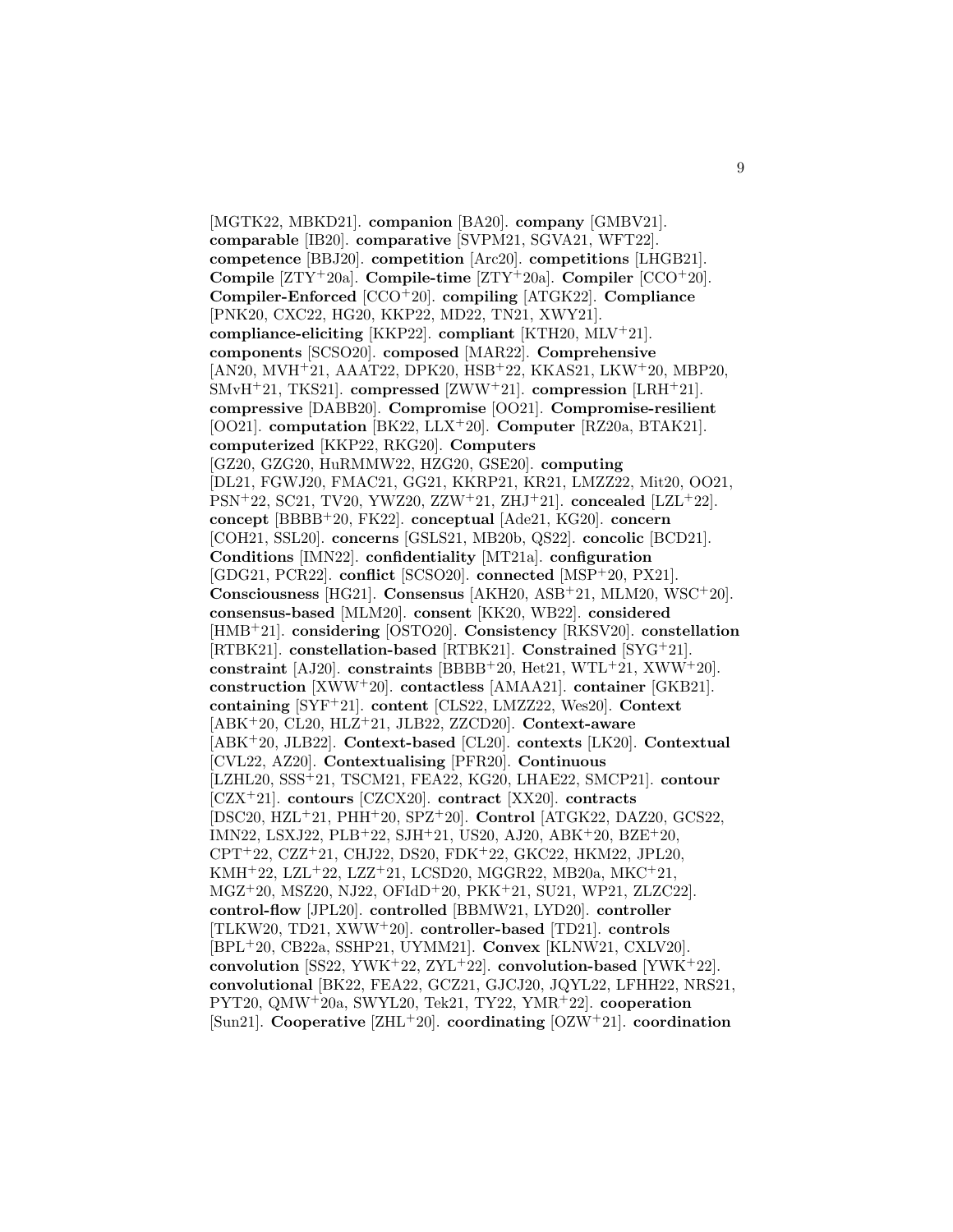[IE22]. **corporate** [KN20]. **correlation** [KMH<sup>+</sup>22, LTL<sup>+</sup>22, MFA20]. **correlations** [LCL<sup>+</sup>20]. **correntropy** [HMK<sup>+</sup>20]. **Corrigendum** [GZ20, GZG20, HuRMMW22, HZG20]. **Cost** [SVA21, ZCJ<sup>+</sup>20, DGH21, GJB22, UYMM21]. **Cost-based** [SVA21]. **Cost-effective** [ZCJ<sup>+</sup>20]. **cost-sensitive** [GJB22]. **costs** [BMH21]. **COTS** [JZQ<sup>+</sup>22]. **countermeasure** [YCCZ21]. **countermeasures** [CAT20a, CAT20b, HZKN22, JZQ<sup>+</sup>22, KFS<sup>+</sup>22, LLL<sup>+</sup>20a, PCK20]. **counters** [dNaJMMFM21]. **country** [AVR20, CC20, LK20]. **country-level** [AVR20, LK20]. **cover** [MGGR22]. **coverage** [TDM<sup>+</sup>21, UYMM21]. **Covert** [HHSL20, CLL<sup>+</sup>21, CDN21, MVH<sup>+</sup>21, OYZ<sup>+</sup>20, PCK20]. **COVID** [LSN<sup>+</sup>21, SAJP22]. **COVID-19** [LSN<sup>+</sup>21, SAJP22]. **CP** [SYH<sup>+</sup>22]. **CP-ABE** [SYH<sup>+</sup>22]. **CPMTD** [HZX<sup>+</sup>21]. **CRACK** [RCA20]. **creating** [GZG19, GZG20]. **credentials** [Sar21]. **Crime** [CB22b, HKM22, LSN<sup>+</sup>21]. **criteria** [CDN21]. **Critical** [SSN22, AWVG20, CZCX20, RTBK21, SKG21, TDM<sup>+</sup>21, YWPC22]. **Cross** [KMH<sup>+</sup>22, ZYH<sup>+</sup>22, ASM20, CPR21, LXC<sup>+</sup>20, TDM<sup>+</sup>21, WTC<sup>+</sup>22]. **cross-architecture** [LXC<sup>+</sup>20]. **Cross-domain** [KMH<sup>+</sup>22, WTC<sup>+</sup>22]. **Cross-Ledger** [ZYH<sup>+</sup>22]. **cross-regional** [ASM20]. **cross-sectorial** [TDM<sup>+</sup>21]. **cross-site** [CPR21]. **crowdsensing** [ZXZ<sup>+</sup>20]. **CRUSOE** [HSS<sup>+</sup>22]. **crypto** [TML<sup>+</sup>20]. **cryptocurrencies** [QS22, WNI20]. **cryptocurrency** [XWZ<sup>+</sup>20]. **cryptographic** [BRM21, LsJC<sup>+</sup>22]. **cryptography** [PMNL21]. **cryptosystem** [PMNL21]. **CSE** [GJB22]. **CSE-IDS** [GJB22]. **CSec** [GSS20a]. **CTI** [SL20, SVP21]. **CTI-SOC2M2** [SVP21]. **Cultivating** [KMOC20]. **culture** [Als20, TFP21, UNBF21, WMC20, dVABH20]. **culture-Perspectives** [dVABH20]. **cumulative** [CZZ<sup>+</sup>21]. **curation** [PMF<sup>+</sup>20]. **Current** [GG22, UNBF21, AMA21, BWB<sup>+</sup>21, BOS<sup>+</sup>21]. **curve** [LQY<sup>+</sup>20, STM<sup>+</sup>20]. **curves** [OS22]. **custom** [WTL<sup>+</sup>21]. **Cyber**  $[CCO+20, Da 22, DCS+22, EAN+22, GKB21, HMPS20, Hod21, HZX+21,$ KMG21, LSN<sup>+</sup>21, PS21, RCA20, SSN22, SSTRD22, TRM22, VBF21, YKG20, AJ20, ASI<sup>+</sup>20a, ASI<sup>+</sup>20b, BFW21, BPL<sup>+</sup>20, CPT<sup>+</sup>22, CC20, CYL<sup>+</sup>21, DMRV21, DGH21, ESBJ20, EA20, Het21, HG21, HZ20b, HSS<sup>+</sup>22, IB20, JQYL22, KN20, LSWR20, LZZ<sup>+</sup>21, MB20a, NJ22, NCW<sup>+</sup>20, PF20, Ske22, SKG21, TRH21, TAES20, TDM<sup>+</sup>21, UNBF21, UYMM21, YKN21, YK22, ZT21, ZYL<sup>+</sup>20, ZLY<sup>+</sup>21, ZSS21, bOJW20]. **cyber-attacks** [LSN<sup>+</sup>21, NJ22]. **cyber-crime** [LSN<sup>+</sup>21]. **Cyber-enabled** [Hod21]. **cyber-insurance** [Ske22]. **cyber-phishing** [BFW21]. **Cyber-Physical**  $[CCO<sup>+</sup>20, HZX<sup>+</sup>21, AJ20, HZ20b, LZZ<sup>+</sup>21, SKG21, bOJW20].$ **cyber-physical-social** [CPT<sup>+</sup>22]. **cyber-relevant** [PF20]. **Cyber-resilience** [SSN22, ESBJ20]. **cyber-security** [EA20, TRH21, YKN21]. **Cyber-threat** [VBF21]. **Cyberattack** [BPW<sup>+</sup>20, BCP22, EL22, VM21]. **cyberattacks** [KTGDE20]. **cyberbullying** [BKA20]. **Cybercrime** [CTV21]. **cybercrimes** [HKM22]. **cyberdefense** [ATJ<sup>+</sup>22]. **Cybersecurity** [Arc20, BZE<sup>+</sup>20, KKJ<sup>+</sup>21,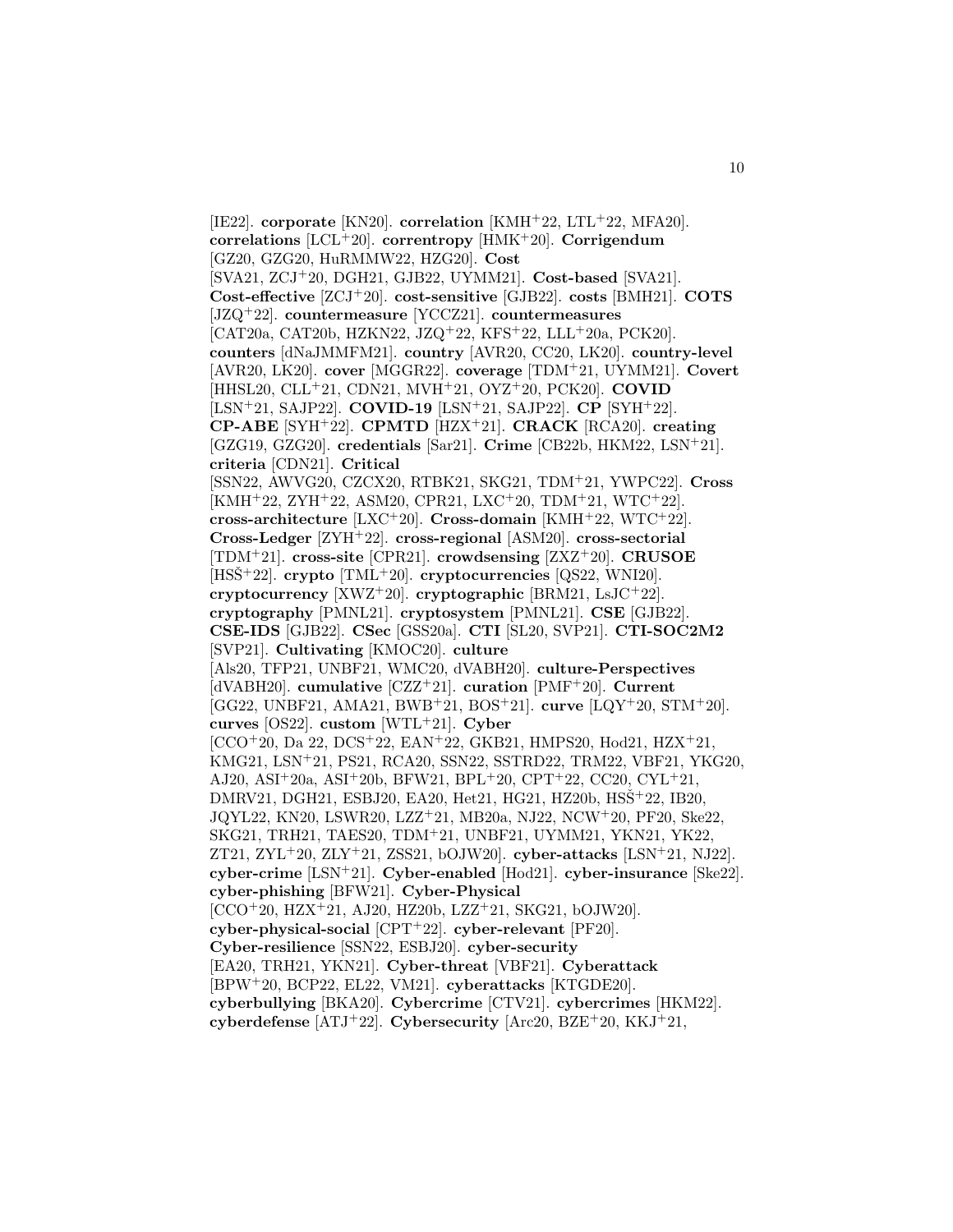SEGD<sup>+</sup>22, SCVB21, AHC22, ASA<sup>+</sup>22, Als20, BBJ20, CGCY21, CAT20a, CAT20b, CKG22, FWR21, Fur21, KMOC20, LHGB21, LK20, Les21, MMvS20, RCD21, WNF20, YWPC22, vSRW<sup>+</sup>20, vdKSCY22]. **Cyberthreat** [SL20]. **Cyberthreat-Intelligence** [SL20]. **Czech** [DPSN20].

**D1** [ZY21]. **D1Sec** [ZY21]. **DACH** [BSFB20]. **damage** [HMB<sup>+</sup>21]. **danger** [JIG22]. **darknet** [LLL<sup>+</sup>22a, MBS20]. **DarknetSec** [LLL<sup>+</sup>22a]. **DaST** [YS22]. **Data** [DAZ20, GBA22, KFZ<sup>+</sup>20, KDI21, LSXJ22, TWW21, US20, XX20, XHB<sup>+</sup>21, AD21, ACC<sup>+</sup>20, ADC<sup>+</sup>20, CPRV21, CQL<sup>+</sup>21, COH21, DMRV21, DS20, DVJ<sup>+</sup>20, EA20, FL21, GYL<sup>+</sup>20, GSY<sup>+</sup>20, GPK21, GLTH21, GSE20, HZX<sup>+</sup>21, HXZ<sup>+</sup>21, HHL<sup>+</sup>22, HZX<sup>+</sup>20, LWS<sup>+</sup>20, LL22b, LYD20, LX21, LdSP21, LHH<sup>+</sup>20, LRH<sup>+</sup>21, LHS21, LWL21, LZS<sup>+</sup>20, LWLT21, LZ20, MZA<sup>+</sup>20, MGTK22, MLV<sup>+</sup>21, NM21, OPK20, PRTV22, PSP<sup>+</sup>22, PMF<sup>+</sup>20, RMS<sup>+</sup>21, Rou22, SBY<sup>+</sup>22, SU21, SVA21, SGS<sup>+</sup>22, SYH<sup>+</sup>22, SBL20, TGOF22, TJ20, TW20, TTRY20, TLKK20, UHK<sup>+</sup>21, Vu22, WZCP20, WLC<sup>+</sup>20, WTL<sup>+</sup>21, WWH<sup>+</sup>22, WTX<sup>+</sup>22, WFY<sup>+</sup>20, YZL<sup>+</sup>20, YLY20, YS22, ZYL<sup>+</sup>20, ZLZC22, ZSGB<sup>+</sup>22, vdKWH20, vdSFF20a]. **data-driven** [LdSP21, PMF<sup>+</sup>20]. **data-free** [YS22]. **data-level** [ZSGB<sup>+</sup>22]. **Data-oriented** [KFZ<sup>+</sup>20, WLC<sup>+</sup>20]. **data-selling** [LL22b]. **databases** [Alq22]. **Dataset** [GMBN21, AD21, FMA22, KAM<sup>+</sup>21, ZPP20]. **datasets** [CPRV21, DMB21, KDE20, SHSK20, WFT22, XXZ<sup>+</sup>21, YLL<sup>+</sup>22]. **dating** [KMP<sup>+</sup>20]. **day** [HMK<sup>+</sup>20]. **DBN** [CFZL22]. **DBN-LSTM** [CFZL22]. **DC** [TCYL21]. **DC-Adam** [TCYL21]. **DDoS**  $[ARR<sup>+</sup>22, AHC22, ADÖU<sup>+</sup>20, AOA22, CCL<sup>+</sup>21, DG20, KKAS21, KR21,$ LRH<sup>+</sup>21, LHS21, LJ22, WLQ20, ZCJ<sup>+</sup>20, dNaJMMFM21]. **De-cluttering** [UC22]. **De-Wipimization** [OPK20]. **Deanonymizing** [AABE20]. decades [EL22, ZT21]. **Deceive** [DTK<sup>+</sup>21]. **December** [Ano20c, Ano21c]. **Decentralized** [LSXJ22, SJX<sup>+</sup>20, MCS22]. **deception** [HuRMMW22, HMMW22, LL22b, ZT21]. **deception-based** [HuRMMW22, HMMW22]. **Decision** [AQAK21, DPK20, GSS<sup>+</sup>20b, HuRMMW22, HMMW22, HSŠ<sup>+</sup>22, LZDZ21, SP20, SWK20, ZCJ<sup>+</sup>20, vdKSCY22]. **decision-makers** [DPK20]. **decision-making** [LZDZ21]. **Decisions** [CB22b, SSL20]. **decomposition** [HSK22, LGL21, SW22, SG21]. **Decryption** [FACHC21, YP21]. **deduplication** [LYD20, LMZZ22]. **Deep** [AYS20, CRS<sup>+</sup>22, KC22, RDM20, RMS<sup>+</sup>22, YW21, AAAT22, AKWR21, AHC22, AR21, AES22, CLS22, GMP20, GFM<sup>+</sup>22, GJB22, IMMS21, JK21a, JKR<sup>+</sup>21, KS20, LLL<sup>+</sup>22a, LLL<sup>+</sup>22b, LXC<sup>+</sup>20, LBL<sup>+</sup>20, LZDZ21, MM21, MSG22, OSPP22, PRTV22, PKK<sup>+</sup>21, PYT20, PLP<sup>+</sup>21, QZT<sup>+</sup>22, RPR<sup>+</sup>21, SMCP21, SSG21, SYL<sup>+</sup>20, WLHC21, WWW<sup>+</sup>22, XMK21, XHW<sup>+</sup>22, YWL<sup>+</sup>20, ZYL<sup>+</sup>22]. **Deepdom** [SWYL20]. **DeepStream** [HMS21]. **defect** [ZGM21]. **defences** [AWJB21]. **defend** [MT21c]. **Defending** [Wan21]. **Defense** [BPW<sup>+</sup>20, SYA<sup>+</sup>21, AOA22, CZCX20, FEA22, Het21, HG21, HZX<sup>+</sup>21, HXZ<sup>+</sup>21, HZ20b, KKAS21, KKJ<sup>+</sup>21, LHGB21, LKA<sup>+</sup>21, LZDZ21, LZZX21,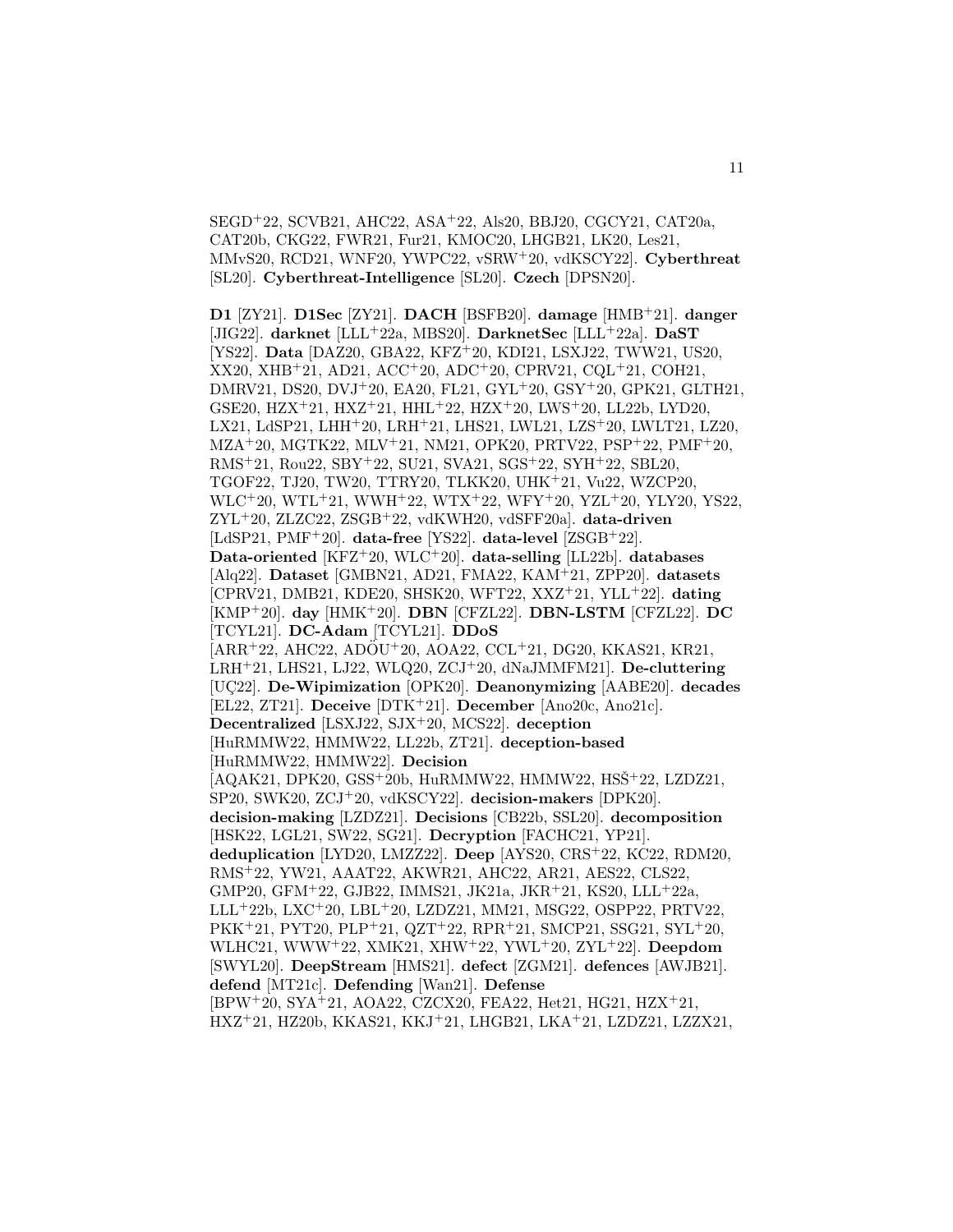PX21, SGSS22, TZZ<sup>+</sup>21, TV20, YKN21, ZT21, ZCJ<sup>+</sup>20]. **defenses** [MB20a]. **defensive** [IB20]. **Defined** [FEA22, LKW<sup>+</sup>20, LWZ22, MHSK21, YPDC20]. **Defining** [dVABH20]. **definition** [Ade21, PS21]. **degree** [ZNF21]. **deletion** [TW20]. **delivery** [LMZZ22]. **Delphi** [CKG22]. **DeMal** [HSK22]. **Dempster** [QMC<sup>+</sup>22]. **demystified** [DMD<sup>+</sup>20]. **Demystifying** [CPRV21, MRSV21]. **Deniability** [RKW<sup>+</sup>22]. **denial** [AWJB21, AOA22, FEA22, IHJZ21, LWZ22, MAAA20]. **Denoising** [AAB22, ZZCD20]. **Density** [LWX<sup>+</sup>22]. **Density-aware** [LWX<sup>+</sup>22]. **dependencies** [ARR<sup>+</sup>22]. **dependency** [SDG20]. **dependent** [SBY<sup>+</sup>22]. **deployment** [PCR22]. **depth** [CBFH20, NTBH<sup>+</sup>22, YP21]. **description** [SLBG21]. **descriptions** [OMO20a]. **descriptive** [PF20]. **Design** [GHOS22, KMG21, SRM22, WBNT20, AOA22, CNTBG21, RKG20, TN21, ZLCA21]. **Design-knowledge** [SRM22]. **Designing** [ATJ<sup>+</sup>22]. **detect** [AA21a, DLQ<sup>+</sup>21, JIG22, LLZJ22, MBFIdD21, TML<sup>+</sup>20]. **Detecting** [ADC<sup>+</sup>20, BWB<sup>+</sup>21, CJJ<sup>+</sup>22, FHSQ20, JQYL22, TLT22, WPS20, XGL20, YZL<sup>+</sup>20, ZZWF21, AKCS20, AMM<sup>+</sup>21, HMK<sup>+</sup>20, JYS21, JPLT20, KTGDE20, KR21, MBPCC21, MSP<sup>+</sup>20, RT20, SG21, SRM22]. **Detection** [AAB22, CMFUA<sup>+</sup>20, GMBN21, KC22, LCZW20, MDB<sup>+</sup>20, OPK20, PC22, Rou22, AHC22, AA22a, ADJS21, AD21, AA22b, ATMN20, AR21, AYS20, AZ20, AZES21, AOA22, BKA20, BFW21, BBMW21, BTM21, BA20, BTAK21, CLX21, CLL<sup>+</sup>21, CFZL22, CVL22, CJS<sup>+</sup>21, CSKD22, CDM<sup>+</sup>20, CL20, CZPX22, DSN<sup>+</sup>22, DAZ20, DMB21, EA20, FHZ<sup>+</sup>22, FK22, FCSP21, GCZ21, GDG21, GL21, GJB22, HYW<sup>+</sup>21, HHSL20, HMS21, HYW<sup>+</sup>20, HLZ<sup>+</sup>21, IMMS21, JDBB20, JKR<sup>+</sup>21, JLQ<sup>+</sup>20, KJCL20, KS20, KDI21, KSSL22, LTL<sup>+</sup>22, LL22a, LsJC<sup>+</sup>22, LWS<sup>+</sup>20, LLYL21, LCY<sup>+</sup>21, LWX<sup>+</sup>22, LLL<sup>+</sup>22b, LSAH21, LLLZ20, LGJW21, LGH21, LRH<sup>+</sup>21, LHS21, LWL21, LFHH22, LWZ22, LJ22, LZD<sup>+</sup>20, LWLT21, MLM20, MSCJ21, MCS22, MAR22, MFA20, MSG22, MRG21, MC20, MKC<sup>+</sup>21, MSZ20, NH21, NK21, NJ22, NRS21, OSPP22, OMO20b, OFIdD<sup>+</sup>20, OX22, PRTV22, PSY<sup>+</sup>22, PSP<sup>+</sup>22, PCR22, PYT20, PLP<sup>+</sup>21, PTD20, QMW20b, QMC<sup>+</sup>22]. **detection** [RSW<sup>+</sup>21, RRMSM<sup>+</sup>20, RDS20, SAA20, SLC<sup>+</sup>21, SMC<sup>+</sup>21, SCW<sup>+</sup>22, SKM21, SVPM21, SSG21, SHSK20, STM<sup>+</sup>20, SG21, SWYL20, SCL<sup>+</sup>21, TCY<sup>+</sup>20, TLKW20, Tek21, TCYL21, TSCM21, WLQ20, WLHC21, WYW<sup>+</sup>22, WFT22, WJT<sup>+</sup>22, WRG<sup>+</sup>21, XMK21, XXZ<sup>+</sup>21, XLY<sup>+</sup>20, XFY21, YMR<sup>+</sup>22, YLPZ21, YLL<sup>+</sup>22, YLY20, YW21, ZLF<sup>+</sup>20, ZGM21, ZHJ<sup>+</sup>21, ZYL<sup>+</sup>22, ZD21]. **detector** [LFCD21, QZT<sup>+</sup>22, XGS<sup>+</sup>20, JYS21]. **detectors** [RDM20, YPT22]. **Determination** [FXZ22, DVJ<sup>+</sup>20, GDK<sup>+</sup>21, KMOC20]. **Determining** [ZZJC20, PFHB21]. **deterrence** [CXC22, KTH20]. **detrended** [NH21]. **develop** [AMD<sup>+</sup>21]. **Developing** [Als20, UNBF21, vdKSCY22, CC20, HG21, ZLCA21]. **Development** [BBR20, BPL<sup>+</sup>20, AKH20, BBJ20, KSS20, NJ22, PLS20, TCJS22]. **deviated** [LWX<sup>+</sup>22]. **Device** [RRS21, SSS<sup>+</sup>21, DMRV21, HSSPK21, MB20b, PNK20, SMCP21, SCSO20].

**Device-to-Device** [RRS21, SSS<sup>+</sup>21]. **Devices**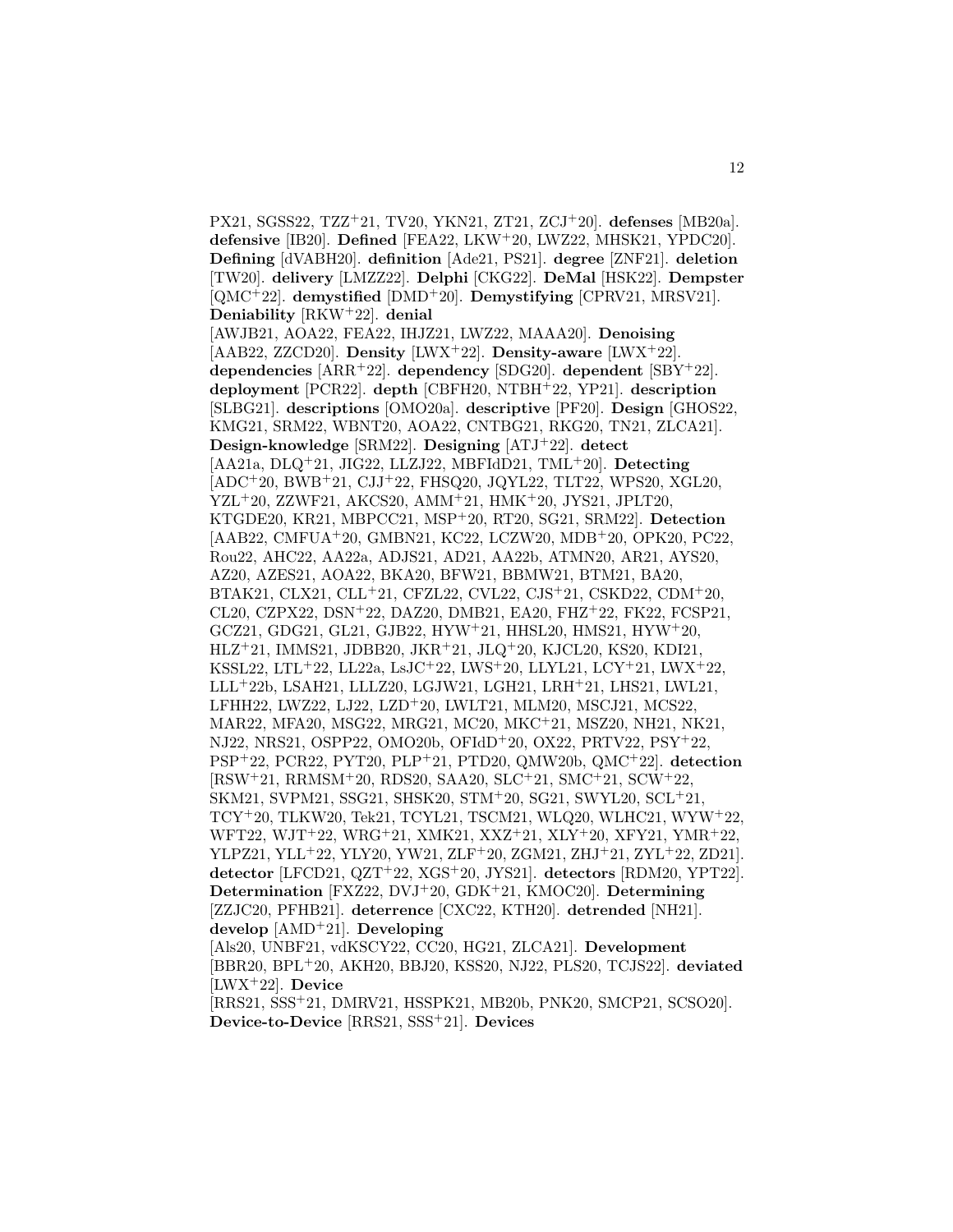[MAKH21, ARB20, AYS20, CGS22, DKSS20, FDK<sup>+</sup>22, GG21, JCJ<sup>+</sup>21, KFZ<sup>+</sup>20, LPX20, MSP<sup>+</sup>20, SMvH<sup>+</sup>21, YM22]. **DevSecOps** [KG20]. **DFAID** [LWX<sup>+</sup>22]. **DGA** [TLT22, ZPP20]. **DGA-based** [ZPP20]. **DHCP** [TD21]. **DHCPguard** [TD21]. **diagnosis** [LLX<sup>+</sup>20]. **diagnostic** [dNaJMMFM21]. **DIFCS** [LSXJ22]. **different** [COH21, DGH21]. **Differential** [CBK<sup>+</sup>20, DMB21, LBL<sup>+</sup>20, ACC<sup>+</sup>20, CZS<sup>+</sup>21, KLNW21, KEK<sup>+</sup>21, RZ20b, SGS<sup>+</sup>22, TZZ<sup>+</sup>21, WLLS22, XHTZ20, ZLZC22]. **Differentially** [HX21, ISM22, LGL21, ZNF21, ZYPT22, GSS<sup>+</sup>20b, SVA21, SZL<sup>+</sup>22, vDK22]. **Digestive** [LKA+21]. **DIGFuPAS** [DTK+21]. **Digital** [FFPC22, UÇ22, AVR20, AA21c, FXL<sup>+</sup>20, HLL<sup>+</sup>21, PCR20, SSN22, Sha21, SZC<sup>+</sup>21, YL20]. **Digitalization** [GHOS22]. **dimensional** [CB20, WZCP20]. **directional** [LWZ22, LJO<sup>+</sup>20]. **Directions** [MAKH21, BBA<sup>+</sup>21, GCS22, KKAS21]. **directives** [HG20]. **disabilities** [FHW22]. **Disclose** [PLB<sup>+</sup>22]. **disclosure** [COH21, Esm20, MB20b]. **discourses** [AKH20]. **Discovering** [CPR21, CYL<sup>+</sup>21, MBPCC21]. **discovery** [HSK22, LZ20, ZXZ<sup>+</sup>20]. **discrete** [QMW20b]. **discrimination** [LdSP21]. **Discriminator** [HX21]. **disposition** [MT21b]. **disruption** [DANS20]. **dissection** [ZSGB<sup>+</sup>22]. **distance** [LX21, OSTO20]. **distance-based** [LX21]. **Distributed** [OCJ20, XHTZ20, AOA22, CMG20, DLQ<sup>+</sup>21, FEA22, HYW<sup>+</sup>20, IHJZ21, JQYL22, KLNW21, RDM20, Vu22, Yan20, YLY20]. **distribution** [AGVA21, XGS<sup>+</sup>21, ZNF21]. **divergence** [LRH<sup>+</sup>21]. **diverse** [MRG21]. **diversity** [OSTO20]. **DL** [AYS20]. **DL-Droid** [AYS20]. **DNA** [PMNL21]. **DNN** [CZX<sup>+</sup>21]. **DNS** [CLL<sup>+</sup>21, NBBS22, PCK20, XGL20, ZYH<sup>+</sup>21]. **do** [MGGR22, MW20, KFZ<sup>+</sup>20]. **DO-RA** [KFZ<sup>+</sup>20]. **document** [DNB<sup>+</sup>20]. **documents** [KLA<sup>+</sup>22, MGG<sup>+</sup>20]. **Domain** [CZPX22, AKCS20, Alq22, KMH<sup>+</sup>22, PSY<sup>+</sup>22, SWYL20, WTC<sup>+</sup>22]. **Don't** [MGGR22]. **DouBiGRU** [ZGM21]. **DouBiGRU-A** [ZGM21]. **double** [SA20, ZGM21]. **draw** [BWB<sup>+</sup>21]. **drift** [FK22, LLZJ22]. **Driven** [MGL<sup>+</sup>20, LdSP21, PMF<sup>+</sup>20, SVP21, TRM22, WLC<sup>+</sup>20]. **drives** [BWB<sup>+</sup>21]. **Droid** [AYS20]. **Dropping** [SGVA21]. **dual** [LYW<sup>+</sup>21, SCW<sup>+</sup>22]. **dual-blockchain** [LYW<sup>+</sup>21]. **dumps** [MPRB21]. **Duplicitous** [vdSFF20a]. **during** [LSN<sup>+</sup>21]. **Dynamic**  $[CRS+22, LLL+20a, LWS+20, MKC+21, OFIdD+20, AZ20, CB20, DS21,$ GDG21, GPK21, HZ20b, LLL<sup>+</sup>22b, LX21, WNI20, WLQ20]. **dynamics** [BF20, SRM22].

**E-commerce** [ZHL<sup>+</sup>20, MT21b]. **e-government** [NDDH<sup>+</sup>21]. **E-mail** [BA20]. **E-tailing** [SST21]. **e-Voting** [KAK21]. **early** [AES22, KJCL20, KSSL22, PCR22]. **EaSTFLy** [DCSW20]. **eavesdropping** [Wan21]. **ECG** [DABB20]. **echoes** [SAJP22]. **eclipse** [XGS<sup>+</sup>20]. **eclipsed** [XGS<sup>+</sup>20]. **economy** [MBS20]. **ecosystem** [CMMST22, SSN22]. **EDCO** [WWH<sup>+</sup>22]. **edge** [KSSL22, LMZZ22, SC21, STH<sup>+</sup>22, ZZW<sup>+</sup>21, ZHJ<sup>+</sup>21]. **Editorial** [AMB22, bOJW20, RZ20a, Ano20d, Ano20e, Ano20f, Ano20g, Ano20h, Ano20i, Ano20j, Ano20k, Ano20l, Ano20m, Ano20n, Ano21d, Ano21e,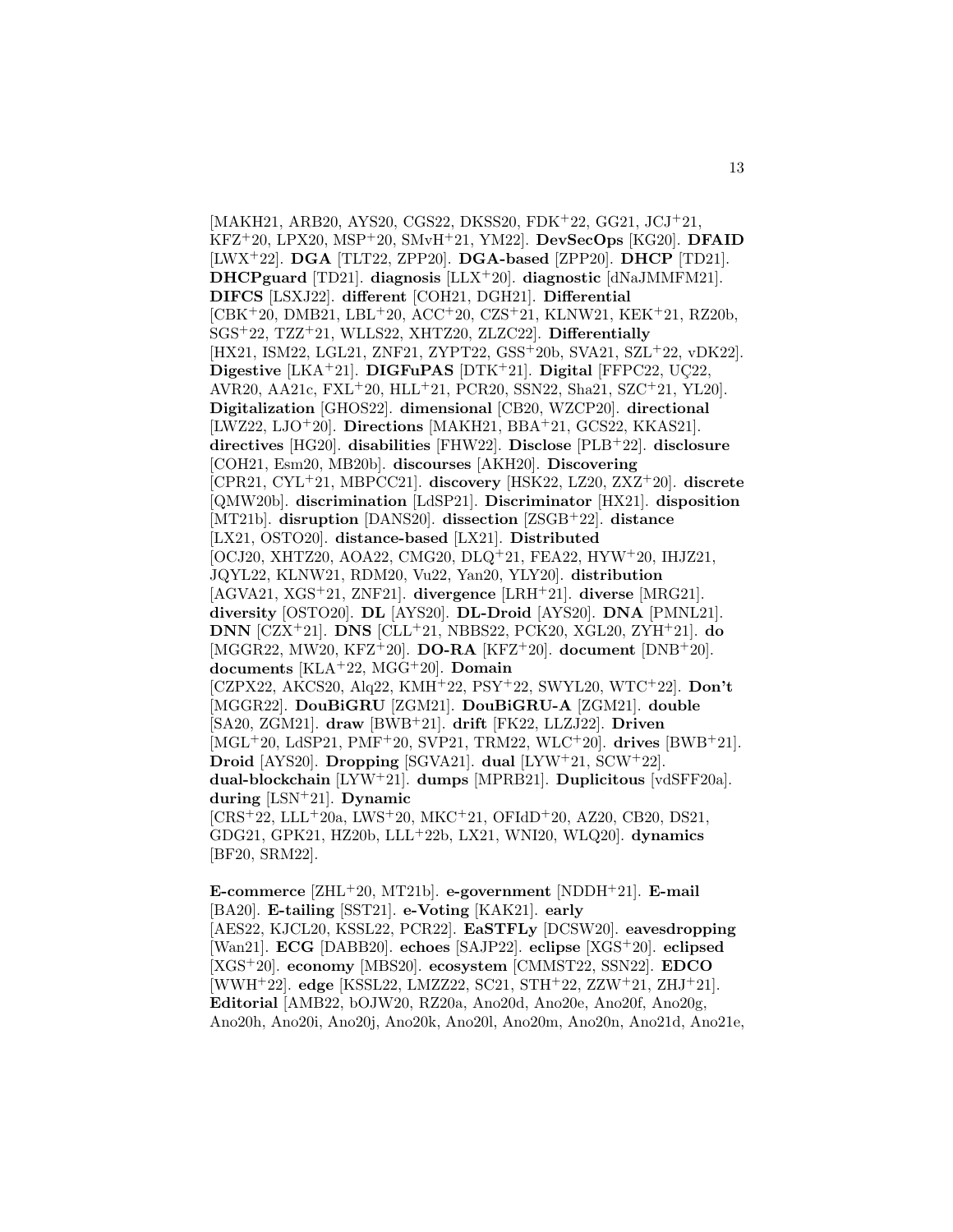Ano21f, Ano21g, Ano21h, Ano21i, Ano21j, Ano21k, Ano21l, Ano21m, Ano21n, Ano21o, Ano22c, Ano22d, Ano22e, Ano22f, Ano22g, Ano22h, Ano22i, Ano22j]. **Education** [HMPS20, ASA<sup>+</sup>22, AMA21, BTDH20, NCW<sup>+</sup>20, SEGD<sup>+</sup>22]. **EEG** [BBA20]. **effect** [Esm20, FVF21, HSSPK21, WNI20, XWY21]. **Effective** [GMBN21, SYA<sup>+</sup>21, ATJ<sup>+</sup>22, CKG22, GL21, HYW<sup>+</sup>21, KN20, UYMM21, YS22, ZCJ<sup>+</sup>20]. **Effectiveness** [FACHC21, AHKJJ21, WHPL21]. **Effects** [DANS20, MGZ<sup>+</sup>20, PLB<sup>+</sup>22, COH21, LHGB21, SAJP22, vdSF21]. **efficiency** [SCH<sup>+</sup>20, ZYPT22]. **Efficient** [AA22b, BK22, DVJ<sup>+</sup>20, DCSW20, JPL20, MGG<sup>+</sup>20, NR22, PCR20, PHH<sup>+</sup>20, BLSS22, CFZL22, FGWJ20, FGH<sup>+</sup>21, GG21, JE21, LHH<sup>+</sup>20, LGJW21, LZZX21, LFHH22, RZW<sup>+</sup>20, SLC<sup>+</sup>21, SKS21, YWZ20, YLZ<sup>+</sup>21, ZXZ<sup>+</sup>20, ZM20, ZTD21, ZZCD20]. **efficiently** [WZZ<sup>+</sup>22]. **EfficientNet** [YMR<sup>+</sup>22]. **effort** [PSY<sup>+</sup>22]. **Egida** [PCR22]. **elaboration** [XW20]. **electric** [NTBH<sup>+</sup>22, SSN22]. **electronic** [KAM<sup>+</sup>21, LSL20, SHL<sup>+</sup>20]. **element** [HG20, RTBK21]. **eliciting** [KKP22, Olu22]. **eluding** [SGSS22]. **email** [AA21a, BMH21]. **embedded** [CGS22, CDN21, HZZ20, LHW<sup>+</sup>20]. **embedding** [BBBB<sup>+</sup>20, GL21, JB21, LHAE22, LWL21]. **Empirical** [KAK21, DCB<sup>+</sup>21, MBPCC21, MDR20, SSHP21, TKS21, TFP21, YPWS20, ZYH<sup>+</sup>21, vdKWH20]. **employed** [PLP<sup>+</sup>21, SGSS22]. **Employee** [RCD21, Als20, BMM22, HHZ21, KSS20]. **employees** [KGIS21]. **EmuID** [CJJ<sup>+</sup>22]. **emulated** [LFW<sup>+</sup>22]. **emulation** [CJJ<sup>+</sup>22]. **EMV** [AMAA21]. **enabled** [DTK<sup>+</sup>21, Hod21, PRTV22, SKG21, YPDC20, ZZW<sup>+</sup>21]. **Enabling** [LLJ21]. **Enclave** [RRM20, GMS20]. **Enclave-based** [RRM20]. **enclaves** [BRM21]. **Encoder** [AAB22, CVL22, YHZ<sup>+</sup>22, LCZW20]. **encompassing** [OAA<sup>+</sup>22]. **Encrypted** [DMD<sup>+</sup>20, PCK20, DVJ<sup>+</sup>20, GJCJ20, SYG<sup>+</sup>21, WFT22]. **encryption** [LL22b]. **End** [Ogb21, EZLC21]. **End-User** [Ogb21]. **Endorsement** [JKSS22]. **endpoint** [OZW<sup>+</sup>21]. **energy** [LHH<sup>+</sup>20, OCJ20, SCH<sup>+</sup>20, YWZ20]. **enforce** [CDG22]. **Enforced** [CCO<sup>+</sup>20]. **enforcement** [RKSV20]. **engineering** [Alq22, NSA<sup>+</sup>20, XMK21]. **engineers** [HP20]. **engines** [LL21a]. **English** [DPSN20]. **Enhanced** [JIG22, KJR<sup>+</sup>20, BBMW21, SAA20, ZMQ21]. **enhancement** [SK20]. **Enhancing** [GFM<sup>+</sup>22, KGIS21, LFW<sup>+</sup>22, Ogb21, SSG21]. **Ensemble** [KL22, ADC<sup>+</sup>20, CSKD22, GJB22, OZW<sup>+</sup>21, VAW<sup>+</sup>20]. **ensemble-based** [ADC<sup>+</sup>20]. **EnsembleFool** [PLW<sup>+</sup>21]. **ensembles** [MWR20]. **ensuring** [SHL<sup>+</sup>20]. **enterprises** [UÇ22]. **entropy** [LHS21, LJ22, YWWH22, ZJJS<sup>+</sup>22]. **entropy-based** [LHS21]. **entry** [BKPZ21]. **envelope** [WWH<sup>+</sup>22]. **Environment** [KM22, AD21, AOA22, BBMW21, CPR21, CB20, CDM<sup>+</sup>20, DPSN20, KKRP21, LGJW21, RLW<sup>+</sup>20]. **environments** [ASAA21, FMAC21, PSCT21, SU21, WZZW20]. **epistemic** [Ade21]. **equivalence** [ATGK22, DVJ<sup>+</sup>20]. **era** [AA21c]. **ERM** [KLNW21]. **error** [LLZJ22, PCR22]. **errors** [CZZ<sup>+</sup>21]. **espionage** [HW20]. **EspyDroid** [GAL<sup>+</sup>20a]. **establishing** [ATGK22]. **establishment** [SCH<sup>+</sup>20]. **estimation** [GZ18, GZ20, LX21, LS21, MSZ20]. **estimators** [DPSN20]. **Ethereum**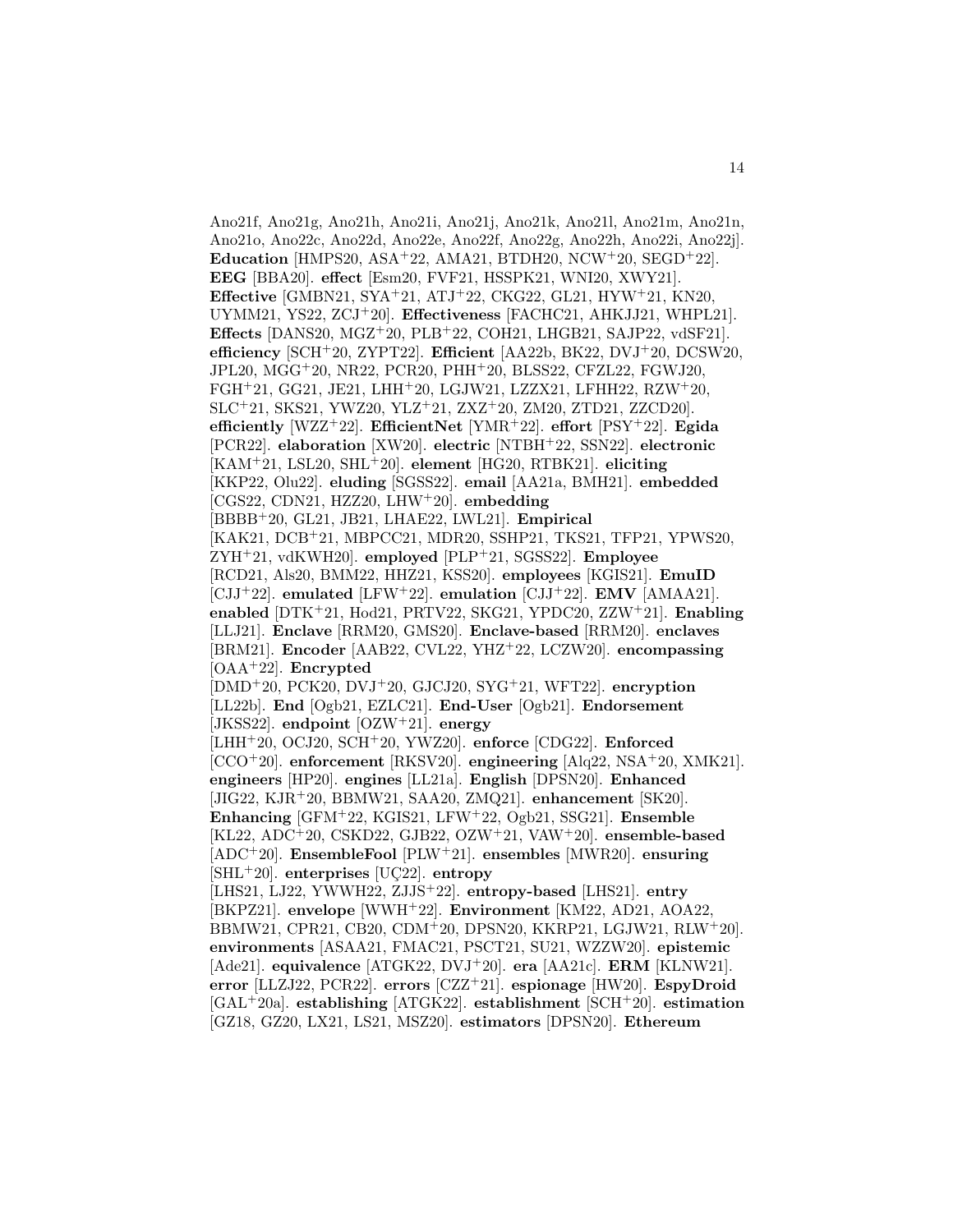[XGS<sup>+</sup>20, ZTJ<sup>+</sup>21]. **Ethereum-based** [ZTJ<sup>+</sup>21]. **ethics** [FWR21]. **EthReview** [ZTJ<sup>+</sup>21]. **Europe** [LK20]. **evade** [HSL20, LL21a, YPT22]. **evaluate** [AMA21]. **Evaluating** [AA21b, AHKJJ21, MFI20, PFHB21]. **Evaluation** [KMG21, PLB<sup>+</sup>22, AHL<sup>+</sup>21, BGL<sup>+</sup>20, CB20, DCB<sup>+</sup>21, GAC20, LLJ21, LZ20, MDR20, VS22, vdSFF20a]. **evaluations** [BCdGG20, IB20]. **evasion** [MWR20, QMW<sup>+</sup>20a]. **evasive** [GPC<sup>+</sup>22, SGSS22]. **event** [HHZ21, KDE20, WWW<sup>+</sup>22]. **events** [ALD<sup>+</sup>21]. **Everything** [LZL<sup>+</sup>22]. **Evidence** [XWY21, QMC<sup>+</sup>22, SEGD<sup>+</sup>22]. **evidence-based** [SEGD<sup>+</sup>22]. **evident** [SSGM21]. **evil** [LJO<sup>+</sup>20]. **evolutionary** [SYL<sup>+</sup>20]. **evolving** [PMF<sup>+</sup>20]. **examination** [DNB<sup>+</sup>20, PF20]. **Examining** [MT21b, TN21, WMC20, MGTK22]. **examples** [HLYZ21, PLW<sup>+</sup>21, QMW<sup>+</sup>20a, WZZ<sup>+</sup>22, YCCZ21]. **Exceptional** [Jan22]. **Exchange** [Esm20, XWZ<sup>+</sup>20]. **excluding** [MBH20]. **executing** [YK22]. **Execution** [KM22, BCD21, DS21, HSL20, SBB<sup>+</sup>20]. **exercise** [YK22]. **exercises** [BBJ20, YKN21]. **exfiltration** [GSE20]. **Expanding** [Ske22]. **expectations** [PFHB21]. **experience** [DPSN20]. **experiment** [MB20b, SPV20]. **experimental** [AA20, TN21]. **experimentation** [ATJ<sup>+</sup>22]. **experiments** [BB20]. **Expert** [ZZ20]. **explain** [MD22]. **Explaining** [VB20, SW22]. **explanation** [SL20]. **explicit** [WJT<sup>+</sup>22]. **exploitation** [GDK<sup>+</sup>21, Jan22, MM21, PKK<sup>+</sup>21]. **Exploiting** [DMRV21, HSL20, LLLZ21, LLZJ22]. **exploration** [RPR<sup>+</sup>21]. **exploratory** [MT21b, PF20]. **Exploring** [ASM20, BSFB20, Ogb21, OCB21, VM21]. **Expressive** [IMN22]. **Exsense** [GLTH21]. **Extending** [RTBK21, WNF20]. **Extract** [GLTH21]. **Extracting** [MB20b, ZYL<sup>+</sup>20]. **extraction** [HLZ<sup>+</sup>21, KS20]. **extreme** [JHD<sup>+</sup>20, KR21]. **eyes** [RCD21].

**Fabric** [JKSS22, LZS<sup>+</sup>20]. **Face**

[CBK<sup>+</sup>20, CRS<sup>+</sup>22, RMS<sup>+</sup>22, RXFZ21, STH<sup>+</sup>22]. **Facebook** [vdSFF20b]. **facial** [GSLS21, OFIdD<sup>+</sup>20, SAAW21]. **facility** [KJR<sup>+</sup>20]. **Facing** [FL21]. **factor** [SCCZ20, WZZW20]. **factorization** [LSAH21]. **factors** [AWVG20, DPK20, LK20, LBL<sup>+</sup>20, NCW<sup>+</sup>20, TFP21, YWPC22]. **failures** [WZZW20]. **Fair** [DSC20, LLZY20, WNF20]. **fake** [RDS20]. **fallback** [AA21b]. **False** [GSY<sup>+</sup>20, ADC<sup>+</sup>20, HZX<sup>+</sup>21, HXZ<sup>+</sup>21, LX21, YZL<sup>+</sup>20]. **Families** [TLT22]. **family** [CDM<sup>+</sup>20, IMMS21, WTW21]. **fans** [GSE20]. **Fansmitter** [GSE20]. **Fast** [YS22, ADJS21, LGH21]. **Faster** [HLYZ21]. **fault** [RLW<sup>+</sup>20, SMvH<sup>+</sup>21]. **fault-tolerant** [RLW<sup>+</sup>20]. **favorable** [ALD<sup>+</sup>21]. **FCSCNN** [KZYZ22]. **FE** [YS22]. **FE-DaST** [YS22]. **fear** [VM21]. **feasible** [CZG<sup>+</sup>22]. **feather** [JB22]. **Feature** [FK22, KZYZ22, LdSP21, SCW<sup>+</sup>22, TRM22, AA22a, AAAAS20, CLX21, CSKD22, GDG21, GL21, HYW<sup>+</sup>21, HYW<sup>+</sup>20, HLZ<sup>+</sup>21, KS20, LCZW20, LWX<sup>+</sup>22, LGJW21, MBGF20, NK21, OX22, PRTV22, PTD20, SA20, STB<sup>+</sup>20, WLQ20, WJT<sup>+</sup>22, OX22]. **feature-deviated** [LWX<sup>+</sup>22]. **Feature-driven** [TRM22]. **featured** [GMBN21]. **Features** [KC22, XLY<sup>+</sup>20, BKA20, LLL<sup>+</sup>22b, LSAH21, MBPCC21, RT20, ZLF<sup>+</sup>20, ZZL<sup>+</sup>22, ZJJS<sup>+</sup>22].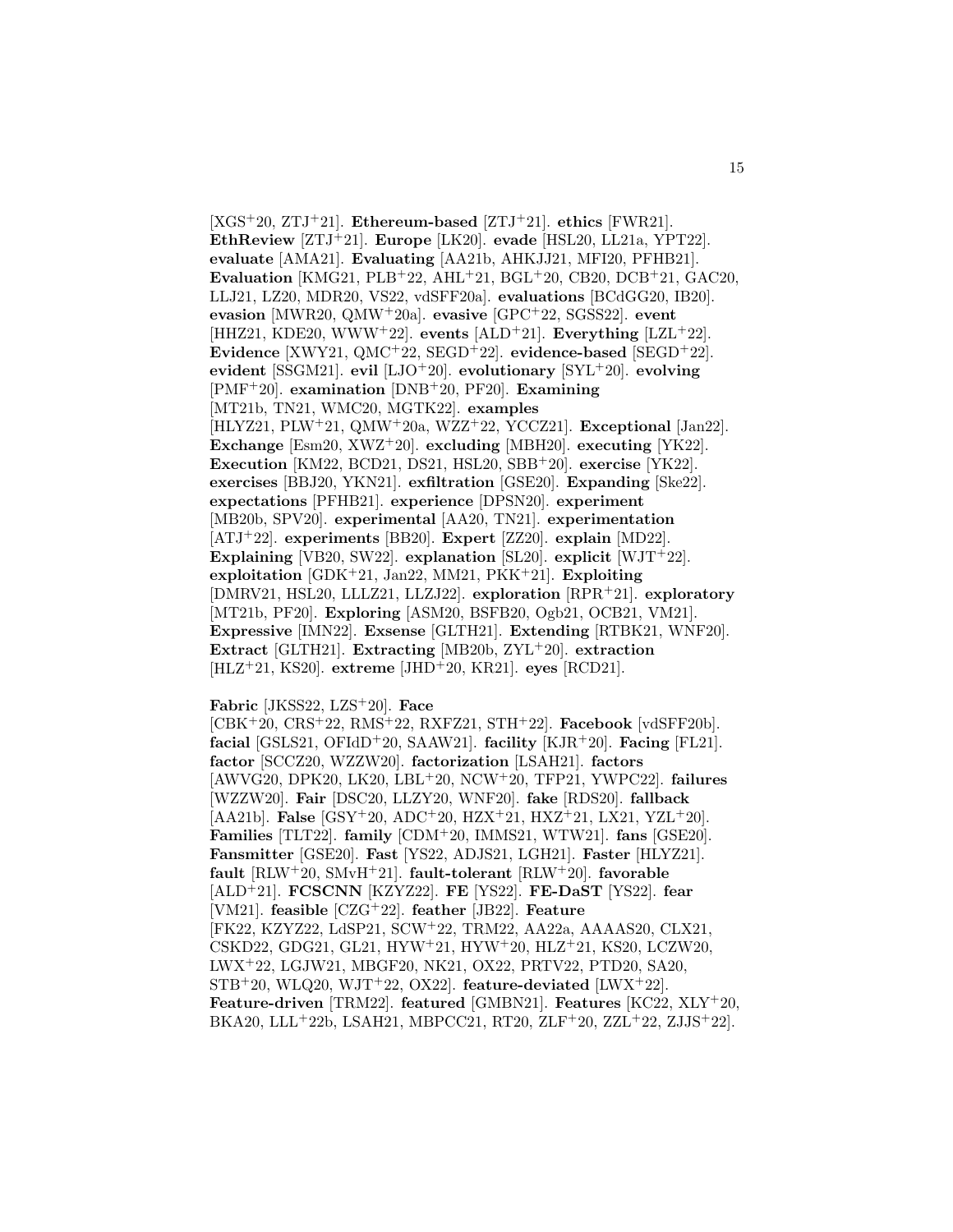**February** [Ano20o, Ano21p, Ano22k]. **federated** [AKT21, DCSW20, FGWJ20, FGH<sup>+</sup>21, HYW<sup>+</sup>20, ISM22, LKA<sup>+</sup>21, TCYL21, TSW<sup>+</sup>21, UHK<sup>+</sup>21]. **federations** [MBFIdD21]. **feedback** [WLQ20]. **FeSA** [FK22]. **few** [WTW21, ZJJS<sup>+</sup>22]. **few-shot** [WTW21, ZJJS<sup>+</sup>22]. **FGACFS** [LCSD20]. **FGMC** [HMK<sup>+</sup>20]. **FGMC-HADS** [HMK<sup>+</sup>20]. **FH** [FDK<sup>+</sup>22]. **FH-CFI** [FDK<sup>+</sup>22]. **Field** [Kha21, SPV20]. **Field-Sensitive** [Kha21]. **file** [CZZ<sup>+</sup>21, DMB21, LCSD20, OPK20]. **filesystem** [LsJC<sup>+</sup>22]. **Fill** [PSP<sup>+</sup>22]. **filling** [OS22]. **Filter** [PC22, SA20]. **filtered** [WTC<sup>+</sup>22]. **financial** [VBF21, vdKWH20]. **find** [MW20, WRG<sup>+</sup>21]. **Fine** [FDK<sup>+</sup>22, TW20, AK20, FXL<sup>+</sup>20, JPL20, LCSD20, YSM<sup>+</sup>21]. **Fine-grained** [FDK<sup>+</sup>22, TW20, AK20, JPL20, LCSD20, YSM<sup>+</sup>21]. **FineFool** [CZX<sup>+</sup>21]. **fingerprint** [SK20, TTP20, XHWL20, YWK<sup>+</sup>22]. **fingerprinting** [GZS<sup>+</sup>22, HHL<sup>+</sup>22, KDDM20a, KDDM20b]. **Finnish** [KIAV22]. **firefighter** [ACC<sup>+</sup>20]. **Firefox** [FFPC22]. **firewall** [CDG22]. **firmware** [BWB<sup>+</sup>21, LXC<sup>+</sup>20, ZZJC20]. **First** [GHOS22, SAAW21, TK20, VMS20]. **first-** [VMS20]. **fish** [XYH<sup>+</sup>20]. **fish-swarm** [XYH<sup>+</sup>20]. **fit** [KDE20, MGGR22, LXC<sup>+</sup>20]. **fixing** [CDF<sup>+</sup>20]. **FKR** [ZM20]. **flag** [SCVB21]. **Flash** [MDB<sup>+</sup>20]. **flatness** [TLPY21]. **Flexible** [VCD22]. **FlipIt** [TZZ<sup>+</sup>21]. **flood** [dNaJMMFM21]. **flooding** [NH21, WFY<sup>+</sup>20]. **Flow** [LSXJ22, AA22b, ATGK22, FDK<sup>+</sup>22, JPL20, KMOC20, RKSV20]. **flow-based** [AA22b]. **flows** [TTRY20]. **fluctuation** [NH21]. **flux** [ADJS21]. **Focus** [IE22]. **focused** [HKM22, vdSFF20b]. **Focusing** [GBA22]. **Foe** [Gal20b]. **Fog** [DKSS20, GG21, KKRP21, AMNR20]. **FogHA** [GG21]. **follow** [SSL20]. **FoNAC** [AMNR20]. **fool** [WZZ<sup>+</sup>22]. **Forecasting** [ACC<sup>+</sup>20, YPWS20]. **Forensic** [ACG20, ALZ<sup>+</sup>20, AA21c, AOAA20, DNB<sup>+</sup>20, FFPC22, HSL20, KMP<sup>+</sup>20, SZC<sup>+</sup>21, TK20, ZLCA21]. **Forensics** [ACG20, CMFUA<sup>+</sup>20, AN21, AJHA20, BTAK21, FXL<sup>+</sup>20, NDPC21, PCR20, WS21, WTC<sup>+</sup>22, XWW<sup>+</sup>20]. **Forest** [ZD21, CUD21, GSS<sup>+</sup>20b, LCZW20]. **Formal** [AJHA20, MAK21, MSMH21]. **formalization** [SPZ<sup>+</sup>20]. **Forums** [CHP21]. **foster** [CMMST22]. **fostered** [SL20]. **four** [KKS<sup>+</sup>22]. **Fourier** [LHS21]. **Framework** [JKSS22, AA22a, BK22, BBJ20, CAT20a, CAT20b, EA20, FWR21, GMP20, HuRMMW22, HMMW22, HZ20a, IE22, JKR<sup>+</sup>21, KN20, KTGDE20, LKW<sup>+</sup>20, LLYL21, LLL<sup>+</sup>22b, LGJW21, MAR22, MZA<sup>+</sup>20, MSG22, NM21, OS22, PYT20, QMW20b, RGPAF20, SCE21, SLC<sup>+</sup>21, SJH<sup>+</sup>21, SST21, SG21, SKS21, TLKW20, TGOF22, TFP21, WBN<sup>+</sup>20, WTC<sup>+</sup>22, XWW<sup>+</sup>20, ZLCA21, ZYH<sup>+</sup>22]. **frameworks** [CKG22, ESBJ20, Olu22, TDM<sup>+</sup>21]. **Fraud** [Onw20, CYL<sup>+</sup>21, SST21]. **Frauds** [ZTJ<sup>+</sup>21]. **free** [LZHL20, YS22]. **free-text** [LZHL20]. **frequent** [RLW<sup>+</sup>20, WTL<sup>+</sup>21]. **friendly** [ZWX<sup>+</sup>20]. **FTE** [OYZ<sup>+</sup>20]. **FTE-based** [OYZ<sup>+</sup>20]. **full** [LLZJ22]. **full-model** [LLZJ22]. **fully** [Vu22]. **Function** [PC22, DS21, DTK<sup>+</sup>21, LsJC<sup>+</sup>22]. **function-call** [DS21]. **function-preserving** [DTK<sup>+</sup>21]. **functional** [LHGB21]. **Functionality** [RSEK20]. **Functionality-based** [RSEK20]. **functions** [LCC<sup>+</sup>21, MT21a, YKG20]. **fusion**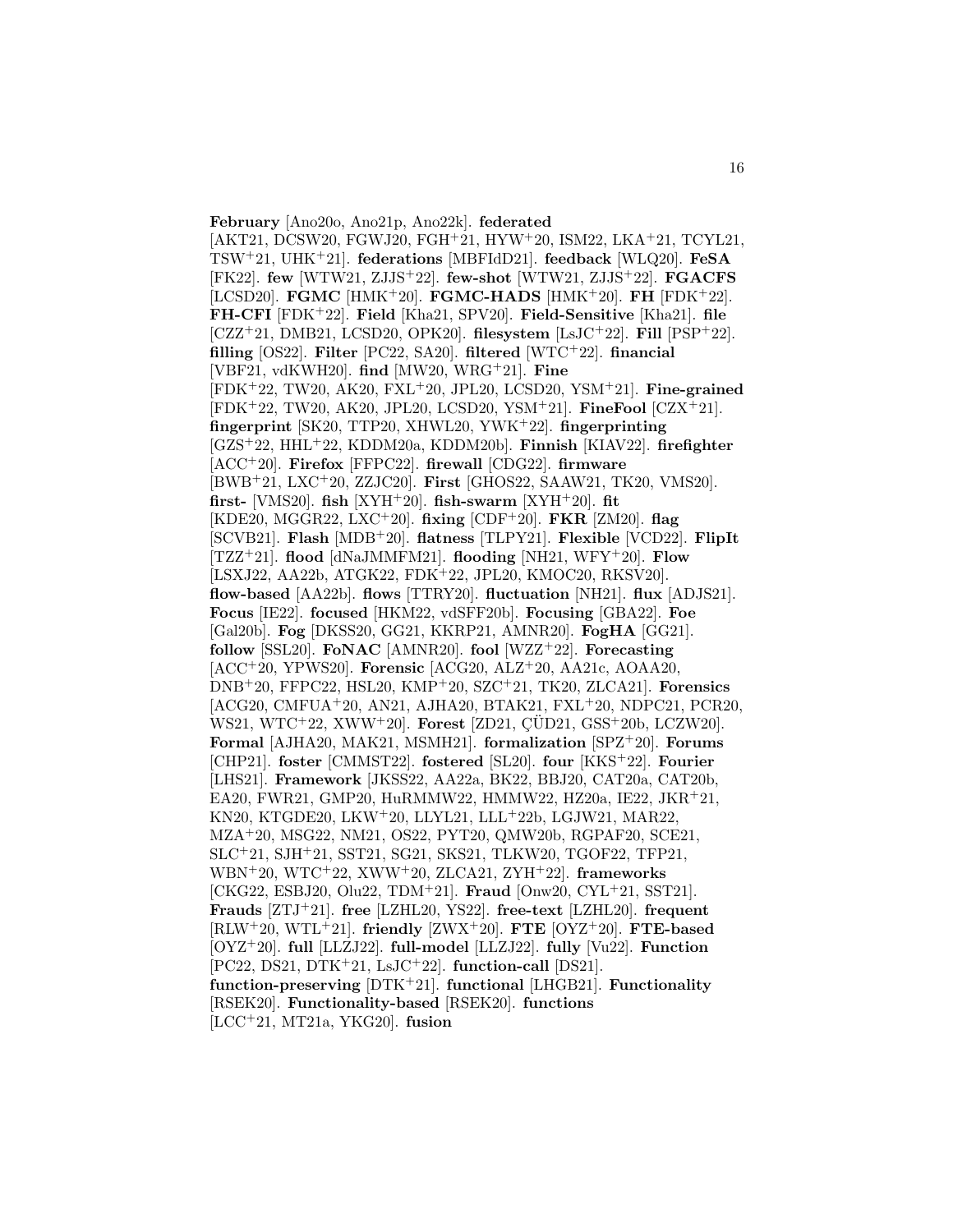[AZES21, HQL<sup>+</sup>22, PRTV22, PLW<sup>+</sup>21, SCW<sup>+</sup>22]. **fusion-based** [SCW<sup>+</sup>22]. **Future** [MAKH21, AKT21, BBA<sup>+</sup>21, GCS22, HSB<sup>+</sup>22, KKAS21, UNBF21]. **Fuzzing** [QY22, BCD21, hLHhLfW21, PCR20]. **Fuzzing-based** [QY22]. **FUZZOLIC** [BCD21]. **Fuzzy** [DKSS20, HMK<sup>+</sup>20, RMS<sup>+</sup>22, SYG<sup>+</sup>21].

**G** [BBBB<sup>+</sup>20]. **GACN** [LWL21]. **GADM** [RDS20]. **gait** [ACLA22]. **Galaxy** [LFCD21]. **Game** [GSS20a, HMPS20, LYD20, FXZ22, JK21b, LL22b, LZDZ21, LZZ<sup>+</sup>21, RZ20b, SYL<sup>+</sup>20, Sun21, TZZ<sup>+</sup>21, WP21, ZCJ<sup>+</sup>20]. **games** [CHJ22, HZ20b, WRG<sup>+</sup>21, YKN21]. **gamified** [PSCT21]. **GAN** [DTK<sup>+</sup>21, YCCZ21]. **GAN-based** [YCCZ21]. **GANs** [HX21]. **gap** [GB21, SWK20]. **gapped** [GSE20]. **gaps** [BOS<sup>+</sup>21]. **Gaslight** [PCR20]. **Gateway** [AGVA21]. **Gaussian** [HMK<sup>+</sup>20]. **GDPR** [MLV<sup>+</sup>21, TSW<sup>+</sup>21]. **GDPR-compliant** [MLV<sup>+</sup>21]. **GDroid** [GCZ21]. **Gender** [GAC20, vdSFF20b]. **gender-focused** [vdSFF20b]. **generalisation** [SHK<sup>+</sup>21]. **Generalizable** [LHGB21]. **generate** [PLW<sup>+</sup>21, TLPY21, WP21]. **generated** [AKCS20, PMNL21]. **Generating** [MWR20, HLYZ21]. **generation** [LL21a, LWL21, PA20, QZT<sup>+</sup>22, RCA20, XYH<sup>+</sup>20]. **Generative** [KC22, WS21]. **generic** [DSN<sup>+</sup>22]. **genes** [HQL<sup>+</sup>22]. **genetic** [AA22a, HYW<sup>+</sup>21]. **geolocation** [MW20]. **geospatial** [AHL<sup>+</sup>21]. **gestures** [WHPL21]. **get** [MGGR22, RCD21]. **gifts** [TDM<sup>+</sup>21]. **Global** [KC22, LHAE22]. **Global/Local** [KC22]. **goals** [GZG21]. **good** [TRH21, VS20]. **Gordon** [Ske22]. **governance** [AWVG20]. **government** [NDDH<sup>+</sup>21]. **GP** [LL22a]. **GPU** [PKK<sup>+</sup>21]. **GQM** [PFR20]. **GQM-based** [PFR20]. **gradient** [HDZ<sup>+</sup>22]. **grained** [AK20, FDK<sup>+</sup>22, JPL20, LCSD20, TW20, YSM<sup>+</sup>21]. **granted** [OMO20a]. **Graph** [TLPY21, AAAAS20, ASAA21, DS21, FHZ<sup>+</sup>22, FCSP21, GCZ21, JQYL22, LFHH22, PYT20, SWYL20, SYG<sup>+</sup>21, TCY<sup>+</sup>20, ZNF21, ZSGB<sup>+</sup>22]. **graph-based** [ASAA21, ZSGB<sup>+</sup>22]. **graph-theoretic** [TCY<sup>+</sup>20]. **graphical** [TLPY21]. **graphs** [LCY<sup>+</sup>21]. **GraphXSS** [LFHH22]. **greedy** [GSS<sup>+</sup>20b]. **grid** [ARR<sup>+</sup>22, ADC<sup>+</sup>20, KTGDE20, LYW<sup>+</sup>21, LS21, YZL<sup>+</sup>20]. **group** [CYL<sup>+</sup>21, GMBV21, YM22]. **group-based** [CYL<sup>+</sup>21]. **groups** [JB22, LK20]. **GTM** [GSS20a]. **GTM-CSec** [GSS20a]. **guaranteeing** [XHTZ20]. **guessing**  $[YHZ+22]$ . guided  $[DZZ+21]$ .

**Habits** [GBA22]. **HADS** [HMK<sup>+</sup>20]. **HAN** [YLPZ21]. **HAN-BSVD** [YLPZ21]. handle<sup>[GJB22]</sup>. Handling<sup>[HY21</sup>, Het21, HSS<sup>\*+</sup>22]. handover [GG21, NR22, YM22, ZMQ21]. **hands** [BDC<sup>+</sup>22]. **hands-on** [BDC<sup>+</sup>22]. **handwritten** [PA20]. **Happn** [KMP<sup>+</sup>20]. **Happning** [KMP<sup>+</sup>20]. **hard** [QY22]. **hard-label** [QY22]. **Hardening** [AWJB21, BRM21, HZX<sup>+</sup>21]. **Hardware** [DL21, CJS<sup>+</sup>21, FDK<sup>+</sup>22, SMC<sup>+</sup>21, dNaJMMFM21]. **hardware-assisted** [FDK<sup>+</sup>22]. **Hardware-based** [DL21]. **harm** [SCSO20]. **harmful** [HMB<sup>+</sup>21]. **hashed** [MT21c]. **hashing** [SK20, YWWH22]. **haystack** [WRG<sup>+</sup>21]. **HDL** [AD21]. **HDP** [ZYL<sup>+</sup>22]. **HDP-CNN** [ZYL<sup>+</sup>22]. **head** [CRS<sup>+</sup>22, XXZ<sup>+</sup>21]. **health** [KAM<sup>+</sup>21, SHL<sup>+</sup>20, Esm20].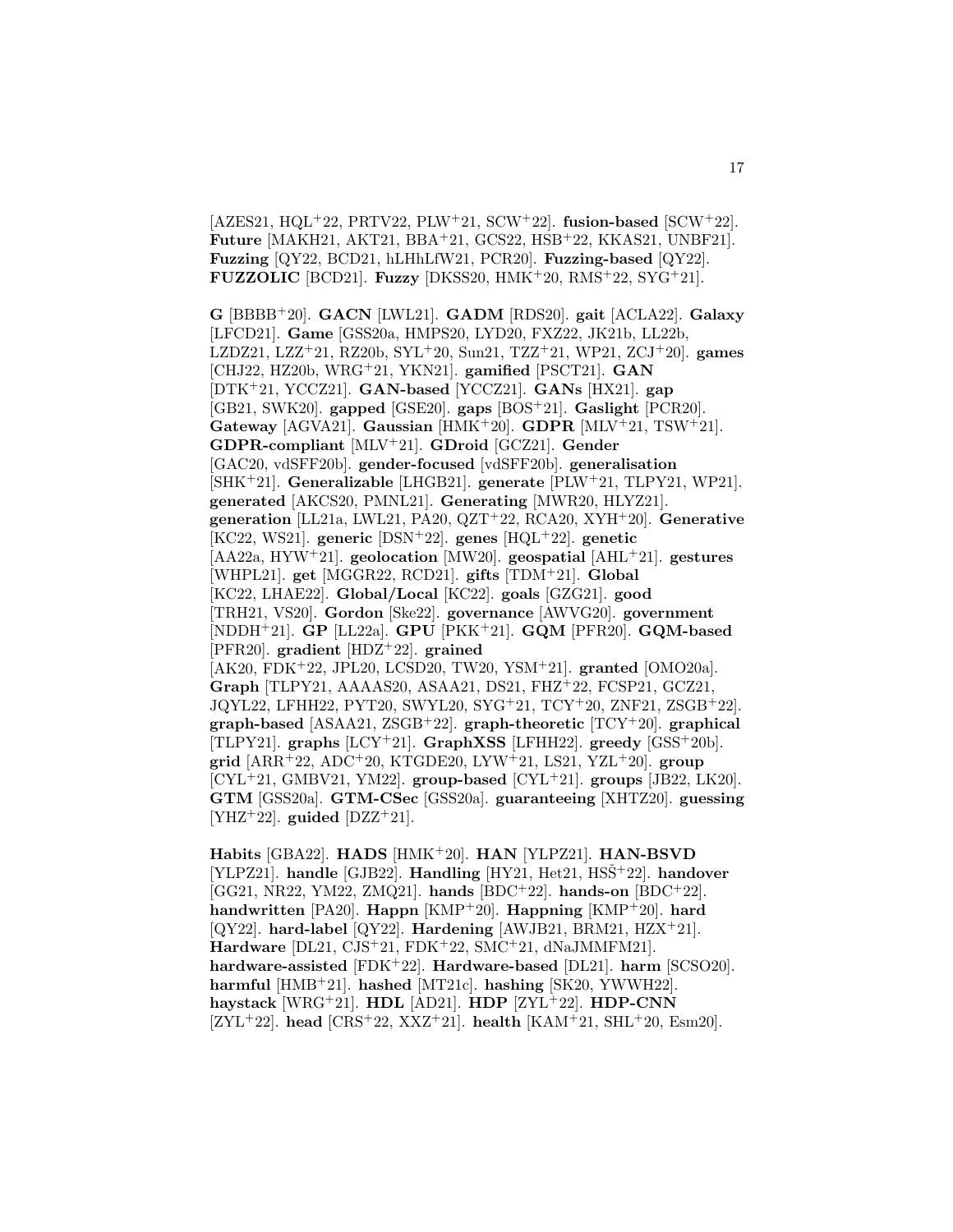**healthcare** [SC21]. **heap** [YLZ<sup>+</sup>21]. **herd** [XW20]. **heterogeneous** [CGS22, LZCS22, RZ20b, SWYL20, ZLY<sup>+</sup>21]. **Heuristic** [dSFG20, vSRW<sup>+</sup>20]. **Heuristic-based** [dSFG20]. **hidden** [AABE20, JHD<sup>+</sup>20, LLL<sup>+</sup>20b, SZY<sup>+</sup>22]. **Hiding** [vDK22]. **HIE** [Esm20]. **hierarchical** [YLPZ21, ZYPT22, XLY<sup>+</sup>20]. **high** [GSS<sup>+</sup>20b, WZCP20, ZYPT22]. **high-dimensional** [WZCP20]. **higher** [GZG21]. **Highly** [FGWJ20, ADJS21, Yan20]. **highly-random** [Yan20]. **Highway** [ZYL<sup>+</sup>22]. **hijacking** [LLG21]. **HMM** [LWS<sup>+</sup>20, STM<sup>+</sup>20]. **hoc** [KJR<sup>+</sup>20, MBP20]. **HOG** [BA20]. **Holistic** [NCW<sup>+</sup>20]. **home** [AWJB21, MSP<sup>+</sup>20]. **homes** [HZKN22, Hod21]. **homogenized** [PS21]. **homomorphic** [AHL<sup>+</sup>21]. **Honest** [YCMM20]. **honey** [MGGR22]. **honeynet** [RZ20b, SYF<sup>+</sup>21, ZZ20]. **honeypot** [GSS20a]. **honeypots** [MGGR22]. **honeyword** [GZG21]. **honeywords** [TLPY21]. **Hooktracer** [CMFUA<sup>+</sup>20]. **hopping** [Yan20]. **hospitality** [XWY21]. **host** [MWR20, SG21]. **host-based** [MWR20]. **hot** [RCD21]. **HSMs** [GMS20]. **HSTF** [XLY<sup>+</sup>20]. **HSTF-Model** [XLY<sup>+</sup>20]. **HTLC** [MT21c]. **HTTP** [XLY<sup>+</sup>20]. **HTTP-based** [XLY<sup>+</sup>20]. **HTTPS** [ASM20]. **hull** [CXLV20]. **human** [ATJ<sup>+</sup>22, CAT20a, CAT20b, HG20, NCW<sup>+</sup>20, VS22]. **humans** [VB20]. **hunting** [JHD<sup>+</sup>20]. **Hybrid** [GMBN21, QMC<sup>+</sup>22, AD21, BBJ20, CFZL22, CCL<sup>+</sup>21, HZ20a, LGL21, hLHhLfW21, LJ22, MGL<sup>+</sup>20, OS22, PRTV22, RLW<sup>+</sup>20, SU21, ZZ20]. **Hybrid-featured** [GMBN21]. **HYDRA** [GMP20]. **hygiene** [NCW<sup>+</sup>20]. **Hyperledger** [JKSS22, LZS<sup>+</sup>20]. **hyperparameter** [MRG21]. **Hypervisor** [ATMN20, CDN21]. **Hypervisor-based** [ATMN20].

**I-MAD** [LFCD21]. **Ibn** [RNA22]. **IBV** [JPL20]. **IBV-CFI** [JPL20]. **ICS** [MGGR22]. **ICT** [MBKD21]. **ID** [RTBK21, SST21]. **identifiable** [WPS20]. **Identification** [CHP21, ALZ+20, BMH20, IMMS21, KZYZ22, LLL+22a, LWW<sup>+</sup>21, RGPAF20, STB<sup>+</sup>20, SKS21, WHPL21, WWH<sup>+</sup>22, ZWW<sup>+</sup>21]. **identifier** [ADÖU<sup>+</sup>20]. **identifier-based** [ADÖU<sup>+</sup>20]. **Identifying** [DPKHP22, LTL<sup>+</sup>22, AAAAS20]. **identities** [SJX<sup>+</sup>20]. **Identity** [MAKH21, Ogb21, MBFIdD21, Sar21, YL20]. **IDS** [AAAT22, AA22a, DTK<sup>+</sup>21, GSS20a, GJB22]. **IEEE** [ZM20]. **IIOT** [DZ22]. **Image** [OS22, VAW<sup>+</sup>20, XGS<sup>+</sup>21, AA20, CZX<sup>+</sup>21, DZZ<sup>+</sup>21, GJCJ20, JKR<sup>+</sup>21, NDPC21, OSPP22, WS21, WTC<sup>+</sup>22, ZZCD20]. **Image-Based** [VAW<sup>+</sup>20, OS22, XGS<sup>+</sup>21, AA20, JKR<sup>+</sup>21]. **image-behavior-based** [OSPP22]. **images** [GJCJ20, YWL<sup>+</sup>20, ZWW<sup>+</sup>21]. **imbalance** [GJB22]. **imbalanced** [AD21, ÇÜD21, XXZ<sup>+</sup>21]. **IMCEC** [VAW<sup>+</sup>20]. **immune** [HLL<sup>+</sup>21, JIG22]. **immune-based** [HLL<sup>+</sup>21]. **Impact** [TKS21, ARR<sup>+</sup>22, GAC20, HHZ21, MGTK22, Mit20, MBH20, SSL20]. **impacted** [LBL<sup>+</sup>20]. **imperceptible** [XMK21]. **imperfect** [YCMM20]. **implement** [CZZ<sup>+</sup>21]. **Implementation** [RMS<sup>+</sup>22, MT21a, WBNT20]. **implementing** [WNF20]. **implications** [TRH21]. **implicit** [WJT<sup>+</sup>22]. **improve** [MPRB21, MKL21]. **improved**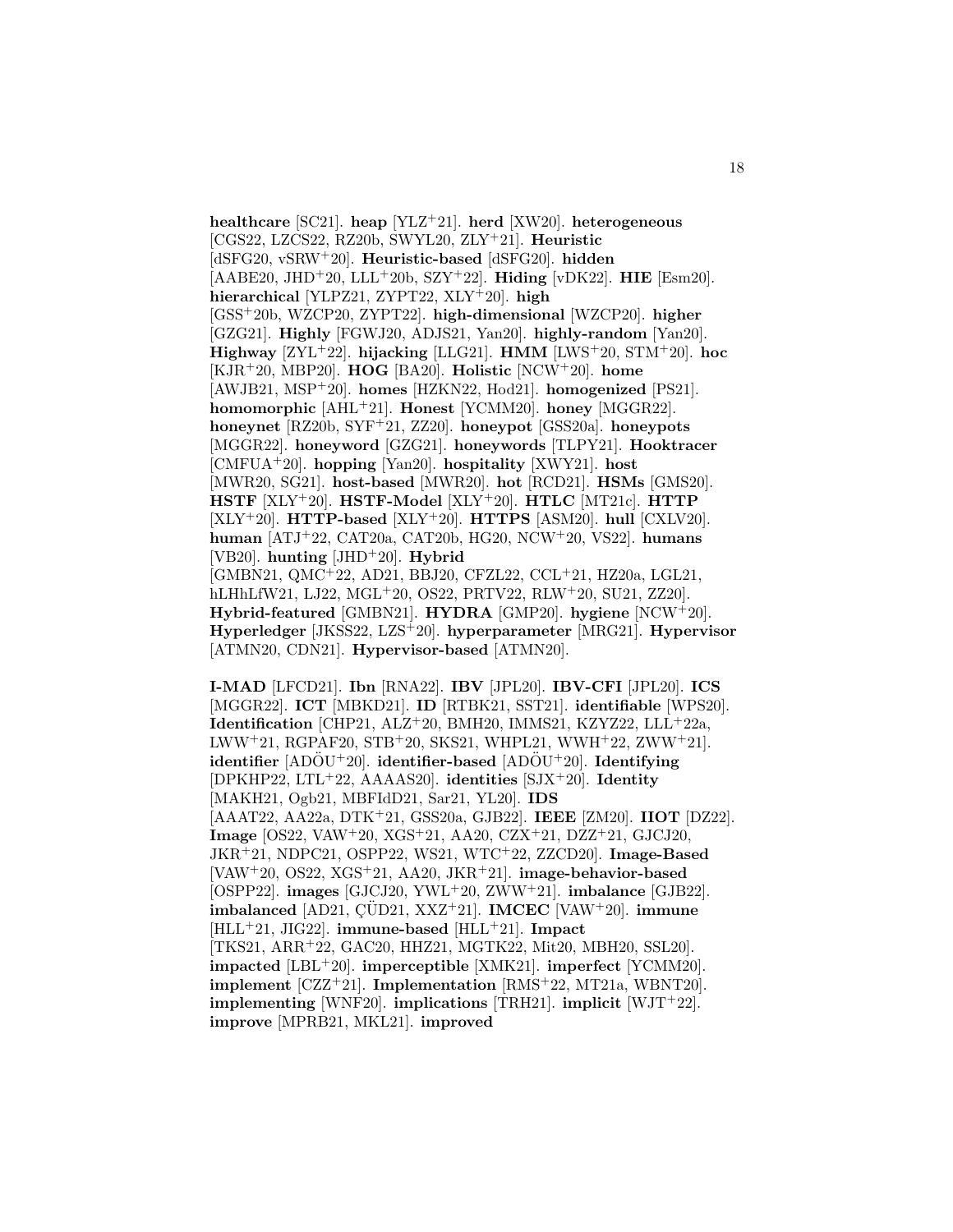[HLYZ21, JHD<sup>+</sup>20, MRG21, MAAA20, SCE21]. **improvement** [ASA<sup>+</sup>22]. **Improving** [BKA20, BS20, FBL20, JK21b, LL22a, BMM22, hLHhLfW21]. **In-depth** [NTBH<sup>+</sup>22, CBFH20, YP21]. **in-task** [TN21]. **in-vehicle** [AA22a]. **incentivized** [DG20]. **Incident** [Het21, SJH<sup>+</sup>21, AMD<sup>+</sup>21, HSŠ<sup>+</sup>22, SVP21, TKS21, XWW<sup>+</sup>20, vdKSCY22]. **incidents** [KN20]. **including** [FBL20]. **incomplete** [BGL<sup>+</sup>20, LZZ<sup>+</sup>21]. **inconsistencies** [ASM20]. **increased** [MBGF20]. **incremental** [LLLZ21, TT20]. **independent** [JCJ<sup>+</sup>21]. **Indicators** [AA21c]. **individual** [MT21b, SPV20, WMC20]. **individuals** [UC22]. **indomitable** [CCL+21]. **indoor** [AK20, FMA22]. **induced** [LZD<sup>+</sup>20]. **induction** [MAAA20]. **Industrial** [DAZ20, HW20, SJH<sup>+</sup>21, AA21c, BZE<sup>+</sup>20, GDK<sup>+</sup>21, KMH<sup>+</sup>22, LZZ<sup>+</sup>21, MGGR22, MSZ20, NJ22, SYF<sup>+</sup>21, BBR20]. **industry** [XWY21, dVABH20]. **infected** [YP21]. **inference** [LKA<sup>+</sup>21, LLL<sup>+</sup>20b, LXZ<sup>+</sup>22]. **inferring** [PMF<sup>+</sup>20]. **influence** [Als20]. **Influencing** [TCJS22]. **Information** [AWVG20, Esm20, HDS21, KKP22, LSXJ22, MD22, MBKD21, Ogb21, PLB<sup>+</sup>22, SSRK20, WMC20, AGM20, ALZ<sup>+</sup>20, ADOU<sup>+</sup>20, ALD<sup>+</sup>21, AKH20, BMM22, BT21, BSFB20, BGL<sup>+</sup>20, CXC22, COH21, DPKHP22, DANS20, DPK20, FVF21, FBL20, FF20, GLTH21, HQL<sup>+</sup>22, ILB20, KSS20, KGIS21, KAFDW22, KIAV22, LZZ<sup>+</sup>21, MAR22, MGG<sup>+</sup>20, PLS20, RKG20, SP20, SSHP21, SSL20, SL20, TKS21, TFP21, TN21, Wes20, WPS20, XGS<sup>+</sup>21, XW20, XWY21, ZJL<sup>+</sup>20, dVABH20, vdSF21]. **information-theoretic** [MAR22]. **infrastructure** [HLFR20, RTBK21, TDM<sup>+</sup>21, TSCM21]. **Infrastructures** [SSN22, KJHL22]. **initialization** [PTD20]. **initiatives** [SEGD<sup>+</sup>22]. **injected** [HZX<sup>+</sup>21]. **injection** [ADC<sup>+</sup>20, GSY<sup>+</sup>20, HXZ<sup>+</sup>21, LX21, SMvH<sup>+</sup>21, SGVA21, YZL<sup>+</sup>20]. **Inner** [SCSO20]. **innovation** [MBKD21]. **input** [OMO20b]. **insertion** [GFM<sup>+</sup>22]. **Insider** [EYYZ20, GAC20, GSY<sup>+</sup>20, PF20, VB20, WRG<sup>+</sup>21, YW21]. **insiders** [VM21]. **insightful** [TSW<sup>+</sup>21]. **Insights** [DPKHP22, HG20, OAA<sup>+</sup>22]. **Inspect** [LXC<sup>+</sup>20]. **instance** [ZHL<sup>+</sup>22]. **instructions** [GFM<sup>+</sup>22]. **instrumental** [CXC22]. **insufficient** [LWL21]. **insurance** [Ske22, UYMM21]. **Integrated** [RMS<sup>+</sup>21, CXC22, WLHC21, ZLCA21]. **Integrating** [SSN22, XW20]. **Integration** [AKT21, UHK<sup>+</sup>21, KMOC20, LHW<sup>+</sup>20, SYH<sup>+</sup>22, ZLF<sup>+</sup>20]. **integrity** [DS21, FDK<sup>+</sup>22, GG22, GPK21, JPL20, KBC21, LPX20, LZS<sup>+</sup>20, MT21a, TJ20, TWW21, XHB<sup>+</sup>21]. **Intel** [KBC21, RRM20]. **Intelligence** [SL20, WLC<sup>+</sup>20, CTV21, Het21, SVP21, ZYL<sup>+</sup>20, ZSS21]. **Intelligence-driven** [WLC<sup>+</sup>20, SVP21]. **Intelligent** [ALZ<sup>+</sup>20, BFW21, CGS22, LYW<sup>+</sup>21, SYF<sup>+</sup>21]. **intention** [Esm20, LZL<sup>+</sup>22, SWK20]. **intention-behavior** [SWK20]. **intention-concealed** [LZL<sup>+</sup>22]. **Intentions** [HHZ21]. **interactions** [VB20, WJT<sup>+</sup>22]. **Interactive** [RXFZ21]. **interest** [WFY<sup>+</sup>20]. **interference** [Wan21]. **Internet** [BBR20, RNA22, AKT21, AZDF20, CGCY21, FGH<sup>+</sup>21, HLFR20, JCJ<sup>+</sup>21,

19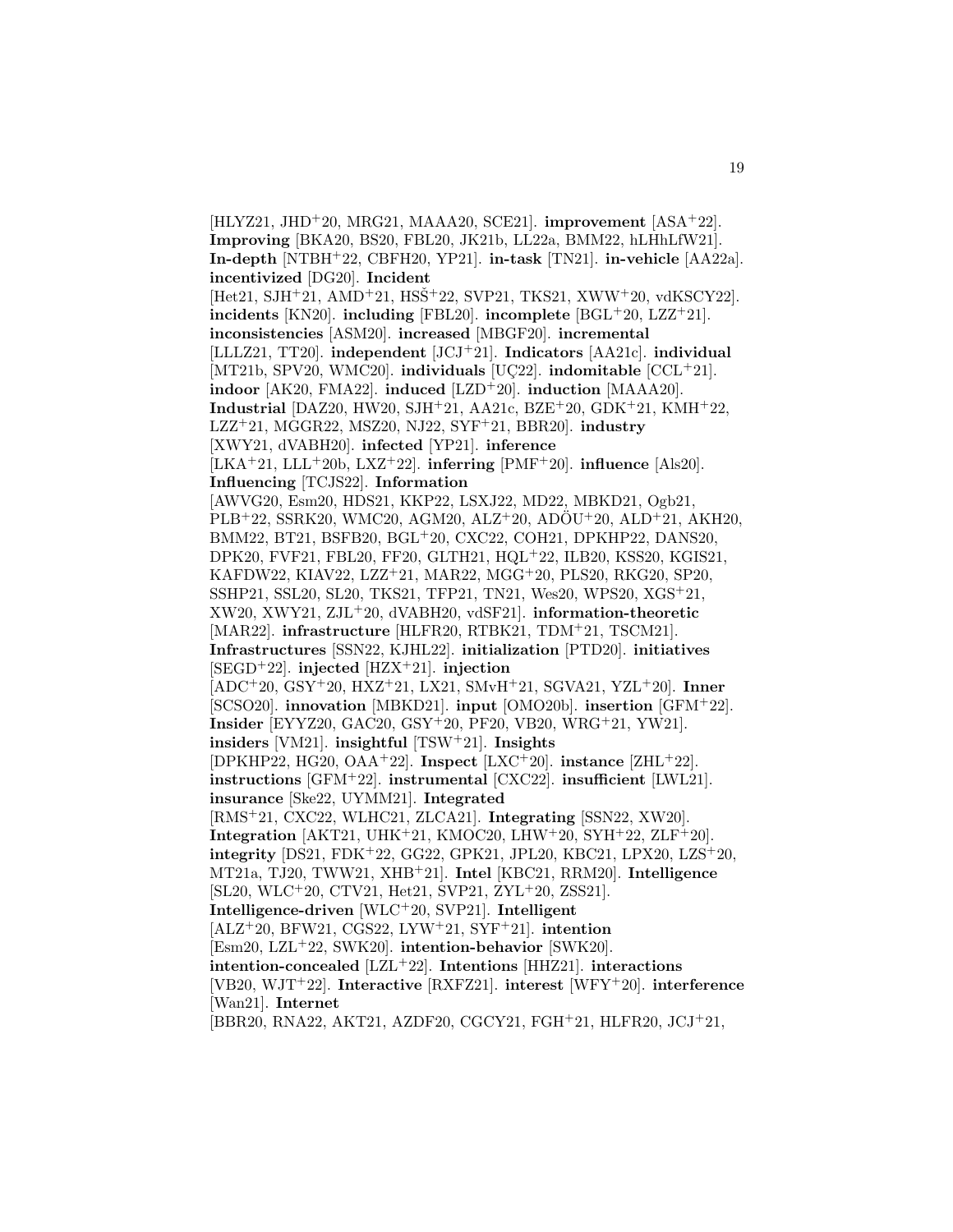KFS<sup>+</sup>22, LL21b, LPX20, OAA<sup>+</sup>22, PMF<sup>+</sup>20, SvSZ21, SWK20, UHK<sup>+</sup>21]. **Internet-of-Things** [LPX20, PMF<sup>+</sup>20]. **Interpretable** [LFCD21, IMMS21]. **interrogating** [Ade21]. **interval** [HHSL20, WWW<sup>+</sup>22]. **interventions**  $[ACC^+20]$ . **intra**  $[LWL21]$ . **intrinsic**  $[LLL^+22b]$ . **introspection**  $[TML^+20]$ . **introspection-based** [TML<sup>+</sup>20]. **Intrusion** [LCZW20, PRTV22, SVPM21, WLHC21, AHC22, AA22a, AD21, ATMN20, CPRV21, GL21, GJB22, HYW<sup>+</sup>21, JLQ<sup>+</sup>20, KS20, KDE20, LLYL21, LWX<sup>+</sup>22, LGH21, MAR22, MFA20, MSZ20, NK21, PTD20, QMC<sup>+</sup>22, SSG21, SG21, WJT<sup>+</sup>22, YLL<sup>+</sup>22, ZLF<sup>+</sup>20]. **intrusive** [dNaJMMFM21]. **invasive** [BCP22]. **inverse** [GBG20]. **Invertible** [TTP20]. **Investigating** [CDF<sup>+</sup>20, HSSPK21, OPK20]. **investigation** [AA21c, AOAA20, LCY<sup>+</sup>21, LBL<sup>+</sup>20, SZC<sup>+</sup>21]. **investment** [SSL20]. **Invoice** [KLA<sup>+</sup>22]. **IoHT** [MAKH21]. **iOS** [KMP<sup>+</sup>20]. **IoT** [CGCY21, PMF<sup>+</sup>20, SWK20, MB20b, AAAT22, ARB20, AWJB21, CGS22, CWL<sup>+</sup>22, CSRA22, DKSS20, FDK<sup>+</sup>22, HSSPK21, KJCL20, KFZ<sup>+</sup>20, KSSL22, LLG20, MLM20, MSP<sup>+</sup>20, MGL<sup>+</sup>20, PC22, SS22, STB<sup>+</sup>20, SKG21, WSC<sup>+</sup>20, WBNT20, YWZ20]. **IPA** [LL22a]. **Iris** [SA20]. **IRL** [LL21a]. **IRL-based** [LL21a]. **IRP** [DLQ<sup>+</sup>21]. **irreversible** [GBG20]. **isolating** [JYS21]. **isolation** [CZG<sup>+</sup>22]. **issue** [RZ20a, bOJW20]. **Issues** [MDB<sup>+</sup>20, CBFH20]. **IT-OT** [ARR<sup>+</sup>22]. **itemset** [RLW<sup>+</sup>20].

**jacking** [NTBH<sup>+</sup>22]. **Jadeite** [OSPP22]. **Jamming** [BCP22, Yan20]. **jamming-resilient** [Yan20]. **January** [Ano20p, Ano21q, Ano22l]. **Java** [OSPP22]. **JavaScript** [AR21, FHSQ20, FHZ<sup>+</sup>22, HLZ<sup>+</sup>21]. **job** [RPR<sup>+</sup>21]. **Joint** [BT21, WWW<sup>+</sup>22, CLX21]. **JointGAN** [PSP<sup>+</sup>22]. **JOWMDroid** [CLX21]. **JSContana** [HLZ<sup>+</sup>21]. **JStrong** [FHZ<sup>+</sup>22]. **July** [Ano20q, Ano21r, Ano22m]. **June** [Ano20r, Ano21s, Ano22n]. **jure** [AKH20]. **justification** [KJR<sup>+</sup>20]. **justify** [MGTK22].

**Kaminsky** [ZYH<sup>+</sup>21]. **Kaminsky-style** [ZYH<sup>+</sup>21]. **Keeping** [GMY22]. **kernel** [CZG<sup>+</sup>22, MSCJ21, ZQMC20]. **key** [HLFR20, HLZ<sup>+</sup>21, SCH<sup>+</sup>20, TFP21]. **keys** [GMY22]. **Keystroke** [CMFUA<sup>+</sup>20, BF20, LZHL20]. **keyword** [SYG<sup>+</sup>21, YLZ<sup>+</sup>21]. **kill** [BS20]. **kill-chain** [BS20]. **Knapsack** [ASAA21]. **know** [SJ21]. **knowledge** [AJHA20, BMM22, BOS<sup>+</sup>21, SRM22, SCVB21, YL20]. **KronoDroid** [GMBN21].

**label** [QY22, RZW<sup>+</sup>20]. **label-only** [RZW<sup>+</sup>20]. **labeling** [PSY<sup>+</sup>22, TLPY21]. **Language** [DGH21, AA21a, KJHL22, MB20a]. **Large** [CHP21, GMBV21, GJCJ20, SJ21, XGL20]. **Large-Scale** [CHP21, GJCJ20, SJ21, XGL20]. **Latent** [LK20, ZYH<sup>+</sup>21]. **Latest** [HSB<sup>+</sup>22]. **Lattice** [SU21]. **laundering** [AKWR21]. **laws** [Olu22]. **layer** [BBR20, DZ22, JHD<sup>+</sup>20, LLL<sup>+</sup>22c]. **LCDA** [SSS<sup>+</sup>21]. **LDP** [SYH<sup>+</sup>22]. **leaders** [DPKHP22]. **leads** [BPL<sup>+</sup>20]. **leakage** [HMB<sup>+</sup>21, vdKWH20]. **leaks**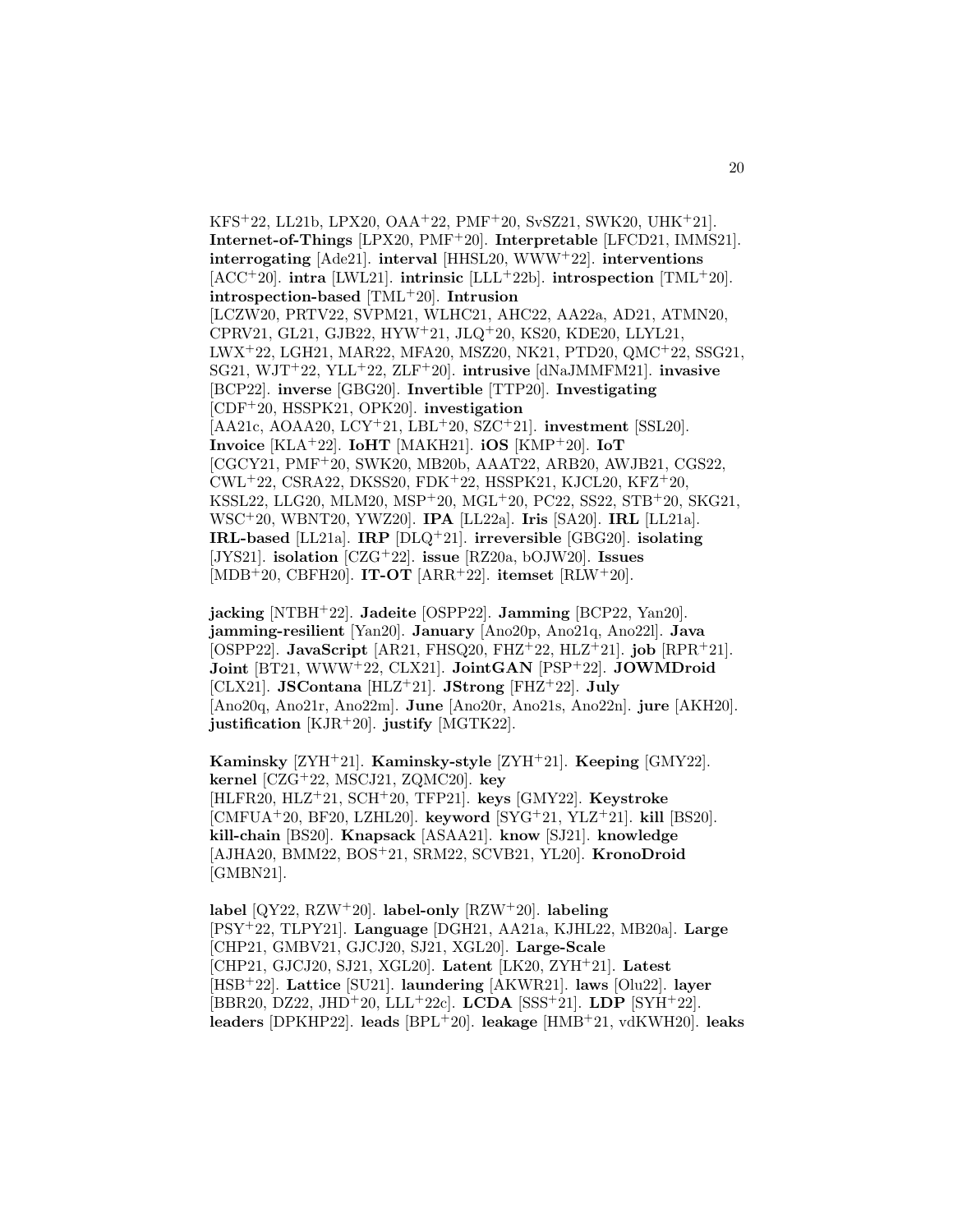[LLLZ21]. **Learning**

[BPW<sup>+</sup>20, KMG21, RKW<sup>+</sup>22, AAAT22, AHC22, AA22b, AA21a, AKT21, AKCS20, AA20, AYS20, AES22, AZDF20, AWJB21, AQAK21, ADC<sup>+</sup>20, BKA20, BTAK21, CRS<sup>+</sup>22, CPR21, CZS<sup>+</sup>21, CLS22, CNTBG21, DA20, DCSW20, FGWJ20, FGH<sup>+</sup>21, GMP20, GMPMS21, GFM<sup>+</sup>22, GJB22, HDS21, HYW<sup>+</sup>20, IMMS21, ISM22, JHD<sup>+</sup>20, JK21a, JE21, KMOC20, KS20, KSSL22, KR21, LLL<sup>+</sup>22a, LKA<sup>+</sup>21, LXC<sup>+</sup>20, LBL<sup>+</sup>20, LZG<sup>+</sup>22, MM21, MSG22, MGG<sup>+</sup>20, NDPC21, OSPP22, PRTV22, PKK<sup>+</sup>21, PYT20, PMF<sup>+</sup>20, QZT<sup>+</sup>22, QY22, RPR<sup>+</sup>21, RZW<sup>+</sup>20, SMCP21, SHK<sup>+</sup>21, SSG21, SYL<sup>+</sup>20, SRM22, TCYL21, TSW<sup>+</sup>21, UHK<sup>+</sup>21, WLHC21, WFT22, WJT<sup>+</sup>22, WTC<sup>+</sup>22, WWW<sup>+</sup>22, YWL<sup>+</sup>20, YW21, YPT22, ZWW<sup>+</sup>21, ZLY<sup>+</sup>21, ZJJS<sup>+</sup>22]. **learning-based** [AZDF20, DA20, KSSL22, WJT<sup>+</sup>22]. **Ledger** [ZYH<sup>+</sup>22]. **length** [HHSL20, HMB<sup>+</sup>21]. **less** [PSY<sup>+</sup>22]. **Lessons** [CC20]. **level** [AVR20, CJS<sup>+</sup>21, LK20, LCY<sup>+</sup>21, NM21, SSHP21, SEGD<sup>+</sup>22, SYH<sup>+</sup>22, YZL<sup>+</sup>20, YWL<sup>+</sup>20, ZYL<sup>+</sup>22, ZSGB<sup>+</sup>22, ZZ20]. **Lever** [DANS20]. **Leviathan** [Da 22]. **liabilities** [HZG19, HZG20]. **library** [LCC<sup>+</sup>21]. **license** [QMW<sup>+</sup>20a]. **LiDL** [KJCL20]. **light** [WPS20]. **light-weight** [WPS20]. **LightGBM** [JLQ<sup>+</sup>20, LGH21]. **lightning** [vDK22]. **Lightweight** [GZ18, GZ20, PC22, SSS<sup>+</sup>21, TLKK20, ASB<sup>+</sup>21, LYW<sup>+</sup>21, LZZX21, YHZ<sup>+</sup>22, ZHJ<sup>+</sup>21, SP20]. **likelihood** [XW20]. **Limitations** [MDB<sup>+</sup>20]. **limited** [BMH20]. **LINDDUN** [RGPAF20]. **LINDDUN-based** [RGPAF20]. **linear** [XHWL20, YWK<sup>+</sup>22]. **linkage** [WLLS22]. **Linux** [FFPC22, HMK<sup>+</sup>20]. **LiSRA** [SP20]. **listing** [SWK20]. **literature** [AA21b, ALD<sup>+</sup>21, BB20, BOS<sup>+</sup>21, CTV21, EL22, GG22, HW20, KGIS21, PNK20, PVFM<sup>+</sup>21, YLL<sup>+</sup>22]. **liveness** [MC20]. **Local** [KC22, ACC<sup>+</sup>20, DLQ<sup>+</sup>21, SVA21, XHTZ20]. **local-differential-privacy-based** [ACC<sup>+</sup>20]. **Localization** [KJCL20]. **location** [AK20, AHL<sup>+</sup>21, BT21, CMG20, FMA22, KEK<sup>+</sup>21, LQY<sup>+</sup>20, ZJL<sup>+</sup>20].

**location-Based** [KEK<sup>+</sup>21, AK20, LQY<sup>+</sup>20]. **LocAuth** [AK20]. **Lock**  $[MT21c]$ . **Loeb**  $[Ske22]$ .  $log$   $[LSWR20]$ . **LogDoS**  $[AD\ddot{O}U^+20]$ . **Loggers**  $[CMFUA+20]$ . **logging**  $[AD\ddot{O}U+20, SSGM21]$ . **logging-based**  $[AD\ddot{O}U+20]$ . **Logic** [DKSS20, XWW<sup>+</sup>20]. **Logical** [DAZ20]. **logo** [BA20]. **LogoSENSE** [BA20]. **logs** [RSW<sup>+</sup>21, XGL20]. **long** [AOA22]. **longevity** [RTBK21]. **longitudinal** [BMM22, GPC<sup>+</sup>22]. **look** [SAAW21, TK20]. **loop** [LZD<sup>+</sup>20]. **LOPA** [XHWL20]. **loss** [HX21, WTC<sup>+</sup>22]. **Low** [LRH<sup>+</sup>21]. **Low-rate** [LRH<sup>+</sup>21]. **LPSE** [GZ20, GZ18]. **LSTM** [AOA22, CLL<sup>+</sup>21, CFZL22]. **LSTMs**  $[RSW^+21]$ . **LUT**  $[CJS^+21]$ . **LUT-level**  $[CJS^+21]$ .

**m** [OO21, DS20]. **M-PIVAD** [DS20]. **m-times** [OO21]. **Machine** [BPW<sup>+</sup>20, DA20, KSSL22, RPR<sup>+</sup>21, RKW<sup>+</sup>22, RRS21, WFT22, AA22b, AA21a, AKCS20, AA20, AZDF20, AWJB21, ADC<sup>+</sup>20, BKA20, GMPMS21, HDS21, JHD<sup>+</sup>20, JE21, KR21, MSCJ21, MGG<sup>+</sup>20, NDPC21, PMNL21, QY22, RZW<sup>+</sup>20, SMCP21, SHK<sup>+</sup>21, UHK<sup>+</sup>21, YSM<sup>+</sup>21, YPT22]. **machines**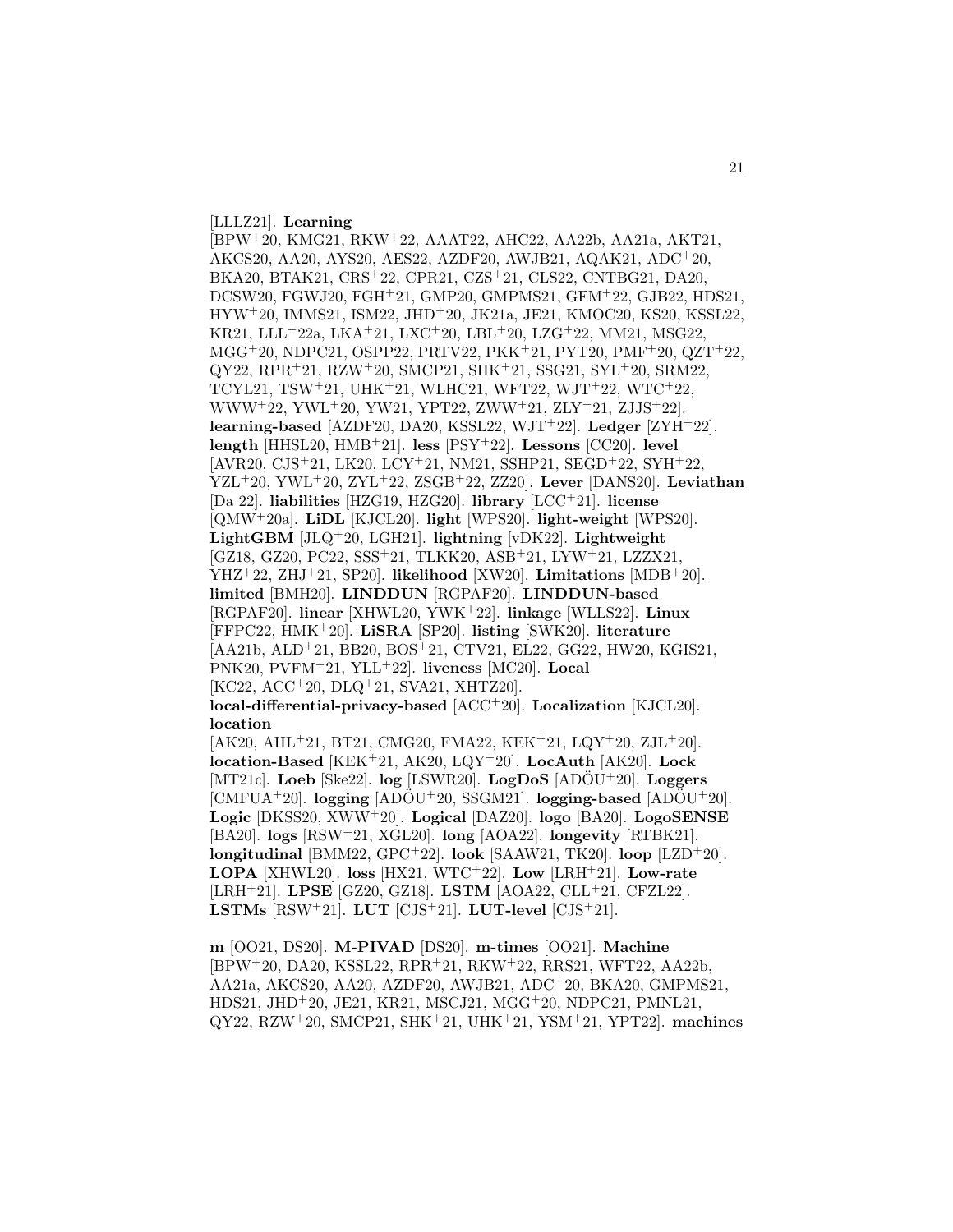[KBC21]. **MAD** [LFCD21]. **Mahalanobis** [LX21]. **mail** [BA20]. **makers** [DPK20]. **making** [LZDZ21, SWK20]. **Maladaptive** [BMH21]. **Malbert** [XFY21]. **MaldomDetector** [AKCS20]. **Malicious** [AAB22, FHZ<sup>+</sup>22, HLZ<sup>+</sup>21, SWYL20, AR21, CMMST22, CDM<sup>+</sup>20, FHSQ20,  $HYW<sup>+</sup>20, JDBB<sub>20</sub>, KLA<sup>+</sup>22, LTL<sup>+</sup>22, MW20, MBPCC<sub>21</sub>, PSY<sup>+</sup>22, SM<sub>21</sub>,$ STB<sup>+</sup>20, SCW<sup>+</sup>22, SKM21, WFT22, ZHL<sup>+</sup>20, ZZCD20]. **malleability** [KAK21]. **MalSPM** [NFVN<sup>+</sup>22]. **Malware** [GMBN21, KC22, MDB<sup>+</sup>20, PLP<sup>+</sup>21, RSW<sup>+</sup>21, AYS20, AZ20, AZES21, AES22, BCS<sup>+</sup>21, BTAK21, CLX21, QUD21, DLQ<sup>+</sup>21, FCSP21, GPC<sup>+</sup>22, GCZ21, GDG21, GMP20, GMPMS21, GFM<sup>+</sup>22, HSK22, IMMS21, JHD<sup>+</sup>20, JDBB20, JPLT20, JKR<sup>+</sup>21, KDDM20a, KDDM20b, KZYZ22, LL21a, LFCD21, LLL<sup>+</sup>22b, LSAH21, LdSP21, LLLZ20, LFW<sup>+</sup>22, MRG21, NBBS22, NFVN<sup>+</sup>22, OS22, OSPP22, OMO20b, OX22, PYT20, QZT<sup>+</sup>22, SBB<sup>+</sup>20, SGSS22, SGVA21, STM<sup>+</sup>20, TY22, VAW<sup>+</sup>20, VMS20, WTW21, XGS<sup>+</sup>21, XFY21, YMR<sup>+</sup>22, YWL<sup>+</sup>20, YPT22]. **Management** [MAKH21, AHSZ21, AMD<sup>+</sup>21, BSFB20, CGCY21, HZ20a, MLM20, MMvS20, MBKD21, NTBH<sup>+</sup>22, Sar21, TKS21, VBF21, YL20, ZSS21]. **manager** [SSL20]. **managerial** [GAC20]. **managers** [vdKSCY22]. **MANET** [JIG22]. **mangle** [VB20]. **manifold** [BTAK21, LHS21]. **manipulation** [KDI21]. **manoeuvers** [SGSS22]. **Manual** [RDS20]. **MapperDroid** [SLBG21]. **mapping** [CLX21, HY21, TV20]. **maps** [NRS21]. **March** [Ano20s, Ano21t, Ano22o]. **margin** [HMTC22]. **MARISMA** [RMS<sup>+</sup>21]. **MARISMA-BiDa** [RMS<sup>+</sup>21]. **MARK** [PSP<sup>+</sup>22]. **market** [ALD<sup>+</sup>21, VS20, WNI20]. **marketing** [AMA21]. **Markov** [HuRMMW22, HMMW22, LLL<sup>+</sup>20b, YWL<sup>+</sup>20, ZCJ<sup>+</sup>20]. **MARTE** [HZZ20]. **MASA** [SLC<sup>+</sup>21]. **Mask** [DZZ<sup>+</sup>21]. **Mask-guided** [DZZ<sup>+</sup>21]. **masking** [ATJ<sup>+</sup>22]. **massive** [RRS21]. **masterkeys** [GL22]. **matching** [LXC<sup>+</sup>20, MBH20, ZZCD20, ZZJC20]. **matrix** [CZZ<sup>+</sup>21, LSAH21, Onw20]. **mature** [SVP21]. **Maturity** [SSHP21, AA21c, NSA<sup>+</sup>20]. **maximizing** [YWWH22]. **maximum** [HMTC22]. **maximum-margin** [HMTC22]. **May** [Ano20t, Ano21u, Ano22p]. **Mealy** [PMNL21]. **Means** [XHTZ20]. **measurement** [LLL<sup>+</sup>22c, LRH<sup>+</sup>21]. **measurements** [KBC21]. **measures** [WFY<sup>+</sup>20]. **Measuring** [CJKR21, SBL20]. **mechanism**  $[AD\ddot{O}U^+20, DZ22, JLQ^+20, LCL^+20, LJ22, LJO^+20, SCW^+22, ZGM21].$ **mechanisms** [STB<sup>+</sup>20]. **media** [AGM20, ALZ<sup>+</sup>20, ZLZC22, vdSFF20a]. **median** [WTC<sup>+</sup>22]. **Mediating** [vdSF21]. **medical** [GJCJ20, HZX<sup>+</sup>20, LLX<sup>+</sup>20, SBL20, RNA22]. **Meltdown** [CZG<sup>+</sup>22]. **Meltdown-type** [CZG<sup>+</sup>22]. **memorable** [GZG19, GZG20]. **Memory** [CMFUA<sup>+</sup>20, CCO<sup>+</sup>20, AN21, AOA22, BTAK21, DS20, DS21, MPRB21, PKK<sup>+</sup>21]. **Merkle** [HZG20, HZG19]. **message** [XW20, ZY21]. **meta** [KTH20, ZJJS<sup>+</sup>22]. **meta-analysis** [KTH20]. **meta-learning** [ZJJS<sup>+</sup>22]. **Metadata** [SJ21, BS20]. **Metamorphic** [NFVN<sup>+</sup>22, GMPMS21, LSAH21]. **meters** [GZ18, GZ20]. **Method** [RDM20, TRM22, AZ20, ATGK22, CLL<sup>+</sup>21, CKG22, CMG20, DLQ<sup>+</sup>21, HYW<sup>+</sup>21, HHSL20, HLL<sup>+</sup>21, HZZ20, HLYZ21,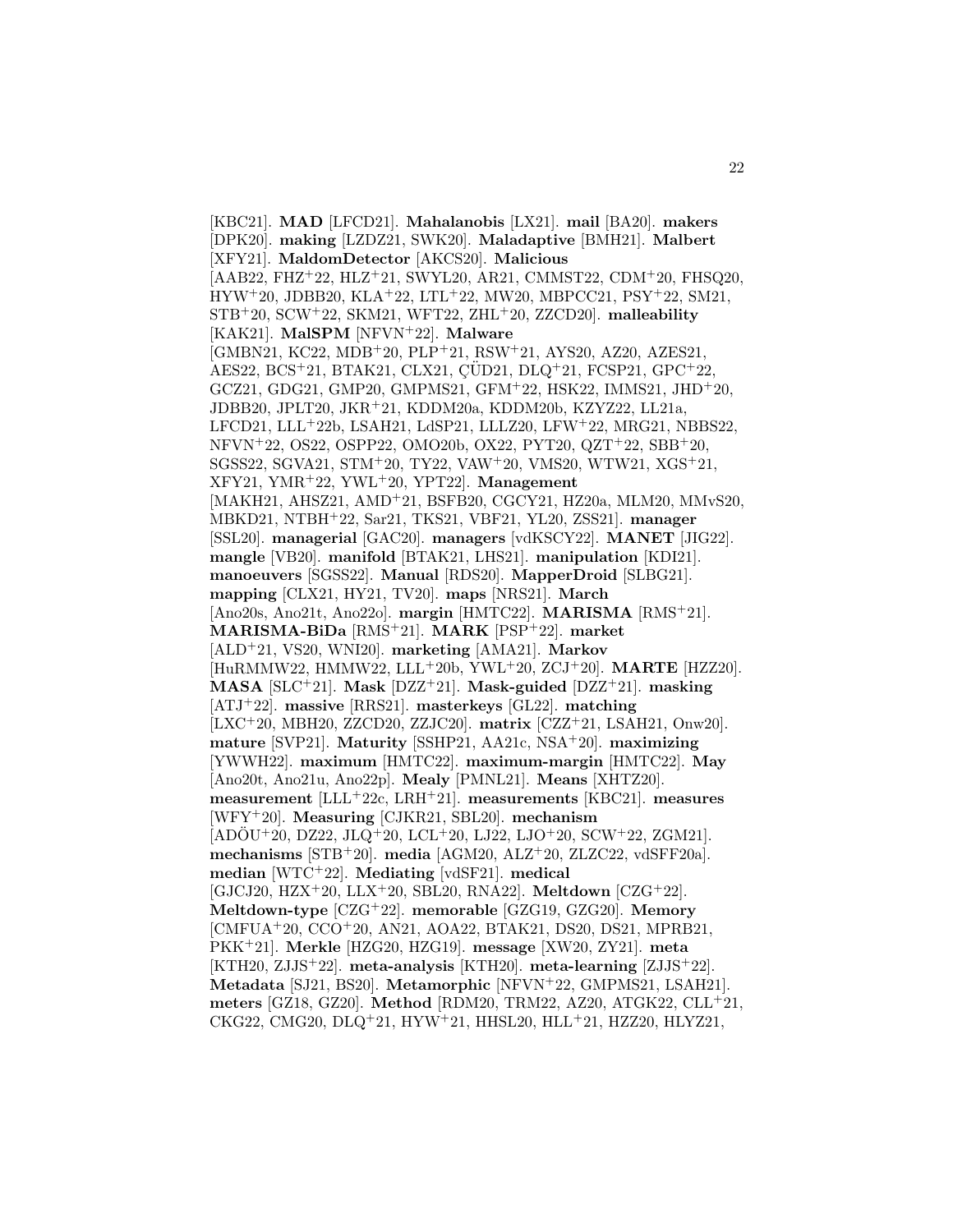KS20, LLL<sup>+</sup>22a, LL21a, LC21, hLHhLfW21, LLLZ20, LRH<sup>+</sup>21, LHS21, LCC<sup>+</sup>21, LJ22, MFA20, MGL<sup>+</sup>20, NK21, NJ22, PLW<sup>+</sup>21, QZT<sup>+</sup>22, RZ20b, SGS<sup>+</sup>22, WLQ20, WTX<sup>+</sup>22, XFY21, XHWL20, YZL<sup>+</sup>20]. **method-based** [CKG22]. **Methodology** [CHP21, FFPC22, KMH<sup>+</sup>22, LZZ<sup>+</sup>21, PFR20, dNaJMMFM21]. **methods** [BBA20, BKPZ21, CSKD22, KKS<sup>+</sup>22, Les21, SHSK20, WLHC21, WRG<sup>+</sup>21, YLL<sup>+</sup>22]. **metric** [AQAK21]. **metrics** [OCJ20, PFR20]. **MGA** [AA22a]. **MGA-IDS** [AA22a]. **microarchitectural** [CJJ<sup>+</sup>22]. **micropayments** [KK20]. **microscope** [BDC<sup>+</sup>22]. **Microscopic** [NMCRB21]. **microservice** [PVFM<sup>+</sup>21]. **microservice-based** [PVFM<sup>+</sup>21]. **microservices** [JQYL22]. **Microsoft** [KLA<sup>+</sup>22]. **middle** [LLG20]. **migration** [GMS20]. **MIL** [DMRV21]. **MIL-STD-1553** [DMRV21]. **MILS** [CDN21]. **mimic** [LZCS22]. **mimic-based** [LZCS22]. **min** [YWWH22]. **min-entropy** [YWWH22]. **Mind** [PKK<sup>+</sup>21]. **miner** [YCMM20]. **minimized** [CZZ<sup>+</sup>21]. **Mining** [WTL<sup>+</sup>21, NFVN<sup>+</sup>22, RLW<sup>+</sup>20, TT20, YCMM20]. **MIPS** [ZZJC20]. **Misinformation** [SAJP22]. **missing** [TRH21]. **mitigate** [RJ21]. **Mitigating** [ZTJ<sup>+</sup>21]. **Mitigation** [WFY<sup>+</sup>20, FVF21, IHJZ21, LJ22, SDG20, TD21]. **mix** [MLM20]. **mixed** [DMB21]. **Mixing** [BCD21]. **mixture** [HMK<sup>+</sup>20]. **mixture-based** [HMK<sup>+</sup>20]. **ML** [LLLZ20]. **ML-based** [LLLZ20]. **MLP** [WLQ20]. **MLP-based** [WLQ20]. **mobile** [AA22b, CDM<sup>+</sup>20, GG21, IMMS21, JK21b, KJR<sup>+</sup>20, KKS<sup>+</sup>22, LMZZ22, LPX20, MT21a, MB20b, OO21, RSEK20, SMvH<sup>+</sup>21, XGL20, YWZ20, ZLCA21]. **mode** [TH21]. **Model** [AAB22, CDM<sup>+</sup>20, KC22, TAES20, ZLF<sup>+</sup>20, AGM20, AHC22, AES22, AJHA20, AOAA20, BS20, CB22a, ÇÜD21, CLL<sup>+</sup>21, DPK20, DS21, FF20, GSS20a, HDS21, IMMS21, JLB22, KG20, LL22a, LGJW21, LJO<sup>+</sup>20, LLZJ22, LWLT21, MSCJ21, MCS22, MHSK21, MDR20, MAAA20, MGG<sup>+</sup>20, NSA<sup>+</sup>20, PLW<sup>+</sup>21, SZY<sup>+</sup>22, SYF<sup>+</sup>21, Ske22, Sun21, TZZ<sup>+</sup>21, TY22, Vu22, WNF20, WLHC21, WYW<sup>+</sup>22, XLY<sup>+</sup>20, XW20, YKN21, YHZ<sup>+</sup>22, YZW<sup>+</sup>20, ZWW<sup>+</sup>21, ZZWF21, ZSS21, vdKWH20, XLY<sup>+</sup>20]. **Model-based** [TAES20]. **Modeling** [CKG22, KG20, SS22, YK22, ZYH<sup>+</sup>21, ZGNZ21, tBLLV21, HZZ20, KJHL22, SHSK20, WTW21]. **Modelling** [ARR<sup>+</sup>22, HuRMMW22, HMMW22, MSMH21]. **Models** [IMN22, ATJ<sup>+</sup>22, CBFH20, FXZ22, FBL20, HMK<sup>+</sup>20, PSN<sup>+</sup>22, QY22, RZW<sup>+</sup>20, WZZ<sup>+</sup>22]. **moderating** [VM21, XWY21]. **moderation** [SAJP22]. **modern** [KJHL22, MLV<sup>+</sup>21]. **modification** [BWB<sup>+</sup>21]. **modified** [XYH<sup>+</sup>20]. **Module** [HSK22]. **modules** [MPRB21]. **Monitor** [Kha21]. **monitoring** [DABB20, LCL<sup>+</sup>20]. **Moore** [LQY<sup>+</sup>20]. **morphological** [Onw20]. **Motivation** [vdKWH20, CXC22, VM21]. **Motivation-Behaviour** [vdKWH20]. **Moving** [TV20, HZX<sup>+</sup>21, HXZ<sup>+</sup>21, TZZ<sup>+</sup>21, ZCJ<sup>+</sup>20]. **MPDS** [SYH<sup>+</sup>22]. **MPDS-RCA** [SYH<sup>+</sup>22]. **MPSAutodetect** [AAB22]. **MPTCP** [KDI21]. **MQTT** [MVH<sup>+</sup>21]. **MTC** [YM22]. **MTD** [AHKJJ21]. **Multi** [AZES21, CB20, DG20, LLL<sup>+</sup>22c, SYH<sup>+</sup>22, BBR20, CTV21, GPK21, LLL<sup>+</sup>20a, LLX<sup>+</sup>20, LJO<sup>+</sup>20, OZW<sup>+</sup>21, SMCP21, SLC<sup>+</sup>21, SCCZ20,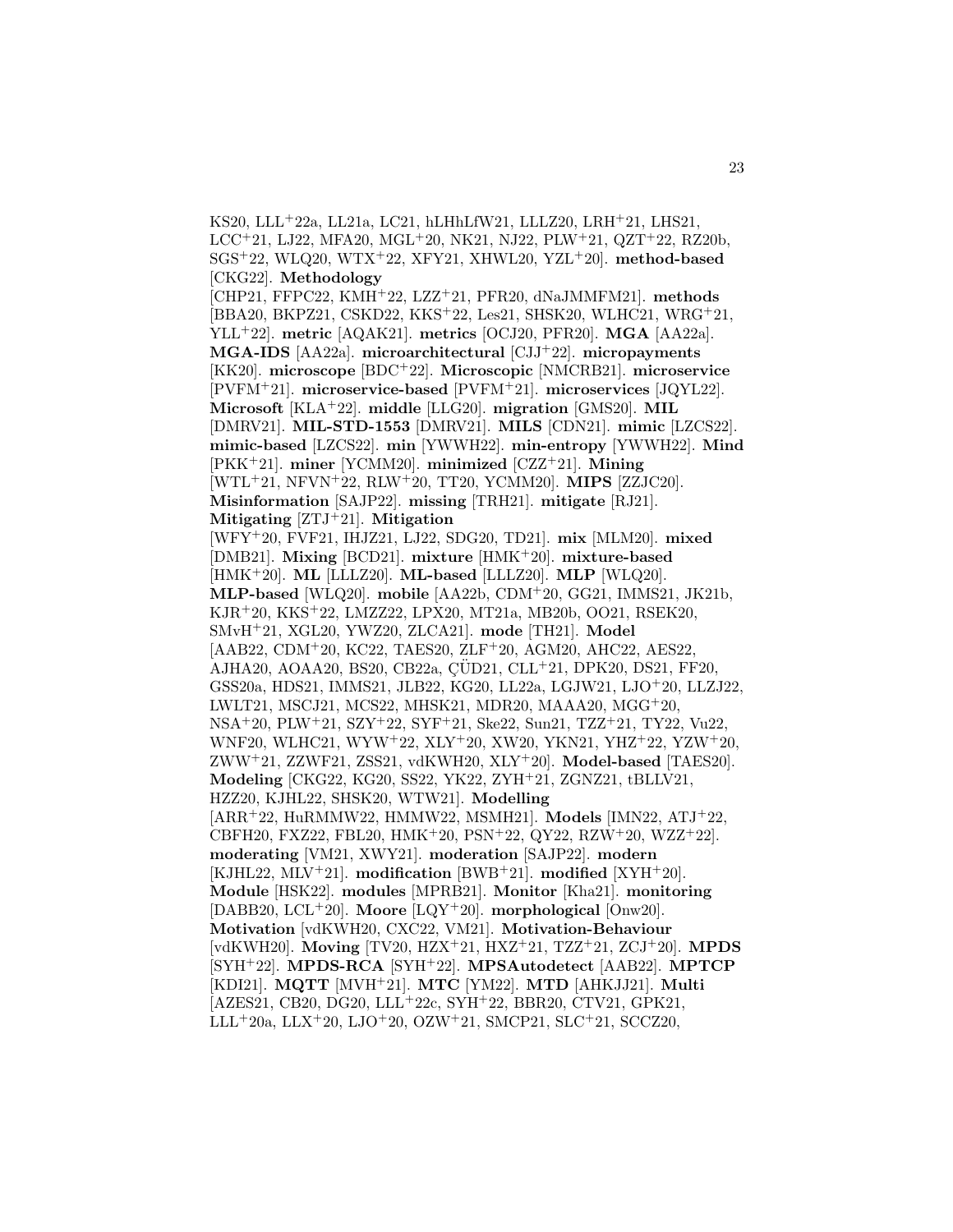TSCM21, WZZW20, WTW21, WS21, XXZ<sup>+</sup>21, ZCJ<sup>+</sup>20, ZZWF21]. **multi-attributed** [SLC<sup>+</sup>21]. **multi-cloud** [TSCM21]. **multi-device** [SMCP21]. **Multi-dimensional** [CB20]. **multi-factor** [SCCZ20, WZZW20]. **multi-head** [XXZ<sup>+</sup>21]. **Multi-layer** [LLL<sup>+</sup>22c, BBR20]. **Multi-level** [SYH<sup>+</sup>22]. **multi-model** [LJO<sup>+</sup>20]. **multi-objective** [ZCJ<sup>+</sup>20]. multi-operation [WS21]. multi-party  $[LLX^+20]$ . multi-path  $[LLL^+20a]$ . **Multi-Perspective** [AZES21]. **multi-prototype** [WTW21]. **multi-replica** [GPK21]. **multi-server** [WZZW20]. **multi-stage** [ZZWF21]. **multi-view** [OZW<sup>+</sup>21]. **multi-vocal** [CTV21]. **Multiclass** [VMS20]. **multidimensional** [HXZ<sup>+</sup>21]. **multidisciplinary** [CGCY21]. **Multifractal** [NH21]. **multigranularity** [HQL<sup>+</sup>22]. **multilingual** [MFI20]. **multimedia** [ZHJ<sup>+</sup>21]. **Multimodal** [LTU<sup>+</sup>21, GMP20]. **multiobjective** [CPR21]. **multiparty** [BK22]. **multipath** [KDI21]. **multiple** [KAM<sup>+</sup>21, MLM20, WTX<sup>+</sup>22, ZZL<sup>+</sup>22]. **multiple-mix-attack** [MLM20].  $\mu$  multiple-source [WTX<sup>+</sup>22].  $\mu$  multiple-type [ZZL<sup>+</sup>22].  $\mu$ ultistage [LGJW21]. **Multiuser** [DZ22]. **multivariate** [ATMN20, CVL22]. **Multivocal** [PVFM<sup>+</sup>21, BOS<sup>+</sup>21]. **Mutual** [KKRP21, AMAA21, OO21]. **mutually** [SBY<sup>+</sup>22]. **my** [CDG22, RCD21]. **Myanmar** [CC20]. **na¨ıve** [GL21, Vu22]. **named** [WFY<sup>+</sup>20]. **names** [AKCS20]. **Narrative** [TRH21, Gal20b]. **NAT** [MSP<sup>+</sup>20]. **National** [SEGD<sup>+</sup>22, ASA<sup>+</sup>22, LHGB21, TDM<sup>+</sup>21]. **natural** [AA21a]. **nature** [Ade21]. **navigation** [DCS<sup>+</sup>22, ZY21]. **nearest** [SYG<sup>+</sup>21]. **need** [BCdGG20, SJ21]. **need-to-know** [SJ21]. **needle** [WRG<sup>+</sup>21]. **needs** [SL20, UNBF21]. **Negated** [IMN22]. **Negative** [IMN22, YFO<sup>+</sup>21]. **Neo** [MT21c]. **NetObfu** [LZZX21]. **Network** [BBMW21, EYYZ20, HXZ<sup>+</sup>21, LZDZ21, LXZ<sup>+</sup>22, MAK21, PLB<sup>+</sup>22, ZSGB<sup>+</sup>22, AKWR21, AD21, AR21, AJHA20, AOA22, BTM21, CPRV21,

CFZL22, CSKD22, DPKHP22, FHZ<sup>+</sup>22, FEA22, FF20, GCZ21, GYL<sup>+</sup>20, GJCJ20, GJB22, HZM21, JPLT20, JKR<sup>+</sup>21, JCJ<sup>+</sup>21, KDDM20a, KDDM20b, KSSL22, LWX<sup>+</sup>22, LLL<sup>+</sup>22c, LGH21, LZZX21, LFHH22, LWZ22, LHW<sup>+</sup>20, MSCJ21, MVH<sup>+</sup>21, NK21, PSP<sup>+</sup>22, PLP<sup>+</sup>21, QMW20b, RJ21, SS22, SSG21, SDG20, SYG<sup>+</sup>21, TLKW20, Tek21, TY22, WNF20, WJT<sup>+</sup>22, YLPZ21, YCMM20, YLL<sup>+</sup>22, ZLY<sup>+</sup>20, ZZL<sup>+</sup>22, ZYL<sup>+</sup>22, ZHL<sup>+</sup>20, ZJJS<sup>+</sup>22, vDK22]. **Network-based** [HXZ<sup>+</sup>21, GJB22]. **network-edge** [KSSL22]. **network-independent** [JCJ<sup>+</sup>21]. **networking** [MHSK21, WFY<sup>+</sup>20, YPDC20]. **Networks** [KJCL20, AKWR21, AA22a, ADÖU<sup>+</sup>20, AK20, AGVA21, AWJB21, AOAA20, BK22, DTK<sup>+</sup>21, HAKK21, ISM22, JQYL22, KJR<sup>+</sup>20, LTL<sup>+</sup>22, LKW<sup>+</sup>20, LKA<sup>+</sup>21, LZL<sup>+</sup>22, MLM20, MT21a, MBP20, MRG21, MBGF20, MT21c, NRS21, NR22, PYT20, QMW<sup>+</sup>20a, RHDF21, SLC<sup>+</sup>21, SWYL20, WTX<sup>+</sup>22, WP21, WS21, XCSZ21, XMK21, XHW<sup>+</sup>22, YMR<sup>+</sup>22, YM22, Yan20, ZM20, ZMQ21, ZLY<sup>+</sup>21, MBGF20]. **networks-based** [YMR<sup>+</sup>22].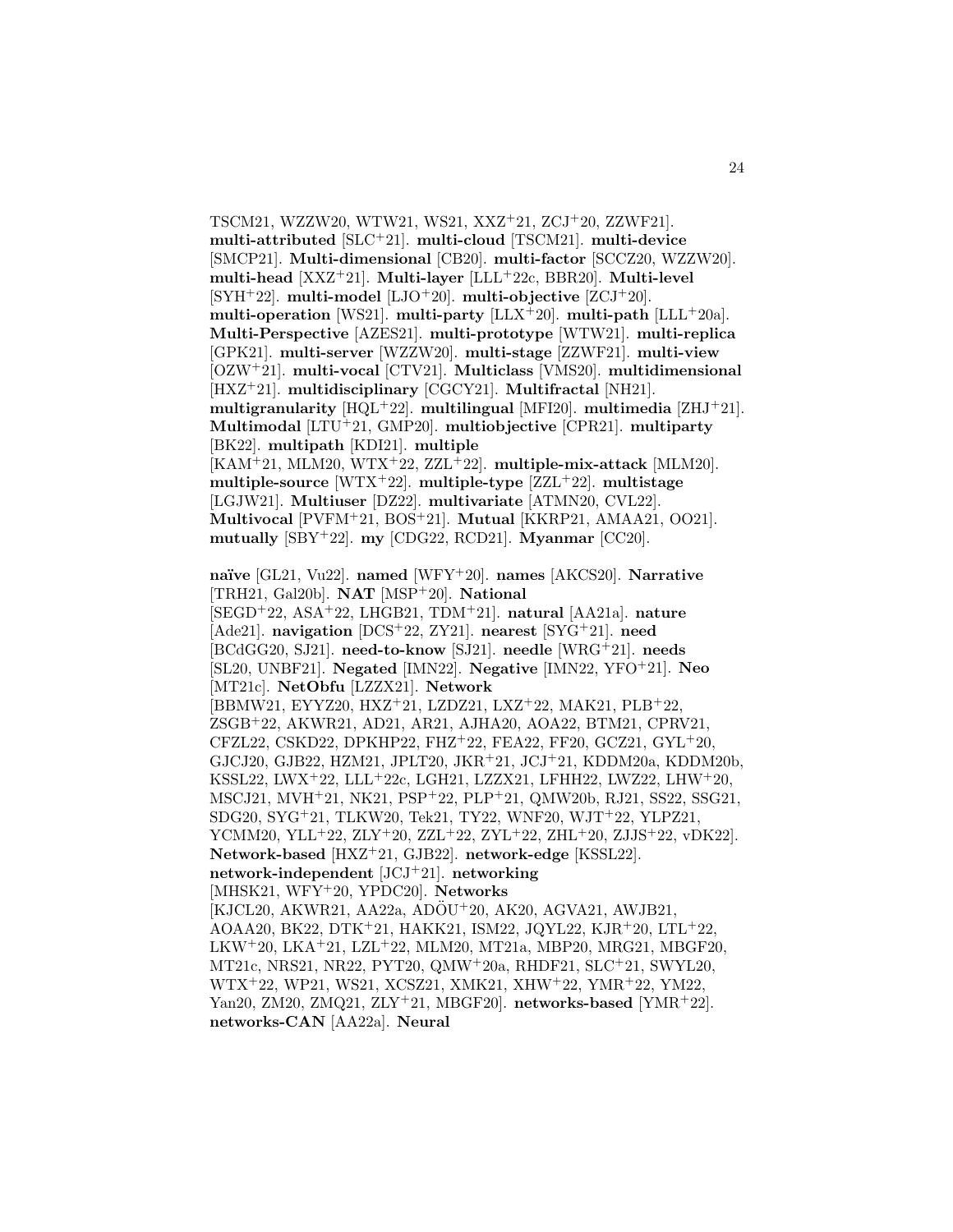$AKWR21, BK22, FHZ<sup>+</sup>22, FEA22, GJCJ20, ISM22, JPLT20, JKR<sup>+</sup>21,$ LKA<sup>+</sup>21, MRG21, MBGF20, MT21b, NRS21, PLP<sup>+</sup>21, QMW<sup>+</sup>20a, Tek21, TY22, XMK21, XHW<sup>+</sup>22, YMR<sup>+</sup>22, ZZL<sup>+</sup>22, ZYL<sup>+</sup>22, ZJJS<sup>+</sup>22]. **neuroimaging** [MT21b]. **Neuronal** [BCP22]. **neutralization** [SPV20]. **Never** [BOS<sup>+</sup>21]. **news** [MGG<sup>+</sup>20]. **next** [RCA20]. **NFV** [LLYL21]. **NLP** [SZY<sup>+</sup>22, SZC<sup>+</sup>21]. **NLP-based** [SZC<sup>+</sup>21]. **Node** [AMNR20, ZSGB<sup>+</sup>22]. **nodes** [JIG22, LTL<sup>+</sup>22]. **noise** [DZZ<sup>+</sup>21, GSE20, HX21, HHL<sup>+</sup>22]. **Non** [RXFZ21, TTP20, BTM21, CWL<sup>+</sup>22, DS20, DPSN20, HSL20, KLNW21, LWZ22, MD22, Sar21, dNaJMMFM21, MBKD21]. **non-compliance** [MD22]. **non-control** [DS20]. **non-convex** [KLNW21]. **non-directional** [LWZ22]. **non-English** [DPSN20]. **non-ICT** [MBKD21]. **Non-Interactive** [RXFZ21]. **non-intrusive** [dNaJMMFM21]. **Non-Invertible** [TTP20]. **non-parametric** [BTM21]. **non-repudiation** [CWL<sup>+</sup>22]. **non-transferable** [Sar21]. **non-uniform** [HSL20]. **nonnegative** [LSAH21]. **nonparametric** [MCS22]. **nonproprietary** [MB20a]. **NOP** [GFM<sup>+</sup>22]. **normalizing** [ISM22]. **normative** [PF20]. **Novel**  $[ADOU<sup>+</sup>20, FEA22, GBA22, BTM21, BS20, CZCX20, CZX<sup>+</sup>21, DNB<sup>+</sup>20,$ GKC22, IB20, JKR<sup>+</sup>21, LLL<sup>+</sup>22a, LKA<sup>+</sup>21, LLYL21, LLL<sup>+</sup>22b, LLLZ20, LWL21, MSCJ21, MCS22, MSG22, MSP<sup>+</sup>20, NK21, OSPP22, PMNL21, Tek21, TY22, WTW21, XFY21, YCCZ21, ZLY<sup>+</sup>20, ALZ<sup>+</sup>20]. **November** [Ano20u, Ano21v]. **NS** [YFO<sup>+</sup>21]. **NSAPs** [ZLY<sup>+</sup>20]. **NTFS** [OPK20]. **NTP** [TH21]. **Nudging** [GZGG20, PSCT21]. **number** [ACC<sup>+</sup>20]. **numerically** [HHL<sup>+</sup>22].

25

**O2O** [RDS20]. **OASoSIS** [KAFDW22]. **obfuscate** [GFM<sup>+</sup>22]. **Obfuscated** [KC22]. **obfuscation** [BT21, CMG20, LZZX21, LXZ<sup>+</sup>22, ZTY<sup>+</sup>20b]. **Object** [Kha21, CZCX20, CZX<sup>+</sup>21]. **Object-Oriented** [Kha21]. **objective** [ZCJ<sup>+</sup>20]. **objectives** [PFR20]. **objects** [EZLC21]. **oblivious** [RRM20]. **occurrence** [FBL20]. **October** [Ano20v, Ano21w]. **off** [SYL<sup>+</sup>20]. **Office** [KLA<sup>+</sup>22]. **offloading** [YWZ20]. **offset** [XHWL20]. **one** [RRMSM<sup>+</sup>20]. **one-class** [RRMSM<sup>+</sup>20]. **online** [ATMN20, AJHA20, AOAA20, BFW21, CMG20, GG22, JB22, PSCT21, SCE21, SCCZ20, SZC<sup>+</sup>21, SZL<sup>+</sup>22, WTX<sup>+</sup>22, ZNL<sup>+</sup>20]. **Onlooker** [FVF21]. **only** [RZW<sup>+</sup>20]. **Open** [MDB<sup>+</sup>20, WWH<sup>+</sup>22, AGVA21, KG20, NDDH<sup>+</sup>21, RCD21, SZY<sup>+</sup>22]. **Open-Set** [WWH<sup>+</sup>22]. **open-source** [KG20, NDDH<sup>+</sup>21]. **OpenC2** [MB20a]. **operating** [SGVA21]. **operation** [WS21]. **operations** [BRM21, SVP21]. **opinion** [DPKHP22]. **opportunistic** [RHDF21]. **opportunities** [CBFH20, DCB<sup>+</sup>21, HAKK21, YW21]. **Opportunity** [vdKWH20]. **optical** [LWZ22]. **Optimal** [AA22a, GDG21, TZZ<sup>+</sup>21]. **Optimisation** [UYMM21, BK22]. **optimising** [MMvS20, MC20]. **Optimization** [LS20, YPT22, CLX21, CXLV20, CSKD22, NK21, PRTV22, WWH<sup>+</sup>22]. **Optimization-based** [LS20]. **Optimized** [CSKD22, KR21, MT21a, CZZ<sup>+</sup>21, CZS<sup>+</sup>21]. **Optimizing** [SBB<sup>+</sup>20].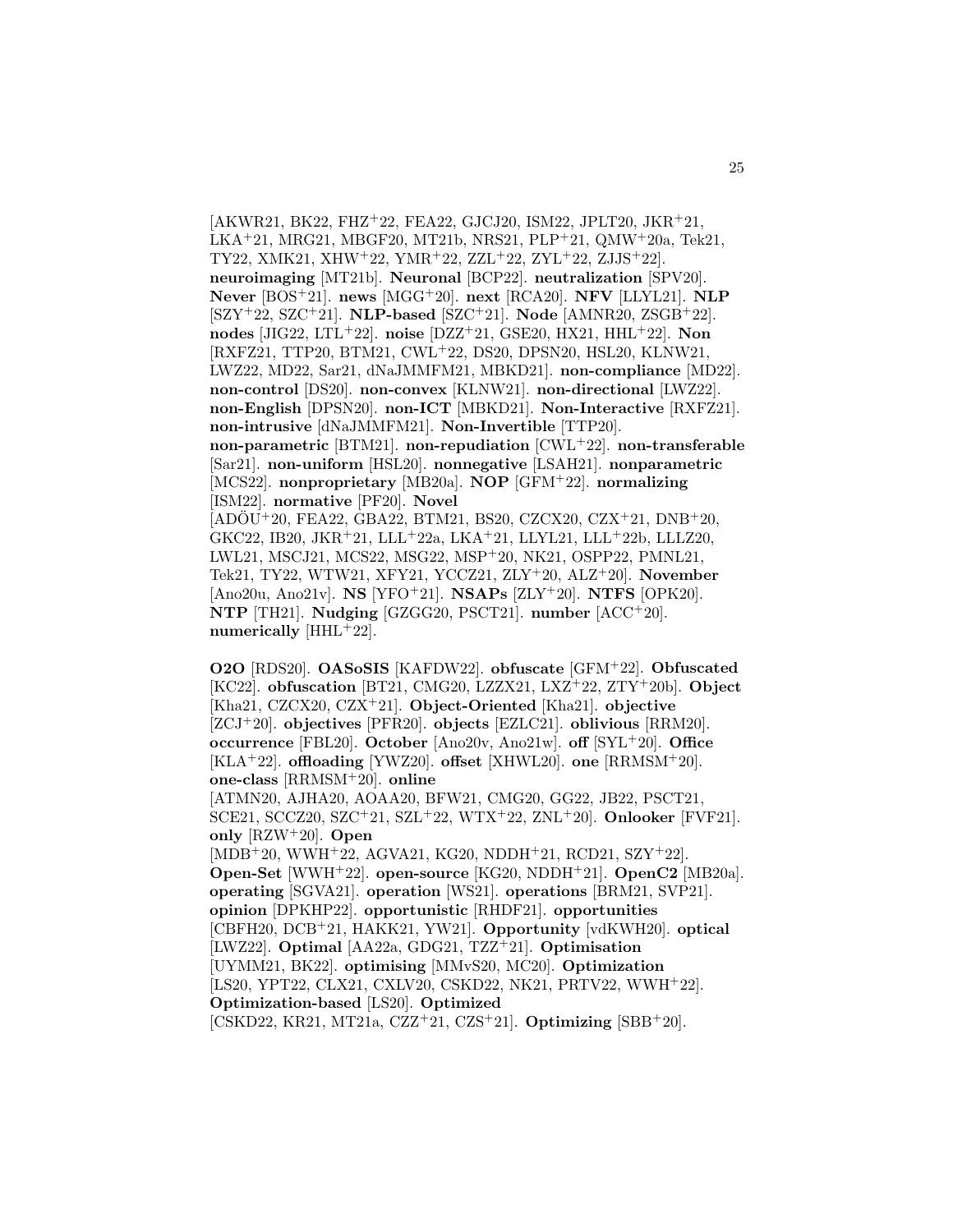**Optiwords** [GZG19, GZG20]. **oracle** [HCLRM20]. **oracle-based** [HCLRM20]. **Orchestration** [SGSS22]. **order** [VMS20]. **organisational** [dVABH20]. **organisations** [AMA21, KGIS21]. **organization** [ZWX<sup>+</sup>20]. **organization-friendly** [ZWX<sup>+</sup>20]. **organizational** [HG21, PF20, VM21]. **organizations** [AMD<sup>+</sup>21, DPKHP22, PNK20, vdKWH20]. **organizing** [NRS21]. **Oriented** [Kha21, KFZ<sup>+</sup>20, OMO20a, WLC<sup>+</sup>20]. **OSINT** [TRM22]. **OSS** [CDF<sup>+</sup>20]. **OT** [ARR<sup>+</sup>22]. **outlook** [ZT21]. **outsourcing** [CQL<sup>+</sup>21, RXFZ21, RLW<sup>+</sup>20, ZZCD20]. **overcome** [SPV20]. **overflow** [LZD<sup>+</sup>20, ZZL<sup>+</sup>22]. **overloading** [KTGDE20]. **oversampling** [LGH21]. **own** [PNK20]. **Oxley** [Wes20].

**P4** [YPDC20]. **P4-to-blockchain** [YPDC20]. **PAC** [WP21]. **packet** [YPDC20]. **page** [BA20, CZG<sup>+</sup>22]. **page-Table** [CZG<sup>+</sup>22]. **Pages** [GZ20, GZG20]. **pairwise** [AQAK21]. **pandemic** [LSN<sup>+</sup>21]. **paradigms** [CRS<sup>+</sup>22]. **paradox** [ARB20, MT21b, WP21]. **parallel** [JLQ<sup>+</sup>20]. **parameters** [CLX21, SVA21]. **parametric** [BTM21]. **parser** [YPDC20]. **partial** [STM<sup>+</sup>20]. **particle** [CSKD22]. **partitioning** [KDDM20a, KDDM20b]. **party** [LLX<sup>+</sup>20]. **Passive** [ASI<sup>+</sup>20a, ASI<sup>+</sup>20b]. **Passive-** [ASI<sup>+</sup>20a, ASI<sup>+</sup>20b]. **Passphrase** [BF20, MFI20]. **PASSVM** [ADJS21]. **Password** [GBA22, DPSN20, GZ18, GZG19, GZ20, GZG20, GZGG20, HMB<sup>+</sup>21, LZCS22, SW22, SPV20]. **password-strength** [GZ18, GZ20]. **passwords** [GZG19, YHZ<sup>+</sup>22]. **PasswordTensor** [SW22]. **patches**  $[SCL+21]$ . **path**  $[AD\ddot{O}U+20$ ,  $LLL+20a$ ,  $hLHhLfW21]$ . **paths** [SKG21]. **patient** [Esm20, RNA22]. **pattern** [NFVN<sup>+</sup>22, RMS<sup>+</sup>21, SKM21]. **pattern-based** [SKM21]. **patterns** [JDBB20, WTL<sup>+</sup>21]. **payload** [HHSL20, LFHH22]. **Payment** [CB22b, AVR20, FXZ22, MSMH21, MT21c, vDK22]. **payments** [DSC20, vDK22]. **PCA** [RXFZ21]. **PCA-Based** [RXFZ21]. **PCaaD** [GDK<sup>+</sup>21]. **Peculiarities** [CDF<sup>+</sup>20]. **PEDR** [LLZJ22]. **perception** [KKS<sup>+</sup>22, VBF21]. **perceptions** [PF20, RCD21, SAAW21]. **performance** [DCB<sup>+</sup>21, LHGB21, RMS<sup>+</sup>22, SK20, dNaJMMFM21]. **permission** [HZ20a, OMO20a]. **permission-based** [HZ20a]. **permissioned** [ASB<sup>+</sup>21, DCB<sup>+</sup>21, SJX<sup>+</sup>20]. **permissionless** [LLZY20]. **permissions** [MB20b, SLBG21]. **Persistent** [HZ20b, CZPX22, XGL20, ZGNZ21]. **Personal** [SGS<sup>+</sup>22, COH21, WP21]. **personality** [FF20, GZGG20]. **personalized** [GZGG20, LC21]. **personally** [WPS20]. **Perspective** [AZES21, ASM20, Als20, BDC<sup>+</sup>22, HHZ21, HQL<sup>+</sup>22, Les21, MBKD21, TSW<sup>+</sup>21, VB20, ZWW<sup>+</sup>21]. **Perspectives** [dVABH20, HSB<sup>+</sup>22, QS22]. **persuasiveness** [XW20]. **perturbation** [CZX<sup>+</sup>21]. **perturbations** [VS22]. **Phase** [DKSS20, LLZJ22]. **Phishing** [XXZ<sup>+</sup>21, dSFG20, AA21a, AMM<sup>+</sup>21, BFW21, BMH21, BA20, FF20, GMBV21, LGJW21, TCY<sup>+</sup>20, ZYL<sup>+</sup>22]. **PHRiMA** [HZ20a]. **phylogenetic** [CDM<sup>+</sup>20]. **Physical**  $[CCO<sup>+</sup>20, PC22, SMvH<sup>+</sup>21, AJ20, CPT<sup>+</sup>22, DZ22, GKC22, HZX<sup>+</sup>21, HZ20b,$ HLYZ21, LZZ<sup>+</sup>21, SAAW21, SKG21, TAES20, XHW<sup>+</sup>22, bOJW20]. **PIN**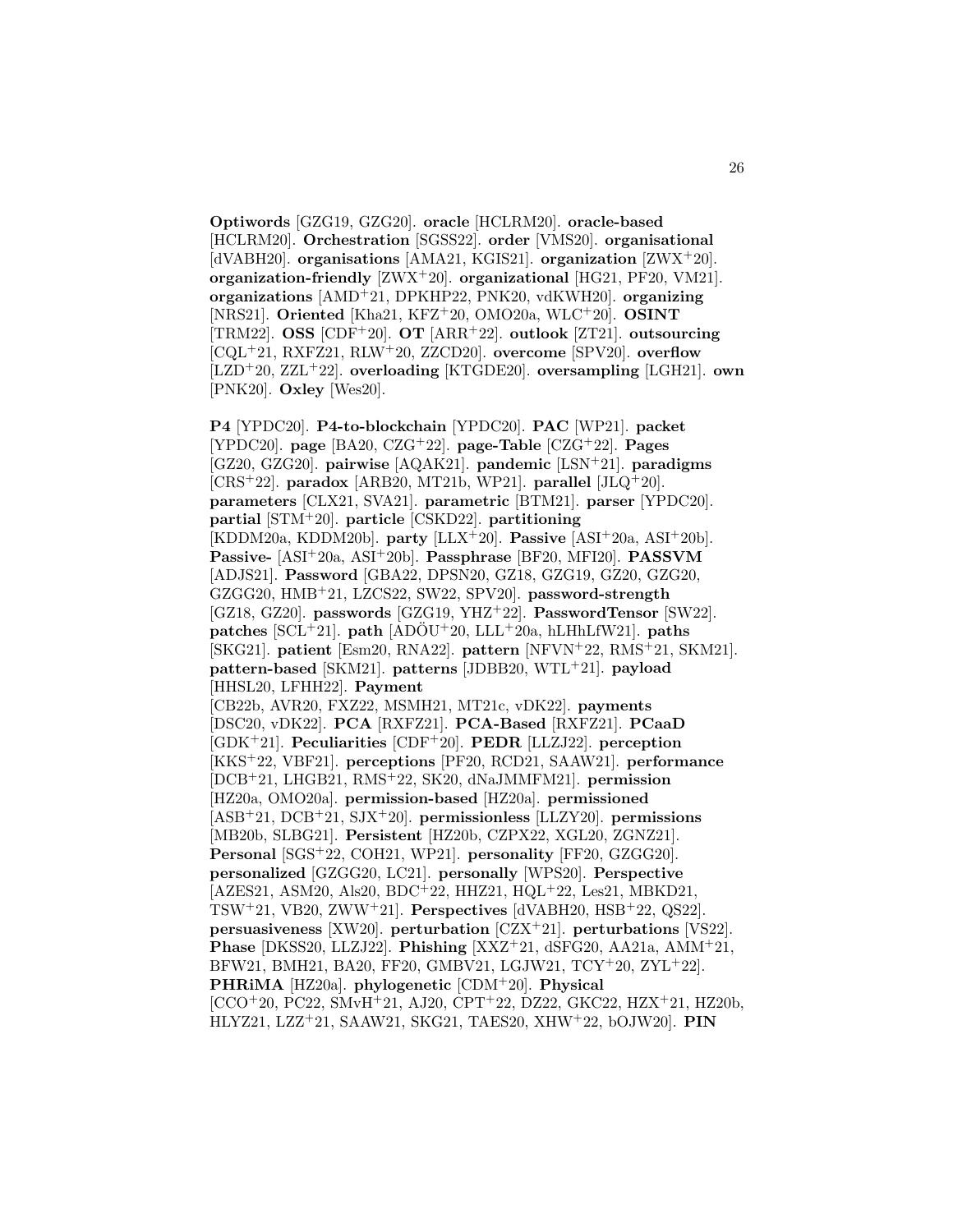[BKPZ21]. **PIN-entry** [BKPZ21]. **pitfalls** [BCdGG20, BCS<sup>+</sup>21]. **PIVAD** [DS20]. **PKI4IoT** [HLFR20]. **PKIs** [GMY22]. **place** [WK20]. **plan** [LLL<sup>+</sup>20b]. **plane** [WLC<sup>+</sup>20]. **planning** [CMG20, MGZ<sup>+</sup>20]. **plant** [RDM20, SRM22]. **plants** [SRM22]. **plate** [QMW<sup>+</sup>20a]. **platform** [Arc20, SZC<sup>+</sup>21]. **platforms** [DCB<sup>+</sup>21, RDS20, ZSS21]. **Plausible** [RKW<sup>+</sup>22]. **PLC** [XWW<sup>+</sup>20]. **PLC-SEIFF** [XWW<sup>+</sup>20]. **point** [LLZJ22]. **poisoning** [XHWL20, ZYH<sup>+</sup>21]. **poker** [RCD21]. **polar** [HZM21]. **policies** [GZGG20, LLL<sup>+</sup>22c, MYMC20, PNK20, RKSV20, RKG20, SST21, WP21]. **Policy** [GBA22, CPT<sup>+</sup>22, CDG22, CZZ<sup>+</sup>21, CXC22, Esm20, GZG19, GZG20, KKP22, MFI20, MD22, MHSK21, PLS20, SPV20, TN21, XWY21]. **Politeness** [HG20]. **political** [DANS20]. **polymethodological** [CYL<sup>+</sup>21]. **poor** [BPL<sup>+</sup>20]. **population** [KIAV22]. **port** [GKB21]. **portfolio** [LL22b]. **position** [YLZ<sup>+</sup>21]. **position-heap-based** [YLZ<sup>+</sup>21]. **possible** [MDR20]. **post** [MM21]. **post-exploitation** [MM21]. **potential** [CSRA22]. **Power** [IMN22, NTBH<sup>+</sup>22, AGVA21, DPKHP22, HZX<sup>+</sup>21, HXZ<sup>+</sup>21, KTGDE20, LX21, SSN22]. **powerful** [PCR20]. **Powershell** [AAB22]. **PPIS** [GJCJ20]. **Practical** [SZL<sup>+</sup>22]. **practice** [AMD<sup>+</sup>21, Als20, SHK<sup>+</sup>21, VB20]. **practices** [BSFB20, MMvS20, UNBF21]. **practitioners** [SSHP21, SL20]. **Pragmatism** [GHOS22]. **Pre** [MPRB21, XFY21]. **Pre-processing** [MPRB21]. **pre-training** [XFY21]. **Precise** [GAL<sup>+</sup>20a]. **precision** [JPL20]. **precursor** [OCB21]. **predict** [ASI<sup>+</sup>20a, ASI<sup>+</sup>20b]. **predicting** [Wes20, ZLY<sup>+</sup>21, ZZL<sup>+</sup>22]. **Prediction** [EYYZ20, AZ20, AES22, HDS21, TWW21, WBN<sup>+</sup>20, WWW<sup>+</sup>22, ZLY<sup>+</sup>20, ZTY<sup>+</sup>20b, dSFG20]. **predictive** [FBL20]. **preference** [ZLY<sup>+</sup>21]. **preparedness** [LK20]. **preprocessing** [ZSGB<sup>+</sup>22]. **presence** [CJJ<sup>+</sup>22, CL20]. **presentation** [OFIdD<sup>+</sup>20]. **preservation** [FGWJ20, LHH<sup>+</sup>20, TSW<sup>+</sup>21, VS20, WTX<sup>+</sup>22, ZNF21]. **preserve** [GYL<sup>+</sup>20]. **Preserving** [CBK<sup>+</sup>20, CCL<sup>+</sup>21, JKSS22, LZG<sup>+</sup>22, STH<sup>+</sup>22, TLKK20, AN20, DTK<sup>+</sup>21, FGH<sup>+</sup>21, GJCJ20, HZX<sup>+</sup>20, ILB20, JPL20, KAM<sup>+</sup>21, LLX<sup>+</sup>20, LYW<sup>+</sup>21,  $LQY+20$ , MZA+20, PHH+20, RHDF21, RNA22, SMCP21, SBY+22, SJX+20, SYH<sup>+</sup>22, Vu22, WZCP20, WK20, YM22, YWZ20, YLZ<sup>+</sup>21, YFO<sup>+</sup>21, ZXZ<sup>+</sup>20, ZNL<sup>+</sup>20, ZLZC22, ZZCD20]. **pressure** [CAT20a, CAT20b, MKL21]. **pressure-based** [MKL21]. **prevent** [HKM22]. **Preventing** [TH21, JYS21]. **Prevention** [HKM22, ADOU<sup>+</sup>20, LLG21, SST21, vdKWH20]. **Preventive** [LL22b, MBKD21]. **prices** [LLJ21]. **pricing** [LYW<sup>+</sup>21, SGS<sup>+</sup>22]. **principlist** [FWR21]. **printer** [NMCRB21]. **printing** [NMCRB21]. **prioritisation** [TCJS22]. **prioritization** [JLB22]. **Prioritizing** [TTRY20]. **priority** [hLHhLfW21]. **Privacy** [CBK<sup>+</sup>20, FGH<sup>+</sup>21, GJCJ20, JKSS22, LLX<sup>+</sup>20, LQY<sup>+</sup>20, LLL<sup>+</sup>22c, LZG<sup>+</sup>22, OSTO20, STH<sup>+</sup>22, TSW<sup>+</sup>21, Vu22, WZCP20, YWZ20, ZNL<sup>+</sup>20, ZZCD20, vdSFF20b, AGM20, AVR20, ARB20, ASAA21, AN20, AZDF20, ACC<sup>+</sup>20, BT21, CZS<sup>+</sup>21, COH21, Esm20, FGWJ20, FMA22, GYL<sup>+</sup>20, GSLS21, HSB<sup>+</sup>22, HSSPK21, HHL<sup>+</sup>22, HZX<sup>+</sup>20, ILB20, JB22, KLNW21, KAM<sup>+</sup>21, KEK<sup>+</sup>21, LYW<sup>+</sup>21, LC21, LCL<sup>+</sup>20, LBL<sup>+</sup>20, LHH<sup>+</sup>20, MCS22, MZA<sup>+</sup>20, MB20b, MT21b, Olu22, PHH<sup>+</sup>20, PFHB21,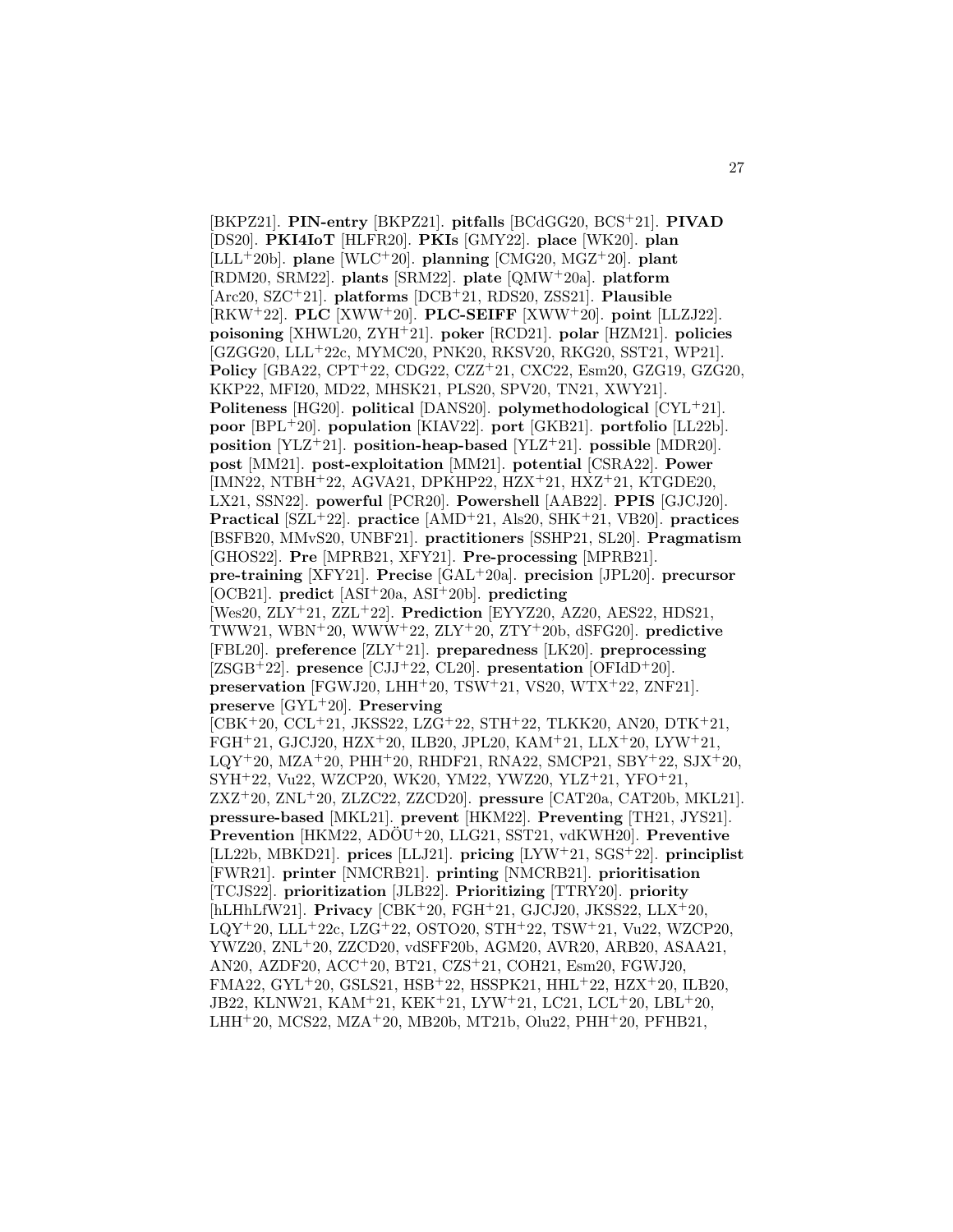RHDF21, RNA22, RGPAF20, RSEK20, SMCP21, SBY<sup>+</sup>22, SJX<sup>+</sup>20, SGS<sup>+</sup>22, SHL<sup>+</sup>20, SYH<sup>+</sup>22, SvSZ21, SYL<sup>+</sup>20, SWK20, TGOF22, TLKK20, VS20, WK20, WTX<sup>+</sup>22, WLLS22, WP21, XHTZ20, YM22, YLZ<sup>+</sup>21, YFO<sup>+</sup>21, ZJL<sup>+</sup>20, ZXZ<sup>+</sup>20, ZLZC22, bOJW20, vdSFF20a]. **privacy-aware** [MCS22]. **privacy-based** [KEK<sup>+</sup>21]. **Privacy-Preserving**  $[JKSS22, LZG<sup>+</sup>22, STH<sup>+</sup>22, FGH<sup>+</sup>21, GJCJ20, LLX<sup>+</sup>20, LQY<sup>+</sup>20, Vu22,$ WZCP20, YWZ20, ZZCD20, TLKK20, AN20, HZX<sup>+</sup>20, ILB20, LYW<sup>+</sup>21, MZA<sup>+</sup>20, PHH<sup>+</sup>20, RHDF21, RNA22, SMCP21, SBY<sup>+</sup>22, SJX<sup>+</sup>20, SYH<sup>+</sup>22, WK20, YM22, YLZ<sup>+</sup>21, YFO<sup>+</sup>21, ZXZ<sup>+</sup>20, ZLZC22]. **private** [FFPC22, GMY22, GSS<sup>+</sup>20b, HX21, ISM22, KGIS21, LGL21, RPR<sup>+</sup>21, SVA21, SZL<sup>+</sup>22, ZNF21, ZYPT22, vDK22]. **PrivySharing** [MZA<sup>+</sup>20]. **proactive** [HZ20b]. **Probabilistic** [HMMW22, KJHL22, LLL<sup>+</sup>20b, HuRMMW22]. **problem** [TT20]. **proces** [HuRMMW22]. **Process** [JKSS22, CDF<sup>+</sup>20, HDS21, HMMW22, MMvS20, SDG20, SRM22]. **processes** [RGPAF20, SG21, ZCJ<sup>+</sup>20]. **processing** [AA21a, FF20, MPRB21, MLV<sup>+</sup>21]. **procmonML** [MWR20]. **procurement** [LLJ21, NM21]. **Product** [ZTJ<sup>+</sup>21]. **profiling** [ZPP20]. **program** [HSL20]. **programmable** [XWW<sup>+</sup>20]. **programming** [WLC<sup>+</sup>20]. **Programs** [Kha21, AMA21]. **progress** [Ano20p]. **project** [NDDH<sup>+</sup>21, TCJS22]. **Projects** [GHOS22, CDF<sup>+</sup>20]. **promise** [SEGD<sup>+</sup>22]. **Proof** [WSC<sup>+</sup>20, BBBB<sup>+</sup>20, YL20, YZW<sup>+</sup>20]. **proof-of-concept** [BBBB<sup>+</sup>20]. **proof-of-X** [YZW<sup>+</sup>20]. **propagation** [ARR<sup>+</sup>22, ZGNZ21]. **Proposed** [AN21]. **prosocial** [CXC22]. **prospects** [KFS<sup>+</sup>22]. **protect** [AZDF20]. **Protecting** [WK20, IE22, SU21]. **protection** [BT21, CBFH20, FMA22, HCLRM20, HHL<sup>+</sup>22, LC21, LBL<sup>+</sup>20, LLL<sup>+</sup>22c, SA20, VCD22, VM21, XX20]. **protection-capable** [HHL<sup>+</sup>22]. **protective** [BMM22]. **Protocol** [OYZ<sup>+</sup>20, ZY21, AMAA21, ASB<sup>+</sup>21, LQY<sup>+</sup>20, LLZY20, MSMH21, NR22, PHH<sup>+</sup>20, RNA22, SCH<sup>+</sup>20, WSC<sup>+</sup>20, YM22]. **protocols** [AN20]. **prototype** [QZT<sup>+</sup>22, WTW21]. **prove** [HZG19, HZG20]. **Provenance** [HP20, LCY<sup>+</sup>21]. **provision** [UHK<sup>+</sup>21]. **proximity** [AAAAS20]. **Proxy** [OYZ<sup>+</sup>20]. **PSOGSARFC** [BBMW21]. **psychological** [BKA20]. **PTB** [XHW<sup>+</sup>22]. **public** [AOA22, CPRV21, GPK21, HLFR20, ILB20, KDE20, KGIS21, SSRK20, VS20]. **public-good** [VS20]. **publishing** [WZCP20, WK20, ZNF21]. **PUF** [DKSS20, LL21b]. **PUF-based** [LL21b]. **Pufferfish** [LCL<sup>+</sup>20]. **PUFs** [PHH<sup>+</sup>20]. **purchase** [HSSPK21]. **purpose** [KDE20]. **PVIDM** [ZZCD20]. **pyramid** [WTL<sup>+</sup>21, ZYL<sup>+</sup>22].

**Q** [LZDZ21]. **Q-network** [LZDZ21]. **QoS** [SYL<sup>+</sup>20]. **QSEE** [KM22]. **quad** [LGL21]. **quad-tree** [LGL21]. **Qualcomm** [KM22]. **Qualifying** [SBL20]. **quality** [LLJ21]. **Quantifiable** [IB20]. **Quantifying** [HMB<sup>+</sup>21]. **Quantitative** [LZZ<sup>+</sup>21, tBLLV21, MDR20]. **quantum** [Mit20]. **queries** [PCK20, SYG<sup>+</sup>21]. **Query** [RZW<sup>+</sup>20, AHL<sup>+</sup>21, LQY<sup>+</sup>20, YLZ<sup>+</sup>21]. **Query-efficient** [RZW<sup>+</sup>20]. **quest** [SVP21]. **quo** [BSFB20].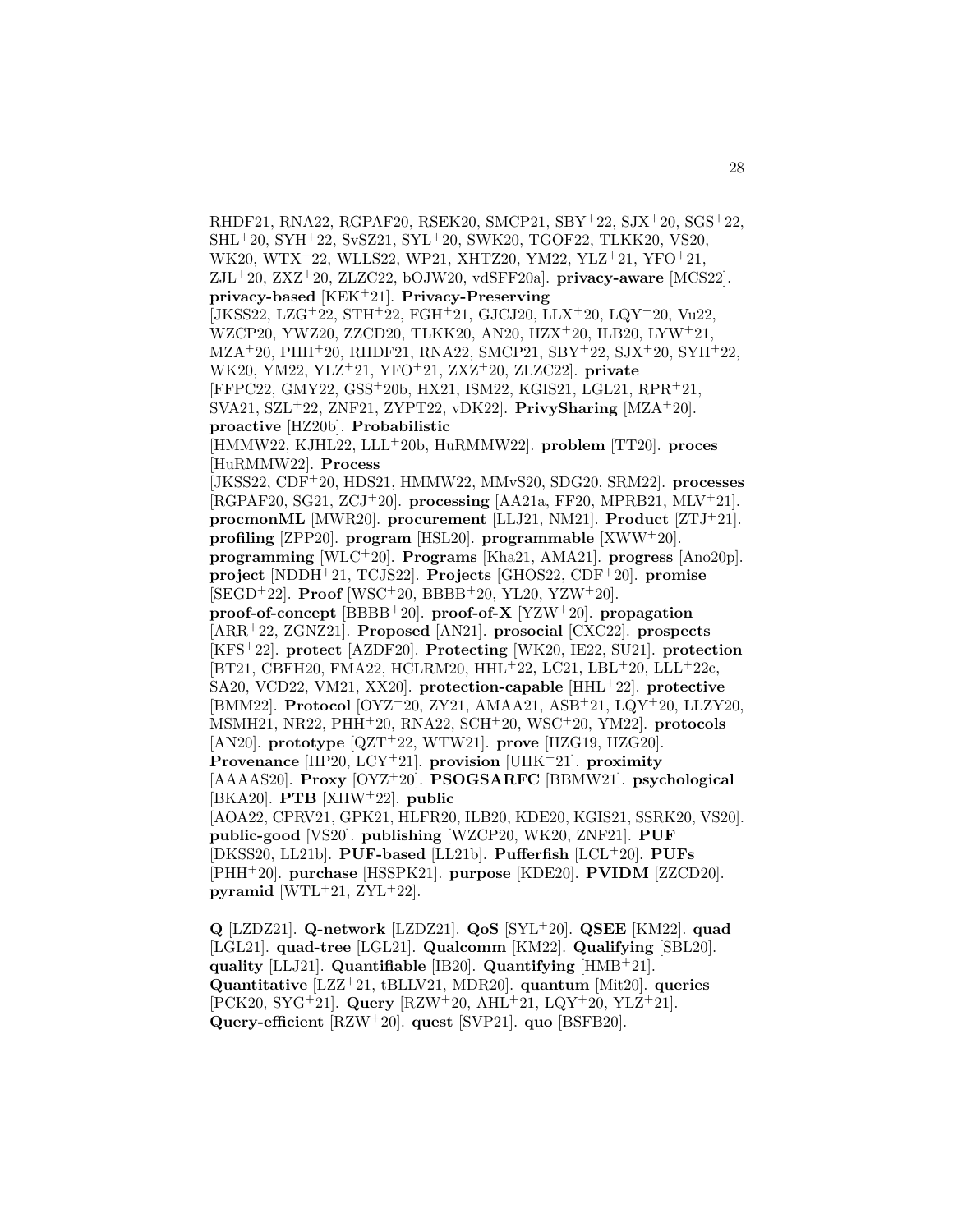**R** [HLYZ21]. **R-CNNs** [HLYZ21]. **RA** [KFZ<sup>+</sup>20]. **radio** [Yan20]. **raising** [SEGD<sup>+</sup>22]. **RAM** [RRM20]. **Random** [CUD21, XYH<sup>+</sup>20, LCZW20, Yan20]. **randomization** [WLC<sup>+</sup>20]. **randomly** [PMNL21]. **Randpay** [KK20]. **range** [LLZJ22]. **Ranges** [RCA20, YKG20, YK22]. **RansomSpector** [TML<sup>+</sup>20]. **Ransomware** [BBA<sup>+</sup>21, CB22b, FACHC21, MBS20, DMB21, FXZ22, FK22, LL22b, MKC<sup>+</sup>21, TML<sup>+</sup>20, YP21, ZJJS<sup>+</sup>22]. **Ransomware-as-a-Service** [MBS20]. **rate** [LRH<sup>+</sup>21]. **Rating** [ZTJ<sup>+</sup>21]. **Rationality** [Het21]. **RCA** [CZCX20, SYH<sup>+</sup>22]. **RCA-SOC** [CZCX20]. **Rcryptect** [LsJC<sup>+</sup>22]. **re** [ZWW<sup>+</sup>21]. **re-compressed** [ZWW<sup>+</sup>21]. **reactions** [ALD<sup>+</sup>21]. **readiness** [AA21c]. **Real** [ACLA22, JLQ<sup>+</sup>20, LsJC<sup>+</sup>22, AYS20, BTM21, JZQ<sup>+</sup>22, LGJW21, LZD<sup>+</sup>20, MFA20, Mit20, XHW<sup>+</sup>22]. **Real-time** [JLQ<sup>+</sup>20, LsJC<sup>+</sup>22, BTM21, MFA20]. **Real-world** [ACLA22, JZQ<sup>+</sup>22, LZD<sup>+</sup>20, Mit20]. **reality** [WRG<sup>+</sup>21]. **really** [KMP<sup>+</sup>20]. **recipient** [KK20]. **Recognition** [CBK<sup>+</sup>20, ACLA22, BA20, CZX<sup>+</sup>21, LLL<sup>+</sup>20b, QMW<sup>+</sup>20a, RXFZ21, SAAW21, STH<sup>+</sup>22, WTW21, ZHL<sup>+</sup>20]. **recommendation** [MGL<sup>+</sup>20, RSEK20, SVA21, ZD21]. **recommendations** [US20]. **recommender** [HSB<sup>+</sup>22]. **reconfigurable** [LZCS22]. **record** [HSL20, SHL<sup>+</sup>20]. **record/replay** [HSL20]. **records** [KAM<sup>+</sup>21]. **recover** [YCCZ21]. **recovery** [LZCS22]. **Recurrent** [JPLT20, LZDZ21]. **red** [RCD21]. **red-hot** [RCD21]. **Redefining** [VM21]. **Reducing** [CB22b]. **reduction** [SMC<sup>+</sup>21]. **redundancy** [AHKJJ21]. **reference** [ZZJC20]. **referencing** [AHL<sup>+</sup>21]. **reflected** [CPR21]. **Reflection** [LJO<sup>+</sup>20, GAL<sup>+</sup>20a]. **refocusing** [CZCX20]. **region** [ACC<sup>+</sup>20, BSFB20]. **regional** [ASM20, LHGB21]. **regression** [KIAV22]. **regulation** [CXC22]. **regulations** [Olu22]. **reinforcement** [CPR21, CZS<sup>+</sup>21, GFM<sup>+</sup>22, MM21]. **Related** [CHP21, HHZ21, LdSP21]. **relation** [YWWH22]. **relation-based** [YWWH22]. **relationship** [MYMC20, WMC20]. **relationships** [WNI20, ZYH<sup>+</sup>22]. **relevant** [PF20]. **Remote** [KBC21, KFS<sup>+</sup>22]. **Removing** [AKWR21]. **rendezvous** [Yan20]. **renewable** [OCJ20]. **Repackage** [MRSV21]. **Repackaging** [MRSV21]. **replacement** [XHB<sup>+</sup>21]. **replay** [HSL20]. **replica** [GPK21]. **replication** [CPRV21]. **Representation** [WJT<sup>+</sup>22, FHZ<sup>+</sup>22]. **representations** [ZYL<sup>+</sup>22]. **repudiation** [CWL<sup>+</sup>22]. **reputation** [SSL20]. **repute** [WSC<sup>+</sup>20]. **request** [OMO20b]. **requests** [OMO20a]. **require** [KK20]. **Requirements** [RKG20, KKP22, NSA<sup>+</sup>20, Olu22]. **requiring** [BCP22]. **Research** [ZHJ<sup>+</sup>21, AA21b, BBA<sup>+</sup>21, BCS<sup>+</sup>21, BOS<sup>+</sup>21, GB21, GCS22, HAKK21, KKAS21]. **Resilience** [CCO<sup>+</sup>20, ESBJ20, SSN22, XCSZ21]. **Resilient** [BTM21, MWR20, OO21, WLC<sup>+</sup>20, Yan20]. **resistant** [BKPZ21]. **resisting** [SYH<sup>+</sup>22]. **resolution** [BCP22]. **Resource** [ZZW<sup>+</sup>21, JE21, OCJ20, XX20]. **resource-efficient** [JE21]. **Response** [DANS20, SJH<sup>+</sup>21, AMD<sup>+</sup>21, AMAA21, BMH21, MGTK22, SVP21]. **responses** [FVF21]. **responsibilities** [PF20]. **restoration** [WTC<sup>+</sup>22]. **restriction** [DZZ<sup>+</sup>21]. **restructuring** [SDG20]. **results** [SEGD<sup>+</sup>22]. **resurrection** [CCL<sup>+</sup>21]. **Rethinking** [HMTC22]. **Retrospect** [ZT21].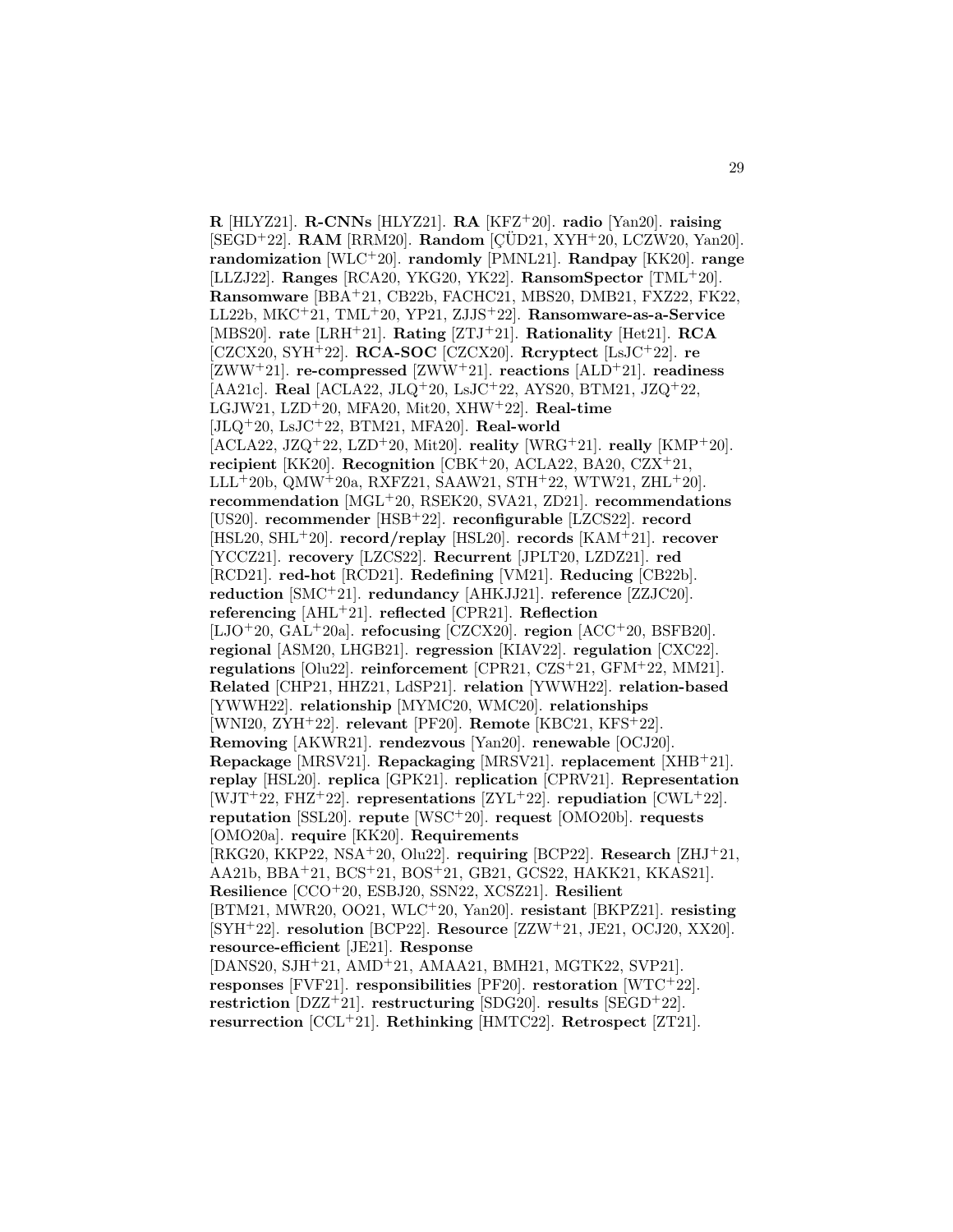**Reverse** [XMK21, HP20]. **Reversing** [GBG20]. **Review** [KKJ<sup>+</sup>21, Les21, YW21, ZTJ<sup>+</sup>21, AWVG20, AA21b, ALD<sup>+</sup>21, BKPZ21, BB20, BOS<sup>+</sup>21, CTV21, EL22, ESBJ20, Gal20b, GB21, GG22, HSB<sup>+</sup>22, HKM22, HW20, IHJZ21, KGIS21, NRS21, PNK20, PVFM<sup>+</sup>21, RDS20, SL20, SHSK20, TRH21, YLL<sup>+</sup>22]. **Reviewer** [Ano21x, Ano22q]. **revisited** [PCR20]. **revocation** [AHSZ21, KJR<sup>+</sup>20]. **revolution** [AA21c]. **rewards** [BMH21]. **rewriting** [MYMC20]. **Riemannian** [LHS21]. **rights** [PF20]. **Risk** [BSFB20, EYYZ20, EAN<sup>+</sup>22, SP20, tBLLV21, vSRW<sup>+</sup>20, AVR20, AJ20, ASI<sup>+</sup>20a, ASI<sup>+</sup>20b, CB22a, CGCY21, DGH21, FBL20, GKB21, HLL<sup>+</sup>21, HZ20a, KAFDW22, KTH20, RMS<sup>+</sup>21, SDG20, TAES20, VBF21, WNF20, vdSFF20a, vdSFF20b]. **risk-aware** [AJ20]. **risk-based** [CB22a]. **Riskio** [HMPS20]. **risks** [HZKN22, MDR20]. **risky** [MDR20]. **RisQFLan** [tBLLV21]. **RNN** [LZHL20]. **RNNIDS** [SSG21]. **road** [SYG<sup>+</sup>21]. **Robust** [AES22, LWW<sup>+</sup>21, XHW<sup>+</sup>22, KAM<sup>+</sup>21, KDDM20a, KDDM20b, LX21, MT21a]. **robustness** [HMTC22, ISM22, MAR22, MBGF20, SCH<sup>+</sup>20]. **rogue** [LLZJ22]. **role** [ASA<sup>+</sup>22, CPRV21, LHGB21, TN21, TT20, VM21]. **Roles** [GHOS22, Ogb21, BMH21]. **rotation** [CRS<sup>+</sup>22]. **route** [CMG20]. **routing** [OCJ20, RJ21]. **RPL** [SVPM21]. **rule** [MAAA20]. **runtime**  $[CXLV20, KFZ^+20].$ 

**Safety** [CCO<sup>+</sup>20, PSCT21]. **sailfishos** [TK20]. **sample** [QZT<sup>+</sup>22]. **samples** [DTK<sup>+</sup>21, SZY<sup>+</sup>22]. **samplings** [BMH20]. **sanctity** [ATGK22]. **sandbox** [SGSS22]. **sandboxes** [LFW<sup>+</sup>22]. **Sarbanes** [Wes20]. **Saudi** [ARB20]. **SBTDDL** [MSG22]. **SCADA** [SKM21, US20]. **Scalable** [KDDM20a, KDDM20b, LZS<sup>+</sup>20, SWYL20]. **Scale**  $[CHP21, CJKR21, BPL+20, GJCJ20, SJ21, XGL20]$ . scaling  $[UC22]$ . scams [XWZ<sup>+</sup>20]. **scanner** [BLSS22]. **scenario** [LLYL21]. **Scenarios** [YKG20, YKN21, YK22]. **scheduling** [LLYL21]. **Scheme** [LTU<sup>+</sup>21, AMNR20, BA20, CB20, CZS<sup>+</sup>21, CWL<sup>+</sup>22, GPK21, GKC22, HZX<sup>+</sup>20, ILB20, KJR<sup>+</sup>20, LSL20, LLX<sup>+</sup>20, LYW<sup>+</sup>21, LL21b, LZZX21, LWZ22, LPX20, LZS<sup>+</sup>20, LHW<sup>+</sup>20, OO21, RJ21, RRS21, SBY<sup>+</sup>22, TJ20, TW20, YL20, YLY20, ZLY<sup>+</sup>20, ZXZ<sup>+</sup>20, ZM20, ZTY<sup>+</sup>20b]. **schemes** [LMZZ22, WZZW20, YZW<sup>+</sup>20]. **science** [ZLCA21]. **score** [AGM20, MPRB21]. **SCP** [HKM22]. **Script** [AAB22]. **scripting** [CPR21]. **SDN** [DTK<sup>+</sup>21, KKAS21, LJ22, TD21]. **SDN-enabled** [DTK<sup>+</sup>21]. **sealed** [AN20, LLJ21]. **sealed-bid** [AN20]. **SealFS** [SSGM21]. **seaports** [GKB21]. **search** [GJCJ20, LLLZ21, MRG21, ZNL<sup>+</sup>20]. **searching** [GJCJ20, hLHhLfW21, LCC<sup>+</sup>21]. **second** [VMS20]. **second-order** [VMS20]. **secret** [Wan21]. **SecTEP** [LLJ21]. **section** [XGS<sup>+</sup>21]. **sector** [MBKD21, SST21, VBF21]. **sectorial** [TDM<sup>+</sup>21]. **Secure** [DABB20, GJCJ20, KKRP21, KM22, LMZZ22, LHH<sup>+</sup>20, LSXJ22, RHDF21, YWWH22, AA20, BK22, BRM21, CZZ<sup>+</sup>21, DCSW20, HZX<sup>+</sup>20, KKS<sup>+</sup>22, LLX<sup>+</sup>20, LLJ21, LL21b, LZS<sup>+</sup>20, LZ20, MZA<sup>+</sup>20, NSA<sup>+</sup>20, OCJ20, RJ21, RKSV20, RPR<sup>+</sup>21, RXFZ21, RLW<sup>+</sup>20, RRS21, SBY<sup>+</sup>22, SCE21, TWW21,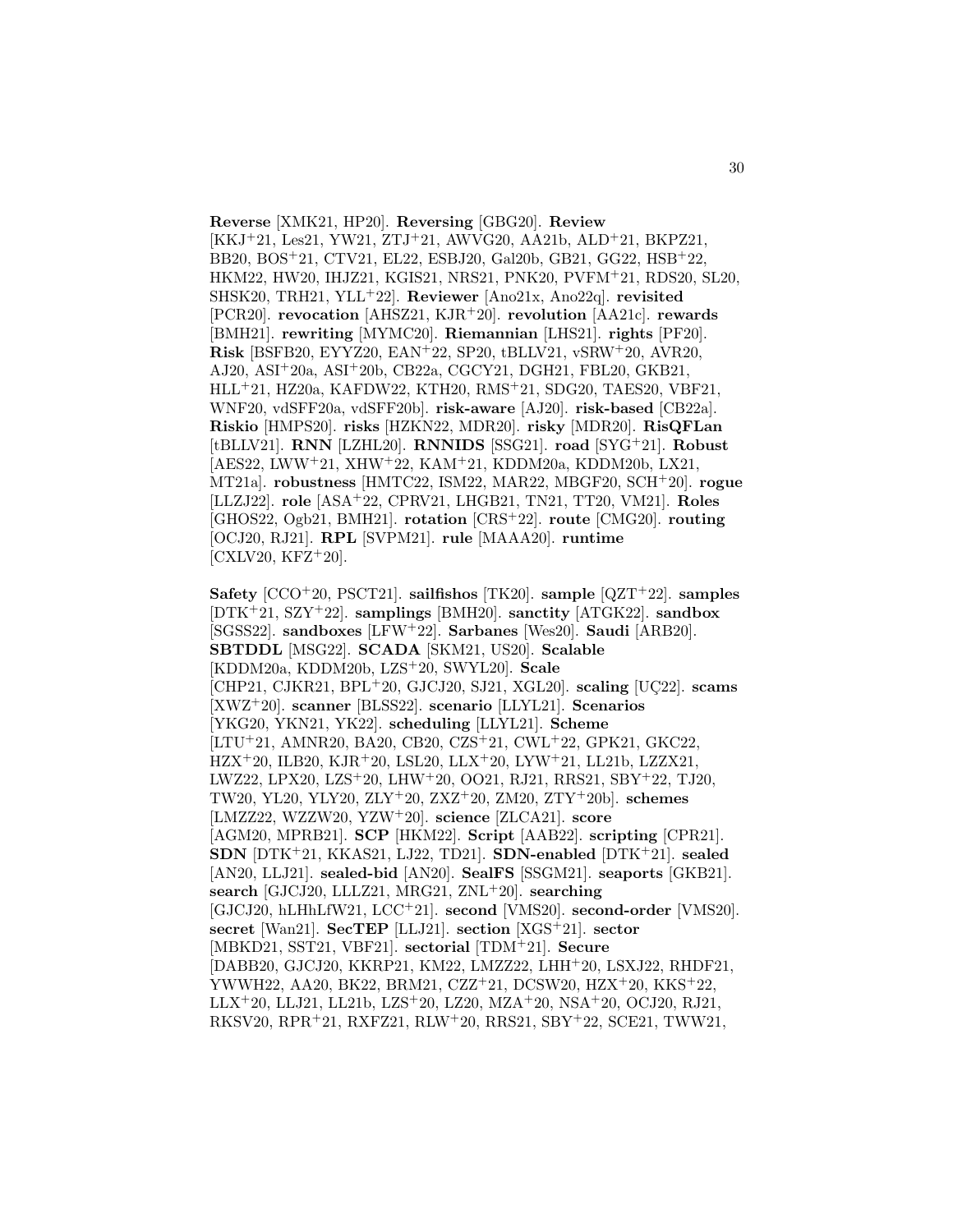UHK<sup>+</sup>21, YPDC20, ZLZC22]. **secured** [LHW<sup>+</sup>20]. **Securing** [CGS22, SC21]. **Security** [AGVA21, CJKR21, GCS22, GHOS22, GZ20, GZG20, HMPS20, HZG20, KMG21, Kha21, MBP20, MGL<sup>+</sup>20, Ogb21, OMO20a, PVFM<sup>+</sup>21, SK20, SP20, Sha21, SvSZ21, TD21, WMC20, tBLLV21, AWVG20, ASM20, ALD<sup>+</sup>21, AMA21, AKH20, ASI<sup>+</sup>20a, ASI<sup>+</sup>20b, BF20, BBBB<sup>+</sup>20, BTDH20, BSFB20, BPL<sup>+</sup>20, CB22a, CC20, CXC22, CSRA22, CBFH20, CDN21, Da 22, DPKHP22, DCS<sup>+</sup>22, DPK20, DZ22, EA20, FVF21, FBL20, GB21, GG22, GAC20, GSS20a, GKB21, GZG21, HAKK21, HDS21, HuRMMW22, HMMW22, HZM21, HSB<sup>+</sup>22, HSSPK21, HG20, HZZ20, HZX<sup>+</sup>21, HHZ21, HZL<sup>+</sup>21, JQYL22, JK21b, JIG22, JB21, KSS20, KKP22, KGIS21, KAFDW22, KN20, KG20, KTH20, KIAV22, LSN<sup>+</sup>21, LSWR20, LKW<sup>+</sup>20, LLG20, LZZ<sup>+</sup>21, LS21, MGGR22, MD22, MHSK21, MGZ<sup>+</sup>20, MBKD21, Mit20, MSMH21, NTBH<sup>+</sup>22, NDDH<sup>+</sup>21, NM21, OCB21, Olu22, OAA<sup>+</sup>22, PLS20, PNK20, PSN<sup>+</sup>22]. **security** [PCR22, PX21, PFR20, QMW20b, QS22, RZ20a, RSEK20, RKG20, SCH<sup>+</sup>20, SU21, SVP21, SSHP21, SSL20, SMC<sup>+</sup>21, SHL<sup>+</sup>20, SL20, SVPM21, SSTRD22, SSRK20, TRH21, TAES20, TKS21, TGOF22, TTRY20, TFP21, TCJS22, TDM<sup>+</sup>21, TN21, UNBF21, US20, UYMM21, VB20, WZZW20, WBNT20, Wes20, WWW<sup>+</sup>22, XW20, XWW<sup>+</sup>20, XWY21, YKG20, YKN21, YK22, YPWS20, YSM<sup>+</sup>21, ZLY<sup>+</sup>20, ZY21, bOJW20, dVABH20, vdSF21]. **security-aware** [JB21]. **security-compliant** [KTH20]. **Security-Driven** [MGL<sup>+</sup>20]. **Security-oriented** [OMO20a]. **security-related** [HHZ21]. **security-risk** [KTH20]. **Segmentation** [MAK21, PA20, ZHL<sup>+</sup>22]. **Segmentation-validation** [PA20]. **SEIFF** [XWW<sup>+</sup>20]. **selecting** [dNaJMMFM21]. **Selection** [GBA22, AA22a, CSKD22, FK22, HYW<sup>+</sup>21, LCZW20, LLL<sup>+</sup>20a, LLZY20, NK21, PTD20, STB<sup>+</sup>20, TZZ<sup>+</sup>21, UYMM21, WLQ20]. **Self** [MBGF20, CXC22, ISM22, IE22, KMOC20, KIAV22, LLL<sup>+</sup>22a, LLX<sup>+</sup>20, NRS21, XXZ<sup>+</sup>21, LCC<sup>+</sup>21]. **self-assessed** [KIAV22]. **self-attention** [XXZ<sup>+</sup>21]. **self-attentive** [LLL<sup>+</sup>22a]. **self-determination** [KMOC20]. **Self-feature-squeezing** [MBGF20]. **self-normalizing** [ISM22]. **self-organizing** [NRS21]. **self-protecting** [IE22]. **self-regulation** [CXC22]. **self-serviced** [LLX<sup>+</sup>20]. **selfish** [JIG22, YCMM20]. **SELinux** [RKSV20]. **selling** [LL22b]. **Semantic** [OSTO20, BT21, FXL<sup>+</sup>20, FHSQ20, FHZ<sup>+</sup>22, SAA20]. **semantic-based** [SAA20]. **Semantics** [ZTY<sup>+</sup>20b]. **Semantics-aware** [ZTY<sup>+</sup>20b]. **Semi** [ZD21, AOAA20, Vu22]. **semi-automated** [AOAA20]. **semi-fully** [Vu22]. **Semi-supervised** [ZD21]. **sensing** [DABB20, YLY20]. **Sensitive** [Kha21, GLTH21, GJB22, KAM<sup>+</sup>21, OSTO20, OX22, WK20]. **sensor** [GYL<sup>+</sup>20, LTL<sup>+</sup>22, MSG22, RJ21, SKS21]. **sensor-based** [MSG22]. **SensorRE** [HP20]. **September** [Ano20w, Ano21y]. **sequence** [AZ20, AZES21, DS21, KDI21, LLL<sup>+</sup>22b, QMW20b, Yan20, ZZWF21]. **sequence-to-sequence** [ZZWF21]. **sequences** [GZS<sup>+</sup>22, STM<sup>+</sup>20]. **sequential** [NFVN<sup>+</sup>22]. **series** [CVL22, LHGB21, WTL<sup>+</sup>21, YZL<sup>+</sup>20, ZZL<sup>+</sup>22]. **Serious** [HMPS20, YKN21].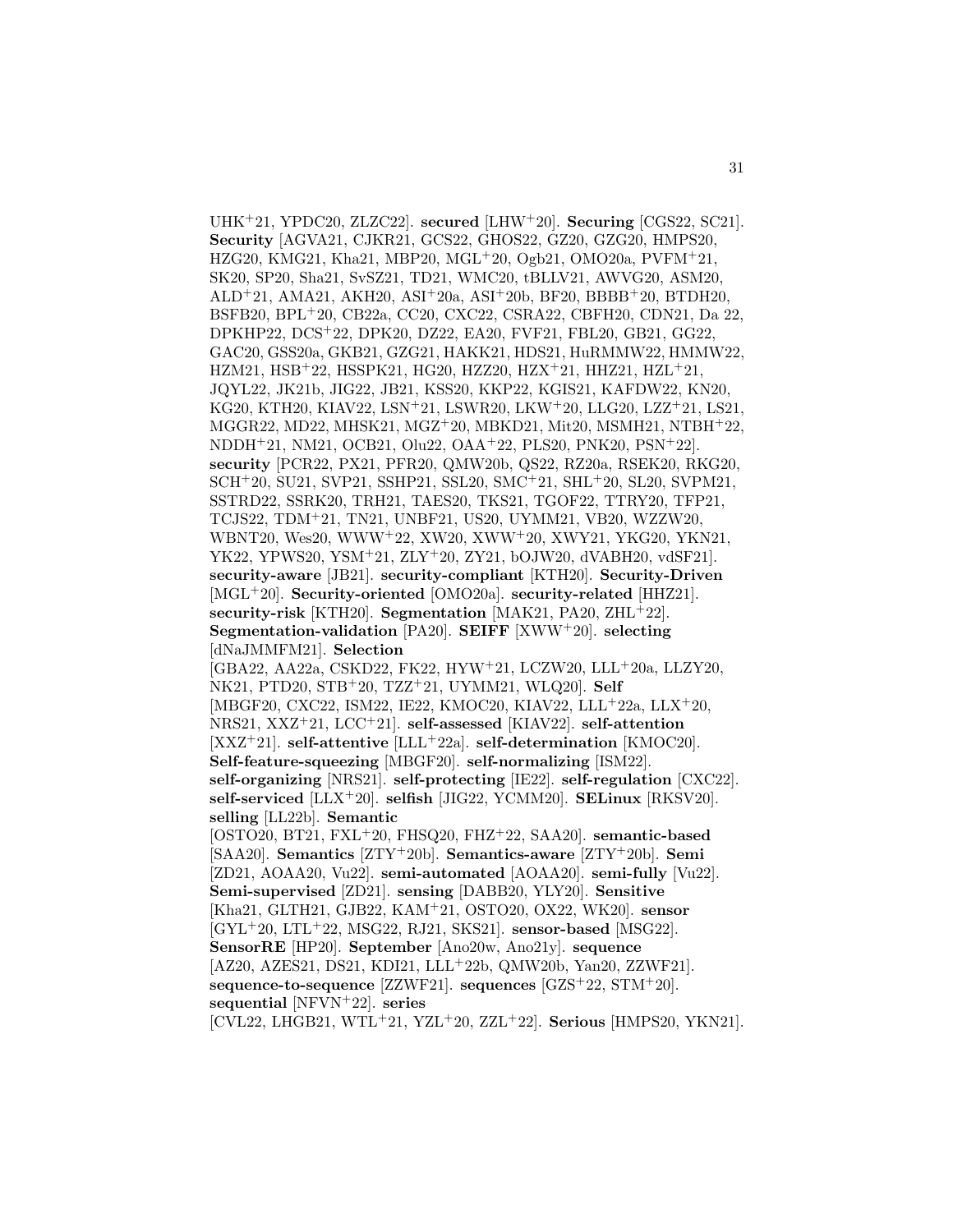**server** [STH<sup>+</sup>22, WZZW20]. **servers** [dNaJMMFM21]. **Service** [MBS20, AABE20, AWJB21, AOA22, FEA22, IHJZ21, LQY<sup>+</sup>20, LWZ22, MAAA20, PSN<sup>+</sup>22, Sun21]. **service-based** [PSN<sup>+</sup>22]. **serviced** [LLX<sup>+</sup>20]. **services** [DSC20, KEK<sup>+</sup>21, MGL<sup>+</sup>20, OO21, TD21, ZNL<sup>+</sup>20]. **Session** [CJKR21]. **Set** [WWH<sup>+</sup>22, XMK21]. **SETA** [HHZ21]. **Setting** [Ogb21, ZZCD20]. **settings** [LHAE22, MBGF20]. **SFE** [LWL21]. **SFE-GACN** [LWL21]. **SG** [WP21]. **SG-PAC** [WP21]. **SGX** [GMS20, KBC21, RRM20]. **Shafer** [QMC<sup>+</sup>22]. **Shall** [MRSV21, SSL20]. **shape** [ZZCD20]. **shaped** [PTD20]. **ShapeShifter** [HLYZ21, WLC<sup>+</sup>20]. **shared** [GPK21]. **Sharing** [LSXJ22, CZZ<sup>+</sup>21, HZX<sup>+</sup>20, ILB20, LYW<sup>+</sup>21, LHH<sup>+</sup>20, MZA<sup>+</sup>20, SYH<sup>+</sup>22, ZLZC22]. **sHDP** [LWS<sup>+</sup>20]. **sHDP-HMM** [LWS<sup>+</sup>20]. **shield** [XYH<sup>+</sup>20]. **short** [AOA22]. **short-term** [AOA22]. **shot** [WTW21, ZJJS<sup>+</sup>22]. **Shoulder** [BB20, BKPZ21]. **shoulder-surfing** [BKPZ21]. **shuffle** [AHKJJ21]. **Siamese** [KZYZ22, ZJJS<sup>+</sup>22]. **side** [Gal20b, GSLS21, JZQ<sup>+</sup>22, LLLZ21, LJO<sup>+</sup>20, SMvH<sup>+</sup>21]. **side-channel** [Gal20b, GSLS21, JZQ<sup>+</sup>22, LLLZ21, SMvH<sup>+</sup>21]. **SIEM** [BS20, MLV<sup>+</sup>21]. **sight** [GMY22]. **signal** [KDI21, MSZ20]. **signaling** [CHJ22]. **signature** [ZY21]. **signs** [HLYZ21]. **similarity** [FCSP21, MPRB21, SCL<sup>+</sup>21]. **simulation** [KJHL22]. **simulations** [EL22]. **Sina** [RNA22]. **singular** [SG21]. **sinks** [TTRY20]. **site** [CPR21]. **sites** [FF20, MW20]. **Situation** [Ogb21, AMD<sup>+</sup>21]. **situational** [HSSˇ<sup>+</sup>22, HKM22]. **skills** [Fur21, KIAV22, SCVB21]. **slice** [BBBB<sup>+</sup>20, JB21]. **SLR** [HW20]. **small** [CZZ<sup>+</sup>21, TRH21]. **smart** [ARR<sup>+</sup>22, ASAA21, AWJB21, ADC<sup>+</sup>20, DSC20, GSY<sup>+</sup>20, HZKN22, Hod21,  $HZL+21, KTGDE20, LYW+21, LS21, LHW+20, MZA+20, PHH+20, SBY+22,$ SCSO20, SPZ<sup>+</sup>20, SC21, XX20, XGS<sup>+</sup>20, YZL<sup>+</sup>20, bOJW20]. **Smartphone** [GSLS21, ACLA22, BTDH20, MGZ<sup>+</sup>20]. **smartphone-based** [ACLA22]. **smartphones** [MSG22]. **smell** [AES22]. **SOC** [CZCX20]. **SOC2M2** [SVP21]. **Social** [AGM20, PLB<sup>+</sup>22, ALZ<sup>+</sup>20, AMA21, AJHA20, AOAA20,  $CPT+22$ ,  $CQL+21$ ,  $CCL+21$ ,  $DPKHP22$ ,  $FF20$ ,  $JB22$ ,  $LZL+22$ ,  $WTX+22$ , WP21, ZYL<sup>+</sup>20, ZGNZ21, vdSFF20a]. **socio** [MMvS20]. **socio-technical** [MMvS20]. **Sociodemographic** [LK20]. **soft** [SAJP22]. **softmax** [HMTC22]. **Software** [ZGM21, Alq22, FEA22, HP20, HZZ20, HQL<sup>+</sup>22, IE22, KKP22, KG20, LKW<sup>+</sup>20, LWZ22, MHSK21, NDDH<sup>+</sup>21, TCJS22, VCD22, YLPZ21, YPDC20]. **software-Defined** [FEA22, LKW<sup>+</sup>20, LWZ22]. **SoK** [DA20]. **solid** [BWB<sup>+</sup>21]. **solution** [DG20, ZMQ21]. **solutions** [AZDF20, DL21, KKAS21, NBBS22]. **solvers** [DA20]. **Solving** [BBBB<sup>+</sup>20]. **sound** [SGVA21]. **Source**  $[ZWW^+21, KG20, LWW^+21, NDDH^+21, NMCRB21, WWH^+22, WTX^+22].$ **Sources** [TRM22]. **space** [LsJC<sup>+</sup>22, LWL21, OS22, SMC<sup>+</sup>21]. **space-filling** [OS22]. **spaces** [CPT<sup>+</sup>22]. **Spam** [NRS21, SAA20]. **Spark** [PRTV22].

**Spartan** [MBGF20]. **spatial** [LQY<sup>+</sup>20, ZLF<sup>+</sup>20]. **spatial-temporal** [ZLF<sup>+</sup>20]. **Spatio** [XLY<sup>+</sup>20]. **Spatio-temporal** [XLY<sup>+</sup>20]. **Special**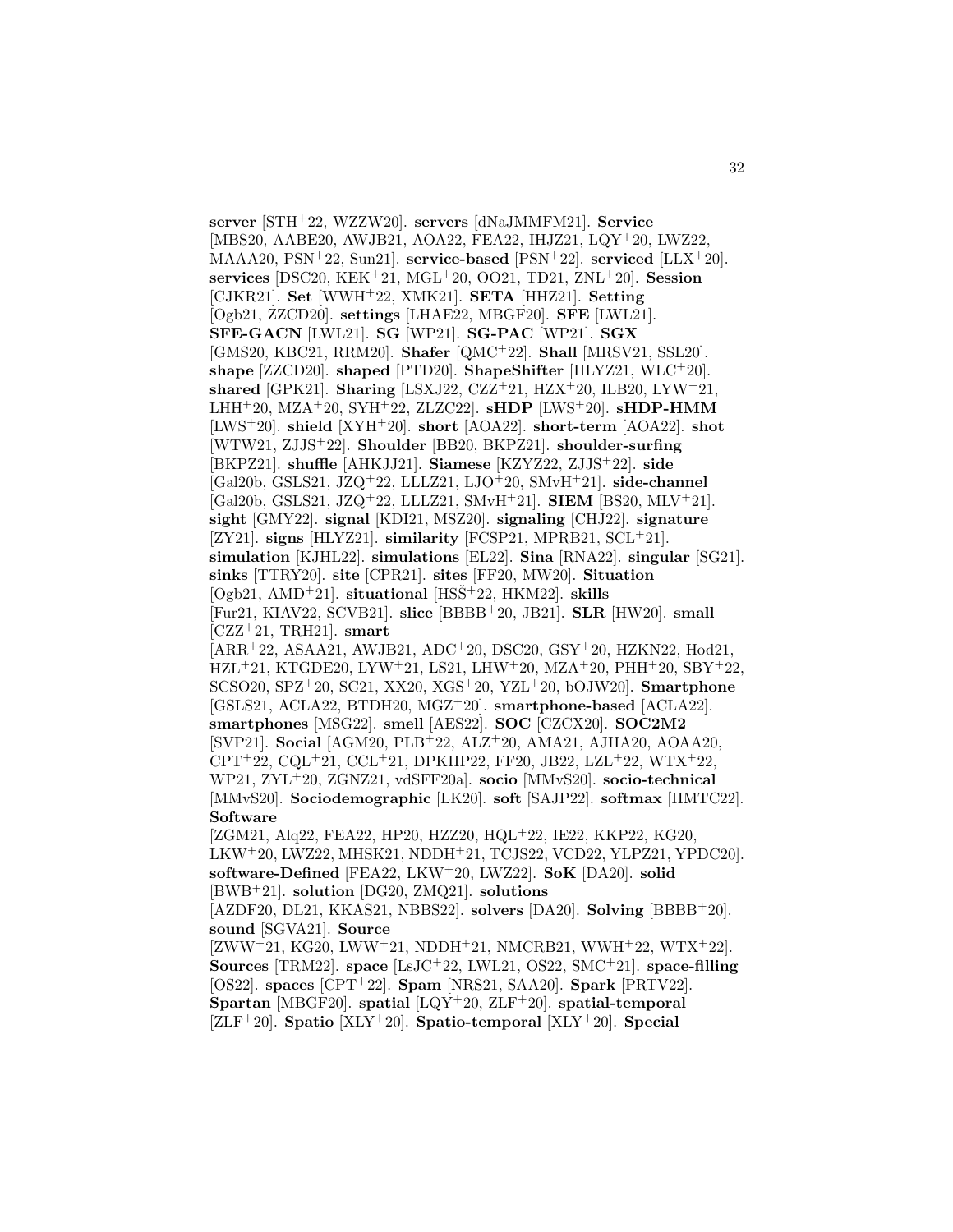[bOJW20, RZ20a]. **specialization** [LHGB21]. **specific** [DS21]. **Specification** [CPT<sup>+</sup>22]. **speech** [GSLS21]. **Spider** [AR21]. **Spot** [QMW<sup>+</sup>20a]. **spread** [SYF<sup>+</sup>21]. **spreading** [Wan21]. **SPrivAD** [SBY<sup>+</sup>22]. **spurious** [ALZ<sup>+</sup>20]. **squeezing** [MBGF20]. **SRC** [STH<sup>+</sup>22]. **SRC-based** [STH<sup>+</sup>22]. **SSAE** [LJ22]. **SSH** [LL22a, ZZ20]. **Stacked** [AAB22]. **stacking** [OZW<sup>+</sup>21]. **stage** [FXL<sup>+</sup>20, KSS20, ZZWF21]. **standard** [AKH20]. **State** [PLS20, QS22, BWB<sup>+</sup>21, KDE20, LX21, LS21, SMC<sup>+</sup>21, ZLY<sup>+</sup>20, ZYH<sup>+</sup>21]. **State-of-the-art** [QS22]. **Static** [DSN<sup>+</sup>22, LZD<sup>+</sup>20, BLSS22, GMPMS21, NDDH<sup>+</sup>21, OX22, WPS20]. **station** [NTBH<sup>+</sup>22]. **Statistical** [GBA22, HCLRM20, ATMN20, BTM21]. **statistics** [VMS20, ZZJC20]. **status** [AHSZ21, BSFB20]. **STD** [DMRV21]. **stealthy** [ADC<sup>+</sup>20]. **Step** [GZS<sup>+</sup>22, GKC22]. **stewardship** [OCB21]. **Still** [EZLC21, CZG<sup>+</sup>22]. **STL** [AD21]. **STL-HDL** [AD21]. **stochastic** [LZDZ21, WP21]. **Stock** [ALD<sup>+</sup>21, MGTK22]. **stop** [HLYZ21]. **Storage** [SSGM21, GPK21, LPX20, TWW21, XHB<sup>+</sup>21]. **Storage-based** [SSGM21]. **Strategic** [CHJ22, GHOS22]. **Strategies** [BPW<sup>+</sup>20, ATJ<sup>+</sup>22, ASA<sup>+</sup>22, GG22, HZ20b]. **strategy** [HZM21, LKA<sup>+</sup>21, PLW<sup>+</sup>21, TZZ<sup>+</sup>21, dSFG20]. **stream** [HMS21, LHS21]. **streams** [DSN<sup>+</sup>22, LWX<sup>+</sup>22]. **strength** [DPSN20, GZ18, GZ20, MFI20, SW22]. **strengthening** [CZCX20]. **stress** [TN21]. **string** [ZZJC20]. **stripped** [LCC<sup>+</sup>21]. **strong** [FGWJ20, GZG19, GZG20]. **Structural** [LSAH21]. **structure** [RHDF21, SCE21]. **structure-based** [SCE21]. **Study** [HZM21, SYF<sup>+</sup>21, ZYH<sup>+</sup>21, AMD<sup>+</sup>21, ARB20, AA20, Alq22, BMM22, CPRV21, CKG22, FFPC22, GPC<sup>+</sup>22, GB21, GKB21, LYD20, MW20, MBPCC21, Mit20, MT21b, NDDH<sup>+</sup>21, RDM20, SBL20, TKS21, TV20, TN21, WFT22]. **stung** [MGGR22]. **style** [ZYH<sup>+</sup>21]. **Sub** [STM<sup>+</sup>20]. **Sub-curve** [STM<sup>+</sup>20]. **subgraph** [OX22]. **subgraph-based** [OX22]. **subset** [AA22a]. **substitute** [YS22]. **substring** [YLZ<sup>+</sup>21]. **substring-of-keyword** [YLZ<sup>+</sup>21]. **success** [AWVG20, YWPC22, ZSS21]. **Supervised** [RKW<sup>+</sup>22, ZD21]. **supervision** [XWY21]. **Supervisory** [US20]. **Superword** [GZG21]. **suppliers** [TDM<sup>+</sup>21]. **supply** [SSTRD22, TDM<sup>+</sup>21]. **support** [HP20, HSSˇ<sup>+</sup>22, KKP22, MSCJ21, SP20, vdKSCY22]. **supporting** [dNaJMMFM21]. **suppression** [SHK<sup>+</sup>21]. **surfing** [BKPZ21, BB20]. **surveillance** [DCS<sup>+</sup>22, SJ21, vdSFF20a]. **Survey** [GCS22, HZKN22, KEK<sup>+</sup>21, AN20, AZDF20, BZE<sup>+</sup>20, BBA20, BTDH20, CL20, DCB<sup>+</sup>21, GBG20, HAKK21, HY21, IB20, KKAS21, KFS<sup>+</sup>22, LSWR20, LCY<sup>+</sup>21, MBP20, NDPC21, OAA<sup>+</sup>22, PSN<sup>+</sup>22, PX21, QS22, SHL<sup>+</sup>20, SCCZ20, TSW<sup>+</sup>21, YFO<sup>+</sup>21, dSFG20]. **Survivable** [FMAC21]. **Susceptibility** [FF20, MVH<sup>+</sup>21]. **SVDD** [LWLT21]. **SVM** [GL21, LJ22]. **swarm** [AR21, CSKD22, XYH<sup>+</sup>20]. **Swedish** [VBF21]. **SwiftIDS** [JLQ<sup>+</sup>20]. **sybil** [KJCL20, PC22]. **symbolic** [SBB<sup>+</sup>20]. **symmetric** [SK20]. **SYN** [LJO<sup>+</sup>20, NH21]. **synchronisation** [HZM21]. **synchronization** [TH21]. **synthesis** [YWPC22, ZQMC20]. **synthetic** [LGH21]. **System**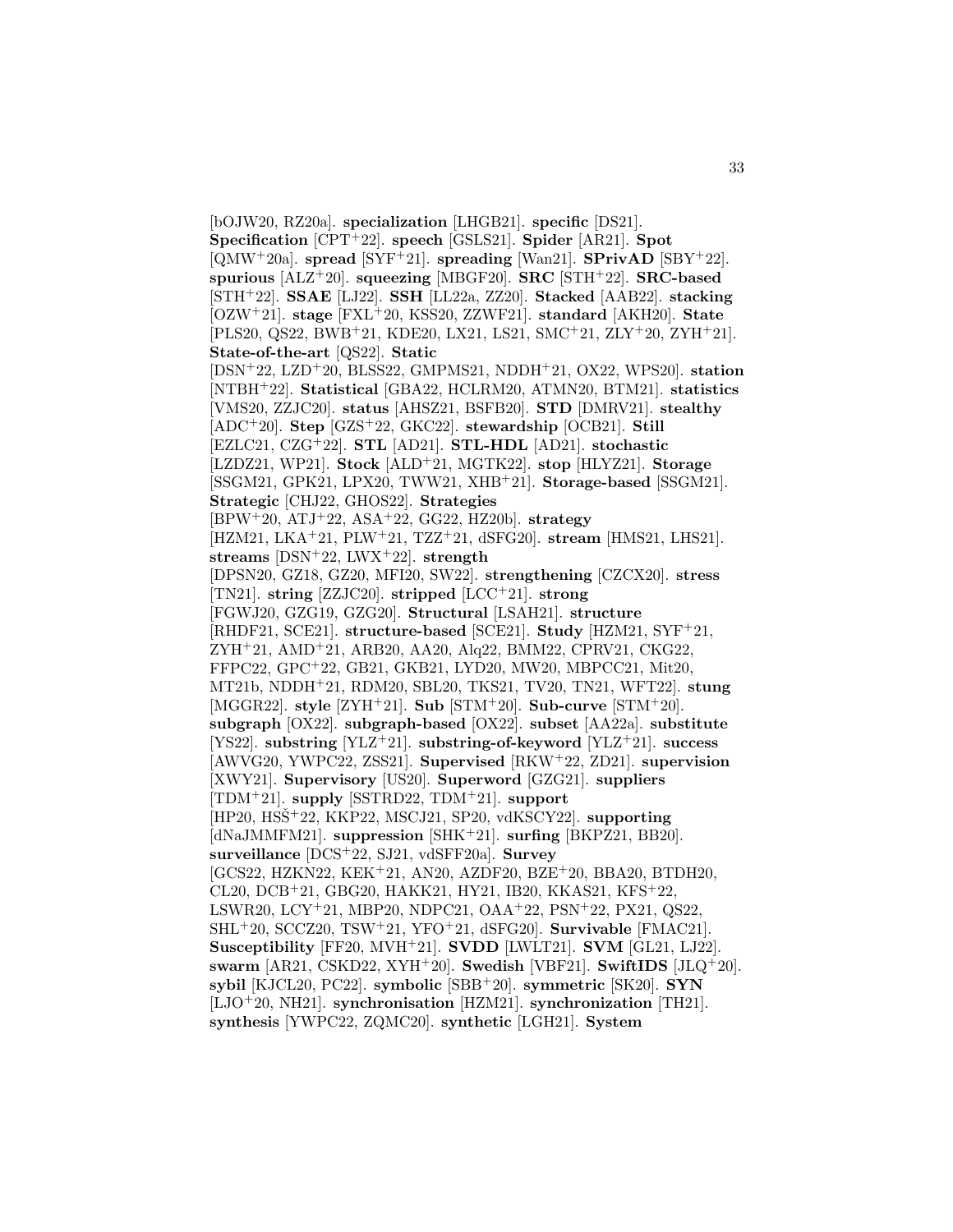[LSWR20, ZTJ<sup>+</sup>21, AHSZ21, ADJS21, AD21, AK20, AKCS20, AOA22, CDG22, CGS22, CBFH20, DNB<sup>+</sup>20, DZ22, EAN<sup>+</sup>22, GYL<sup>+</sup>20, GZG21, HG21, HZX<sup>+</sup>21, HHZ21, HXZ<sup>+</sup>21, IE22, JK21a, JIG22, JLQ<sup>+</sup>20, JCJ<sup>+</sup>21, KS20, KAFDW22, LYW<sup>+</sup>21, LLYL21, LCY<sup>+</sup>21, LZCS22, LGH21, LZDZ21, LZG<sup>+</sup>22, LCSD20, LHW<sup>+</sup>20, MGGR22, MYMC20, MSZ20, OPK20, QMC<sup>+</sup>22, RSEK20, SCE21, SC21, SBL20, SG21, WJT<sup>+</sup>22, XHWL20, YWK<sup>+</sup>22, ZLF<sup>+</sup>20, ZZW<sup>+</sup>21, ZWX<sup>+</sup>20, ZZ20, LCZW20]. **system-level** [LCY<sup>+</sup>21]. **Systematic** [AWVG20, AA21b, ALD<sup>+</sup>21, BKPZ21, BB20, CTV21, DA20, EL22, ESBJ20, GG22, HY21, HKM22, HW20, KGIS21, PNK20, QS22, TV20, YLL<sup>+</sup>22, YWPC22]. **Systematical** [GPC<sup>+</sup>22]. **Systems** [CCO<sup>+</sup>20, DAZ20, GCS22, LTU<sup>+</sup>21, SJH<sup>+</sup>21, AVR20, AJ20, AGVA21, BZE<sup>+</sup>20, CRS<sup>+</sup>22, DANS20, GSY<sup>+</sup>20, GDK<sup>+</sup>21, GJB22, HMK<sup>+</sup>20, HYW<sup>+</sup>21, HSB<sup>+</sup>22, HZ20b, ILB20, KAFDW22, KMH<sup>+</sup>22, KL22, LLJ21, LZZ<sup>+</sup>21, MAR22, MFA20, MC20, MLV<sup>+</sup>21, NTBH<sup>+</sup>22, NJ22, OFIdD<sup>+</sup>20, PCR22, PVFM<sup>+</sup>21, QMW<sup>+</sup>20a, RPR<sup>+</sup>21, SHL<sup>+</sup>20, SKM21, SVPM21, SSG21, SKG21, SGVA21, SJ21, TAES20, US20, WSC<sup>+</sup>20, YP21, bOJW20].

**Table** [CZG<sup>+</sup>22]. **tag** [XHB<sup>+</sup>21]. **tags** [TJ20]. **tailing** [SST21]. **taint** [ZTD21]. **talk** [BCdGG20]. **Talking** [DGH21]. **tamper** [SSGM21]. **tamper-evident** [SSGM21]. **target**

[HZX<sup>+</sup>21, HXZ<sup>+</sup>21, TZZ<sup>+</sup>21, TV20, ZCJ<sup>+</sup>20]. **targeting** [KL22]. **task** [ ¸CUD21, TN21, YWZ20]. ¨ **tasks** [BCP22]. **taught** [SCVB21]. **Taxonomy** [BBR20, DANS20, KKAS21, GB21, Onw20, PS21]. **TCN** [SS22]. **TCP** [KDI21]. **Team** [LHGB21]. **technical** [BPL<sup>+</sup>20, MMvS20]. **technique** [ALZ<sup>+</sup>20, CZX<sup>+</sup>21, LLLZ20]. **techniques**

[AHKJJ21, CL20, HKM22, KEK<sup>+</sup>21, MW20, NDPC21, PX21, SPV20, ZT21]. **technology** [BPL<sup>+</sup>20, KK20]. **TEEnder** [GMS20]. **template** [SA20, SK20, TTP20]. **Temporal**

[SKM21, HMS21, LWS<sup>+</sup>20, LCL<sup>+</sup>20, SS22, XLY<sup>+</sup>20, ZLF<sup>+</sup>20, ZSGB<sup>+</sup>22]. **temporospatial** [TZZ<sup>+</sup>21]. **tendencies** [ASI<sup>+</sup>20a, ASI<sup>+</sup>20b]. **tender** [LLJ21]. **tensor** [SW22]. **term** [AOA22]. **terminal** [LPX20]. **ternary** [DCSW20]. **terrorism** [PS21]. **terrorists** [AAAAS20]. **test** [vdKWH20]. **testbed** [WBNT20]. **testbeds** [YKG20]. **testing** [WRG<sup>+</sup>21]. **tests** [BTM21]. **Text** [ALZ<sup>+</sup>20, KL22, LZHL20]. **Textual** [SYA<sup>+</sup>21, OMO20a]. **texture** [VMS20]. **tfidfvectorizer** [SG21]. **their** [Ade21, IHJZ21, KEK<sup>+</sup>21, Sar21, TLT22]. **them** [BTAK21]. **theoretic** [GSS20a, MAR22, TCY<sup>+</sup>20, WLLS22, ZJL<sup>+</sup>20]. **Theoretical**

[CAT20a, CAT20b, LYD20, SL20]. **theory**

[DPKHP22, HHZ21, JIG22, KSS20, KTH20, LL22b, MD22, QMC<sup>+</sup>22, XW20]. **Things**

[CGCY21, SWK20, AKT21, AZDF20, BBR20, FGH<sup>+</sup>21, HLFR20, JCJ<sup>+</sup>21, KFS<sup>+</sup>22, LL21b, LPX20, OAA<sup>+</sup>22, PMF<sup>+</sup>20, RNA22, SvSZ21, UHK<sup>+</sup>21]. **Threat** [EYYZ20, LCY<sup>+</sup>21, TRM22, CTV21, CZPX22, FBL20, GSY<sup>+</sup>20, Het21, RGPAF20, TCYL21, TSCM21, VBF21, VM21, WRG<sup>+</sup>21, YW21,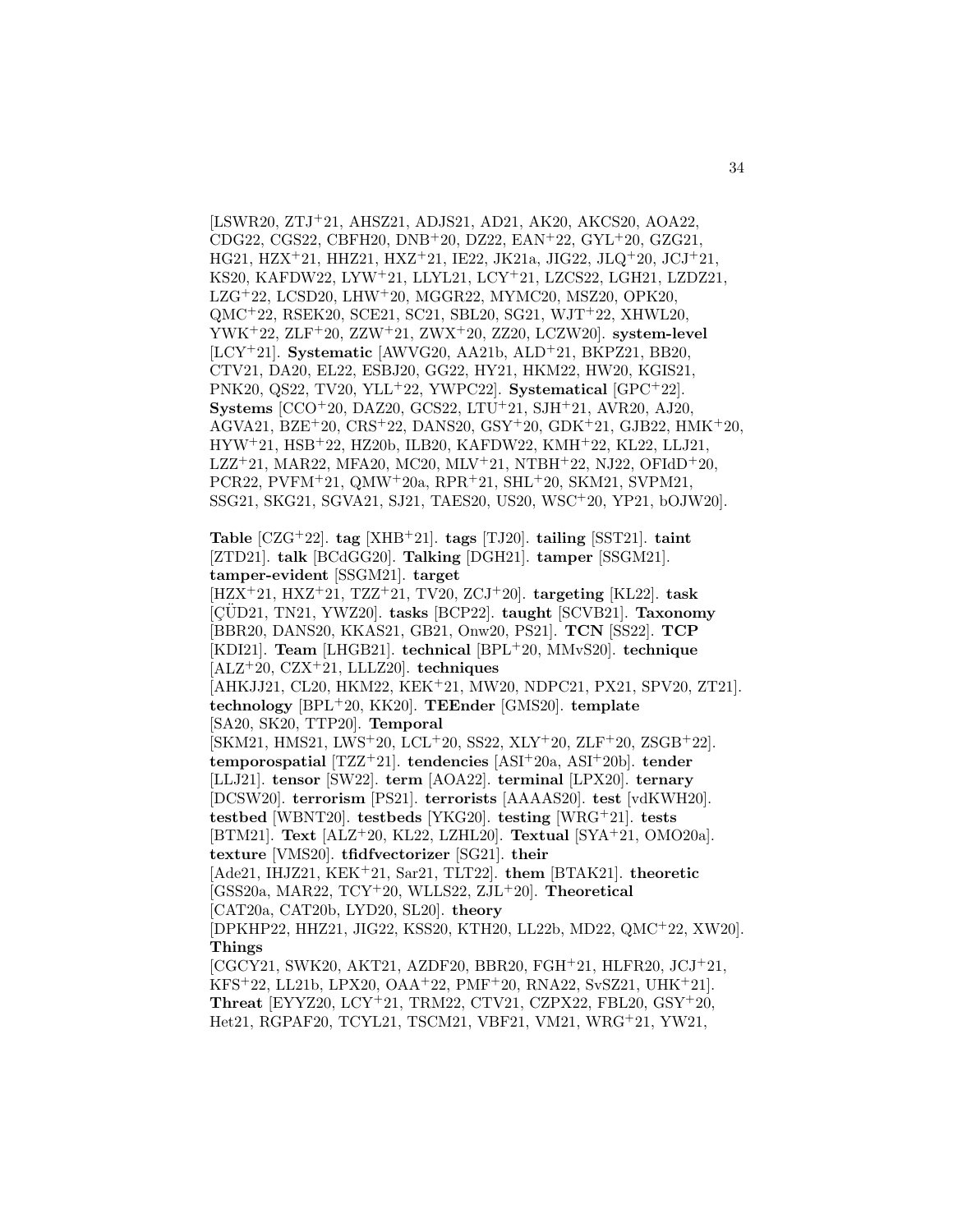ZYL<sup>+</sup>20, ZSS21, ZZ20, vdKSCY22]. **threat-occurrence** [FBL20]. **threats** [BMH21, GAC20, MSG22, XGL20, ZGNZ21, HZ20b]. **Three** [ZT21]. **Time** [CAT20a, CAT20b, GMBN21, UC22, BTM21, CVL22, HHSL20, HZM21, HSL20, JLQ<sup>+</sup>20, LL22a, LsJC<sup>+</sup>22, MFA20, MT21c, Rou22, TH21, WHPL21, WTL<sup>+</sup>21, WWW<sup>+</sup>22, YZL<sup>+</sup>20, ZTY<sup>+</sup>20a, ZZL<sup>+</sup>22]. **Time-based** [GMBN21]. **time-Lock** [MT21c]. **time-series** [CVL22]. **timeline** [LSN<sup>+</sup>21]. **times** [OO21]. **TIMiner** [ZYL<sup>+</sup>20]. **Timing** [CDN21, HHSL20, JYS21]. **TLS** [GZS<sup>+</sup>22]. **TLS-Based** [GZS<sup>+</sup>22]. **Tokenless** [LTU<sup>+</sup>21]. **tolerant** [RLW<sup>+</sup>20]. **tomography** [LXZ<sup>+</sup>22]. **tomography-based** [LXZ<sup>+</sup>22]. **too** [ARB20]. **tool** [ACG20, JCJ<sup>+</sup>21, YKN21]. **tool-based** [JCJ<sup>+</sup>21]. **Tools** [FACHC21, GMPMS21, PCR20, RKG20, YKG20]. **toolset** [HSSˇ<sup>+</sup>22]. **top** [LLL<sup>+</sup>22c, SYG<sup>+</sup>21]. **top-** [SYG<sup>+</sup>21]. **topic** [WZZ<sup>+</sup>22]. **Topology** [WLLS22, LZZX21, LXZ<sup>+</sup>22]. **Topology-theoretic** [WLLS22]. **Tor** [AABE20, AN21]. **touchscreen** [WHPL21]. **TPM** [LHW<sup>+</sup>20]. **Traceability** [SSTRD22, HQL<sup>+</sup>22]. **traceable** [SJX<sup>+</sup>20]. **traces** [OPK20]. **Tracing** [ZYH<sup>+</sup>22]. **tracking** [ATMN20, MW20]. **trade** [SYL<sup>+</sup>20]. **trade-off** [SYL<sup>+</sup>20]. **traffic** [CPRV21, DMD<sup>+</sup>20, JQYL22, KSSL22, LLL<sup>+</sup>22a, LLLZ21, LWX<sup>+</sup>22, LWZ22, MSCJ21, STB<sup>+</sup>20, WFT22, ZHJ<sup>+</sup>21, ZSGB<sup>+</sup>22]. **Traffics** [XLY<sup>+</sup>20]. **Training** [KMG21, AMA21, CKG22, LHGB21, RCD21, SEGD<sup>+</sup>22, XMK21, XFY21, YS22]. **trajectory** [LC21, WK20]. **transaction**  $[KAK21, WTL+21]$ . **transactions**  $[AABE20, KK20, RPR+21]$ . **transductive** [ZLY<sup>+</sup>21]. **transfer** [KL22, ZWW<sup>+</sup>21]. **Transferable** [WZZ<sup>+</sup>22, Sar21]. **transform** [FEA22, LHS21]. **transformation** [MHSK21, SA20, Sha21, TTRY20]. **transformed** [HDZ<sup>+</sup>22]. **Transformer** [LFCD21]. **transmission** [WPS20]. **transnational** [CYL<sup>+</sup>21]. **Transparency** [PLB<sup>+</sup>22, SBL20]. **transportation** [CVL22]. **traps** [HCLRM20]. **treatment** [RDM20, SRM22]. **tree** [AQAK21, LGL21, MWR20, SCE21, ZYPT22]. **trees** [BGL<sup>+</sup>20]. **trends** [HSB<sup>+</sup>22]. **tri** [ZWW<sup>+</sup>21]. **tri-transfer** [ZWW<sup>+</sup>21]. **triggers** [SZY<sup>+</sup>22]. **trilateral** [ZCJ<sup>+</sup>20]. **tripartite** [Sun21]. **Trojan** [XLY<sup>+</sup>20]. **Trojans** [CJS<sup>+</sup>21]. **true** [LZ20]. **Trust** [SSS<sup>+</sup>21, BOS<sup>+</sup>21, BPL<sup>+</sup>20, CB20, FMAC21, LZ20, MLM20, OCJ20, Sun21, ZZW<sup>+</sup>21]. **TrustBuilder** [CWL<sup>+</sup>22]. **trusted** [DL21, HYW<sup>+</sup>20]. **trustworthy** [NM21]. **trustzone** [JK21b]. **truth** [ZXZ<sup>+</sup>20]. **turn** [GKC22]. **twin** [LJO<sup>+</sup>20]. **twins** [SSN22]. **Twitter** [AAAAS20, BKA20, RRMSM<sup>+</sup>20, SAJP22]. **Two** [DKSS20, EL22, GZS<sup>+</sup>22, FXL<sup>+</sup>20, JHD<sup>+</sup>20, LSL20]. **two-hidden-layer** [JHD<sup>+</sup>20]. **Two-Phase** [DKSS20]. **two-stage** [FXL<sup>+</sup>20]. **Two-Step** [GZS<sup>+</sup>22]. **Type** [RRS21, ¸CUD21, CZG ¨ <sup>+</sup>22, HZL<sup>+</sup>21, ZZL<sup>+</sup>22]. **TZMon** [JK21b].

**ubiquitous** [OO21]. **UCFL** [DKSS20]. **UMUDGA** [ZPP20]. **uncertainties** [HCLRM20]. **uncertainty** [Ade21]. **Unclonable** [PC22]. **Underground** [CHP21]. **Undermining** [PKK<sup>+</sup>21]. **Understanding** [LLG20, WZZW20, AZ20, GZGG20]. **unexplored** [OAA<sup>+</sup>22]. **unfavorable**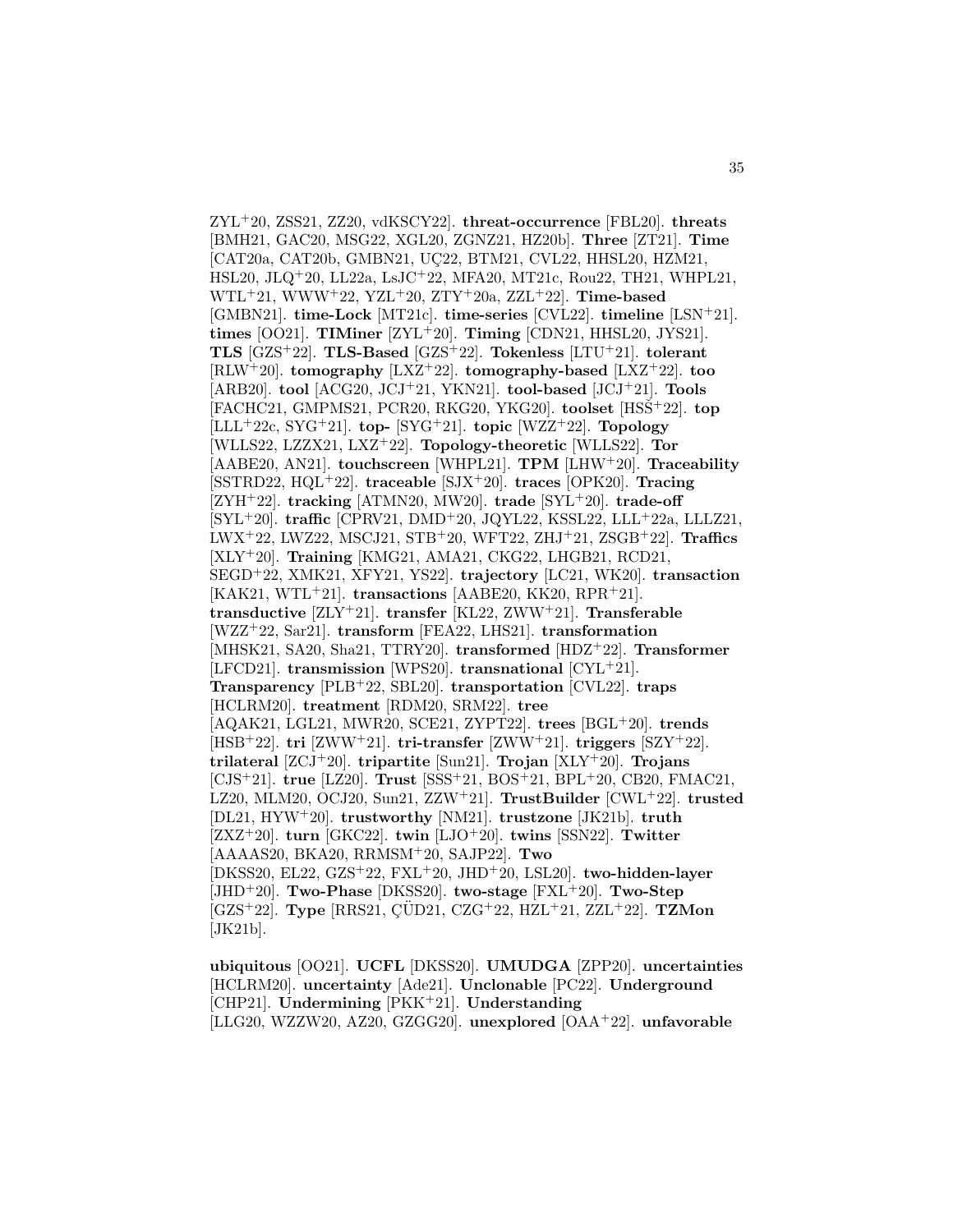[ALD<sup>+</sup>21]. **Unified** [YZW<sup>+</sup>20, IB20]. **uniform** [HSL20]. **Universal** [AHL<sup>+</sup>21, VS22, YCCZ21]. **unknown** [JZQ<sup>+</sup>22, LWL21, WTW21]. **Unpacking** [SWK20]. **unstructured** [AGM20, GLTH21, OMO20b, WTX<sup>+</sup>22]. **Unsupervised** [PSY<sup>+</sup>22, PTD20, KDDM20a, KDDM20b, QMW20b]. **unveiling** [AKH20]. **URL** [dSFG20]. **URL-based** [dSFG20]. **usability** [MKL21]. **Usable** [BF20, KKS<sup>+</sup>22, JCJ<sup>+</sup>21]. **usage** [LHH<sup>+</sup>20]. **use** [Alq22, BRM21, JDBB20, JE21, vdSFF20b]. **User** [DKSS20, GBA22, Ogb21, BKA20, BTDH20, GZGG20, GKC22, LsJC<sup>+</sup>22, LHAE22, LFW<sup>+</sup>22, MBFIdD21, MKC<sup>+</sup>21, MD22, MB20b, OMO20a, OMO20b, PFHB21, SU21, SAAW21, SKS21, TWW21, KKS<sup>+</sup>22]. **user-centric** [MKC<sup>+</sup>21]. **user-granted** [OMO20a]. **user-space** [LsJC<sup>+</sup>22]. **users** [AABE20, FHW22, PSCT21]. **userspace** [LCSD20]. **USIM** [JZQ<sup>+</sup>22]. **Using** [CMFUA<sup>+</sup>20, DLQ<sup>+</sup>21, GJB22, KC22, MRG21, WRG<sup>+</sup>21, AA22b, AK20, AYS20, ADC<sup>+</sup>20, BKA20, BTM21, CPR21, CLL<sup>+</sup>21, CZZ<sup>+</sup>21, CFZL22, CSKD22, DAZ20, DKSS20, DS21, DSC20, FMA22, FEA22, GZS<sup>+</sup>22, GL21, GMS20, GJCJ20, HDS21, HuRMMW22, HMMW22, HLZ<sup>+</sup>21, JQYL22, JIG22, KAM<sup>+</sup>21, KDDM20a, KDDM20b, KG20, KSSL22, LL22a, LLL<sup>+</sup>20b, LFCD21, LGH21, LRH<sup>+</sup>21, MSG22, MC20, MB20b, MGG<sup>+</sup>20, NFVN<sup>+</sup>22, NRS21, OSPP22, OMO20a, OMO20b, PRTV22, PHH<sup>+</sup>20, PSCT21, RRM20, RSW<sup>+</sup>21, RTBK21, SA20, SK20, SS22, STB<sup>+</sup>20, SW22, SWK20, Tek21, TWW21, VAW<sup>+</sup>20, WLQ20, Wan21, WPS20, XGS<sup>+</sup>21, ZCJ<sup>+</sup>20, ZZWF21, ZJJS<sup>+</sup>22]. **utility** [CHJ22, GSS<sup>+</sup>20b]. **Utilizing** [CBK<sup>+</sup>20, MKL21].

**vaccine** [SAJP22]. **VAE** [LWLT21]. **VAE-SVDD** [LWLT21]. **VAEPass** [YHZ<sup>+</sup>22]. **Validation** [MMvS20, PA20]. **Value** [EAN<sup>+</sup>22, KKP22, MGTK22, SG21]. **Value-at-Risk** [EAN<sup>+</sup>22]. **value-based** [KKP22]. **values** [OSTO20]. **VANET** [CZS<sup>+</sup>21]. **variational** [YHZ<sup>+</sup>22]. **vault** [RMS<sup>+</sup>22]. **VDSimilar** [SCL<sup>+</sup>21]. **vector** [MSCJ21]. **vehicle** [AA22a, KJHL22, NTBH<sup>+</sup>22]. **VehicleLang** [KJHL22]. **vehicles** [KKJ<sup>+</sup>21, PX21]. **vehicular** [MBP20]. **verifiable** [DSC20, STH<sup>+</sup>22, ZZCD20]. **verification** [AHSZ21, CPT<sup>+</sup>22, CRS<sup>+</sup>22, CQL<sup>+</sup>21, DS21, GKC22, HZZ20, LHAE22, LPX20, MHSK21, RTBK21, SMC<sup>+</sup>21, TJ20, XHB<sup>+</sup>21, ZQMC20]. **verifier** [HZL<sup>+</sup>21]. **verify** [BOS<sup>+</sup>21]. **Verifying** [SLBG21]. **versus** [AKH20]. **via** [BWB<sup>+</sup>21, CNTBG21, FCSP21, GFM<sup>+</sup>22, GSE20, LLL<sup>+</sup>22c, LWL21, MLM20, VMS20, XXZ<sup>+</sup>21, XLY<sup>+</sup>20, YWWH22]. **Victim** [CB22b]. **video** [DMD<sup>+</sup>20, FXL<sup>+</sup>20, SJ21]. **view** [CYL<sup>+</sup>21, CXC22, OMO20a, OZW<sup>+</sup>21, SJ21]. **views** [YCMM20]. **violation** [FVF21]. **Virtual** [DS20, HLL<sup>+</sup>21, KBC21, RPR<sup>+</sup>21, YSM<sup>+</sup>21]. **virtualization** [CBFH20, ZTY<sup>+</sup>20a]. **virus** [SGSS22]. **viruses** [SYF<sup>+</sup>21]. **vision** [BTAK21]. **visit** [LZL<sup>+</sup>22]. **visits** [WK20]. **visual** [BCP22]. **visualization** [LLLZ20, PLP<sup>+</sup>21]. **vitality** [CCL<sup>+</sup>21]. **vocal** [CTV21]. **VoIP**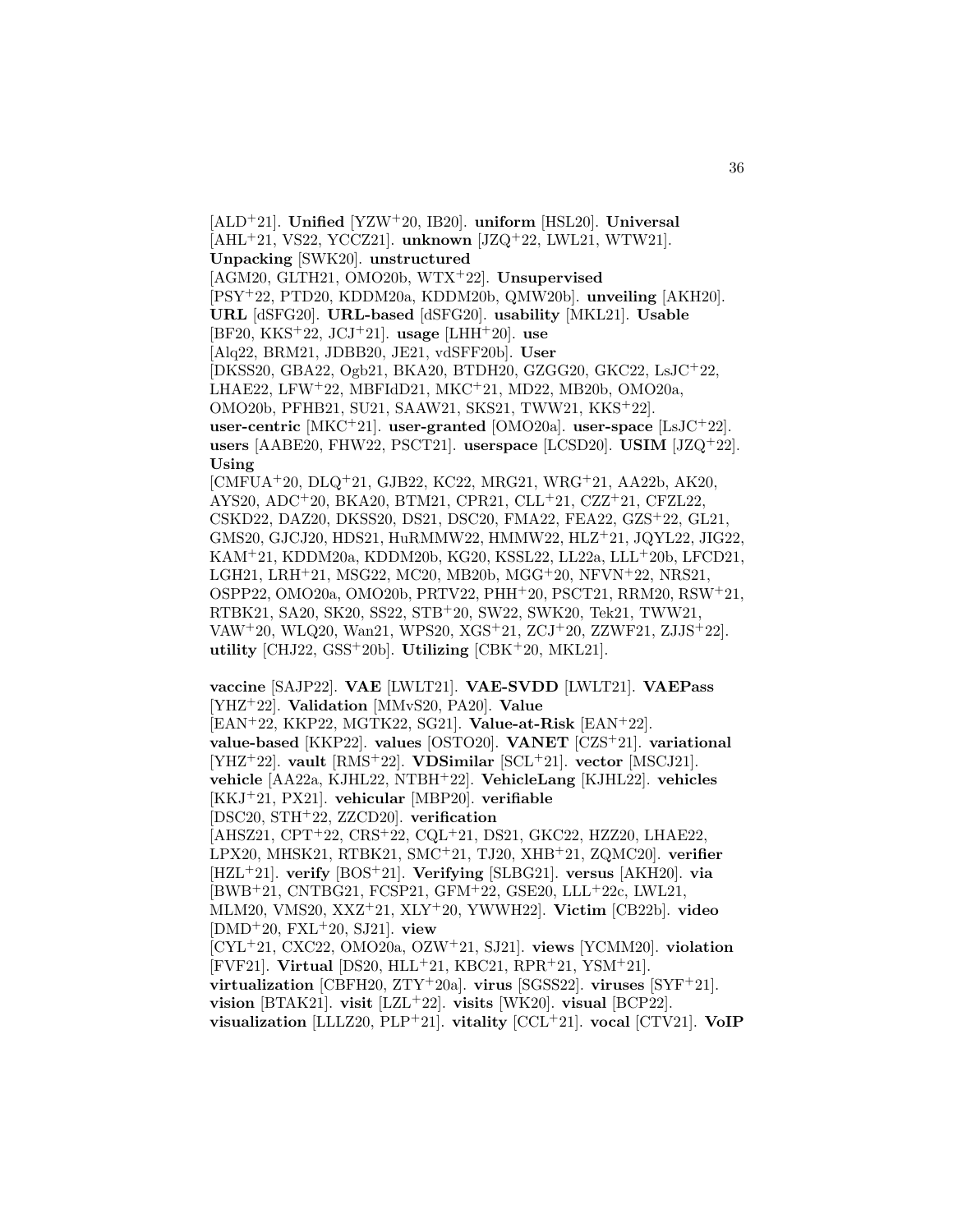[CMMST22]. **Volume** [GZ20, GZG20, HZG20]. **Voluntary** [CXC22, OCB21]. **vote** [LSL20]. **Voting** [KAK21]. **vs** [DA20, MDR20]. **Vulnerabilities** [EZLC21, HZKN22, Alq22, CPR21, LXC<sup>+</sup>20, SPZ<sup>+</sup>20, SCL<sup>+</sup>21, YPWS20, YSM<sup>+</sup>21, ZZL<sup>+</sup>22]. **Vulnerability** [KM22, SCL<sup>+</sup>21, US20, VS20, BLSS22, CDF<sup>+</sup>20, HDS21, JK21a, JLB22, KDI21, NBBS22, SMC<sup>+</sup>21, WBN<sup>+</sup>20, YLPZ21, vdSFF20b]. **vulnerable** [MSP<sup>+</sup>20]. **VxWorks** [CDN21].

**WAF** [JE21]. **wake** [LL21b]. **wake-up** [LL21b]. **wall** [CZG<sup>+</sup>22]. **warfare** [AKH20]. **warnings** [SAJP22]. **Wasmati** [BLSS22]. **Waste** [MRG21]. **water** [RDM20, SRM22]. **Watermarking** [ALZ<sup>+</sup>20]. **watermarks** [AKWR21]. **wavelet** [FEA22]. **WBAN** [ABK<sup>+</sup>20, SCH<sup>+</sup>20]. **Weaponizing** [DANS20]. **wearable** [GYL<sup>+</sup>20]. **web** [BA20, LLLZ21, LCL<sup>+</sup>20, LGJW21, MW20, MGG<sup>+</sup>20, PFHB21, RT20, Tek21, YSM<sup>+</sup>21, dNaJMMFM21, CJKR21]. **web-based** [Tek21, YSM<sup>+</sup>21]. **WebAssembly** [BLSS22]. **webpages** [TCY<sup>+</sup>20]. **webshell** [HY21]. **website** [LGJW21, ZYL<sup>+</sup>22, CNTBG21]. **websites** [LLL<sup>+</sup>22c, MBPCC21, SM21, XXZ<sup>+</sup>21]. **webview** [EZLC21]. **weight** [CLX21, WPS20]. **weight-mapping** [CLX21]. **Weighted** [KLNW21]. **weighting** [CLX21]. **WGAN** [LL22a]. **WGAN-GP** [LL22a]. **which** [KK20]. **White** [CLS22]. **White-box** [CLS22]. **whitelist** [AMM<sup>+</sup>21]. **widespread** [HMB<sup>+</sup>21]. **wild** [PMF<sup>+</sup>20, SCCZ20]. **windows** [GPC<sup>+</sup>22, RSW<sup>+</sup>21, AZ20, CZPX22, MPRB21]. **Wipimization** [OPK20]. **wiping** [OPK20]. **wireless** [AK20, DZ22, GYL<sup>+</sup>20, HAKK21, KS20, LTL<sup>+</sup>22, RJ21, Wan21]. **within** [DMB21, KAK21, MGGR22, MBFIdD21, MBS20]. **word** [ZYL<sup>+</sup>22]. **word-level** [ZYL<sup>+</sup>22]. **workflow** [AN21]. **workforce** [Fur21]. **workload** [LLYL21]. world [ACLA22, JZQ<sup>+</sup>22, LZD<sup>+</sup>20, Mit20, SAAW21, XHW<sup>+</sup>22]. **worm** [ZGNZ21]. **wormhole** [KJCL20, MT21c]. **wrapper** [KS20, STB<sup>+</sup>20]. **wrapper-based** [STB<sup>+</sup>20].

**X** [WSC<sup>+</sup>20, YZW<sup>+</sup>20]. **X-repute** [WSC<sup>+</sup>20]. **XACML** [MYMC20]. **XSS**  $[CGS22, LFHH22, WYW+22].$ 

**Years** [GMBV21]. **YOLACT** [ZHL<sup>+</sup>22].

**zero** [BOS<sup>+</sup>21, FMAC21, HMK<sup>+</sup>20, YL20, SSS<sup>+</sup>21]. **zero-day** [HMK<sup>+</sup>20]. **zero-knowledge-proof-based** [YL20]. **zero-trust** [BOS<sup>+</sup>21]. **zoom** [WHPL21]. **ZTA** [SSS<sup>+</sup>21].

# **References**

**Alqahtani:2020:IBC**

[AA20] Fatmah H. Alqahtani and Fawaz A. Alsulaiman. Is image-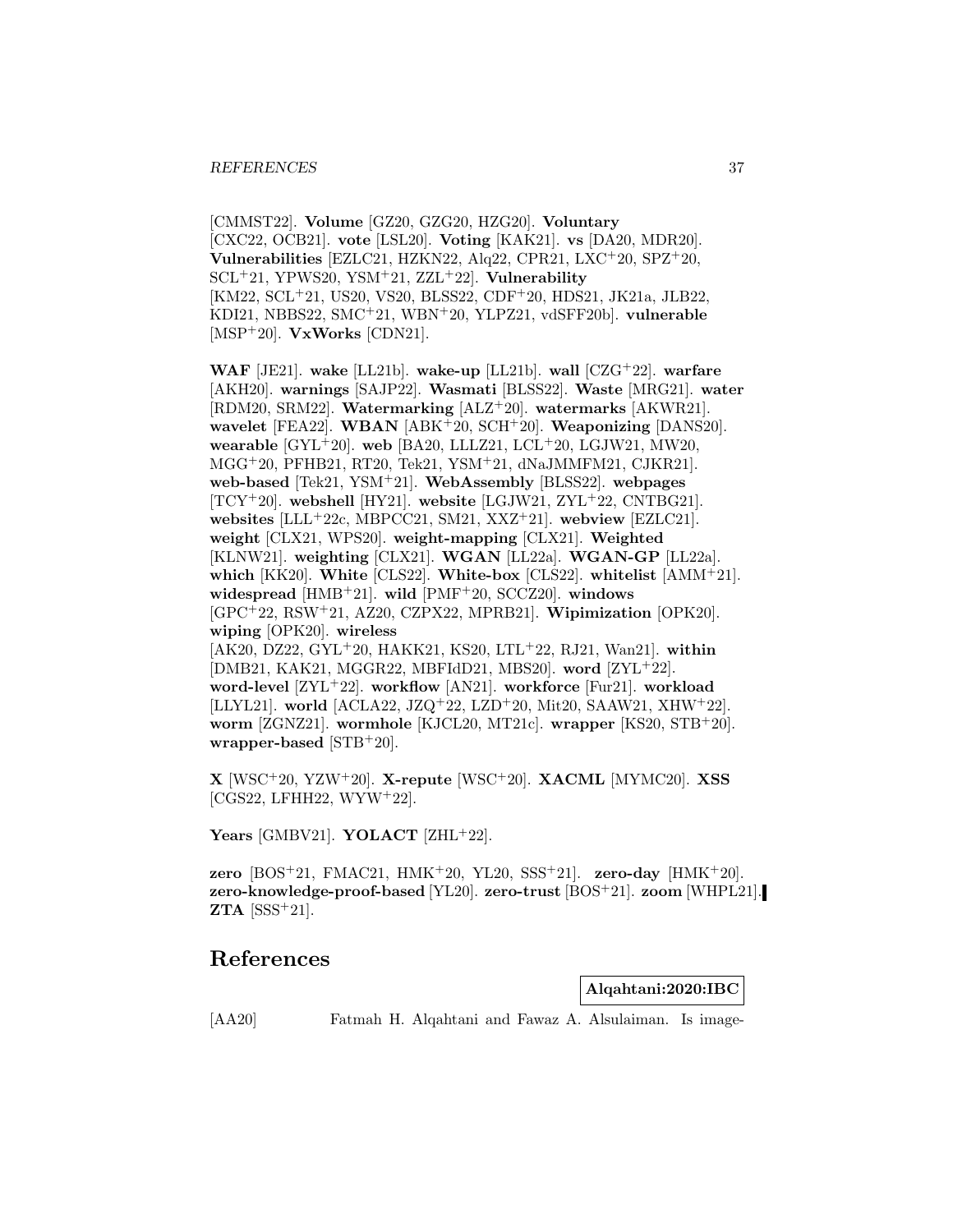based CAPTCHA secure against attacks based on machine learning? An experimental study. Computers  $\mathcal{C}$ Security, 88(??):Article 101635, January 2020. CODEN CPSEDU. ISSN 0167-4048 (print), 1872-6208 (electronic). URL https://www.sciencedirect.com/science/article/ pii/S0167404818312185.

## **Alhogail:2021:AML**

[AA21a] Areej Alhogail and Afrah Alsabih. Applying machine learning and natural language processing to detect phishing email. Computers & Security,  $110(??)$ :Article 102414, November 2021. CODEN CPSEDU. ISSN 0167-4048 (print), 1872- 6208 (electronic). URL http://www.sciencedirect.com/ science/article/pii/S0167404821002388.

## **AlHusain:2021:EFA**

[AA21b] Reem AlHusain and Ali Alkhalifah. Evaluating fallback authentication research: a systematic literature review. Computers & Security, 111(??):Article 102487, December 2021. CODEN CPSEDU. ISSN 0167-4048 (print), 1872-6208 (electronic). URL http://www.sciencedirect.com/science/ article/pii/S0167404821003114.

## **Ariffin:2021:IMR**

[AA21c] Khairul Akram Zainol Ariffin and Faris Hanif Ahmad. Indicators for maturity and readiness for digital forensic investigation in era of industrial revolution 4.0. Computers & Security, 105(??):Article 102237, June 2021. CO-DEN CPSEDU. ISSN 0167-4048 (print), 1872-6208 (electronic). URL http://www.sciencedirect.com/science/ article/pii/S0167404821000614.

# **Aksu:2022:MIO**

[AA22a] Dogukan Aksu and Muhammed Ali Aydin. MGA-IDS: Optimal feature subset selection for anomaly detection framework on in-vehicle networks-CAN bus based on genetic algorithm and intrusion detection approach. Computers & Security, 118(??):Article 102717, July 2022. CODEN CPSEDU. ISSN 0167-4048 (print), 1872-6208 (electronic). URL http://www.sciencedirect.com/science/article/ pii/S0167404822001134.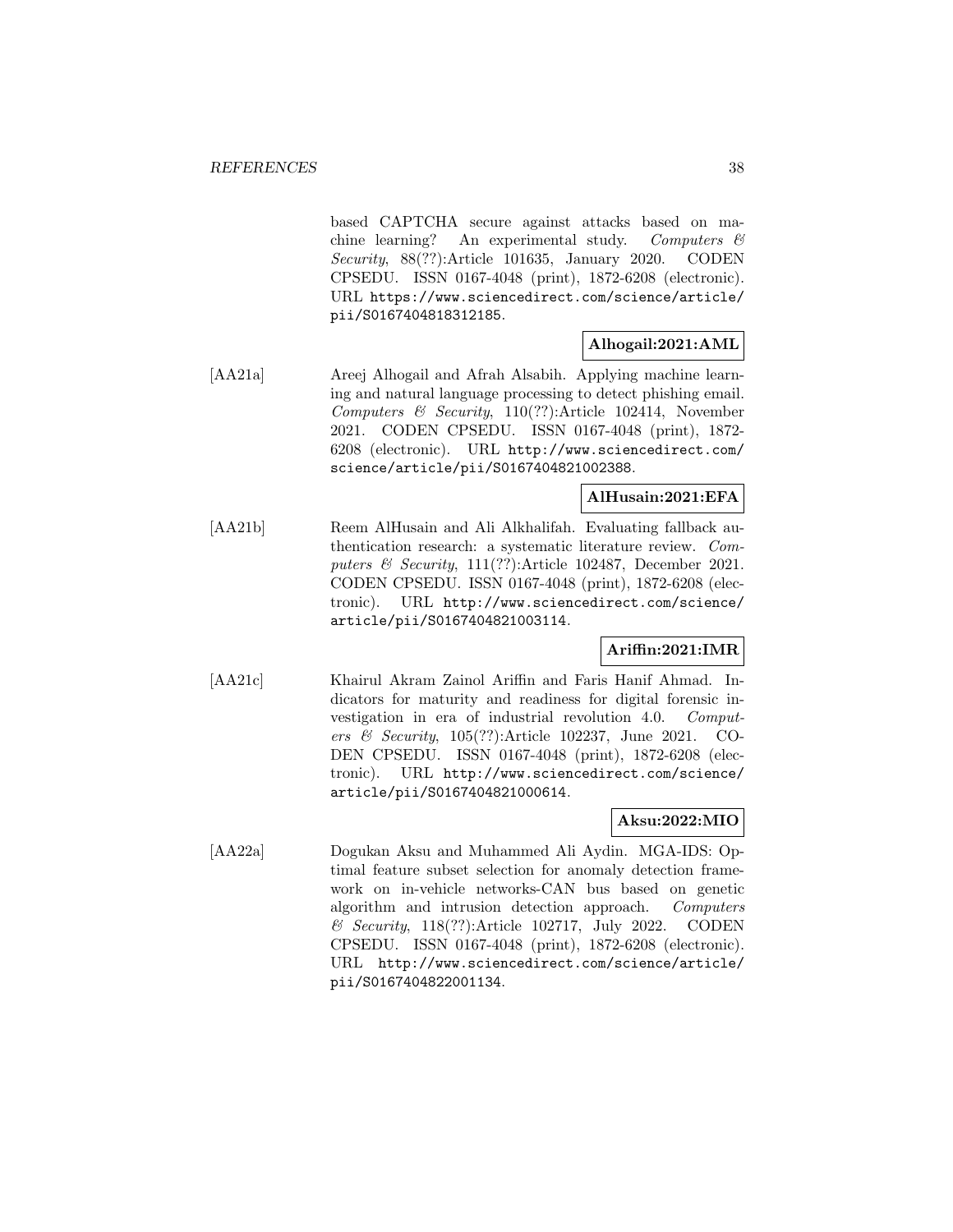## **Alani:2022:AEF**

[AA22b] Mohammed M. Alani and Ali Ismail Awad. AdStop: Efficient flow-based mobile adware detection using machine learning. Computers & Security, 117(??):Article 102718, June 2022. CODEN CPSEDU. ISSN 0167-4048 (print), 1872- 6208 (electronic). URL http://www.sciencedirect.com/ science/article/pii/S0167404822001146.

## **Aleroud:2020:GPF**

[AAAAS20] Ahmed Aleroud, Nisreen Abu-Alsheeh, and Emad Al-Shawakfa. A graph proximity feature augmentation approach for identifying accounts of terrorists on Twitter. Computers  $\mathcal B$  Security, 99(??):Article 102056, December 2020. CO-DEN CPSEDU. ISSN 0167-4048 (print), 1872-6208 (electronic). URL http://www.sciencedirect.com/science/ article/pii/S0167404820303291.

## **Ahmad:2022:CDL**

[AAAT22] Rasheed Ahmad, Izzat Alsmadi, Wasim Alhamdani, and Lo'ai Tawalbeh. A comprehensive deep learning benchmark for IoT IDS. Computers & Security, 114(??):Article 102588, March 2022. CODEN CPSEDU. ISSN 0167-4048 (print), 1872- 6208 (electronic). URL http://www.sciencedirect.com/ science/article/pii/S0167404821004119.

## **Alahmadi:2022:MMP**

[AAB22] Amal Alahmadi, Norah Alkhraan, and Wojdan BinSaeedan. MPSAutodetect: a malicious Powershell script detection model based on stacked denoising auto-encoder. Computers & Security, 116(??):Article 102658, May 2022. CO-DEN CPSEDU. ISSN 0167-4048 (print), 1872-6208 (electronic). URL http://www.sciencedirect.com/science/ article/pii/S0167404822000578.

## **AlJawaheri:2020:DTH**

[AABE20] Husam Al Jawaheri, Mashael Al Sabah, Yazan Boshmaf, and Aiman Erbad. Deanonymizing Tor hidden service users through Bitcoin transactions analysis. Computers & Security, 89(??):Article 101684, February 2020. CO-DEN CPSEDU. ISSN 0167-4048 (print), 1872-6208 (electronic). URL http://www.sciencedirect.com/science/ article/pii/S0167404818309908.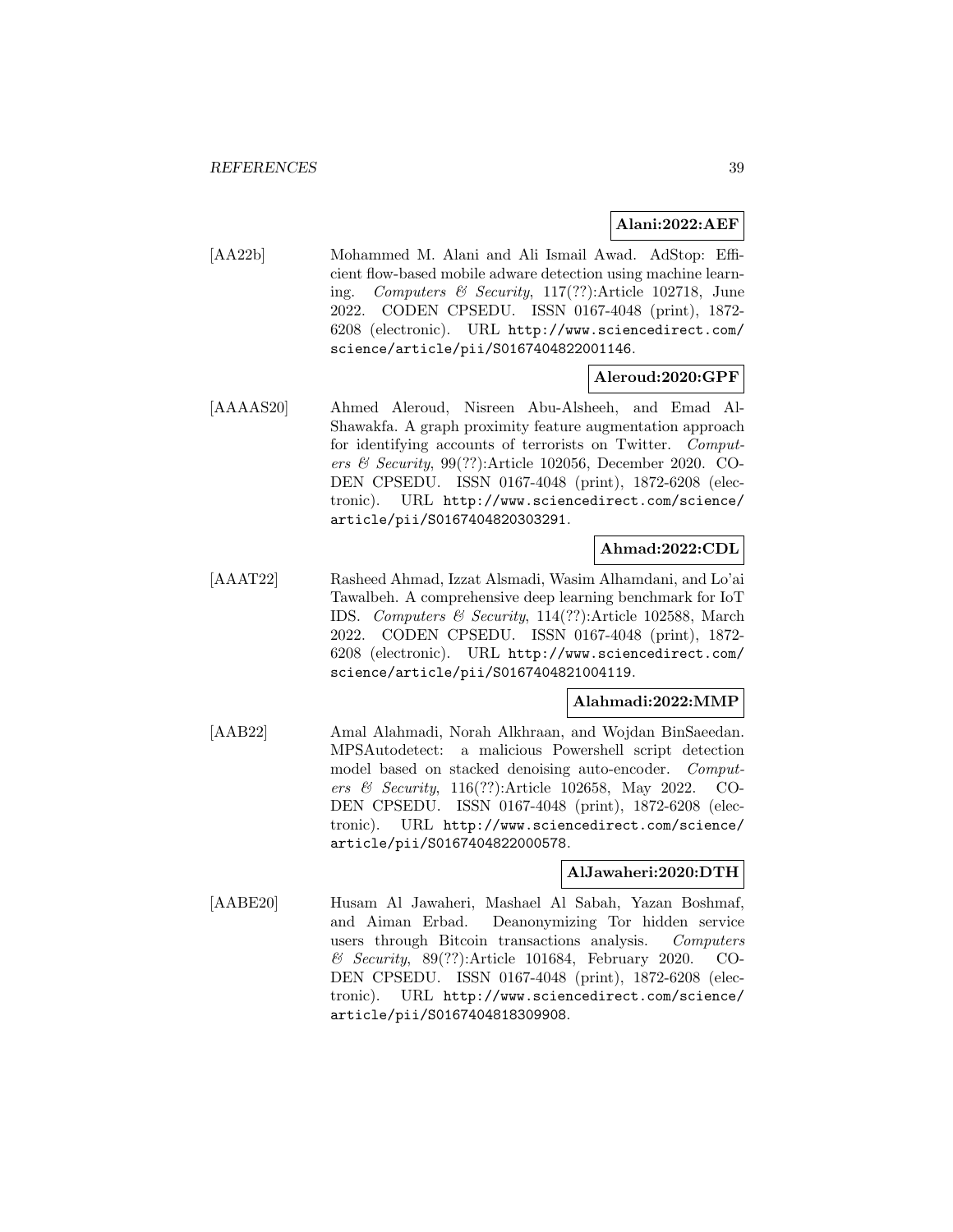### **Arfaoui:2020:CAA**

[ABK<sup>+</sup>20] Amel Arfaoui, Omar Rafik Merad Boudia, Ali Kribeche, Sidi-Mohammed Senouci, and Mohamed Hamdi. Context-aware access control and anonymous authentication in WBAN. Computers & Security, 88(??):Article 101496, January 2020. CODEN CPSEDU. ISSN 0167-4048 (print), 1872-6208 (electronic). URL http://www.sciencedirect.com/science/ article/pii/S0167404818304802.

## **Arcolezi:2020:FNF**

 $[ACC^+20]$  Héber H. Arcolezi, Jean-François Couchot, Selene Cerna, Christophe Guyeux, Guillaume Royer, Béchara Al Bouna, and Xiaokui Xiao. Forecasting the number of firefighter interventions per region with local-differential-privacy-based data. Computers & Security, 96(??):Article 101888, September 2020. CODEN CPSEDU. ISSN 0167-4048 (print), 1872- 6208 (electronic). URL http://www.sciencedirect.com/ science/article/pii/S0167404820301619.

## **Anglano:2020:AFA**

[ACG20] Cosimo Anglano, Massimo Canonico, and Marco Guazzone. The Android Forensics Automator (AnForA): a tool for the automated forensic analysis of Android applications. Computers & Security, 88(??):Article 101650, January 2020. CODEN CPSEDU. ISSN 0167-4048 (print), 1872-6208 (electronic). URL https://www.sciencedirect.com/science/article/ pii/S0167404819301944.

## **Alobaidi:2022:RWS**

[ACLA22] Hind Alobaidi, Nathan Clarke, Fudong Li, and Abdulrahman Alruban. Real-world smartphone-based gait recognition. Computers & Security, 113(??):Article 102557, February 2022. CODEN CPSEDU. ISSN 0167-4048 (print), 1872- 6208 (electronic). URL http://www.sciencedirect.com/ science/article/pii/S0167404821003813.

## **Al:2021:SHN**

[AD21] Samed Al and Murat Dener. STL-HDL: a new hybrid network intrusion detection system for imbalanced dataset on big data environment. Computers & Security,  $110(??)$ :Article 102435, November 2021. CODEN CPSEDU. ISSN 0167-4048 (print), 1872-6208 (electronic). URL http://www.sciencedirect. com/science/article/pii/S0167404821002595.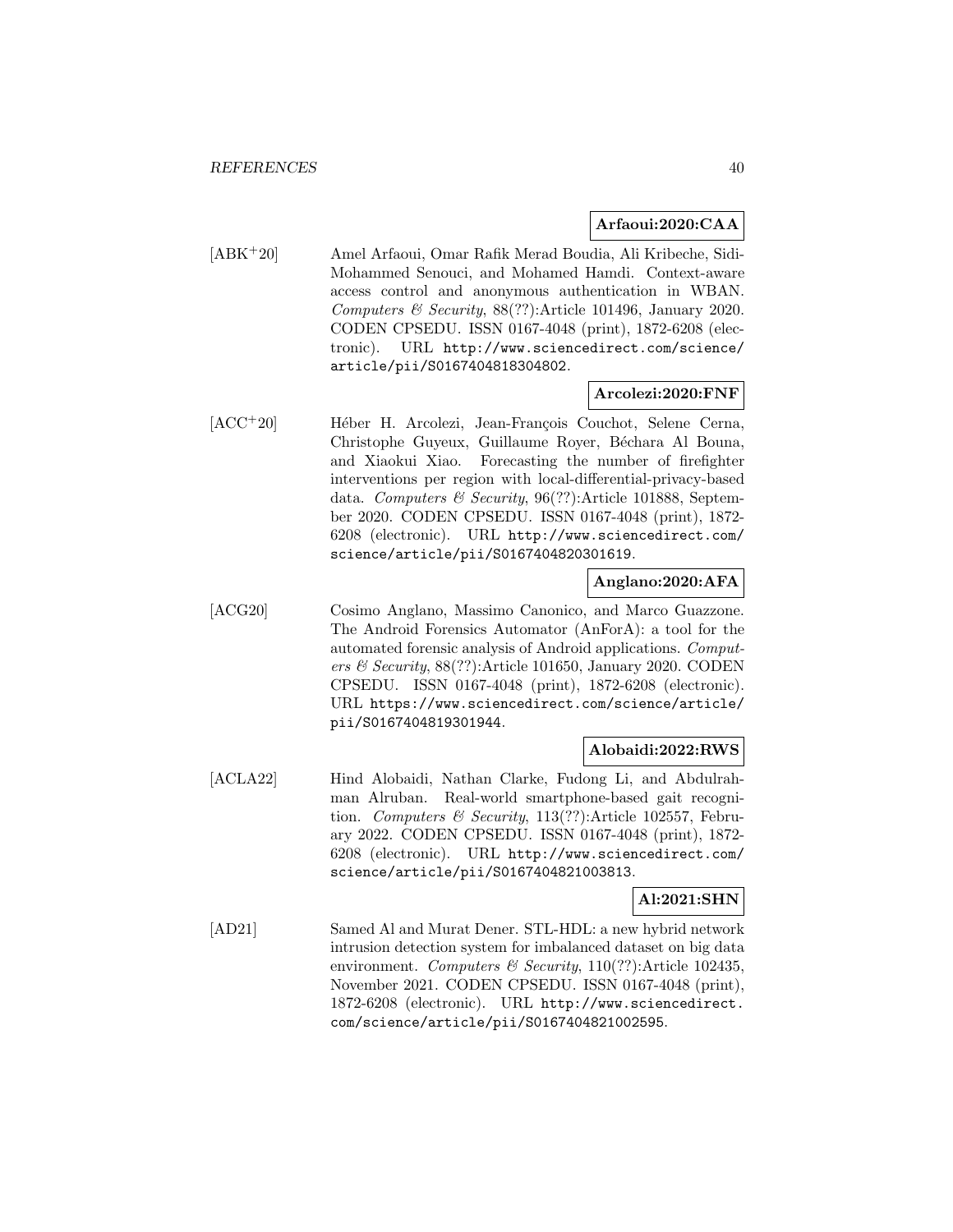#### **Ashrafuzzaman:2020:DSF**

[ADC<sup>+</sup>20] Mohammad Ashrafuzzaman, Saikat Das, Yacine Chakhchoukh, Sajjan Shiva, and Frederick T. Sheldon. Detecting stealthy false data injection attacks in the smart grid using ensemblebased machine learning. Computers  $\mathcal{C}$  Security, 97(??): Article 101994, October 2020. CODEN CPSEDU. ISSN 0167-4048 (print), 1872-6208 (electronic). URL http://www. sciencedirect.com/science/article/pii/S0167404820302674.

## **Adesemowo:2021:TCD**

[Ade21] A. Kayode Adesemowo. Towards a conceptual definition for IT assets through interrogating their nature and epistemic uncertainty. Computers  $\mathcal B$  Security, 105(??):Article 102131, June 2021. CODEN CPSEDU. ISSN 0167-4048 (print), 1872- 6208 (electronic). URL http://www.sciencedirect.com/ science/article/pii/S0167404820304041.

## **Al-Duwairi:2021:PHA**

[ADJS21] Basheer Al-Duwairi, Moath Jarrah, and Ahmed S. Shatnawi. PASSVM: a highly accurate fast flux detection system. Computers & Security,  $110(??)$ : Article 102431, November 2021. CODEN CPSEDU. ISSN 0167-4048 (print), 1872- 6208 (electronic). URL http://www.sciencedirect.com/ science/article/pii/S0167404821002558.

### **Al-Duwairi:2020:LNL**

 $[AD\ddot{O}U^+20]$  Basheer Al-Duwairi, Öznur Özkasap, Ahmet Uysal, Ceren Kocaogullar, and Kaan Yildirim. LogDoS: a novel loggingbased DDoS prevention mechanism in path identifierbased information centric networks. Computers  $\mathcal{B}$  Security, 99(??):Article 102071, December 2020. CODEN CPSEDU. ISSN 0167-4048 (print), 1872-6208 (electronic). URL http://www.sciencedirect.com/science/article/ pii/S0167404820303448.

## **Amer:2022:RDL**

[AES22] Eslam Amer and Shaker El-Sappagh. Robust deep learning early alarm prediction model based on the behavioural smell for Android malware. Computers  $\mathcal C$  Security, 116 (??):Article 102670, May 2022. CODEN CPSEDU. ISSN 0167-4048 (print), 1872-6208 (electronic). URL http://www. sciencedirect.com/science/article/pii/S0167404822000694.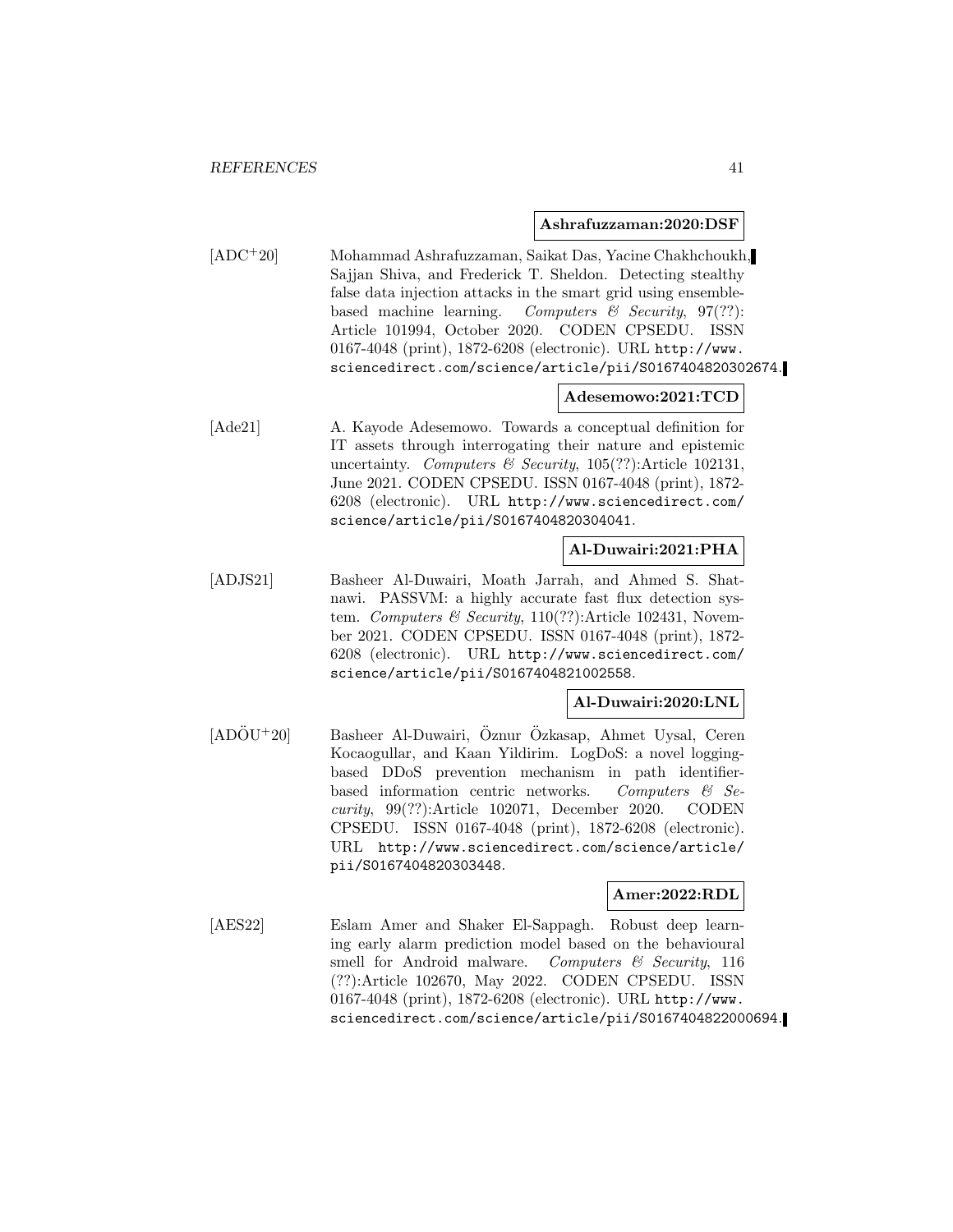### **Aghasian:2020:AMS**

[AGM20] Erfan Aghasian, Saurabh Garg, and James Montgomery. An automated model to score the privacy of unstructured information — social media case. Computers  $\mathcal{C}$ Security, 92(??):Article 101778, May 2020. CODEN CPSEDU. ISSN 0167-4048 (print), 1872-6208 (electronic). URL http://www.sciencedirect.com/science/article/ pii/S0167404820300638.

### **Andrade:2021:SGP**

[AGVA21] Eduardo Andrade, Jorge Granjal, João P. Vilela, and Carlos Arantes. A security gateway for power distribution systems in open networks. Computers & Security, 111(??):Article 102492, December 2021. CODEN CPSEDU. ISSN 0167-4048 (print), 1872-6208 (electronic). URL http://www.sciencedirect. com/science/article/pii/S0167404821003163.

## **Akgun:2022:NDA**

[AHC22] Devrim Akgun, Selman Hizal, and Unal Cavusoglu. A new DDoS attacks intrusion detection model based on deep learning for cybersecurity. Computers & Security, 118(??): Article 102748, July 2022. CODEN CPSEDU. ISSN 0167- 4048 (print), 1872-6208 (electronic). URL http://www. sciencedirect.com/science/article/pii/S0167404822001432.

### **Alavizadeh:2021:EES**

[AHKJJ21] Hooman Alavizadeh, Jin B. Hong, Dong Seong Kim, and Julian Jang-Jaccard. Evaluating the effectiveness of shuffle and redundancy MTD techniques in the cloud. Computers & Security, 102(??):Article 102091, March 2021. CO-DEN CPSEDU. ISSN 0167-4048 (print), 1872-6208 (electronic). URL http://www.sciencedirect.com/science/ article/pii/S0167404820303643.

## **Aloufi:2021:ULR**

[AHL<sup>+</sup>21] Asma Aloufi, Peizhao Hu, Hang Liu, Sherman S. M. Chow, and Kim-Kwang Raymond Choo. Universal location referencing and homomorphic evaluation of geospatial query. Computers & Security, 102(??):Article 102137, March 2021. CO-DEN CPSEDU. ISSN 0167-4048 (print), 1872-6208 (electronic). URL http://www.sciencedirect.com/science/ article/pii/S0167404820304107.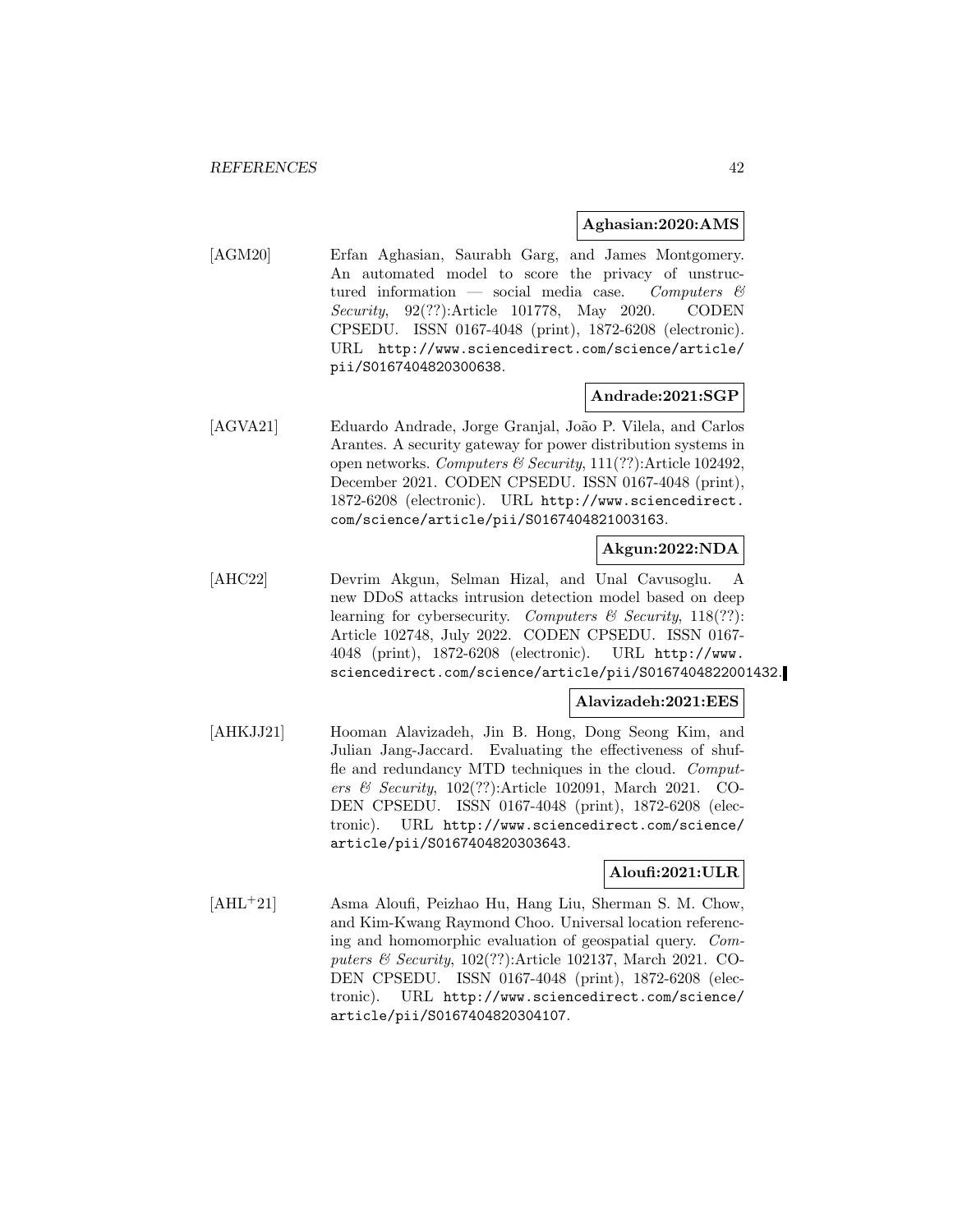## **Adja:2021:BBC**

[AHSZ21] Yves Christian Elloh Adja, Badis Hammi, Ahmed Serhrouchni, and Sherali Zeadally. A blockchain-based certificate revocation management and status verification system. Computers & Security, 104(??):Article 102209, May 2021. CODEN CPSEDU. ISSN 0167-4048 (print), 1872-6208 (electronic). URL http://www.sciencedirect.com/science/article/ pii/S016740482100033X.

## **Akhuseyinoglu:2020:CRA**

[AJ20] Nuray Baltaci Akhuseyinoglu and James Joshi. A constraint and risk-aware approach to attribute-based access control for cyber-physical systems. Computers  $\mathcal{C}$  Security, 96(??):Article 101802, September 2020. CODEN CPSEDU. ISSN 0167-4048 (print), 1872-6208 (electronic). URL http://www.sciencedirect.com/science/article/ pii/S0167404820300869.

## **Arshad:2020:FKM**

[AJHA20] Humaira Arshad, Aman Jantan, Gan Keng Hoon, and Isaac Oludare Abiodun. Formal knowledge model for online social network forensics. Computers  $\mathcal{C}$  Security, 89(??):Article 101675, February 2020. CODEN CPSEDU. ISSN 0167-4048 (print), 1872-6208 (electronic). URL http://www.sciencedirect.com/science/article/ pii/S0167404819302160.

## **Alawami:2020:LFG**

[AK20] Mohsen A. Alawami and Hyoungshick Kim. LocAuth: a fine-grained indoor location-based authentication system using wireless networks characteristics. Computers  $\mathcal{C}$  Security, 89(??):Article 101683, February 2020. CODEN CPSEDU. ISSN 0167-4048 (print), 1872-6208 (electronic). URL http://www.sciencedirect.com/science/article/ pii/S0167404819302226.

#### **Almashhadani:2020:MSD**

[AKCS20] Ahmad O. Almashhadani, Mustafa Kaiiali, Domhnall Carlin, and Sakir Sezer. MaldomDetector: a system for detecting algorithmically generated domain names with machine learning. Computers & Security, 93(??):Article 101787, June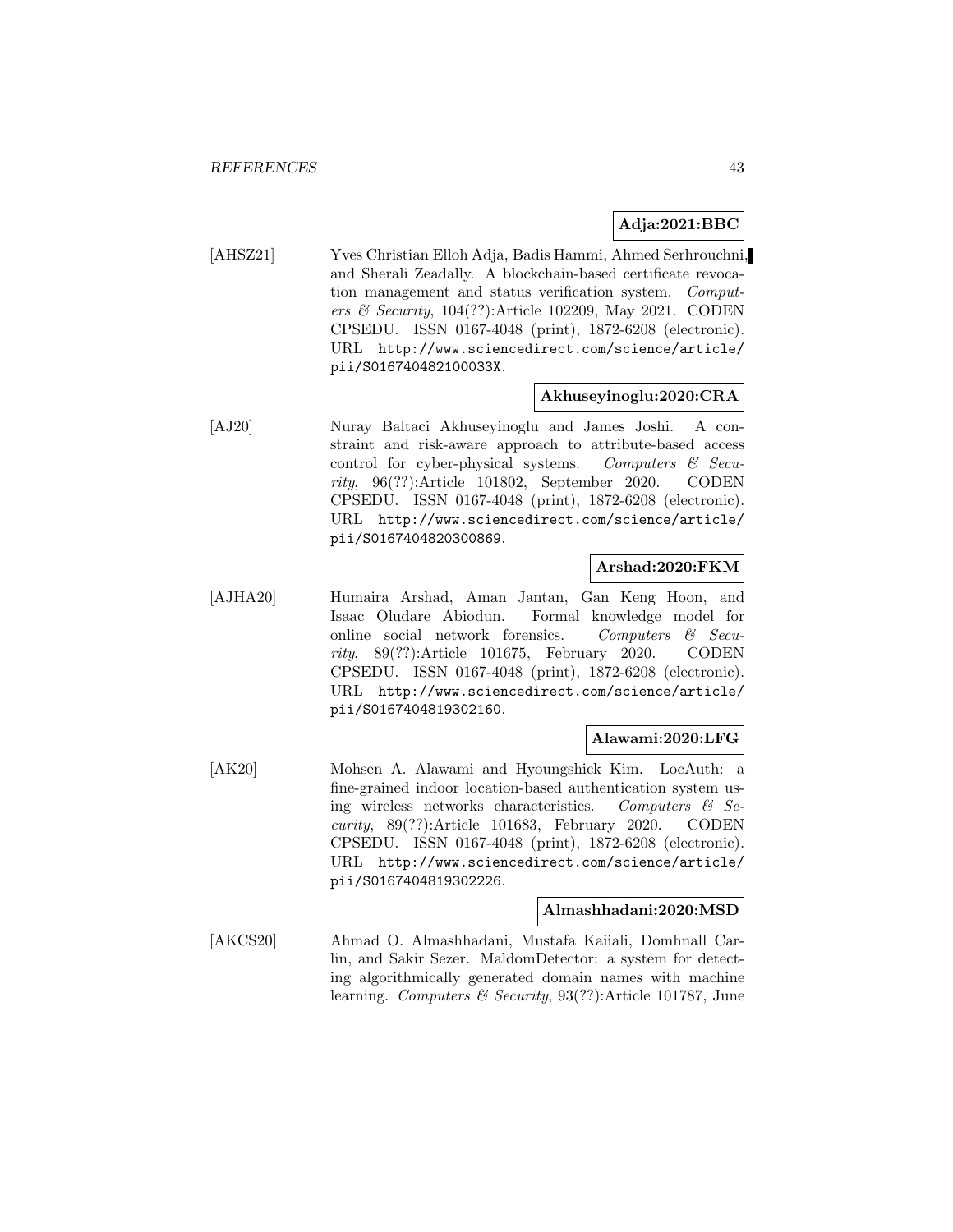2020. CODEN CPSEDU. ISSN 0167-4048 (print), 1872- 6208 (electronic). URL http://www.sciencedirect.com/ science/article/pii/S0167404820300729.

## **Andersson:2020:CVW**

[AKH20] Annika Andersson, Fredrik Karlsson, and Karin Hedström. Consensus versus warfare — unveiling discourses in de jure information security standard development. Computers & Security, 99(??):Article 102035, December 2020. CO-DEN CPSEDU. ISSN 0167-4048 (print), 1872-6208 (electronic). URL http://www.sciencedirect.com/science/ article/pii/S0167404820303084.

## **Ali:2021:IBF**

[AKT21] Mansoor Ali, Hadis Karimipour, and Muhammad Tariq. Integration of blockchain and federated learning for Internet of Things: Recent advances and future challenges. Computers & Security, 108(??):Article 102355, September 2021. CO-DEN CPSEDU. ISSN 0167-4048 (print), 1872-6208 (electronic). URL http://www.sciencedirect.com/science/ article/pii/S0167404821001796.

## **Aiken:2021:NNL**

[AKWR21] William Aiken, Hyoungshick Kim, Simon Woo, and Jungwoo Ryoo. Neural network laundering: Removing blackbox backdoor watermarks from deep neural networks. Computers & Security, 106(??):Article 102277, July 2021. CO-DEN CPSEDU. ISSN 0167-4048 (print), 1872-6208 (electronic). URL http://www.sciencedirect.com/science/ article/pii/S0167404821001012.

## **Ali:2021:SMR**

[ALD<sup>+</sup>21] Syed Emad Azhar Ali, Fong-Woon Lai, P. D. D. Dominic, Nicholas James Brown, Paul Benjamin Benjamin Lowry, and Rao Faizan Ali. Stock market reactions to favorable and unfavorable information security events: a systematic literature review. Computers & Security,  $110(??)$ : Article 102451, November 2021. CODEN CPSEDU. ISSN 0167-4048 (print), 1872-6208 (electronic). URL http://www.sciencedirect. com/science/article/pii/S0167404821002753.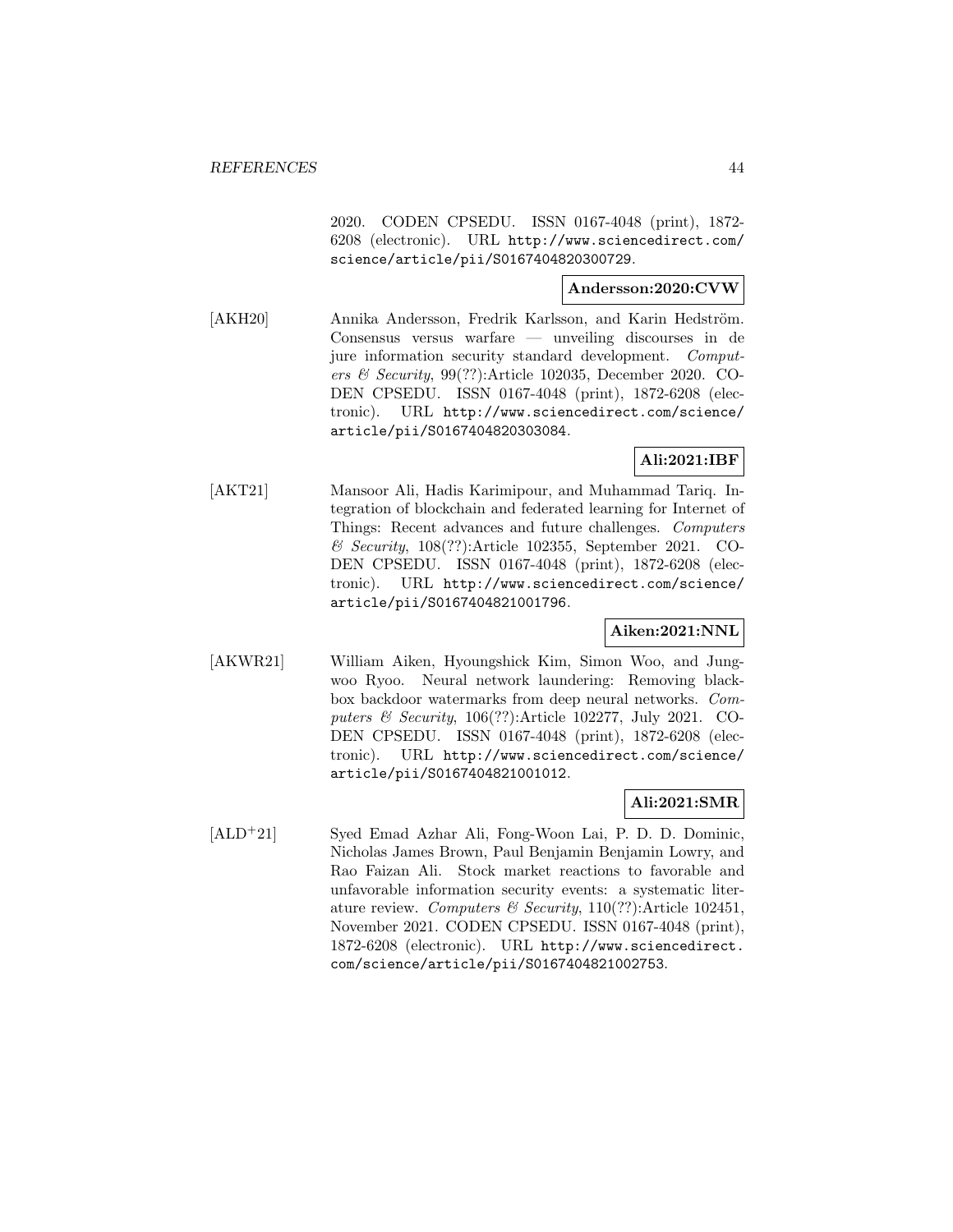### **Alqahtani:2022:SUV**

[Alq22] Sultan S. Alqahtani. A study on the use of vulnerabilities databases in software engineering domain. Computers & Security, 116(??):Article 102661, May 2022. CO-DEN CPSEDU. ISSN 0167-4048 (print), 1872-6208 (electronic). URL http://www.sciencedirect.com/science/ article/pii/S0167404822000608.

## **Alshaikh:2020:DCC**

[Als20] Moneer Alshaikh. Developing cybersecurity culture to influence employee behavior: a practice perspective. Computers & Security, 98(??):Article 102003, November 2020. CO-DEN CPSEDU. ISSN 0167-4048 (print), 1872-6208 (electronic). URL http://www.sciencedirect.com/science/ article/pii/S0167404820302765.

## **Ahvanooey:2020:ANI**

[ALZ<sup>+</sup>20] Milad Taleby Ahvanooey, Qianmu Li, Xuefang Zhu, Mamoun Alazab, and Jing Zhang. ANiTW: a Novel Intelligent Text Watermarking technique for forensic identification of spurious information on social media. Computers  $\mathcal C$ Security, 90(??):Article 101702, March 2020. CODEN CPSEDU. ISSN 0167-4048 (print), 1872-6208 (electronic). URL http://www.sciencedirect.com/science/article/ pii/S0167404819302391.

## **Alshaikh:2021:ASM**

[AMA21] Moneer Alshaikh, Sean B. Maynard, and Atif Ahmad. Applying social marketing to evaluate current security education training and awareness programs in organisations. Computers & Security,  $100(??)$ : Article 102090, January 2021. CO-DEN CPSEDU. ISSN 0167-4048 (print), 1872-6208 (electronic). URL http://www.sciencedirect.com/science/ article/pii/S0167404820303631.

## **Al-Maliki:2021:CRM**

[AMAA21] Ossama Al-Maliki and Hisham Al-Assam. Challenge-response mutual authentication protocol for EMV contactless cards. Computers & Security,  $103(??)$ :Article 102186, April 2021. CODEN CPSEDU. ISSN 0167-4048 (print), 1872-6208 (electronic). URL http://www.sciencedirect.com/science/ article/pii/S0167404821000109.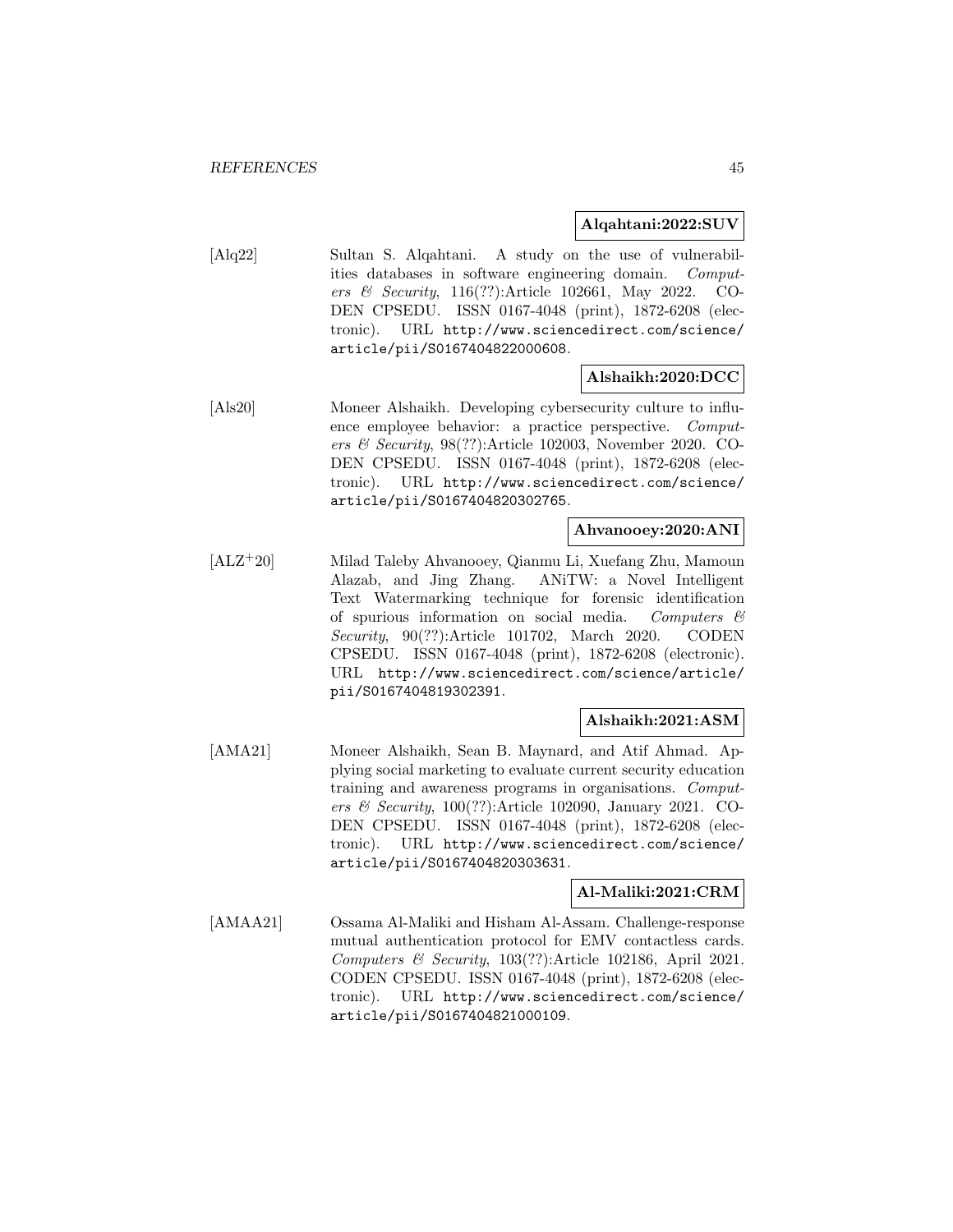## **Ahmad:2022:E**

[AMB22] Atif Ahmad, Sean Maynard, and Richard Baskerville. Editorial. Computers & Security,  $112(??)$ :Article 102530, January 2022. CODEN CPSEDU. ISSN 0167-4048 (print), 1872- 6208 (electronic). URL http://www.sciencedirect.com/ science/article/pii/S0167404821003540.

## **Ahmad:2021:HCO**

[AMD<sup>+</sup>21] Atif Ahmad, Sean B. Maynard, Kevin C. Desouza, James Kotsias, Monica T. Whitty, and Richard L. Baskerville. How can organizations develop situation awareness for incident response: a case study of management practice. Computers & Security, 101(??):Article 102122, February 2021. CO-DEN CPSEDU. ISSN 0167-4048 (print), 1872-6208 (electronic). URL http://www.sciencedirect.com/science/ article/pii/S0167404820303953.

## **Azeez:2021:AAW**

[AMM<sup>+</sup>21] Nureni Ayofe Azeez, Sanjay Misra, Ihotu Agbo Margaret, Luis Fernandez-Sanz, and Shafi'i Muhammad Abdulhamid. Adopting automated whitelist approach for detecting phishing attacks. Computers & Security, 108(??):Article 102328, September 2021. CODEN CPSEDU. ISSN 0167-4048 (print), 1872-6208 (electronic). URL http://www.sciencedirect. com/science/article/pii/S0167404821001528.

## **Aslam:2020:FAF**

[AMNR20] Mudassar Aslam, Bushra Mohsin, Abdul Nasir, and Shahid Raza. FoNAC — an automated Fog Node Audit and Certification scheme. Computers & Security, 93(??):Article 101759, June 2020. CODEN CPSEDU. ISSN 0167-4048 (print), 1872- 6208 (electronic). URL http://www.sciencedirect.com/ science/article/pii/S0167404820300432.

### **Alvarez:2020:CSP**

[AN20] Ramiro Alvarez and Mehrdad Nojoumian. Comprehensive survey on privacy-preserving protocols for sealed-bid auctions. Computers & Security, 88(??):Article 101502, January 2020. CODEN CPSEDU. ISSN 0167-4048 (print), 1872- 6208 (electronic). URL http://www.sciencedirect.com/ science/article/pii/S0167404818306631.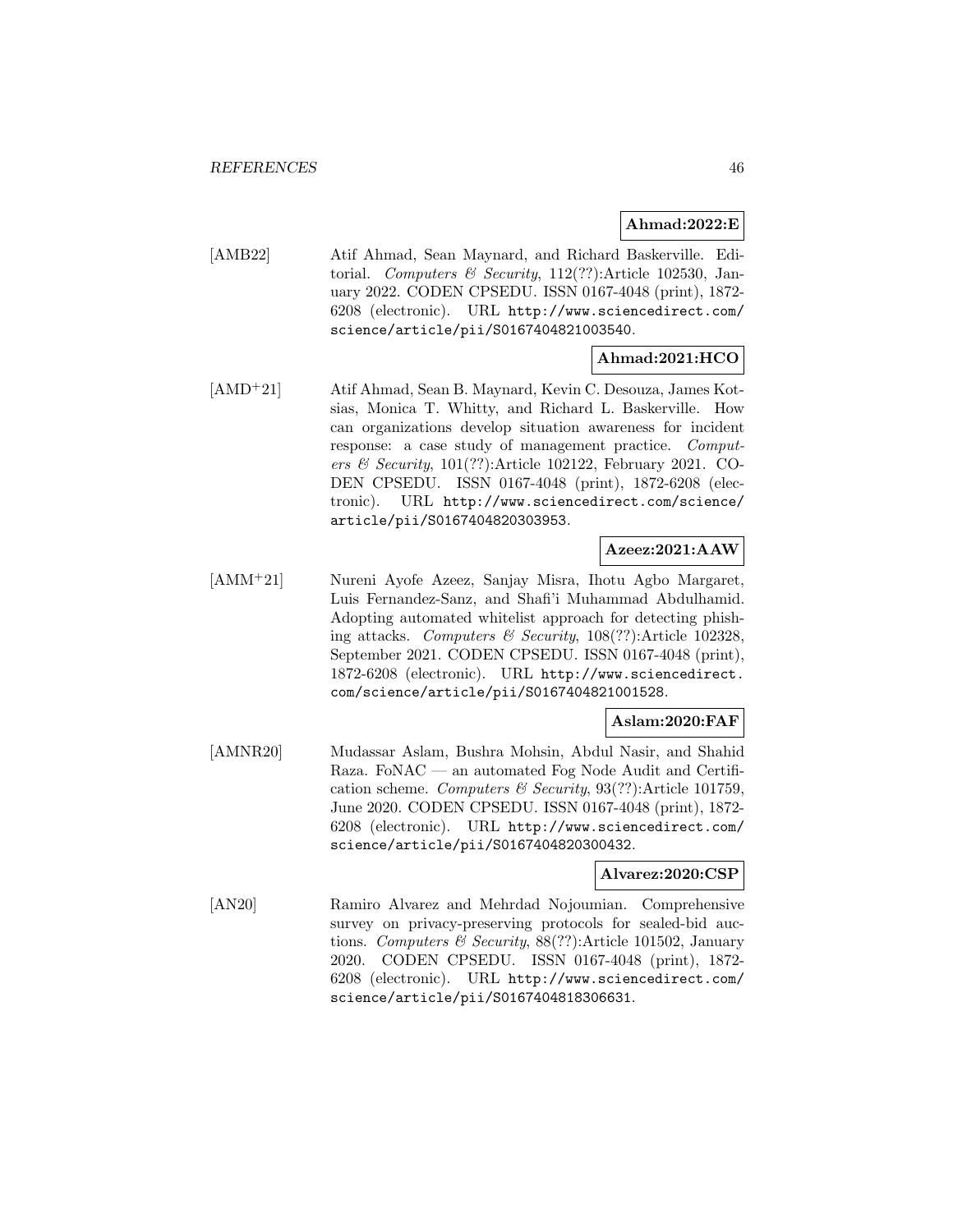### **Alfosail:2021:TFP**

[AN21] Malak Alfosail and Peter Norris. Tor forensics: Proposed workflow for client memory artefacts. Computers & Security, 106(??):Article 102311, July 2021. CO-DEN CPSEDU. ISSN 0167-4048 (print), 1872-6208 (electronic). URL http://www.sciencedirect.com/science/ article/pii/S0167404821001358.

## **Anonymous:2020:Aa**

[Ano20a] Anonymous. April 2020. Computers & Security, 91(??):??, April 2020. CODEN CPSEDU. ISSN 0167-4048 (print), 1872- 6208 (electronic).

#### **Anonymous:2020:Ab**

[Ano20b] Anonymous. August 2020. Computers & Security, 95(??):??, August 2020. CODEN CPSEDU. ISSN 0167-4048 (print), 1872-6208 (electronic).

### **Anonymous:2020:D**

[Ano20c] Anonymous. December 2020. Computers & Security, 99(??): ??, December 2020. CODEN CPSEDU. ISSN 0167-4048 (print), 1872-6208 (electronic).

## **Anonymous:2020:EBb**

[Ano20d] Anonymous. Editorial Board. Computers & Security, 89(??):Article 101695, February 2020. CODEN CPSEDU. ISSN 0167-4048 (print), 1872-6208 (electronic). URL http://www.sciencedirect.com/science/article/ pii/S0167404819302329.

### **Anonymous:2020:EBc**

[Ano20e] Anonymous. Editorial Board. Computers & Security, 90 (??):Article 101727, March 2020. CODEN CPSEDU. ISSN 0167-4048 (print), 1872-6208 (electronic). URL http://www. sciencedirect.com/science/article/pii/S0167404820300146.

#### **Anonymous:2020:EBd**

[Ano20f] Anonymous. Editorial Board. Computers & Security, 91 (??):Article 101768, April 2020. CODEN CPSEDU. ISSN 0167-4048 (print), 1872-6208 (electronic). URL http://www. sciencedirect.com/science/article/pii/S0167404820300535.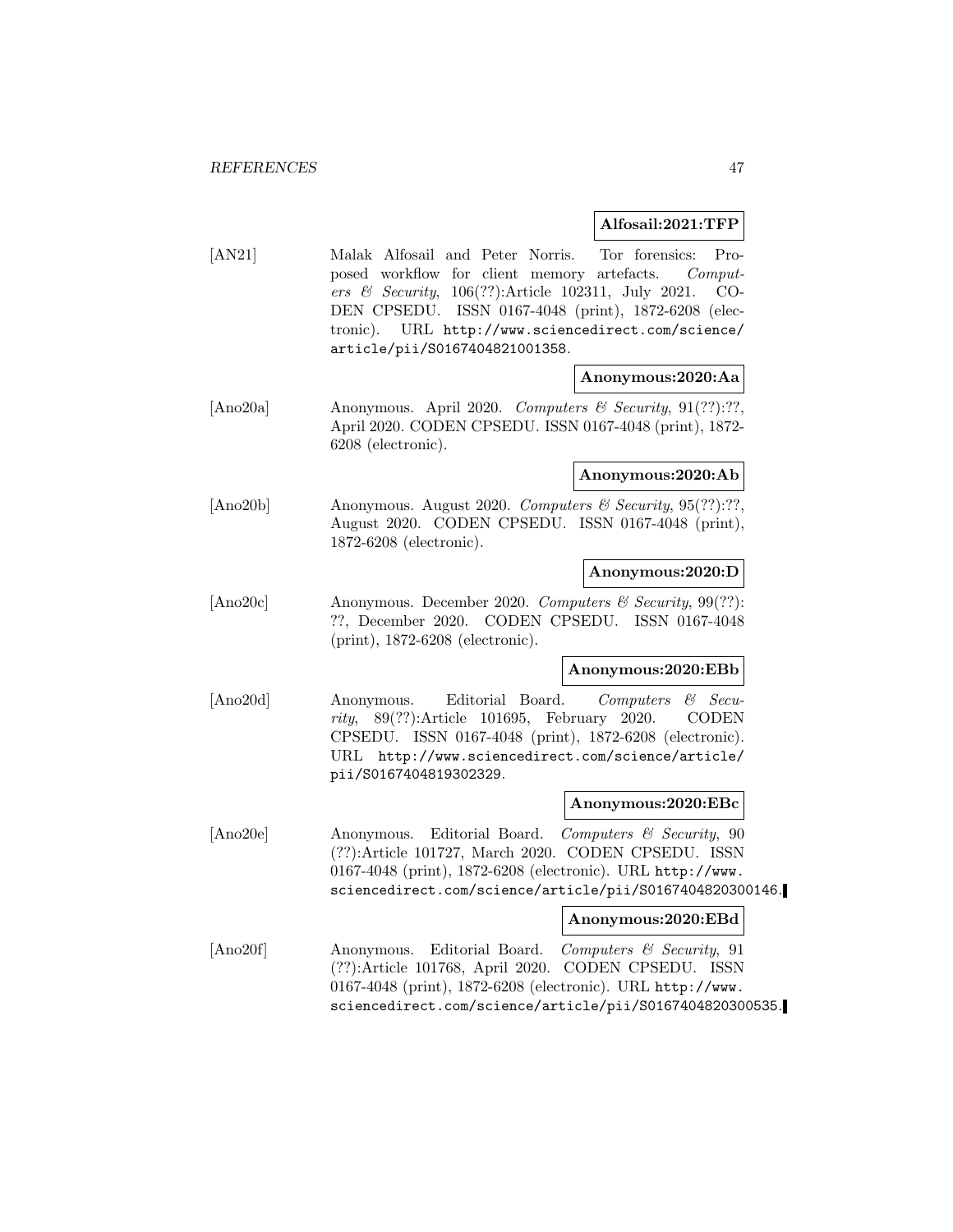#### **Anonymous:2020:EBe**

| [Ano20g] | Anonymous. Editorial Board. Computers & Security, 92       |
|----------|------------------------------------------------------------|
|          | $(??)$ : Article 101797, May 2020. CODEN CPSEDU. ISSN      |
|          | 0167-4048 (print), 1872-6208 (electronic). URL http://www. |
|          | sciencedirect.com/science/article/pii/S0167404820300821.   |

### **Anonymous:2020:EBf**

[Ano20h] Anonymous. Editorial Board. Computers & Security, 93 (??):Article 101842, June 2020. CODEN CPSEDU. ISSN 0167-4048 (print), 1872-6208 (electronic). URL http://www. sciencedirect.com/science/article/pii/S0167404820301152.

### **Anonymous:2020:EBg**

[Ano20i] Anonymous. Editorial Board. Computers & Security, 94 (??):Article 101903, July 2020. CODEN CPSEDU. ISSN 0167-4048 (print), 1872-6208 (electronic). URL http://www. sciencedirect.com/science/article/pii/S0167404820301796.

### **Anonymous:2020:EBh**

[Ano20j] Anonymous. Editorial Board. Computers & Security, 95 (??):Article 101912, August 2020. CODEN CPSEDU. ISSN 0167-4048 (print), 1872-6208 (electronic). URL http://www. sciencedirect.com/science/article/pii/S0167404820301887.

## **Anonymous:2020:EBi**

[Ano20k] Anonymous. Editorial Board. Computers & Security, 96(??):Article 101980, September 2020. CODEN CPSEDU. ISSN 0167-4048 (print), 1872-6208 (electronic). URL http://www.sciencedirect.com/science/article/ pii/S0167404820302534.

## **Anonymous:2020:EBj**

[Ano201] Anonymous. Editorial Board. Computers & Security, 97 (??):Article 102015, October 2020. CODEN CPSEDU. ISSN 0167-4048 (print), 1872-6208 (electronic). URL http://www. sciencedirect.com/science/article/pii/S0167404820302881.

#### **Anonymous:2020:EBk**

[Ano20m] Anonymous. Editorial Board. Computers & Security, 98(??):Article 102052, November 2020. CODEN CPSEDU. ISSN 0167-4048 (print), 1872-6208 (electronic).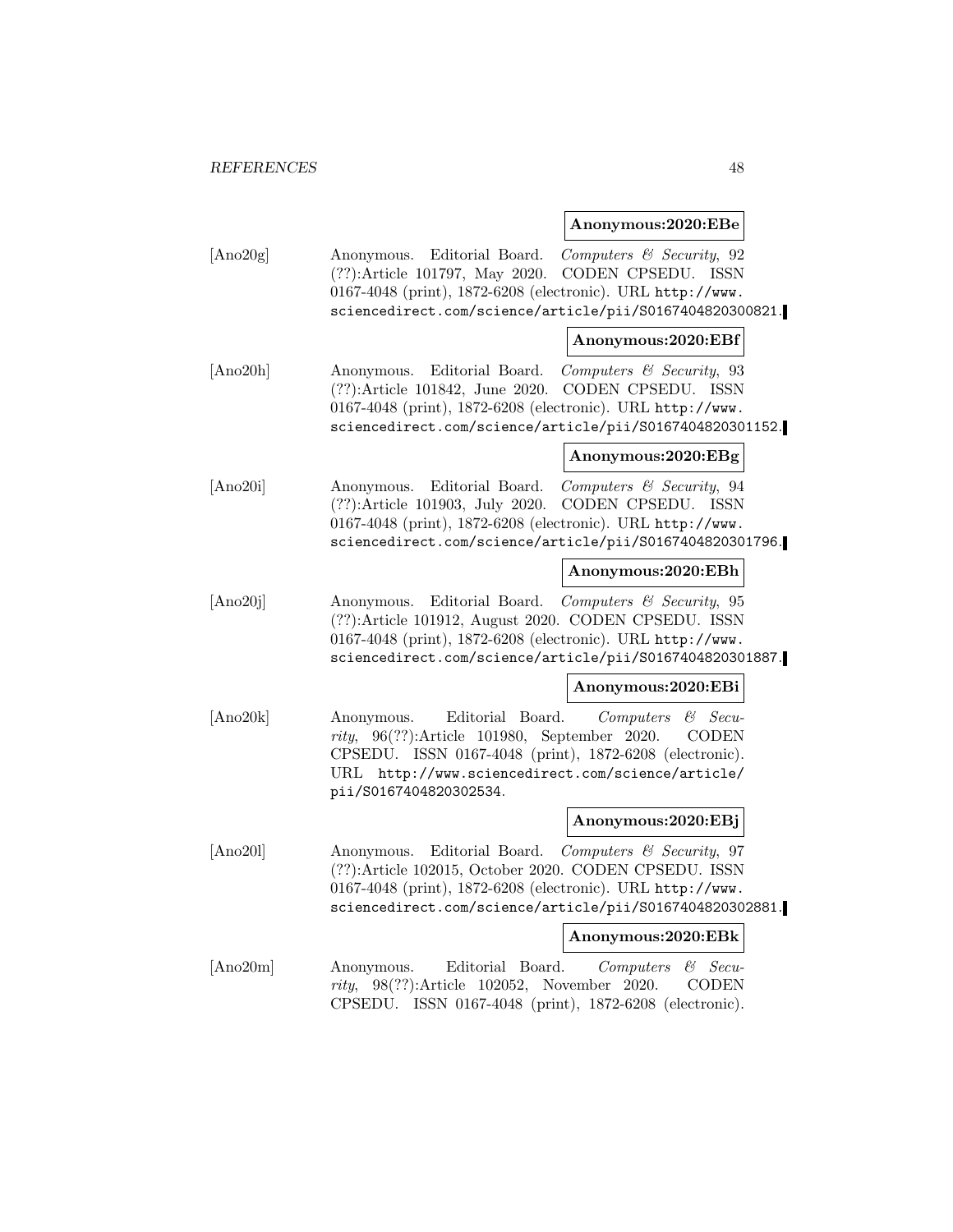URL http://www.sciencedirect.com/science/article/ pii/S0167404820303254.

### **Anonymous:2020:EBl**

[Ano20n] Anonymous. Editorial Board. Computers & Security, 99(??):Article 102102, December 2020. CODEN CPSEDU. ISSN 0167-4048 (print), 1872-6208 (electronic). URL http://www.sciencedirect.com/science/article/ pii/S0167404820303758.

### **Anonymous:2020:F**

[Ano20o] Anonymous. February 2020. Computers & Security, 89(??):??, February 2020. CODEN CPSEDU. ISSN 0167-4048 (print), 1872-6208 (electronic).

### **Anonymous:2020:PJ**

[Ano20p] Anonymous. In progress (January 2020). Computers  $\mathcal{B}$  Security, 88(??):??, January 2020. CODEN CPSEDU. ISSN 0167-4048 (print), 1872-6208 (electronic).

### **Anonymous:2020:Jb**

[Ano20q] Anonymous. July 2020. Computers & Security, 94(??):??, July 2020. CODEN CPSEDU. ISSN 0167-4048 (print), 1872-6208 (electronic).

### **Anonymous:2020:Ja**

[Ano20r] Anonymous. June 2020. Computers & Security, 93(??):??, June 2020. CODEN CPSEDU. ISSN 0167-4048 (print), 1872- 6208 (electronic).

## **Anonymous:2020:Ma**

 $[\text{Ano20s}]$  Anonymous. March 2020. Computers & Security, 90(??):??, March 2020. CODEN CPSEDU. ISSN 0167-4048 (print), 1872-6208 (electronic).

### **Anonymous:2020:Mb**

[Ano20t] Anonymous. May 2020. Computers & Security, 92(??):??, May 2020. CODEN CPSEDU. ISSN 0167-4048 (print), 1872- 6208 (electronic).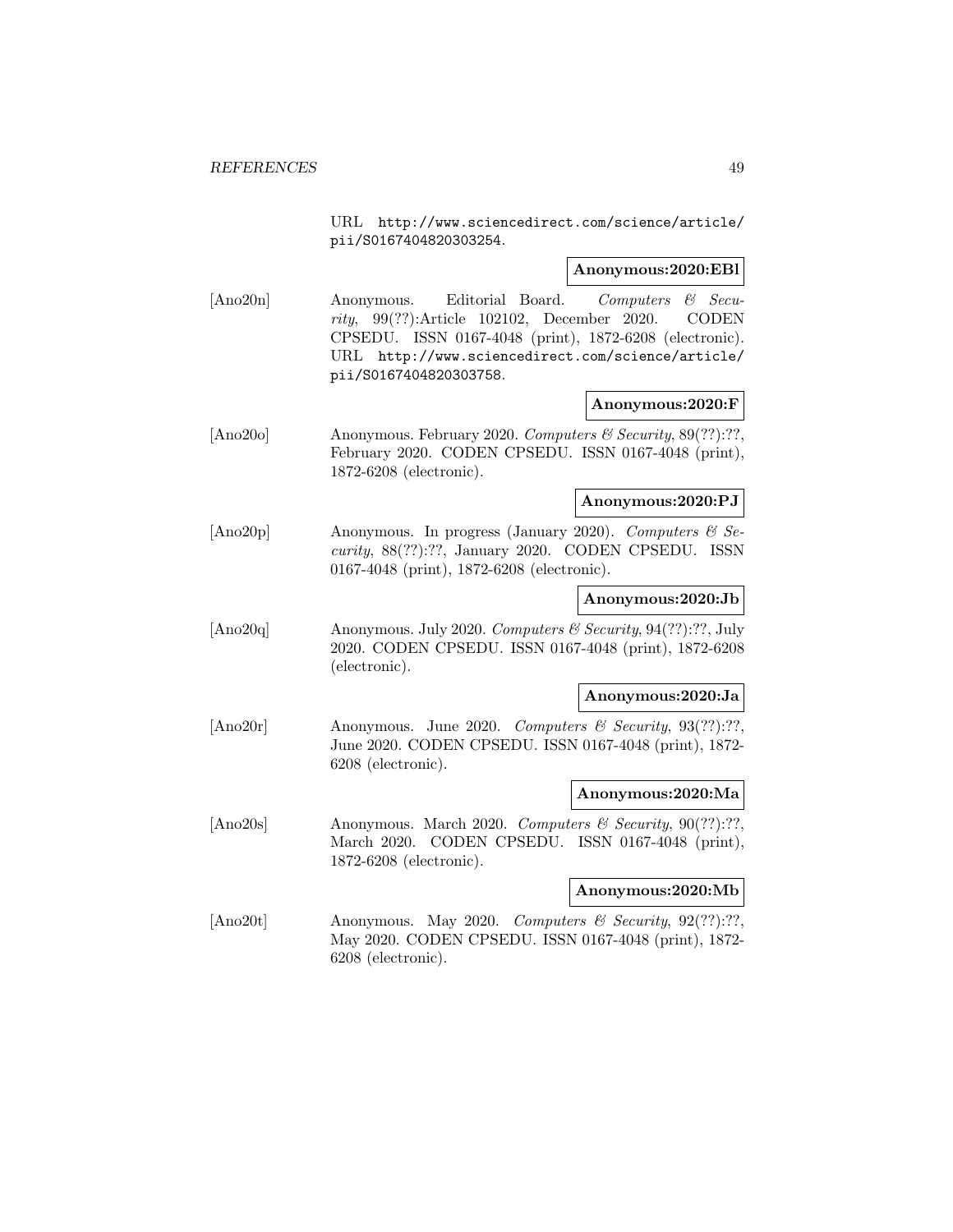### **Anonymous:2020:N**

|          | Anonymous:2020:N                                                                                                                                                                                                                                                                           |
|----------|--------------------------------------------------------------------------------------------------------------------------------------------------------------------------------------------------------------------------------------------------------------------------------------------|
| [Ano20u] | Anonymous. November 2020. Computers & Security, 98(??):<br>??, November 2020. CODEN CPSEDU. ISSN 0167-4048<br>(print), 1872-6208 (electronic).                                                                                                                                             |
|          | Anonymous:2020:O                                                                                                                                                                                                                                                                           |
| [Ano20v] | Anonymous. October 2020. Computers & Security, 97(??):??,<br>October 2020. CODEN CPSEDU. ISSN 0167-4048 (print),<br>1872-6208 (electronic).                                                                                                                                                |
|          | Anonymous:2020:S                                                                                                                                                                                                                                                                           |
| [Ano20w] | Anonymous. September 2020. Computers & Security, 96(??):<br>??, September 2020. CODEN CPSEDU. ISSN 0167-4048<br>$(print), 1872-6208$ (electronic).                                                                                                                                         |
|          | Anonymous:2021:Aa                                                                                                                                                                                                                                                                          |
| [Ano21a] | Anonymous. April 2021. Computers & Security, 103(??):??,<br>April 2021. CODEN CPSEDU. ISSN 0167-4048 (print), 1872-<br>6208 (electronic).                                                                                                                                                  |
|          | Anonymous:2021:Ab                                                                                                                                                                                                                                                                          |
| [Ano21b] | Anonymous. August 2021. Computers & Security, 107(??):<br>??, August 2021. CODEN CPSEDU. ISSN 0167-4048 (print),<br>1872-6208 (electronic).                                                                                                                                                |
|          | Anonymous:2021:D                                                                                                                                                                                                                                                                           |
| [Ano21c] | Anonymous. December 2021.<br>Computers $\&$ Security, 111<br>(??):??, December 2021. CODEN CPSEDU. ISSN 0167-4048<br>$(print), 1872-6208$ (electronic).                                                                                                                                    |
|          | Anonymous:2021:EBa                                                                                                                                                                                                                                                                         |
| [Ano21d] | Editorial Board.<br>Computers<br>Anonymous.<br>$\mathcal C$ Secu-<br>$100(??)$ : Article $102128$ ,<br>January 2021.<br><b>CODEN</b><br>rity,<br>ISSN 0167-4048 (print), 1872-6208 (electronic).<br>CPSEDU.<br>URL http://www.sciencedirect.com/science/article/<br>pii/S0167404820304016. |
|          | Anonymous:2021:EBb                                                                                                                                                                                                                                                                         |
| [Ano21e] | Editorial Board.<br>Anonymous.<br>Computers<br>$\mathcal C$ Secu-<br><i>rity</i> , $101(??)$ : Article $102183$ ,<br>February<br>2021.<br>CODEN                                                                                                                                            |

CPSEDU. ISSN 0167-4048 (print), 1872-6208 (electronic).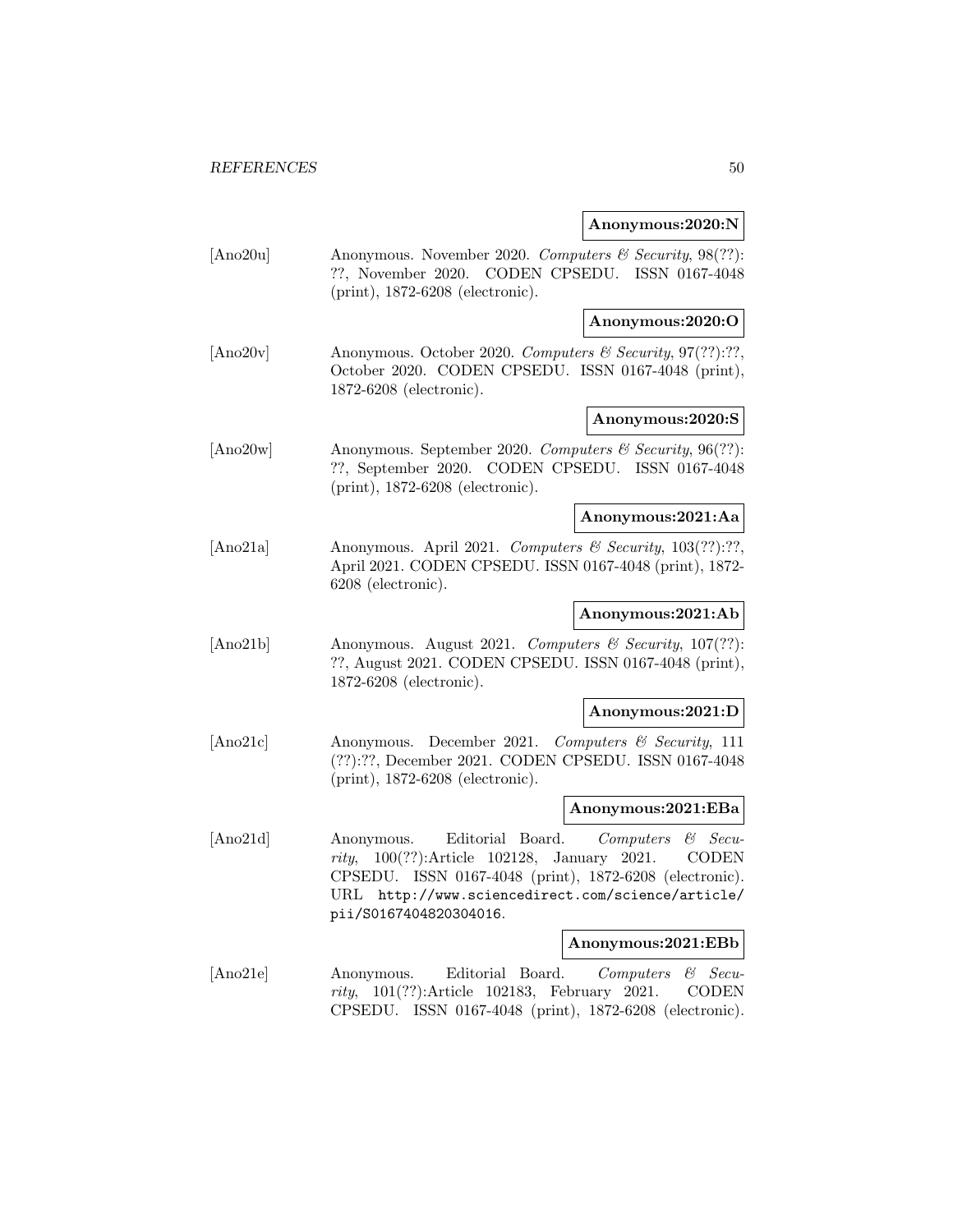|          | URL http://www.sciencedirect.com/science/article/<br>pii/S0167404821000079.                                                                                                                                                             |
|----------|-----------------------------------------------------------------------------------------------------------------------------------------------------------------------------------------------------------------------------------------|
|          | Anonymous:2021:EBc                                                                                                                                                                                                                      |
| [Ano21f] | Anonymous. Editorial Board. Computers & Security, 102<br>(??):Article 102193, March 2021. CODEN CPSEDU. ISSN<br>0167-4048 (print), 1872-6208 (electronic). URL http://www.<br>sciencedirect.com/science/article/pii/S0167404821000171.  |
|          | Anonymous:2021:EBd                                                                                                                                                                                                                      |
| [Ano21g] | Anonymous. Editorial Board. Computers & Security, 103<br>(??):Article 102234, April 2021. CODEN CPSEDU. ISSN<br>0167-4048 (print), 1872-6208 (electronic). URL http://www.<br>sciencedirect.com/science/article/pii/S0167404821000584.  |
|          | Anonymous:2021:EBe                                                                                                                                                                                                                      |
| [Ano21h] | Anonymous. Editorial Board. Computers & Security, 104<br>(??):Article 102255, May 2021. CODEN CPSEDU. ISSN<br>0167-4048 (print), 1872-6208 (electronic). URL http://www.<br>sciencedirect.com/science/article/pii/S0167404821000791.    |
|          | Anonymous:2021:EBf                                                                                                                                                                                                                      |
| [Ano21i] | Anonymous. Editorial Board. Computers & Security, 105<br>(??):Article 102295, June 2021. CODEN CPSEDU. ISSN<br>0167-4048 (print), 1872-6208 (electronic). URL http://www.<br>sciencedirect.com/science/article/pii/S016740482100119X.   |
|          | Anonymous:2021:EBg                                                                                                                                                                                                                      |
| [Ano21j] | Anonymous. Editorial Board. Computers & Security, 106<br>(??):Article 102333, July 2021. CODEN CPSEDU. ISSN<br>0167-4048 (print), 1872-6208 (electronic). URL http://www.<br>sciencedirect.com/science/article/pii/S0167404821001577.   |
|          | Anonymous:2021:EBh                                                                                                                                                                                                                      |
| [Ano21k] | Anonymous. Editorial Board. Computers & Security, 107<br>(??):Article 102363, August 2021. CODEN CPSEDU. ISSN<br>0167-4048 (print), 1872-6208 (electronic). URL http://www.<br>sciencedirect.com/science/article/pii/S0167404821001875. |
|          | Anonymous:2021:EBi                                                                                                                                                                                                                      |
| [Ano211] | Anonymous.<br>Editorial<br>Board.<br>Computers<br>$Secu$ -<br>63<br>$108(??)$ : Article $102409$ ,<br>September 2021.<br><b>CODEN</b><br>rity,                                                                                          |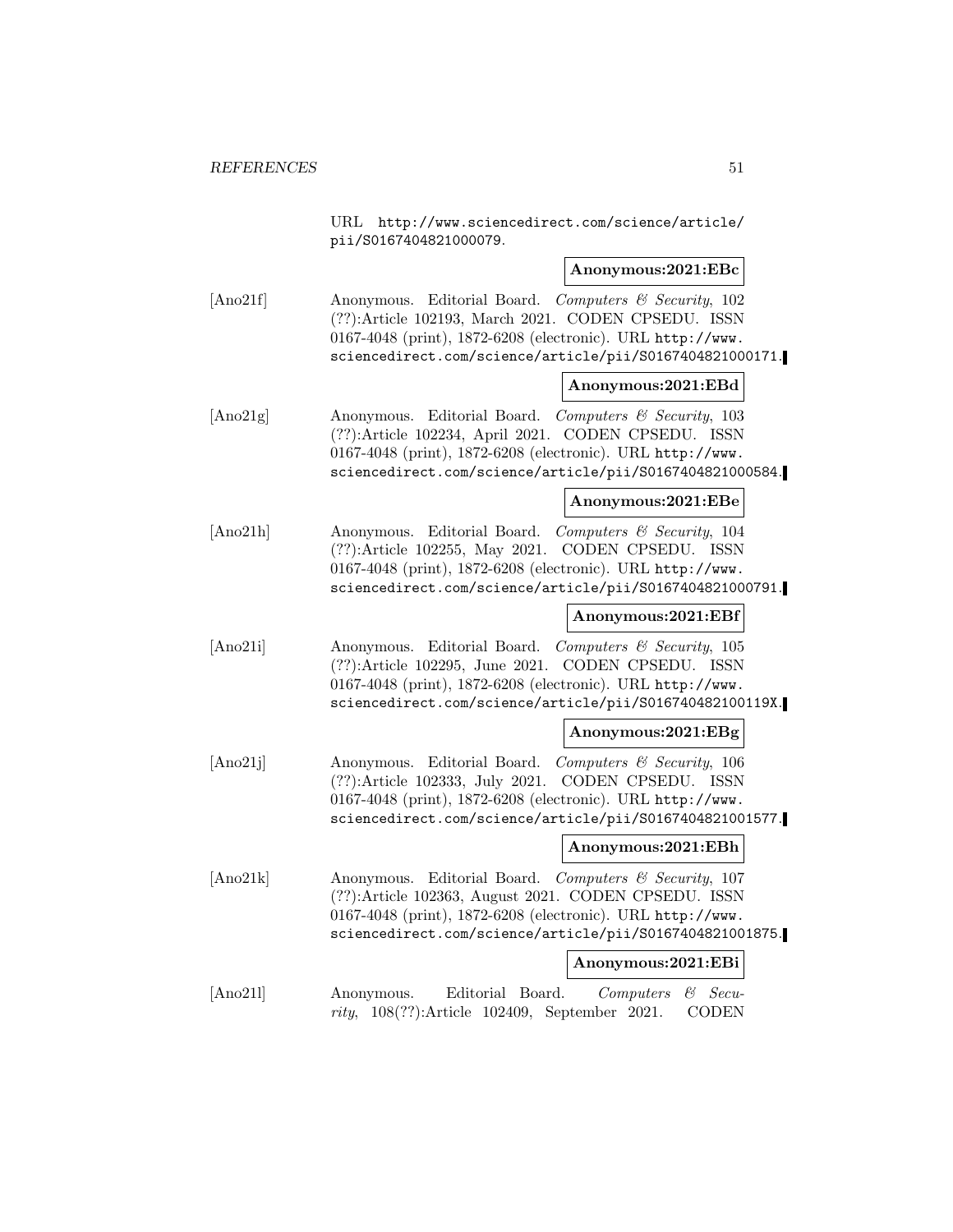CPSEDU. ISSN 0167-4048 (print), 1872-6208 (electronic). URL http://www.sciencedirect.com/science/article/ pii/S0167404821002339.

## **Anonymous:2021:EBj**

[Ano21m] Anonymous. Editorial Board. Computers & Security, 109(??):Article 102428, October 2021. CODEN CPSEDU. ISSN 0167-4048 (print), 1872-6208 (electronic). URL http://www.sciencedirect.com/science/article/ pii/S0167404821002522.

## **Anonymous:2021:EBk**

[Ano21n] Anonymous. Editorial Board. Computers & Security, 110(??):Article 102477, November 2021. CODEN CPSEDU. ISSN 0167-4048 (print), 1872-6208 (electronic). URL http://www.sciencedirect.com/science/article/ pii/S0167404821003011.

### **Anonymous:2021:EBl**

[Ano21o] Anonymous. Editorial Board. Computers & Security, 111(??):Article 102520, December 2021. CODEN CPSEDU. ISSN 0167-4048 (print), 1872-6208 (electronic). URL http://www.sciencedirect.com/science/article/ pii/S0167404821003448.

## **Anonymous:2021:F**

[Ano21p] Anonymous. February 2021. Computers & Security, 101 (??):??, February 2021. CODEN CPSEDU. ISSN 0167-4048 (print), 1872-6208 (electronic).

### **Anonymous:2021:Ja**

[Ano21q] Anonymous. January 2021. Computers  $\mathcal B$  Security, 100(??): ??, January 2021. CODEN CPSEDU. ISSN 0167-4048 (print), 1872-6208 (electronic).

#### **Anonymous:2021:J**

[Ano21r] Anonymous. July 2021. Computers & Security, 106(??):??, July 2021. CODEN CPSEDU. ISSN 0167-4048 (print), 1872- 6208 (electronic).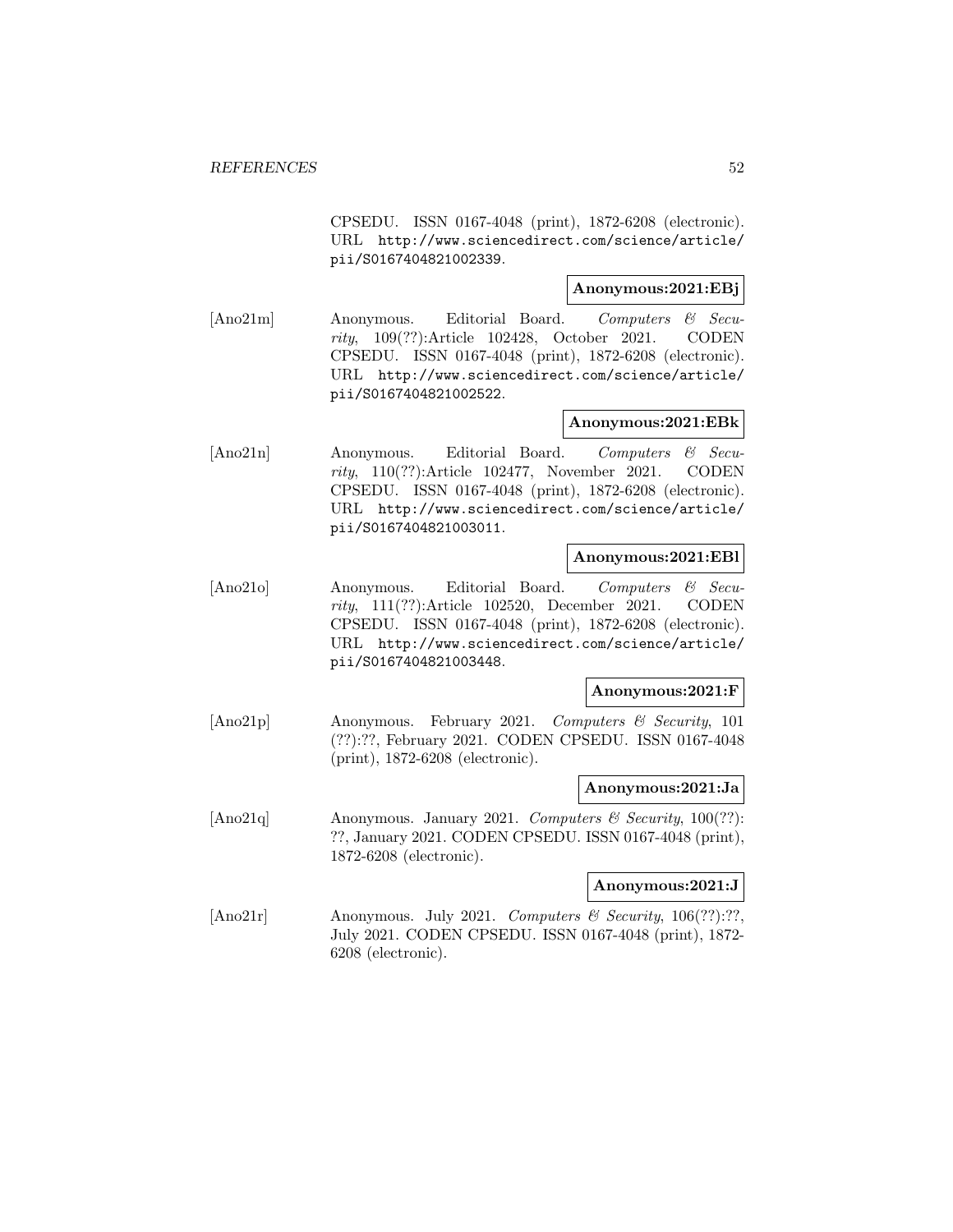### **Anonymous:2021:Jb**

[Ano21s] Anonymous. June 2021. Computers & Security, 105(??):??, June 2021. CODEN CPSEDU. ISSN 0167-4048 (print), 1872- 6208 (electronic).

### **Anonymous:2021:Ma**

[Ano21t] Anonymous. March 2021. Computers & Security, 102(??): ??, March 2021. CODEN CPSEDU. ISSN 0167-4048 (print), 1872-6208 (electronic).

## **Anonymous:2021:Mb**

[Ano21u] Anonymous. May 2021. Computers & Security,  $104(??):?$ May 2021. CODEN CPSEDU. ISSN 0167-4048 (print), 1872- 6208 (electronic).

### **Anonymous:2021:N**

[Ano21v] Anonymous. November 2021. Computers & Security, 110 (??):??, November 2021. CODEN CPSEDU. ISSN 0167-4048 (print), 1872-6208 (electronic).

## **Anonymous:2021:O**

[Ano21w] Anonymous. October 2021. Computers & Security, 109(??): ??, October 2021. CODEN CPSEDU. ISSN 0167-4048 (print), 1872-6208 (electronic).

### **Anonymous:2021:RA**

[Ano21x] Anonymous. Reviewer acknowledgement 2020. Computers & Security, 100(??):Article 102139, January 2021. CO-DEN CPSEDU. ISSN 0167-4048 (print), 1872-6208 (electronic). URL http://www.sciencedirect.com/science/ article/pii/S0167404820304120.

### **Anonymous:2021:S**

[Ano21y] Anonymous. September 2021. Computers & Security, 108 (??):??, September 2021. CODEN CPSEDU. ISSN 0167-4048 (print), 1872-6208 (electronic).

## **Anonymous:2022:Aa**

[Ano22a] Anonymous. April 2022. Computers & Security, 115(??):??, April 2022. CODEN CPSEDU. ISSN 0167-4048 (print), 1872- 6208 (electronic).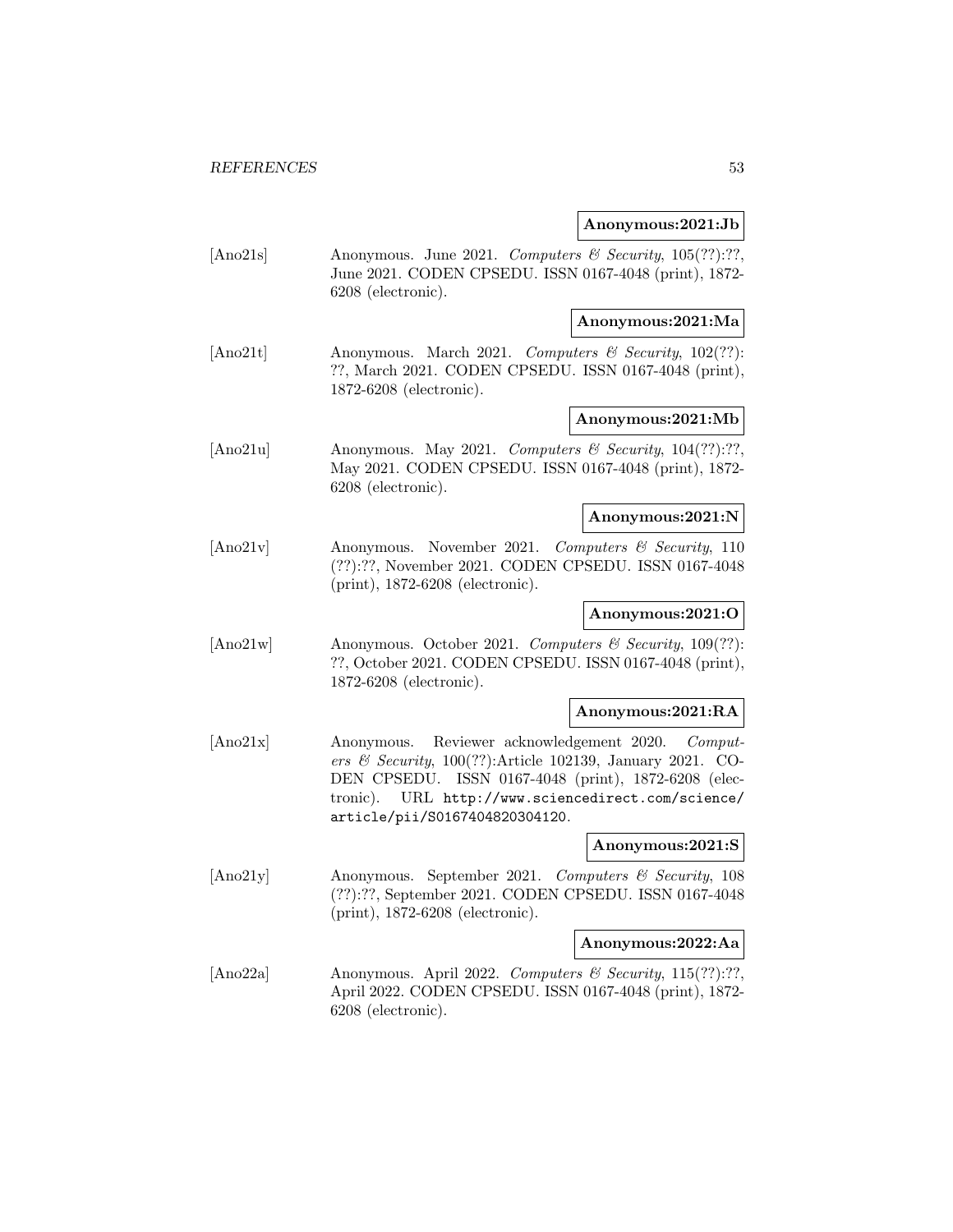### **Anonymous:2022:Ab**

[Ano22b] Anonymous. August 2022. Computers & Security, 119(??): ??, August 2022. CODEN CPSEDU. ISSN 0167-4048 (print), 1872-6208 (electronic).

## **Anonymous:2022:EBa**

[Ano22c] Anonymous. Editorial Board. Computers & Security, 112(??):Article 102565, January 2022. CODEN CPSEDU. ISSN 0167-4048 (print), 1872-6208 (electronic). URL http://www.sciencedirect.com/science/article/ pii/S0167404821003898.

### **Anonymous:2022:EBb**

[Ano22d] Anonymous. Editorial Board. Computers & Security, 113(??):Article 102592, February 2022. CODEN CPSEDU. ISSN 0167-4048 (print), 1872-6208 (electronic). URL http://www.sciencedirect.com/science/article/ pii/S0167404821004156.

### **Anonymous:2022:EBc**

[Ano22e] Anonymous. Editorial Board. Computers & Security, 114 (??):Article 102618, March 2022. CODEN CPSEDU. ISSN 0167-4048 (print), 1872-6208 (electronic). URL http://www. sciencedirect.com/science/article/pii/S0167404822000177.

#### **Anonymous:2022:EBd**

[Ano22f] Anonymous. Editorial Board. Computers & Security, 115 (??):Article 102649, April 2022. CODEN CPSEDU. ISSN 0167-4048 (print), 1872-6208 (electronic). URL http://www. sciencedirect.com/science/article/pii/S0167404822000487.

## **Anonymous:2022:EBe**

[Ano22g] Anonymous. Editorial Board. Computers & Security, 116 (??):Article 102701, May 2022. CODEN CPSEDU. ISSN 0167-4048 (print), 1872-6208 (electronic). URL http://www. sciencedirect.com/science/article/pii/S0167404822000992.

#### **Anonymous:2022:EBf**

[Ano22h] Anonymous. Editorial Board. Computers & Security, 117 (??):Article 102736, June 2022. CODEN CPSEDU. ISSN 0167-4048 (print), 1872-6208 (electronic). URL http://www. sciencedirect.com/science/article/pii/S0167404822001316.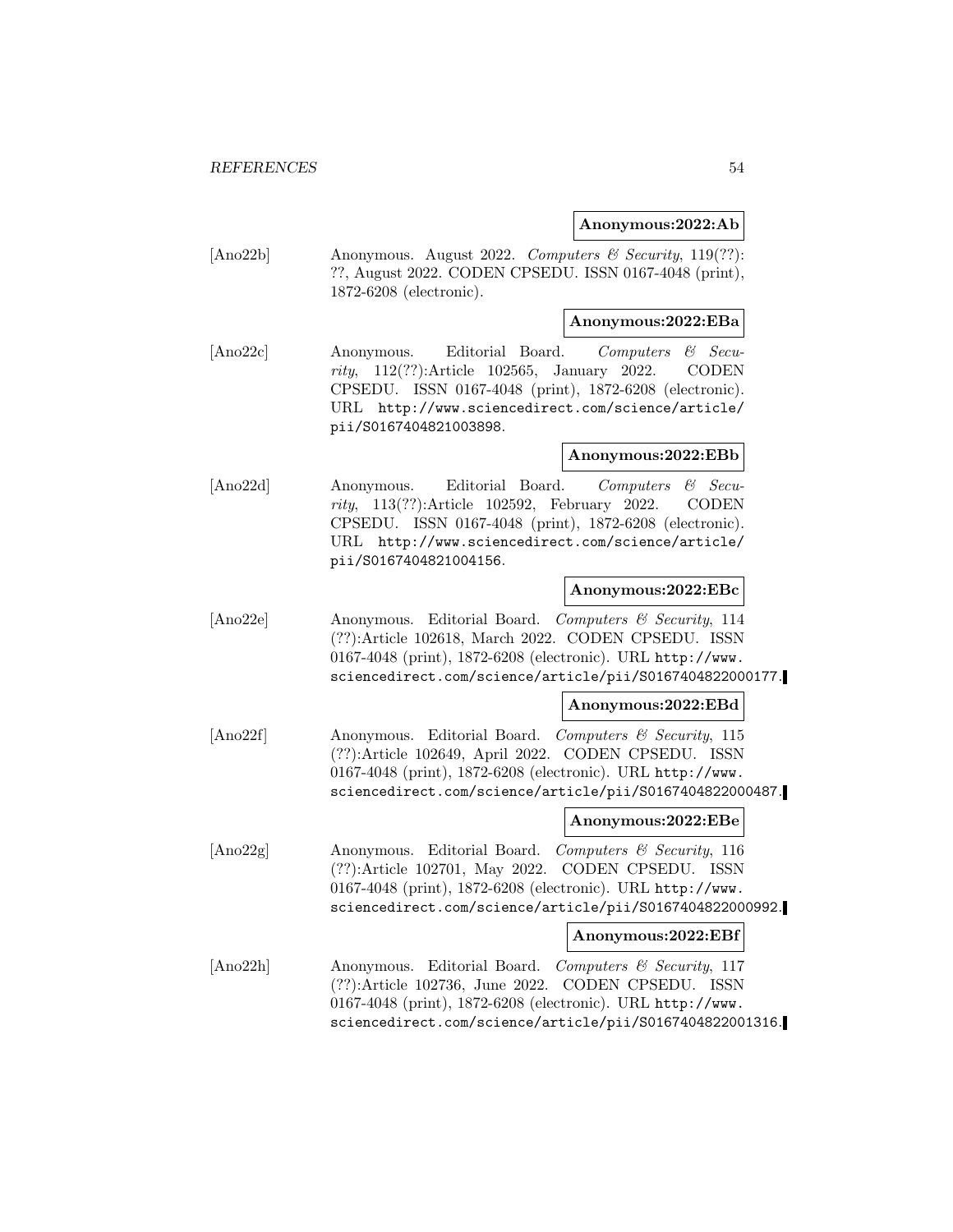### **Anonymous:2022:EBg**

| Anonymous. Editorial Board. Computers & Security, 118      |
|------------------------------------------------------------|
| $(??)$ :Article 102767, July 2022. CODEN CPSEDU. ISSN      |
| 0167-4048 (print), 1872-6208 (electronic). URL http://www. |
| sciencedirect.com/science/article/pii/S0167404822001626.   |
|                                                            |

### **Anonymous:2022:EBh**

[Ano22] Anonymous. Editorial Board. Computers & Security, 119 (??):Article 102795, August 2022. CODEN CPSEDU. ISSN 0167-4048 (print), 1872-6208 (electronic). URL http://www. sciencedirect.com/science/article/pii/S0167404822001894.

## **Anonymous:2022:F**

[Ano22k] Anonymous. February 2022. Computers & Security, 113 (??):??, February 2022. CODEN CPSEDU. ISSN 0167-4048 (print), 1872-6208 (electronic).

#### **Anonymous:2022:Ja**

[Ano221] Anonymous. January 2022. Computers  $\mathcal{B}$  Security, 112(??): ??, January 2022. CODEN CPSEDU. ISSN 0167-4048 (print), 1872-6208 (electronic).

## **Anonymous:2022:Jc**

[Ano22m] Anonymous. July 2022. Computers & Security, 118(??):??, July 2022. CODEN CPSEDU. ISSN 0167-4048 (print), 1872- 6208 (electronic).

### **Anonymous:2022:Jb**

[Ano22n] Anonymous. June 2022. Computers & Security, 117(??):??, June 2022. CODEN CPSEDU. ISSN 0167-4048 (print), 1872- 6208 (electronic).

## **Anonymous:2022:Ma**

[Ano22o] Anonymous. March 2022. Computers & Security, 114(??): ??, March 2022. CODEN CPSEDU. ISSN 0167-4048 (print), 1872-6208 (electronic).

### **Anonymous:2022:Mb**

[Ano22p] Anonymous. May 2022. Computers & Security, 116(??):??, May 2022. CODEN CPSEDU. ISSN 0167-4048 (print), 1872- 6208 (electronic).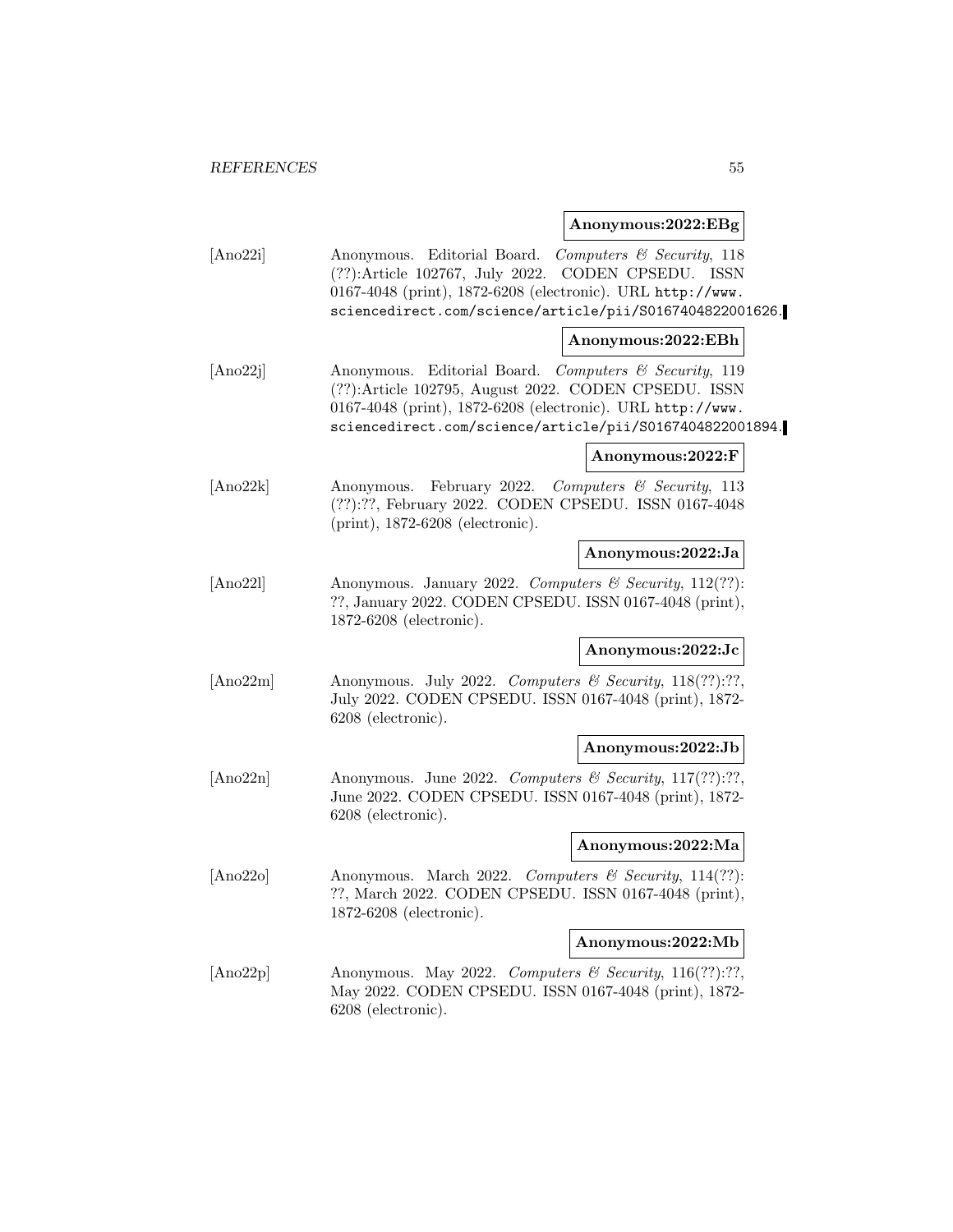#### **Anonymous:2022:RA**

[Ano22q] Anonymous. Reviewer acknowledgement 2021. Computers & Security, 113(??):Article 102593, February 2022. CO-DEN CPSEDU. ISSN 0167-4048 (print), 1872-6208 (electronic). URL http://www.sciencedirect.com/science/ article/pii/S0167404821004168.

# **Aydin:2022:LST**

[AOA22] Hakan Aydin, Zeynep Orman, and Muhammed Ali Aydin. A long short-term memory (LSTM)-based distributed denial of service (DDoS) detection and defense system design in public cloud network environment. Computers & Security, 118(??):Article 102725, July 2022. CO-DEN CPSEDU. ISSN 0167-4048 (print), 1872-6208 (electronic). URL http://www.sciencedirect.com/science/ article/pii/S0167404822001201.

## **Arshad:2020:SAF**

[AOAA20] Humaira Arshad, Esther Omlara, Isaac Oludare Abiodun, and Abdulhai Aminu. A semi-automated forensic investigation model for online social networks. Computers & Security, 97(??):Article 101946, October 2020. CO-DEN CPSEDU. ISSN 0167-4048 (print), 1872-6208 (electronic). URL http://www.sciencedirect.com/science/ article/pii/S0167404820302224.

## **Appiah:2021:DTP**

[AQAK21] Benjamin Appiah, Zhiguang Qin, Ayidzoe Mighty Abra, and Ansuura JohnBosco Aristotle Kanpogninge. Decision tree pairwise metric learning against adversarial attacks. Computers & Security, 106(??):Article 102268, July 2021. CO-DEN CPSEDU. ISSN 0167-4048 (print), 1872-6208 (electronic). URL http://www.sciencedirect.com/science/ article/pii/S0167404821000924.

## **Alex:2021:SBS**

[AR21] Scaria Alex and T. Dhiliphan Rajkumar. Spider bird swarm algorithm with deep belief network for malicious JavaScript detection. Computers & Security, 107(??):Article 102301, August 2021. CODEN CPSEDU. ISSN 0167-4048 (print), 1872- 6208 (electronic). URL http://www.sciencedirect.com/ science/article/pii/S0167404821001255.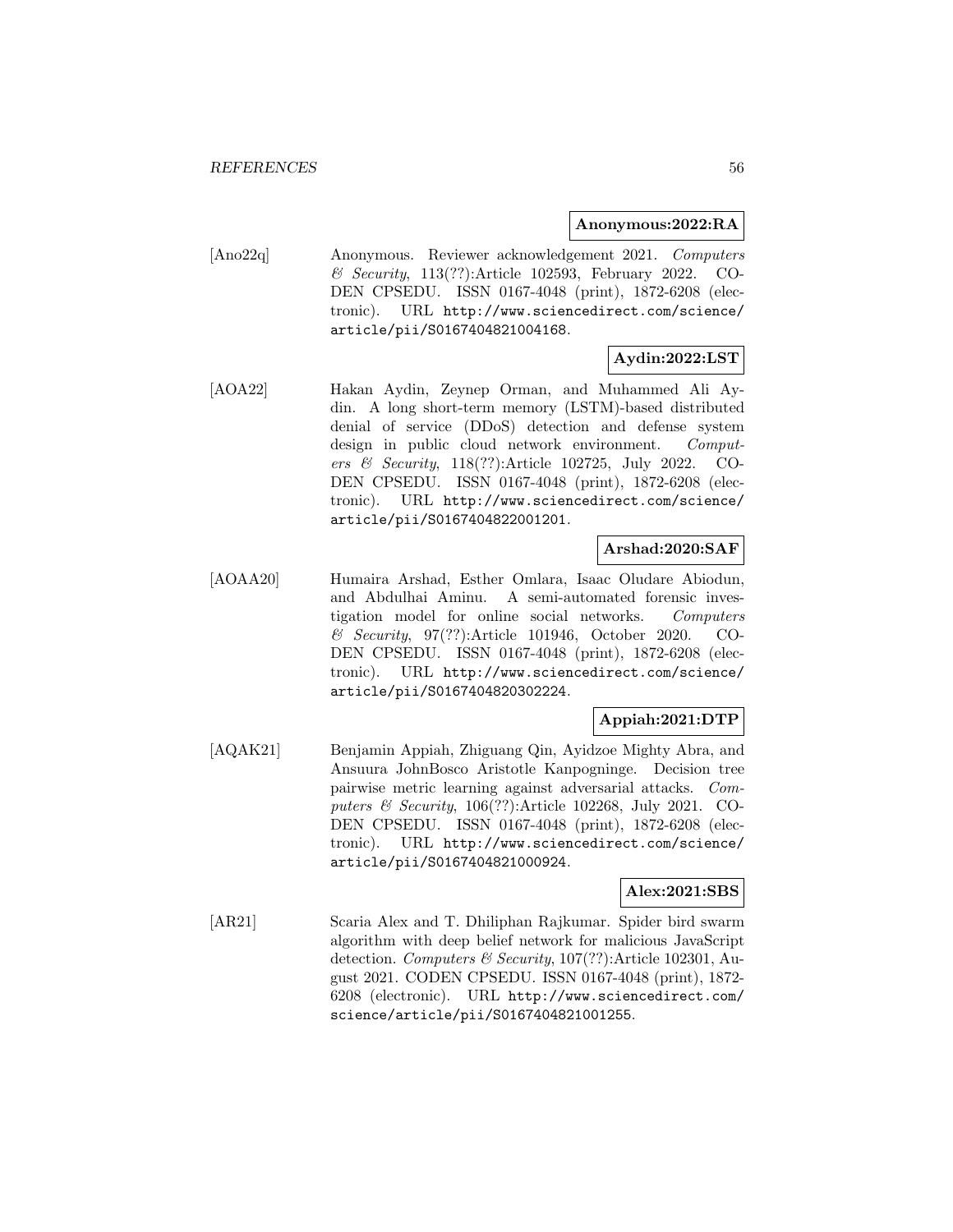## **Aleisa:2020:PPA**

[ARB20] Noura Aleisa, Karen Renaud, and Ivano Bongiovanni. The privacy paradox applies to IoT devices too: a Saudi Arabian study. Computers & Security, 96(??):Article 101897, September 2020. CODEN CPSEDU. ISSN 0167-4048 (print), 1872-6208 (electronic). URL http://www.sciencedirect. com/science/article/pii/S0167404820301711.

## **Arce:2020:CPC**

[Arc20] Daniel G. Arce. Cybersecurity and platform competition in the cloud. Computers  $\mathcal C$  Security, 93(??):Article 101774, June 2020. CODEN CPSEDU. ISSN 0167-4048 (print), 1872- 6208 (electronic). URL http://www.sciencedirect.com/ science/article/pii/S0167404820300584.

## **Acarali:2022:MSG**

[ARR<sup>+</sup>22] Dilara Acarali, K. Rajesh Rao, Muttukrishnan Rajarajan, Doron Chema, and Mark Ginzburg. Modelling smart grid IT-OT dependencies for DDoS impact propagation. Computers & Security, 112(??):Article 102528, January 2022. CO-DEN CPSEDU. ISSN 0167-4048 (print), 1872-6208 (electronic). URL http://www.sciencedirect.com/science/ article/pii/S0167404821003527.

## **AlDaajeh:2022:RNC**

[ASA<sup>+</sup>22] Saleh AlDaajeh, Heba Saleous, Saed Alrabaee, Ezedin Barka, Frank Breitinger, and Kim-Kwang Raymond Choo. The role of national cybersecurity strategies on the improvement of cybersecurity education. Computers  $\mathcal{C}$  Security, 119(??):Article 102754, August 2022. CODEN CPSEDU. ISSN 0167-4048 (print), 1872-6208 (electronic). URL http://www.sciencedirect.com/science/article/ pii/S0167404822001493.

## **Alom:2021:KGB**

[ASAA21] Zulfikar Alom, Bikash Chandra Singh, Zeyar Aung, and Mohammad Abdul Azim. Knapsack graph-based privacy checking for smart environments. Computers & Security, 105(??):Article 102240, June 2021. CODEN CPSEDU. ISSN 0167-4048 (print), 1872-6208 (electronic). URL http://www.sciencedirect.com/science/article/ pii/S016740482100064X.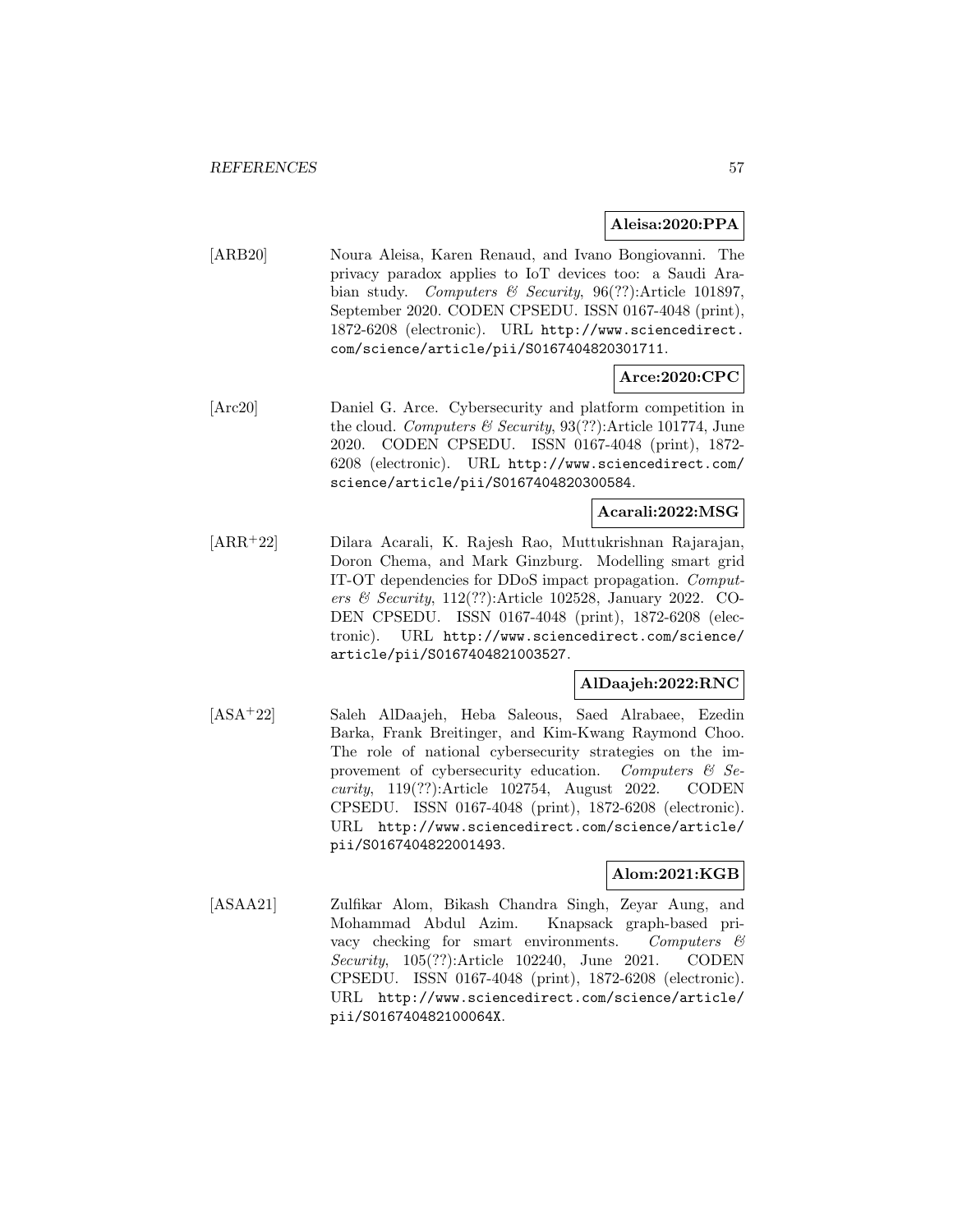### **Altarawneh:2021:AAP**

[ASB<sup>+</sup>21] Amani Altarawneh, Fei Sun, Richard R. Brooks, Owulakemi Hambolu, Lu Yu, and Anthony Skjellum. Availability analysis of a permissioned blockchain with a lightweight consensus protocol. Computers & Security,  $102(??)$ : Article 102098, March 2021. CODEN CPSEDU. ISSN 0167-4048 (print), 1872-6208 (electronic). URL http://www.sciencedirect. com/science/article/pii/S0167404820303710.

## **Arend:2020:PARa**

[ASI<sup>+</sup>20a] Isabel Arend, Asaf Shabtai, Tali Idan, Ruty Keinan, and Yoella Bereby-Meyer. Passive- and not active-risk tendencies predict cyber security behavior. Computers & Security, 96(??):Article 101929, September 2020. CO-DEN CPSEDU. ISSN 0167-4048 (print), 1872-6208 (electronic). URL http://www.sciencedirect.com/science/ article/pii/S0167404820302066.

### **Arend:2020:PARb**

[ASI<sup>+</sup>20b] Isabel Arend, Asaf Shabtai, Tali Idan, Ruty Keinan, and Yoella Bereby-Meyer. Passive- and not active-risk tendencies predict cyber security behavior. Computers  $\mathcal{C}$ Security, 97(??):Article 101964, October 2020. CODEN CPSEDU. ISSN 0167-4048 (print), 1872-6208 (electronic). URL http://www.sciencedirect.com/science/article/ pii/S0167404820301735.

### **Alashwali:2020:EHS**

[ASM20] Eman Salem Alashwali, Pawel Szalachowski, and Andrew Martin. Exploring HTTPS security inconsistencies: a cross-regional perspective. Computers  $\mathcal{C}$  Security, 97(??):Article 101975, October 2020. CODEN CPSEDU. ISSN 0167-4048 (print), 1872-6208 (electronic). URL http://www.sciencedirect.com/science/article/ pii/S0167404820302480.

### **Awadhutkar:2022:CFE**

[ATGK22] Payas Awadhutkar, Ahmed Tamrawi, Ryan Goluch, and Suresh Kothari. Control flow equivalence method for establishing sanctity of compiling. Computers  $\mathcal{B}$  Security, 115(??):Article 102608, April 2022. CODEN CPSEDU. ISSN 0167-4048 (print), 1872-6208 (electronic).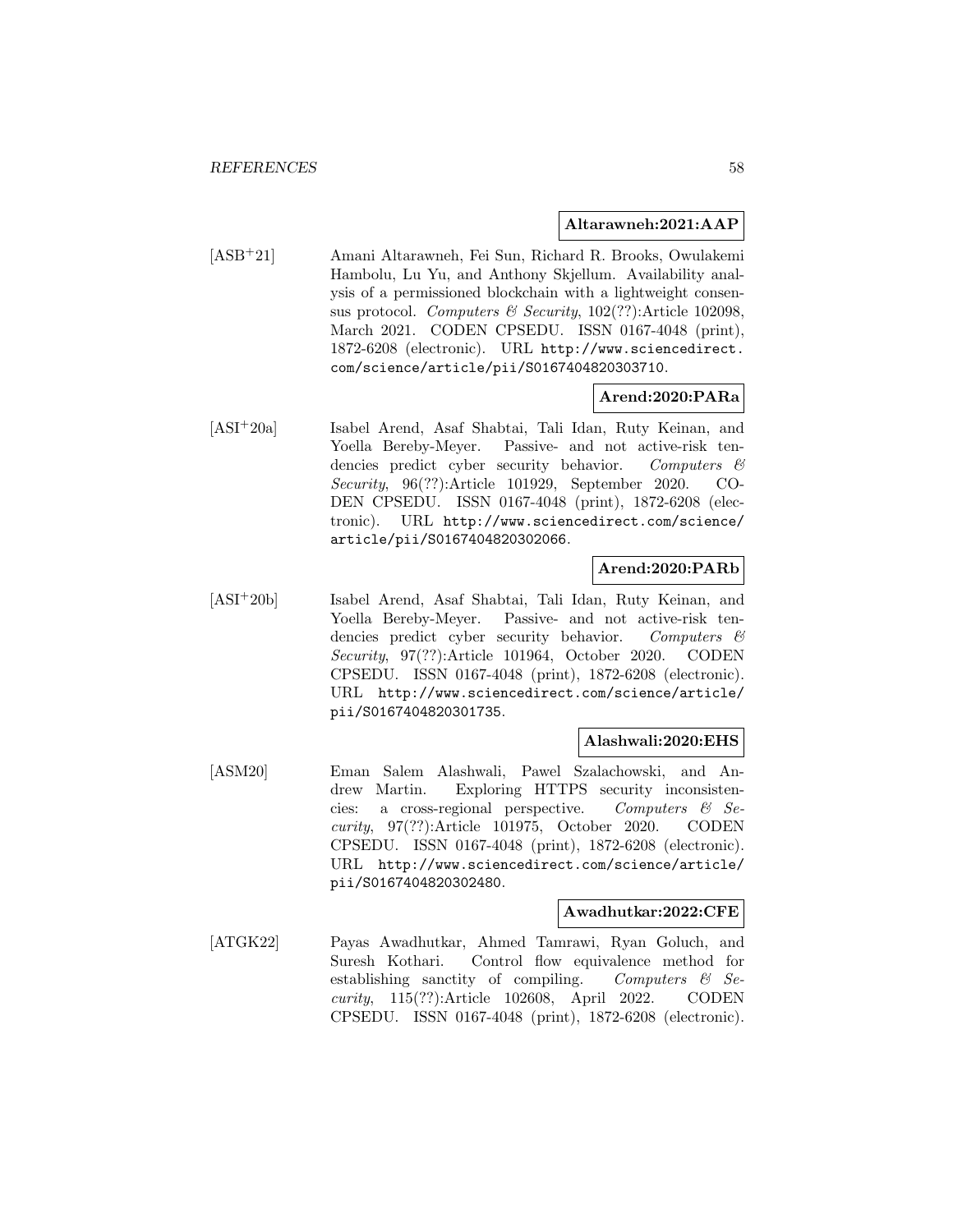URL http://www.sciencedirect.com/science/article/ pii/S0167404822000074.

## **Aggarwal:2022:DEM**

[ATJ<sup>+</sup>22] Palvi Aggarwal, Omkar Thakoor, Shahin Jabbari, Edward A. Cranford, Christian Lebiere, Milind Tambe, and Cleotilde Gonzalez. Designing effective masking strategies for cyberdefense through human experimentation and cognitive models. Computers & Security, 117(??):Article 102671, June 2022. CODEN CPSEDU. ISSN 0167-4048 (print), 1872- 6208 (electronic). URL http://www.sciencedirect.com/ science/article/pii/S0167404822000700.

## **Aldribi:2020:HBC**

[ATMN20] Abdulaziz Aldribi, Issa Traoré, Belaid Moa, and Onyekachi Nwamuo. Hypervisor-based cloud intrusion detection through online multivariate statistical change tracking. Computers & Security, 88(??):Article 101646, January 2020. CODEN CPSEDU. ISSN 0167-4048 (print), 1872-6208 (electronic). URL https://www.sciencedirect.com/science/article/ pii/S0167404819301907.

## **Akanfe:2020:ACL**

[AVR20] Oluwafemi Akanfe, Rohit Valecha, and H. Raghav Rao. Assessing country-level privacy risk for digital payment systems. Computers & Security, 99(??):Article 102065, December 2020. CODEN CPSEDU. ISSN 0167-4048 (print), 1872- 6208 (electronic). URL http://www.sciencedirect.com/ science/article/pii/S0167404820303382.

## **Anthi:2021:HML**

[AWJB21] Eirini Anthi, Lowri Williams, Amir Javed, and Pete Burnap. Hardening machine learning denial of service (DoS) defences against adversarial attacks in IoT smart home networks. Computers & Security, 108(??):Article 102352, September 2021. CODEN CPSEDU. ISSN 0167-4048 (print), 1872-6208 (electronic). URL http://www.sciencedirect.com/science/ article/pii/S0167404821001760.

## **AlGhamdi:2020:ISG**

[AWVG20] Sultan AlGhamdi, Khin Than Win, and Elena Vlahu-Gjorgievska. Information security governance challenges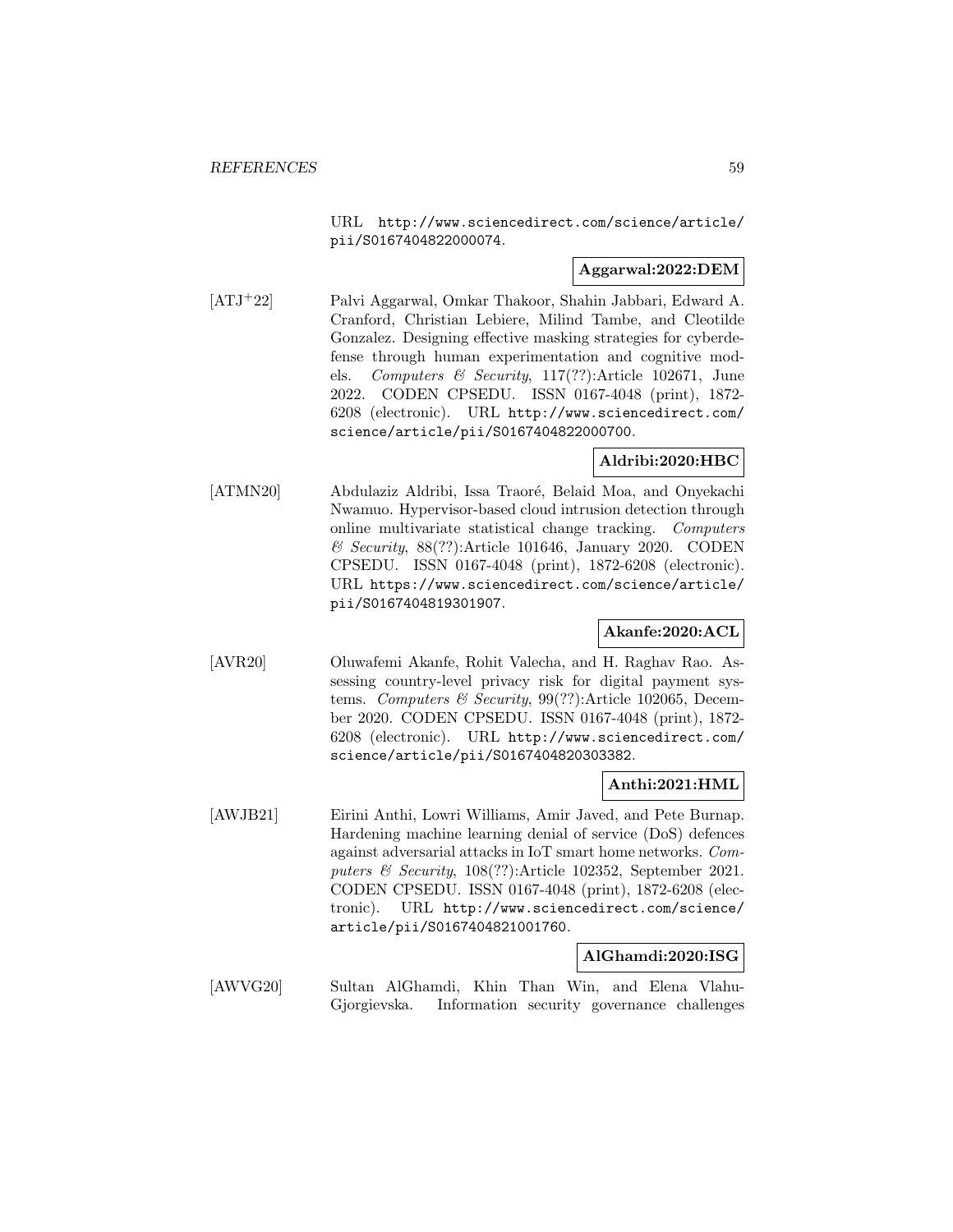and critical success factors: Systematic review. Computers & Security, 99(??):Article 102030, December 2020. CO-DEN CPSEDU. ISSN 0167-4048 (print), 1872-6208 (electronic). URL http://www.sciencedirect.com/science/ article/pii/S0167404820303035.

## **Alzaylaee:2020:DDD**

[AYS20] Mohammed K. Alzaylaee, Suleiman Y. Yerima, and Sakir Sezer. DL-Droid: Deep learning based Android malware detection using real devices. Computers  $\mathcal{C}$  Security, 89(??):Article 101663, February 2020. CODEN CPSEDU. ISSN 0167-4048 (print), 1872-6208 (electronic). URL http://www.sciencedirect.com/science/article/ pii/S0167404819300161.

## **Amer:2020:DWM**

[AZ20] Eslam Amer and Ivan Zelinka. A dynamic Windows malware detection and prediction method based on contextual understanding of API call sequence. Computers & Security, 92(??):Article 101760, May 2020. CO-DEN CPSEDU. ISSN 0167-4048 (print), 1872-6208 (electronic). URL http://www.sciencedirect.com/science/ article/pii/S0167404820300444.

## **Amiri-Zarandi:2020:SML**

[AZDF20] Mohammad Amiri-Zarandi, Rozita A. Dara, and Evan Fraser. A survey of machine learning-based solutions to protect privacy in the Internet of Things. Computers & Security, 96(??):Article 101921, September 2020. CO-DEN CPSEDU. ISSN 0167-4048 (print), 1872-6208 (electronic). URL http://www.sciencedirect.com/science/ article/pii/S0167404820301978.

## **Amer:2021:MPM**

[AZES21] Eslam Amer, Ivan Zelinka, and Shaker El-Sappagh. A multi-perspective malware detection approach through behavioral fusion of API call sequence. Computers  $\mathcal{C}$  Security, 110(??):Article 102449, November 2021. CODEN CPSEDU. ISSN 0167-4048 (print), 1872-6208 (electronic). URL http://www.sciencedirect.com/science/article/ pii/S016740482100273X.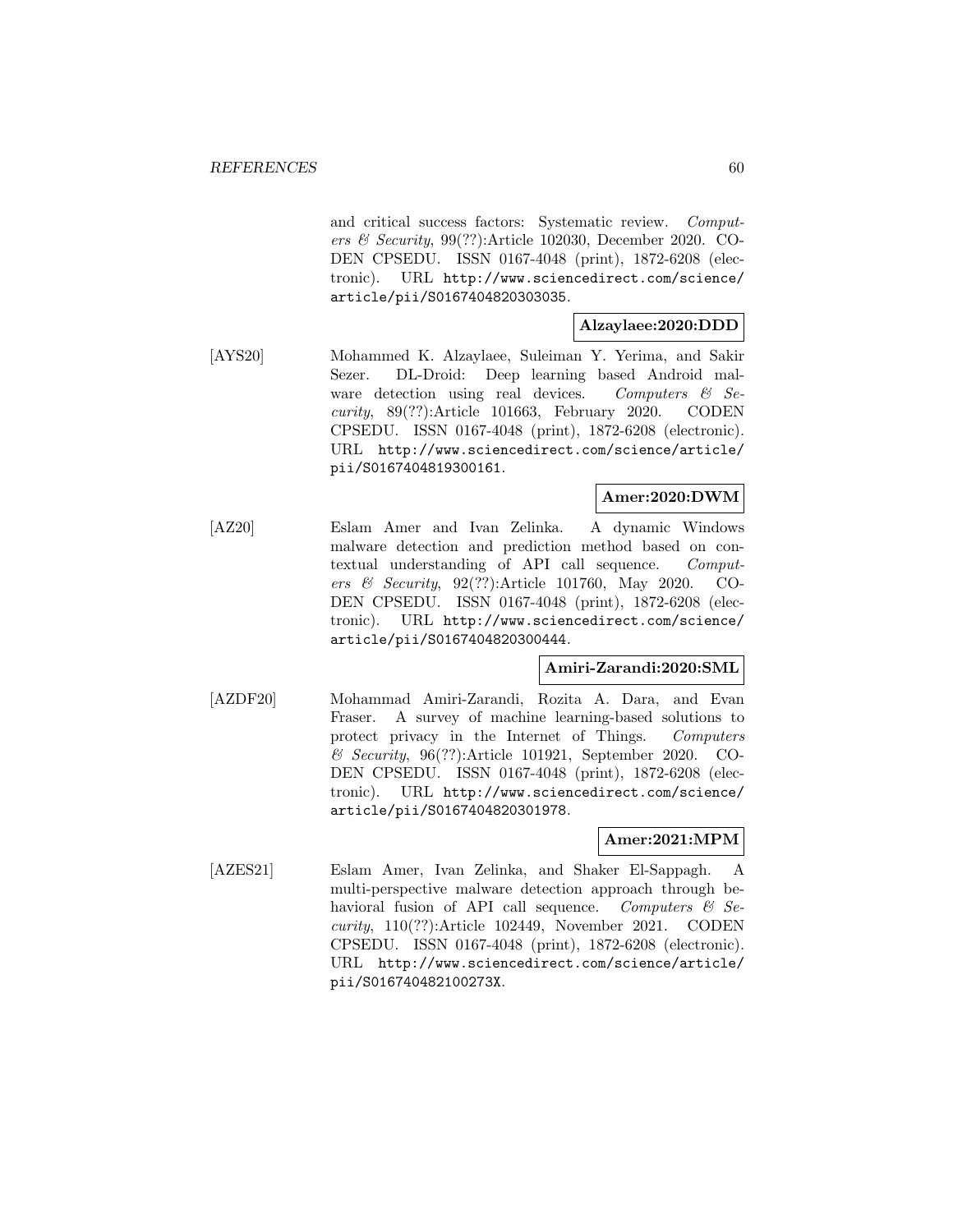### **Bozkir:2020:LCH**

[BA20] Ahmet Selman Bozkir and Murat Aydos. LogoSENSE: a companion HOG based logo detection scheme for phishing web page and e-mail brand recognition. Computers & Security, 95(??):Article 101855, August 2020. CO-DEN CPSEDU. ISSN 0167-4048 (print), 1872-6208 (electronic). URL http://www.sciencedirect.com/science/ article/pii/S0167404820301279.

## **Bosnjak:2020:SSE**

[BB20] Leon Bosnjak and Bostjan Brumen. Shoulder surfing experiments: a systematic literature review. Computers & Security, 99(??):Article 102023, December 2020. CO-DEN CPSEDU. ISSN 0167-4048 (print), 1872-6208 (electronic). URL http://www.sciencedirect.com/science/ article/pii/S0167404820302960.

### **Bidgoly:2020:SMC**

[BBA20] Amir Jalaly Bidgoly, Hamed Jalaly Bidgoly, and Zeynab Arezoumand. A survey on methods and challenges in EEG based authentication. Computers & Security,  $93(?)$ :Article 101788, June 2020. CODEN CPSEDU. ISSN 0167-4048 (print), 1872- 6208 (electronic). URL http://www.sciencedirect.com/ science/article/pii/S0167404820300730.

## **Beaman:2021:RRA**

[BBA<sup>+</sup>21] Craig Beaman, Ashley Barkworth, Toluwalope David Akande, Saqib Hakak, and Muhammad Khurram Khan. Ransomware: Recent advances, analysis, challenges and future research directions. Computers & Security,  $111(??)$ :Article 102490, December 2021. CODEN CPSEDU. ISSN 0167-4048 (print), 1872-6208 (electronic). URL http://www.sciencedirect. com/science/article/pii/S016740482100314X.

## **Boutigny:2020:SSC**

[BBBB<sup>+</sup>20] François Boutigny, Stéphane Betgé-Brezetz, Gregory Blanc, Antoine Lavignotte, Hervé Debar, and Houda Jmila. Solving security constraints for 5G slice embedding: a proof-ofconcept. Computers & Security,  $89(??)$ :Article 101662, February 2020. CODEN CPSEDU. ISSN 0167-4048 (print), 1872- 6208 (electronic). URL http://www.sciencedirect.com/ science/article/pii/S0167404819302044.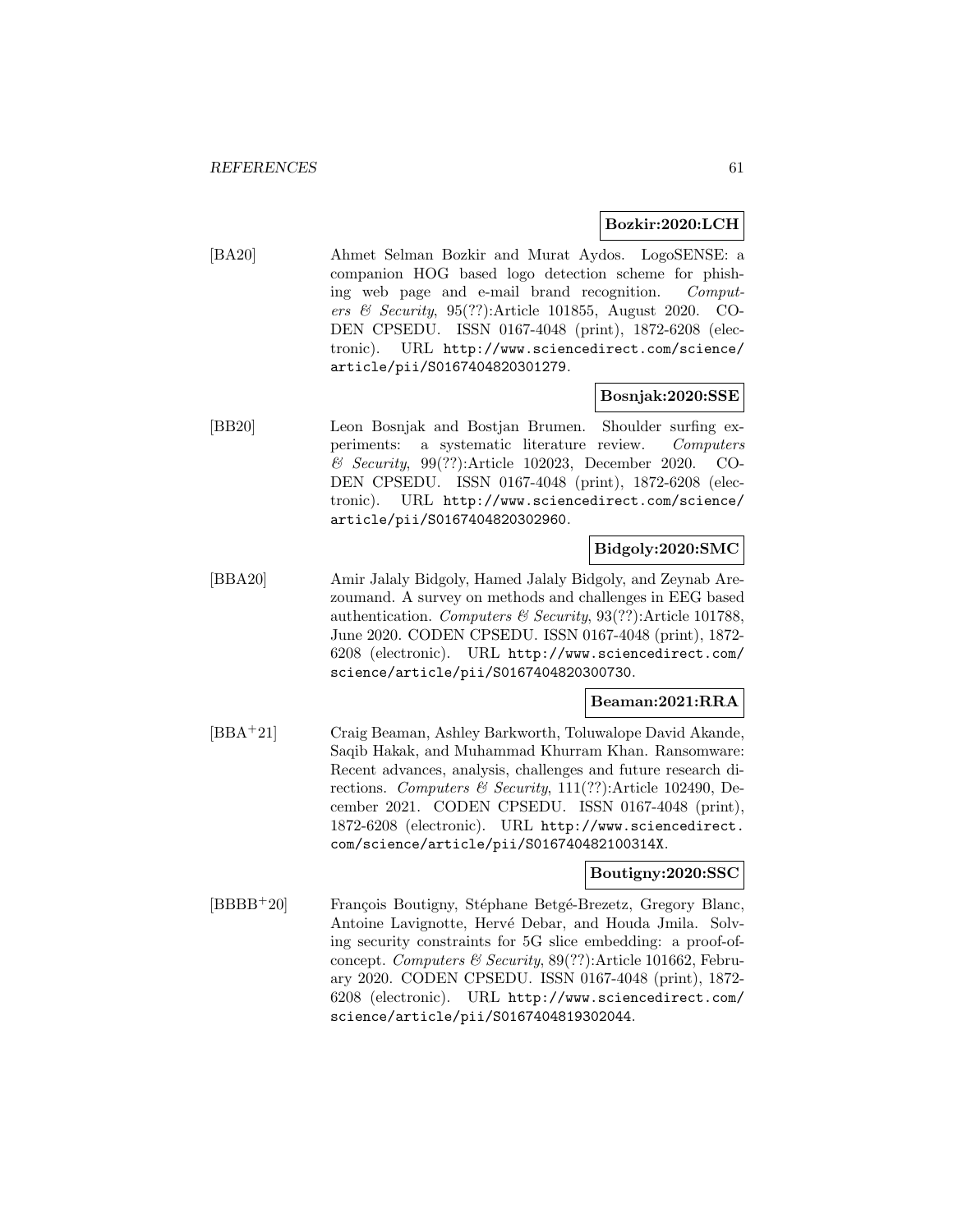## **Brilingaite:2020:FCD**

[BBJ20] Agne Brilingaite, Linas Bukauskas, and Ausrius Juozapavicius. A framework for competence development and assessment in hybrid cybersecurity exercises. Computers & Security, 88(??):Article 101607, January 2020. CODEN CPSEDU. ISSN 0167-4048 (print), 1872-6208 (electronic). URL https://www.sciencedirect.com/science/article/ pii/S0167404819301580.

## **Boahen:2021:NAD**

[BBMW21] Edward Kwadwo Boahen, Brunel Elvire Bouya-Moko, and Changda Wang. Network anomaly detection in a controlled environment based on an enhanced PSOGSARFC. Computers & Security, 104(??):Article 102225, May 2021. CO-DEN CPSEDU. ISSN 0167-4048 (print), 1872-6208 (electronic). URL http://www.sciencedirect.com/science/ article/pii/S0167404821000493.

## **Berger:2020:AII**

[BBR20] Stephan Berger, Olga Bürger, and Maximilian Röglinger. Attacks on the Industrial Internet of Things — development of a multi-layer taxonomy. Computers  $\mathcal{C}$ Security, 93(??):Article 101790, June 2020. CODEN CPSEDU. ISSN 0167-4048 (print), 1872-6208 (electronic). URL http://www.sciencedirect.com/science/article/ pii/S0167404820300754.

## **Borzacchiello:2021:FMF**

[BCD21] Luca Borzacchiello, Emilio Coppa, and Camil Demetrescu. FUZZOLIC: Mixing fuzzing and concolic execution. Computers & Security, 108(??):Article 102368, September 2021. CODEN CPSEDU. ISSN 0167-4048 (print), 1872-6208 (electronic). URL http://www.sciencedirect.com/science/ article/pii/S0167404821001929.

## **Botacin:2020:WNT**

[BCdGG20] Marcus Botacin, Fabricio Ceschin, Paulo de Geus, and André Grégio. We need to talk about antiviruses: challenges and pitfalls of AV evaluations. Computers  $\mathcal{C}$  Security, 95(??):Article 101859, August 2020. CODEN CPSEDU. ISSN 0167-4048 (print), 1872-6208 (electronic). URL http://www.sciencedirect.com/science/article/ pii/S0167404820301310.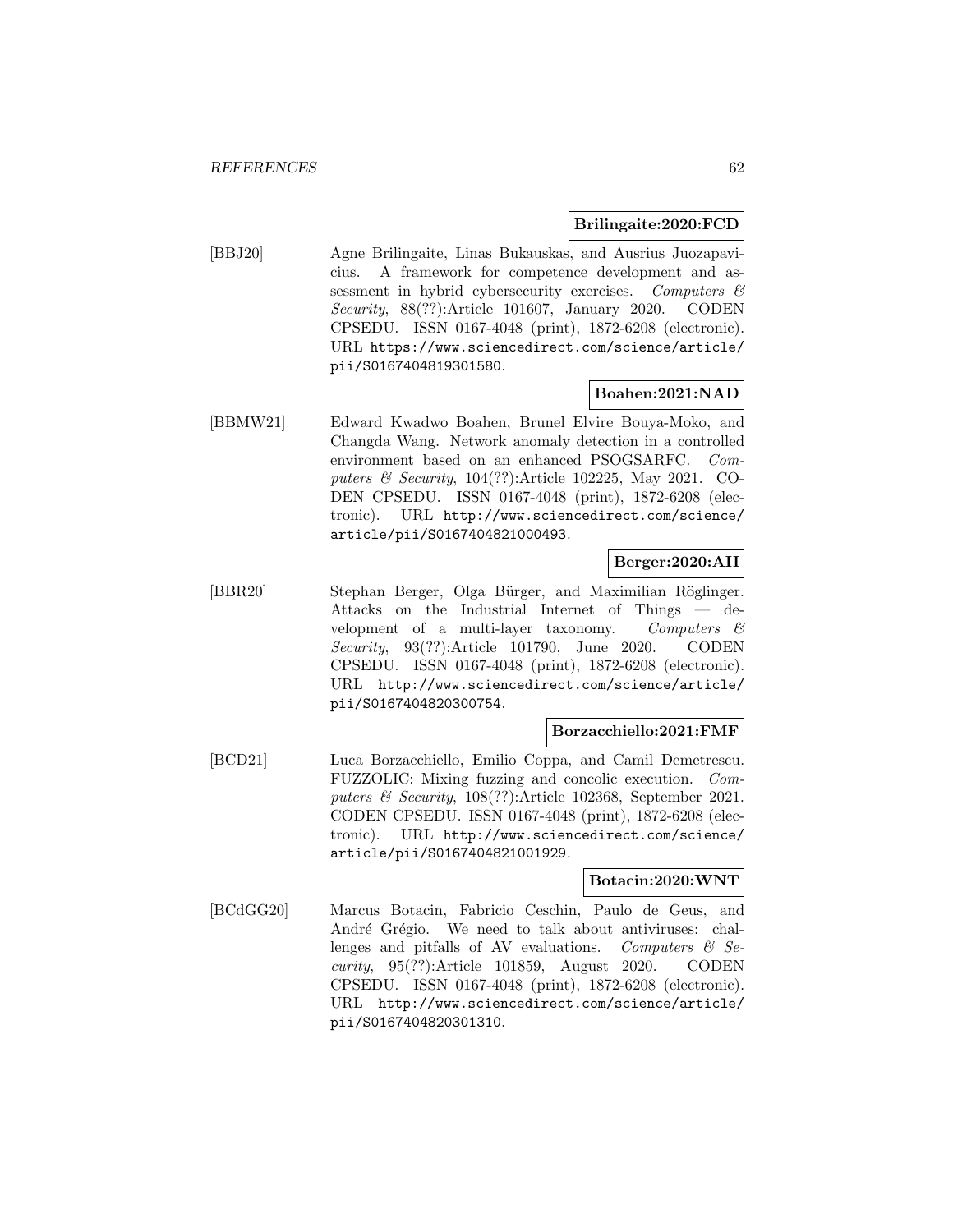### **Bernal:2022:NJC**

[BCP22] Sergio López Bernal, Alberto Huertas Celdrán, and Gregorio Martínez Pérez. Neuronal jamming cyberattack over invasive BCIs affecting the resolution of tasks requiring visual capabilities. Computers & Security,  $112(??)$ :Article 102534, January 2022. CODEN CPSEDU. ISSN 0167-4048 (print), 1872-6208 (electronic). URL http://www.sciencedirect. com/science/article/pii/S0167404821003588.

## **Botacin:2021:CPM**

[BCS<sup>+</sup>21] Marcus Botacin, Fabricio Ceschin, Ruimin Sun, Daniela Oliveira, and André Grégio. Challenges and pitfalls in malware research. Computers  $\mathcal B$  Security, 106(??):Article 102287, July 2021. CODEN CPSEDU. ISSN 0167-4048 (print), 1872- 6208 (electronic). URL http://www.sciencedirect.com/ science/article/pii/S0167404821001115.

## **Botacin:2022:AUM**

[BDC<sup>+</sup>22] Marcus Botacin, Felipe Duarte Domingues, Fabrício Ceschin, Raphael Machnicki, Marco Antonio Zanata Alves, Paulo Lício de Geus, and André Grégio. AntiViruses under the microscope: a hands-on perspective. Computers  $\mathcal{C}$  Security, 112(??):Article 102500, January 2022. CODEN CPSEDU. ISSN 0167-4048 (print), 1872-6208 (electronic). URL http://www.sciencedirect.com/science/article/ pii/S0167404821003242.

## **Bhana:2020:PKD**

[BF20] Bhaveer Bhana and Stephen Flowerday. Passphrase and keystroke dynamics authentication: Usable security. Computers & Security, 96(??):Article 101925, September 2020. CODEN CPSEDU. ISSN 0167-4048 (print), 1872-6208 (electronic). URL http://www.sciencedirect.com/science/ article/pii/S0167404820302017.

## **Barraclough:2021:ICP**

[BFW21] P. A. Barraclough, G. Fehringer, and J. Woodward. Intelligent cyber-phishing detection for online. Computers & Security, 104(??):Article 102123, May 2021. CO-DEN CPSEDU. ISSN 0167-4048 (print), 1872-6208 (electronic). URL http://www.sciencedirect.com/science/ article/pii/S0167404820303965.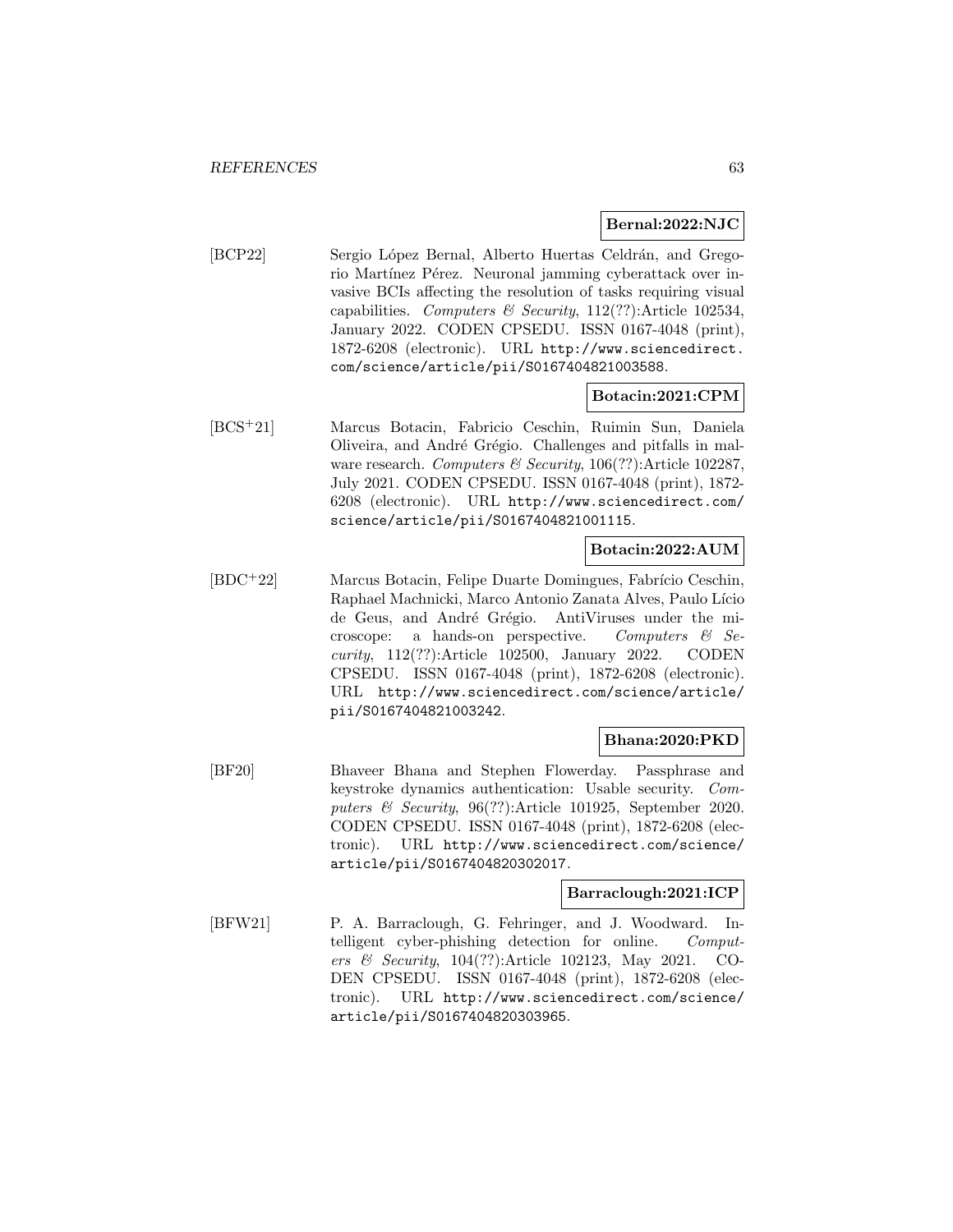### **Buldas:2020:AEA**

[BGL<sup>+</sup>20] Ahto Buldas, Olga Gadyatskaya, Aleksandr Lenin, Sjouke Mauw, and Rolando Trujillo-Rasua. Attribute evaluation on attack trees with incomplete information. Computers & Security, 88(??):Article 101630, January 2020. CODEN CPSEDU. ISSN 0167-4048 (print), 1872-6208 (electronic). URL https://www.sciencedirect.com/science/article/ pii/S0167404819301774.

## **Berry:2022:EOF**

[BK22] Cate Berry and Nikos Komninos. Efficient optimisation framework for convolutional neural networks with secure multiparty computation. Computers & Security, 117(??):Article 102679, June 2022. CODEN CPSEDU. ISSN 0167-4048 (print), 1872- 6208 (electronic). URL http://www.sciencedirect.com/ science/article/pii/S0167404822000773.

## **Balakrishnan:2020:ICD**

[BKA20] Vimala Balakrishnan, Shahzaib Khan, and Hamid R. Arabnia. Improving cyberbullying detection using Twitter users' psychological features and machine learning. Computers & Security, 90(??):Article 101710, March 2020. CO-DEN CPSEDU. ISSN 0167-4048 (print), 1872-6208 (electronic). URL http://www.sciencedirect.com/science/ article/pii/S0167404819302470.

## **Binbeshr:2021:SRP**

[BKPZ21] Farid Binbeshr, M. L. Mat Kiah, Lip Yee Por, and A. A. Zaidan. A systematic review of PIN-entry methods resistant to shoulder-surfing attacks. Computers  $\mathcal{C}$  Security, 101(??):Article 102116, February 2021. CODEN CPSEDU. ISSN 0167-4048 (print), 1872-6208 (electronic). URL http://www.sciencedirect.com/science/article/ pii/S0167404820303898.

### **Brito:2022:WES**

[BLSS22] Tiago Brito, Pedro Lopes, Nuno Santos, and José Fragoso Santos. Wasmati: an efficient static vulnerability scanner for WebAssembly. Computers  $\mathcal B$  Security, 118(??):Article 102745, July 2022. CODEN CPSEDU. ISSN 0167-4048 (print), 1872- 6208 (electronic). URL http://www.sciencedirect.com/ science/article/pii/S0167404822001407.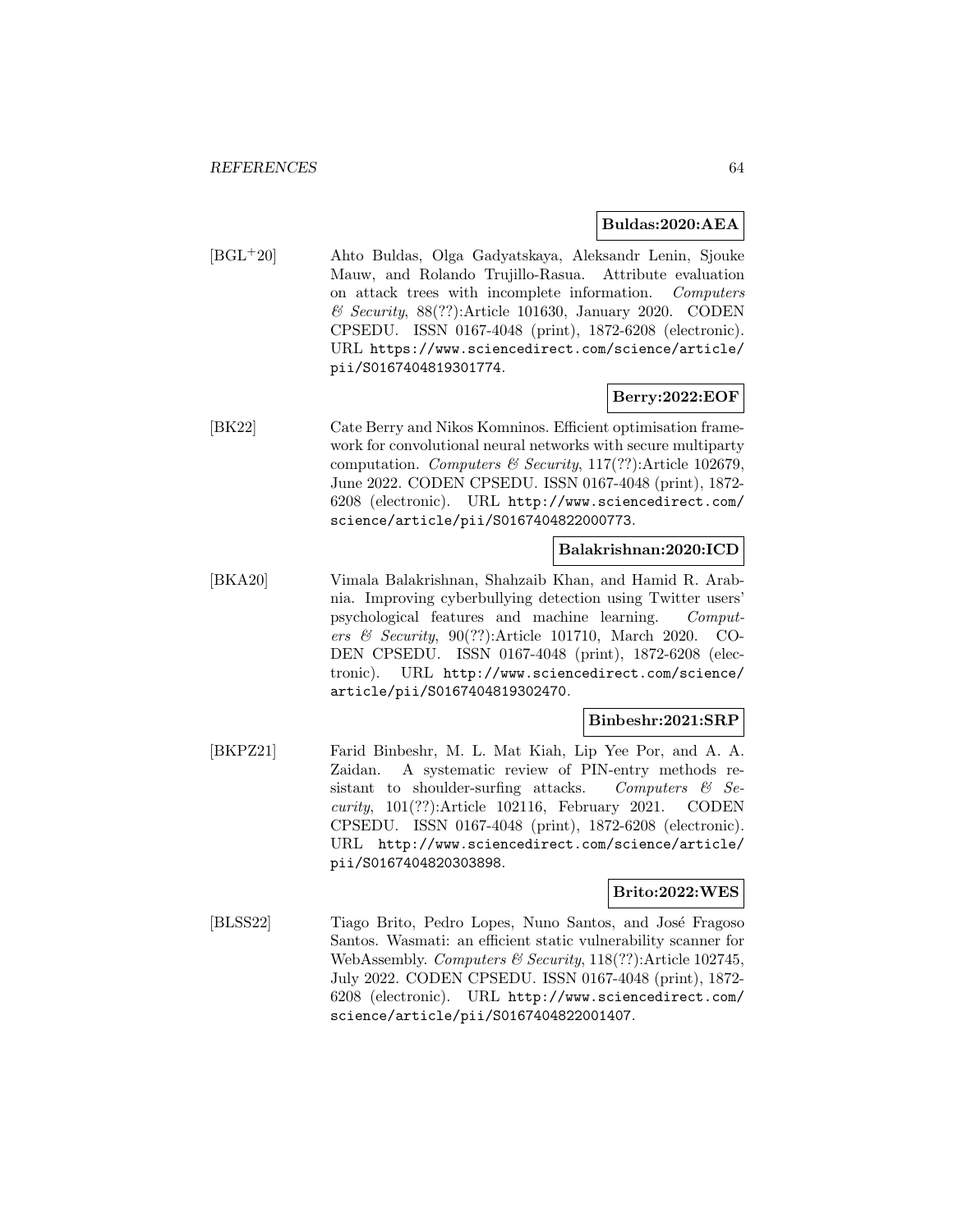### **Boran:2020:AIL**

[BMH20] Tudor Boran, Muhamet Martinaj, and Md Shafaeat Hossain. Authorship identification on limited samplings. Computers & Security, 97(??):Article 101943, October 2020. CO-DEN CPSEDU. ISSN 0167-4048 (print), 1872-6208 (electronic). URL http://www.sciencedirect.com/science/ article/pii/S0167404820302194.

### **Bax:2021:MBR**

[BMH21] Samantha Bax, Tanya McGill, and Val Hobbs. Maladaptive behaviour in response to email phishing threats: the roles of rewards and response costs. Computers  $\mathcal{C}$ Security, 106(??):Article 102278, July 2021. CODEN CPSEDU. ISSN 0167-4048 (print), 1872-6208 (electronic). URL http://www.sciencedirect.com/science/article/ pii/S0167404821001024.

## **Belanger:2022:LSI**

[BMM22] France Bélanger, Jürgen Maier, and Michaela Maier. A longitudinal study on improving employee information protective knowledge and behaviors. Computers  $\mathcal{C}$ Security, 116(??):Article 102641, May 2022. CODEN CPSEDU. ISSN 0167-4048 (print), 1872-6208 (electronic). URL http://www.sciencedirect.com/science/article/ pii/S0167404822000402.

### **benOthmane:2020:ESI**

[bOJW20] Lotfi ben Othmane, Doug Jacobson, and Edgar Weippl. Editorial: Special issue on security and privacy in smart cyber-physical systems. Computers  $\mathcal C$  Security, 88(??): Article 101612, January 2020. CODEN CPSEDU. ISSN 0167- 4048 (print), 1872-6208 (electronic). URL https://www. sciencedirect.com/science/article/pii/S0167404819301610.

## **Buck:2021:NTA**

[BOS<sup>+</sup>21] Christoph Buck, Christian Olenberger, André Schweizer, Fabiane Völter, and Torsten Eymann. Never trust, always verify: a multivocal literature review on current knowledge and research gaps of zero-trust. Computers & Security, 110(??):Article 102436, November 2021. CO-DEN CPSEDU. ISSN 0167-4048 (print), 1872-6208 (electronic). URL http://www.sciencedirect.com/science/ article/pii/S0167404821002601.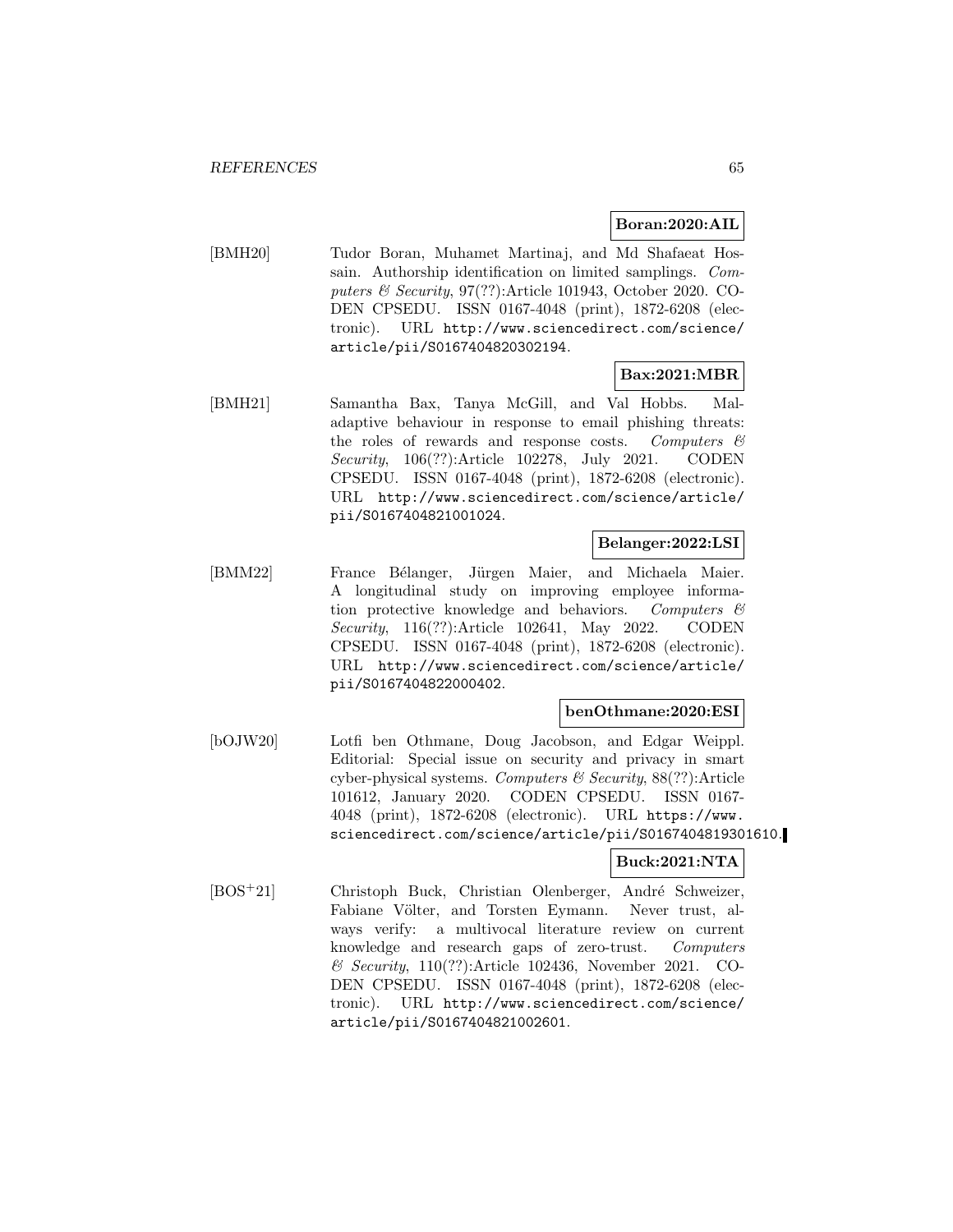### **Butavicius:2020:WBT**

[BPL<sup>+</sup>20] Marcus Butavicius, Kathryn Parsons, Meredith Lillie, Agata McCormac, Malcolm Pattinson, and Dragana Calic. When believing in technology leads to poor cyber security: Development of a trust in technical controls scale. Computers & Security, 98(??):Article 102020, November 2020. CO-DEN CPSEDU. ISSN 0167-4048 (print), 1872-6208 (electronic). URL http://www.sciencedirect.com/science/ article/pii/S0167404820302935.

# **Bland:2020:MLC**

[BPW<sup>+</sup>20] John A. Bland, Mikel D. Petty, Tymaine S. Whitaker, Katia P. Maxwell, and Walter Alan Cantrell. Machine learning cyberattack and defense strategies. Computers & Security, 92(??):Article 101738, May 2020. CODEN CPSEDU. ISSN 0167-4048 (print), 1872-6208 (electronic). URL http://www.sciencedirect.com/science/article/ pii/S0167404818309799.

## **Brandao:2021:HCO**

[BRM21] Andr´e Brand˜ao, Jo˜ao S. Resende, and Rolando Martins. Hardening cryptographic operations through the use of secure enclaves. Computers & Security,  $108(??)$ :Article 102327, September 2021. CODEN CPSEDU. ISSN 0167-4048 (print), 1872-6208 (electronic). URL http://www.sciencedirect. com/science/article/pii/S0167404821001516.

## **Bryant:2020:ISA**

[BS20] Blake D. Bryant and Hossein Saiedian. Improving SIEM alert metadata aggregation with a novel kill-chain based classification model. Computers & Security, 94(??):Article 101817, July 2020. CODEN CPSEDU. ISSN 0167-4048 (print), 1872- 6208 (electronic). URL http://www.sciencedirect.com/ science/article/pii/S016740482030095X.

## **Brunner:2020:RMP**

[BSFB20] Michael Brunner, Clemens Sauerwein, Michael Felderer, and Ruth Breu. Risk management practices in information security: Exploring the status quo in the DACH region. Computers & Security, 92(??):Article 101776, May 2020. CO-DEN CPSEDU. ISSN 0167-4048 (print), 1872-6208 (electronic). URL http://www.sciencedirect.com/science/ article/pii/S0167404820300614.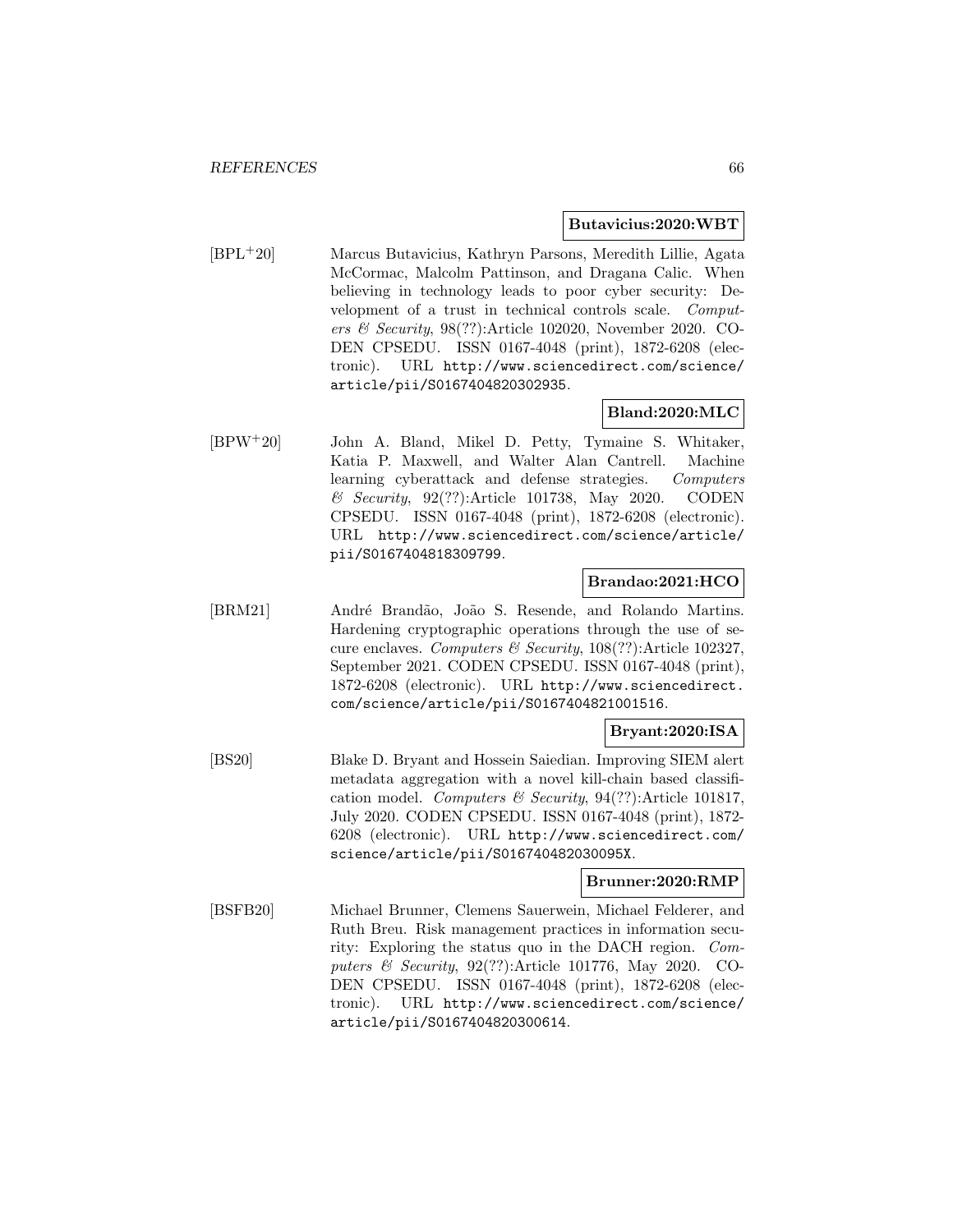### **Bostanipour:2021:JOL**

[BT21] Behnaz Bostanipour and George Theodorakopoulos. Joint obfuscation of location and its semantic information for privacy protection. Computers & Security, 107(??):Article 102310, August 2021. CODEN CPSEDU. ISSN 0167-4048 (print), 1872-6208 (electronic). URL http://www.sciencedirect. com/science/article/pii/S0167404821001346.

## **Bozkir:2021:CTA**

[BTAK21] Ahmet Selman Bozkir, Ersan Tahillioglu, Murat Aydos, and Ilker Kara. Catch them alive: a malware detection approach through memory forensics, manifold learning and computer vision. Computers & Security, 103(??):Article 102166, April 2021. CODEN CPSEDU. ISSN 0167-4048 (print), 1872- 6208 (electronic). URL http://www.sciencedirect.com/ science/article/pii/S0167404820304399.

## **Breitinger:2020:SSU**

[BTDH20] Frank Breitinger, Ryan Tully-Doyle, and Courtney Hassenfeldt. A survey on smartphone user's security choices, awareness and education. Computers & Security, 88 (??):Article 101647, January 2020. CODEN CPSEDU. ISSN 0167-4048 (print), 1872-6208 (electronic). URL https://www.sciencedirect.com/science/article/pii/ S0167404819301919.

## **Bollmann:2021:RRT**

[BTM21] Chad A. Bollmann, Murali Tummala, and John C. McEachen. Resilient real-time network anomaly detection using novel non-parametric statistical tests. Computers  $\mathcal{C}$  Security, 102 (??):Article 102146, March 2021. CODEN CPSEDU. ISSN 0167-4048 (print), 1872-6208 (electronic). URL http://www. sciencedirect.com/science/article/pii/S0167404820304193.

## **Brown:2021:DFM**

[BWB<sup>+</sup>21] Dane Brown, T. Owens Walker, Justin A. Blanco, Robert W. Ives, Hau T. Ngo, James Shey, and Ryan Rakvic. Detecting firmware modification on solid state drives via current draw analysis. Computers  $\mathcal B$  Security, 102(??): Article 102149, March 2021. CODEN CPSEDU. ISSN 0167-4048 (print), 1872-6208 (electronic). URL http://www.sciencedirect. com/science/article/pii/S0167404820304223.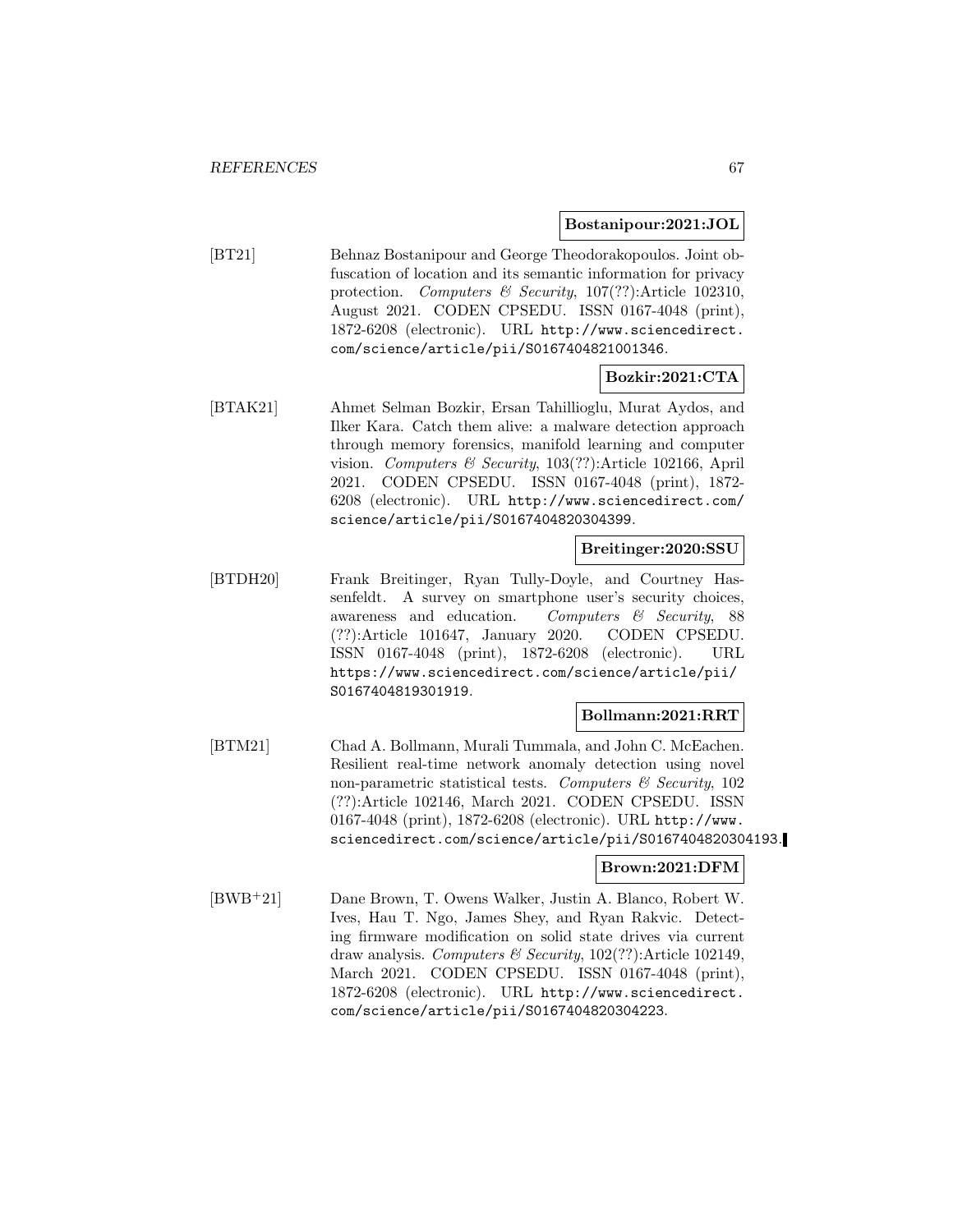### **Bhamare:2020:CIC**

[BZE<sup>+</sup>20] Deval Bhamare, Maede Zolanvari, Aiman Erbad, Raj Jain, Khaled Khan, and Nader Meskin. Cybersecurity for industrial control systems: a survey. Computers  $\mathcal{C}$  Security, 89(??):Article 101677, February 2020. CODEN CPSEDU. ISSN 0167-4048 (print), 1872-6208 (electronic). URL http://www.sciencedirect.com/science/article/ pii/S0167404819302172.

### **Chowdhury:2020:TPHa**

[CAT20a] Noman H. Chowdhury, Marc T. P. Adam, and Timm Teubner. Time pressure in human cybersecurity behavior: Theoretical framework and countermeasures. Computers & Security, 97(??):Article 101931, October 2020. CO-DEN CPSEDU. ISSN 0167-4048 (print), 1872-6208 (electronic). URL http://www.sciencedirect.com/science/ article/pii/S0167404820302078.

## **Chowdhury:2020:TPHb**

[CAT20b] Noman H. Chowdhury, Marc T. P. Adam, and Timm Teubner. Time pressure in human cybersecurity behavior: Theoretical framework and countermeasures. Computers & Security, 97(??):Article 101963, October 2020. CO-DEN CPSEDU. ISSN 0167-4048 (print), 1872-6208 (electronic). URL http://www.sciencedirect.com/science/ article/pii/S0167404820301747.

## **Challagidad:2020:MDD**

[CB20] Praveen S. Challagidad and Mahantesh N. Birje. Multidimensional dynamic trust evaluation scheme for cloud environment. Computers & Security, 91(??):Article 101722, April 2020. CODEN CPSEDU. ISSN 0167-4048 (print), 1872- 6208 (electronic). URL http://www.sciencedirect.com/ science/article/pii/S0167404820300092.

## **Calvo:2022:MRB**

[CB22a] Miguel Calvo and Marta Beltrán. A model for risk-based adaptive security controls. Computers & Security,  $115(??)$ : Article 102612, April 2022. CODEN CPSEDU. ISSN 0167- 4048 (print), 1872-6208 (electronic). URL http://www. sciencedirect.com/science/article/pii/S0167404822000116.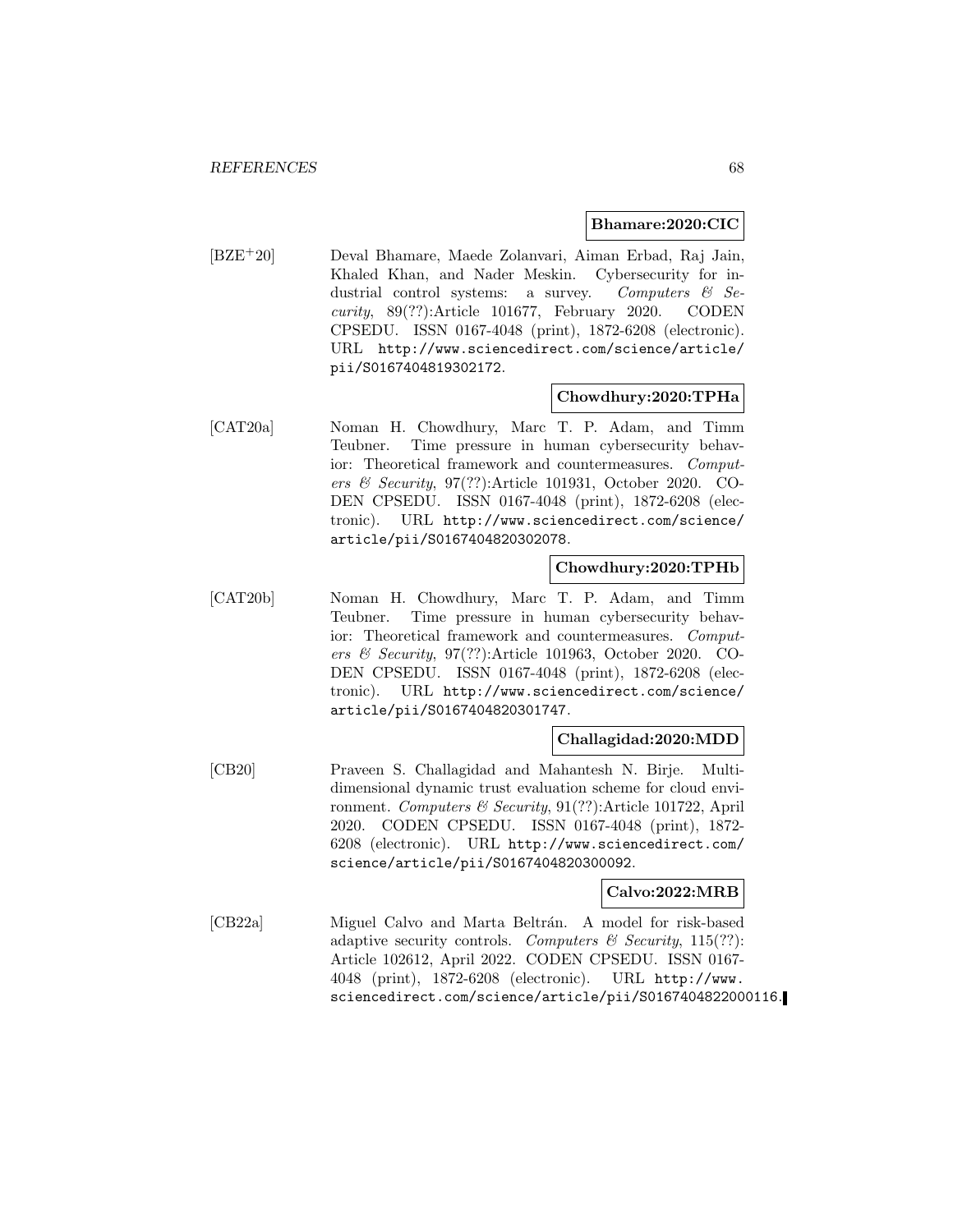### **Connolly:2022:RRC**

[CB22b] Alena Yuryna Connolly and Hervé Borrion. Reducing ransomware crime: Analysis of victims' payment decisions. Computers & Security, 119(??):Article 102760, August 2022. CO-DEN CPSEDU. ISSN 0167-4048 (print), 1872-6208 (electronic). URL http://www.sciencedirect.com/science/ article/pii/S0167404822001559.

## **Compastie:2020:VSI**

[CBFH20] Maxime Compastié, Rémi Badonnel, Olivier Festor, and Ruan He. From virtualization security issues to cloud protection opportunities: an in-depth analysis of system virtualization models. Computers & Security,  $97(??)$ :Article 101905, October 2020. CODEN CPSEDU. ISSN 0167-4048 (print), 1872-6208 (electronic). URL http://www.sciencedirect. com/science/article/pii/S0167404820301814.

#### **Chamikara:2020:PPF**

[CBK<sup>+</sup>20] M. A. P. Chamikara, P. Bertok, I. Khalil, D. Liu, and S. Camtepe. Privacy preserving face recognition utilizing differential privacy. Computers & Security, 97(??):Article 101951, October 2020. CODEN CPSEDU. ISSN 0167- 4048 (print), 1872-6208 (electronic). URL http://www. sciencedirect.com/science/article/pii/S0167404820302273.

## **Chang:2020:BCS**

[CC20] Lennon Y. C. Chang and Nicholas Coppel. Building cyber security awareness in a developing country: Lessons from Myanmar. Computers & Security, 97(??):Article 101959, October 2020. CODEN CPSEDU. ISSN 0167-4048 (print), 1872-6208 (electronic). URL http://www.sciencedirect. com/science/article/pii/S0167404820302352.

## **Chew:2021:PID**

[CCL<sup>+</sup>21] Chit-Jie Chew, Ying-Chin Chen, Jung-San Lee, Chih-Lung Chen, and Kuo-Yu Tsai. Preserving indomitable DDoS vitality through resurrection social hybrid botnet. Computers & Security, 106(??):Article 102284, July 2021. CO-DEN CPSEDU. ISSN 0167-4048 (print), 1872-6208 (electronic). URL http://www.sciencedirect.com/science/ article/pii/S0167404821001085.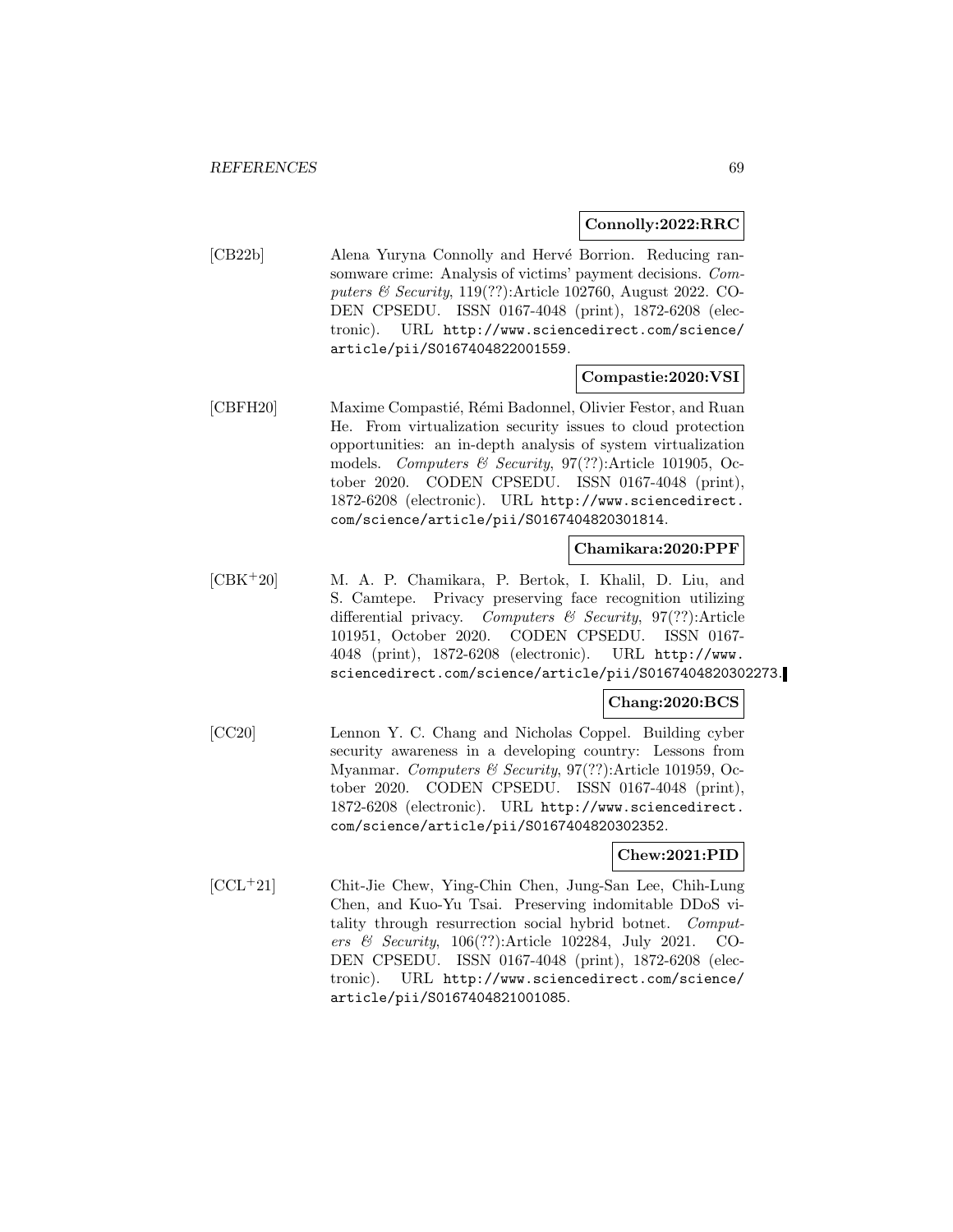### **Chekole:2020:CCE**

 $[CCO+20]$  Eyasu Getahun Chekole, Sudipta Chattopadhyay, Martín Ochoa, Huaqun Guo, and Unnikrishnan Cheramangalath. CIMA: Compiler-enforced resilience against memory safety attacks in cyber-physical systems. Computers  $\mathcal B$  Security, 94 (??):Article 101832, July 2020. CODEN CPSEDU. ISSN 0167-4048 (print), 1872-6208 (electronic). URL http://www. sciencedirect.com/science/article/pii/S0167404820301061.

## **Canfora:2020:IVF**

[CDF<sup>+</sup>20] Gerardo Canfora, Andrea Di Sorbo, Sara Forootani, Antonio Pirozzi, and Corrado Aaron Visaggio. Investigating the vulnerability fixing process in OSS projects: Peculiarities and challenges. Computers & Security,  $99(??)$ :Article 102067, December 2020. CODEN CPSEDU. ISSN 0167-4048 (print), 1872-6208 (electronic). URL http://www.sciencedirect. com/science/article/pii/S0167404820303400.

## **Ceragioli:2022:CMF**

[CDG22] Lorenzo Ceragioli, Pierpaolo Degano, and Letterio Galletta. Can my firewall system enforce this policy? Computers & Security, 117(??):Article 102683, June 2022. CO-DEN CPSEDU. ISSN 0167-4048 (print), 1872-6208 (electronic). URL http://www.sciencedirect.com/science/ article/pii/S0167404822000815.

## **Cimino:2020:MCM**

[CDM<sup>+</sup>20] Mario G. C. A. Cimino, Nicoletta De Francesco, Francesco Mercaldo, Antonella Santone, and Gigliola Vaglini. Model checking for malicious family detection and phylogenetic analysis in mobile environment. Computers  $\mathcal C$  Security, 90(??): Article 101691, March 2020. CODEN CPSEDU. ISSN 0167-4048 (print), 1872-6208 (electronic). URL http://www. sciencedirect.com/science/article/pii/S0167404819302287.

## **Cotroneo:2021:TCC**

[CDN21] Domenico Cotroneo, Luigi De Simone, and Roberto Natella. Timing covert channel analysis of the VxWorks MILS embedded hypervisor under the common criteria security certification. Computers & Security, 106(??):Article 102307, July 2021. CODEN CPSEDU. ISSN 0167-4048 (print), 1872- 6208 (electronic). URL http://www.sciencedirect.com/ science/article/pii/S0167404821001310.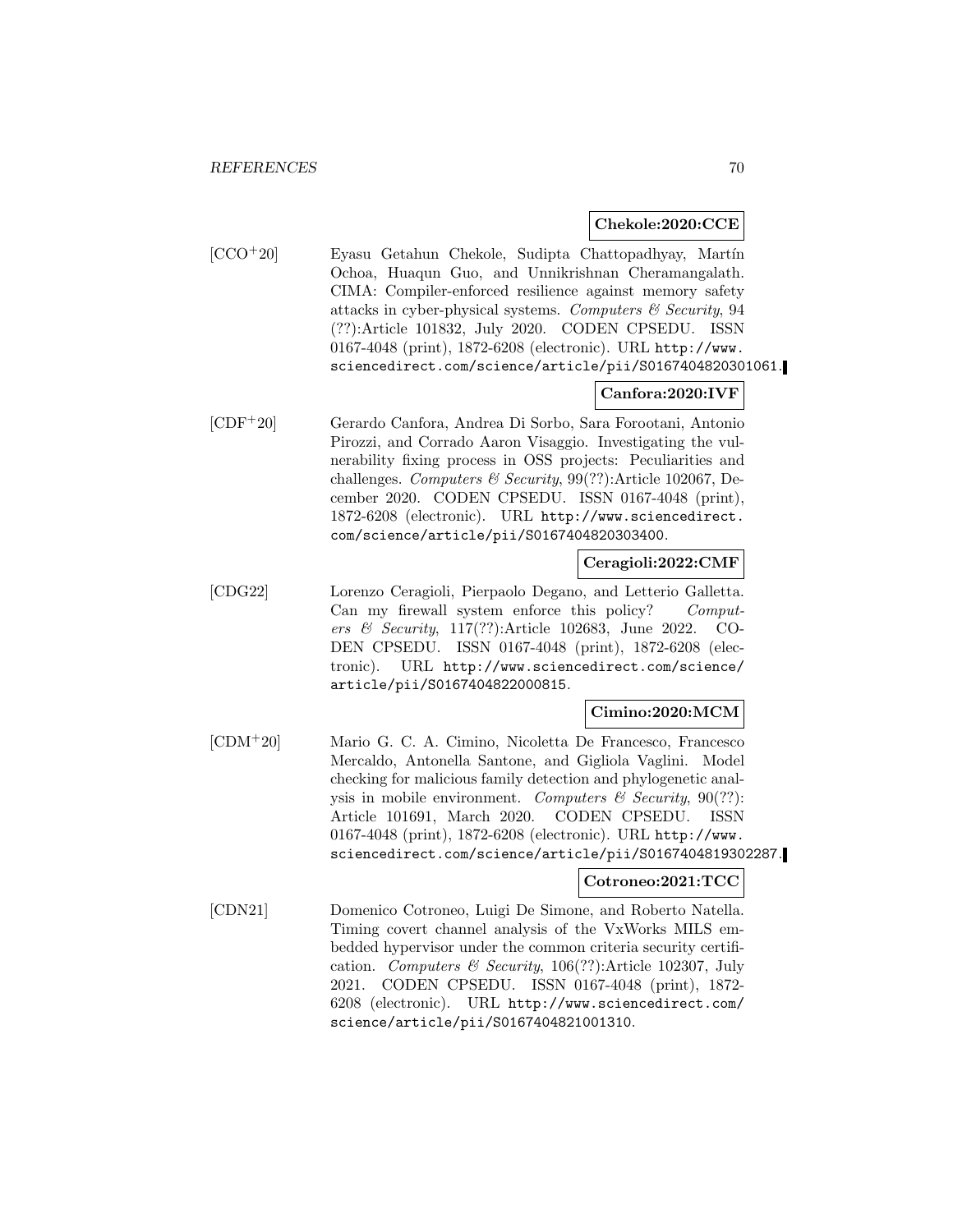### **Chen:2022:ENB**

[CFZL22] Aiguo Chen, Yang Fu, Xu Zheng, and Guoming Lu. An efficient network behavior anomaly detection using a hybrid DBN-LSTM network. Computers & Security,  $114(??)$ : Article 102600, March 2022. CODEN CPSEDU. ISSN 0167-4048 (print), 1872-6208 (electronic). URL http://www. sciencedirect.com/science/article/pii/S0167404821004235.

## **Choo:2021:MAI**

[CGCY21] Kim-Kwang Raymond Choo, Keke Gai, Luca Chiaraviglio, and Qing Yang. A multidisciplinary approach to Internet of Things (IoT) cybersecurity and risk management. Computers & Security, 102(??):Article 102136, March 2021. CO-DEN CPSEDU. ISSN 0167-4048 (print), 1872-6208 (electronic). URL http://www.sciencedirect.com/science/ article/pii/S0167404820304090.

### **Chaudhary:2022:SHE**

[CGS22] Pooja Chaudhary, Brij B. Gupta, and A. K. Singh. Securing heterogeneous embedded devices against XSS attack in intelligent IoT system. Computers  $\mathcal C$  Security, 118(??): Article 102710, July 2022. CODEN CPSEDU. ISSN 0167- 4048 (print), 1872-6208 (electronic). URL http://www. sciencedirect.com/science/article/pii/S0167404822001080.

#### **Chen:2022:SSU**

[CHJ22] Jianan Chen, Qin Hu, and Honglu Jiang. Strategic signaling for utility control in audit games. Computers & Security, 118(??):Article 102721, July 2022. CODEN CPSEDU. ISSN 0167-4048 (print), 1872-6208 (electronic). URL http://www.sciencedirect.com/science/article/ pii/S016740482200116X.

## **Cabrero-Holgueras:2021:MLS**

[CHP21] José Cabrero-Holgueras and Sergio Pastrana. A methodology for large-scale identification of related accounts in underground forums. Computers  $\mathcal{B}$  Security, 111(??): Article 102489, December 2021. CODEN CPSEDU. ISSN 0167- 4048 (print), 1872-6208 (electronic). URL http://www. sciencedirect.com/science/article/pii/S0167404821003138.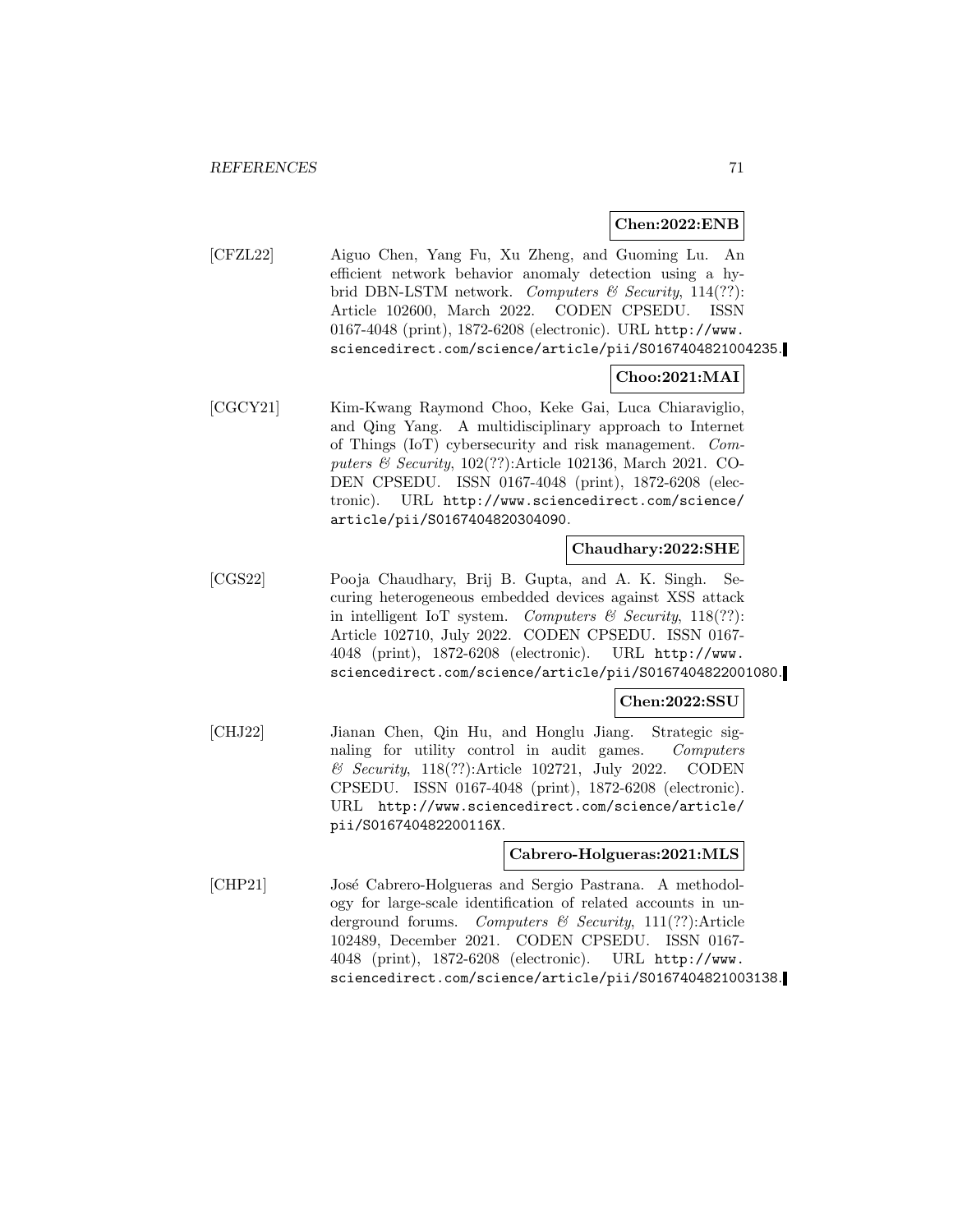### **Choi:2022:EDP**

[CJJ<sup>+</sup>22] Yeseul Choi, Yunjong Jeong, Daehee Jang, Brent Byunghoon Kang, and Hojoon Lee. EmuID: Detecting presence of emulation through microarchitectural characteristic on ARM. Computers  $\mathcal B$  Security, 113(??): Article 102569, February 2022. CODEN CPSEDU. ISSN 0167-4048 (print), 1872-6208 (electronic). URL http://www.sciencedirect.com/science/ article/pii/S016740482100393X.

## **Calzavara:2021:MWS**

[CJKR21] Stefano Calzavara, Hugo Jonker, Benjamin Krumnow, and Alvise Rabitti. Measuring Web session security at scale. Computers  $\mathcal B$  Security, 111(??): Article 102472, December 2021. CODEN CPSEDU. ISSN 0167-4048 (print), 1872-6208 (electronic). URL http://www.sciencedirect.com/science/ article/pii/S0167404821002960.

## **Cho:2021:TBL**

[CJS<sup>+</sup>21] Mingi Cho, Jaedong Jang, Yezee Seo, Seyeon Jeong, Soochang Chung, and Taekyoung Kwon. Towards bidirectional LUT-level detection of hardware Trojans. Computers  $\mathcal B$  Security, 104(??):Article 102223, May 2021. CODEN CPSEDU. ISSN 0167-4048 (print), 1872-6208 (electronic). URL http://www.sciencedirect.com/science/article/ pii/S016740482100047X.

## **Chowdhury:2022:MEC**

[CKG22] Nabin Chowdhury, Sokratis Katsikas, and Vasileios Gkioulos. Modeling effective cybersecurity training frameworks: a Delphi method-based study. Computers  $\mathcal{C}$  Security, 113(??):Article 102551, February 2022. CODEN CPSEDU. ISSN 0167-4048 (print), 1872-6208 (electronic). URL http://www.sciencedirect.com/science/article/ pii/S0167404821003758.

### **Conti:2020:CBC**

[CL20] Mauro Conti and Chhagan Lal. Context-based Copresence detection techniques: a survey. Computers & Security, 88(??):Article 101652, January 2020. CODEN CPSEDU. ISSN 0167-4048 (print), 1872-6208 (electronic). URL http://www.sciencedirect.com/science/article/ pii/S0167404819301968.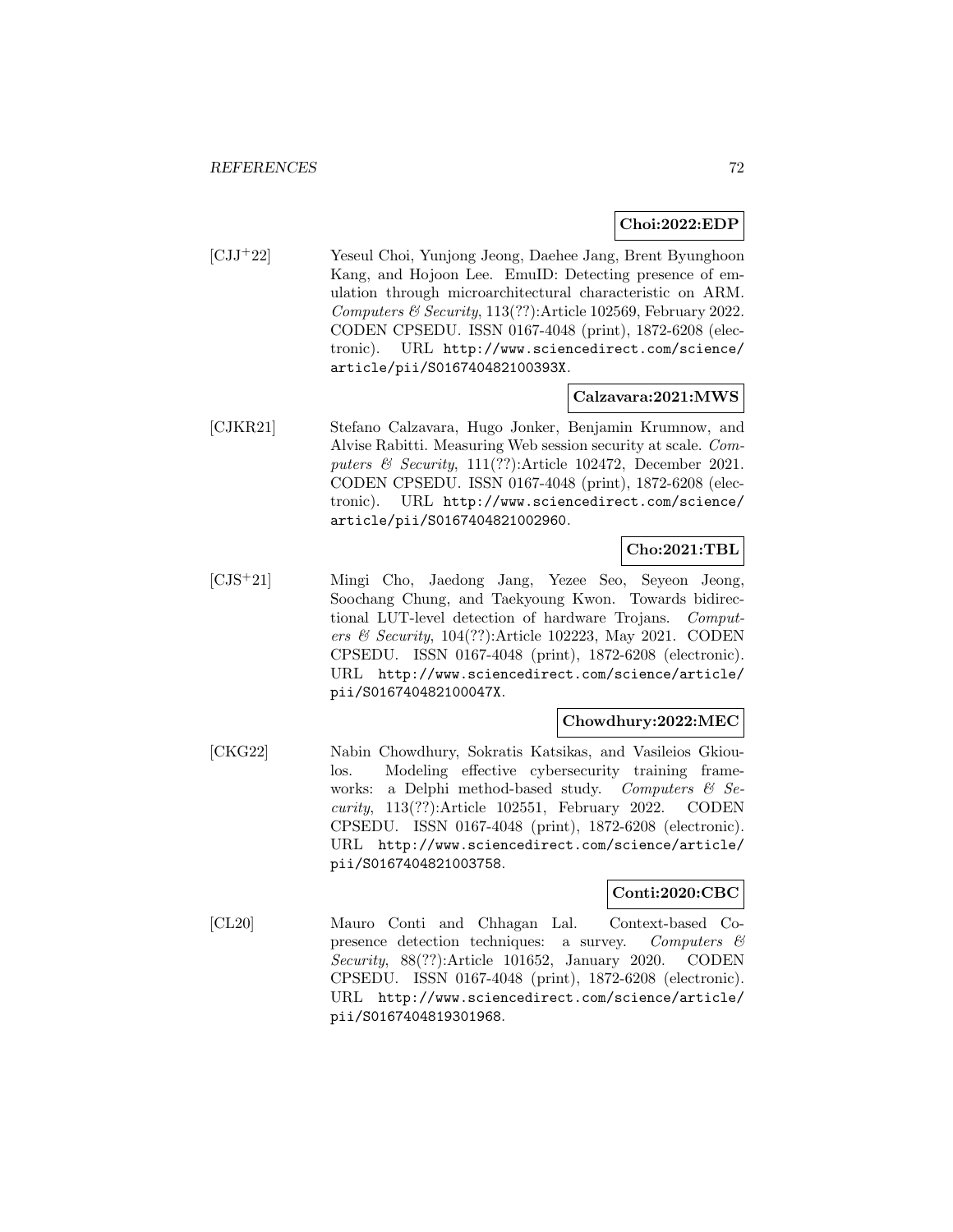## **Chen:2021:DCC**

[CLL<sup>+</sup>21] Shaojie Chen, Bo Lang, Hongyu Liu, Duokun Li, and Chuan Gao. DNS covert channel detection method using the LSTM model. Computers & Security, 104(??):Article 102095, May 2021. CODEN CPSEDU. ISSN 0167-4048 (print), 1872- 6208 (electronic). URL http://www.sciencedirect.com/ science/article/pii/S0167404820303680.

### **Chen:2022:WBC**

[CLS22] Tianrong Chen, Jie Ling, and Yuping Sun. White-box content camouflage attacks against deep learning. Computers & Security, 117(??):Article 102676, June 2022. CO-DEN CPSEDU. ISSN 0167-4048 (print), 1872-6208 (electronic). URL http://www.sciencedirect.com/science/ article/pii/S0167404822000748.

# **Cai:2021:JAM**

[CLX21] Lingru Cai, Yao Li, and Zhi Xiong. JOWMDroid: Android malware detection based on feature weighting with joint optimization of weight-mapping and classifier parameters. Computers & Security, 100(??):Article 102086, January 2021. CODEN CPSEDU. ISSN 0167-4048 (print), 1872- 6208 (electronic). URL http://www.sciencedirect.com/ science/article/pii/S016740482030359X.

#### **Case:2020:HAD**

[CMFUA<sup>+</sup>20] Andrew Case, Ryan D. Maggio, Md Firoz-Ul-Amin, Mohammad M. Jalalzai, Aisha Ali-Gombe, Mingxuan Sun, and Golden G. Richard. Hooktracer: Automatic detection and analysis of keystroke loggers using memory forensics. Computers & Security, 96(??):Article 101872, September 2020. CO-DEN CPSEDU. ISSN 0167-4048 (print), 1872-6208 (electronic). URL http://www.sciencedirect.com/science/ article/pii/S0167404820301450.

#### **Corcoran:2020:DLO**

[CMG20] Padraig Corcoran, Peter Mooney, and Andrei Gagarin. A distributed location obfuscation method for online route planning. Computers & Security, 95(??):Article 101850, August 2020. CODEN CPSEDU. ISSN 0167-4048 (print), 1872- 6208 (electronic). URL http://www.sciencedirect.com/ science/article/pii/S016740481831071X.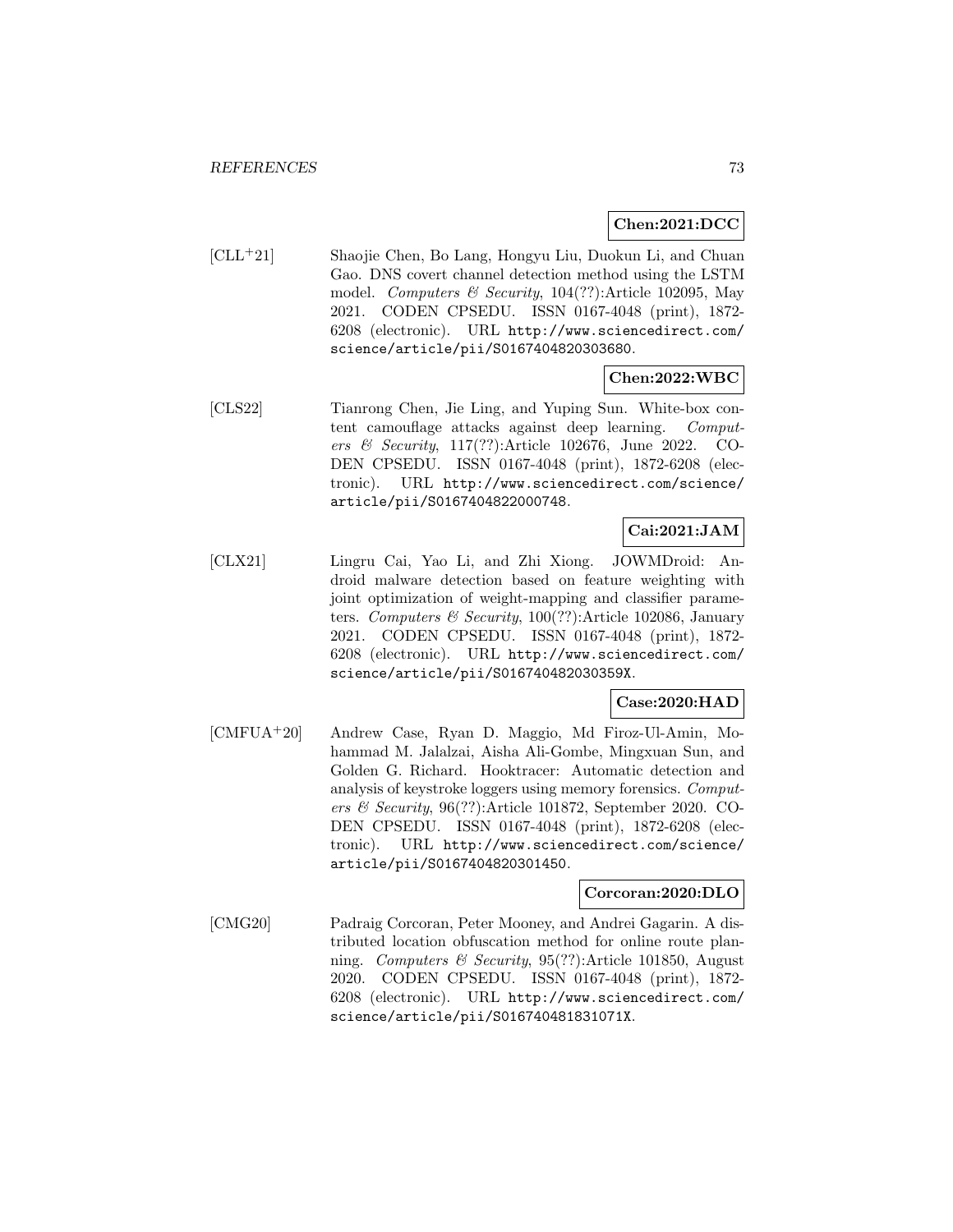#### **Carrillo-Mondejar:2022:HVA**

[CMMST22] J. Carrillo-Mondéjar, J. L. Martinez, and G. Suarez-Tangil. On how VoIP attacks foster the malicious call ecosystem. Computers & Security, 119(??):Article 102758, August 2022. CODEN CPSEDU. ISSN 0167-4048 (print), 1872-6208 (electronic). URL http://www.sciencedirect.com/science/ article/pii/S0167404822001535.

### **Cohen:2021:WCD**

[CNTBG21] Doron Cohen, Or Naim, Eran Toch, and Irad Ben-Gal. Website categorization via design attribute learning. Computers & Security, 107(??):Article 102312, August 2021. CO-DEN CPSEDU. ISSN 0167-4048 (print), 1872-6208 (electronic). URL http://www.sciencedirect.com/science/ article/pii/S016740482100136X.

## **Chua:2021:EDP**

[COH21] Hui Na Chua, Jie Sheng Ooi, and Anthony Herbland. The effects of different personal data categories on information privacy concern and disclosure. Computers  $\mathcal{C}$ Security, 110(??):Article 102453, November 2021. CO-DEN CPSEDU. ISSN 0167-4048 (print), 1872-6208 (electronic). URL http://www.sciencedirect.com/science/ article/pii/S0167404821002777.

#### **Caturano:2021:DRC**

[CPR21] Francesco Caturano, Gaetano Perrone, and Simon Pietro Romano. Discovering reflected cross-site scripting vulnerabilities using a multiobjective reinforcement learning environment. Computers & Security, 103(??):Article 102204, April 2021. CODEN CPSEDU. ISSN 0167-4048 (print), 1872- 6208 (electronic). URL http://www.sciencedirect.com/ science/article/pii/S0167404821000286.

### **Catillo:2021:DRP**

[CPRV21] Marta Catillo, Antonio Pecchia, Massimiliano Rak, and Umberto Villano. Demystifying the role of public intrusion datasets: a replication study of DoS network traffic data. Computers & Security, 108(??):Article 102341, September 2021. CODEN CPSEDU. ISSN 0167-4048 (print), 1872- 6208 (electronic). URL http://www.sciencedirect.com/ science/article/pii/S0167404821001656.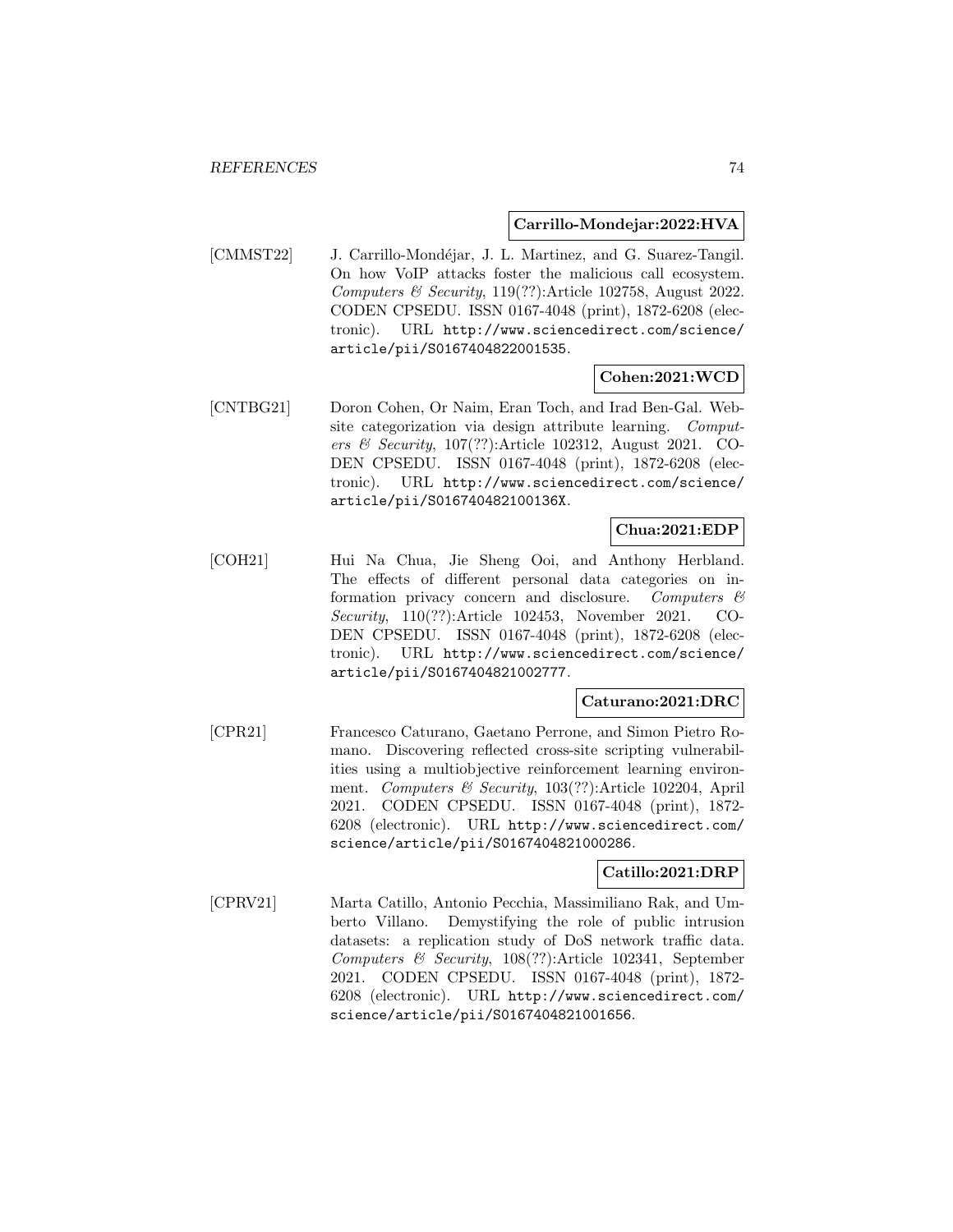## **Cao:2022:SAV**

[CPT<sup>+</sup>22] Yan Cao, Yuan Ping, Shaohua Tao, YongGang Chen, and YanXia Zhu. Specification and adaptive verification of access control policy for cyber-physical-social spaces. Computers & Security, 114(??):Article 102579, March 2022. CO-DEN CPSEDU. ISSN 0167-4048 (print), 1872-6208 (electronic). URL http://www.sciencedirect.com/science/ article/pii/S016740482100403X.

## **Chen:2021:AVS**

[CQL<sup>+</sup>21] Haowen Chen, Qiang Qu, Yexiong Lin, Xia Chen, and Keqin Li. Authenticity verification on social data outsourcing. Computers & Security, 100(??):Article 102077, January 2021. CODEN CPSEDU. ISSN 0167-4048 (print), 1872- 6208 (electronic). URL http://www.sciencedirect.com/ science/article/pii/S0167404820303503.

#### **Castelblanco:2022:DFA**

[CRS<sup>+</sup>22] Alejandra Castelblanco, Esteban Rivera, Jesús Solano, Lizzy Tengana, Christian López, and Martín Ochoa. Dynamic face authentication systems: Deep learning verification for camera close-up and head rotation paradigms. Computers & Security, 115(??):Article 102629, April 2022. CO-DEN CPSEDU. ISSN 0167-4048 (print), 1872-6208 (electronic). URL http://www.sciencedirect.com/science/ article/pii/S0167404822000281.

### **Chohra:2022:COF**

[CSKD22] Aniss Chohra, Paria Shirani, ElMouatez Billah Karbab, and Mourad Debbabi. Chameleon: Optimized feature selection using particle swarm optimization and ensemble methods for network anomaly detection. Computers & Security, 117(??):Article 102684, June 2022. CO-DEN CPSEDU. ISSN 0167-4048 (print), 1872-6208 (electronic). URL http://www.sciencedirect.com/science/ article/pii/S0167404822000827.

### **Cirne:2022:ISC**

[CSRA22] André Cirne, Patrícia R. Sousa, João S. Resende, and Luís Antunes. IoT security certifications: Challenges and potential approaches. Computers & Security, 116(??):Article 102669,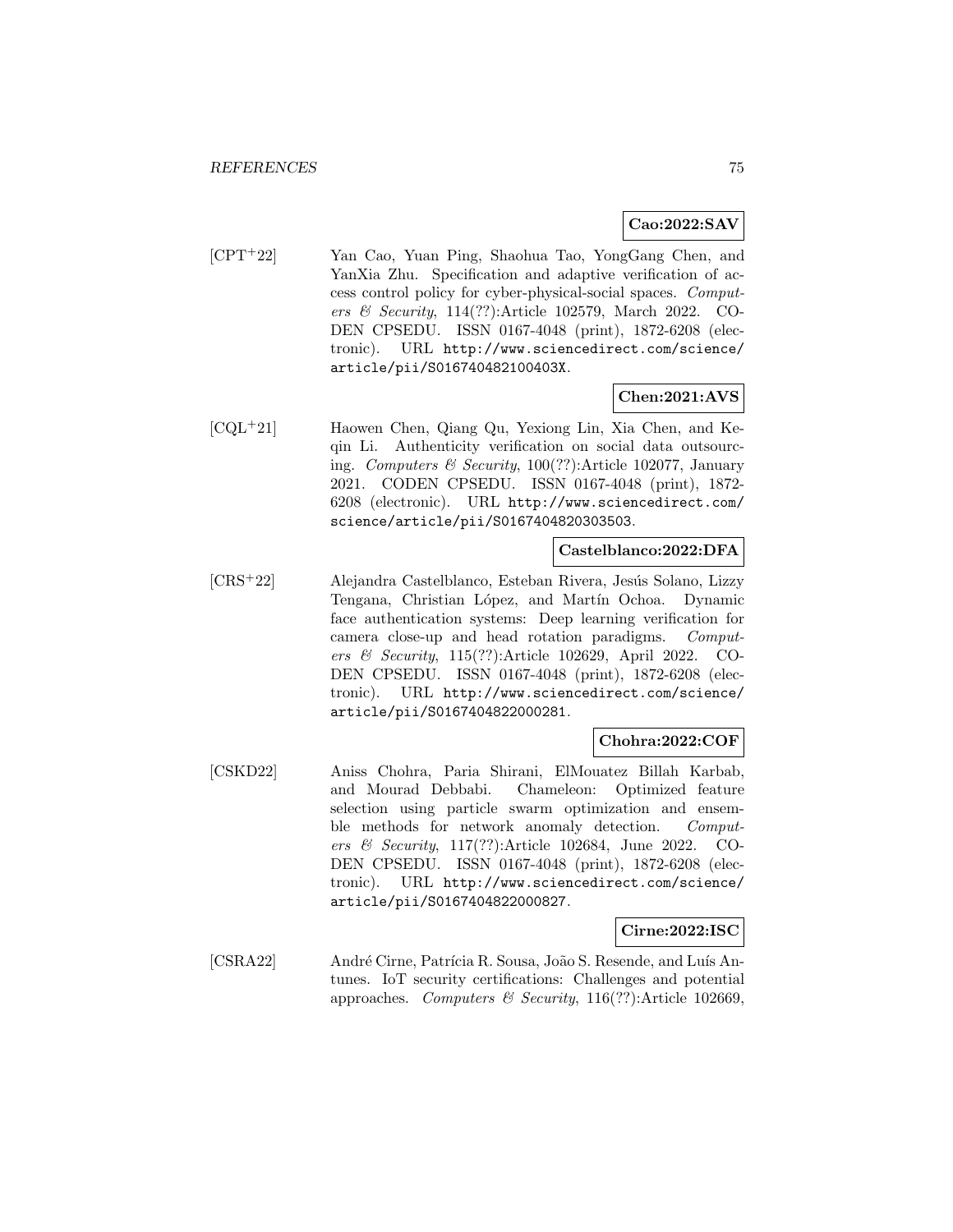May 2022. CODEN CPSEDU. ISSN 0167-4048 (print), 1872- 6208 (electronic). URL http://www.sciencedirect.com/ science/article/pii/S0167404822000682.

## **Cascavilla:2021:CTI**

[CTV21] Giuseppe Cascavilla, Damian A. Tamburri, and Willem-Jan Van Den Heuvel. Cybercrime threat intelligence: a systematic multi-vocal literature review. Computers & Security, 105(??):Article 102258, June 2021. CODEN CPSEDU. ISSN 0167-4048 (print), 1872-6208 (electronic). URL http://www.sciencedirect.com/science/article/ pii/S0167404821000821.

# **Cayir:2021:RCF**

 $[Q\ddot{U}D21]$  Aykut Çayir, Ugur Ünal, and Hasan Dag. Random CapsNet forest model for imbalanced malware type classification task. Computers & Security, 102(??):Article 102133, March 2021. CODEN CPSEDU. ISSN 0167-4048 (print), 1872- 6208 (electronic). URL http://www.sciencedirect.com/ science/article/pii/S0167404820304065.

# **Chevrot:2022:CCA**

[CVL22] Antoine Chevrot, Alexandre Vernotte, and Bruno Legeard. CAE: Contextual auto-encoder for multivariate timeseries anomaly detection in air transportation. Computers & Security, 116(??):Article 102652, May 2022. CO-DEN CPSEDU. ISSN 0167-4048 (print), 1872-6208 (electronic). URL http://www.sciencedirect.com/science/ article/pii/S0167404822000517.

## **Chen:2022:TNR**

[CWL<sup>+</sup>22] Fei Chen, Jiahao Wang, Jianqiang Li, Yang Xu, Cheng Zhang, and Tao Xiang. TrustBuilder: a non-repudiation scheme for IoT cloud applications. Computers  $\mathcal C$  Security, 116(??):Article 102664, May 2022. CODEN CPSEDU. ISSN 0167-4048 (print), 1872-6208 (electronic). URL http://www. sciencedirect.com/science/article/pii/S0167404822000633.

## **Chen:2022:VII**

[CXC22] Yan Chen, Weidong Xia, and Karlene Cousins. Voluntary and instrumental information security policy compliance: an integrated view of prosocial motivation, self-regulation and deterrence. Computers & Security, 113(??):Article 102568,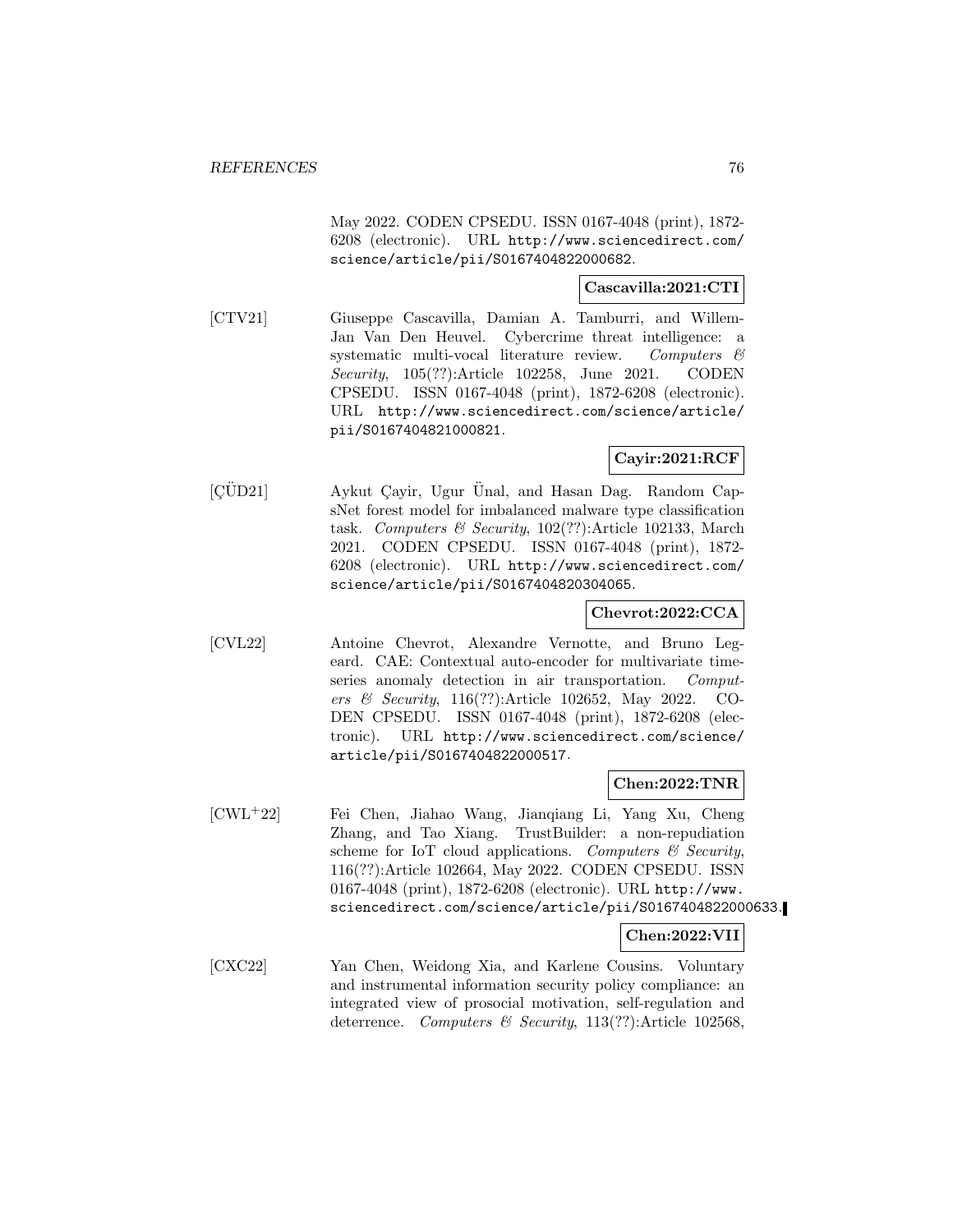February 2022. CODEN CPSEDU. ISSN 0167-4048 (print), 1872-6208 (electronic). URL http://www.sciencedirect. com/science/article/pii/S0167404821003928.

## **Chen:2020:CBR**

[CXLV20] Yurong Chen, Hongfa Xue, Tian Lan, and Guru Venkataramani. CHOP: Bypassing runtime bounds checking through convex hull optimization. Computers  $\mathcal C$  Security, 90(??): Article 101708, March 2020. CODEN CPSEDU. ISSN 0167-4048 (print), 1872-6208 (electronic). URL http://www. sciencedirect.com/science/article/pii/S0167404819302457.

## **Chen:2021:DGB**

[CYL<sup>+</sup>21] Siqi Chen, Yufei Yuan, Xin (Robert) Luo, Jie Jian, and Yan Wang. Discovering group-based transnational cyber fraud actives: a polymethodological view. Computers & Security, 104(??):Article 102217, May 2021. CO-DEN CPSEDU. ISSN 0167-4048 (print), 1872-6208 (electronic). URL http://www.sciencedirect.com/science/ article/pii/S0167404821000419.

## **Chen:2020:RSN**

[CZCX20] Jinyin Chen, Haibin Zheng, Ruoxi Chen, and Hui Xiong. RCA-SOC: a novel adversarial defense by refocusing on critical areas and strengthening object contours. Computers & Security, 96(??):Article 101916, September 2020. CO-DEN CPSEDU. ISSN 0167-4048 (print), 1872-6208 (electronic). URL http://www.sciencedirect.com/science/ article/pii/S0167404820301929.

### **Cheng:2022:MTA**

[CZG<sup>+</sup>22] Yueqiang Cheng, Zhi Zhang, Yansong Gao, Zhaofeng Chen, Shengjian Guo, Qifei Zhang, Rui Mei, Surya Nepal, and Yang Xiang. Meltdown-type attacks are still feasible in the wall of kernel page-table isolation. Computers  $\mathcal{C}$ Security, 113(??):Article 102556, February 2022. CO-DEN CPSEDU. ISSN 0167-4048 (print), 1872-6208 (electronic). URL http://www.sciencedirect.com/science/ article/pii/S0167404821003801.

### **Coulter:2022:DAW**

[CZPX22] Rory Coulter, Jun Zhang, Lei Pan, and Yang Xiang. Domain adaptation for Windows advanced persistent threat de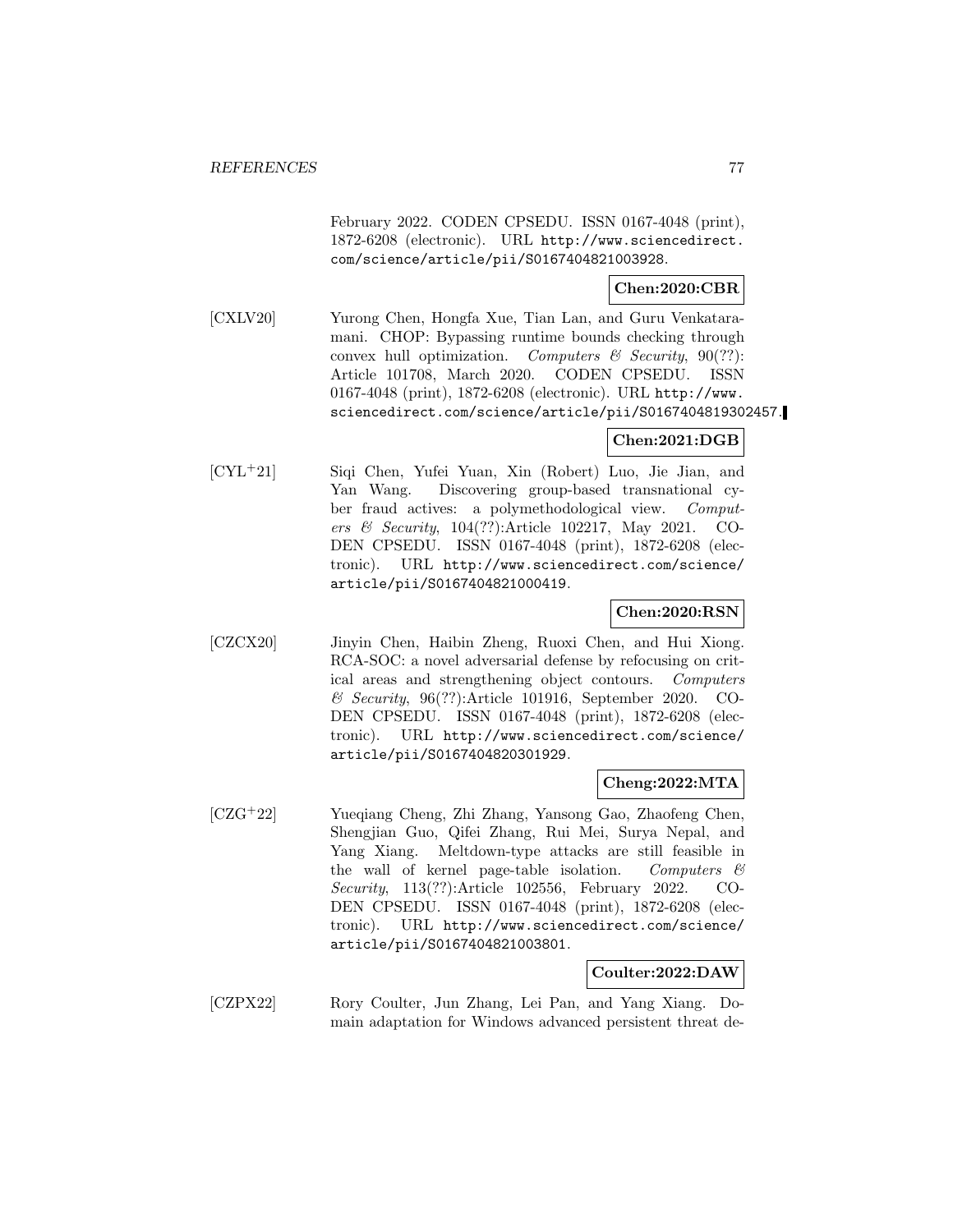tection. Computers & Security,  $112(??)$ : Article 102496, January 2022. CODEN CPSEDU. ISSN 0167-4048 (print), 1872- 6208 (electronic). URL http://www.sciencedirect.com/ science/article/pii/S0167404821003205.

# **Chen:2021:ODP**

[CZS<sup>+</sup>21] Xin Chen, Tao Zhang, Sheng Shen, Tianqing Zhu, and Ping Xiong. An optimized differential privacy scheme with reinforcement learning in VANET. Computers  $\mathcal{C}$ Security, 110(??):Article 102446, November 2021. CO-DEN CPSEDU. ISSN 0167-4048 (print), 1872-6208 (electronic). URL http://www.sciencedirect.com/science/ article/pii/S0167404821002704.

# **Chen:2021:FND**

[CZX<sup>+</sup>21] Jinyin Chen, Haibin Zheng, Hui Xiong, Ruoxi Chen, Tianyu Du, Zhen Hong, and Shouling Ji. FineFool: a novel DNN object contour attack on image recognition based on the attention perturbation adversarial technique. Computers & Security, 104(??):Article 102220, May 2021. CO-DEN CPSEDU. ISSN 0167-4048 (print), 1872-6208 (electronic). URL http://www.sciencedirect.com/science/ article/pii/S0167404821000444.

## **Chen:2021:HIS**

[CZZ<sup>+</sup>21] E. Chen, Yan Zhu, Guizhen Zhu, Kaitai Liang, and Rongquan Feng. How to implement secure cloud file sharing using optimized attribute-based access control with small policy matrix and minimized cumulative errors. Computers & Security, 107(??):Article 102318, August 2021. CO-DEN CPSEDU. ISSN 0167-4048 (print), 1872-6208 (electronic). URL http://www.sciencedirect.com/science/ article/pii/S0167404821001425.

## **DaSilva:2022:CSL**

[Da 22] Joseph Da Silva. Cyber security and the Leviathan. Computers & Security, 116(??):Article 102674, May 2022. CO-DEN CPSEDU. ISSN 0167-4048 (print), 1872-6208 (electronic). URL http://www.sciencedirect.com/science/ article/pii/S0167404822000724.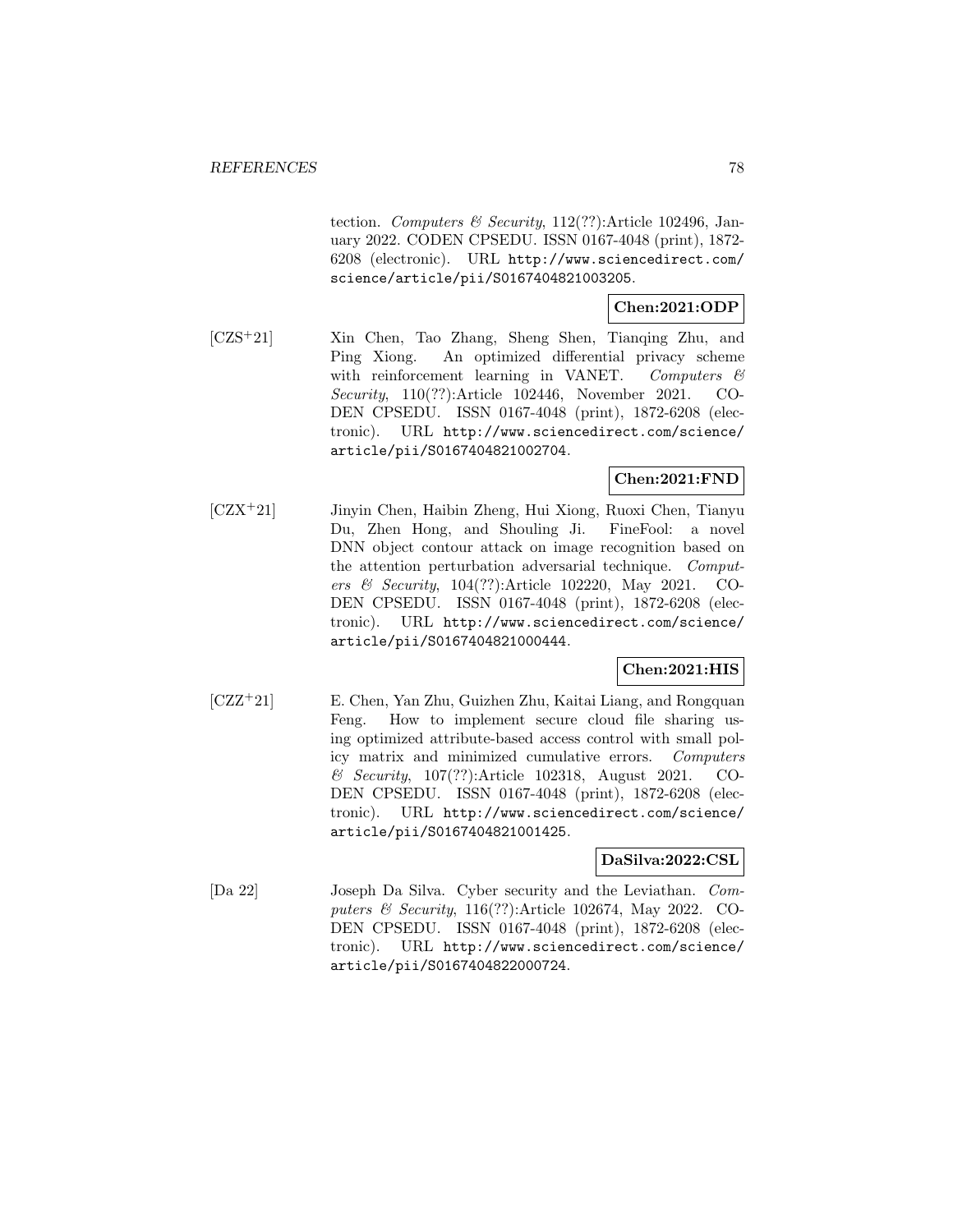#### **Dionysiou:2020:SMV**

[DA20] Antreas Dionysiou and Elias Athanasopoulos. SoK: Machine vs. machine — a systematic classification of automated machine learning-based CAPTCHA solvers. Computers & Security, 97(??):Article 101947, October 2020. CO-DEN CPSEDU. ISSN 0167-4048 (print), 1872-6208 (electronic). URL http://www.sciencedirect.com/science/ article/pii/S0167404820302236.

#### **Djelouat:2020:SCS**

[DABB20] Hamza Djelouat, Abbes Amira, Faycal Bensaali, and Issam Boukhennoufa. Secure compressive sensing for ECG monitoring. Computers & Security,  $88(??)$ :Article 101649, January 2020. CODEN CPSEDU. ISSN 0167-4048 (print), 1872- 6208 (electronic). URL https://www.sciencedirect.com/ science/article/pii/S0167404819301932.

## **Desouza:2020:WIS**

[DANS20] Kevin C. Desouza, Atif Ahmad, Humza Naseer, and Munish Sharma. Weaponizing information systems for political disruption: the Actor, Lever, Effects, and Response Taxonomy (ALERT). Computers & Security,  $88(??)$ : Article 101606, January 2020. CODEN CPSEDU. ISSN 0167-4048 (print), 1872-6208 (electronic). URL https://www.sciencedirect. com/science/article/pii/S0167404819301579.

#### **Das:2020:ADI**

[DAZ20] Tanmoy Kanti Das, Sridhar Adepu, and Jianying Zhou. Anomaly detection in industrial control systems using logical analysis of data. Computers & Security,  $96(??)$ : Article 101935, September 2020. CODEN CPSEDU. ISSN 0167-4048 (print), 1872-6208 (electronic). URL http://www.sciencedirect. com/science/article/pii/S0167404820302121.

#### **Dabbagh:2021:SEP**

[DCB<sup>+</sup>21] Mohammad Dabbagh, Kim-Kwang Raymond Choo, Amin Beheshti, Mohammad Tahir, and Nader Sohrabi Safa. A survey of empirical performance evaluation of permissioned blockchain platforms: Challenges and opportunities. Computers & Security, 100(??):Article 102078, January 2021. CO-DEN CPSEDU. ISSN 0167-4048 (print), 1872-6208 (electronic). URL http://www.sciencedirect.com/science/ article/pii/S0167404820303515.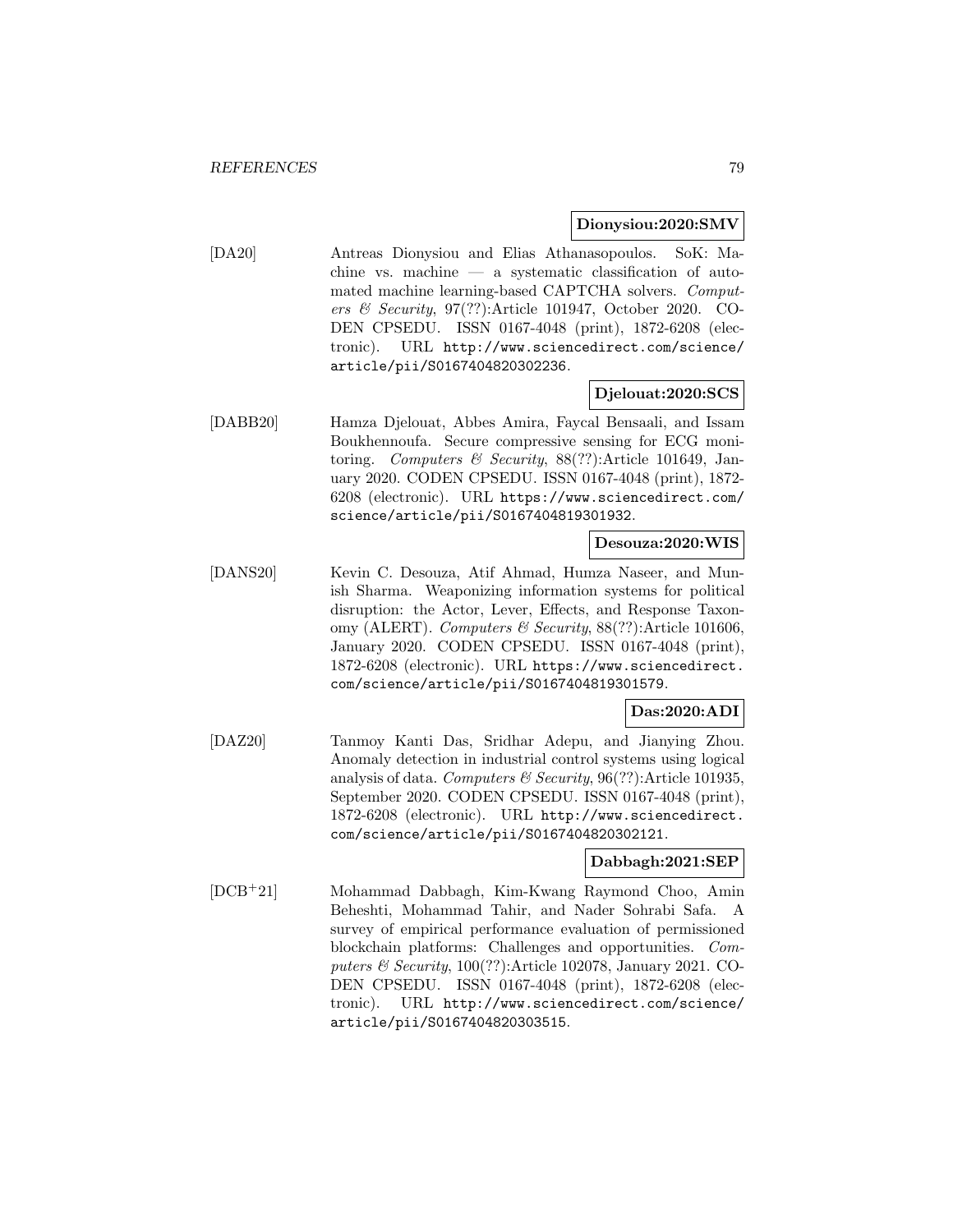#### **Dave:2022:CSC**

[DCS<sup>+</sup>22] Gaurav Dave, Gaurav Choudhary, Vikas Sihag, Ilsun You, and Kim-Kwang Raymond Choo. Cyber security challenges in aviation communication, navigation, and surveillance. Computers & Security, 112(??):Article 102516, January 2022. CO-DEN CPSEDU. ISSN 0167-4048 (print), 1872-6208 (electronic). URL http://www.sciencedirect.com/science/ article/pii/S0167404821003400.

## **Dong:2020:EES**

[DCSW20] Ye Dong, Xiaojun Chen, Liyan Shen, and Dakui Wang. EaST-FLy: Efficient and secure ternary federated learning. Computers & Security, 94(??):Article 101824, July 2020. CO-DEN CPSEDU. ISSN 0167-4048 (print), 1872-6208 (electronic). URL http://www.sciencedirect.com/science/ article/pii/S0167404820300985.

## **Dahiya:2020:MAA**

[DG20] Amrita Dahiya and B. B. Gupta. Multi attribute auction based incentivized solution against DDoS attacks. Computers & Security, 92(??):Article 101763, May 2020. CO-DEN CPSEDU. ISSN 0167-4048 (print), 1872-6208 (electronic). URL http://www.sciencedirect.com/science/ article/pii/S016740482030047X.

## **Derbyshire:2021:TDL**

[DGH21] Richard Derbyshire, Benjamin Green, and David Hutchison. "Talking a different Language": Anticipating adversary attack cost for cyber risk assessment. Computers & Security, 103(??):Article 102163, April 2021. CO-DEN CPSEDU. ISSN 0167-4048 (print), 1872-6208 (electronic). URL http://www.sciencedirect.com/science/ article/pii/S0167404820304363.

### **Das:2020:UUC**

[DKSS20] Ayan Kumar Das, Sidra Kalam, Nausheen Sahar, and Ditipriya Sinha. UCFL: User categorization using fuzzy logic towards PUF based two-phase authentication of fog assisted IoT devices. Computers  $\mathcal B$  Security, 97(??):Article 101938, October 2020. CODEN CPSEDU. ISSN 0167-4048 (print), 1872-6208 (electronic). URL http://www.sciencedirect. com/science/article/pii/S0167404820302145.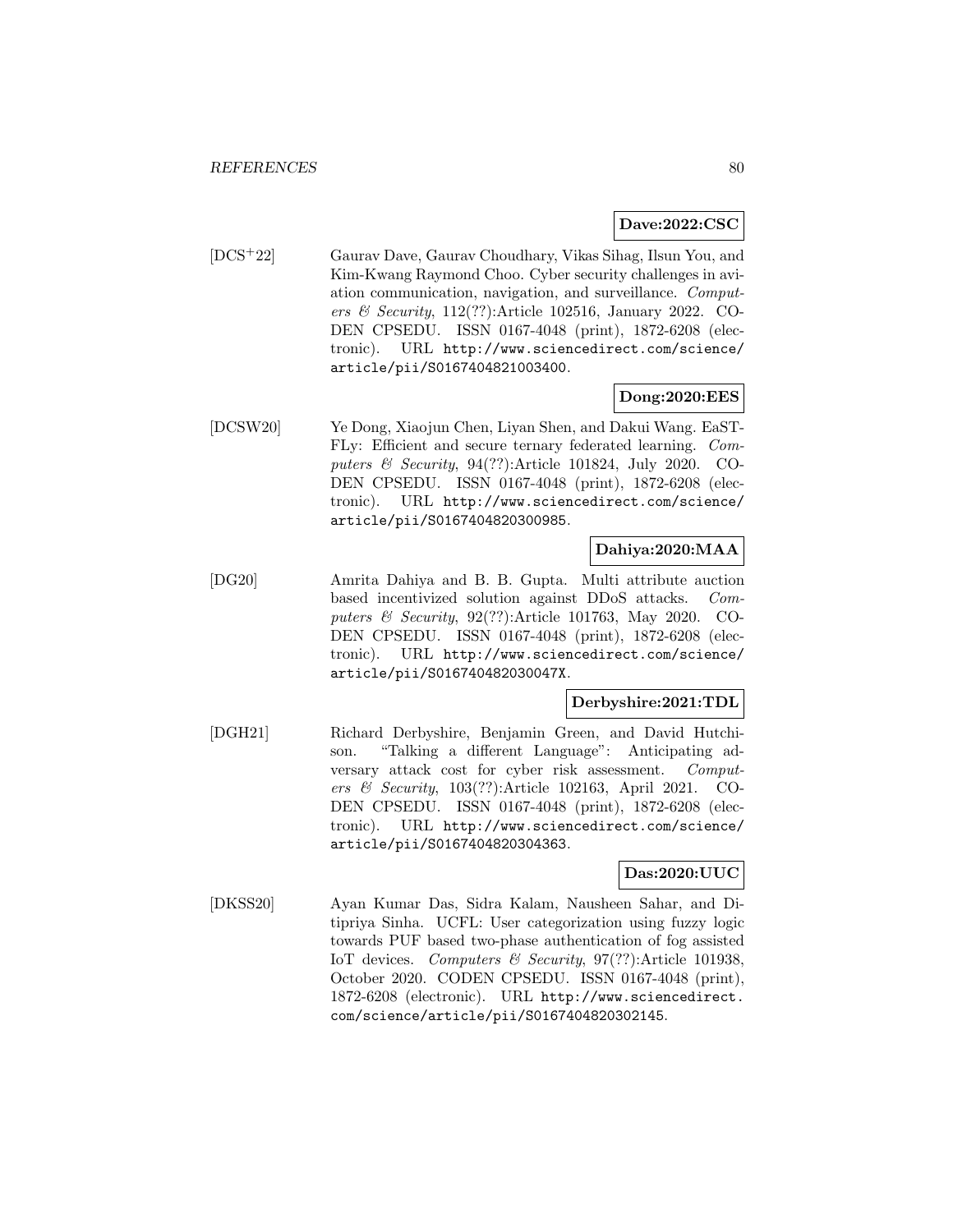#### **Demigha:2021:HBS**

[DL21] Oualid Demigha and Ramzi Larguet. Hardware-based solutions for trusted cloud computing. Computers  $\mathcal{C}$ Security, 103(??):Article 102117, April 2021. CODEN CPSEDU. ISSN 0167-4048 (print), 1872-6208 (electronic). URL http://www.sciencedirect.com/science/article/ pii/S0167404820303904.

## **Dai:2021:UIL**

[DLQ<sup>+</sup>21] Yusheng Dai, Hui Li, Yekui Qian, Yunling Guo, Ruipeng Yang, and Min Zheng. Using IRP and local alignment method to detect distributed malware. Computers  $\mathcal{C}$  Security, 100(??):Article 102109, January 2021. CODEN CPSEDU. ISSN 0167-4048 (print), 1872-6208 (electronic). URL http://www.sciencedirect.com/science/article/ pii/S0167404820303825.

## **Davies:2021:DAA**

[DMB21] Simon R. Davies, Richard Macfarlane, and William J. Buchanan. Differential area analysis for ransomware attack detection within mixed file datasets. Computers  $\mathcal{C}$ Security, 108(??):Article 102377, September 2021. CO-DEN CPSEDU. ISSN 0167-4048 (print), 1872-6208 (electronic). URL http://www.sciencedirect.com/science/ article/pii/S0167404821002017.

## **Dvir:2020:EVT**

[DMD<sup>+</sup>20] Amit Dvir, Angelos K. Marnerides, Ran Dubin, Nehor Golan, and Chen Hajaj. Encrypted video traffic clustering demystified. Computers & Security, 96(??):Article 101917, September 2020. CODEN CPSEDU. ISSN 0167-4048 (print), 1872- 6208 (electronic). URL http://www.sciencedirect.com/ science/article/pii/S0167404820301930.

### **DeSanto:2021:EMS**

[DMRV21] D. De Santo, C. S. Malavenda, S. P. Romano, and C. Vecchio. Exploiting the MIL-STD-1553 avionic data bus with an active cyber device. Computers & Security,  $100(??)$ :Article 102097, January 2021. CODEN CPSEDU. ISSN 0167-4048 (print), 1872-6208 (electronic). URL http://www.sciencedirect. com/science/article/pii/S0167404820303709.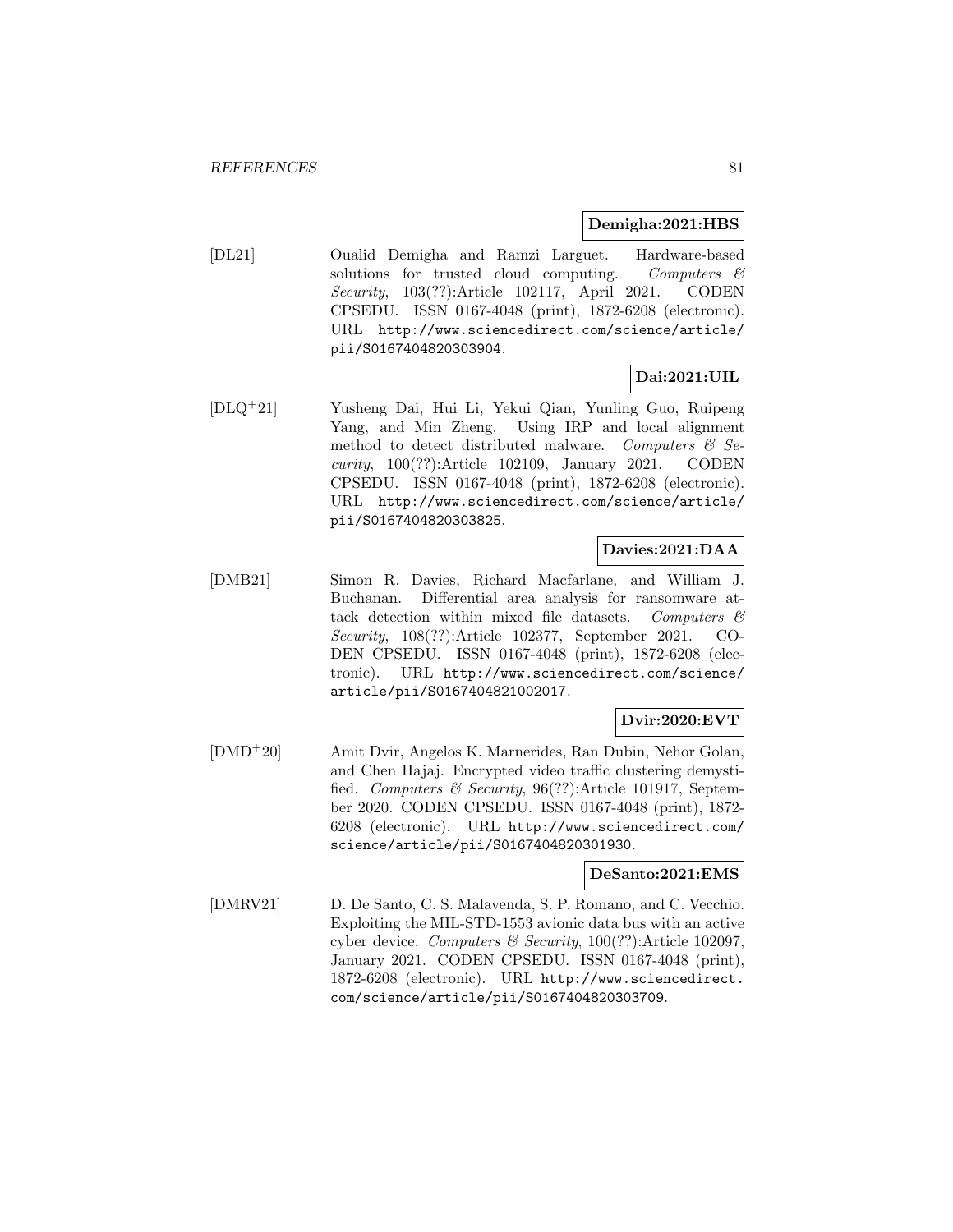#### **doNascimento:2021:MSH**

[dNaJMMFM21] Pablo Pessoa do Nascimento, Paulo Pereira and[comma][comma] Jr. Marco Mialaret, Isac Ferreira, and Paulo Maciel. A methodology for selecting hardware performance counters for supporting non-intrusive diagnostic of flood DDoS attacks on web servers. Computers & Security,  $110(??)$ : Article 102434, November 2021. CODEN CPSEDU. ISSN 0167-4048 (print), 1872-6208 (electronic). URL http://www.sciencedirect. com/science/article/pii/S0167404821002583.

## **Dhieb:2020:TNB**

[DNB<sup>+</sup>20] Thameur Dhieb, Sourour Njah, Houcine Boubaker, Wael Ouarda, Mounir Ben Ayed, and Adel M. Alimi. Towards a novel biometric system for forensic document examination. Computers & Security, 97(??):Article 101973, October 2020. CODEN CPSEDU. ISSN 0167-4048 (print), 1872- 6208 (electronic). URL http://www.sciencedirect.com/ science/article/pii/S0167404820302467.

### **Diesch:2020:CMI**

[DPK20] Rainer Diesch, Matthias Pfaff, and Helmut Krcmar. A comprehensive model of information security factors for decisionmakers. Computers & Security,  $92(??)$ :Article 101747, May 2020. CODEN CPSEDU. ISSN 0167-4048 (print), 1872- 6208 (electronic). URL http://www.sciencedirect.com/ science/article/pii/S0167404820300341.

### **Dang-Pham:2022:IIS**

[DPKHP22] Duy Dang-Pham, Karlheinz Kautz, Ai-Phuong Hoang, and Siddhi Pittayachawan. Identifying information security opinion leaders in organizations: Insights from the theory of social power bases and social network analysis. Computers & Security, 112(??):Article 102505, January 2022. CO-DEN CPSEDU. ISSN 0167-4048 (print), 1872-6208 (electronic). URL http://www.sciencedirect.com/science/ article/pii/S0167404821003291.

### **Doucek:2020:APS**

[DPSN20] Petr Doucek, Lubos Pavlícek, Jirí Sedlácek, and Lea Nedomová. Adaptation of password strength estimators to a non-English environment — the Czech experience.  $Comput$ ers & Security, 95(??):Article 101757, August 2020. CO-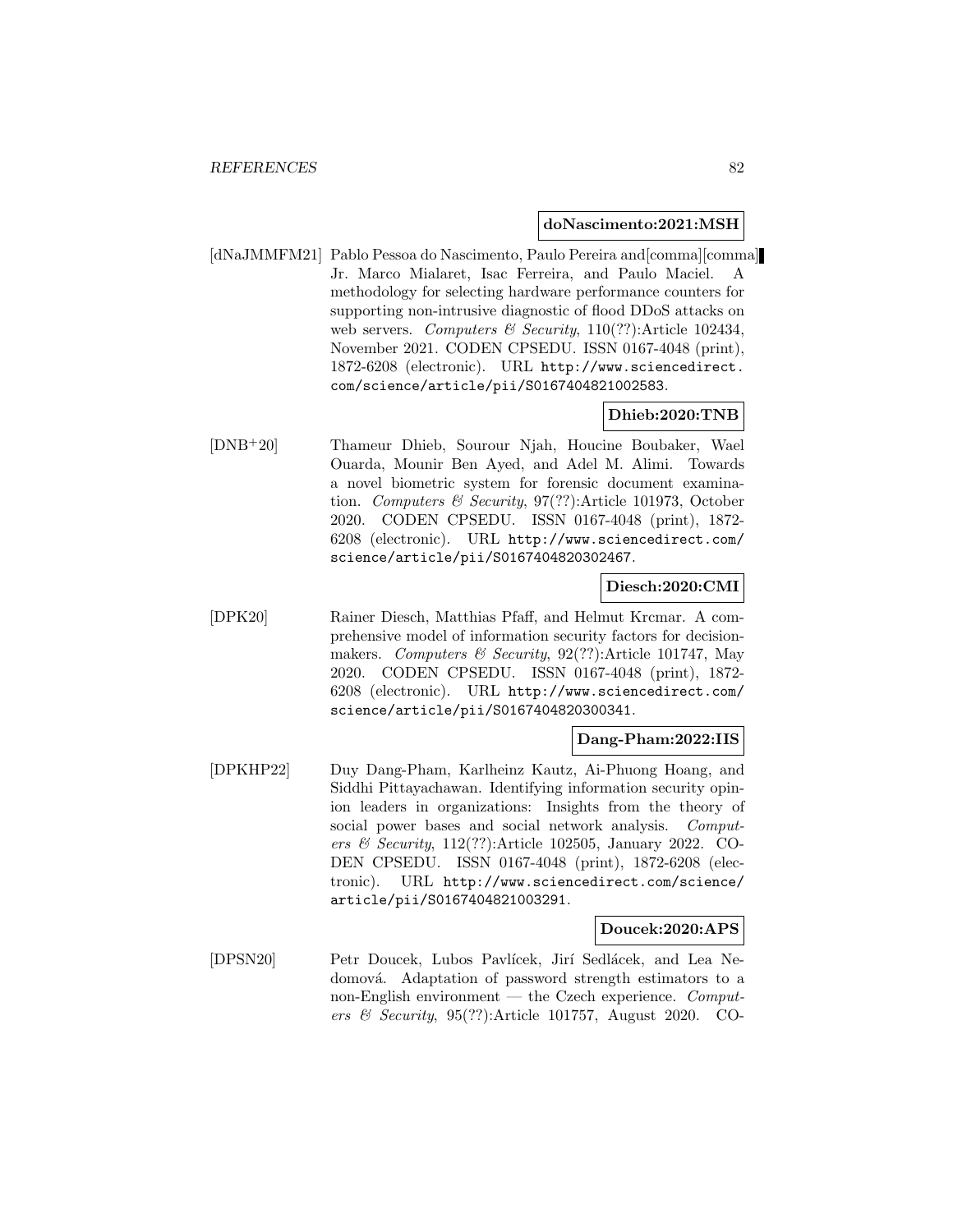DEN CPSEDU. ISSN 0167-4048 (print), 1872-6208 (electronic). URL http://www.sciencedirect.com/science/ article/pii/S0167404820300419.

## **Dileesh:2020:MPV**

[DS20] E. D. Dileesh and A. P. Shanthi. M-PIVAD — virtual memory based approach against non-control data attacks. Computers & Security, 95(??):Article 101834, August 2020. CO-DEN CPSEDU. ISSN 0167-4048 (print), 1872-6208 (electronic). URL http://www.sciencedirect.com/science/ article/pii/S0167404818311374.

## **Dileesh:2021:ASD**

[DS21] E. D. Dileesh and A. P. Shanthi. An application specific dynamic behaviour model using function-call sequence and memory access-graph for execution integrity verification. Computers & Security, 107(??):Article 102299, August 2021. CO-DEN CPSEDU. ISSN 0167-4048 (print), 1872-6208 (electronic). URL http://www.sciencedirect.com/science/ article/pii/S0167404821001231.

### **Dorsala:2020:FPV**

[DSC20] Mallikarjun Reddy Dorsala, V. N. Sastry, and Sudhakar Chapram. Fair payments for verifiable cloud services using smart contracts. Computers  $\mathcal B$  Security, 90(??):Article 101712, March 2020. CODEN CPSEDU. ISSN 0167- 4048 (print), 1872-6208 (electronic). URL http://www. sciencedirect.com/science/article/pii/S0167404819302494.

#### **daSilva:2020:HBS**

[dSFG20] Carlo Marcelo Revoredo da Silva, Eduardo Luzeiro Feitosa, and Vinicius Cardoso Garcia. Heuristic-based strategy for phishing prediction: a survey of URL-based approach. Computers & Security, 88(??):Article 101613, January 2020. CO-DEN CPSEDU. ISSN 0167-4048 (print), 1872-6208 (electronic). URL https://www.sciencedirect.com/science/ article/pii/S0167404819301622.

#### **DOnghia:2022:ASD**

[DSN<sup>+</sup>22] Mario D'Onghia, Matteo Salvadore, Benedetto Maria Nespoli, Michele Carminati, Mario Polino, and Stefano Zanero. Apícula: Static detection of API calls in generic streams of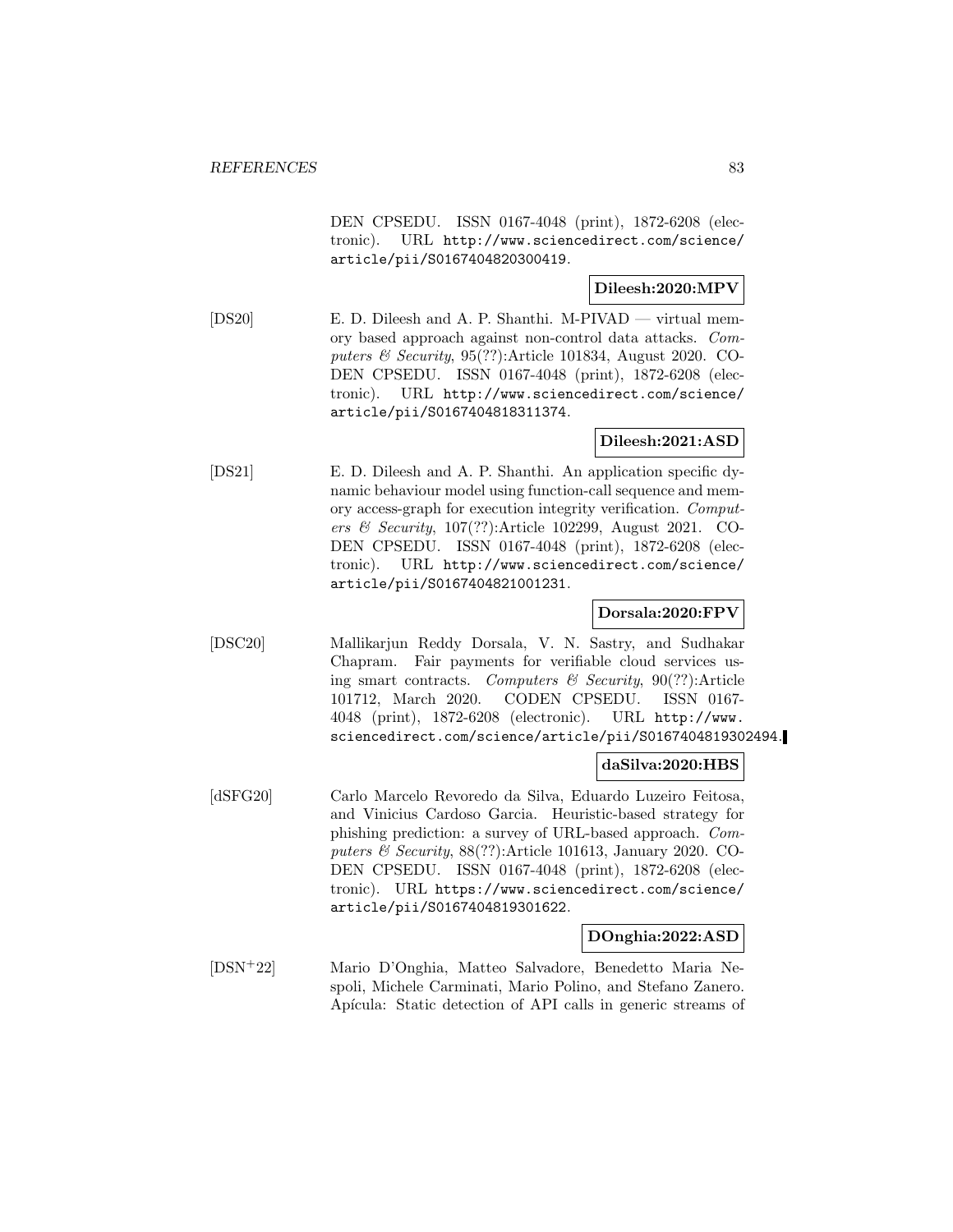bytes. Computers & Security, 119(??):Article 102775, August 2022. CODEN CPSEDU. ISSN 0167-4048 (print), 1872- 6208 (electronic). URL http://www.sciencedirect.com/ science/article/pii/S0167404822001705.

# **Duy:2021:DDI**

[DTK<sup>+</sup>21] Phan The Duy, Le Khac Tien, Nghi Hoang Khoa, Do Thi Thu Hien, Anh Gia-Tuan Nguyen, and Van-Hau Pham. DIG-FuPAS: Deceive IDS with GAN and function-preserving on adversarial samples in SDN-enabled networks. Computers & Security, 109(??):Article 102367, October 2021. CO-DEN CPSEDU. ISSN 0167-4048 (print), 1872-6208 (electronic). URL http://www.sciencedirect.com/science/ article/pii/S0167404821001917.

## **daVeiga:2020:DOI**

[dVABH20] Adéle da Veiga, Liudmila V. Astakhova, Adéle Botha, and Marlien Herselman. Defining organisational information security culture-perspectives from academia and industry. Computers & Security, 92(??):Article 101713, May 2020. CO-DEN CPSEDU. ISSN 0167-4048 (print), 1872-6208 (electronic). URL http://www.sciencedirect.com/science/ article/pii/S0167404820300018.

### **Doctor:2020:EDE**

[DVJ<sup>+</sup>20] Jason N. Doctor, Jaideep Vaidya, Xiaoqian Jiang, Shuang Wang, Lisa M. Schilling, Toan Ong, Michael E. Matheny, Lucila Ohno-Machado, and Daniella Meeker. Efficient determination of equivalence for encrypted data. Computers & Security, 97(??):Article 101939, October 2020. CO-DEN CPSEDU. ISSN 0167-4048 (print), 1872-6208 (electronic). URL http://www.sciencedirect.com/science/ article/pii/S0167404820302157.

## **Du:2022:MPL**

[DZ22] Ruizhong Du and Lin Zhen. Multiuser physical layer security mechanism in the wireless communication system of the IIOT. Computers & Security, 113(??):Article 102559, February 2022. CODEN CPSEDU. ISSN 0167-4048 (print), 1872- 6208 (electronic). URL http://www.sciencedirect.com/ science/article/pii/S0167404821003837.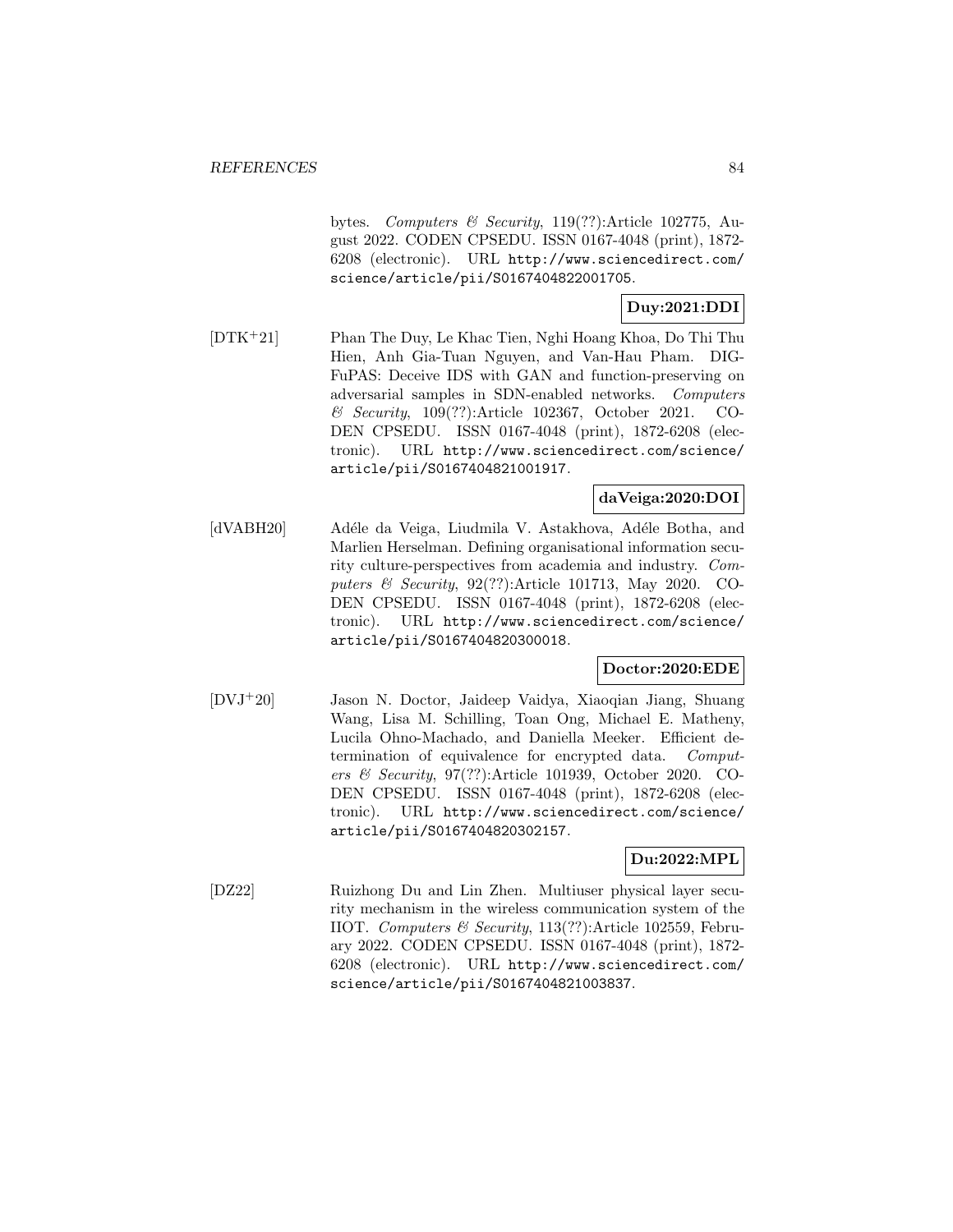#### **Duan:2021:MGN**

[DZZ<sup>+</sup>21] Yexin Duan, Xingyu Zhou, Junhua Zou, Junyang Qiu, Jin Zhang, and Zhisong Pan. Mask-guided noise restriction adversarial attacks for image classification. Computers  $\mathcal B$  Security, 100(??): Article 102111, January 2021. CO-DEN CPSEDU. ISSN 0167-4048 (print), 1872-6208 (electronic). URL http://www.sciencedirect.com/science/ article/pii/S0167404820303849.

## **Evangelou:2020:ADF**

[EA20] Marina Evangelou and Niall M. Adams. An anomaly detection framework for cyber-security data. Computers & Security, 97(??):Article 101941, October 2020. CO-DEN CPSEDU. ISSN 0167-4048 (print), 1872-6208 (electronic). URL http://www.sciencedirect.com/science/ article/pii/S0167404820302170.

## **Erola:2022:SCC**

[EAN<sup>+</sup>22] Arnau Erola, Ioannis Agrafiotis, Jason R. C. Nurse, Louise Axon, Michael Goldsmith, and Sadie Creese. A system to calculate cyber value-at-risk. Computers  $\mathcal{C}$  Security, 113(??):Article 102545, February 2022. CODEN CPSEDU. ISSN 0167-4048 (print), 1872-6208 (electronic). URL http://www.sciencedirect.com/science/article/ pii/S0167404821003692.

### **Engstrom:2022:TDC**

[EL22] Viktor Engström and Robert Lagerström. Two decades of cyberattack simulations: a systematic literature review. Computers & Security, 116(??):Article 102681, May 2022. CO-DEN CPSEDU. ISSN 0167-4048 (print), 1872-6208 (electronic). URL http://www.sciencedirect.com/science/ article/pii/S0167404822000797.

#### **Estay:2020:SRC**

[ESBJ20] Daniel A. Sepúlveda Estay, Rishikesh Sahay, Michael B. Barfod, and Christian D. Jensen. A systematic review of cyber-resilience assessment frameworks. Computers  $\mathcal C$ Security, 97(??):Article 101996, October 2020. CODEN CPSEDU. ISSN 0167-4048 (print), 1872-6208 (electronic). URL http://www.sciencedirect.com/science/article/ pii/S0167404820302698.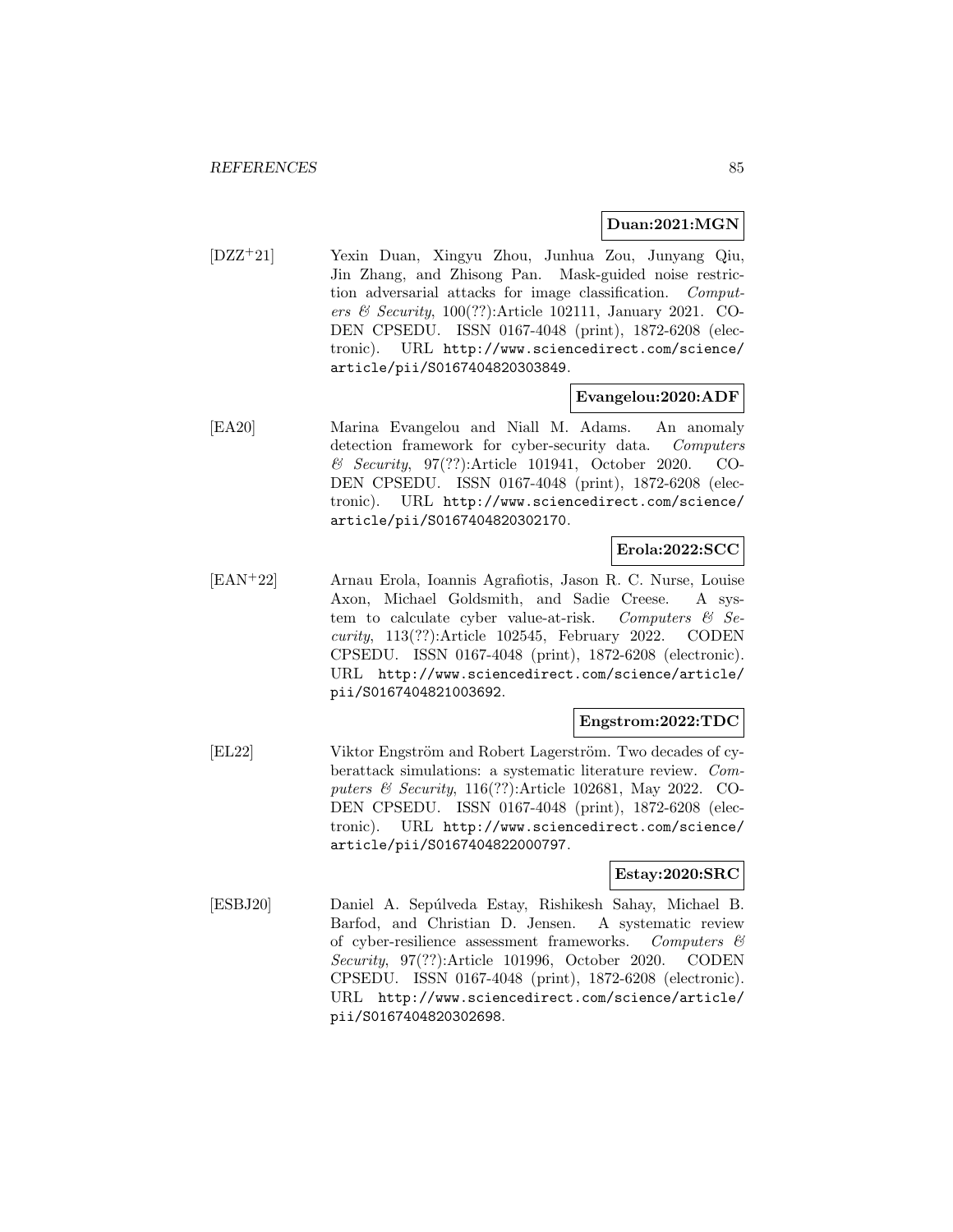#### **Esmaeilzadeh:2020:EPP**

[Esm20] Pouyan Esmaeilzadeh. The effect of the privacy policy of Health Information Exchange (HIE) on patients' information disclosure intention. Computers  $\mathcal{B}$  Security, 95(??): Article 101819, August 2020. CODEN CPSEDU. ISSN 0167-4048 (print), 1872-6208 (electronic). URL http://www. sciencedirect.com/science/article/pii/S0167404818311763.

## **Elmrabit:2020:ITR**

[EYYZ20] Nebrase Elmrabit, Shuang-Hua Yang, Lili Yang, and Huiyu Zhou. Insider threat risk prediction based on Bayesian network. Computers & Security, 96(??):Article 101908, September 2020. CODEN CPSEDU. ISSN 0167-4048 (print), 1872- 6208 (electronic). URL http://www.sciencedirect.com/ science/article/pii/S016740482030184X.

### **El-Zawawy:2021:VAW**

[EZLC21] Mohamed A. El-Zawawy, Eleonora Losiouk, and Mauro Conti. Vulnerabilities in Android webview objects: Still not the end! Computers & Security, 109(??):Article 102395, October 2021. CODEN CPSEDU. ISSN 0167-4048 (print), 1872-6208 (electronic). URL http://www.sciencedirect. com/science/article/pii/S0167404821002194.

### **Filiz:2021:ERD**

[FACHC21] Burak Filiz, Budi Arief, Orcun Cetin, and Julio Hernandez-Castro. On the effectiveness of ransomware decryption tools. Computers & Security, 111(??):Article 102469, December 2021. CODEN CPSEDU. ISSN 0167-4048 (print), 1872- 6208 (electronic). URL http://www.sciencedirect.com/ science/article/pii/S0167404821002935.

### **Figueira:2020:IIS**

[FBL20] Pedro Tubío Figueira, Cristina López Bravo, and José Luis Rivas López. Improving information security risk analysis by including threat-occurrence predictive models. Computers & Security, 88(??):Article 101609, January 2020. CODEN CPSEDU. ISSN 0167-4048 (print), 1872-6208 (electronic). URL https://www.sciencedirect.com/science/article/ pii/S0167404819301592.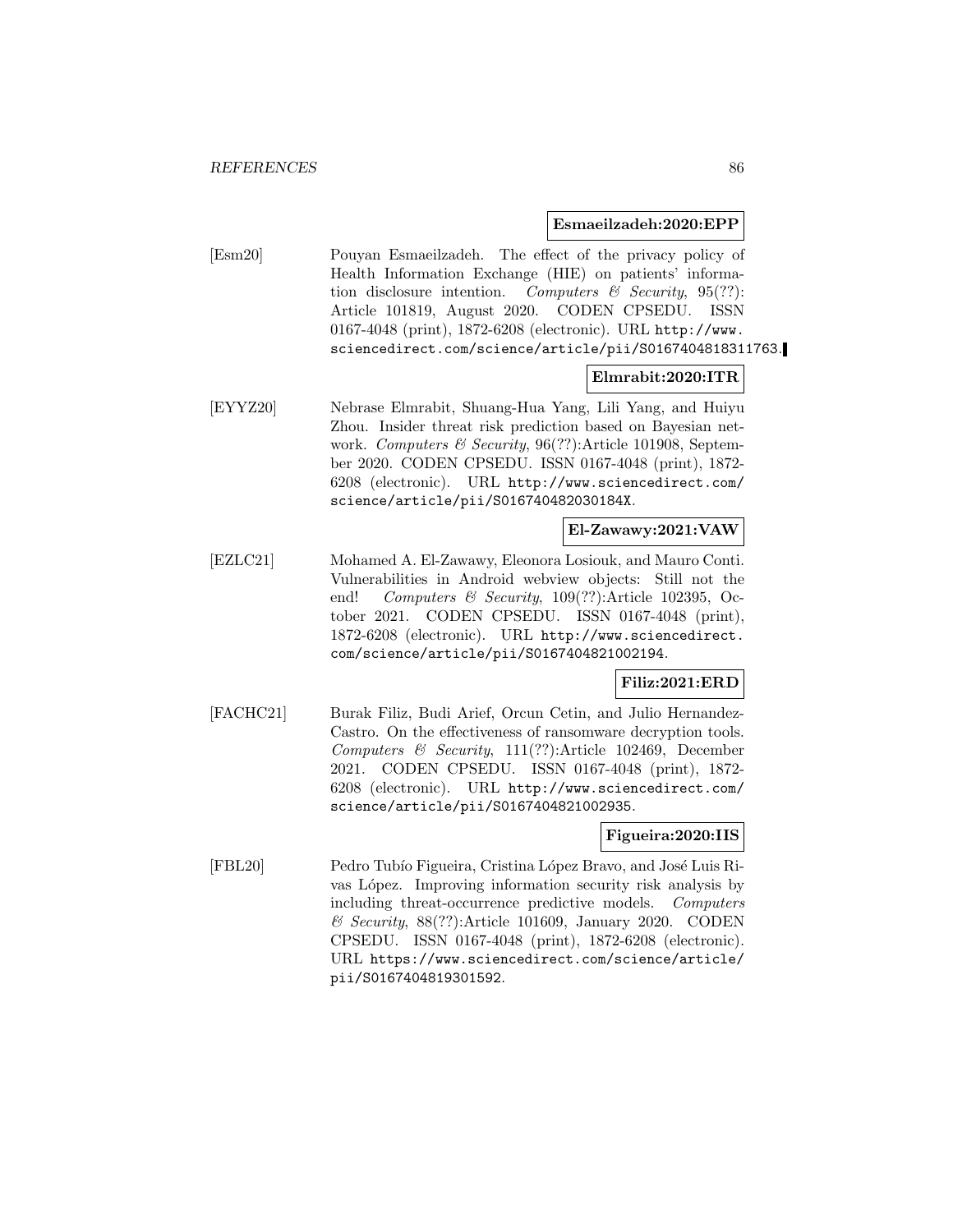#### **Frenklach:2021:AMD**

[FCSP21] Tatiana Frenklach, Dvir Cohen, Asaf Shabtai, and Rami Puzis. Android malware detection via an app similarity graph. Computers & Security,  $109(??)$ : Article 102386, October 2021. CODEN CPSEDU. ISSN 0167-4048 (print), 1872-6208 (electronic). URL http://www.sciencedirect. com/science/article/pii/S0167404821002108.

### **Fu:2022:FCF**

[FDK<sup>+</sup>22] Anmin Fu, Weijia Ding, Boyu Kuang, Qianmu Li, Willy Susilo, and Yuqing Zhang. FH-CFI: Fine-grained hardwareassisted control flow integrity for ARM-based IoT devices. Computers & Security, 116(??):Article 102666, May 2022. CODEN CPSEDU. ISSN 0167-4048 (print), 1872-6208 (electronic). URL http://www.sciencedirect.com/science/ article/pii/S0167404822000657.

#### **Fouladi:2022:NAD**

[FEA22] Ramin Fadaei Fouladi, Orhan Ermis, and Emin Anarim. A novel approach for distributed denial of service defense using continuous wavelet transform and convolutional neural network for software-defined network. Computers & Security, 112(??):Article 102524, January 2022. CO-DEN CPSEDU. ISSN 0167-4048 (print), 1872-6208 (electronic). URL http://www.sciencedirect.com/science/ article/pii/S0167404821003485.

#### **Frauenstein:2020:SPS**

[FF20] Edwin Donald Frauenstein and Stephen Flowerday. Susceptibility to phishing on social network sites: a personality information processing model. Computers  $\mathcal{C}$ Security, 94(??):Article 101862, July 2020. CODEN CPSEDU. ISSN 0167-4048 (print), 1872-6208 (electronic). URL http://www.sciencedirect.com/science/article/ pii/S0167404820301346.

#### **Fernandez-Fuentes:2022:DFA**

[FFPC22] Xosé Fernández-Fuentes, Tomás F. Pena, and José C. Cabaleiro. Digital forensic analysis methodology for private browsing: Firefox and Chrome on Linux as a case study. Computers & Security,  $115(??)$ :Article 102626, April 2022.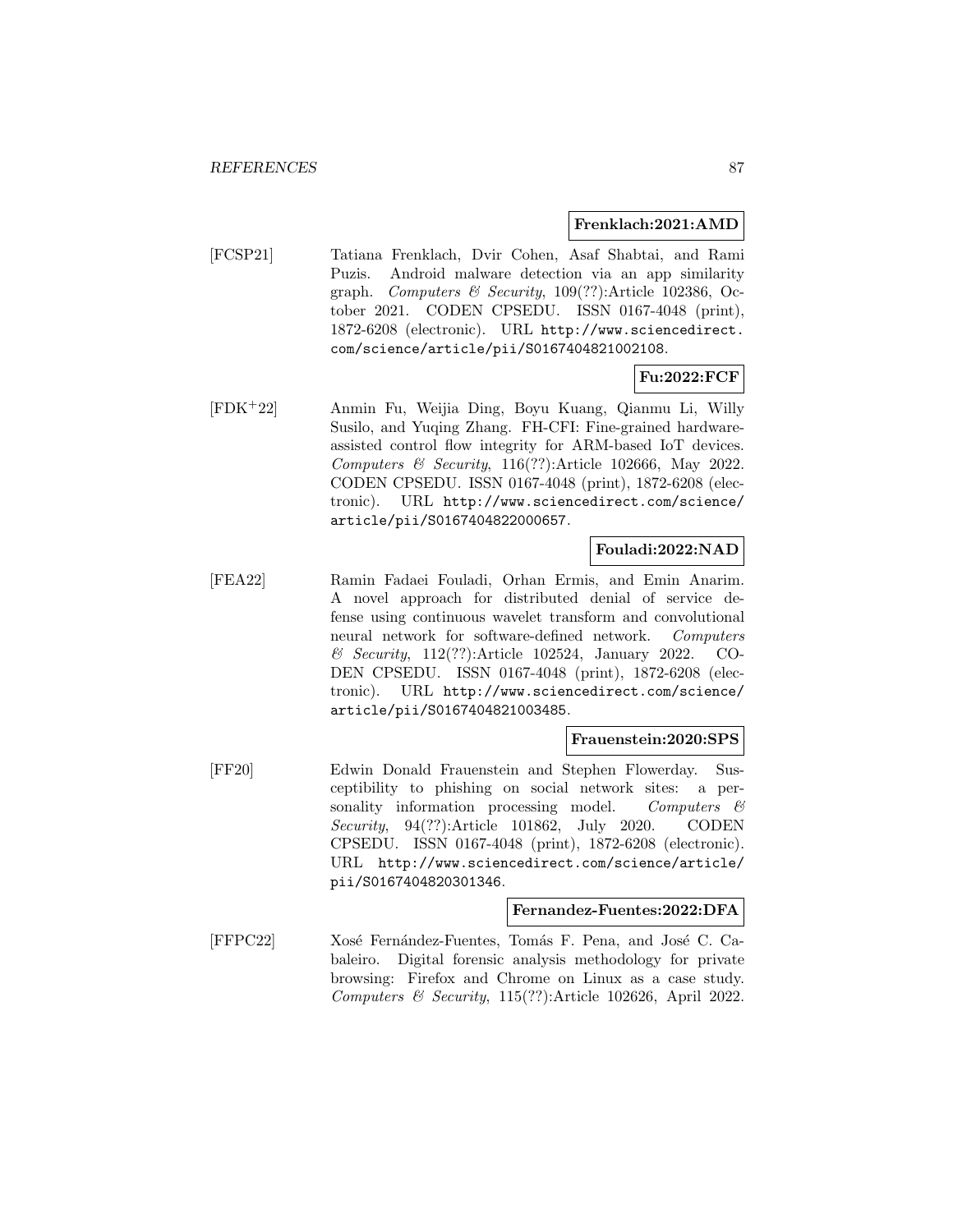CODEN CPSEDU. ISSN 0167-4048 (print), 1872-6208 (electronic). URL http://www.sciencedirect.com/science/ article/pii/S0167404822000256.

## **Fang:2021:PPC**

[FGH<sup>+</sup>21] Chen Fang, Yuanbo Guo, Yongjin Hu, Bowen Ma, Li Feng, and Anqi Yin. Privacy-preserving and communicationefficient federated learning in Internet of Things. Computers & Security, 103(??):Article 102199, April 2021. CO-DEN CPSEDU. ISSN 0167-4048 (print), 1872-6208 (electronic). URL http://www.sciencedirect.com/science/ article/pii/S0167404821000237.

# **Fang:2020:HEF**

[FGWJ20] Chen Fang, Yuanbo Guo, Na Wang, and Ankang Ju. Highly efficient federated learning with strong privacy preservation in cloud computing. Computers & Security, 96(??):Article 101889, September 2020. CODEN CPSEDU. ISSN 0167-4048 (print), 1872-6208 (electronic). URL http://www.sciencedirect.com/science/article/ pii/S0167404820301620.

## **Fang:2020:DMJ**

[FHSQ20] Yong Fang, Cheng Huang, Yu Su, and Yaoyao Qiu. Detecting malicious JavaScript code based on semantic analysis. Computers & Security, 93(??):Article 101764, June 2020. CODEN CPSEDU. ISSN 0167-4048 (print), 1872- 6208 (electronic). URL http://www.sciencedirect.com/ science/article/pii/S0167404820300481.

### **Furnell:2022:AAA**

[FHW22] Steven Furnell, Kirsi Helkala, and Naomi Woods. Accessible authentication: Assessing the applicability for users with disabilities. Computers & Security, 113(??):Article 102561, February 2022. CODEN CPSEDU. ISSN 0167-4048 (print), 1872-6208 (electronic). URL http://www.sciencedirect. com/science/article/pii/S0167404821003850.

### **Fang:2022:JMJ**

[FHZ<sup>+</sup>22] Yong Fang, Chaoyi Huang, Minchuan Zeng, Zhiying Zhao, and Cheng Huang. JStrong: Malicious JavaScript detection based on code semantic representation and graph neural network. Computers & Security, 118(??):Article 102715, July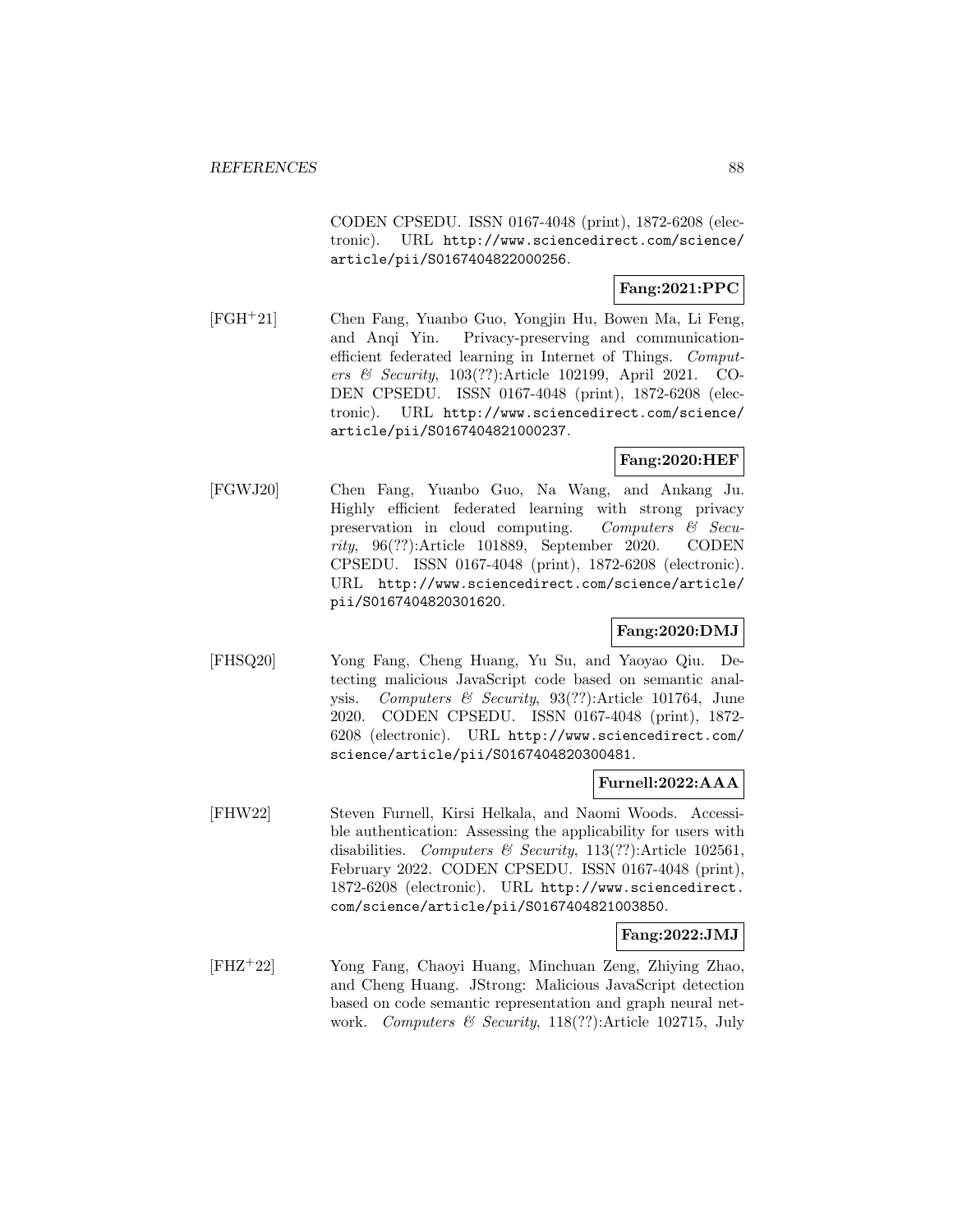2022. CODEN CPSEDU. ISSN 0167-4048 (print), 1872- 6208 (electronic). URL http://www.sciencedirect.com/ science/article/pii/S0167404822001110.

## **Fernando:2022:FFS**

[FK22] Damien Warren Fernando and Nikos Komninos. FeSA: Feature selection architecture for ransomware detection under concept drift. Computers & Security,  $116(??)$ : Article 102659, May 2022. CODEN CPSEDU. ISSN 0167-4048 (print), 1872- 6208 (electronic). URL http://www.sciencedirect.com/ science/article/pii/S016740482200058X.

### **Fried:2021:FAA**

[FL21] Asaf Fried and Mark Last. Facing airborne attacks on ADS-B data with autoencoders. Computers  $\&$  Security, 109(??):Article 102405, October 2021. CODEN CPSEDU. ISSN 0167-4048 (print), 1872-6208 (electronic). URL http://www.sciencedirect.com/science/article/ pii/S0167404821002297.

#### **Fathalizadeh:2022:PPI**

[FMA22] Amir Fathalizadeh, Vahideh Moghtadaiee, and Mina Alishahi. On the privacy protection of indoor location dataset using anonymization. Computers  $\mathcal C$  Security, 117(??):Article 102665, June 2022. CODEN CPSEDU. ISSN 0167- 4048 (print), 1872-6208 (electronic). URL http://www. sciencedirect.com/science/article/pii/S0167404822000645.

#### **Ferretti:2021:SZT**

[FMAC21] Luca Ferretti, Federico Magnanini, Mauro Andreolini, and Michele Colajanni. Survivable zero trust for cloud computing environments. Computers & Security,  $110(??)$ : Article 102419, November 2021. CODEN CPSEDU. ISSN 0167-4048 (print), 1872-6208 (electronic). URL http://www.sciencedirect. com/science/article/pii/S0167404821002431.

#### **Furnell:2021:CWS**

[Fur21] Steven Furnell. The cybersecurity workforce and skills. Computers & Security, 100(??):Article 102080, January 2021. CO-DEN CPSEDU. ISSN 0167-4048 (print), 1872-6208 (electronic). URL http://www.sciencedirect.com/science/ article/pii/S0167404820303539.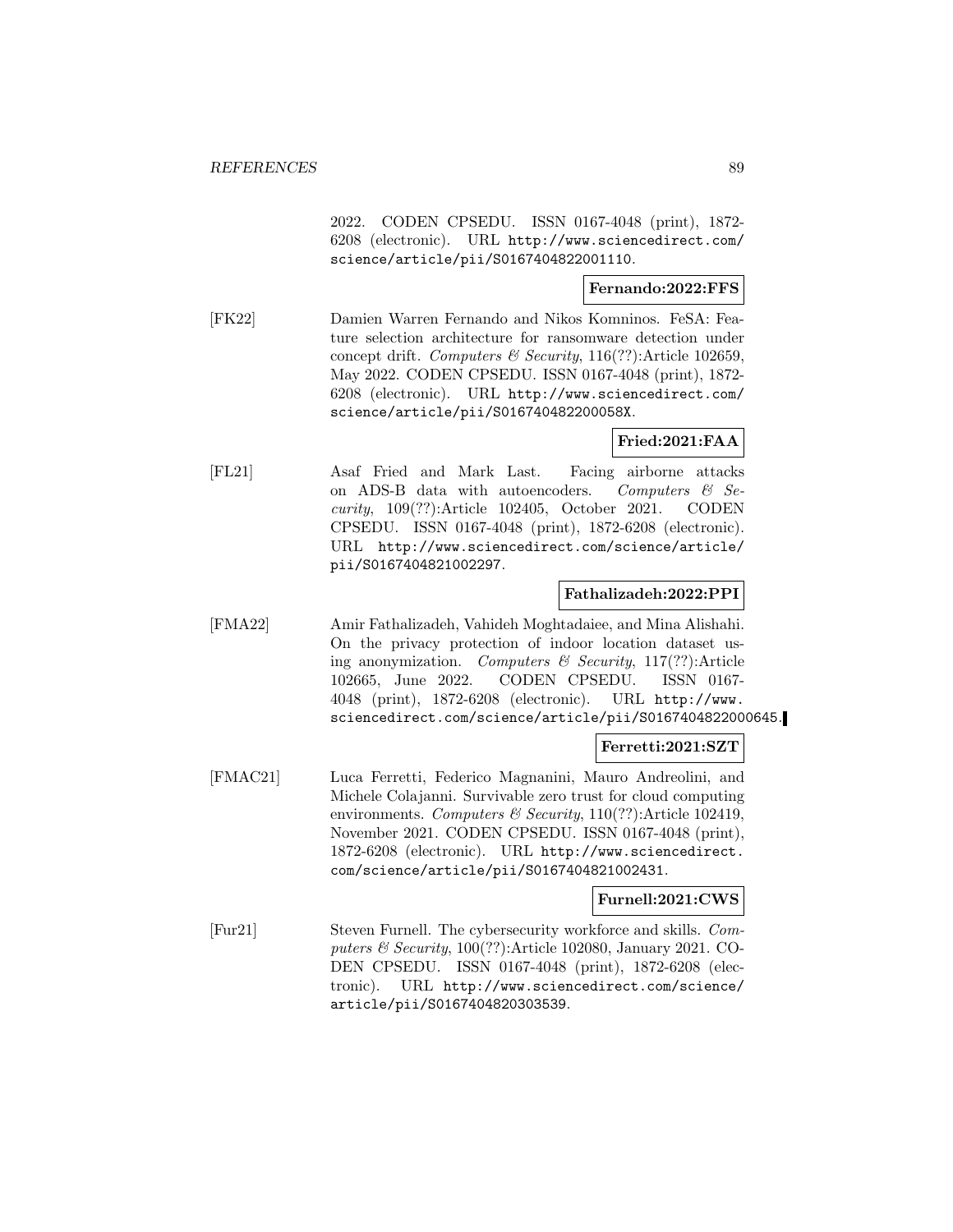#### **Farshadkhah:2021:OEA**

[FVF21] Sahar Farshadkhah, Craig Van Slyke, and Bryan Fuller. Onlooker effect and affective responses in information security violation mitigation. Computers & Security,  $100(??)$ : Article 102082, January 2021. CODEN CPSEDU. ISSN 0167-4048 (print), 1872-6208 (electronic). URL http://www. sciencedirect.com/science/article/pii/S0167404820303552.

## **Formosa:2021:PFC**

[FWR21] Paul Formosa, Michael Wilson, and Deborah Richards. A principlist framework for cybersecurity ethics. Computers & Security, 109(??):Article 102382, October 2021. CO-DEN CPSEDU. ISSN 0167-4048 (print), 1872-6208 (electronic). URL http://www.sciencedirect.com/science/ article/pii/S0167404821002066.

# **Fang:2020:CFT**

[FXL<sup>+</sup>20] Junbin Fang, Guikai Xi, Rong Li, Qian Chen, Puxi Lin, Sijin Li, Zoe Lin Jiang, and Siu-Ming Yiu. Coarse-to-fine two-stage semantic video carving approach in digital forensics. Computers & Security, 97(??):Article 101942, October 2020. CODEN CPSEDU. ISSN 0167-4048 (print), 1872- 6208 (electronic). URL http://www.sciencedirect.com/ science/article/pii/S0167404820302182.

### **Fang:2022:DRP**

[FXZ22] Rui Fang, Maochao Xu, and Peng Zhao. Determination of ransomware payment based on Bayesian game models. Computers & Security, 116(??):Article 102685, May 2022. CO-DEN CPSEDU. ISSN 0167-4048 (print), 1872-6208 (electronic). URL http://www.sciencedirect.com/science/ article/pii/S0167404822000839.

#### **Giddens:2020:GBI**

[GAC20] Laurie Giddens, Laura C. Amo, and Dianna Cichocki. Gender bias and the impact on managerial evaluation of insider security threats. Computers & Security, 99(??):Article 102066, December 2020. CODEN CPSEDU. ISSN 0167-4048 (print), 1872-6208 (electronic). URL http://www.sciencedirect. com/science/article/pii/S0167404820303394.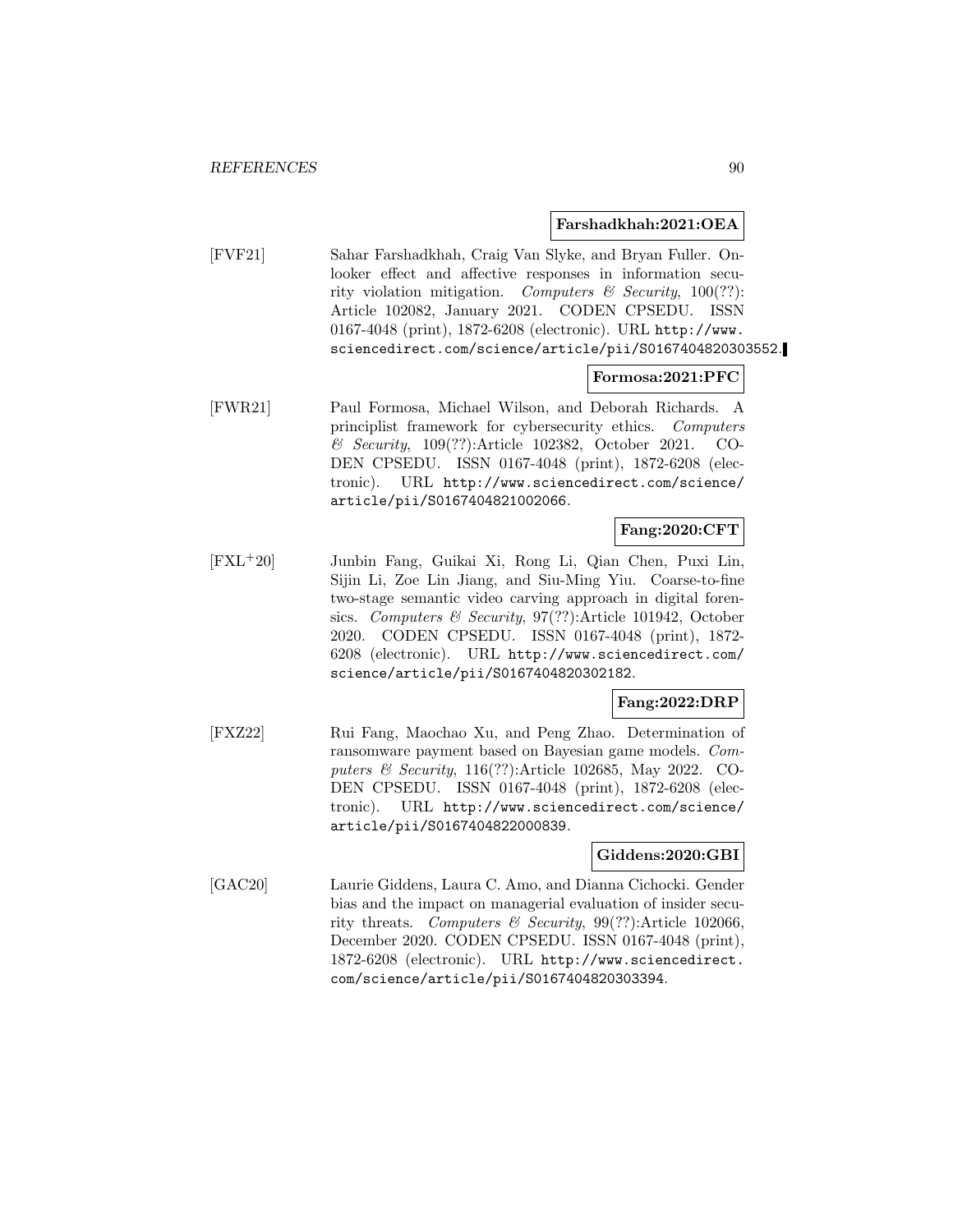#### **Gajrani:2020:EPR**

[GAL<sup>+</sup>20a] Jyoti Gajrani, Umang Agarwal, Vijay Laxmi, Bruhadeshwar Bezawada, Manoj Singh Gaur, Meenakshi Tripathi, and Akka Zemmari. EspyDroid+: Precise reflection analysis of Android apps. Computers & Security,  $90(??)$ :Article 101688, March 2020. CODEN CPSEDU. ISSN 0167-4048 (print), 1872-6208 (electronic). URL http://www.sciencedirect. com/science/article/pii/S0167404819302251.

#### **Galbally:2020:NFB**

[Gal20b] Javier Galbally. A new foe in biometrics: a narrative review of side-channel attacks. Computers & Security, 96(??):Article 101902, September 2020. CODEN CPSEDU. ISSN 0167-4048 (print), 1872-6208 (electronic). URL http://www.sciencedirect.com/science/article/ pii/S0167404820301784.

## **Garg:2021:ASA**

[GB21] Shivi Garg and Niyati Baliyan. Android security assessment: a review, taxonomy and research gap study. Computers & Security, 100(??):Article 102087, January 2021. CO-DEN CPSEDU. ISSN 0167-4048 (print), 1872-6208 (electronic). URL http://www.sciencedirect.com/science/ article/pii/S0167404820303606.

## **Guven:2022:NPP**

[GBA22] Ebu Yusuf Güven, Ali Boyaci, and Muhammed Ali Aydin. A novel password policy focusing on altering user password selection habits: a statistical analysis on breached data. Computers & Security, 113(??):Article 102560, February 2022. CO-DEN CPSEDU. ISSN 0167-4048 (print), 1872-6208 (electronic). URL http://www.sciencedirect.com/science/ article/pii/S0167404821003849.

#### **Gomez-Barrero:2020:RIS**

[GBG20] Marta Gomez-Barrero and Javier Galbally. Reversing the irreversible: a survey on inverse biometrics. Computers & Security, 90(??):Article 101700, March 2020. CO-DEN CPSEDU. ISSN 0167-4048 (print), 1872-6208 (electronic). URL http://www.sciencedirect.com/science/ article/pii/S0167404819302378.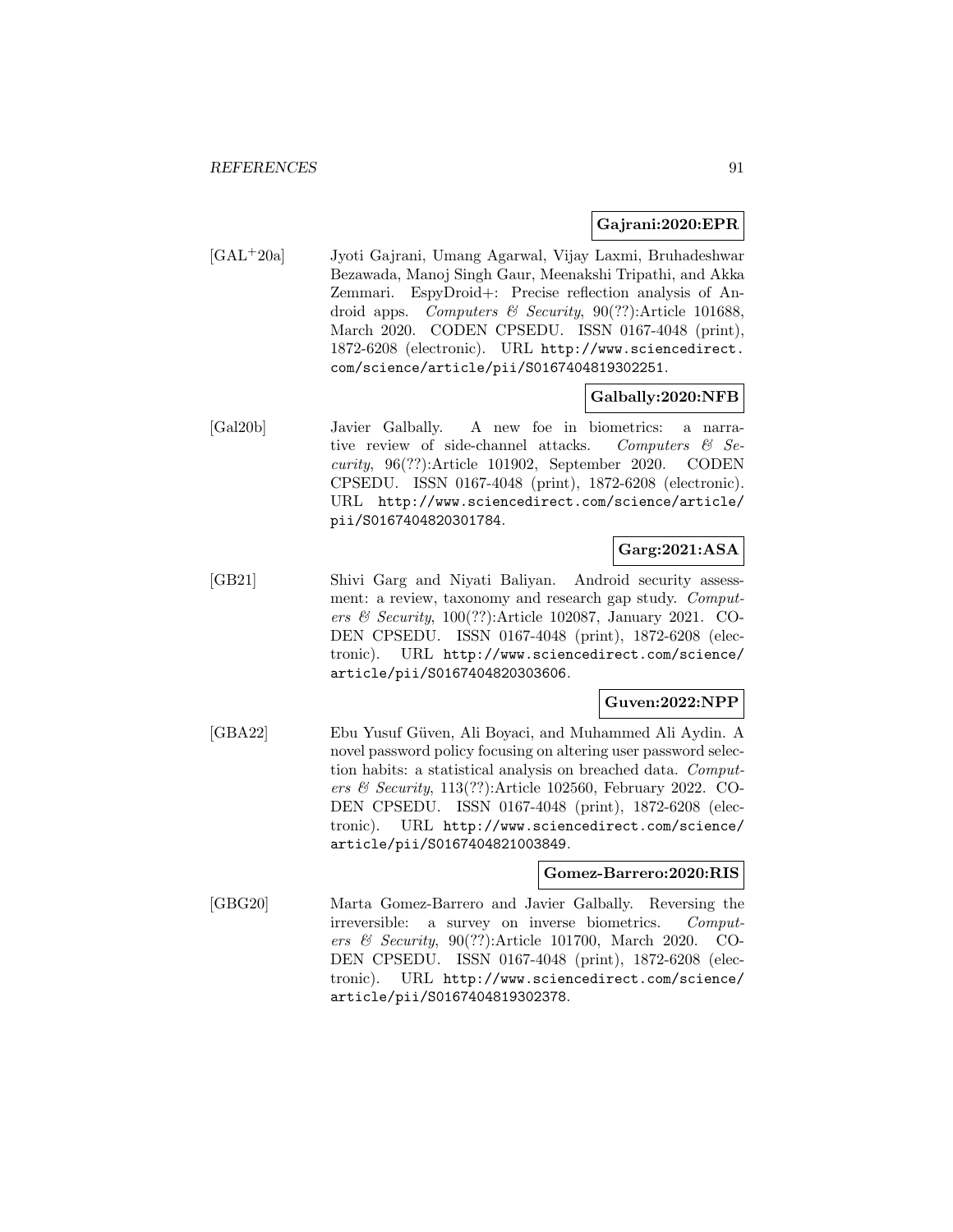#### **Graveto:2022:SBA**

[GCS22] Vitor Graveto, Tiago Cruz, and Paulo Simöes. Security of building automation and control systems: Survey and future research directions. Computers  $\mathcal{C}$  Security, 112(??):Article 102527, January 2022. CODEN CPSEDU. ISSN 0167-4048 (print), 1872-6208 (electronic). URL http://www.sciencedirect.com/science/article/ pii/S0167404821003515.

## **Gao:2021:GAM**

[GCZ21] Han Gao, Shaoyin Cheng, and Weiming Zhang. GDroid: Android malware detection and classification with graph convolutional network. Computers  $\mathcal{C}$  Security, 106(??): Article 102264, July 2021. CODEN CPSEDU. ISSN 0167- 4048 (print), 1872-6208 (electronic). URL http://www. sciencedirect.com/science/article/pii/S0167404821000882.

## **Garcia:2021:OFC**

[GDG21] David Escudero García and Noemí DeCastro-García. Optimal feature configuration for dynamic malware detection. Computers & Security, 105(??):Article 102250, June 2021. CO-DEN CPSEDU. ISSN 0167-4048 (print), 1872-6208 (electronic). URL http://www.sciencedirect.com/science/ article/pii/S0167404821000742.

## **Green:2021:PTA**

[GDK<sup>+</sup>21] Benjamin Green, Richard Derbyshire, Marina Krotofil, William Knowles, Daniel Prince, and Neeraj Suri. PCaaD: Towards automated determination and exploitation of industrial systems. Computers & Security,  $110(??)$ : Article 102424, November 2021. CODEN CPSEDU. ISSN 0167-4048 (print), 1872-6208 (electronic). URL http://www.sciencedirect. com/science/article/pii/S0167404821002480.

### **Gibert:2022:EIN**

[GFM<sup>+</sup>22] Daniel Gibert, Matt Fredrikson, Carles Mateu, Jordi Planes, and Quan Le. Enhancing the insertion of NOP instructions to obfuscate malware via deep reinforcement learning. Computers & Security, 113(??):Article 102543, February 2022. CO-DEN CPSEDU. ISSN 0167-4048 (print), 1872-6208 (electronic). URL http://www.sciencedirect.com/science/ article/pii/S0167404821003679.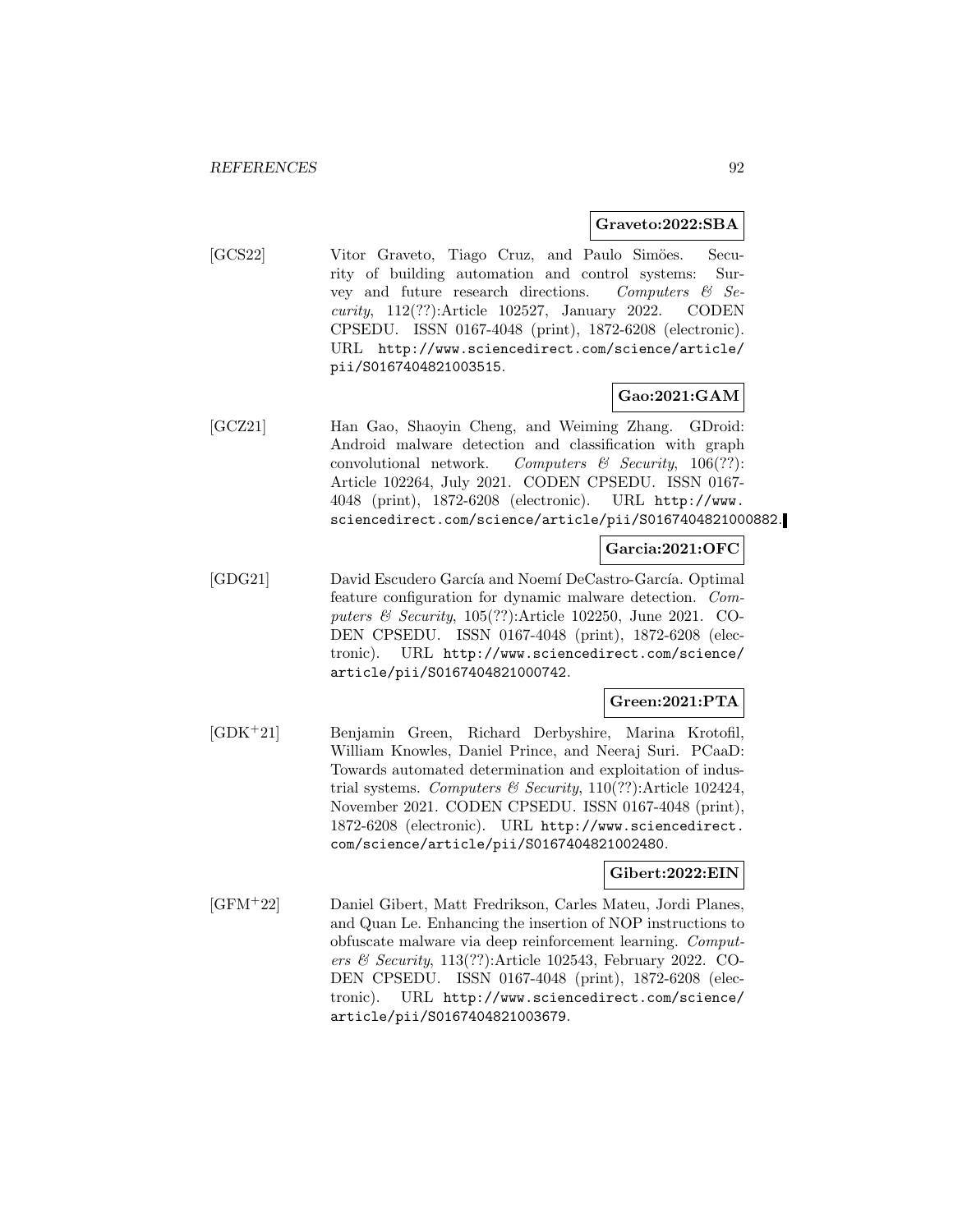## **Guo:2021:FEH**

[GG21] Yimin Guo and Yajun Guo. FogHA: an efficient handover authentication for mobile devices in fog computing. Computers & Security, 108(??):Article 102358, September 2021. CODEN CPSEDU. ISSN 0167-4048 (print), 1872-6208 (electronic). URL http://www.sciencedirect.com/science/ article/pii/S0167404821001826.

## **Garg:2022:SLR**

[GG22] Manika Garg and Anita Goel. A systematic literature review on online assessment security: Current challenges and integrity strategies. Computers  $\mathcal C$  Security, 113(??): Article 102544, February 2022. CODEN CPSEDU. ISSN 0167- 4048 (print), 1872-6208 (electronic). URL http://www. sciencedirect.com/science/article/pii/S0167404821003680.

#### **Guggenmos:2022:SFS**

[GHOS22] Florian Guggenmos, Björn Häckel, Philipp Ollig, and Bastian Stahl. Security first, security by design, or security pragmatism — strategic roles of IT security in digitalization projects. Computers & Security, 118(??):Article 102747, July 2022. CODEN CPSEDU. ISSN 0167-4048 (print), 1872- 6208 (electronic). URL http://www.sciencedirect.com/ science/article/pii/S0167404822001420.

# **Gupta:2022:CIU**

[GJB22] Neha Gupta, Vinita Jindal, and Punam Bedi. CSE-IDS: Using cost-sensitive deep learning and ensemble algorithms to handle class imbalance in network-based intrusion detection systems. Computers & Security,  $112(??)$ :Article 102499, January 2022. CODEN CPSEDU. ISSN 0167-4048 (print), 1872-6208 (electronic). URL http://www.sciencedirect. com/science/article/pii/S0167404821003230.

# **Guo:2020:PPI**

[GJCJ20] Cheng Guo, Jing Jia, Kim-Kwang Raymond Choo, and Yingmo Jie. Privacy-preserving image search (PPIS): Secure classification and searching using convolutional neural network over large-scale encrypted medical images. Computers & Security, 99(??):Article 102021, December 2020. CO-DEN CPSEDU. ISSN 0167-4048 (print), 1872-6208 (electronic). URL http://www.sciencedirect.com/science/ article/pii/S0167404820302947.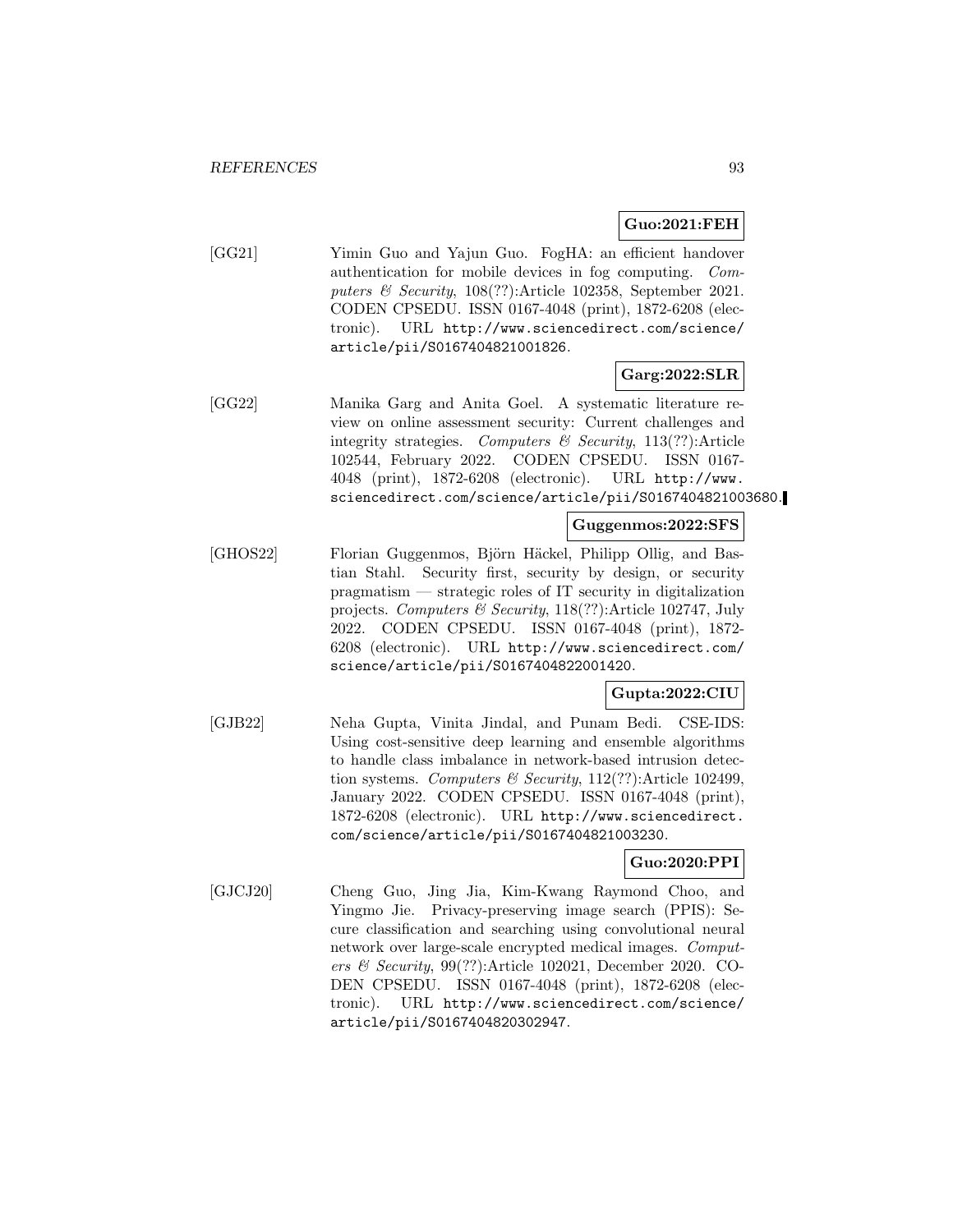#### **Gunes:2021:CSR**

[GKB21] Bunyamin Gunes, Gizem Kayisoglu, and Pelin Bolat. Cyber security risk assessment for seaports: a case study of a container port. Computers & Security, 103(??):Article 102196, April 2021. CODEN CPSEDU. ISSN 0167-4048 (print), 1872-6208 (electronic). URL http://www.sciencedirect. com/science/article/pii/S0167404821000201.

## **Gupta:2022:STN**

[GKC22] Sandeep Gupta, Mouna Kacimi, and Bruno Crispo. Step and turn — a novel bimodal behavioral biometric-based user verification scheme for physical access control. Computers & Security, 118(??):Article 102722, July 2022. CO-DEN CPSEDU. ISSN 0167-4048 (print), 1872-6208 (electronic). URL http://www.sciencedirect.com/science/ article/pii/S0167404822001171.

## **Gu:2021:EID**

[GL21] Jie Gu and Shan Lu. An effective intrusion detection approach using SVM with naïve Bayes feature embedding. Computers & Security, 103(??):Article 102158, April 2021. CO-DEN CPSEDU. ISSN 0167-4048 (print), 1872-6208 (electronic). URL http://www.sciencedirect.com/science/ article/pii/S0167404820304314.

## **Gernot:2022:BM**

[GL22] Tanguy Gernot and Patrick Lacharme. Biometric masterkeys. Computers & Security, 116(??):Article 102642, May 2022. CODEN CPSEDU. ISSN 0167-4048 (print), 1872-6208 (electronic). URL http://www.sciencedirect.com/science/ article/pii/S0167404822000414.

## **Guo:2021:EES**

[GLTH21] Yongyan Guo, Jiayong Liu, Wenwu Tang, and Cheng Huang. Exsense: Extract sensitive information from unstructured data. Computers & Security, 102(??):Article 102156, March 2021. CODEN CPSEDU. ISSN 0167-4048 (print), 1872- 6208 (electronic). URL http://www.sciencedirect.com/ science/article/pii/S0167404820304296.

#### **Guerra-Manzanares:2021:KTB**

[GMBN21] Alejandro Guerra-Manzanares, Hayretdin Bahsi, and Sven Nõmm. KronoDroid: Time-based hybrid-featured dataset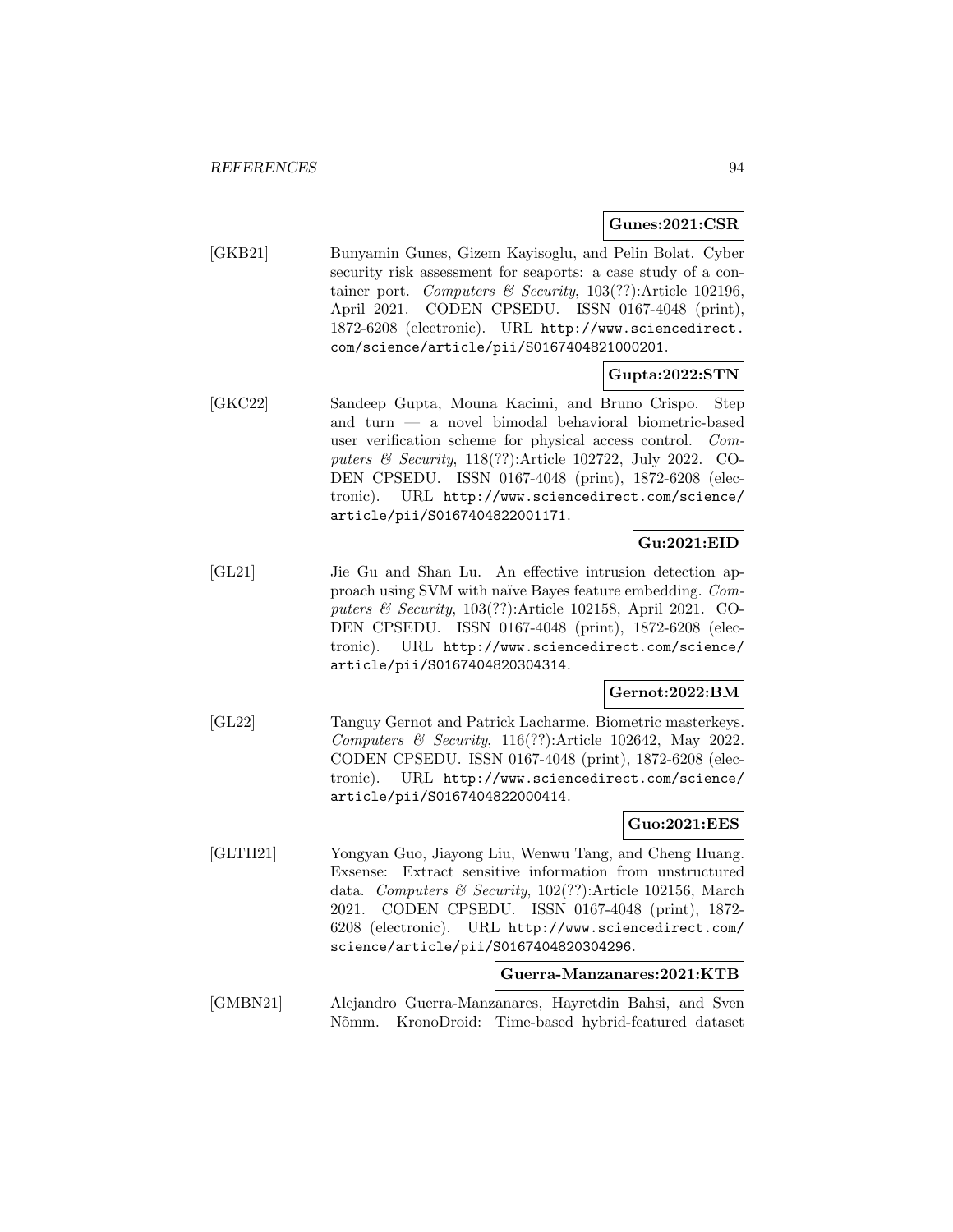for effective Android malware detection and characterization. Computers & Security,  $110(??)$ : Article 102399, November 2021. CODEN CPSEDU. ISSN 0167-4048 (print), 1872- 6208 (electronic). URL http://www.sciencedirect.com/ science/article/pii/S0167404821002236.

# **Gallo:2021:YAP**

[GMBV21] Luigi Gallo, Alessandro Maiello, Alessio Botta, and Giorgio Ventre. 2 years in the anti-phishing group of a large company. Computers & Security, 105(??):Article 102259, June 2021. CODEN CPSEDU. ISSN 0167-4048 (print), 1872- 6208 (electronic). URL http://www.sciencedirect.com/ science/article/pii/S0167404821000833.

## **Gibert:2020:HMD**

[GMP20] Daniel Gibert, Carles Mateu, and Jordi Planes. HYDRA: a multimodal deep learning framework for malware classification. Computers & Security, 95(??):Article 101873, August 2020. CODEN CPSEDU. ISSN 0167-4048 (print), 1872- 6208 (electronic). URL http://www.sciencedirect.com/ science/article/pii/S0167404820301462.

### **Gibert:2021:ASM**

[GMPMS21] Daniel Gibert, Carles Mateu, Jordi Planes, and Joao Marques-Silva. Auditing static machine learning antimalware tools against metamorphic attacks. Computers & Security, 102(??):Article 102159, March 2021. CODEN CPSEDU. ISSN 0167-4048 (print), 1872-6208 (electronic). URL http://www.sciencedirect.com/science/article/ pii/S0167404820304326.

### **Guerreiro:2020:TSE**

[GMS20] Jo˜ao Guerreiro, Rui Moura, and Jo˜ao Nuno Silva. TEEnder: SGX enclave migration using HSMs. Computers & Security, 96(??):Article 101874, September 2020. CO-DEN CPSEDU. ISSN 0167-4048 (print), 1872-6208 (electronic). URL http://www.sciencedirect.com/science/ article/pii/S0167404820301474.

### **Galal:2022:BKP**

[GMY22] Hisham Galal, Mohammad Mannan, and Amr Youssef. Blindfold: Keeping private keys in PKIs and CDNs out of sight.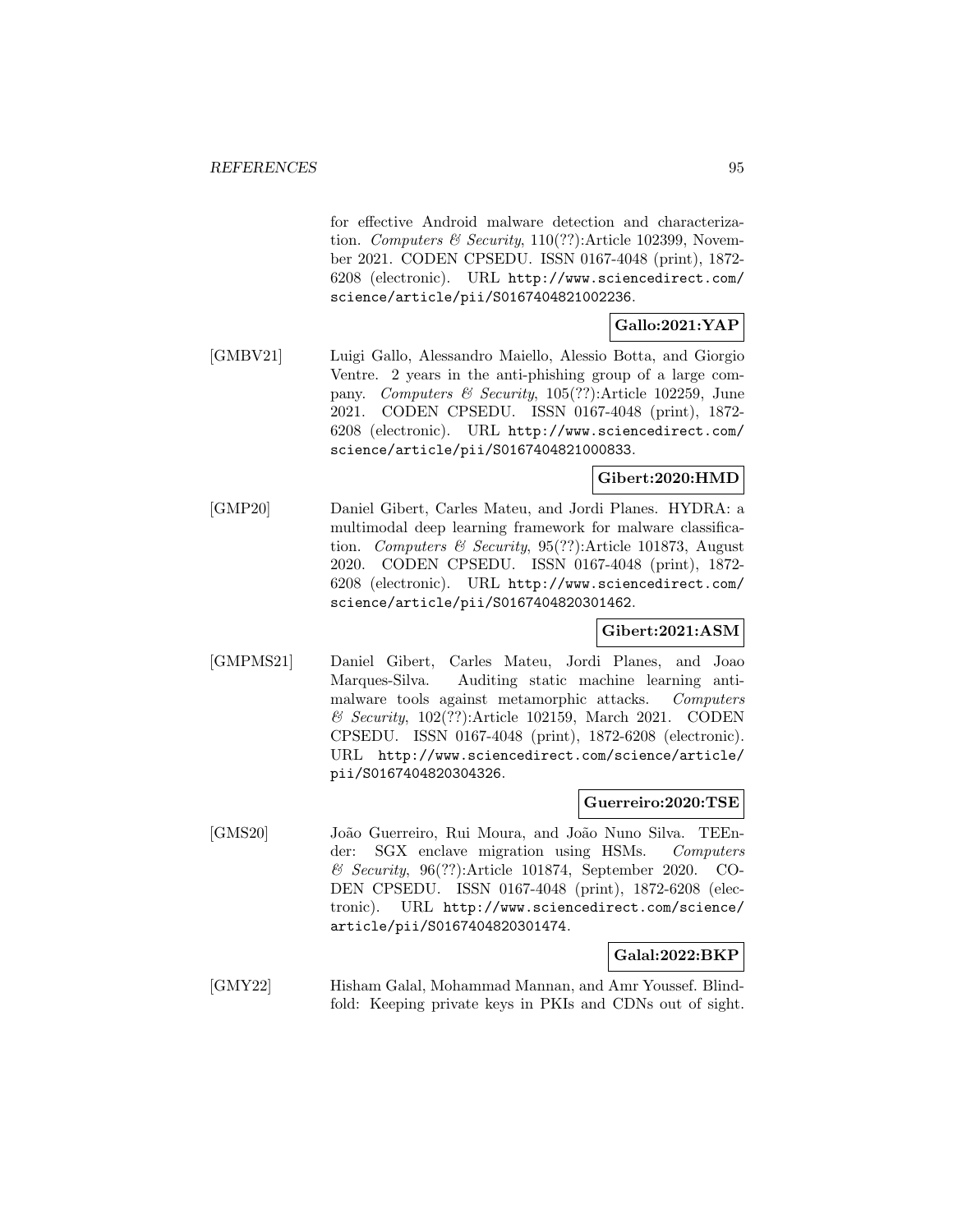Computers & Security, 118(??):Article 102731, July 2022. CO-DEN CPSEDU. ISSN 0167-4048 (print), 1872-6208 (electronic). URL http://www.sciencedirect.com/science/ article/pii/S0167404822001262.

### **Galloro:2022:SLS**

[GPC<sup>+</sup>22] Nicola Galloro, Mario Polino, Michele Carminati, Andrea Continella, and Stefano Zanero. A systematical and longitudinal study of evasive behaviors in windows malware. Computers & Security, 113(??):Article 102550, February 2022. CO-DEN CPSEDU. ISSN 0167-4048 (print), 1872-6208 (electronic). URL http://www.sciencedirect.com/science/ article/pii/S0167404821003746.

## **Gudeme:2021:CMR**

[GPK21] Jaya Rao Gudeme, Syam Kumar Pasupuleti, and Ramesh Kandukuri. Certificateless multi-replica public integrity auditing scheme for dynamic shared data in cloud storage. Computers & Security, 103(??):Article 102176, April 2021. CO-DEN CPSEDU. ISSN 0167-4048 (print), 1872-6208 (electronic). URL http://www.sciencedirect.com/science/ article/pii/S0167404820304491.

# **Guri:2020:FAD**

[GSE20] Mordechai Guri, Yosef Solewicz, and Yuval Elovici. Fansmitter: Acoustic data exfiltration from air-gapped computers via fans noise. Computers & Security,  $91(??)$ :Article 101721, April 2020. CODEN CPSEDU. ISSN 0167-4048 (print), 1872-6208 (electronic). URL http://www.sciencedirect. com/science/article/pii/S0167404820300080.

#### **Griswold-Steiner:2021:SSP**

[GSLS21] Isaac Griswold-Steiner, Zachary LeFevre, and Abdul Serwadda. Smartphone speech privacy concerns from sidechannel attacks on facial biomechanics. Computers  $\mathcal{B}$  Security, 100(??):Article 102110, January 2021. CODEN CPSEDU. ISSN 0167-4048 (print), 1872-6208 (electronic). URL http://www.sciencedirect.com/science/article/ pii/S0167404820303837.

# **Gill:2020:GCG**

[GSS20a] Komal Singh Gill, Sharad Saxena, and Anju Sharma. GTM-CSec: Game theoretic model for cloud security based on IDS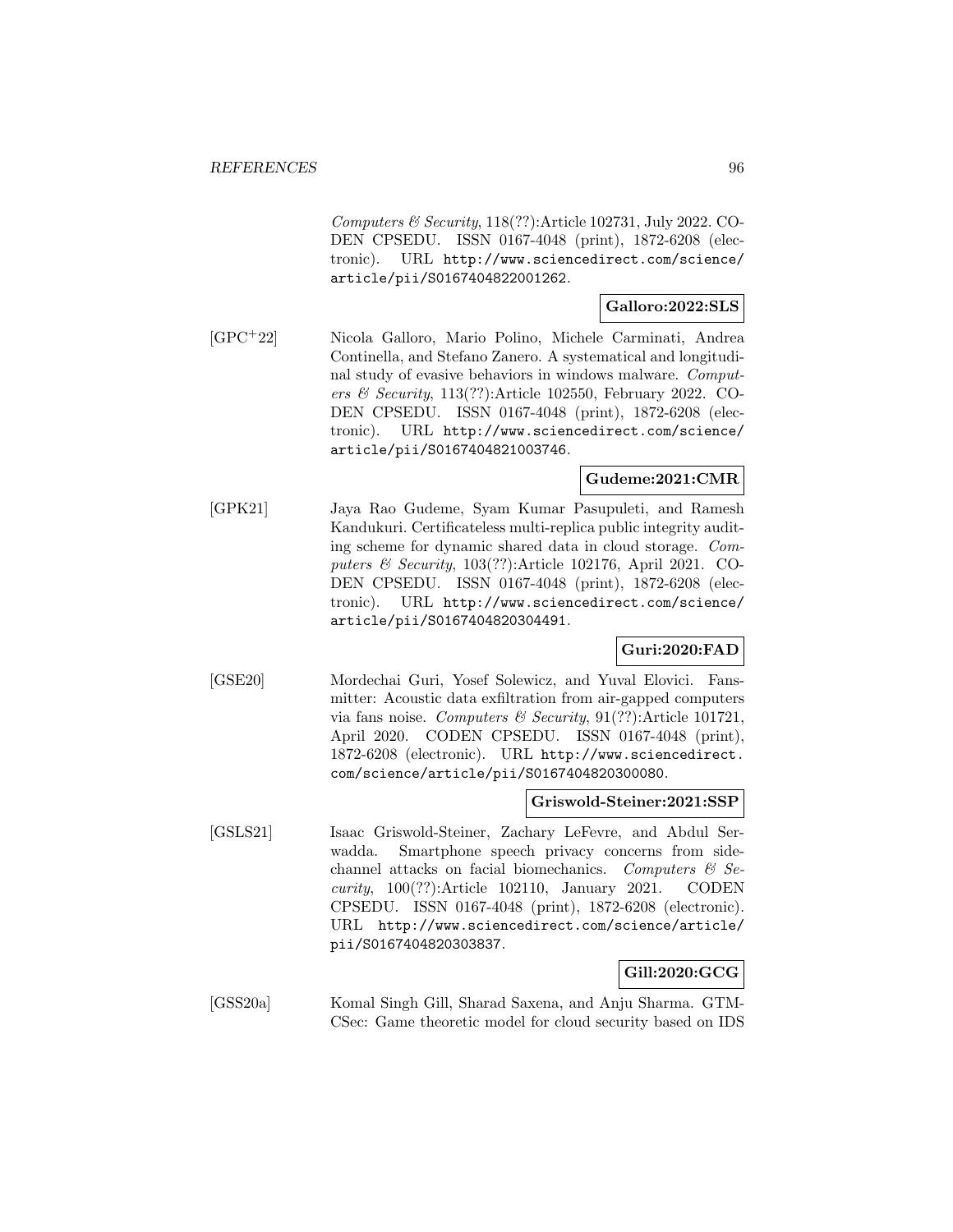and honeypot. Computers  $\mathcal B$  Security, 92(??):Article 101732, May 2020. CODEN CPSEDU. ISSN 0167-4048 (print), 1872- 6208 (electronic). URL http://www.sciencedirect.com/ science/article/pii/S0167404820300195.

# **Guan:2020:DPG**

[GSS<sup>+</sup>20b] Zhitao Guan, Xianwen Sun, Lingyun Shi, Longfei Wu, and Xiaojiang Du. A differentially private greedy decision forest classification algorithm with high utility. Computers & Security, 96(??):Article 101930, September 2020. CO-DEN CPSEDU. ISSN 0167-4048 (print), 1872-6208 (electronic). URL http://www.sciencedirect.com/science/ article/pii/S0167404820302054.

# **Gonen:2020:FDI**

[GSY<sup>+</sup>20] Serkan G¨onen, H. H¨useyin Sayan, Ercan Nurcan Yilmaz, Furkan Ustünsoy, and Gökçe Karacayilmaz. False data injection attacks and the insider threat in smart systems. Computers & Security, 97(??):Article 101955, October 2020. CO-DEN CPSEDU. ISSN 0167-4048 (print), 1872-6208 (electronic). URL http://www.sciencedirect.com/science/ article/pii/S0167404820302315.

# **Ge:2020:PPB**

[GYL<sup>+</sup>20] Chunpeng Ge, Changchun Yin, Zhe Liu, Liming Fang, Juncen Zhu, and Huading Ling. A privacy preserve big data analysis system for wearable wireless sensor network. Computers & Security, 96(??):Article 101887, September 2020. CO-DEN CPSEDU. ISSN 0167-4048 (print), 1872-6208 (electronic). URL http://www.sciencedirect.com/science/ article/pii/S0167404820301607.

# **Guo:2018:LLP**

[GZ18] Yimin Guo and Zhenfeng Zhang. LPSE: Lightweight password-strength estimation for password meters. Computers & Security, 73(??):507–518, March 2018. CODEN CPSEDU. ISSN 0167-4048 (print), 1872-6208 (electronic). URL https://www.sciencedirect.com/science/article/ pii/S0167404817301530. See corrigendum [GZ20].

# **Guo:2020:CLL**

[GZ20] Yimin Guo and Zhenfeng Zhang. Corrigendum to "LPSE: Lightweight password-strength estimation for password me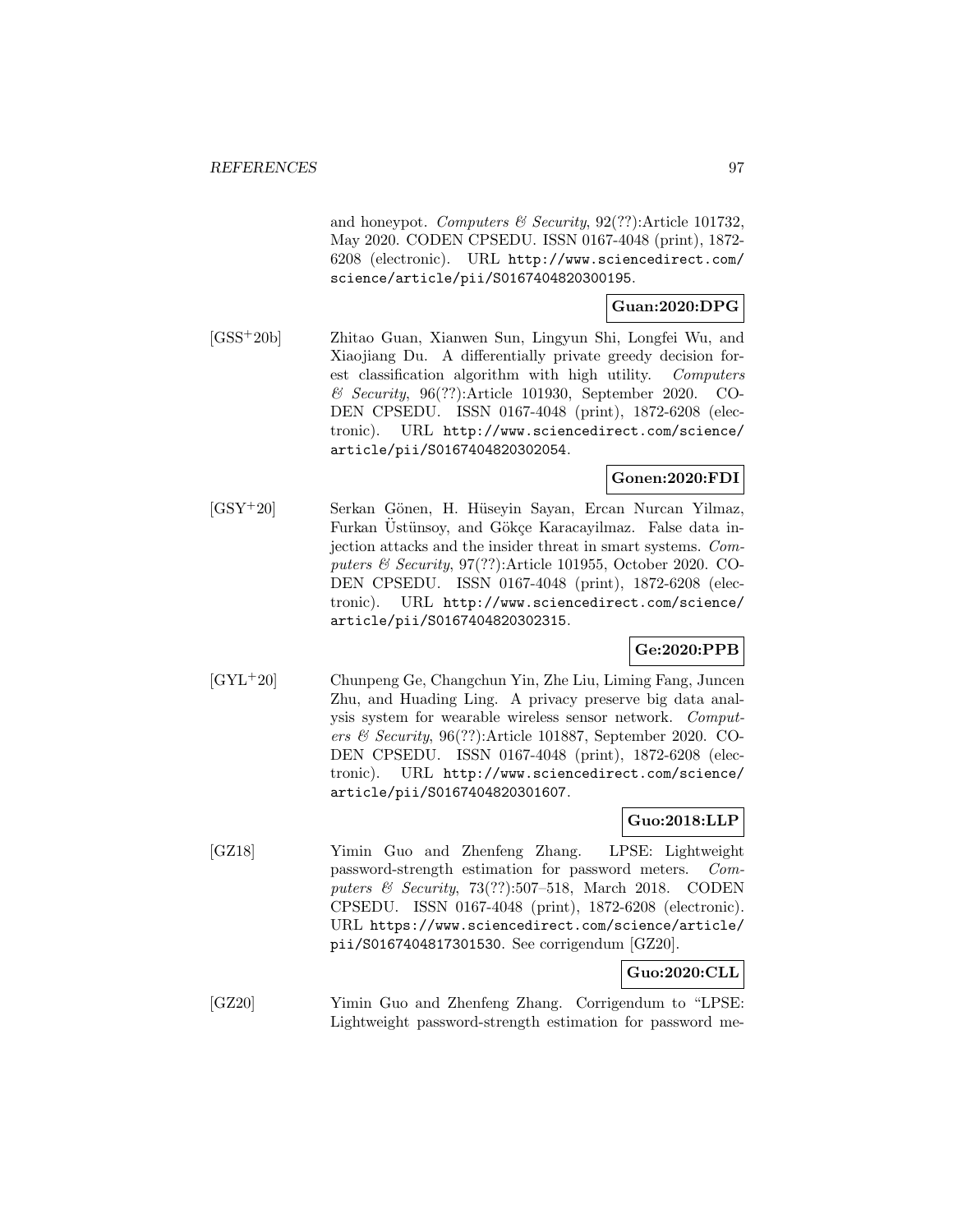ters" [Computers and Security, Volume 73, 2018, Pages 507– 518]. Computers & Security, 94(??):Article 101879, July 2020. CODEN CPSEDU. ISSN 0167-4048 (print), 1872- 6208 (electronic). URL http://www.sciencedirect.com/ science/article/pii/S0167404820301528. See [GZ18].

# **Guo:2019:ONP**

[GZG19] Yimin Guo, Zhenfeng Zhang, and Yajun Guo. Optiwords: a new password policy for creating memorable and strong passwords. Computers & Security, 85(??):423–435, August 2019. CODEN CPSEDU. ISSN 0167-4048 (print), 1872-6208 (electronic). URL https://www.sciencedirect.com/science/ article/pii/S0167404819301105. See [GZG20].

# **Guo:2020:CON**

[GZG20] Yimin Guo, Zhenfeng Zhang, and Yajun Guo. Corrigendum to "Optiwords: a new password policy for creating memorable and strong password" [Computers and Security, Volume 85, 2019, Pages 423-435. Computers & Security, 94(??):Article 101880, July 2020. CO-DEN CPSEDU. ISSN 0167-4048 (print), 1872-6208 (electronic). URL http://www.sciencedirect.com/science/ article/pii/S016740482030153X. See [GZG19].

# **Guo:2021:SHS**

[GZG21] Yimin Guo, Zhenfeng Zhang, and Yajun Guo. Superword: a honeyword system for achieving higher security goals. Computers & Security, 103(??):Article 101689, April 2021. CO-DEN CPSEDU. ISSN 0167-4048 (print), 1872-6208 (electronic). URL http://www.sciencedirect.com/science/ article/pii/S0167404819302263.

### **Guo:2020:NPP**

[GZGG20] Yimin Guo, Zhenfeng Zhang, Yajun Guo, and Xiaowei Guo. Nudging personalized password policies by understanding users' personality. Computers  $\mathcal C$  Security, 94(??): Article 101801, July 2020. CODEN CPSEDU. ISSN 0167- 4048 (print), 1872-6208 (electronic). URL http://www. sciencedirect.com/science/article/pii/S0167404820300870.

#### **Garn:2022:TST**

[GZS<sup>+</sup>22] Bernhard Garn, Stefan Zauner, Dimitris E. Simos, Manuel Leithner, Richard Kuhn, and Raghu Kacker. A two-step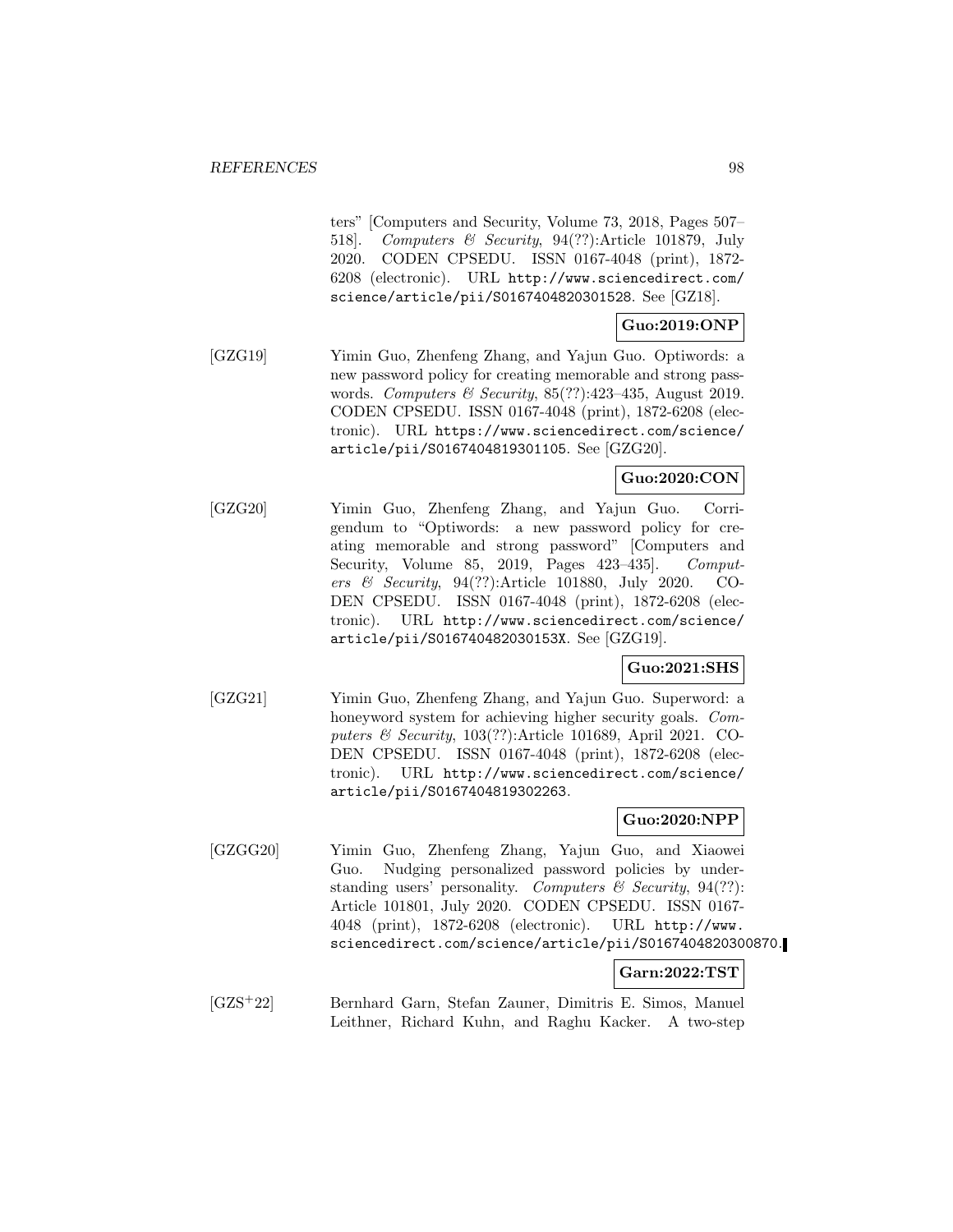TLS-Based browser fingerprinting approach using combinatorial sequences. Computers & Security,  $114(??)$ : Article 102575, March 2022. CODEN CPSEDU. ISSN 0167-4048 (print), 1872-6208 (electronic). URL http://www.sciencedirect. com/science/article/pii/S0167404821003990.

# **Hajar:2021:SWB**

[HAKK21] Muhammad Shadi Hajar, M. Omar Al-Kadri, and Harsha Kumara Kalutarage. A survey on wireless body area networks: architecture, security challenges and research opportunities. Computers & Security,  $104(??)$ :Article 102211, May 2021. CODEN CPSEDU. ISSN 0167-4048 (print), 1872- 6208 (electronic). URL http://www.sciencedirect.com/ science/article/pii/S0167404821000353.

### **Hernandez-Castro:2020:AAU**

[HCLRM20] Carlos Javier Hernández-Castro, Shujun Li, and María D. R-Moreno. All about uncertainties and traps: Statistical oraclebased attacks on a new CAPTCHA protection against oracle attacks. Computers & Security, 92(??):Article 101758, May 2020. CODEN CPSEDU. ISSN 0167-4048 (print), 1872- 6208 (electronic). URL http://www.sciencedirect.com/ science/article/pii/S0167404820300420.

# **Hariyanti:2021:ISV**

[HDS21] Eva Hariyanti, Arif Djunaidy, and Daniel Siahaan. Information security vulnerability prediction based on business process model using machine learning approach. Computers & Security, 110(??):Article 102422, November 2021. CO-DEN CPSEDU. ISSN 0167-4048 (print), 1872-6208 (electronic). URL http://www.sciencedirect.com/science/ article/pii/S0167404821002467.

# **He:2022:BAA**

[HDZ<sup>+</sup>22] Zhengyun He, Yexin Duan, Wu Zhang, Junhua Zou, Zhengfang He, Yunyun Wang, and Zhisong Pan. Boosting adversarial attacks with transformed gradient. Computers & Security, 118(??):Article 102720, July 2022. CO-DEN CPSEDU. ISSN 0167-4048 (print), 1872-6208 (electronic). URL http://www.sciencedirect.com/science/ article/pii/S0167404822001158.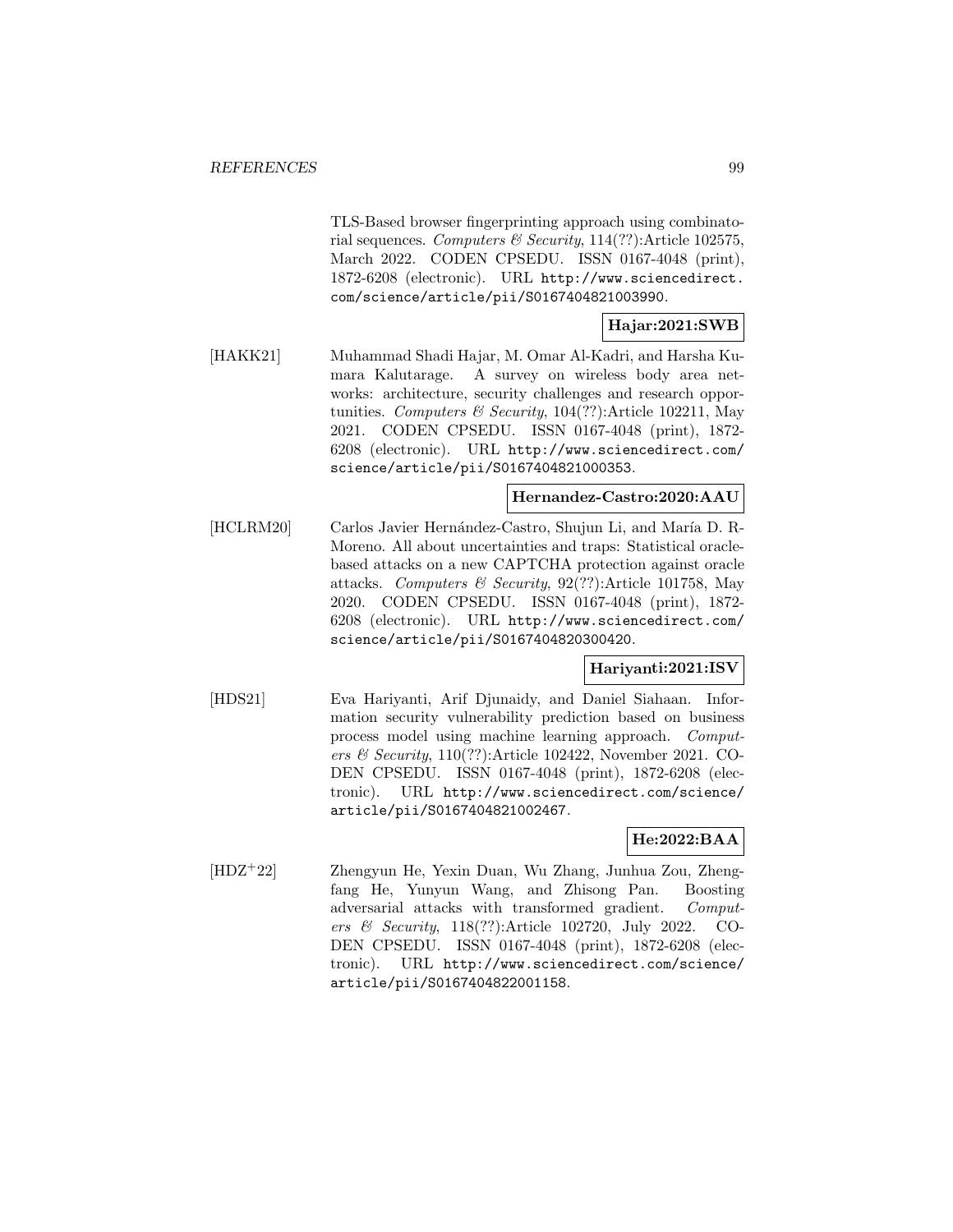#### **Hettema:2021:RCC**

[Het21] Hinne Hettema. Rationality constraints in cyber defense: Incident handling, attribution and cyber threat intelligence. Computers & Security, 109(??):Article 102396, October 2021. CODEN CPSEDU. ISSN 0167-4048 (print), 1872-6208 (electronic). URL http://www.sciencedirect.com/science/ article/pii/S0167404821002200.

## **House:2020:PSD**

[HG20] Deanna House and Gabe Giordano. Politeness in security directives: Insights in browser compliance for the human element. Computers & Security, 99(??):Article 102007, December 2020. CODEN CPSEDU. ISSN 0167-4048 (print), 1872-6208 (electronic). URL http://www.sciencedirect. com/science/article/pii/S0167404820302807.

# **Ho:2021:CCD**

[HG21] Shuyuan Mary Ho and Melissa Gross. Consciousness of cyber defense: a collective activity system for developing organizational cyber awareness. Computers & Security, 108(??):Article 102357, September 2021. CO-DEN CPSEDU. ISSN 0167-4048 (print), 1872-6208 (electronic). URL http://www.sciencedirect.com/science/ article/pii/S0167404821001814.

# **Hu:2022:TPP**

[HHL<sup>+</sup>22] Yun Hu, Aiqun Hu, Chunguo Li, Peng Li, and Chunyu Zhang. Towards a privacy protection-capable noise fingerprinting for numerically aggregated data. Computers & Security, 119(??):Article 102755, August 2022. CO-DEN CPSEDU. ISSN 0167-4048 (print), 1872-6208 (electronic). URL http://www.sciencedirect.com/science/ article/pii/S016740482200150X.

## **Han:2020:CTC**

[HHSL20] Jiaxuan Han, Cheng Huang, Fan Shi, and Jiayong Liu. Covert timing channel detection method based on time interval and payload length analysis. Computers  $\mathcal{C}$  Security, 97(??):Article 101952, October 2020. CODEN CPSEDU. ISSN 0167-4048 (print), 1872-6208 (electronic). URL http://www.sciencedirect.com/science/article/ pii/S0167404820302285.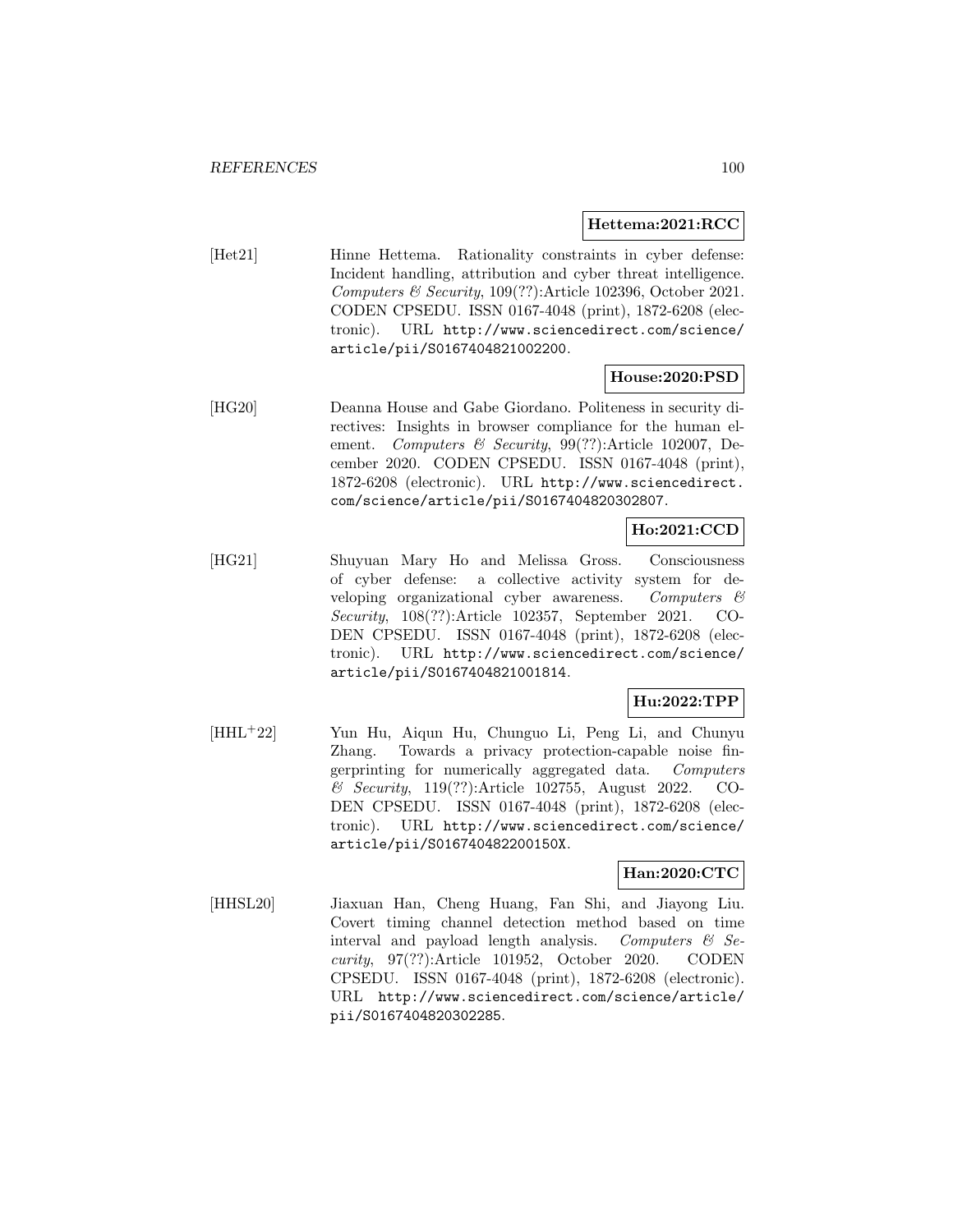# **Hu:2021:ISE**

[HHZ21] Siqi Hu, Carol Hsu, and Zhongyun Zhou. The impact of SETA event attributes on employees' security-related intentions: an event system theory perspective. Computers & Security, 109(??):Article 102404, October 2021. CO-DEN CPSEDU. ISSN 0167-4048 (print), 1872-6208 (electronic). URL http://www.sciencedirect.com/science/ article/pii/S0167404821002285.

## **Ho:2022:SCP**

[HKM22] Heemeng Ho, Ryan Ko, and Lorraine Mazerolle. Situational Crime Prevention (SCP) techniques to prevent and control cybercrimes: a focused systematic review. Computers & Security, 115(??):Article 102611, April 2022. CO-DEN CPSEDU. ISSN 0167-4048 (print), 1872-6208 (electronic). URL http://www.sciencedirect.com/science/ article/pii/S0167404822000104.

### **Hoglund:2020:PTP**

[HLFR20] Joel Höglund, Samuel Lindemer, Martin Furuhed, and Shahid Raza. PKI4IoT: Towards public key infrastructure for the Internet of Things. Computers  $\mathcal{B}$  Security, 89(??):Article 101658, February 2020. CODEN CPSEDU. ISSN 0167-4048 (print), 1872-6208 (electronic). URL http://www.sciencedirect.com/science/article/ pii/S0167404819302019.

## **Lin:2021:PBP**

[hLHhLfW21] Pei hong Lin, Zheng Hong, Yi hao Li, and Li fa Wu. A priority based path searching method for improving hybrid fuzzing. Computers & Security,  $105(??)$ : Article 102242, June 2021. CODEN CPSEDU. ISSN 0167-4048 (print), 1872- 6208 (electronic). URL http://www.sciencedirect.com/ science/article/pii/S0167404821000663.

## **He:2021:IBR**

[HLL<sup>+</sup>21] Junjiang He, Tao Li, Beibei Li, Xiaolong Lan, Zhiyong Li, and Yunpeng Wang. An immune-based risk assessment method for digital virtual assets. Computers & Security, 102(??):Article 102134, March 2021. CO-DEN CPSEDU. ISSN 0167-4048 (print), 1872-6208 (electronic). URL http://www.sciencedirect.com/science/ article/pii/S0167404820304077.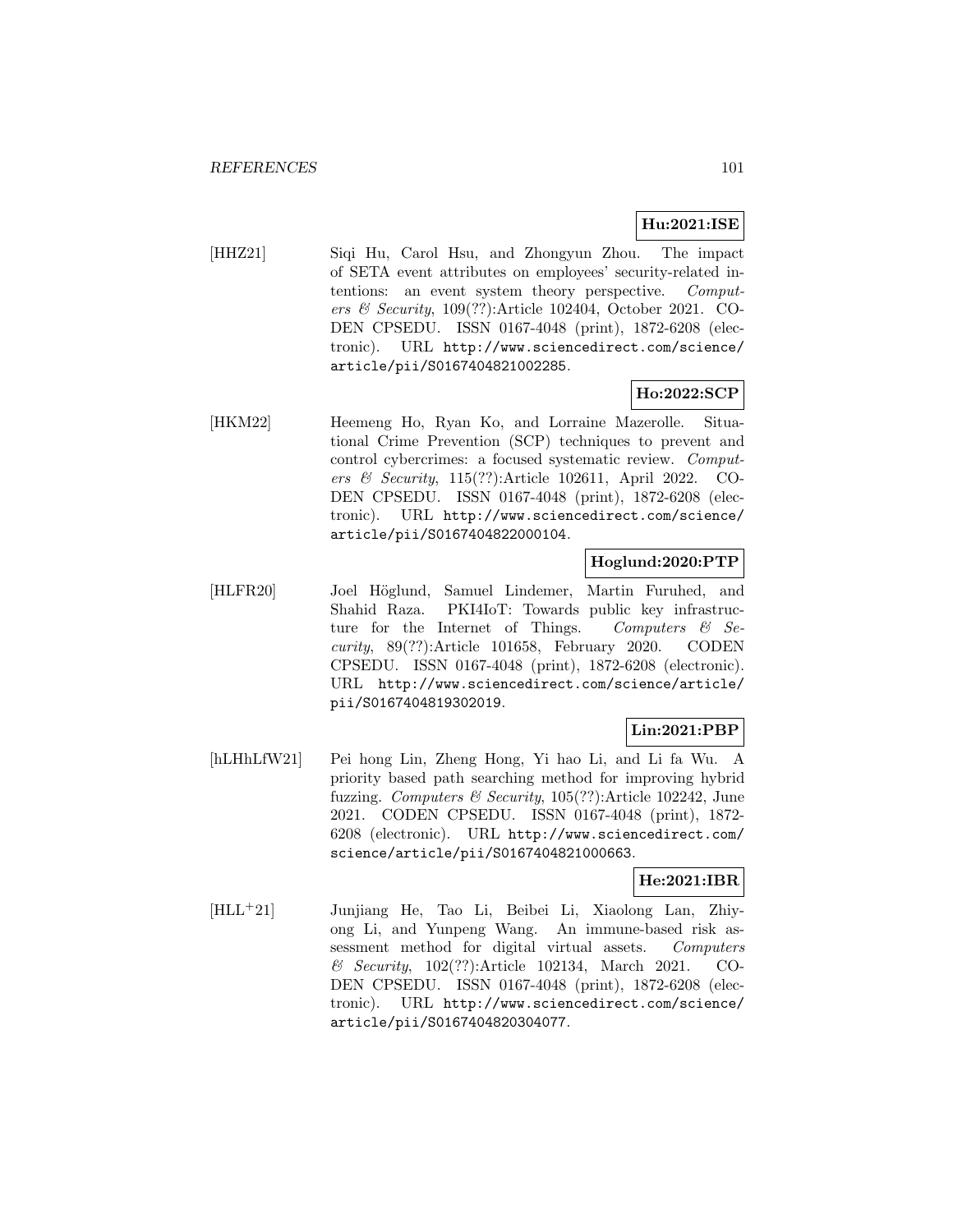### **Huang:2021:ISM**

[HLYZ21] Shize Huang, Xiaowen Liu, Xiaolu Yang, and Zhaoxin Zhang. An improved ShapeShifter method of generating adversarial examples for physical attacks on stop signs against faster R-CNNs. Computers & Security,  $104(??)$ :Article 102120, May 2021. CODEN CPSEDU. ISSN 0167-4048 (print), 1872- 6208 (electronic). URL http://www.sciencedirect.com/ science/article/pii/S016740482030393X.

## **Huang:2021:JMJ**

[HLZ<sup>+</sup>21] Yunhua Huang, Tao Li, Lijia Zhang, Beibei Li, and Xiaojie Liu. JSContana: Malicious JavaScript detection using adaptable context analysis and key feature extraction. Computers & Security, 104(??):Article 102218, May 2021. CO-DEN CPSEDU. ISSN 0167-4048 (print), 1872-6208 (electronic). URL http://www.sciencedirect.com/science/ article/pii/S0167404821000420.

## **Harsha:2021:BAC**

[HMB<sup>+</sup>21] Benjamin Harsha, Robert Morton, Jeremiah Blocki, John Springer, and Melissa Dark. Bicycle attacks considered harmful: Quantifying the damage of widespread password length leakage. Computers & Security, 100(??):Article 102068, January 2021. CODEN CPSEDU. ISSN 0167-4048 (print), 1872- 6208 (electronic). URL http://www.sciencedirect.com/ science/article/pii/S0167404820303412.

# **Haider:2020:FHF**

[HMK<sup>+</sup>20] Waqas Haider, Nour Moustafa, Marwa Keshk, Amanda Fernandez, Kim-Kwang Raymond Choo, and Abdul Wahab. FGMC-HADS: Fuzzy Gaussian mixture-based correntropy models for detecting zero-day attacks from Linux systems. Computers & Security, 96(??):Article 101906, September 2020. CODEN CPSEDU. ISSN 0167-4048 (print), 1872- 6208 (electronic). URL http://www.sciencedirect.com/ science/article/pii/S0167404820301826.

### **Haseeb:2022:PMD**

[HMMW22] Junaid Haseeb, Saif Ur Rehman Malik, Masood Mansoori, and Ian Welch. Probabilistic modelling of deception-based security framework using Markov decision process. Computers & Security, 115(??):Article 102599, April 2022. CODEN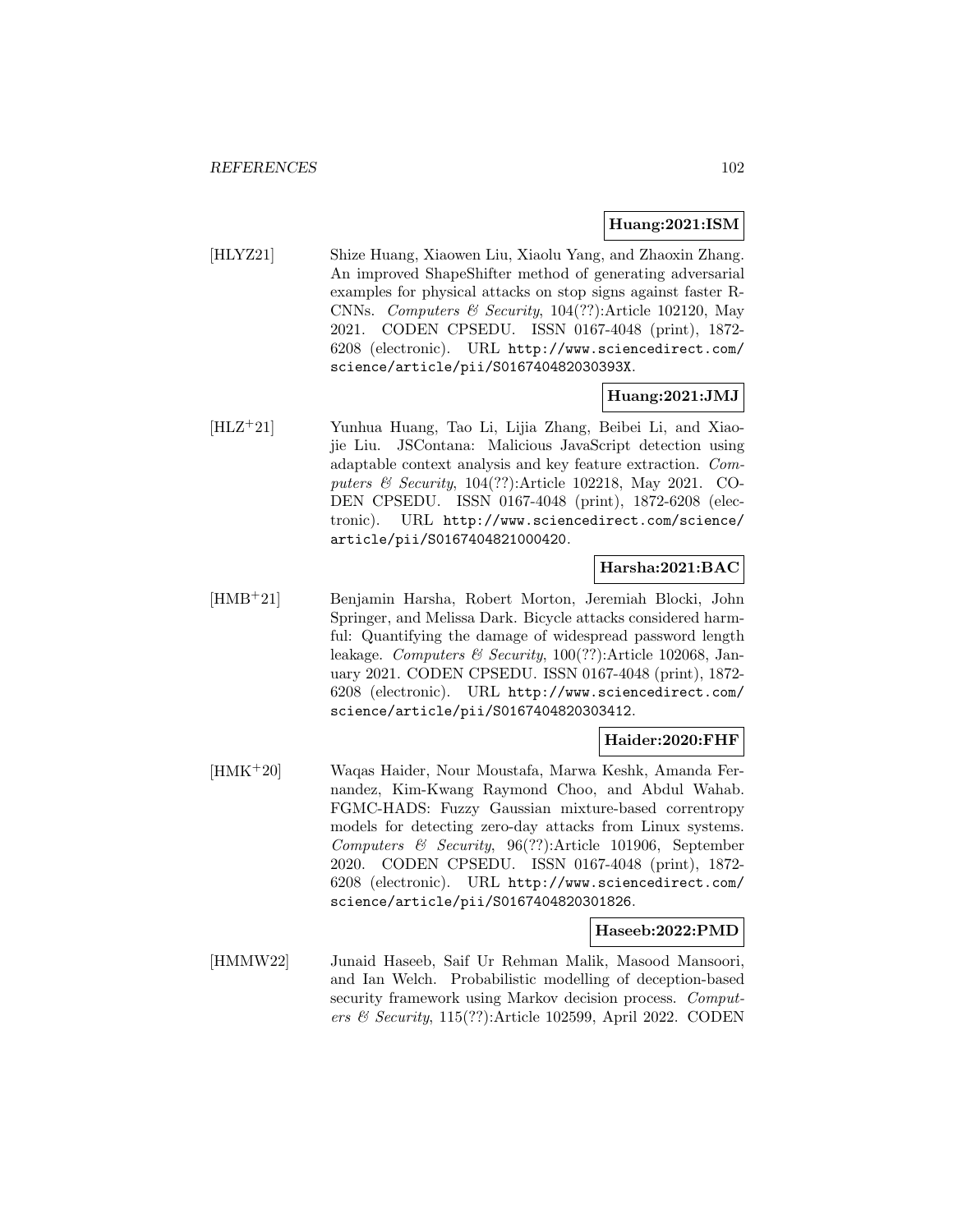CPSEDU. ISSN 0167-4048 (print), 1872-6208 (electronic). URL http://www.sciencedirect.com/science/article/ pii/S0167404821004223. See corrigendum [HuRMMW22].

## **Hart:2020:RSG**

[HMPS20] Stephen Hart, Andrea Margheri, Federica Paci, and Vladimiro Sassone. Riskio: a serious game for cyber security awareness and education. Computers & Security, 95(??):Article 101827, August 2020. CODEN CPSEDU. ISSN 0167-4048 (print), 1872-6208 (electronic). URL http://www.sciencedirect. com/science/article/pii/S0167404820301012.

### **Harush:2021:DAB**

[HMS21] Shimon Harush, Yair Meidan, and Asaf Shabtai. DeepStream: Autoencoder-based stream temporal clustering and anomaly detection. Computers & Security, 106(??):Article 102276, July 2021. CODEN CPSEDU. ISSN 0167-4048 (print), 1872- 6208 (electronic). URL http://www.sciencedirect.com/ science/article/pii/S0167404821001000.

### **Hassanin:2022:RMM**

[HMTC22] Mohammed Hassanin, Nour Moustafa, Murat Tahtali, and Kim-Kwang Raymond Choo. Rethinking maximummargin softmax for adversarial robustness. Computers & Security, 116(??):Article 102640, May 2022. CODEN CPSEDU. ISSN 0167-4048 (print), 1872-6208 (electronic). URL http://www.sciencedirect.com/science/article/ pii/S0167404822000396.

#### **Hodges:2021:CEB**

[Hod21] Duncan Hodges. Cyber-enabled burglary of smart homes. Computers & Security, 110(??):Article 102418, November 2021. CODEN CPSEDU. ISSN 0167-4048 (print), 1872- 6208 (electronic). URL http://www.sciencedirect.com/ science/article/pii/S016740482100242X.

### **Henry:2020:SPS**

[HP20] Wayne C. Henry and Gilbert L. Peterson. SensorRE: Provenance support for software reverse engineers. Computers & Security, 95(??):Article 101865, August 2020. CO-DEN CPSEDU. ISSN 0167-4048 (print), 1872-6208 (electronic). URL http://www.sciencedirect.com/science/ article/pii/S0167404820301371.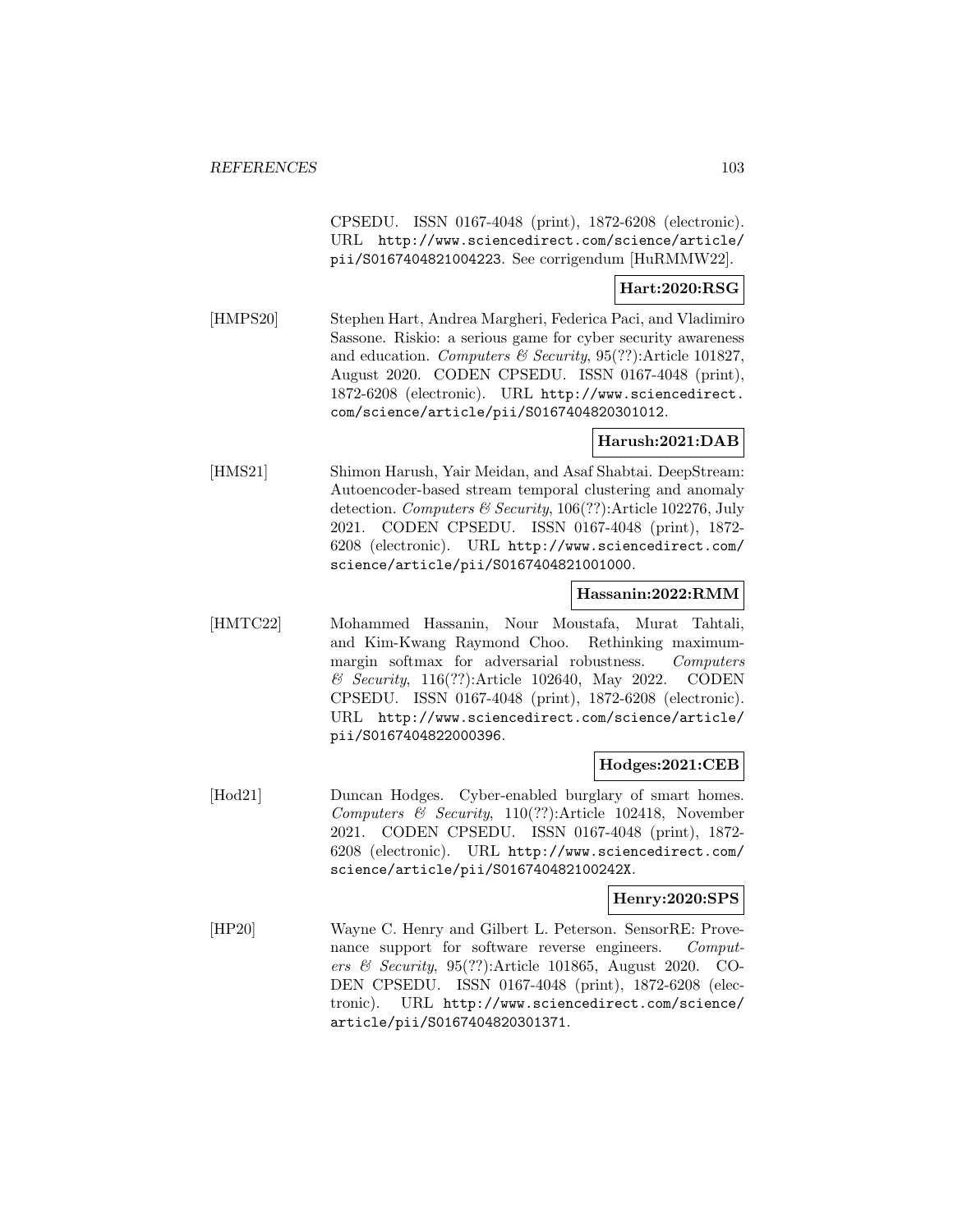#### **Huang:2022:BCT**

[HQL<sup>+</sup>22] Yizhao Huang, Meng Qiao, Fudong Liu, Xingwei Li, Hairen Gui, and Chunyan Zhang. Binary code traceability of multigranularity information fusion from the perspective of software genes. Computers & Security, 114(??):Article 102607, March 2022. CODEN CPSEDU. ISSN 0167-4048 (print), 1872-6208 (electronic). URL http://www.sciencedirect. com/science/article/pii/S0167404822000062.

## **Himeur:2022:LTS**

[HSB<sup>+</sup>22] Yassine Himeur, Shahab Saquib Sohail, Faycal Bensaali, Abbes Amira, and Mamoun Alazab. Latest trends of security and privacy in recommender systems: a comprehensive review and future perspectives. Computers & Security, 118(??):Article 102746, July 2022. CODEN CPSEDU. ISSN 0167-4048 (print), 1872-6208 (electronic). URL http://www.sciencedirect.com/science/article/ pii/S0167404822001419.

### **Huang:2022:DMD**

[HSK22] Yuyao Huang, Hui Shu, and Fei Kang. DeMal: Module decomposition of malware based on community discovery. Computers & Security, 117(??):Article 102680, June 2022. CO-DEN CPSEDU. ISSN 0167-4048 (print), 1872-6208 (electronic). URL http://www.sciencedirect.com/science/ article/pii/S0167404822000785.

# **Hu:2020:ENU**

[HSL20] Yang Hu, Mingshen Sun, and John C. S. Lui. Exploiting nonuniform program execution time to evade record/replay forensic analysis. Computers & Security,  $88(??)$ :Article 101516, January 2020. CODEN CPSEDU. ISSN 0167-4048 (print), 1872-6208 (electronic). URL http://www.sciencedirect. com/science/article/pii/S0167404819300938.

## **Husak:2022:CTC**

[HSŠ<sup>+</sup>22] Martin Husák, Lukáš Sadlek, Stanislav Špaček, Martin Laštovička, Michal Javorník, and Jana Komárková. CRU-SOE: a toolset for cyber situational awareness and decision support in incident handling. Computers  $\mathcal{B}$  Security, 115(??):Article 102609, April 2022. CODEN CPSEDU. ISSN 0167-4048 (print), 1872-6208 (electronic).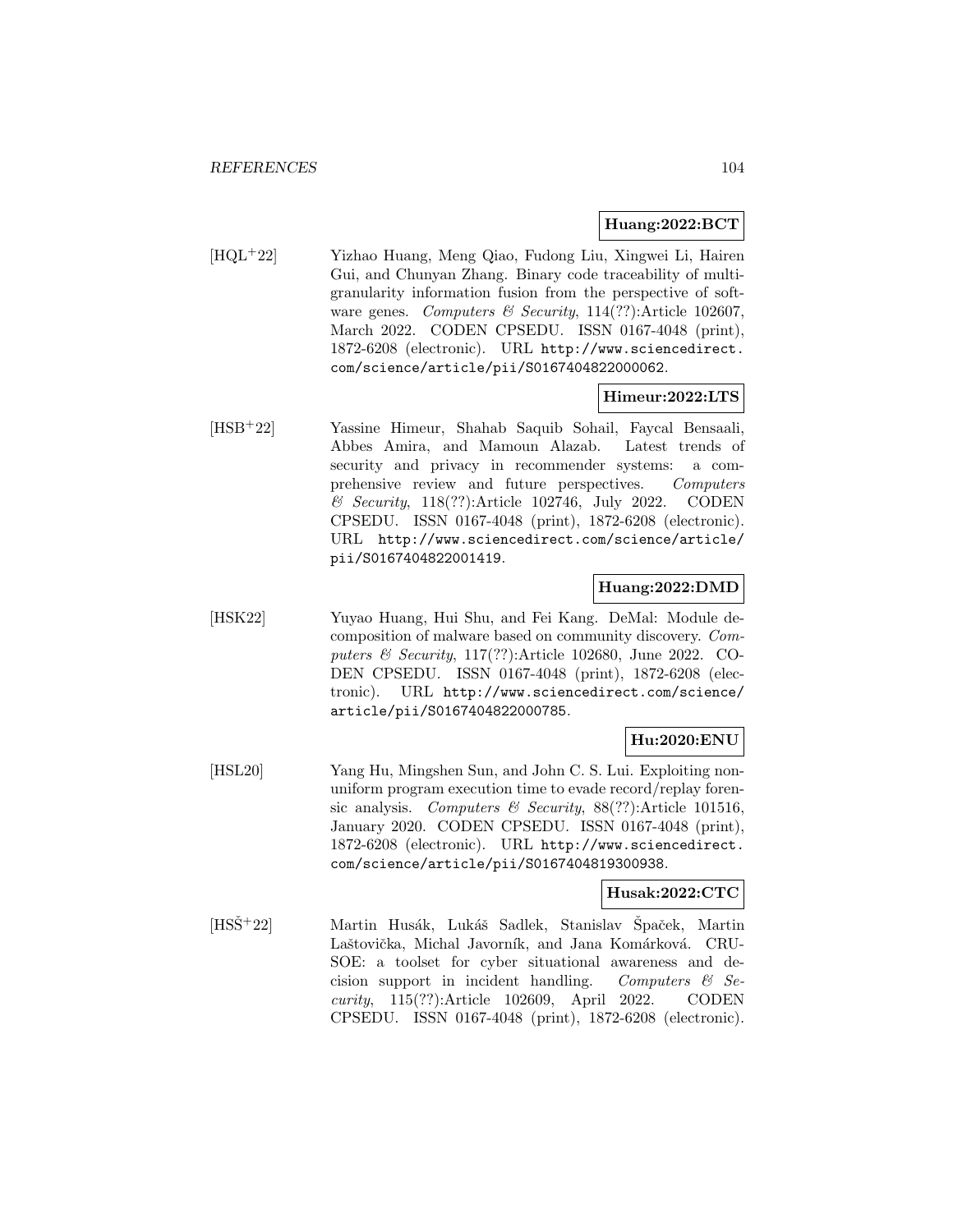URL http://www.sciencedirect.com/science/article/ pii/S0167404822000086.

## **Ho-Sam-Sooi:2021:IES**

[HSSPK21] Nick Ho-Sam-Sooi, Wolter Pieters, and Maarten Kroesen. Investigating the effect of security and privacy on IoT device purchase behaviour. Computers & Security, 102(??):Article 102132, March 2021. CODEN CPSEDU. ISSN 0167-4048 (print), 1872-6208 (electronic). URL http://www.sciencedirect.com/science/article/ pii/S0167404820304053.

## **Haseeb:2022:CPM**

[HuRMMW22] Junaid Haseeb, Saif ur Rehman Malik, Masood Mansoori, and Ian Welch. Corrigendum to 'Probabilistic modelling of deception-based security framework using Markov decision process' [Computers and Security 115 (2022)/102599]. Computers & Security, 117(??):Article 102689, June 2022. CO-DEN CPSEDU. ISSN 0167-4048 (print), 1872-6208 (electronic). URL http://www.sciencedirect.com/science/ article/pii/S0167404822000876. See [HMMW22].

# **Hou:2020:IES**

[HW20] Tie Hou and Victoria Wang. Industrial espionage — a systematic literature review (SLR). Computers  $\&$  Security, 98(??):Article 102019, November 2020. CODEN CPSEDU. ISSN 0167-4048 (print), 1872-6208 (electronic). URL http://www.sciencedirect.com/science/article/ pii/S0167404820302923.

### **Han:2021:DPG**

[HX21] Chunling Han and Rui Xue. Differentially private GANs by adding noise to Discriminator's loss. Computers & Security, 107(??):Article 102322, August 2021. CODEN CPSEDU. ISSN 0167-4048 (print), 1872-6208 (electronic). URL http://www.sciencedirect.com/science/article/ pii/S0167404821001462.

## **Hu:2021:NBM**

[HXZ<sup>+</sup>21] Yifan Hu, Peng Xun, Peidong Zhu, Yinqiao Xiong, Yufei Zhu, Weiheng Shi, and Chenxi Hu. Network-based multidimensional moving target defense against false data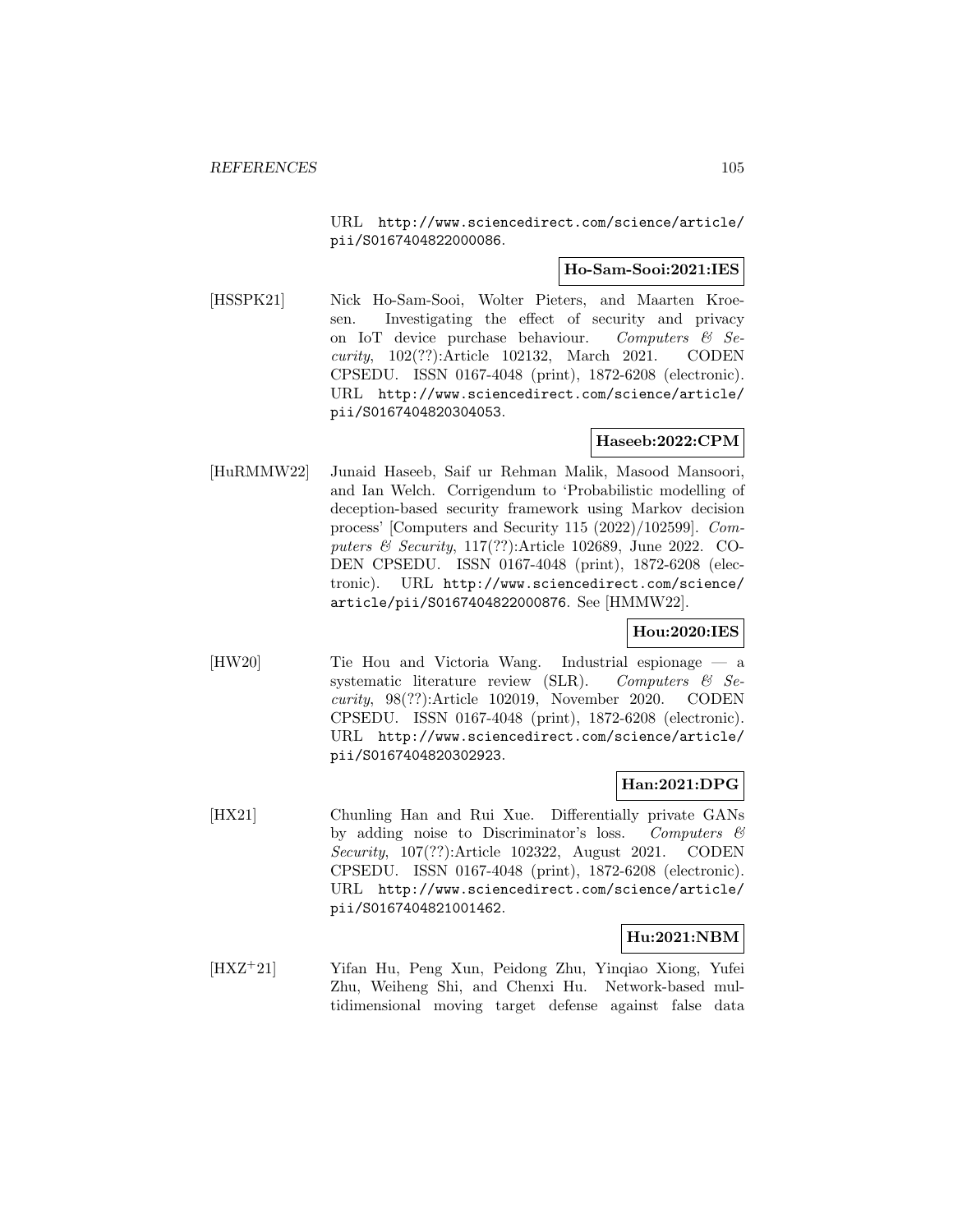injection attack in power system. Computers  $\mathcal{C}$  Security, 107(??):Article 102283, August 2021. CODEN CPSEDU. ISSN 0167-4048 (print), 1872-6208 (electronic). URL http://www.sciencedirect.com/science/article/ pii/S0167404821001073.

## **Hannousse:2021:HWA**

[HY21] Abdelhakim Hannousse and Salima Yahiouche. Handling webshell attacks: a systematic mapping and survey. Computers & Security, 108(??):Article 102366, September 2021. CO-DEN CPSEDU. ISSN 0167-4048 (print), 1872-6208 (electronic). URL http://www.sciencedirect.com/science/ article/pii/S0167404821001905.

# **Hei:2020:TFA**

[HYW<sup>+</sup>20] Xinhong Hei, Xinyue Yin, Yichuan Wang, Ju Ren, and Lei Zhu. A trusted feature aggregator federated learning for distributed malicious attack detection. Computers & Security, 99(??):Article 102033, December 2020. CO-DEN CPSEDU. ISSN 0167-4048 (print), 1872-6208 (electronic). URL http://www.sciencedirect.com/science/ article/pii/S0167404820303060.

# **Halim:2021:EGA**

[HYW<sup>+</sup>21] Zahid Halim, Muhammad Nadeem Yousaf, Muhammad Waqas, Muhammad Sulaiman, Ghulam Abbas, Masroor Hussain, Iftekhar Ahmad, and Muhammad Hanif. An effective genetic algorithm-based feature selection method for intrusion detection systems. Computers  $\mathcal{C}$  Security, 110(??):Article 102448, November 2021. CODEN CPSEDU. ISSN 0167-4048 (print), 1872-6208 (electronic). URL http://www.sciencedirect.com/science/article/ pii/S0167404821002728.

# **Hu:2020:PPB**

[HZ20a] Xinwen Hu and Yi Zhuang. PHRiMA: a permission-based hybrid risk management framework for Android apps. Computers & Security, 94(??):Article 101791, July 2020. CO-DEN CPSEDU. ISSN 0167-4048 (print), 1872-6208 (electronic). URL http://www.sciencedirect.com/science/ article/pii/S0167404820300766.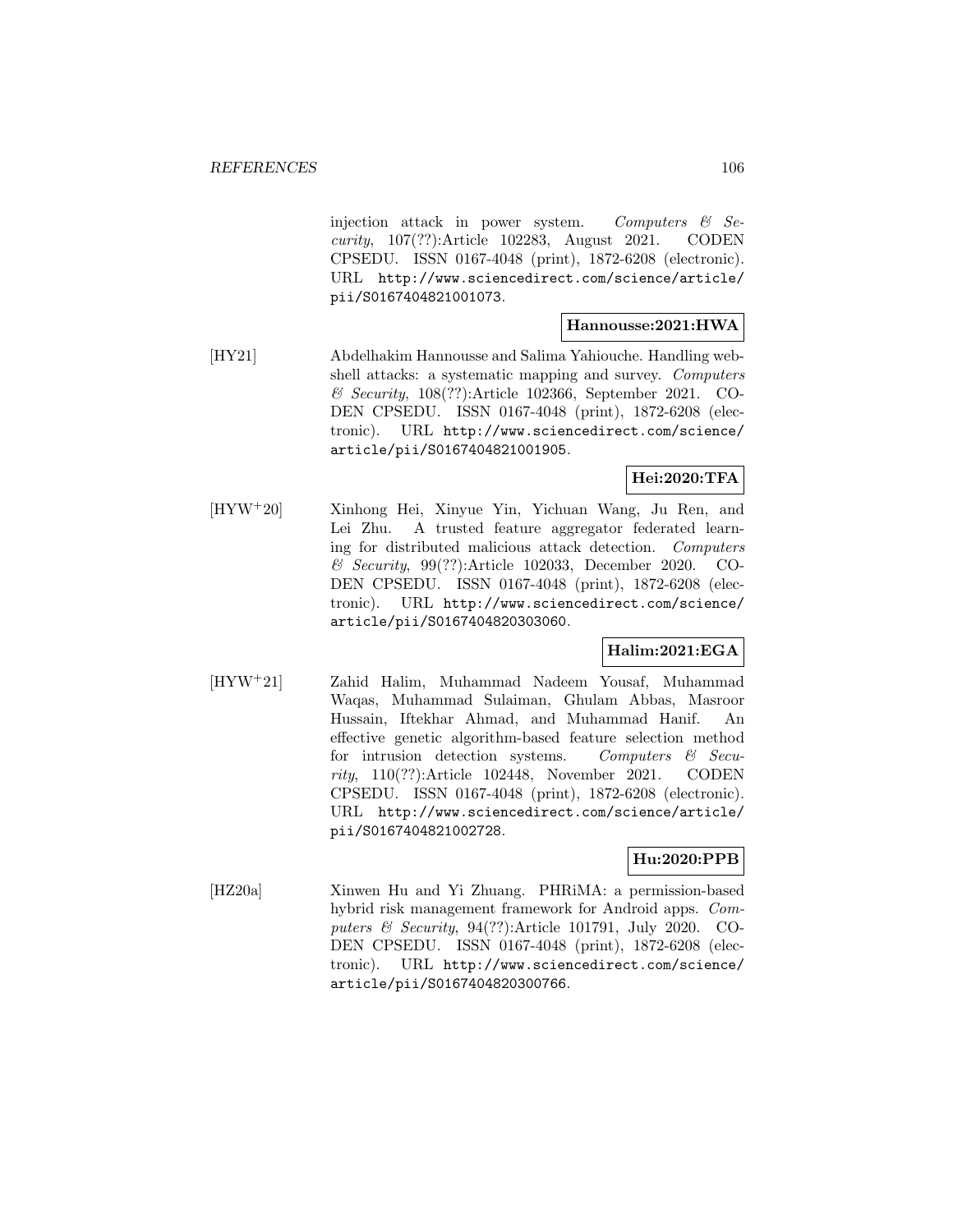## **Huang:2020:DGA**

[HZ20b] Linan Huang and Quanyan Zhu. A dynamic games approach to proactive defense strategies against Advanced Persistent Threats in cyber-physical systems. Computers & Security, 89(??):Article 101660, February 2020. CO-DEN CPSEDU. ISSN 0167-4048 (print), 1872-6208 (electronic). URL http://www.sciencedirect.com/science/ article/pii/S0167404819302020.

# **Hu:2019:BBA**

[HZG19] Kexin Hu, Zhenfeng Zhang, and Kaiwen Guo. Breaking the binding: Attacks on the Merkle approach to prove liabilities and its applications. Computers  $\mathcal{C}$  Security, 87(??):Article 101585, November 2019. CODEN CPSEDU. ISSN 0167-4048 (print), 1872-6208 (electronic). URL https://www.sciencedirect.com/science/article/ pii/S0167404818314093. See corrigendum [HZG20].

# **Hu:2020:CBB**

[HZG20] Kexin Hu, Zhenfeng Zhang, and Kaiwen Guo. Corrigendum to "Breaking the binding: Attacks on the Merkle approach to prove liabilities and its applications" [Computers and Security, Volume 87, 2019, 101585]. Computers & Security, 94(??):Article 101878, July 2020. CO-DEN CPSEDU. ISSN 0167-4048 (print), 1872-6208 (electronic). URL http://www.sciencedirect.com/science/ article/pii/S0167404820301516. See [HZG19].

## **Hammi:2022:SSH**

[HZKN22] Badis Hammi, Sherali Zeadally, Rida Khatoun, and Jamel Nebhen. Survey on smart homes: Vulnerabilities, risks, and countermeasures. Computers  $\mathcal{C}$  Security, 117(??): Article 102677, June 2022. CODEN CPSEDU. ISSN 0167- 4048 (print), 1872-6208 (electronic). URL http://www. sciencedirect.com/science/article/pii/S016740482200075X.

# **Hu:2021:STV**

[HZL<sup>+</sup>21] Xinwen Hu, Yi Zhuang, Shang-Wei Lin, Fuyuan Zhang, Shuanglong Kan, and Zining Cao. A security type verifier for smart contracts. Computers  $\mathcal{C}$  Security, 108(??): Article 102343, September 2021. CODEN CPSEDU. ISSN 0167-4048 (print), 1872-6208 (electronic). URL http://www. sciencedirect.com/science/article/pii/S016740482100167X.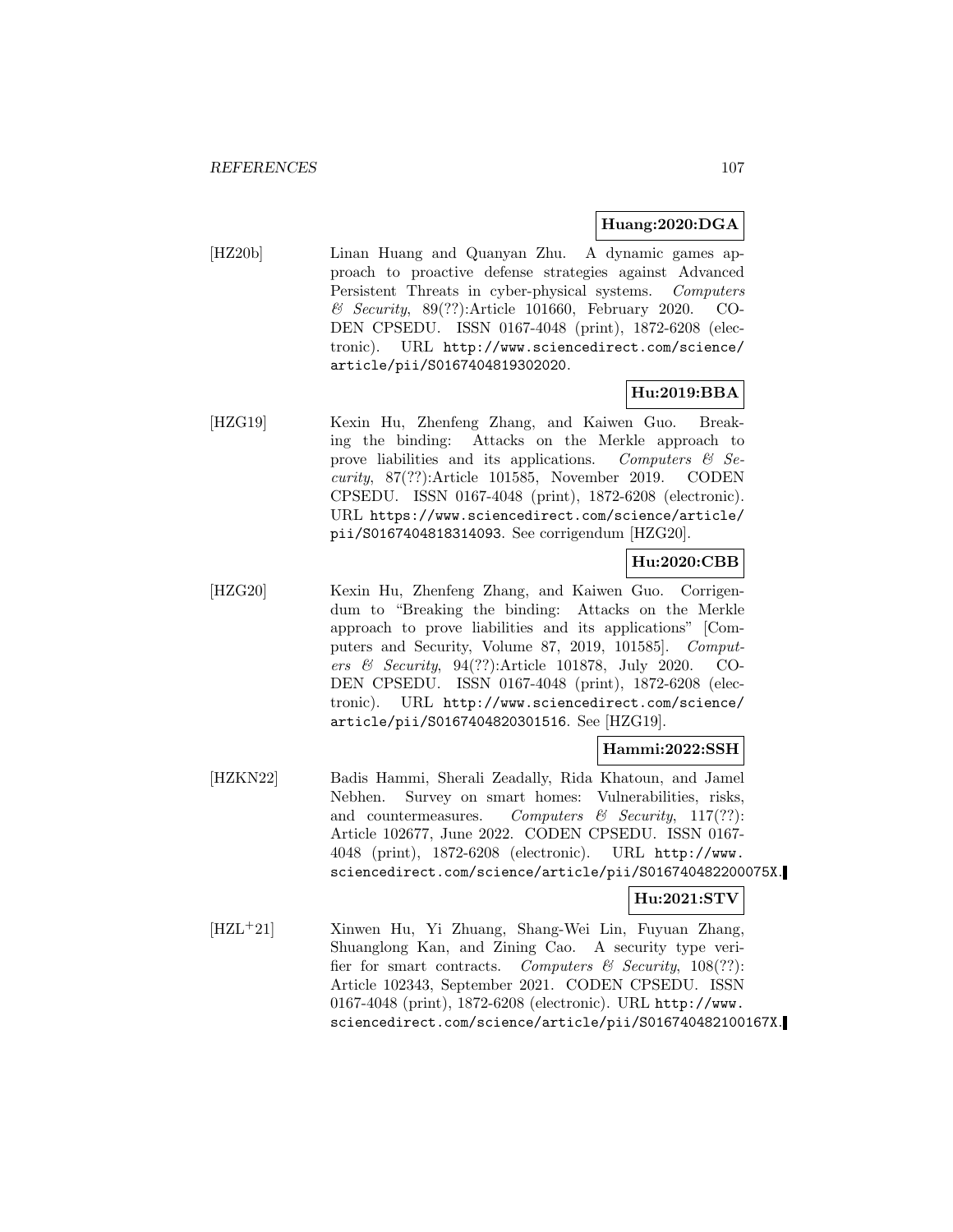## **He:2021:SNT**

[HZM21] Ting He, Yong Zheng, and Zherui Ma. Study of network time synchronisation security strategy based on polar coding. Computers & Security, 104(??):Article 102214, May 2021. CODEN CPSEDU. ISSN 0167-4048 (print), 1872- 6208 (electronic). URL http://www.sciencedirect.com/ science/article/pii/S0167404821000389.

## **Huang:2020:BBS**

[HZX<sup>+</sup>20] Haiping Huang, Peng Zhu, Fu Xiao, Xiang Sun, and Qinglong Huang. A blockchain-based scheme for privacypreserving and secure sharing of medical data. Computers & Security, 99(??):Article 102010, December 2020. CO-DEN CPSEDU. ISSN 0167-4048 (print), 1872-6208 (electronic). URL http://www.sciencedirect.com/science/ article/pii/S0167404820302832.

# **Hu:2021:CCP**

[HZX<sup>+</sup>21] Yifan Hu, Peidong Zhu, Peng Xun, Bo Liu, Wenjie Kang, Yinqiao Xiong, and Weiheng Shi. CPMTD: Cyber-physical moving target defense for hardening the security of power system against false data injected attack. Computers & Security, 111(??):Article 102465, December 2021. CO-DEN CPSEDU. ISSN 0167-4048 (print), 1872-6208 (electronic). URL http://www.sciencedirect.com/science/ article/pii/S0167404821002893.

# **Hu:2020:SMV**

[HZZ20] Xinwen Hu, Yi Zhuang, and Fuyuan Zhang. A security modeling and verification method of embedded software based on Z and MARTE. Computers & Security,  $88(??)$ :Article 101615, January 2020. CODEN CPSEDU. ISSN 0167-4048 (print), 1872-6208 (electronic). URL https://www.sciencedirect. com/science/article/pii/S0167404818304358.

### **Iannacone:2020:QCE**

[IB20] Michael D. Iannacone and Robert A. Bridges. Quantifiable and comparable evaluations of cyber defensive capabilities: a survey and novel, unified approach. Computers & Security, 96(??):Article 101907, September 2020. CO-DEN CPSEDU. ISSN 0167-4048 (print), 1872-6208 (electronic). URL http://www.sciencedirect.com/science/ article/pii/S0167404820301838.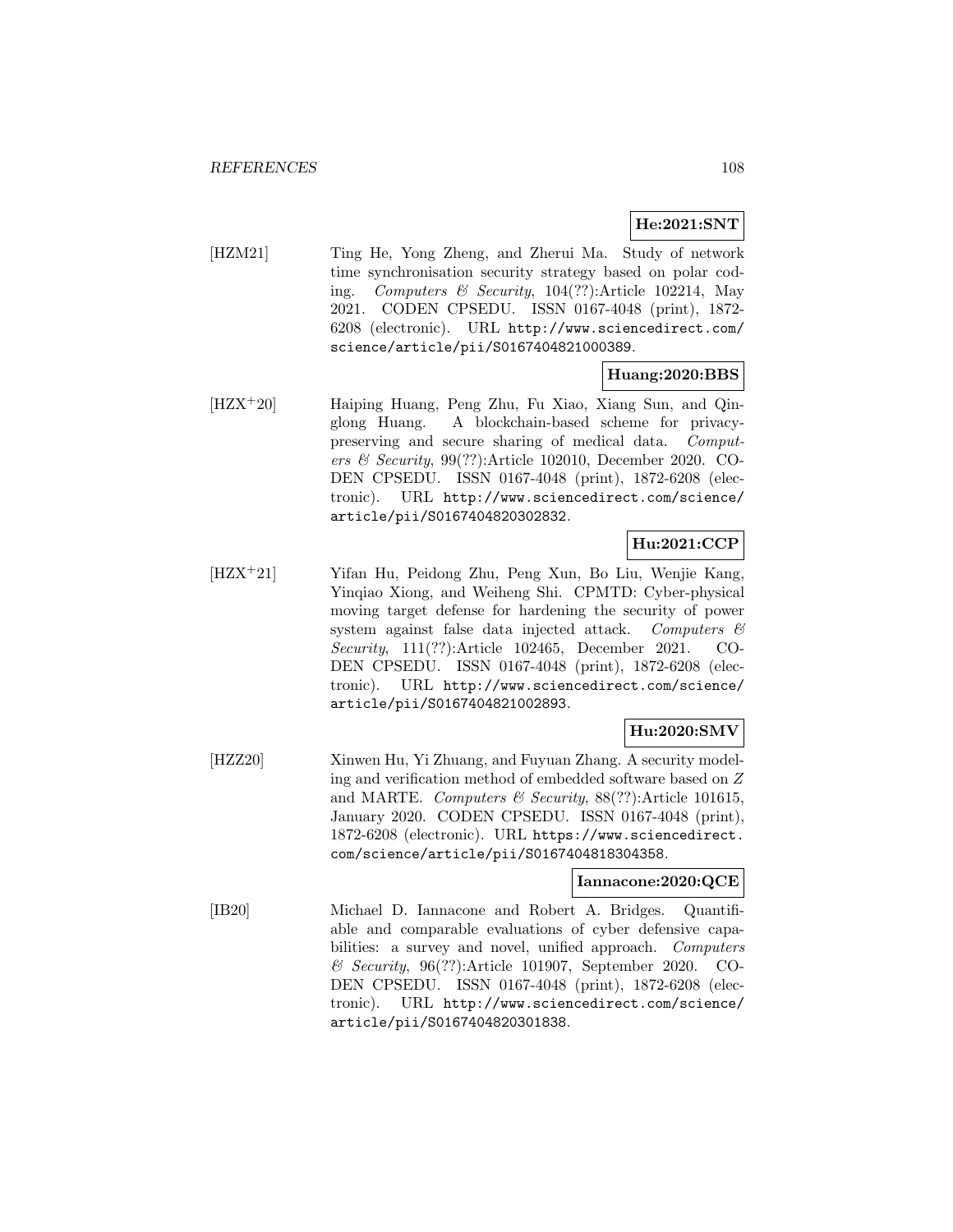### **Iraqi:2022:CCC**

[IE22] Omar Iraqi and Hanan El Bakkali. Communizer: a collaborative cloud-based self-protecting software communities framework — focus on the alert coordination system. Computers & Security, 117(??):Article 102692, June 2022. CO-DEN CPSEDU. ISSN 0167-4048 (print), 1872-6208 (electronic). URL http://www.sciencedirect.com/science/ article/pii/S0167404822000906.

### **Ismail:2021:RAB**

[IHJZ21] Salih Ismail, Hani Ragab Hassen, Mike Just, and Hind Zantout. A review of amplification-based distributed denial of service attacks and their mitigation. Computers & Security, 109(??):Article 102380, October 2021. CO-DEN CPSEDU. ISSN 0167-4048 (print), 1872-6208 (electronic). URL http://www.sciencedirect.com/science/ article/pii/S0167404821002042.

## **Imine:2020:APP**

[ILB20] Youcef Imine, Ahmed Lounis, and Abdelmadjid Bouabdallah. An accountable privacy-preserving scheme for public information sharing systems. Computers  $\mathcal C$  Security, 93 (??):Article 101786, June 2020. CODEN CPSEDU. ISSN 0167-4048 (print), 1872-6208 (electronic). URL http://www. sciencedirect.com/science/article/pii/S0167404820300717.

#### **Iadarola:2021:TID**

[IMMS21] Giacomo Iadarola, Fabio Martinelli, Francesco Mercaldo, and Antonella Santone. Towards an interpretable deep learning model for mobile malware detection and family identification. Computers & Security, 105(??):Article 102198, June 2021. CODEN CPSEDU. ISSN 0167-4048 (print), 1872- 6208 (electronic). URL http://www.sciencedirect.com/ science/article/pii/S0167404821000225.

#### **Iyer:2022:EPN**

[IMN22] Padmavathi Iyer, Amirreza Masoumzadeh, and Paliath Narendran. On the expressive power of negated conditions and negative authorizations in access control models. Computers & Security, 116(??):Article 102586, May 2022. CO-DEN CPSEDU. ISSN 0167-4048 (print), 1872-6208 (electronic). URL http://www.sciencedirect.com/science/ article/pii/S0167404821004090.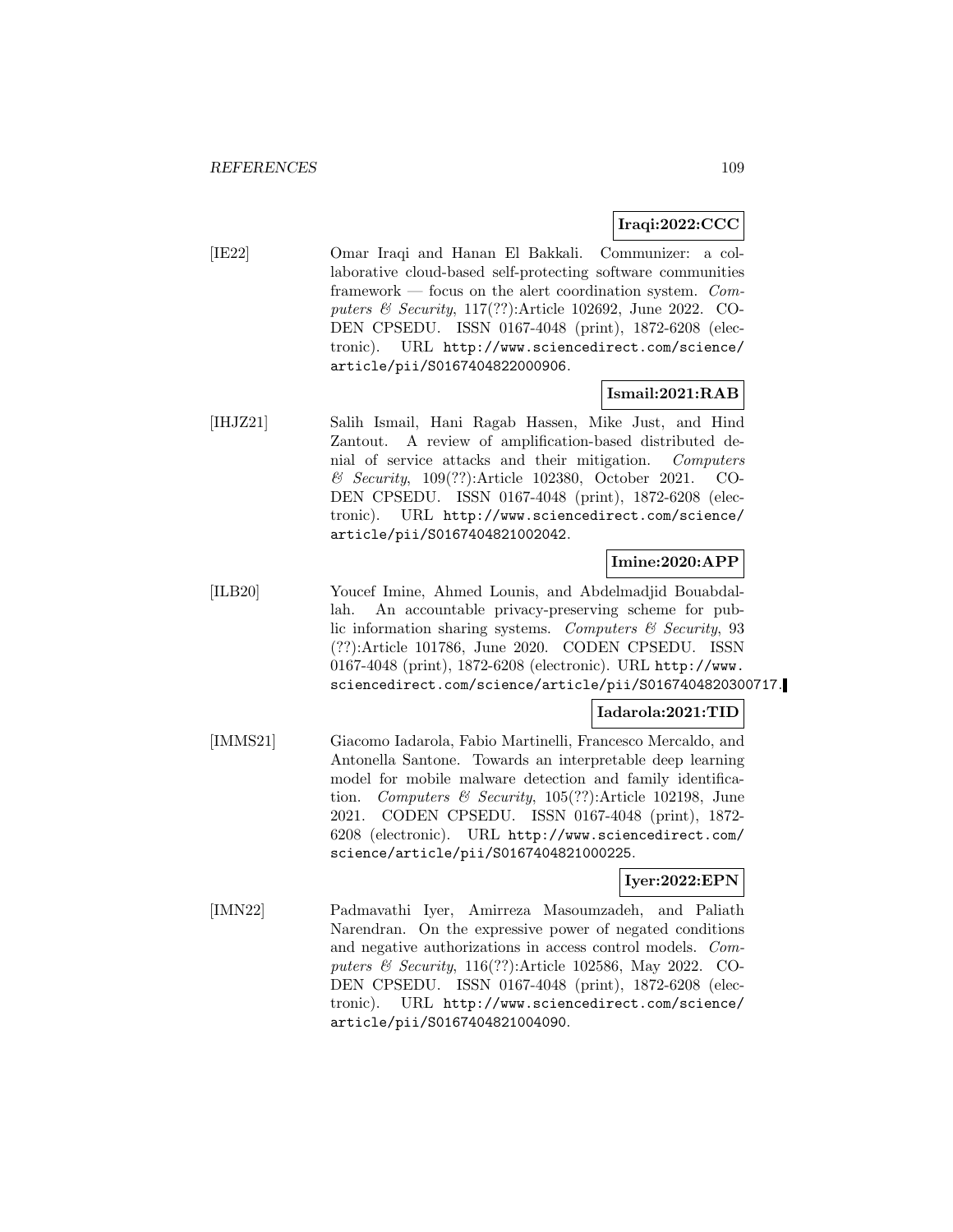#### **Ibitoye:2022:DPS**

[ISM22] Olakunle Ibitoye, M. Omair Shafiq, and Ashraf Matrawy. Differentially private self-normalizing neural networks for adversarial robustness in federated learning. Computers & Security, 116(??):Article 102631, May 2022. CODEN CPSEDU. ISSN 0167-4048 (print), 1872-6208 (electronic). URL http://www.sciencedirect.com/science/article/ pii/S016740482200030X.

### **Jang:2022:PBE**

[Jan22] Daehee Jang. Badaslr: Exceptional cases of ASLR aiding exploitation. Computers & Security,  $112(??)$ :Article 102510, January 2022. CODEN CPSEDU. ISSN 0167-4048 (print), 1872-6208 (electronic). URL http://www.sciencedirect. com/science/article/pii/S0167404821003345.

#### **Jmila:2021:TSA**

[JB21] Houda Jmila and Gregory Blanc. Towards security-aware 5G slice embedding. Computers & Security,  $100(??)$ : Article 102075, January 2021. CODEN CPSEDU. ISSN 0167- 4048 (print), 1872-6208 (electronic). URL http://www. sciencedirect.com/science/article/pii/S0167404820303485.

#### **Jia:2022:BFC**

[JB22] Haiyan Jia and Eric P. S. Baumer. Birds of a feather: Collective privacy of online social activist groups. Computers & Security, 115(??):Article 102614, April 2022. CO-DEN CPSEDU. ISSN 0167-4048 (print), 1872-6208 (electronic). URL http://www.sciencedirect.com/science/ article/pii/S016740482200013X.

### **Jung:2021:NIT**

[JCJ<sup>+</sup>21] Changhun Jung, Jinchun Choi, Rhongho Jang, David Mohaisen, and DaeHun Nyang. A network-independent toolbased usable authentication system for Internet of Things devices. Computers & Security, 108(??):Article 102338, September 2021. CODEN CPSEDU. ISSN 0167-4048 (print), 1872- 6208 (electronic). URL http://www.sciencedirect.com/ science/article/pii/S0167404821001620.

## **Jerbi:2020:UAM**

[JDBB20] Manel Jerbi, Zaineb Chelly Dagdia, Slim Bechikh, and Lamjed Ben Said. On the use of artificial malicious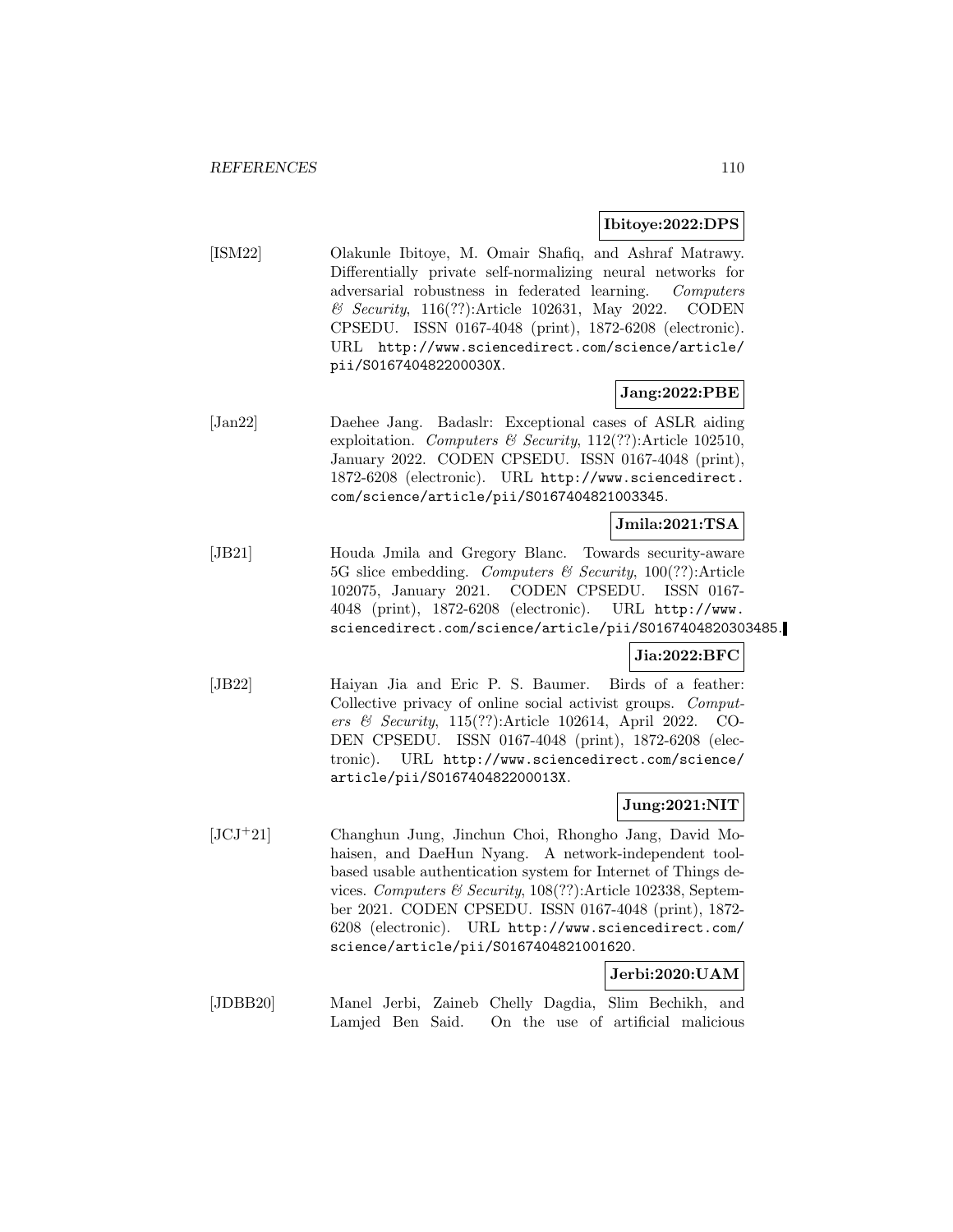patterns for Android malware detection. Computers  $\mathcal{C}$ Security, 92(??):Article 101743, May 2020. CODEN CPSEDU. ISSN 0167-4048 (print), 1872-6208 (electronic). URL http://www.sciencedirect.com/science/article/ pii/S0167404818309994.

#### **Junior:2021:NWA**

[JE21] Manoel Domingues Junior and Nelson F. F. Ebecken. A new WAF architecture with machine learning for resourceefficient use. Computers & Security,  $106(??)$ :Article 102290, July 2021. CODEN CPSEDU. ISSN 0167-4048 (print), 1872- 6208 (electronic). URL http://www.sciencedirect.com/ science/article/pii/S0167404821001140.

### **Jahromi:2020:ITH**

[JHD<sup>+</sup>20] Amir Namavar Jahromi, Sattar Hashemi, Ali Dehghantanha, Kim-Kwang Raymond Choo, Hadis Karimipour, David Ellis Newton, and Reza M. Parizi. An improved two-hiddenlayer extreme learning machine for malware hunting. Computers & Security, 89(??):Article 101655, February 2020. CO-DEN CPSEDU. ISSN 0167-4048 (print), 1872-6208 (electronic). URL http://www.sciencedirect.com/science/ article/pii/S0167404819301981.

### **Jim:2022:EMS**

[JIG22] Lincy E. Jim, Nahina Islam, and Mark A. Gregory. Enhanced MANET security using artificial immune system based danger theory to detect selfish nodes. Computers & Security, 113(??):Article 102538, February 2022. CO-DEN CPSEDU. ISSN 0167-4048 (print), 1872-6208 (electronic). URL http://www.sciencedirect.com/science/ article/pii/S016740482100362X.

#### **Jeon:2021:AAV**

[JK21a] Sanghoon Jeon and Huy Kang Kim. AutoVAS: an automated vulnerability analysis system with a deep learning approach. Computers & Security, 106(??):Article 102308, July 2021. CODEN CPSEDU. ISSN 0167-4048 (print), 1872- 6208 (electronic). URL http://www.sciencedirect.com/ science/article/pii/S0167404821001322.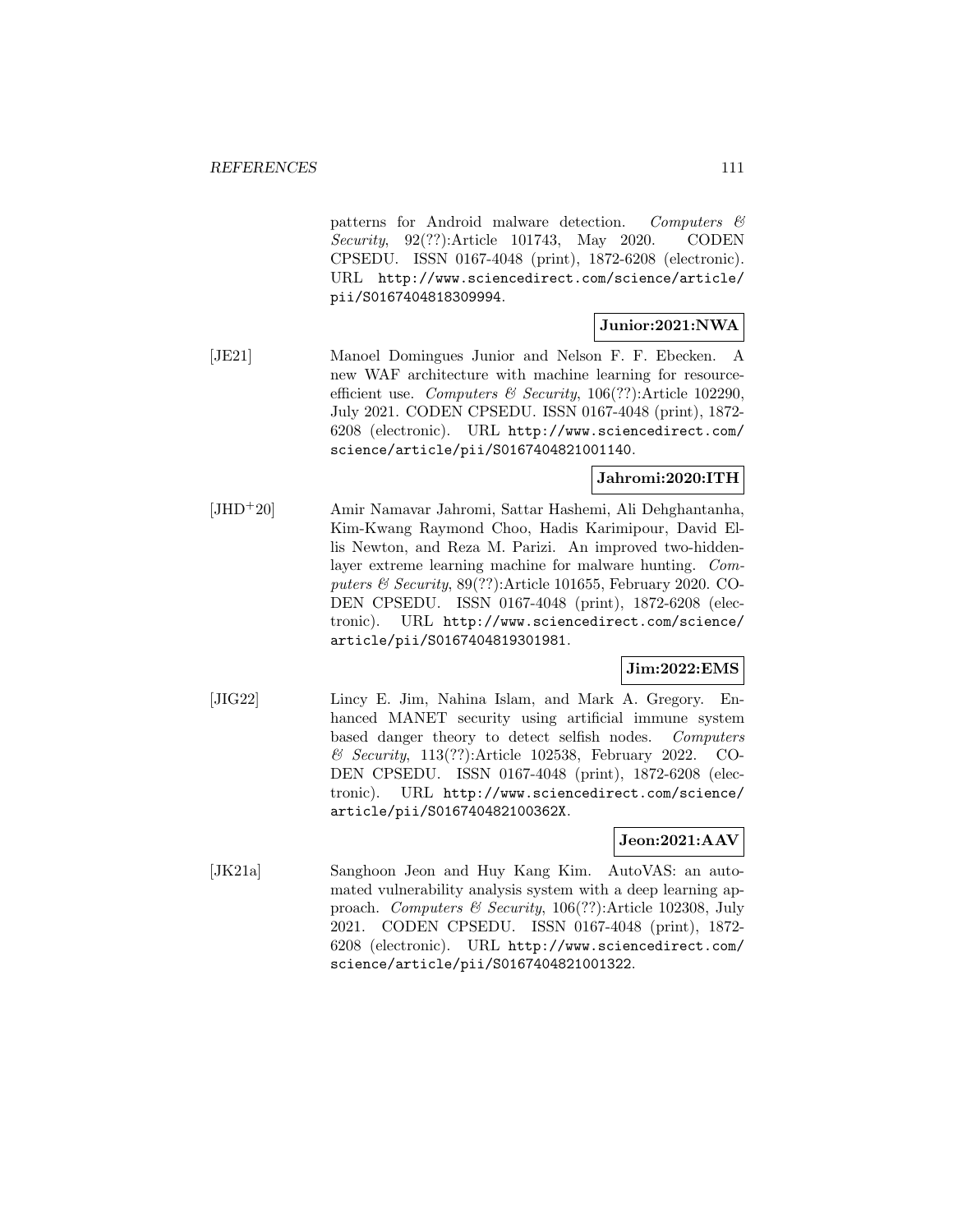### **Jeon:2021:TIM**

[JK21b] Sanghoon Jeon and Huy Kang Kim. TZMon: Improving mobile game security with ARM trustzone. Computers & Security, 109(??):Article 102391, October 2021. CO-DEN CPSEDU. ISSN 0167-4048 (print), 1872-6208 (electronic). URL http://www.sciencedirect.com/science/ article/pii/S0167404821002157.

## **Jian:2021:NFI**

[JKR<sup>+</sup>21] Yifei Jian, Hongbo Kuang, Chenglong Ren, Zicheng Ma, and Haizhou Wang. A novel framework for image-based malware detection with a deep neural network. Computers & Security, 109(??):Article 102400, October 2021. CO-DEN CPSEDU. ISSN 0167-4048 (print), 1872-6208 (electronic). URL http://www.sciencedirect.com/science/ article/pii/S0167404821002248.

## **J:2022:PPF**

[JKSS22] Dharani J., Sundarakantham K., Kunwar Singh, and Mercy Shalinie S. A privacy-preserving framework for endorsement process in hyperledger fabric. Computers & Security, 116(??):Article 102637, May 2022. CODEN CPSEDU. ISSN 0167-4048 (print), 1872-6208 (electronic). URL http://www.sciencedirect.com/science/article/ pii/S0167404822000360.

## **Jung:2022:CCA**

[JLB22] Bill Jung, Yan Li, and Tamir Bechor. CAVP: a contextaware vulnerability prioritization model. Computers & Security, 116(??):Article 102639, May 2022. CODEN CPSEDU. ISSN 0167-4048 (print), 1872-6208 (electronic). URL http://www.sciencedirect.com/science/article/ pii/S0167404822000384.

## **Jin:2020:SRT**

[JLQ<sup>+</sup>20] Dongzi Jin, Yiqin Lu, Jiancheng Qin, Zhe Cheng, and Zhongshu Mao. SwiftIDS: Real-time intrusion detection system based on LightGBM and parallel intrusion detection mechanism. Computers & Security, 97(??):Article 101984, October 2020. CODEN CPSEDU. ISSN 0167-4048 (print), 1872-6208 (electronic). URL http://www.sciencedirect. com/science/article/pii/S0167404820302571.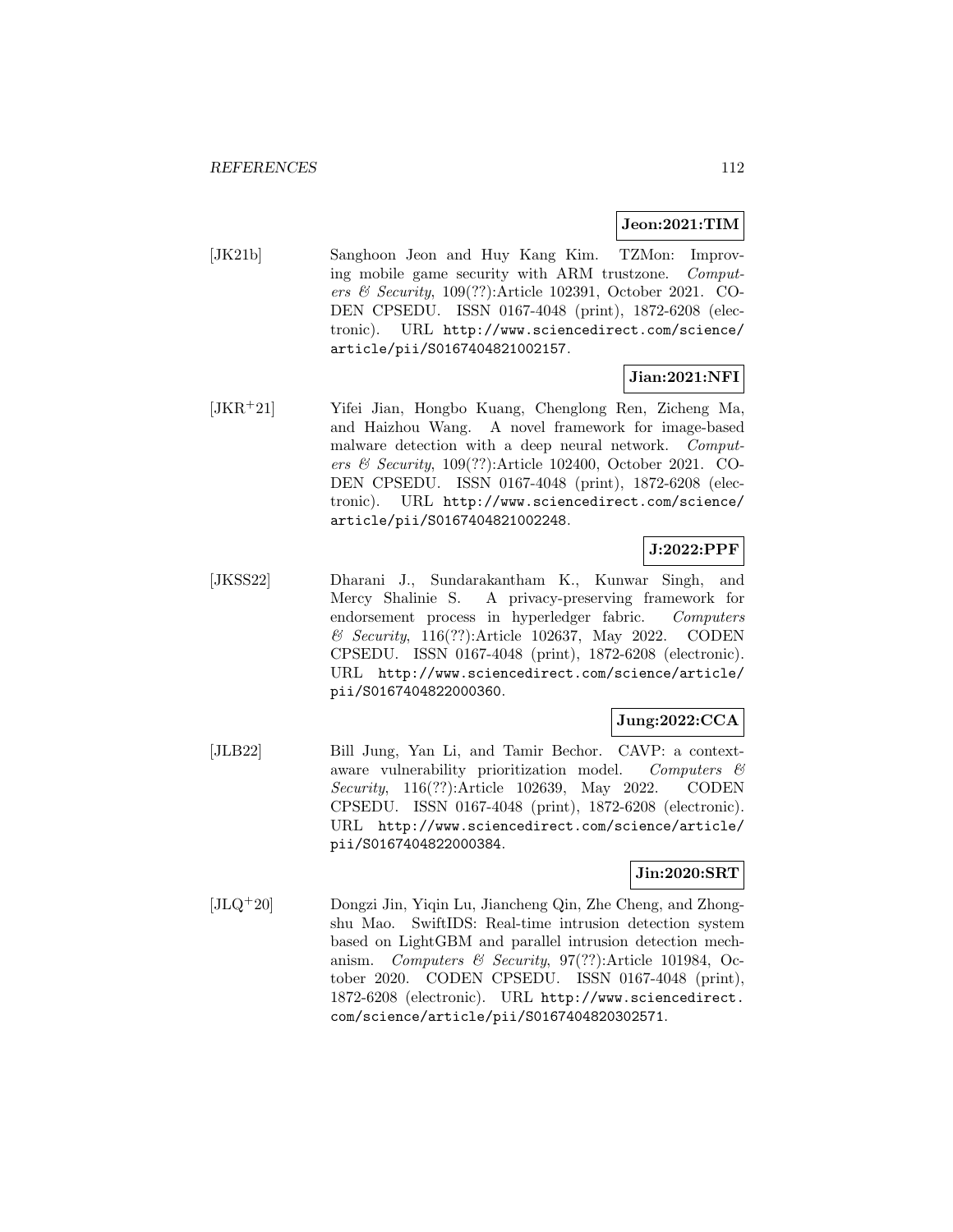## **Jang:2020:ICE**

[JPL20] Hyerean Jang, Moon Chan Park, and Dong Hoon Lee. IBV-CFI: Efficient fine-grained control-flow integrity preserving CFG precision. Computers & Security,  $94(??)$ : Article 101828, July 2020. CODEN CPSEDU. ISSN 0167-4048 (print), 1872- 6208 (electronic). URL http://www.sciencedirect.com/ science/article/pii/S0167404820301024.

## **Jha:2020:RNN**

[JPLT20] Sudan Jha, Deepak Prashar, Hoang Viet Long, and David Taniar. Recurrent neural network for detecting malware. Computers & Security, 99(??):Article 102037, December 2020. CODEN CPSEDU. ISSN 0167-4048 (print), 1872-6208 (electronic). URL http://www.sciencedirect.com/science/ article/pii/S0167404820303102.

## **Jacob:2022:ADT**

[JQYL22] Stephen Jacob, Yuansong Qiao, Yuhang Ye, and Brian Lee. Anomalous distributed traffic: Detecting cyber security attacks amongst microservices using graph convolutional networks. Computers & Security, 118(??):Article 102728, July 2022. CODEN CPSEDU. ISSN 0167-4048 (print), 1872- 6208 (electronic). URL http://www.sciencedirect.com/ science/article/pii/S0167404822001237.

#### **Javeed:2021:PDA**

[JYS21] Arsalan Javeed, Cemal Yilmaz, and Erkay Savas. Detector +: an approach for detecting, isolating, and preventing timing attacks. Computers & Security, 110(??):Article 102454, November 2021. CODEN CPSEDU. ISSN 0167-4048 (print), 1872-6208 (electronic). URL http://www.sciencedirect. com/science/article/pii/S0167404821002789.

#### **Jin:2022:BRW**

[JZQ<sup>+</sup>22] Chengbin Jin, Yongbin Zhou, Xinkuan Qiu, Qi Feng, and Qian Zhang. Breaking real-world COTS USIM cards with unknown side-channel countermeasures. Computers & Security, 113(??):Article 102531, February 2022. CO-DEN CPSEDU. ISSN 0167-4048 (print), 1872-6208 (electronic). URL http://www.sciencedirect.com/science/ article/pii/S0167404821003552.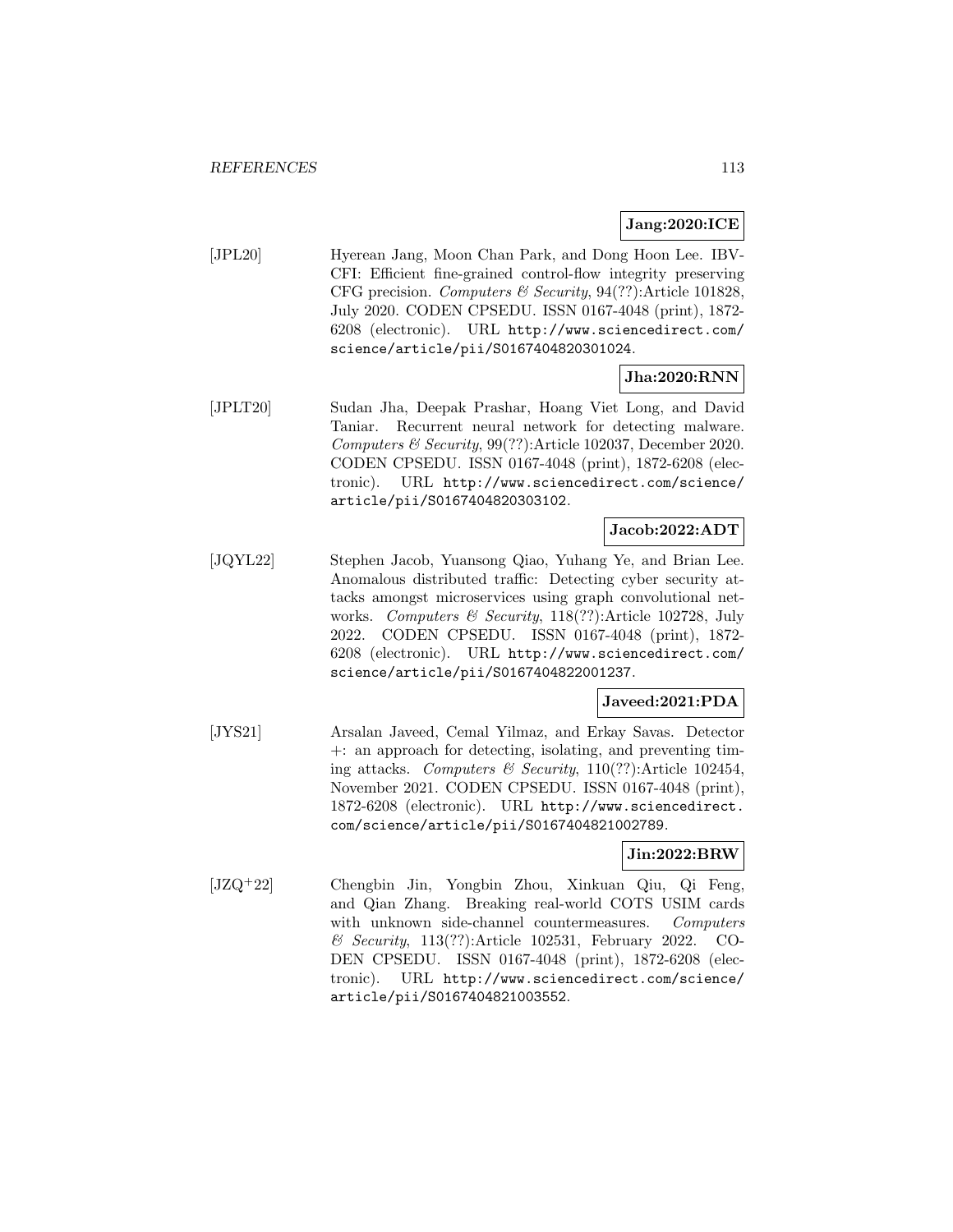#### **Ki-Aries:2022:ASS**

[KAFDW22] Duncan Ki-Aries, Shamal Faily, Huseyin Dogan, and Christopher Williams. Assessing system of systems information security risk with OASoSIS. Computers  $\mathcal{C}$ Security, 117(??):Article 102690, June 2022. CODEN CPSEDU. ISSN 0167-4048 (print), 1872-6208 (electronic). URL http://www.sciencedirect.com/science/article/ pii/S0167404822000888.

### **Khan:2021:EAT**

[KAK21] Kashif Mehboob Khan, Junaid Arshad, and Muhammad Mubashir Khan. Empirical analysis of transaction malleability within blockchain-based e-voting. Computers  $\mathcal{C}$ Security, 100(??):Article 102081, January 2021. CODEN CPSEDU. ISSN 0167-4048 (print), 1872-6208 (electronic). URL http://www.sciencedirect.com/science/article/ pii/S0167404820303540.

#### **Kanwal:2021:RPP**

[KAM<sup>+</sup>21] Tehsin Kanwal, Adeel Anjum, Saif U. R. Malik, Haider Sajjad, Abid Khan, Umar Manzoor, and Alia Asheralieva. A robust privacy preserving approach for electronic health records using multiple dataset with multiple sensitive attributes. Computers & Security, 105(??):Article 102224, June 2021. CO-DEN CPSEDU. ISSN 0167-4048 (print), 1872-6208 (electronic). URL http://www.sciencedirect.com/science/ article/pii/S0167404821000481.

## **Kucab:2021:RAI**

[KBC21] Michał Kucab, Piotr Boryło, and Piotr Chołda. Remote attestation and integrity measurements with Intel SGX for virtual machines. Computers  $\mathcal B$  Security, 106(??):Article 102300, July 2021. CODEN CPSEDU. ISSN 0167-4048 (print), 1872- 6208 (electronic). URL http://www.sciencedirect.com/ science/article/pii/S0167404821001243.

#### **Kim:2022:OMD**

[KC22] Jin-Young Kim and Sung-Bae Cho. Obfuscated malware detection using deep generative model based on global/local features. Computers & Security,  $112(??)$ : Article 102501, January 2022. CODEN CPSEDU. ISSN 0167-4048 (print), 1872- 6208 (electronic). URL http://www.sciencedirect.com/ science/article/pii/S0167404821003254.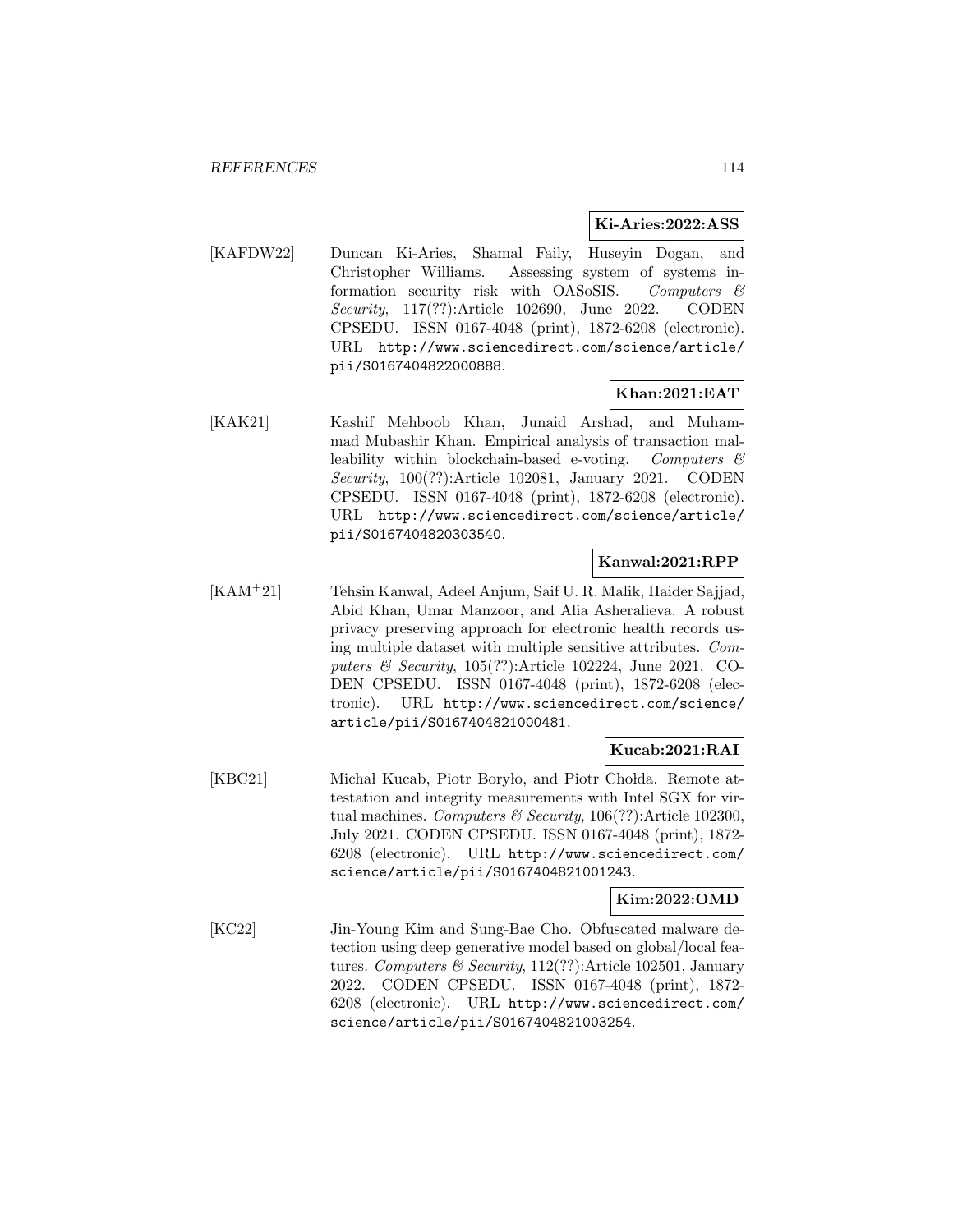#### **Karbab:2020:SRUa**

[KDDM20a] ElMouatez Billah Karbab, Mourad Debbabi, Abdelouahid Derhab, and Djedjiga Mouheb. Scalable and robust unsupervised Android malware fingerprinting using communitybased network partitioning. Computers & Security,  $96(??)$ : Article 101932, September 2020. CODEN CPSEDU. ISSN 0167-4048 (print), 1872-6208 (electronic). URL http://www. sciencedirect.com/science/article/pii/S016740482030208X.

### **Karbab:2020:SRUb**

[KDDM20b] ElMouatez Billah Karbab, Mourad Debbabi, Abdelouahid Derhab, and Djedjiga Mouheb. Scalable and robust unsupervised Android malware fingerprinting using communitybased network partitioning. Computers  $\mathcal{B}$  Security, 97(??): Article 101965, October 2020. CODEN CPSEDU. ISSN 0167-4048 (print), 1872-6208 (electronic). URL http://www. sciencedirect.com/science/article/pii/S0167404820301437.

#### **Kenyon:2020:PID**

[KDE20] A. Kenyon, L. Deka, and D. Elizondo. Are public intrusion datasets fit for purpose characterising the state of the art in intrusion event datasets. Computers  $\mathcal{B}$  Security, 99(??):Article 102022, December 2020. CODEN CPSEDU. ISSN 0167-4048 (print), 1872-6208 (electronic). URL http://www.sciencedirect.com/science/article/ pii/S0167404820302959.

#### **Kumar:2021:DSS**

[KDI21] V. Anil Kumar, Debabrata Das, and Senior Member IEEE. Data sequence signal manipulation in multipath TCP (MPTCP): the vulnerability, attack and its detection. Computers & Security, 103(??):Article 102180, April 2021. CO-DEN CPSEDU. ISSN 0167-4048 (print), 1872-6208 (electronic). URL http://www.sciencedirect.com/science/ article/pii/S0167404821000043.

#### **Kim:2021:SDP**

[KEK<sup>+</sup>21] Jong Wook Kim, Kennedy Edemacu, Jong Seon Kim, Yon Dohn Chung, and Beakcheol Jang. A survey of differential privacy-based techniques and their applicability to locationbased services. Computers & Security,  $111(??)$ :Article 102464, December 2021. CODEN CPSEDU. ISSN 0167-4048 (print),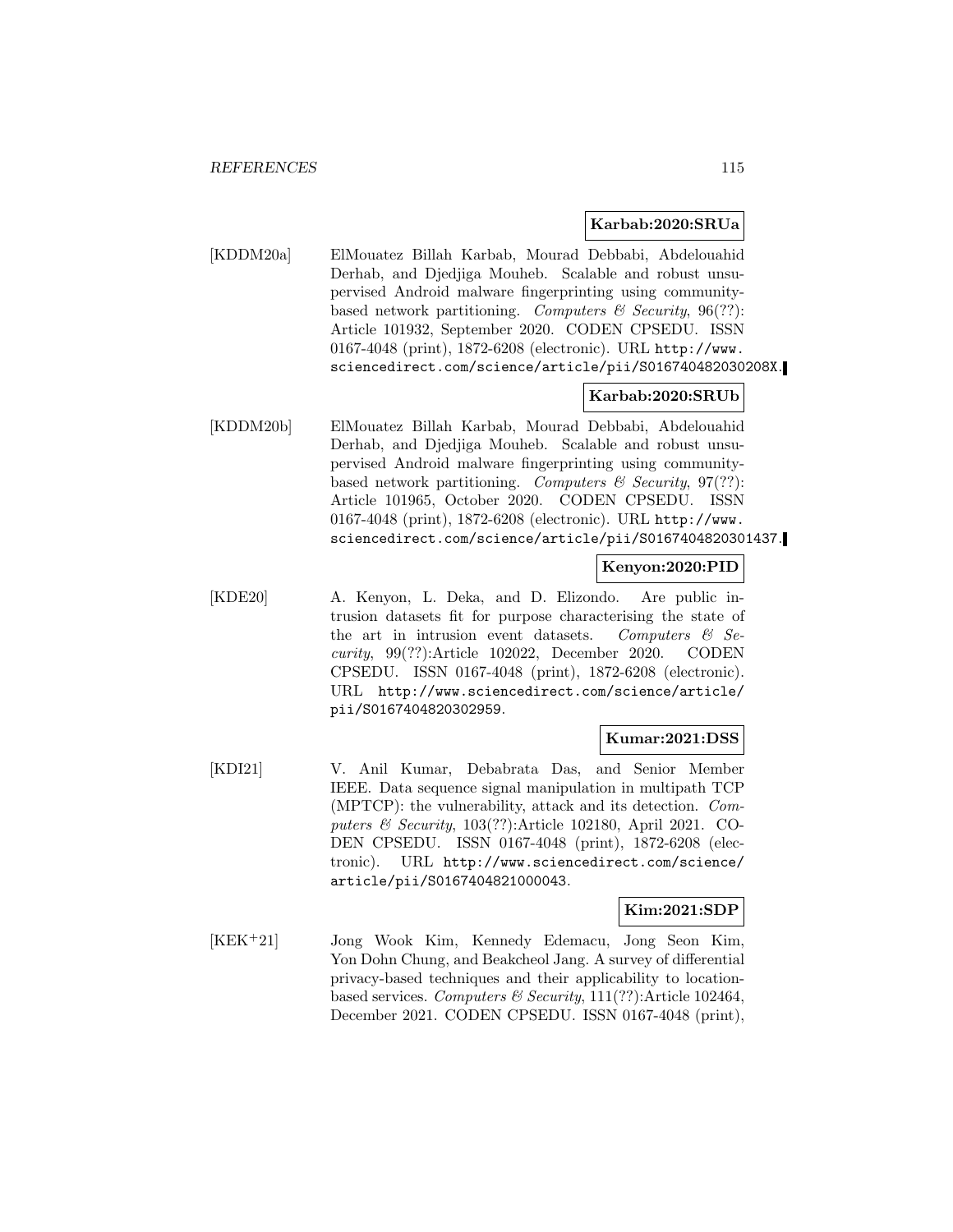1872-6208 (electronic). URL http://www.sciencedirect. com/science/article/pii/S0167404821002881.

### **Kuang:2022:SRA**

[KFS<sup>+</sup>22] Boyu Kuang, Anmin Fu, Willy Susilo, Shui Yu, and Yansong Gao. A survey of remote attestation in Internet of Things: Attacks, countermeasures, and prospects. Computers & Security, 112(??):Article 102498, January 2022. CO-DEN CPSEDU. ISSN 0167-4048 (print), 1872-6208 (electronic). URL http://www.sciencedirect.com/science/ article/pii/S0167404821003229.

### **Kuang:2020:DRD**

[KFZ<sup>+</sup>20] Boyu Kuang, Anmin Fu, Lu Zhou, Willy Susilo, and Yuqing Zhang. DO-RA: Data-oriented runtime attestation for IoT devices. Computers & Security, 97(??):Article 101945, October 2020. CODEN CPSEDU. ISSN 0167-4048 (print), 1872-6208 (electronic). URL http://www.sciencedirect. com/science/article/pii/S0167404820302212.

### **Kumar:2020:MCS**

[KG20] Rakesh Kumar and Rinkaj Goyal. Modeling continuous security: a conceptual model for automated DevSecOps using open-source software over cloud (ADOC). Computers & Security, 97(??):Article 101967, October 2020. CO-DEN CPSEDU. ISSN 0167-4048 (print), 1872-6208 (electronic). URL http://www.sciencedirect.com/science/ article/pii/S0167404820302406.

#### **Khando:2021:EEI**

[KGIS21] Khando Khando, Shang Gao, Sirajul M. Islam, and Ali Salman. Enhancing employees information security awareness in private and public organisations: a systematic literature review. Computers & Security,  $106(??)$ : Article 102267, July 2021. CODEN CPSEDU. ISSN 0167-4048 (print), 1872- 6208 (electronic). URL http://www.sciencedirect.com/ science/article/pii/S0167404821000912.

#### **Khakpour:2021:FSS**

[Kha21] Narges Khakpour. A field-sensitive security monitor for object-oriented programs. Computers  $\mathcal B$  Security, 108(??): Article 102349, September 2021. CODEN CPSEDU. ISSN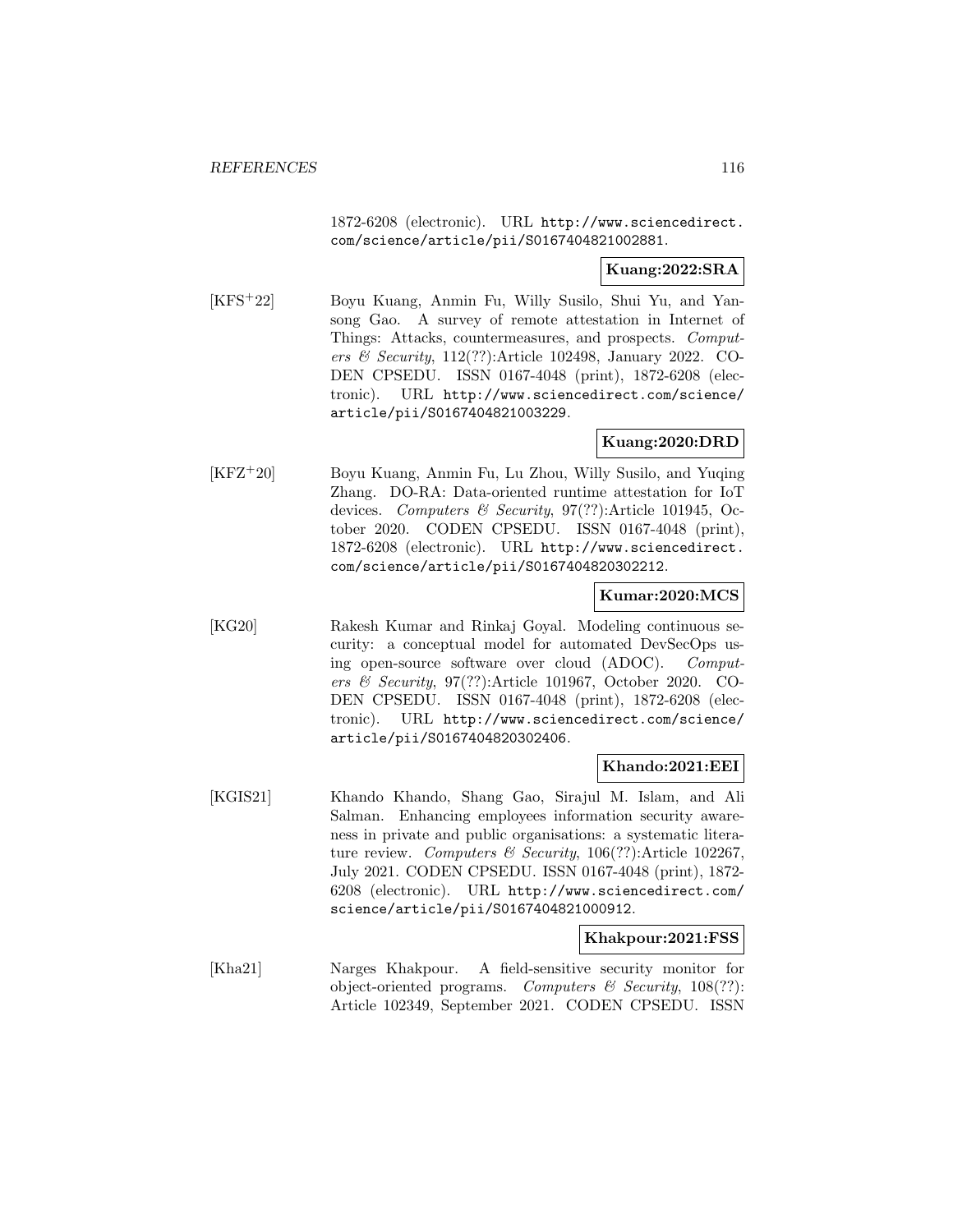0167-4048 (print), 1872-6208 (electronic). URL http://www. sciencedirect.com/science/article/pii/S0167404821001735.

#### **Kyytsonen:2022:SAI**

[KIAV22] Maiju Kyytsönen, Jonna Ikonen, Anna-Mari Aalto, and Tuulikki Vehko. The self-assessed information security skills of the Finnish population: a regression analysis. Computers & Security, 118(??):Article 102732, July 2022. CO-DEN CPSEDU. ISSN 0167-4048 (print), 1872-6208 (electronic). URL http://www.sciencedirect.com/science/ article/pii/S0167404822001274.

## **Kaliyar:2020:LLE**

[KJCL20] Pallavi Kaliyar, Wafa Ben Jaballah, Mauro Conti, and Chhagan Lal. LiDL: Localization with early detection of sybil and wormhole attacks in IoT networks. Computers & Security, 94(??):Article 101849, July 2020. CO-DEN CPSEDU. ISSN 0167-4048 (print), 1872-6208 (electronic). URL http://www.sciencedirect.com/science/ article/pii/S016740482030122X.

#### **Katsikeas:2022:VPM**

[KJHL22] Sotirios Katsikeas, Pontus Johnsson, Simon Hacks, and Robert Lagerström. VehicleLang: a probabilistic modeling and simulation language for modern vehicle IT infrastructures. Computers & Security,  $117(??)$ :Article 102705, June 2022. CODEN CPSEDU. ISSN 0167-4048 (print), 1872- 6208 (electronic). URL http://www.sciencedirect.com/ science/article/pii/S0167404822001031.

#### **Krishnan:2020:ECR**

[KJR<sup>+</sup>20] R. Santhana Krishnan, E. Golden Julie, Y. Harold Robinson, Raghvendra Kumar, Pham Huy Thong, and Le Hoang Son. Enhanced certificate revocation scheme with justification facility in mobile ad-hoc networks. Computers & Security, 97(??):Article 101962, October 2020. CO-DEN CPSEDU. ISSN 0167-4048 (print), 1872-6208 (electronic). URL http://www.sciencedirect.com/science/ article/pii/S0167404820302388.

#### **Konashevych:2020:RTB**

[KK20] Oleksii Konashevych and Oleg Khovayko. Randpay: the technology for blockchain micropayments and transactions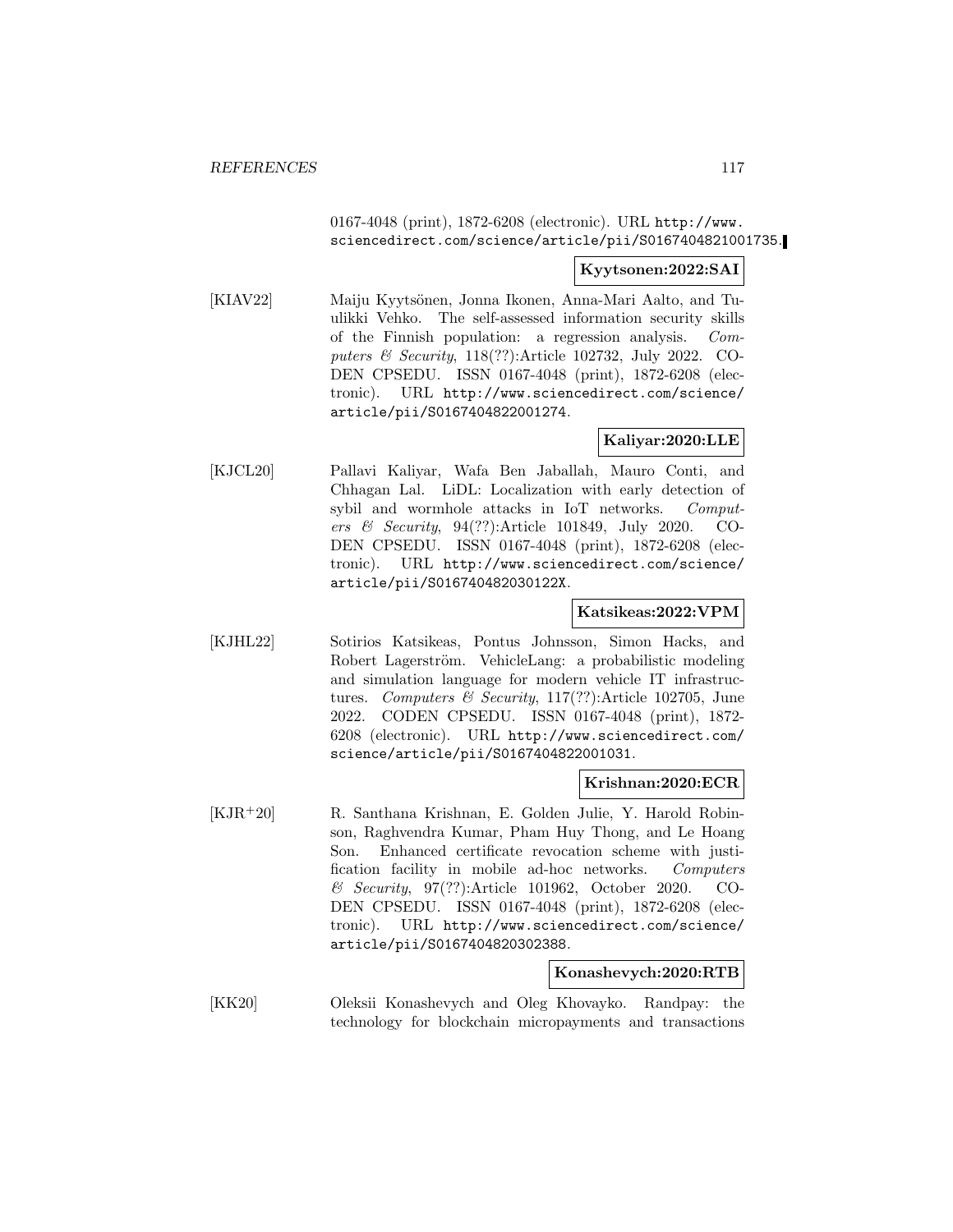which require recipient's consent. Computers  $\mathcal{B}$  Security, 96(??):Article 101892, September 2020. CODEN CPSEDU. ISSN 0167-4048 (print), 1872-6208 (electronic). URL http://www.sciencedirect.com/science/article/ pii/S0167404820301656.

## **Kaur:2021:CSD**

[KKAS21] Sukhveer Kaur, Krishan Kumar, Naveen Aggarwal, and Gurdeep Singh. A comprehensive survey of DDoS defense solutions in SDN: Taxonomy, research challenges, and future directions. Computers & Security, 110(??):Article 102423, November 2021. CODEN CPSEDU. ISSN 0167-4048 (print), 1872-6208 (electronic). URL http://www.sciencedirect. com/science/article/pii/S0167404821002479.

#### **Kim:2021:CAV**

[KKJ<sup>+</sup>21] Kyounggon Kim, Jun Seok Kim, Seonghoon Jeong, Jo-Hee Park, and Huy Kang Kim. Cybersecurity for autonomous vehicles: Review of attacks and defense. Computers & Security, 103(??):Article 102150, April 2021. CO-DEN CPSEDU. ISSN 0167-4048 (print), 1872-6208 (electronic). URL http://www.sciencedirect.com/science/ article/pii/S0167404820304235.

### **Karlsson:2022:ISP**

[KKP22] Fredrik Karlsson, Ella Kolkowska, and Johan Petersson. Information security policy compliance-eliciting requirements for a computerized software to support value-based compliance analysis. Computers  $\mathcal B$  Security, 114(??):Article 102578, March 2022. CODEN CPSEDU. ISSN 0167-4048 (print), 1872-6208 (electronic). URL http://www.sciencedirect. com/science/article/pii/S0167404821004028.

#### **Kalaria:2021:SMA**

[KKRP21] Rudri Kalaria, A. S. M. Kayes, Wenny Rahayu, and Eric Pardede. A secure mutual authentication approach to fog computing environment. Computers  $\mathcal{C}$  Security, 111(??):Article 102483, December 2021. CODEN CPSEDU. ISSN 0167-4048 (print), 1872-6208 (electronic). URL http://www.sciencedirect.com/science/article/ pii/S0167404821003072.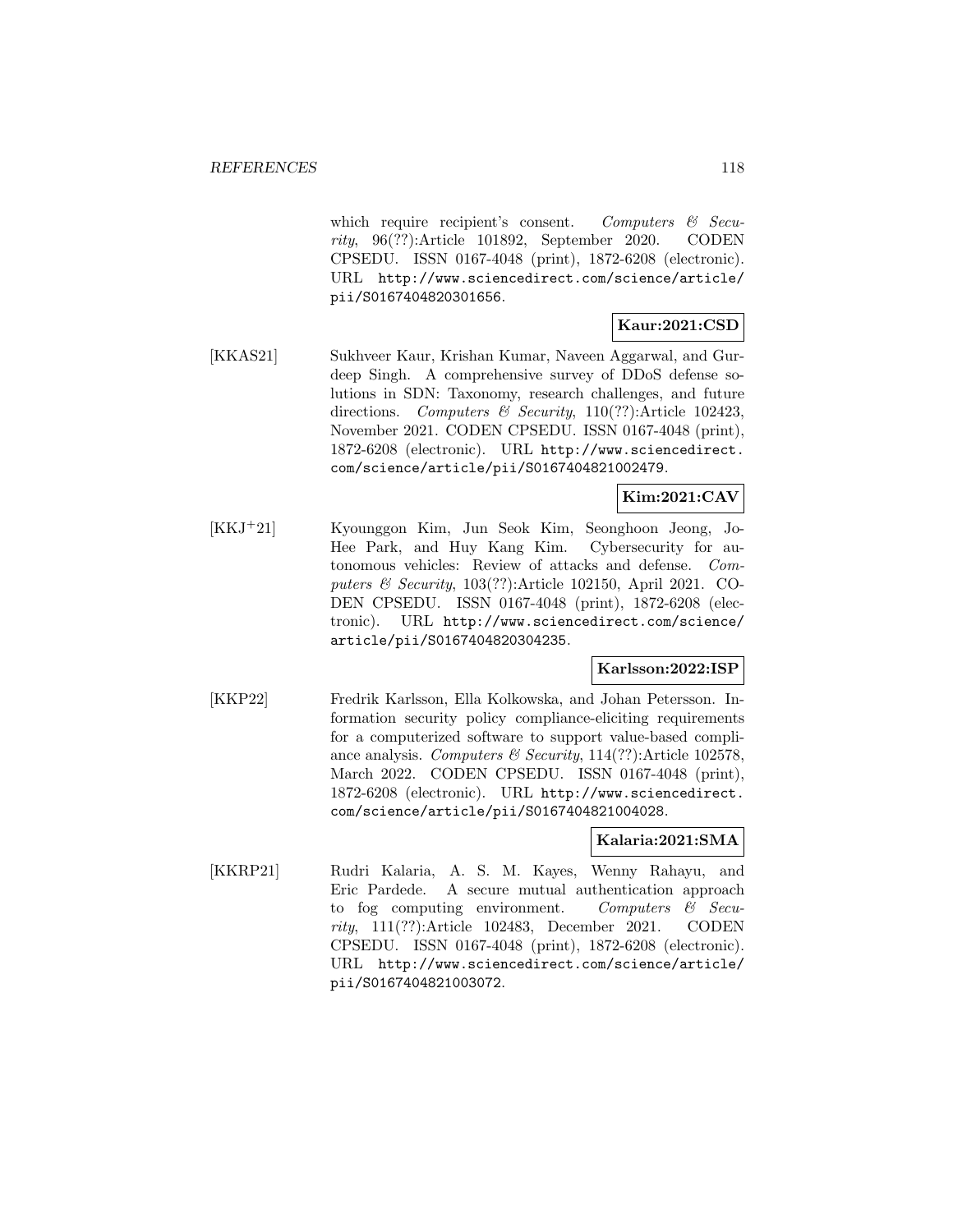#### **Kruzikova:2022:USU**

[KKS<sup>+</sup>22] Agata Kruzikova, Lenka Knapova, David Smahel, Lenka Dedkova, and Vashek Matyas. Usable and secure? User perception of four authentication methods for mobile banking. Computers  $\mathcal C$  Security, 115(??):Article 102603, April 2022. CODEN CPSEDU. ISSN 0167-4048 (print), 1872-6208 (electronic). URL http://www.sciencedirect.com/science/ article/pii/S0167404822000025.

### **Kwon:2022:ETA**

[KL22] Hyun Kwon and Sanghyun Lee. Ensemble transfer attack targeting text classification systems. Computers  $\mathcal{C}$ Security, 117(??):Article 102695, June 2022. CODEN CPSEDU. ISSN 0167-4048 (print), 1872-6208 (electronic). URL http://www.sciencedirect.com/science/article/ pii/S0167404822000931.

#### **Koutsokostas:2022:IAA**

[KLA<sup>+</sup>22] Vasilios Koutsokostas, Nikolaos Lykousas, Theodoros Apostolopoulos, Gabriele Orazi, Amrita Ghosal, Fran Casino, Mauro Conti, and Constantinos Patsakis. Invoice #31415 attached: Automated analysis of malicious Microsoft Office documents. Computers & Security, 114(??):Article 102582, March 2022. CODEN CPSEDU. ISSN 0167-4048 (print), 1872-6208 (electronic). URL http://www.sciencedirect. com/science/article/pii/S0167404821004053.

#### **Kang:2021:WDD**

[KLNW21] Yilin Kang, Yong Liu, Ben Niu, and Weiping Wang. Weighted distributed differential privacy ERM: Convex and non-convex. Computers  $\mathcal C$  Security, 106(??):Article 102275, July 2021. CO-DEN CPSEDU. ISSN 0167-4048 (print), 1872-6208 (electronic). URL http://www.sciencedirect.com/science/ article/pii/S0167404821000997.

#### **Khalid:2022:VAQ**

[KM22] Fatima Khalid and Ammar Masood. Vulnerability analysis of Qualcomm Secure Execution Environment (QSEE). Computers & Security, 116(??):Article 102628, May 2022. CO-DEN CPSEDU. ISSN 0167-4048 (print), 1872-6208 (electronic). URL http://www.sciencedirect.com/science/ article/pii/S016740482200027X.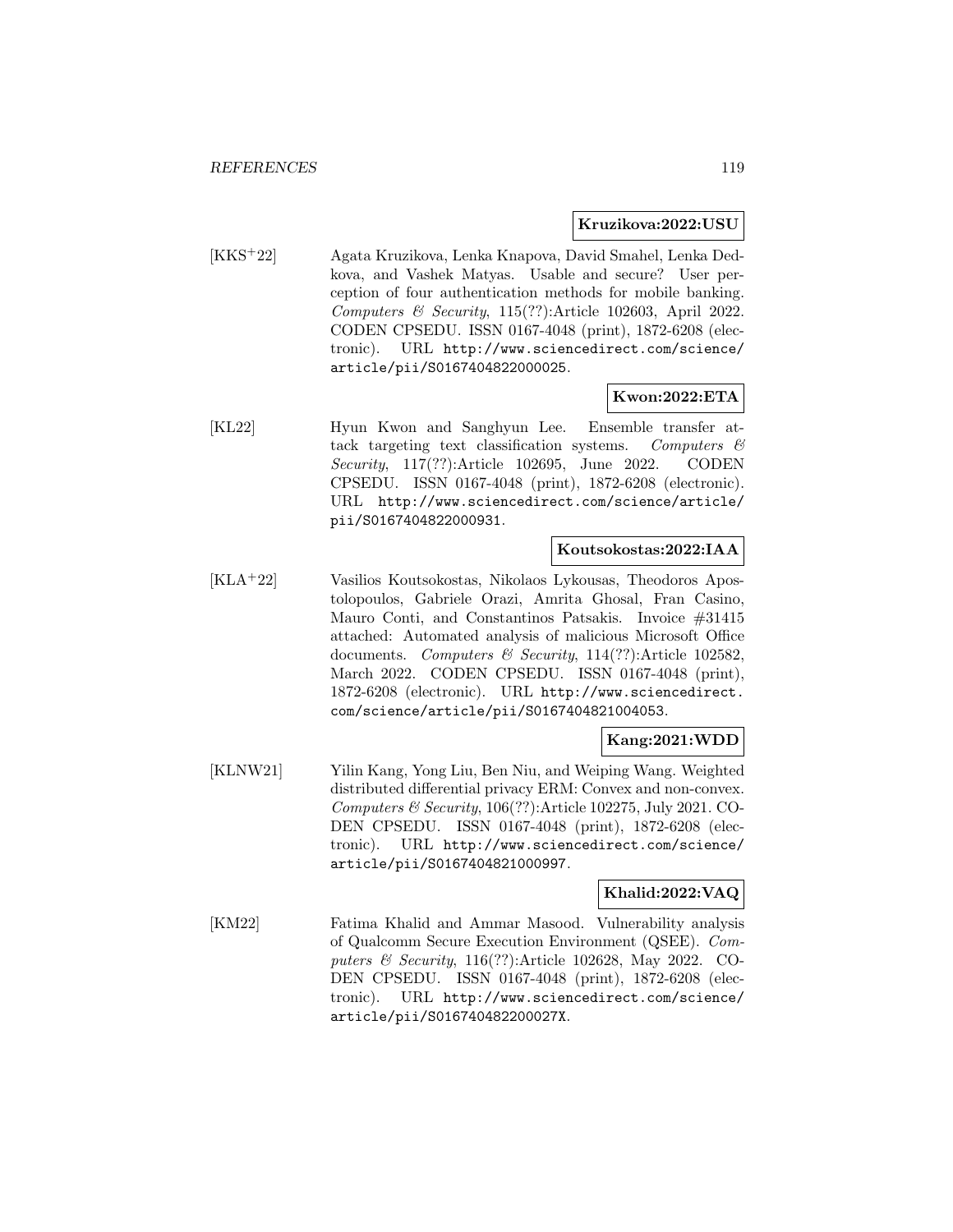#### **Katsantonis:2021:DEC**

[KMG21] Menelaos N. Katsantonis, Ioannis Mavridis, and Dimitris Gritzalis. Design and evaluation of COFELET-based approaches for cyber security learning and training. Computers & Security, 105(??):Article 102263, June 2021. CO-DEN CPSEDU. ISSN 0167-4048 (print), 1872-6208 (electronic). URL http://www.sciencedirect.com/science/ article/pii/S0167404821000870.

#### **Koucham:2022:CDA**

[KMH<sup>+</sup>22] Oualid Koucham, Stéphane Mocanu, Guillaume Hiet, Jean-Marc Thiriet, and Frédéric Majorczyk. Cross-domain alert correlation methodology for industrial control systems. Computers & Security, 118(??):Article 102723, July 2022. CO-DEN CPSEDU. ISSN 0167-4048 (print), 1872-6208 (electronic). URL http://www.sciencedirect.com/science/ article/pii/S0167404822001183.

### **Kam:2020:CCL**

[KMOC20] Hwee-Joo Kam, Philip Menard, Dustin Ormond, and Robert E. Crossler. Cultivating cybersecurity learning: an integration of self-determination and flow. Computers  $\mathcal{C}$ Security, 96(??):Article 101875, September 2020. CODEN CPSEDU. ISSN 0167-4048 (print), 1872-6208 (electronic). URL http://www.sciencedirect.com/science/article/ pii/S0167404820301486.

## **Knox:2020:WRH**

[KMP<sup>+</sup>20] Shawn Knox, Steven Moghadam, Kenny Patrick, Anh Phan, and Kim-Kwang Raymond Choo. What's really ' Happning'? A forensic analysis of Android and iOS Happn dating apps. Computers  $\mathcal B$  Security, 94(??): Article 101833, July 2020. CO-DEN CPSEDU. ISSN 0167-4048 (print), 1872-6208 (electronic). URL http://www.sciencedirect.com/science/ article/pii/S0167404820301073.

## **Knight:2020:FEC**

[KN20] Richard Knight and Jason R. C. Nurse. A framework for effective corporate communication after cyber security incidents. Computers & Security, 99(??):Article 102036, December 2020. CODEN CPSEDU. ISSN 0167-4048 (print), 1872-6208 (electronic). URL http://www.sciencedirect. com/science/article/pii/S0167404820303096.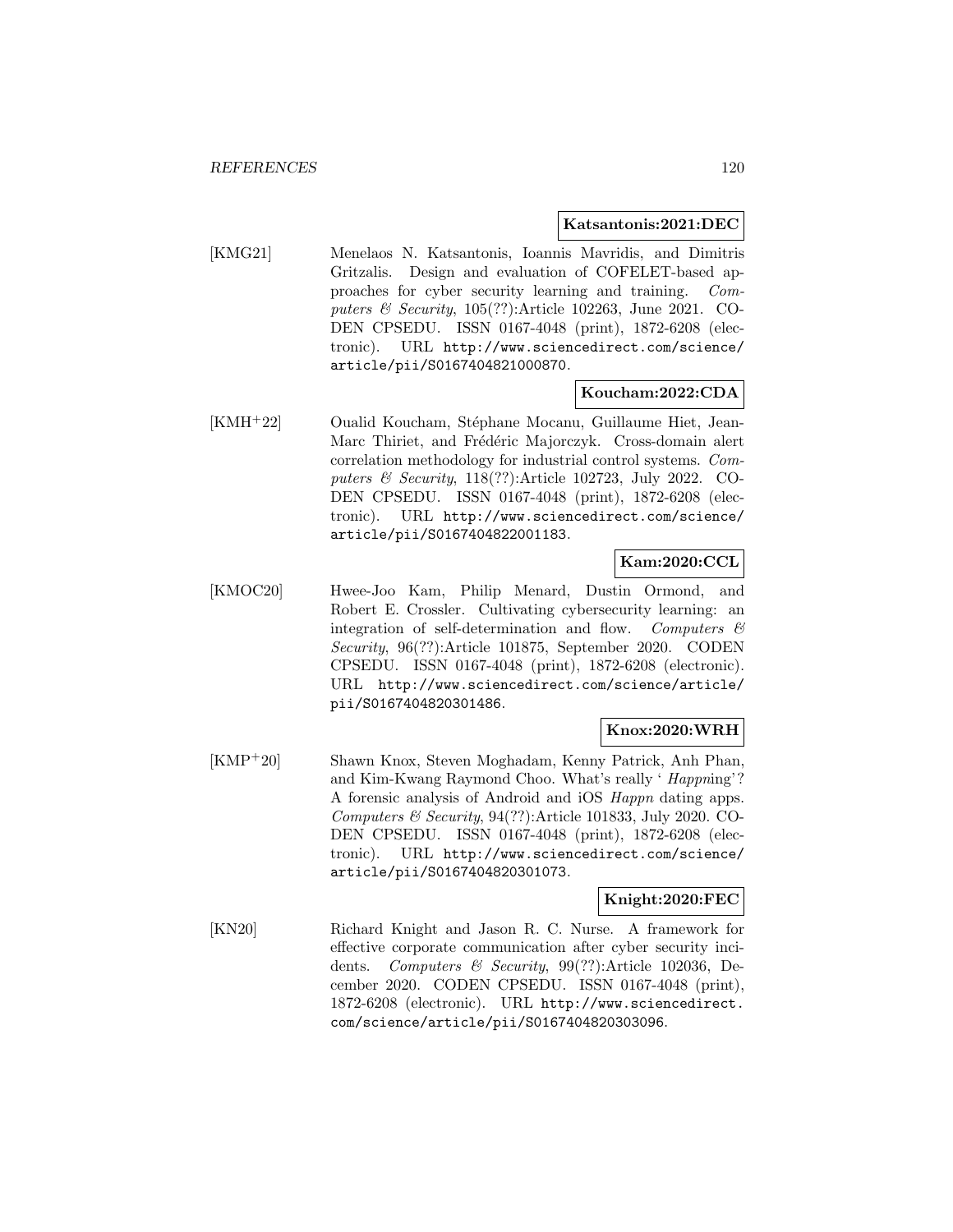#### **Kushwah:2021:OEL**

[KR21] Gopal Singh Kushwah and Virender Ranga. Optimized extreme learning machine for detecting DDoS attacks in cloud computing. Computers & Security,  $105(??)$ :Article  $102260$ , June 2021. CODEN CPSEDU. ISSN 0167-4048 (print), 1872- 6208 (electronic). URL http://www.sciencedirect.com/ science/article/pii/S0167404821000845.

#### **Kasongo:2020:DLM**

[KS20] Sydney Mambwe Kasongo and Yanxia Sun. A deep learning method with wrapper based feature extraction for wireless intrusion detection system. Computers  $\mathcal{C}$ Security, 92(??):Article 101752, May 2020. CODEN CPSEDU. ISSN 0167-4048 (print), 1872-6208 (electronic). URL http://www.sciencedirect.com/science/article/ pii/S0167404820300365.

#### **Karjalainen:2020:TST**

[KSS20] Mari Karjalainen, Mikko Siponen, and Suprateek Sarker. Toward a stage theory of the development of employees' information security behavior. Computers  $\mathcal{C}$  Security, 93 (??):Article 101782, June 2020. CODEN CPSEDU. ISSN 0167-4048 (print), 1872-6208 (electronic). URL http://www. sciencedirect.com/science/article/pii/S0167404820300675.

#### **Kumar:2022:MLB**

[KSSL22] Ayush Kumar, Mrinalini Shridhar, Sahithya Swaminathan, and Teng Joon Lim. Machine learning-based early detection of IoT botnets using network-edge traffic. Computers & Security, 117(??):Article 102693, June 2022. CO-DEN CPSEDU. ISSN 0167-4048 (print), 1872-6208 (electronic). URL http://www.sciencedirect.com/science/ article/pii/S0167404822000918.

#### **Korba:2020:ABF**

[KTGDE20] Abdelaziz Amara Korba, Nouredine Tamani, Yacine Ghamri-Doudane, and Nour El Islem Karabadji. Anomaly-based framework for detecting power overloading cyberattacks in smart grid AMI. Computers  $\mathcal C$  Security, 96(??): Article 101896, September 2020. CODEN CPSEDU. ISSN 0167- 4048 (print), 1872-6208 (electronic). URL http://www. sciencedirect.com/science/article/pii/S0167404820301693.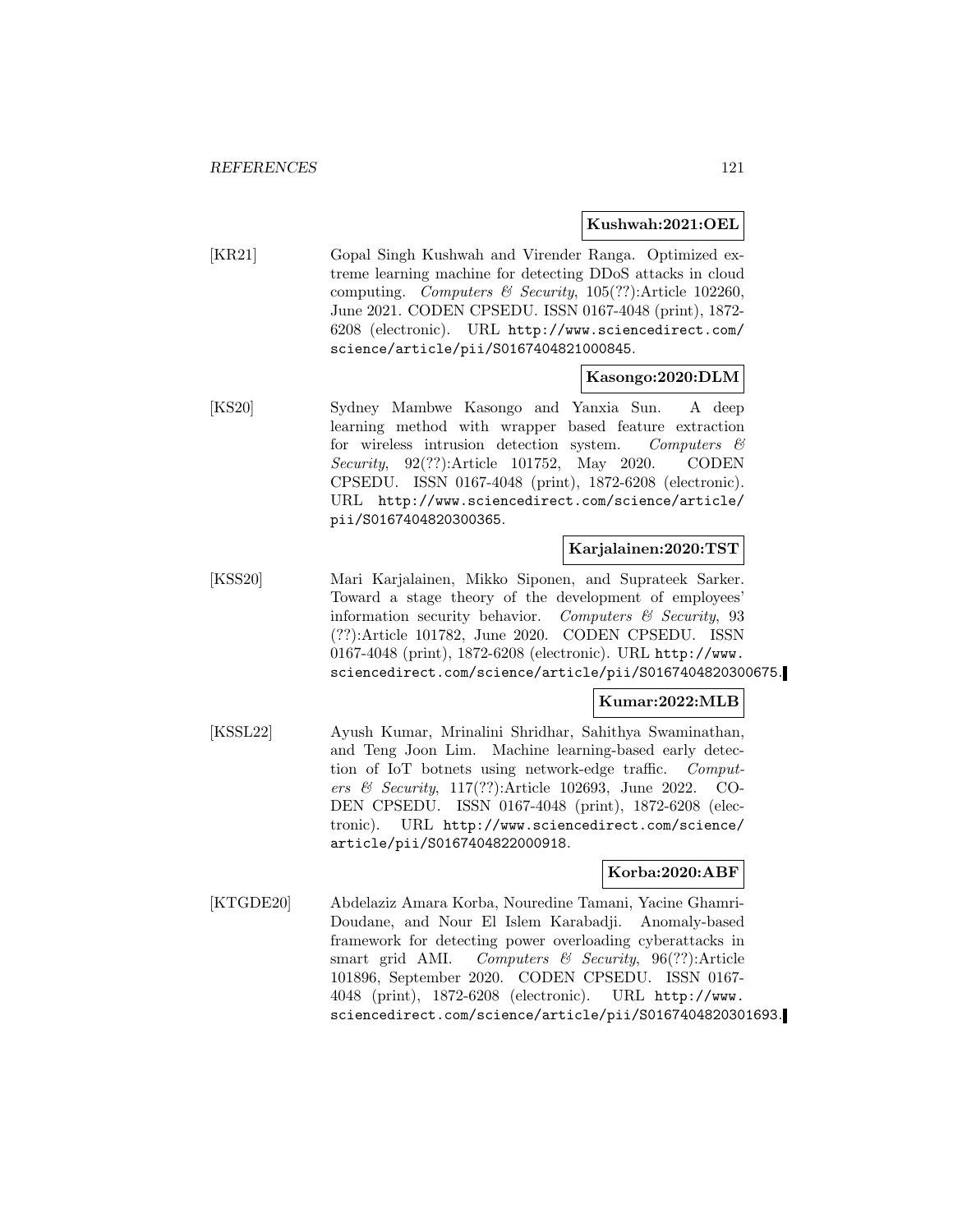### **Kuo:2020:MAD**

[KTH20] Kuang-Ming Kuo, Paul C. Talley, and Chi-Hsien Huang. A meta-analysis of the deterrence theory in securitycompliant and security-risk behaviors. Computers  $\mathcal{C}$  Security, 96(??):Article 101928, September 2020. CODEN CPSEDU. ISSN 0167-4048 (print), 1872-6208 (electronic). URL http://www.sciencedirect.com/science/article/ pii/S0167404820302042.

## **Kong:2022:FFC**

[KZYZ22] Ke Kong, Zhichao Zhang, Zi-Yuan Yang, and Zhaoxin Zhang. FCSCNN: Feature centralized Siamese CNNbased Android malware identification. Computers  $\mathcal{B}$  Security, 112(??):Article 102514, January 2022. CODEN CPSEDU. ISSN 0167-4048 (print), 1872-6208 (electronic). URL http://www.sciencedirect.com/science/article/ pii/S0167404821003382.

## **Lin:2020:DPP**

[LBL<sup>+</sup>20] Ying Lin, Ling-Yan Bao, Ze-Minghui Li, Shu-Zheng Si, and Chao-Hsien Chu. Differential privacy protection over deep learning: an investigation of its impacted factors. Computers & Security, 99(??):Article 102061, December 2020. CO-DEN CPSEDU. ISSN 0167-4048 (print), 1872-6208 (electronic). URL http://www.sciencedirect.com/science/ article/pii/S0167404820303345.

## **Li:2021:PTP**

[LC21] Jiachun Li and Guoqian Chen. A personalized trajectory privacy protection method. Computers & Security, 108(??):Article 102323, September 2021. CODEN CPSEDU. ISSN 0167-4048 (print), 1872-6208 (electronic). URL http://www.sciencedirect.com/science/article/ pii/S0167404821001474.

## **Liu:2021:SMS**

[LCC<sup>+</sup>21] Xueqian Liu, Shoufeng Cao, Zhenzhong Cao, Qu Gao, Lin Wan, and Fengyu Wang. SELF: a method of searching for library functions in stripped binary code. Computers & Security, 111(??):Article 102473, December 2021. CO-DEN CPSEDU. ISSN 0167-4048 (print), 1872-6208 (electronic). URL http://www.sciencedirect.com/science/ article/pii/S0167404821002972.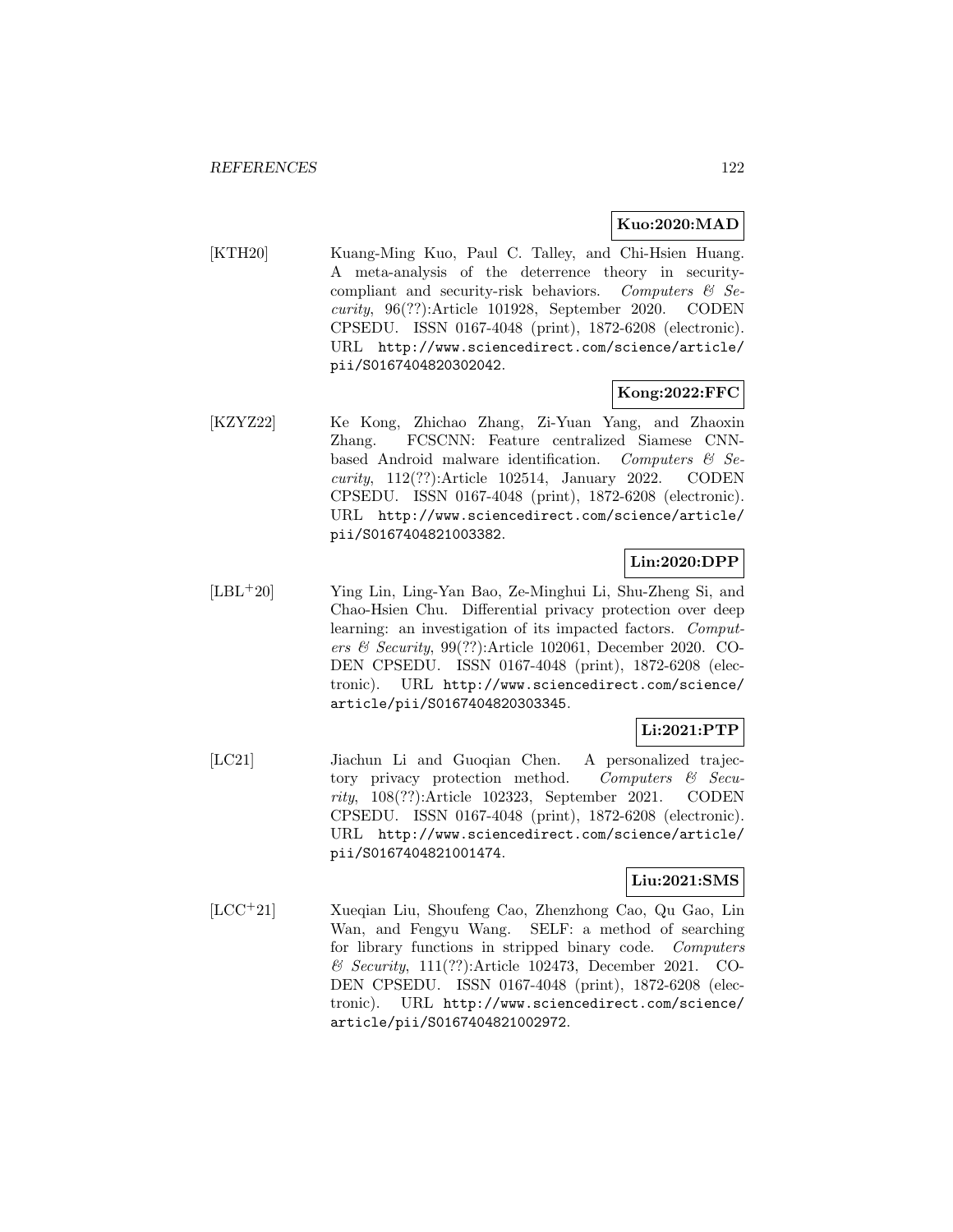## **Liang:2020:PPM**

[LCL<sup>+</sup>20] Wenjuan Liang, Hong Chen, Ruixuan Liu, Yuncheng Wu, and Cuiping Li. A Pufferfish privacy mechanism for monitoring web browsing behavior under temporal correlations. Computers & Security, 92(??):Article 101754, May 2020. CO-DEN CPSEDU. ISSN 0167-4048 (print), 1872-6208 (electronic). URL http://www.sciencedirect.com/science/ article/pii/S0167404820300389.

### **Lovyagin:2020:FFG**

[LCSD20] Nikita Yu. Lovyagin, George A. Chernishev, Kirill K. Smirnov, and Roman Yu. Dayneko. FGACFS: a fine-grained access control for \*nix userspace file system. Computers & Security, 88(??):Article 101632, January 2020. CO-DEN CPSEDU. ISSN 0167-4048 (print), 1872-6208 (electronic). URL http://www.sciencedirect.com/science/ article/pii/S0167404819301798.

# **Li:2021:TDI**

[LCY<sup>+</sup>21] Zhenyuan Li, Qi Alfred Chen, Runqing Yang, Yan Chen, and Wei Ruan. Threat detection and investigation with system-level provenance graphs: a survey. Computers & Security, 106(??):Article 102282, July 2021. CODEN CPSEDU. ISSN 0167-4048 (print), 1872-6208 (electronic). URL http://www.sciencedirect.com/science/article/ pii/S0167404821001061.

## **Li:2020:BAE**

[LCZW20] XuKui Li, Wei Chen, Qianru Zhang, and Lifa Wu. Building Auto-Encoder Intrusion Detection System based on random forest feature selection. Computers  $\mathcal{C}$  Security, 95(??):Article 101851, August 2020. CODEN CPSEDU. ISSN 0167-4048 (print), 1872-6208 (electronic). URL http://www.sciencedirect.com/science/article/ pii/S0167404820301231.

## **Liras:2021:FAD**

[LdSP21] Luis Francisco Martín Liras, Adolfo Rodríguez de Soto, and Miguel A. Prada. Feature analysis for data-driven APTrelated malware discrimination. Computers  $\mathcal C$  Security, 104 (??):Article 102202, May 2021. CODEN CPSEDU. ISSN 0167-4048 (print), 1872-6208 (electronic). URL http://www. sciencedirect.com/science/article/pii/S0167404821000262.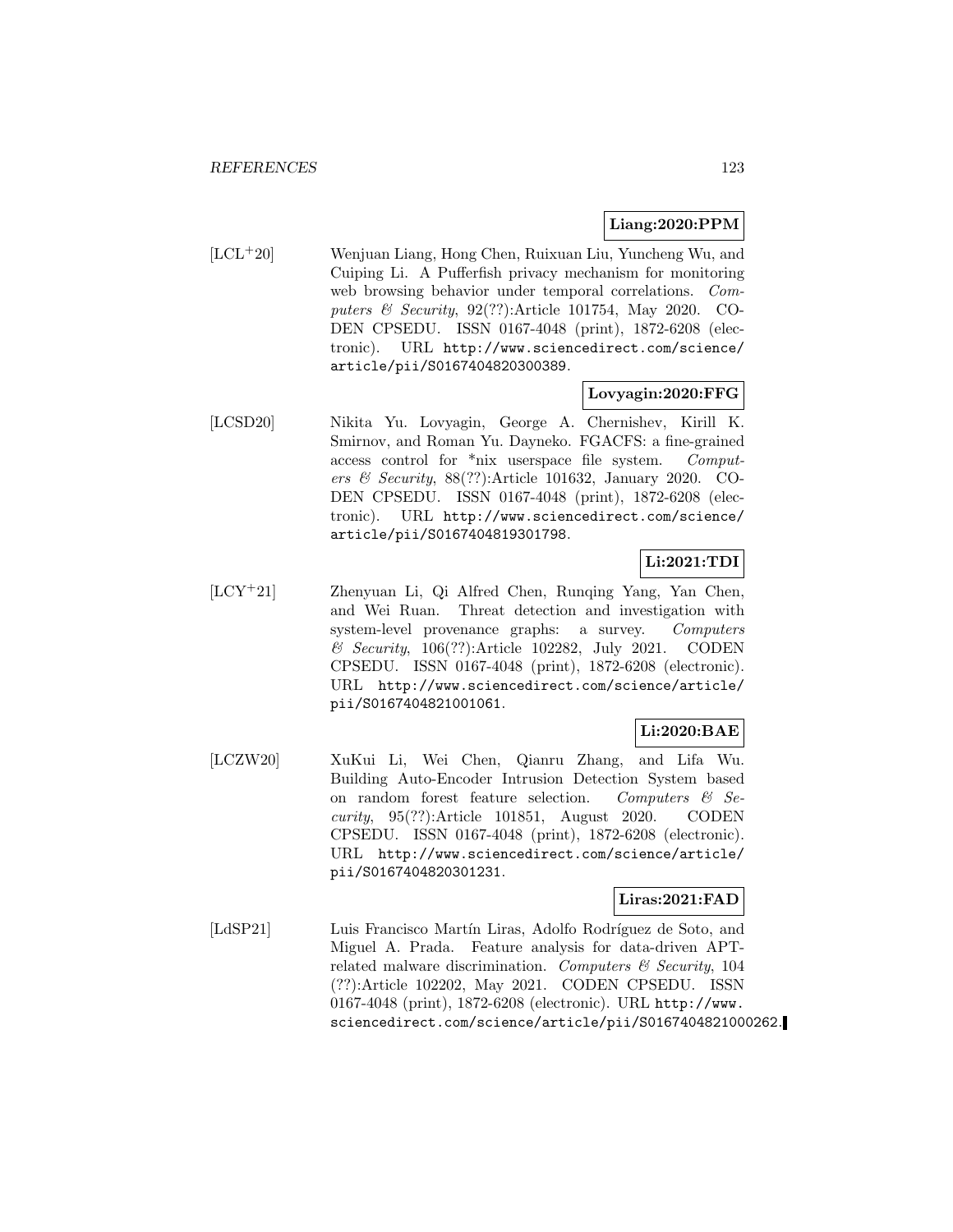#### **Leszczyna:2021:RCA**

[Les21] Rafał Leszczyna. Review of cybersecurity assessment methods: Applicability perspective. Computers  $\mathcal{C}$  Security, 108(??):Article 102376, September 2021. CODEN CPSEDU. ISSN 0167-4048 (print), 1872-6208 (electronic). URL http://www.sciencedirect.com/science/article/ pii/S0167404821002005.

## **Li:2021:PMI**

[LFCD21] Miles Q. Li, Benjamin C. M. Fung, Philippe Charland, and Steven H. H. Ding. I-MAD: Interpretable malware detector using Galaxy Transformer. Computers & Security, 108(??):Article 102371, September 2021. CODEN CPSEDU. ISSN 0167-4048 (print), 1872-6208 (electronic). URL http://www.sciencedirect.com/science/article/ pii/S0167404821001954.

## **Liu:2022:PGE**

[LFHH22] Zhonglin Liu, Yong Fang, Cheng Huang, and Jiaxuan Han. GraphXSS: an efficient XSS payload detection approach based on graph convolutional network. Computers & Security, 114(??):Article 102597, March 2022. CO-DEN CPSEDU. ISSN 0167-4048 (print), 1872-6208 (electronic). URL http://www.sciencedirect.com/science/ article/pii/S016740482100420X.

## **Liu:2022:EMA**

[LFW<sup>+</sup>22] Songsong Liu, Pengbin Feng, Shu Wang, Kun Sun, and Jiahao Cao. Enhancing malware analysis sandboxes with emulated user behavior. Computers & Security,  $115(??)$ : Article 102613, April 2022. CODEN CPSEDU. ISSN 0167-4048 (print), 1872-6208 (electronic). URL http://www.sciencedirect. com/science/article/pii/S0167404822000128.

### **Liu:2021:FNI**

[LGH21] Jingmei Liu, Yuanbo Gao, and Fengjie Hu. A fast network intrusion detection system using adaptive synthetic oversampling and LightGBM. Computers  $\mathcal C$  Security, 106 (??):Article 102289, July 2021. CODEN CPSEDU. ISSN 0167-4048 (print), 1872-6208 (electronic). URL http://www. sciencedirect.com/science/article/pii/S0167404821001139.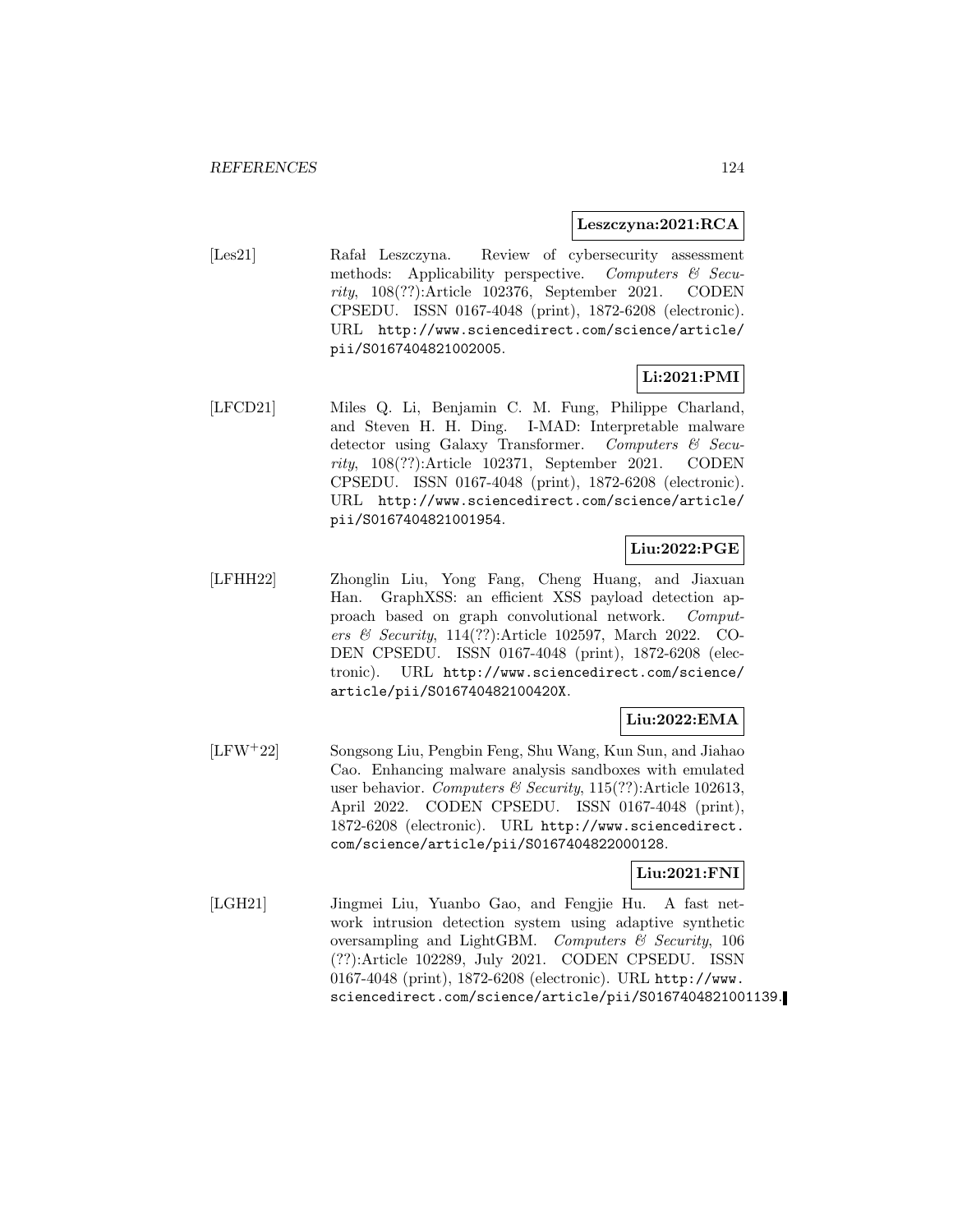## **Liu:2021:EMP**

[LGJW21] Dong-Jie Liu, Guang-Gang Geng, Xiao-Bo Jin, and Wei Wang. An efficient multistage phishing website detection model based on the CASE feature framework: Aiming at the real web environment. Computers  $\mathcal{C}$  Security, 110(??):Article 102421, November 2021. CODEN CPSEDU. ISSN 0167-4048 (print), 1872-6208 (electronic). URL http://www.sciencedirect.com/science/article/ pii/S0167404821002455.

# **Li:2021:DPH**

[LGL21] Shuyu Li, Yue Geng, and Yingle Li. A differentially private hybrid decomposition algorithm based on quad-tree. *Comput*ers & Security, 109(??):Article 102384, October 2021. CO-DEN CPSEDU. ISSN 0167-4048 (print), 1872-6208 (electronic). URL http://www.sciencedirect.com/science/ article/pii/S016740482100208X.

## **Levi:2022:BEC**

[LHAE22] Matan Levi, Itay Hazan, Noga Agmon, and Sagi Eden. Behavioral embedding for continuous user verification in global settings. Computers & Security, 119(??):Article 102716, August 2022. CODEN CPSEDU. ISSN 0167-4048 (print), 1872- 6208 (electronic). URL http://www.sciencedirect.com/ science/article/pii/S0167404822001122.

## **LaFleur:2021:TPS**

[LHGB21] Claire La Fleur, Blaine Hoffman, C. Benjamin Gibson, and Norbou Buchler. Team performance in a series of regional and national US cybersecurity defense competitions: Generalizable effects of training and functional role specialization. Computers & Security,  $104(??)$ :Article 102229, May 2021. CODEN CPSEDU. ISSN 0167-4048 (print), 1872- 6208 (electronic). URL http://www.sciencedirect.com/ science/article/pii/S0167404821000535.

#### **Liu:2020:SES**

[LHH<sup>+</sup>20] Jianghua Liu, Jingyu Hou, Xinyi Huang, Yang Xiang, and Tianqing Zhu. Secure and efficient sharing of authenticated energy usage data with privacy preservation. Computers & Security, 92(??):Article 101756, May 2020. CO-DEN CPSEDU. ISSN 0167-4048 (print), 1872-6208 (elec-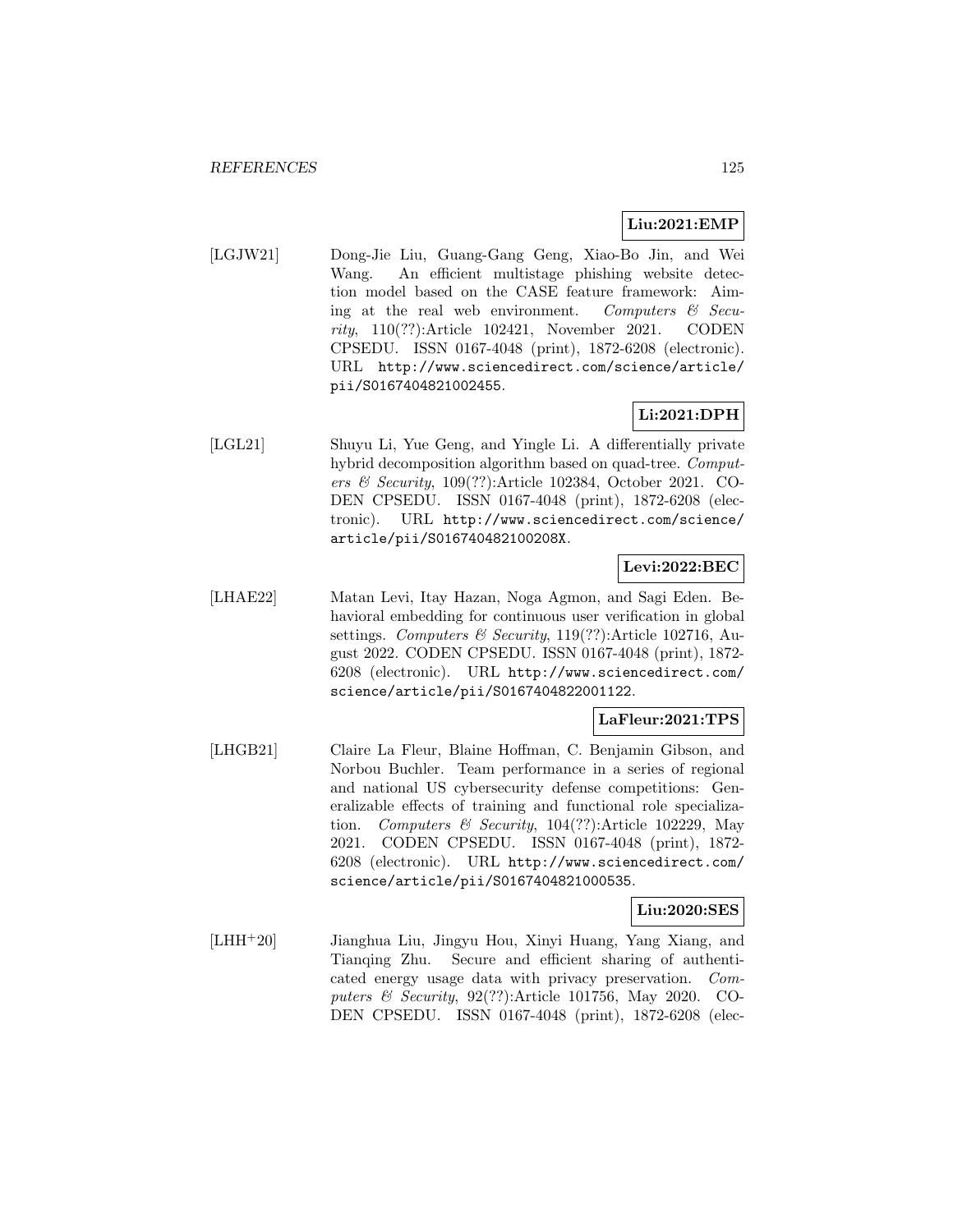tronic). URL http://www.sciencedirect.com/science/ article/pii/S0167404820300407.

## **Liu:2021:RMS**

[LHS21] Zhen Liu, Changzhen Hu, and Chun Shan. Riemannian manifold on stream data: Fourier transform and entropy-based DDoS attacks detection method. Computers & Security, 109(??):Article 102392, October 2021. CO-DEN CPSEDU. ISSN 0167-4048 (print), 1872-6208 (electronic). URL http://www.sciencedirect.com/science/ article/pii/S0167404821002169.

## **Lu:2020:STI**

[LHW<sup>+</sup>20] Di Lu, Ruidong Han, Yue Wang, Yongzhi Wang, Xuewen Dong, Xindi Ma, Teng Li, and Jianfeng Ma. A secured TPM integration scheme towards smart embedded system based collaboration network. Computers  $\&$  Security, 97(??):Article 101922, October 2020. CODEN CPSEDU. ISSN 0167-4048 (print), 1872-6208 (electronic). URL http://www.sciencedirect.com/science/article/ pii/S0167404820301991.

## **Long:2022:HME**

[LJ22] Zhang Long and Wang Jinsong. A hybrid method of entropy and SSAE–SVM based DDoS detection and mitigation mechanism in SDN. Computers & Security,  $115(??)$ : Article 102604, April 2022. CODEN CPSEDU. ISSN 0167-4048 (print), 1872-6208 (electronic). URL http://www.sciencedirect. com/science/article/pii/S0167404822000037.

## **Lu:2020:BCS**

[LJO<sup>+</sup>20] Qian Lu, Ruobing Jiang, Yuzhan Ouyang, Haipeng Qu, and Jiahui Zhang. BiRe: a client-side bi-directional SYN reflection mechanism against multi-model evil twin attacks. Computers & Security, 88(??):Article 101618, January 2020. CODEN CPSEDU. ISSN 0167-4048 (print), 1872-6208 (electronic). URL https://www.sciencedirect.com/science/article/ pii/S0167404819301658.

#### **Lee:2020:LGC**

[LK20] Claire Seungeun Lee and Ji Hye Kim. Latent groups of cybersecurity preparedness in Europe: Sociodemographic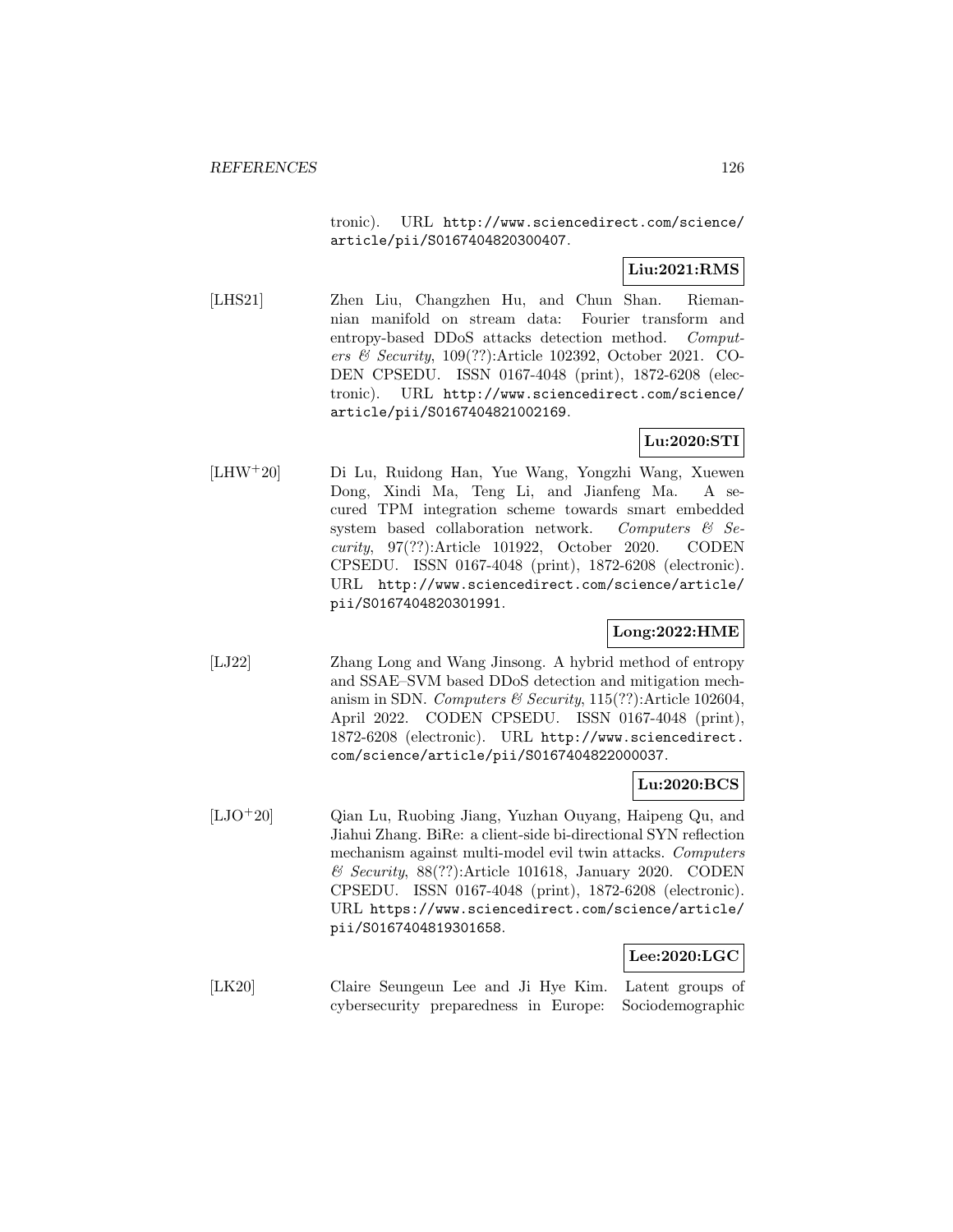factors and country-level contexts. Computers & Security, 97(??):Article 101995, October 2020. CODEN CPSEDU. ISSN 0167-4048 (print), 1872-6208 (electronic). URL http://www.sciencedirect.com/science/article/ pii/S0167404820302686.

## **Lee:2021:DNN**

[LKA<sup>+</sup>21] Hongkyu Lee, Jeehyeong Kim, Seyoung Ahn, Rasheed Hussain, Sunghyun Cho, and Junggab Son. Digestive neural networks: a novel defense strategy against inference attacks in federated learning. Computers  $\mathcal{C}$  Security, 109(??):Article 102378, October 2021. CODEN CPSEDU. ISSN 0167-4048 (print), 1872-6208 (electronic). URL http://www.sciencedirect.com/science/article/ pii/S0167404821002029.

## **Lee:2020:CSA**

[LKW<sup>+</sup>20] Seungsoo Lee, Jinwoo Kim, Seungwon Woo, Changhoon Yoon, Sandra Scott-Hayward, Vinod Yegneswaran, Phillip Porras, and Seungwon Shin. A comprehensive security assessment framework for software-defined networks. Computers & Security, 91(??):Article 101720, April 2020. CO-DEN CPSEDU. ISSN 0167-4048 (print), 1872-6208 (electronic). URL http://www.sciencedirect.com/science/ article/pii/S0167404820300079.

## **Li:2021:IBM**

[LL21a] Xintong Li and Qi Li. An IRL-based malware adversarial generation method to evade anti-malware engines. Computers & Security, 104(??):Article 102118, May 2021. CO-DEN CPSEDU. ISSN 0167-4048 (print), 1872-6208 (electronic). URL http://www.sciencedirect.com/science/ article/pii/S0167404820303916.

## **Lin:2021:PBS**

[LL21b] Hui-Tang Lin and Yuan-Yi Liang. A PUF-based secure wake-up scheme for Internet of Things. Computers & Security, 110(??):Article 102415, November 2021. CO-DEN CPSEDU. ISSN 0167-4048 (print), 1872-6208 (electronic). URL http://www.sciencedirect.com/science/ article/pii/S016740482100239X.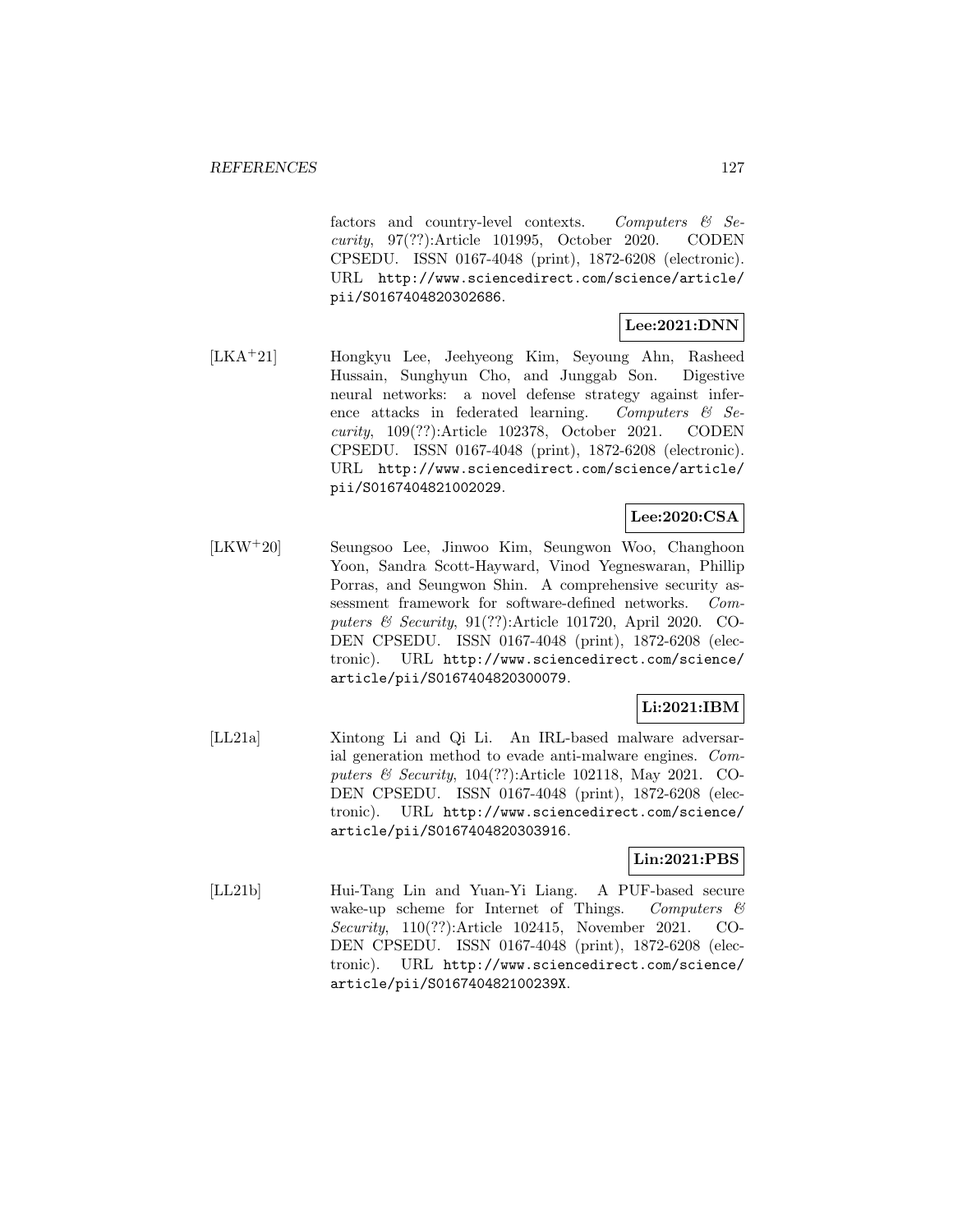### **Lee:2022:ISD**

[LL22a] Junwon Lee and Heejo Lee. Improving SSH detection model using IPA time and WGAN-GP. Computers  $\mathcal C$ Security, 116(??):Article 102672, May 2022. CODEN CPSEDU. ISSN 0167-4048 (print), 1872-6208 (electronic). URL http://www.sciencedirect.com/science/article/ pii/S0167404822000712.

## **Li:2022:PPA**

[LL22b] Zhen Li and Qi Liao. Preventive portfolio against dataselling ransomware — a game theory of encryption and deception. Computers & Security, 116(??):Article 102644, May 2022. CODEN CPSEDU. ISSN 0167-4048 (print), 1872- 6208 (electronic). URL http://www.sciencedirect.com/ science/article/pii/S0167404822000438.

## **Liu:2020:USA**

[LLG20] Hui Liu, Juanru Li, and Dawu Gu. Understanding the security of app-in-the-middle IoT. Computers  $\mathcal{B}$  Security, 97(??):Article 102000, October 2020. CODEN CPSEDU. ISSN 0167-4048 (print), 1872-6208 (electronic). URL http://www.sciencedirect.com/science/article/ pii/S016740482030273X.

## **Lyvas:2021:AAH**

[LLG21] Christos Lyvas, Costas Lambrinoudakis, and Dimitris Geneiatakis. On Android's activity hijacking prevention. Computers & Security, 111(??):Article 102468, December 2021. CODEN CPSEDU. ISSN 0167-4048 (print), 1872- 6208 (electronic). URL http://www.sciencedirect.com/ science/article/pii/S0167404821002923.

## **Li:2021:SES**

[LLJ21] Li Li, Jiayong Liu, and Peng Jia. SecTEP: Enabling secure tender evaluation with sealed prices and quality evaluation in procurement bidding systems over blockchain. Computers & Security, 103(??):Article 102188, April 2021. CO-DEN CPSEDU. ISSN 0167-4048 (print), 1872-6208 (electronic). URL http://www.sciencedirect.com/science/ article/pii/S0167404821000122.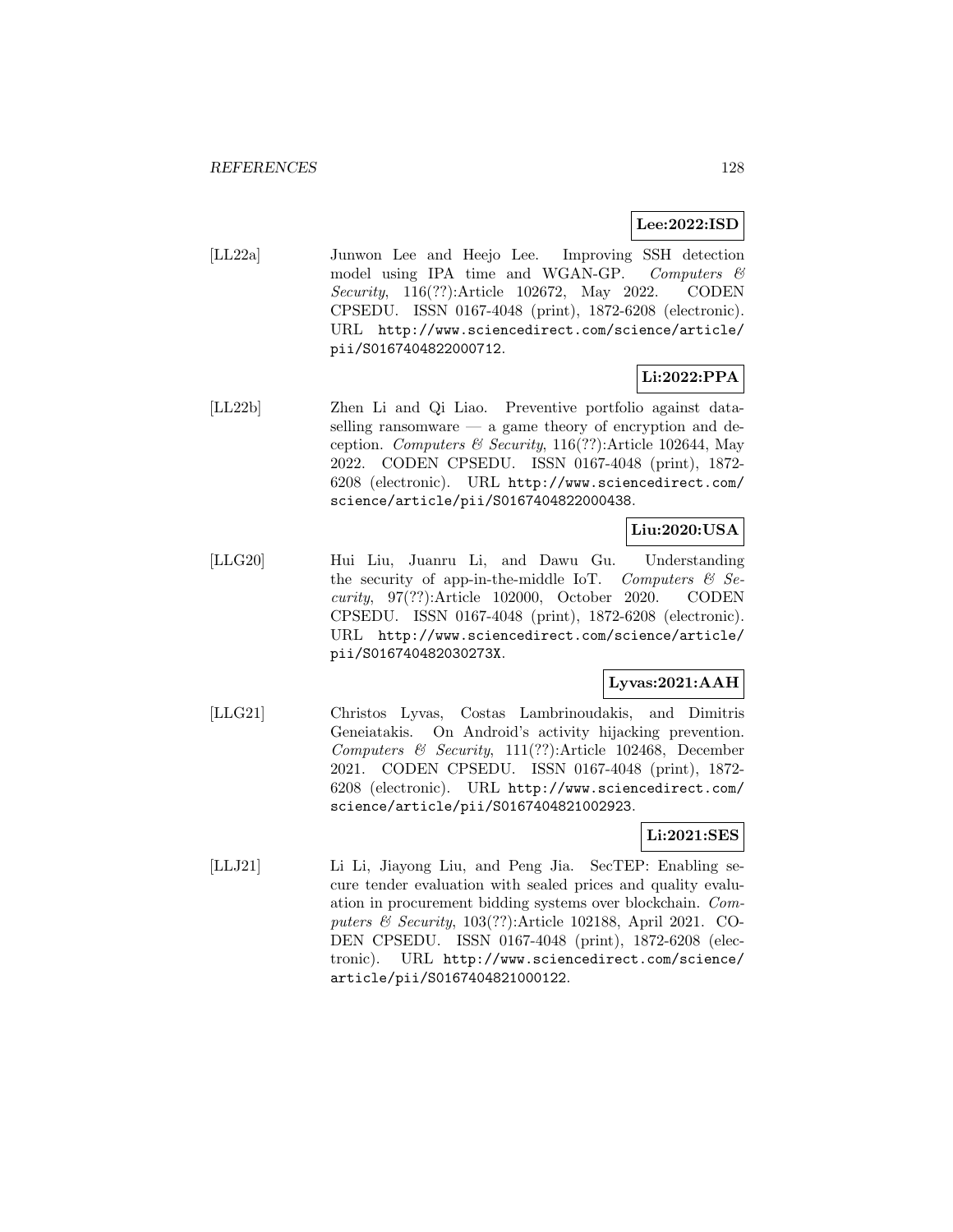## **Li:2020:DCS**

[LLL<sup>+</sup>20a] Fenghua Li, Yongjun Li, Siyuan Leng, Yunchuan Guo, Kui Geng, Zhen Wang, and Liang Fang. Dynamic countermeasures selection for multi-path attacks. Computers & Security, 97(??):Article 101927, October 2020. CO-DEN CPSEDU. ISSN 0167-4048 (print), 1872-6208 (electronic). URL http://www.sciencedirect.com/science/ article/pii/S0167404820302030.

## **Li:2020:APR**

[LLL<sup>+</sup>20b] Tun Li, Yutian Liu, Yanbing Liu, Yunpeng Xiao, and Nang An Nguyen. Attack plan recognition using hidden Markov and probabilistic inference. Computers & Security, 97(??):Article 101974, October 2020. CODEN CPSEDU. ISSN 0167-4048 (print), 1872-6208 (electronic). URL http://www.sciencedirect.com/science/article/ pii/S0167404820302479.

## **Lan:2022:DNS**

[LLL<sup>+</sup>22a] Jinghong Lan, Xudong Liu, Bo Li, Yanan Li, and Tongtong Geng. DarknetSec: a novel self-attentive deep learning method for darknet traffic classification and application identification. Computers & Security, 116(??):Article 102663, May 2022. CODEN CPSEDU. ISSN 0167-4048 (print), 1872- 6208 (electronic). URL http://www.sciencedirect.com/ science/article/pii/S0167404822000621.

#### **Li:2022:NDF**

[LLL<sup>+</sup>22b] Ce Li, Qiujian Lv, Ning Li, Yan Wang, Degang Sun, and Yuanyuan Qiao. A novel deep framework for dynamic malware detection based on API sequence intrinsic features. Computers & Security, 116(??):Article 102686, May 2022. CO-DEN CPSEDU. ISSN 0167-4048 (print), 1872-6208 (electronic). URL http://www.sciencedirect.com/science/ article/pii/S0167404822000840.

#### **Lin:2022:PPC**

[LLL<sup>+</sup>22c] Xinjie Lin, Han Liu, Zhen Li, Gang Xiong, and Gaopeng Gou. Privacy protection of China's top websites: a multilayer privacy measurement via network behaviours and privacy policies. Computers & Security,  $114(??)$ : Article 102606, March 2022. CODEN CPSEDU. ISSN 0167-4048 (print),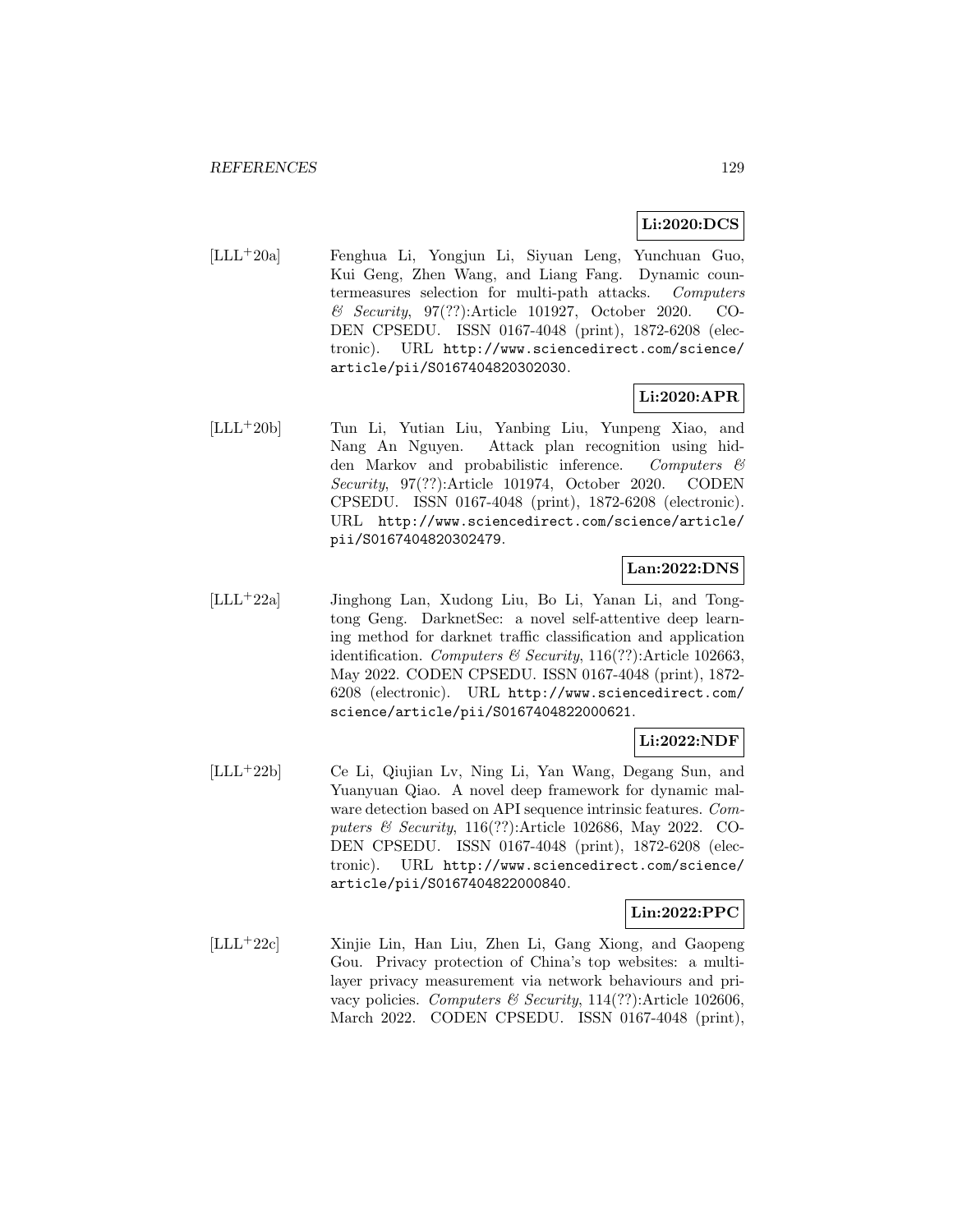1872-6208 (electronic). URL http://www.sciencedirect. com/science/article/pii/S0167404822000050.

## **Liu:2020:NMM**

[LLLZ20] Xinbo Liu, Yaping Lin, He Li, and Jiliang Zhang. A novel method for malware detection on ML-based visualization technique. Computers & Security, 89(??):Article 101682, February 2020. CODEN CPSEDU. ISSN 0167-4048 (print), 1872- 6208 (electronic). URL http://www.sciencedirect.com/ science/article/pii/S0167404818314627.

## **Li:2021:ESC**

[LLLZ21] Ding Li, Wei Lin, Bin Lu, and Yuefei Zhu. Exploiting sidechannel leaks in web traffic of incremental search. Computers & Security, 111(??):Article 102481, December 2021. CO-DEN CPSEDU. ISSN 0167-4048 (print), 1872-6208 (electronic). URL http://www.sciencedirect.com/science/ article/pii/S0167404821003059.

## **Li:2020:PPS**

[LLX<sup>+</sup>20] Dong Li, Xiaofeng Liao, Tao Xiang, Jiahui Wu, and Junqing Le. Privacy-preserving self-serviced medical diagnosis scheme based on secure multi-party computation. Computers & Security, 90(??):Article 101701, March 2020. CO-DEN CPSEDU. ISSN 0167-4048 (print), 1872-6208 (electronic). URL http://www.sciencedirect.com/science/ article/pii/S016740481930238X.

## **Li:2021:NWS**

[LLYL21] Chenxi Li, Jia Li, Jiahai Yang, and Jinlei Lin. A novel workload scheduling framework for intrusion detection system in NFV scenario. Computers & Security, 106(??):Article 102271, July 2021. CODEN CPSEDU. ISSN 0167-4048 (print), 1872- 6208 (electronic). URL http://www.sciencedirect.com/ science/article/pii/S016740482100095X.

### **Lu:2022:PEP**

[LLZJ22] Qian Lu, Shihao Li, Jiahui Zhang, and Ruobing Jiang. PEDR: Exploiting phase error drift range to detect fullmodel rogue access point attacks. Computers  $\mathcal{C}$  Security, 114(??):Article 102581, March 2022. CODEN CPSEDU. ISSN 0167-4048 (print), 1872-6208 (electronic).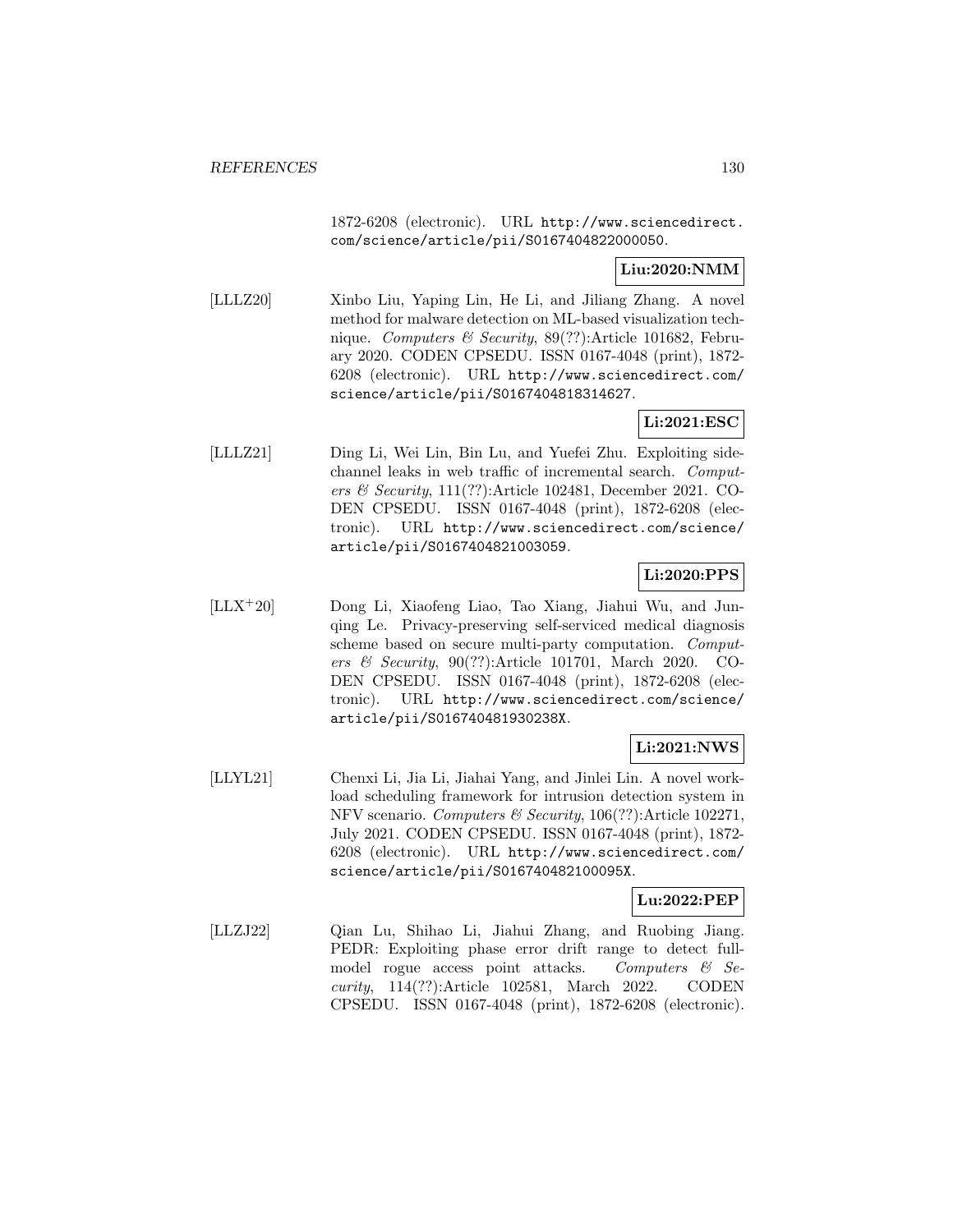URL http://www.sciencedirect.com/science/article/ pii/S0167404821004041.

### **Liu:2020:FSP**

[LLZY20] Yizhong Liu, Jianwei Liu, Zongyang Zhang, and Hui Yu. A fair selection protocol for committee-based permissionless blockchains. Computers & Security, 91(??):Article 101718, April 2020. CODEN CPSEDU. ISSN 0167-4048 (print), 1872-6208 (electronic). URL http://www.sciencedirect. com/science/article/pii/S0167404820300055.

### **Lin:2022:SDS**

[LMZZ22] Yu Lin, Yunlong Mao, Yuan Zhang, and Sheng Zhong. Secure deduplication schemes for content delivery in mobile edge computing. Computers & Security, 114(??):Article 102602, March 2022. CODEN CPSEDU. ISSN 0167-4048 (print), 1872-6208 (electronic). URL http://www.sciencedirect. com/science/article/pii/S0167404822000013.

## **Lu:2020:IVS**

[LPX20] Xiuqing Lu, Zhenkuan Pan, and Hequn Xian. An integrity verification scheme of cloud storage for Internet-of-Things mobile terminal devices. Computers  $\mathcal C$  Security, 92 (??):Article 101686, May 2020. CODEN CPSEDU. ISSN 0167-4048 (print), 1872-6208 (electronic). URL http://www. sciencedirect.com/science/article/pii/S016740481930224X.

## **Lian:2020:PPS**

[LQY<sup>+</sup>20] Huijuan Lian, Weidong Qiu, Di Yan, Jie Guo, Zhe Li, and Peng Tang. Privacy-preserving spatial query protocol based on the Moore curve for location-based service. Computers & Security, 96(??):Article 101845, September 2020. CO-DEN CPSEDU. ISSN 0167-4048 (print), 1872-6208 (electronic). URL http://www.sciencedirect.com/science/ article/pii/S0167404820301188.

### **Liu:2021:LRD**

[LRH<sup>+</sup>21] Xinqian Liu, Jiadong Ren, Haitao He, Qian Wang, and Chen Song. Low-rate DDoS attacks detection method using data compression and behavior divergence measurement. Computers & Security, 100(??):Article 102107, January 2021. CO-DEN CPSEDU. ISSN 0167-4048 (print), 1872-6208 (elec-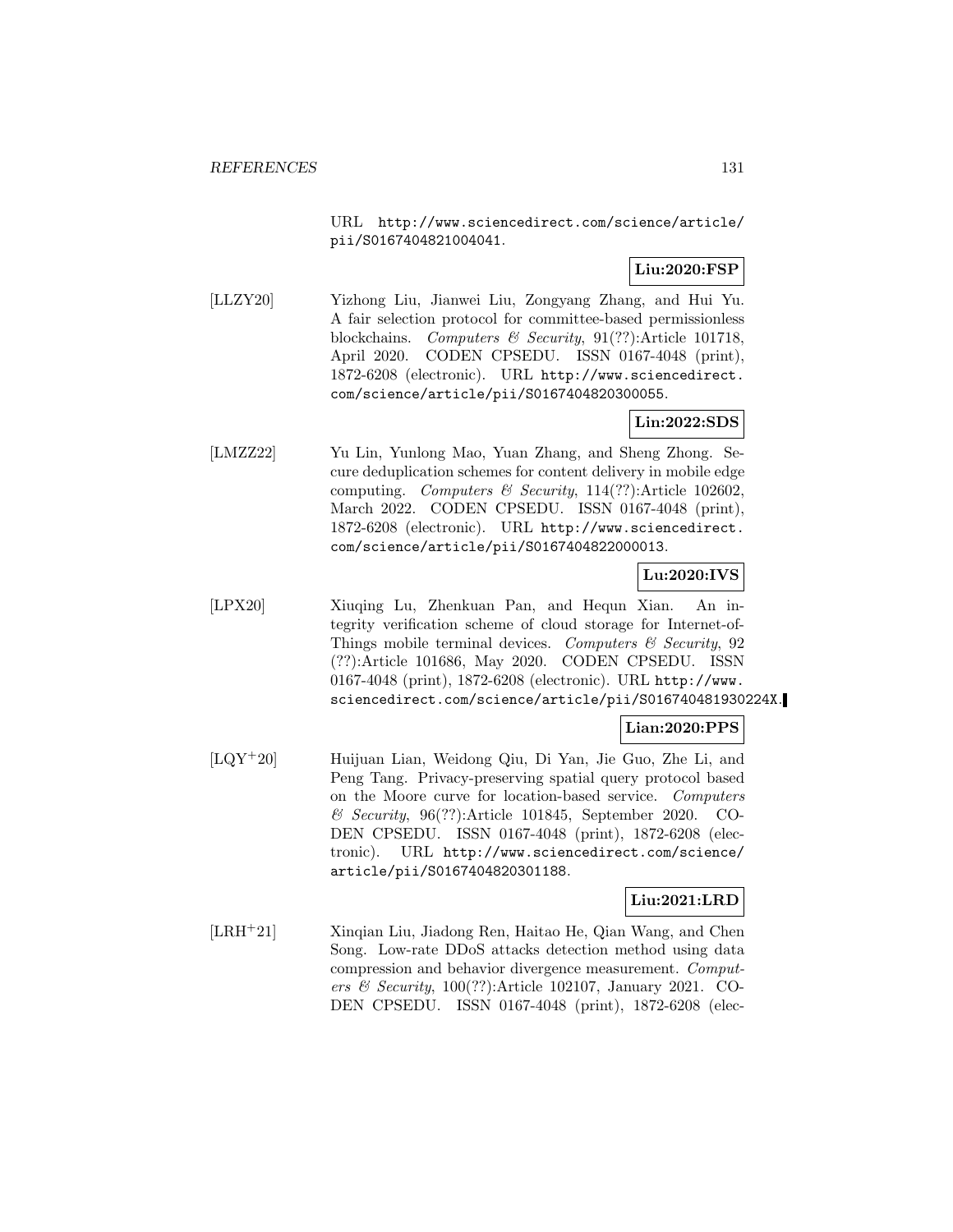tronic). URL http://www.sciencedirect.com/science/ article/pii/S0167404820303801.

### **Liang:2020:OBA**

[LS20] Yuting Liang and Reza Samavi. Optimization-based kanonymity algorithms. Computers  $\mathcal C$  Security, 93(??): Article 101753, June 2020. CODEN CPSEDU. ISSN 0167- 4048 (print), 1872-6208 (electronic). URL http://www. sciencedirect.com/science/article/pii/S0167404820300377.

# **Liu:2021:SAB**

[LS21] Tian Liu and Tao Shu. On the security of ANNbased AC state estimation in smart grid. Computers  $\&$  Security, 105(??):Article 102265, June 2021. CODEN CPSEDU. ISSN 0167-4048 (print), 1872-6208 (electronic). URL http://www.sciencedirect.com/science/article/ pii/S0167404821000894.

## **Ling:2021:SFN**

[LSAH21] Yeong Tyng Ling, Nor Fazlida Mohd Sani, Mohd. Taufik Abdullah, and Nor Asilah Wati Abdul Hamid. Structural features with nonnegative matrix factorization for metamorphic malware detection. Computers  $\mathcal{C}$  Security, 104(??): Article 102216, May 2021. CODEN CPSEDU. ISSN 0167- 4048 (print), 1872-6208 (electronic). URL http://www. sciencedirect.com/science/article/pii/S0167404821000407.

### **Lee:2022:PRR**

[LsJC<sup>+</sup>22] Seungkwang Lee, Nam su Jho, Doyoung Chung, Yousung Kang, and Myungchul Kim. Rcryptect: Real-time detection of cryptographic function in the user-space filesystem. Computers & Security, 112(??):Article 102512, January 2022. CODEN CPSEDU. ISSN 0167-4048 (print), 1872-6208 (electronic). URL http://www.sciencedirect.com/science/ article/pii/S0167404821003369.

#### **Larriba:2020:TAE**

[LSL20] Antonio M. Larriba, José M. Sempere, and Damián López. A two authorities electronic vote scheme. Computers & Security, 97(??):Article 101940, October 2020. CO-DEN CPSEDU. ISSN 0167-4048 (print), 1872-6208 (electronic). URL http://www.sciencedirect.com/science/ article/pii/S0167404820302169.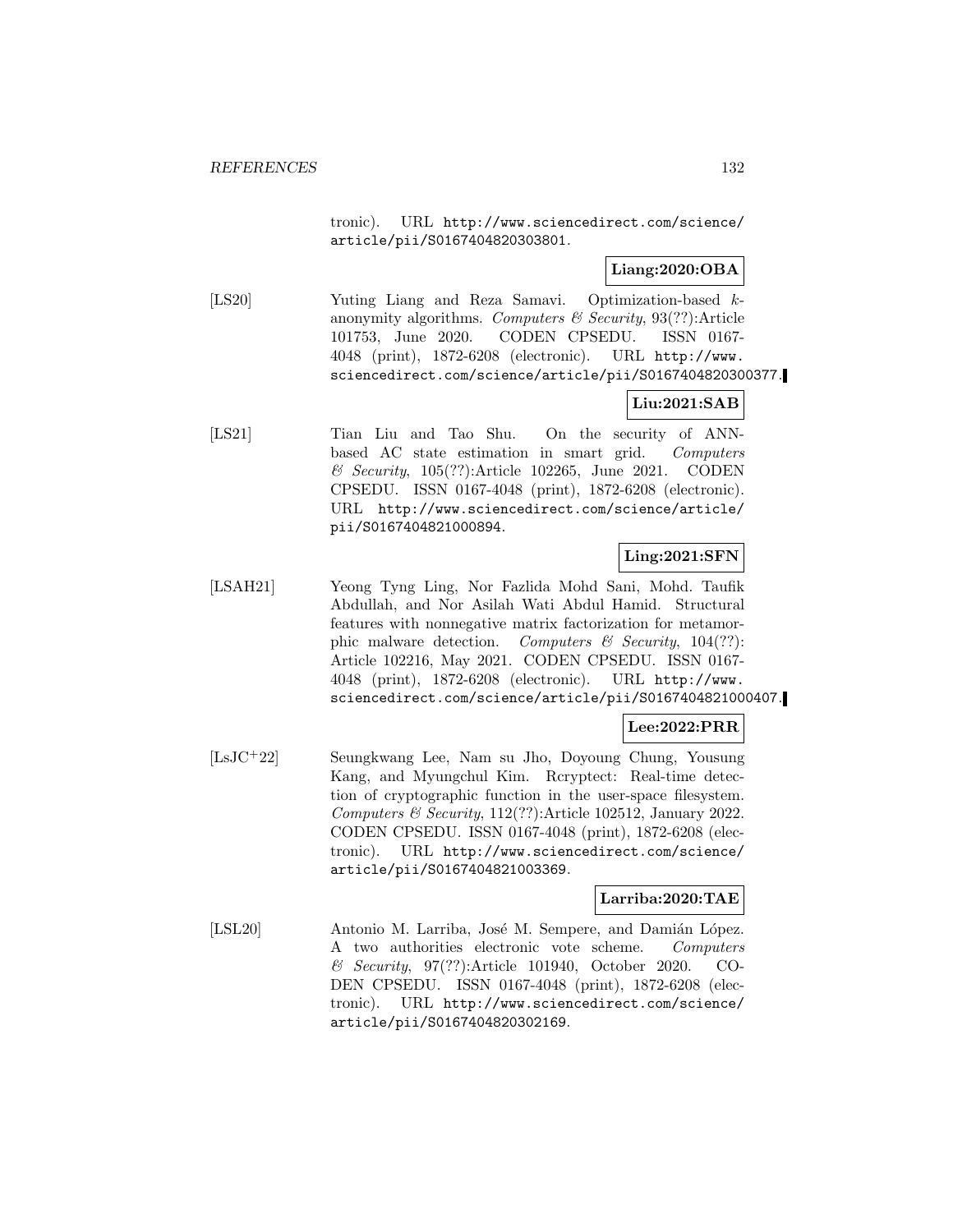### **Lallie:2021:CSA**

[LSN<sup>+</sup>21] Harjinder Singh Lallie, Lynsay A. Shepherd, Jason R. C. Nurse, Arnau Erola, Gregory Epiphaniou, Carsten Maple, and Xavier Bellekens. Cyber security in the age of COVID-19: a timeline and analysis of cyber-crime and cyber-attacks during the pandemic. Computers & Security,  $105(??)$ : Article 102248, June 2021. CODEN CPSEDU. ISSN 0167-4048 (print), 1872- 6208 (electronic). URL http://www.sciencedirect.com/ science/article/pii/S0167404821000729.

## **Landauer:2020:SLC**

[LSWR20] Max Landauer, Florian Skopik, Markus Wurzenberger, and Andreas Rauber. System log clustering approaches for cyber security applications: a survey. Computers & Security, 92(??):Article 101739, May 2020. CODEN CPSEDU. ISSN 0167-4048 (print), 1872-6208 (electronic). URL http://www.sciencedirect.com/science/article/ pii/S0167404820300250.

## **Lu:2022:DSC**

[LSXJ22] Jintian Lu, Jiakun Sun, Ruizhi Xiao, and Shuyuan Jin. DIFCS: a secure cloud data sharing approach based on decentralized information flow control. Computers & Security, 117(??):Article 102678, June 2022. CODEN CPSEDU. ISSN 0167-4048 (print), 1872-6208 (electronic). URL http://www.sciencedirect.com/science/article/ pii/S0167404822000761.

## **Lai:2022:IMN**

[LTL<sup>+</sup>22] Yingxu Lai, Liyao Tong, Jing Liu, Yipeng Wang, Tong Tang, Zijian Zhao, and Hua Qin. Identifying malicious nodes in wireless sensor networks based on correlation detection. Computers & Security, 113(??):Article 102540, February 2022. CO-DEN CPSEDU. ISSN 0167-4048 (print), 1872-6208 (electronic). URL http://www.sciencedirect.com/science/ article/pii/S0167404821003643.

## **Lee:2021:TCS**

[LTU<sup>+</sup>21] Ming Jie Lee, Andrew Beng Jin Teoh, Andreas Uhl, Shiuan-Ni Liang, and Zhe Jin. A tokenless cancellable scheme for multimodal biometric systems. Computers  $\mathcal{C}$  Security, 108(??):Article 102350, September 2021. CODEN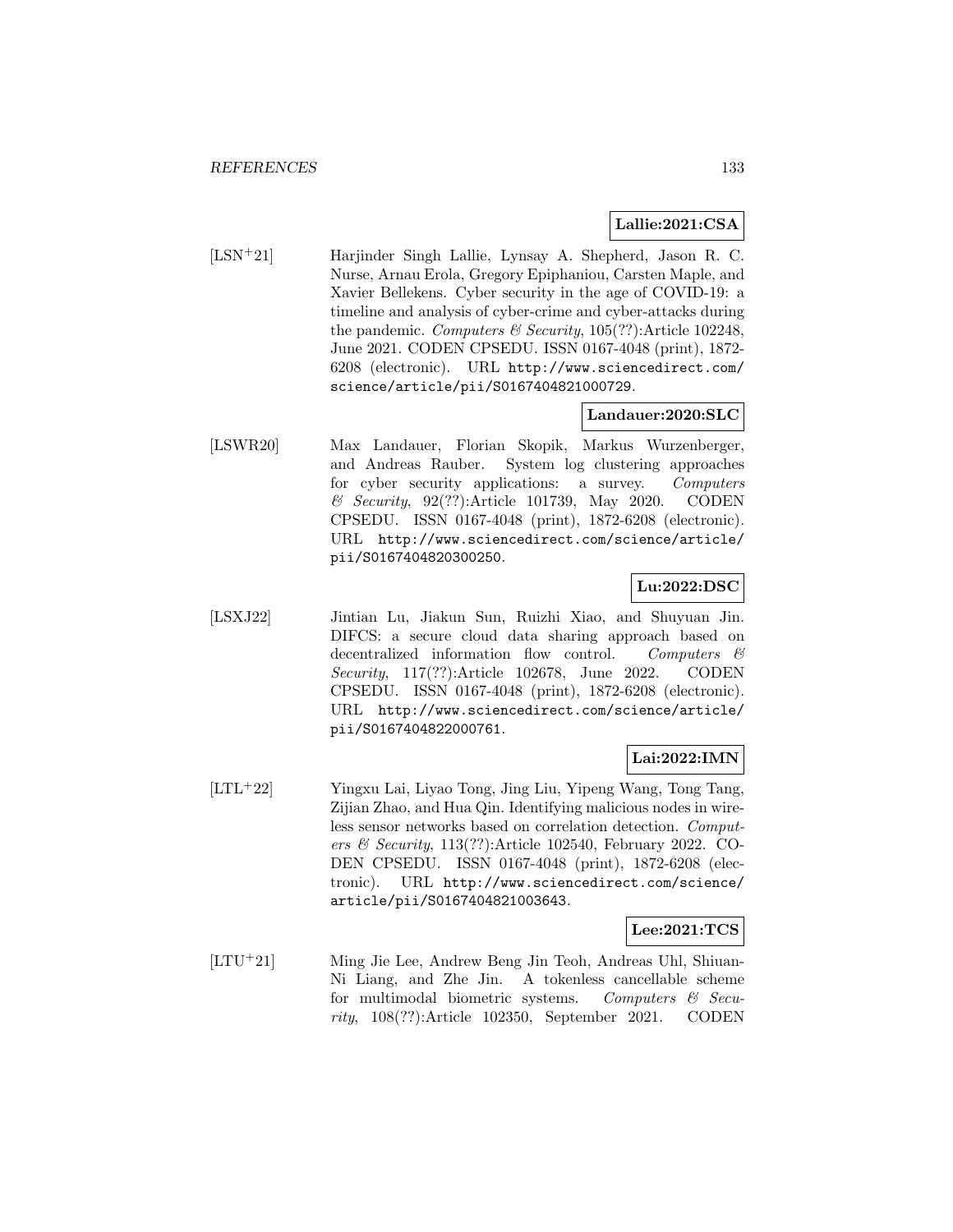CPSEDU. ISSN 0167-4048 (print), 1872-6208 (electronic). URL http://www.sciencedirect.com/science/article/ pii/S0167404821001747.

## **Liu:2021:SGN**

[LWL21] Ao Liu, Yunpeng Wang, and Tao Li. SFE-GACN: a novel unknown attack detection under insufficient data via intra categories generation in embedding space. Computers & Security, 105(??):Article 102262, June 2021. CO-DEN CPSEDU. ISSN 0167-4048 (print), 1872-6208 (electronic). URL http://www.sciencedirect.com/science/ article/pii/S0167404821000869.

## **Luo:2021:ABA**

[LWLT21] Peng Luo, Buhong Wang, Tengyao Li, and Jiwei Tian. ADS-B anomaly data detection model based on VAE-SVDD. Computers & Security, 104(??):Article 102213, May 2021. CO-DEN CPSEDU. ISSN 0167-4048 (print), 1872-6208 (electronic). URL http://www.sciencedirect.com/science/ article/pii/S0167404821000377.

# **Li:2020:DTA**

[LWS<sup>+</sup>20] Tengyao Li, Buhong Wang, Fute Shang, Jiwei Tian, and Kunrui Cao. Dynamic temporal ADS-B data attack detection based on sHDP-HMM. Computers  $\mathcal C$ Security, 93(??):Article 101789, June 2020. CODEN CPSEDU. ISSN 0167-4048 (print), 1872-6208 (electronic). URL http://www.sciencedirect.com/science/article/ pii/S0167404820300742.

## **Lin:2021:RSC**

[LWW<sup>+</sup>21] Hui Lin, Yan Wo, Yuanlu Wu, Ke Meng, and Guoqiang Han. Robust source camera identification against adversarial attacks. Computers & Security,  $100(??)$ :Article 102079, January 2021. CODEN CPSEDU. ISSN 0167-4048 (print), 1872-6208 (electronic). URL http://www.sciencedirect. com/science/article/pii/S0167404820303527.

## **Li:2022:DDA**

[LWX<sup>+</sup>22] Bin Li, Yijie Wang, Kele Xu, Li Cheng, and Zhiquan Qin. DFAID: Density-aware and feature-deviated active intrusion detection over network traffic streams. Computers & Security, 118(??):Article 102719, July 2022. CO-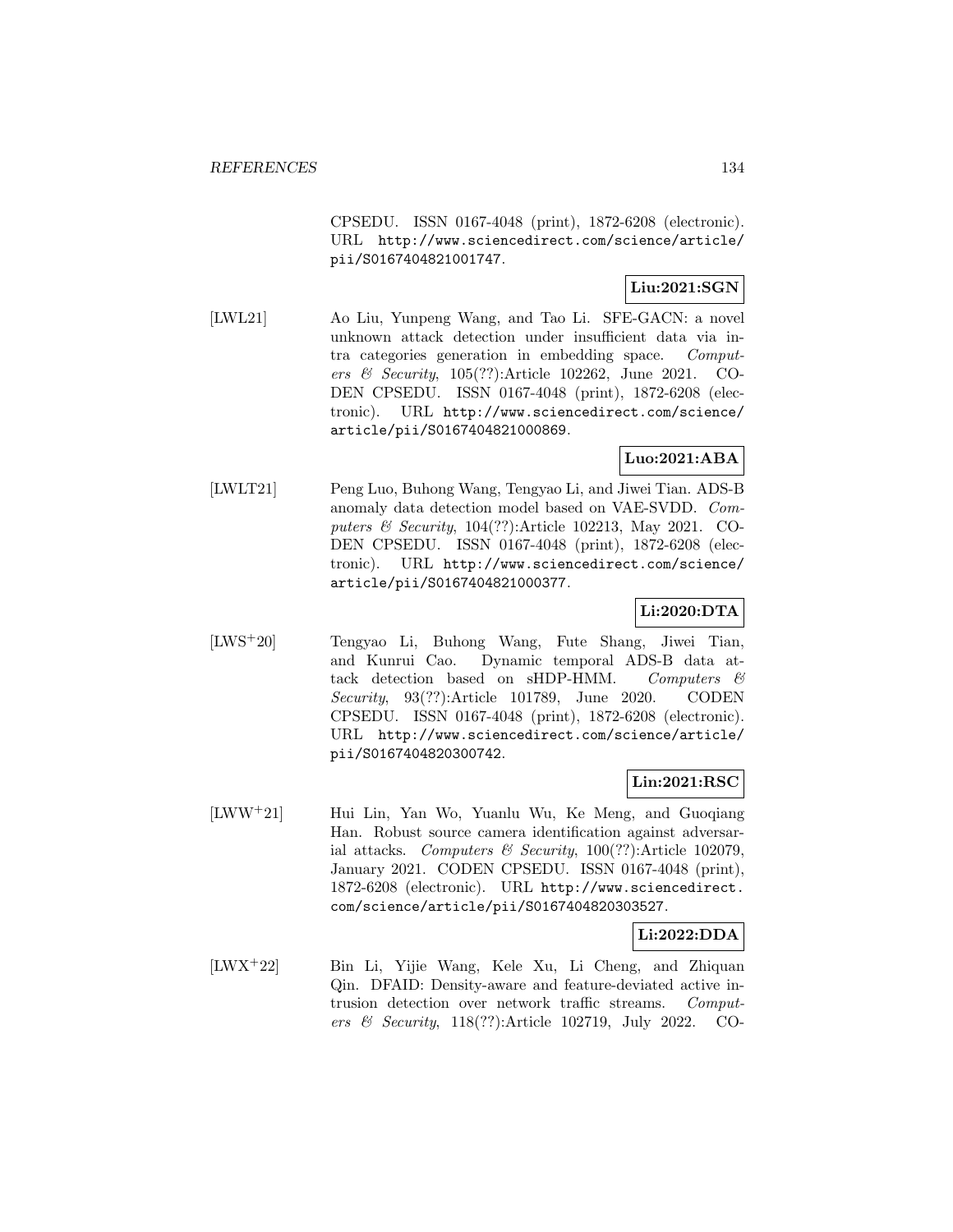DEN CPSEDU. ISSN 0167-4048 (print), 1872-6208 (electronic). URL http://www.sciencedirect.com/science/ article/pii/S0167404822001109.

## **Liu:2022:TAD**

[LWZ22] Tao Liu, He Wang, and Yuqing Zhang. A traffic anomaly detection scheme for non-directional denial of service attacks in software-defined optical network. Computers  $\mathcal{C}$ Security, 112(??):Article 102467, January 2022. CODEN CPSEDU. ISSN 0167-4048 (print), 1872-6208 (electronic). URL http://www.sciencedirect.com/science/article/ pii/S0167404821002911.

## **Lin:2021:MDB**

[LX21] Jing Lin and Kaiqi Xiong. Mahalanobis distance-based robust approaches against false data injection attacks on dynamic power state estimation. Computers & Security, 108(??):Article 102326, September 2021. CODEN CPSEDU. ISSN 0167-4048 (print), 1872-6208 (electronic). URL http://www.sciencedirect.com/science/article/ pii/S0167404821001504.

## **Liang:2020:FIV**

[LXC<sup>+</sup>20] Hongliang Liang, Zhuosi Xie, Yixiu Chen, Hua Ning, and Jianli Wang. FIT: Inspect vulnerabilities in cross-architecture firmware by deep learning and bipartite matching. Computers & Security, 99(??):Article 102032, December 2020. CO-DEN CPSEDU. ISSN 0167-4048 (print), 1872-6208 (electronic). URL http://www.sciencedirect.com/science/ article/pii/S0167404820303059.

### **Liu:2022:PAN**

[LXZ<sup>+</sup>22] Yaqun Liu, Changyou Xing, Guomin Zhang, Lihua Song, and Hongxiu Lin. AntiTomo: Network topology obfuscation against adversarial tomography-based topology inference. Computers & Security, 113(??):Article 102570, February 2022. CODEN CPSEDU. ISSN 0167-4048 (print), 1872- 6208 (electronic). URL http://www.sciencedirect.com/ science/article/pii/S0167404821003941.

## **Liang:2020:GTS**

[LYD20] Xueqin Liang, Zheng Yan, and Robert H. Deng. Game theoretical study on client-controlled cloud data deduplica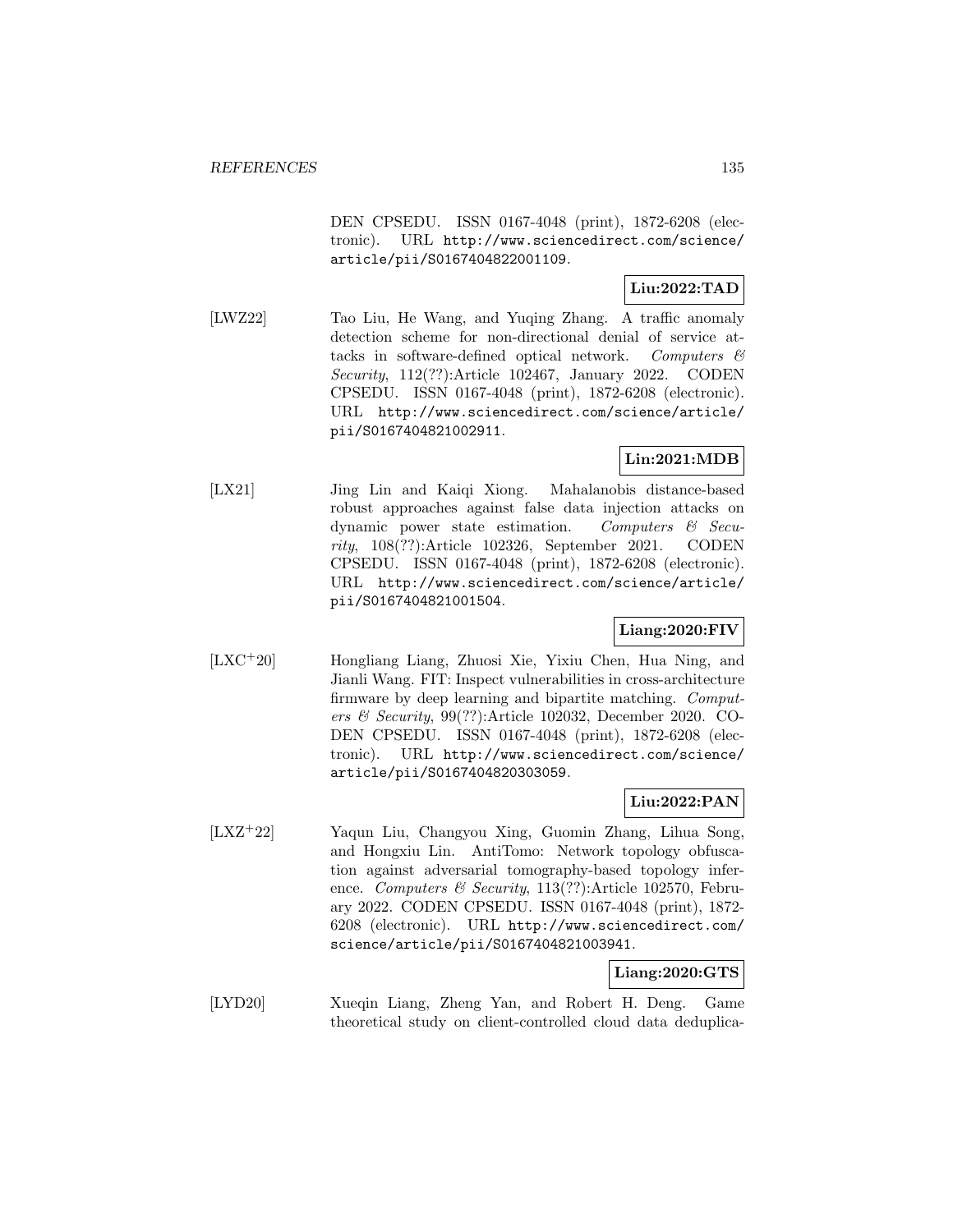tion. Computers & Security, 91(??):Article 101730, April 2020. CODEN CPSEDU. ISSN 0167-4048 (print), 1872- 6208 (electronic). URL http://www.sciencedirect.com/ science/article/pii/S0167404820300171.

## **Li:2021:LPP**

[LYW<sup>+</sup>21] Kunchang Li, Yifan Yang, Shuhao Wang, Runhua Shi, and Jianbin Li. A lightweight privacy-preserving and sharing scheme with dual-blockchain for intelligent pricing system of smart grid. Computers & Security,  $103(??)$ :Article 102189, April 2021. CODEN CPSEDU. ISSN 0167-4048 (print), 1872-6208 (electronic). URL http://www.sciencedirect. com/science/article/pii/S0167404821000134.

## **Lv:2020:ASB**

[LZ20] Denglong Lv and Shibing Zhu. Achieving secure big data collection based on trust evaluation and true data discovery. Computers & Security, 96(??):Article 101937, September 2020. CODEN CPSEDU. ISSN 0167-4048 (print), 1872- 6208 (electronic). URL http://www.sciencedirect.com/ science/article/pii/S0167404820302133.

## **Li:2022:CRM**

[LZCS22] Bin Li, Qinglei Zhou, Yan Cao, and Xueming Si. Cognitively reconfigurable mimic-based heterogeneous password recovery system. Computers & Security, 116(??):Article 102667, May 2022. CODEN CPSEDU. ISSN 0167-4048 (print), 1872- 6208 (electronic). URL http://www.sciencedirect.com/ science/article/pii/S0167404822000669.

#### **Luo:2020:SDR**

[LZD<sup>+</sup>20] Peng Luo, Deqing Zou, Yajuan Du, Hai Jin, Changming Liu, and Jinan Shen. Static detection of realworld buffer overflow induced by loop. Computers  $\mathcal{C}$  Security, 89(??):Article 101616, February 2020. CODEN CPSEDU. ISSN 0167-4048 (print), 1872-6208 (electronic). URL http://www.sciencedirect.com/science/article/ pii/S0167404819301634.

#### **Liu:2021:NDD**

[LZDZ21] Xiaohu Liu, Hengwei Zhang, Shuqin Dong, and Yuchen Zhang. Network defense decision-making based on a stochastic game system and a deep recurrent Q-network. Comput-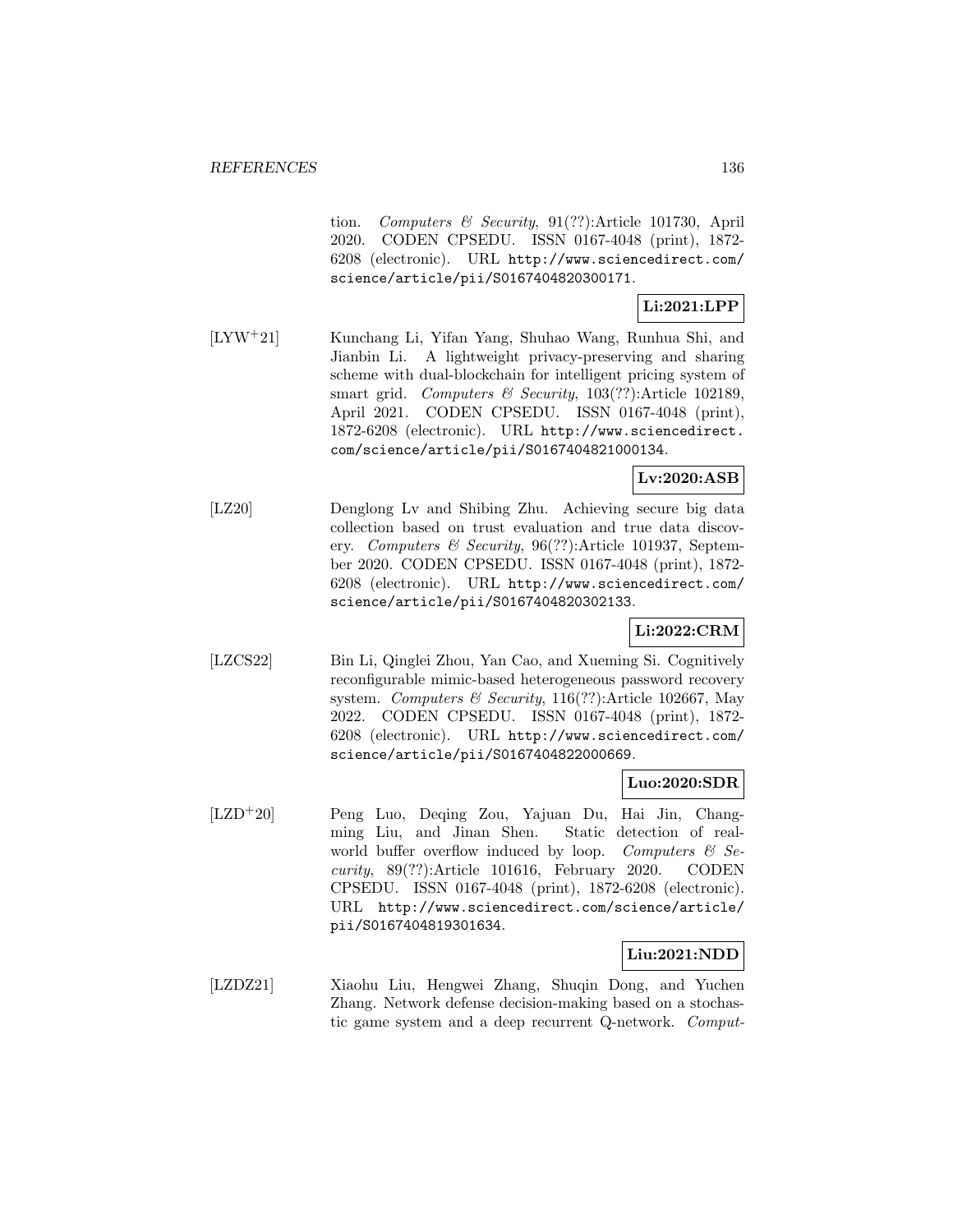ers & Security, 111(??):Article 102480, December 2021. CO-DEN CPSEDU. ISSN 0167-4048 (print), 1872-6208 (electronic). URL http://www.sciencedirect.com/science/ article/pii/S0167404821003047.

## **Liu:2022:PPC**

[LZG<sup>+</sup>22] Haiyang Liu, Hanlin Zhang, Li Guo, Jia Yu, and Jie Lin. Privacy-preserving cloud-aided broad learning system. Computers & Security, 112(??):Article 102503, January 2022. CO-DEN CPSEDU. ISSN 0167-4048 (print), 1872-6208 (electronic). URL http://www.sciencedirect.com/science/ article/pii/S0167404821003278.

## **Lu:2020:CAF**

[LZHL20] Xiaofeng Lu, Shengfei Zhang, Pan Hui, and Pietro Lio. Continuous authentication by free-text keystroke based on CNN and RNN. Computers & Security, 96(??):Article 101861, September 2020. CODEN CPSEDU. ISSN 0167-4048 (print), 1872-6208 (electronic). URL http://www.sciencedirect. com/science/article/pii/S0167404820301334.

# **Li:2022:EYC**

[LZL<sup>+</sup>22] Helin Li, Hui Zhu, Xiaodong Lin, Rongxing Lu, Zhipeng Yu, and Wei Lan. Everything you control is not everything: Achieving intention-concealed visit on social networks. Computers & Security, 119(??):Article 102778, August 2022. CO-DEN CPSEDU. ISSN 0167-4048 (print), 1872-6208 (electronic). URL http://www.sciencedirect.com/science/ article/pii/S0167404822001730.

#### **Lu:2020:SSD**

[LZS<sup>+</sup>20] Ning Lu, Yongxin Zhang, Wenbo Shi, Saru Kumari, and Kim-Kwang Raymond Choo. A secure and scalable data integrity auditing scheme based on hyperledger fabric. Computers & Security, 92(??):Article 101741, May 2020. CO-DEN CPSEDU. ISSN 0167-4048 (print), 1872-6208 (electronic). URL http://www.sciencedirect.com/science/ article/pii/S0167404820300274.

## **Liu:2021:QCP**

[LZZ<sup>+</sup>21] Xiaoxue Liu, Jiexin Zhang, Peidong Zhu, Qingping Tan, and Wei Yin. Quantitative cyber-physical security analysis methodology for industrial control systems based on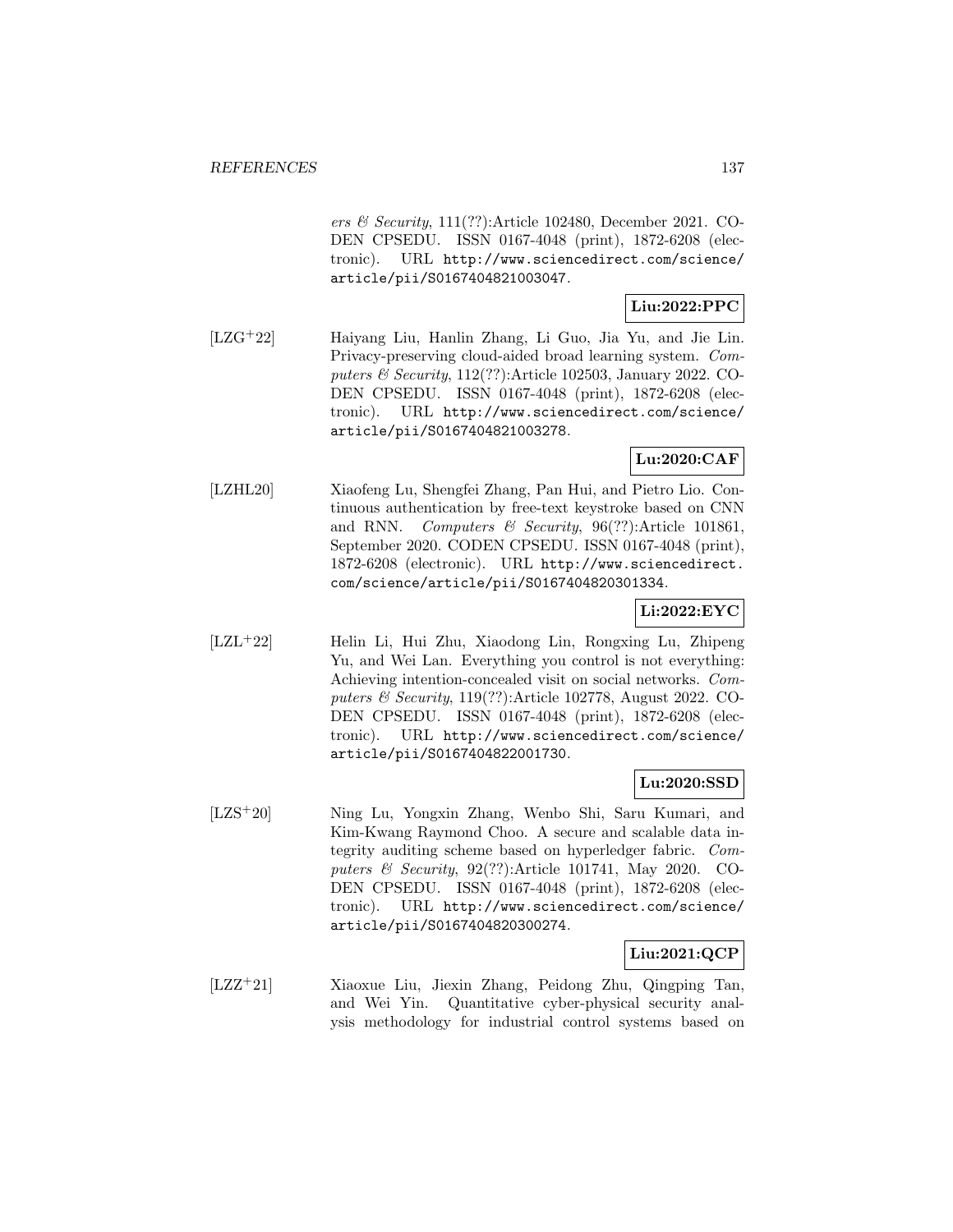incomplete information Bayesian game. Computers  $\mathcal{C}$ Security, 102(??):Article 102138, March 2021. CODEN CPSEDU. ISSN 0167-4048 (print), 1872-6208 (electronic). URL http://www.sciencedirect.com/science/article/ pii/S0167404820304119.

# **Liu:2021:PNL**

[LZZX21] Yaqun Liu, Jinlong Zhao, Guomin Zhang, and Changyou Xing. NetObfu: a lightweight and efficient network topology obfuscation defense scheme. Computers  $\mathcal{C}$  Security, 110(??):Article 102447, November 2021. CODEN CPSEDU. ISSN 0167-4048 (print), 1872-6208 (electronic). URL http://www.sciencedirect.com/science/article/ pii/S0167404821002716.

### **Mohammad:2020:IRI**

[MAAA20] Rami Mustafa A. Mohammad, Mutasem K. Alsmadi, Ibrahim Almarashdeh, and Malek Alzaqebah. An improved rule induction based denial of service attacks classification model. Computers & Security, 99(??):Article 102008, December 2020. CODEN CPSEDU. ISSN 0167-4048 (print), 1872-6208 (electronic). URL http://www.sciencedirect.com/science/ article/pii/S0167404820302819.

## **Mhaskar:2021:FAN**

[MAK21] Neerja Mhaskar, Mohammed Alabbad, and Ridha Khedri. A formal approach to network segmentation. Computers & Security, 103(??):Article 102162, April 2021. CO-DEN CPSEDU. ISSN 0167-4048 (print), 1872-6208 (electronic). URL http://www.sciencedirect.com/science/ article/pii/S0167404820304351.

## **Mamdouh:2021:AIM**

[MAKH21] Moustafa Mamdouh, Ali Ismail Awad, Ashraf A. M. Khalaf, and Hesham F. A. Hamed. Authentication and identity management of IoHT devices: Achievements, challenges, and future directions. Computers & Security, 111(??):Article 102491, December 2021. CODEN CPSEDU. ISSN 0167-4048 (print), 1872-6208 (electronic). URL http://www.sciencedirect.com/science/article/ pii/S0167404821003151.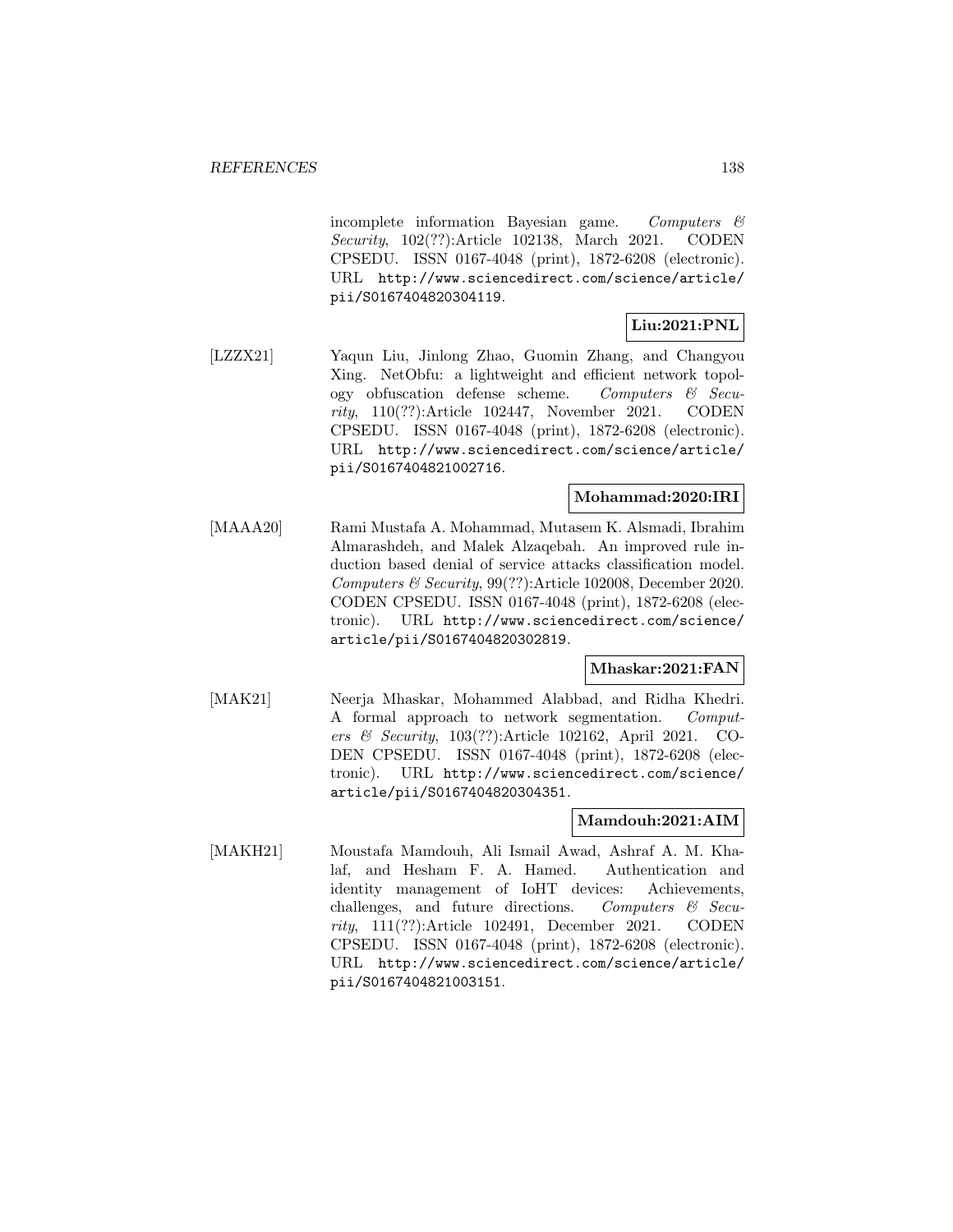### **Mages:2022:TIT**

[MAR22] Tobias Mages, Magnus Almgren, and Christian Rohner. Towards an information-theoretic framework of intrusion detection for composed systems and robustness analyses. Computers & Security, 116(??):Article 102633, May 2022. CO-DEN CPSEDU. ISSN 0167-4048 (print), 1872-6208 (electronic). URL http://www.sciencedirect.com/science/ article/pii/S0167404822000323.

#### **Mavroeidis:2020:NLC**

[MB20a] Vasileios Mavroeidis and Joe Brule. A nonproprietary language for the command and control of cyber defenses — OpenC2. Computers & Security, 97(??):Article 101999, October 2020. CODEN CPSEDU. ISSN 0167-4048 (print), 1872-6208 (electronic). URL http://www.sciencedirect. com/science/article/pii/S0167404820302728.

### **Menard:2020:AIU**

[MB20b] Philip Menard and Gregory J. Bott. Analyzing IOT users' mobile device privacy concerns: Extracting privacy permissions using a disclosure experiment. Computers & Security, 95(??):Article 101856, August 2020. CO-DEN CPSEDU. ISSN 0167-4048 (print), 1872-6208 (electronic). URL http://www.sciencedirect.com/science/ article/pii/S0167404820301280.

#### **Martin:2021:ADU**

[MBFIdD21] Alejandro G. Martín, Marta Beltrán, Alberto Fernández-Isabel, and Isaac Martín de Diego. An approach to detect user behaviour anomalies within identity federations. Computers & Security, 108(??):Article 102356, September 2021. CODEN CPSEDU. ISSN 0167-4048 (print), 1872-6208 (electronic). URL http://www.sciencedirect.com/science/ article/pii/S0167404821001802.

#### **Menet:2020:SNS**

[MBGF20] François Menet, Paul Berthier, Michel Gagnon, and José M. Fernandez. Spartan Networks: Self-feature-squeezing neural networks for increased robustness in adversarial settings. Computers & Security, 88(??):Article 101537, January 2020. CODEN CPSEDU. ISSN 0167-4048 (print), 1872-6208 (electronic). URL http://www.sciencedirect.com/science/ article/pii/S0167404819300069.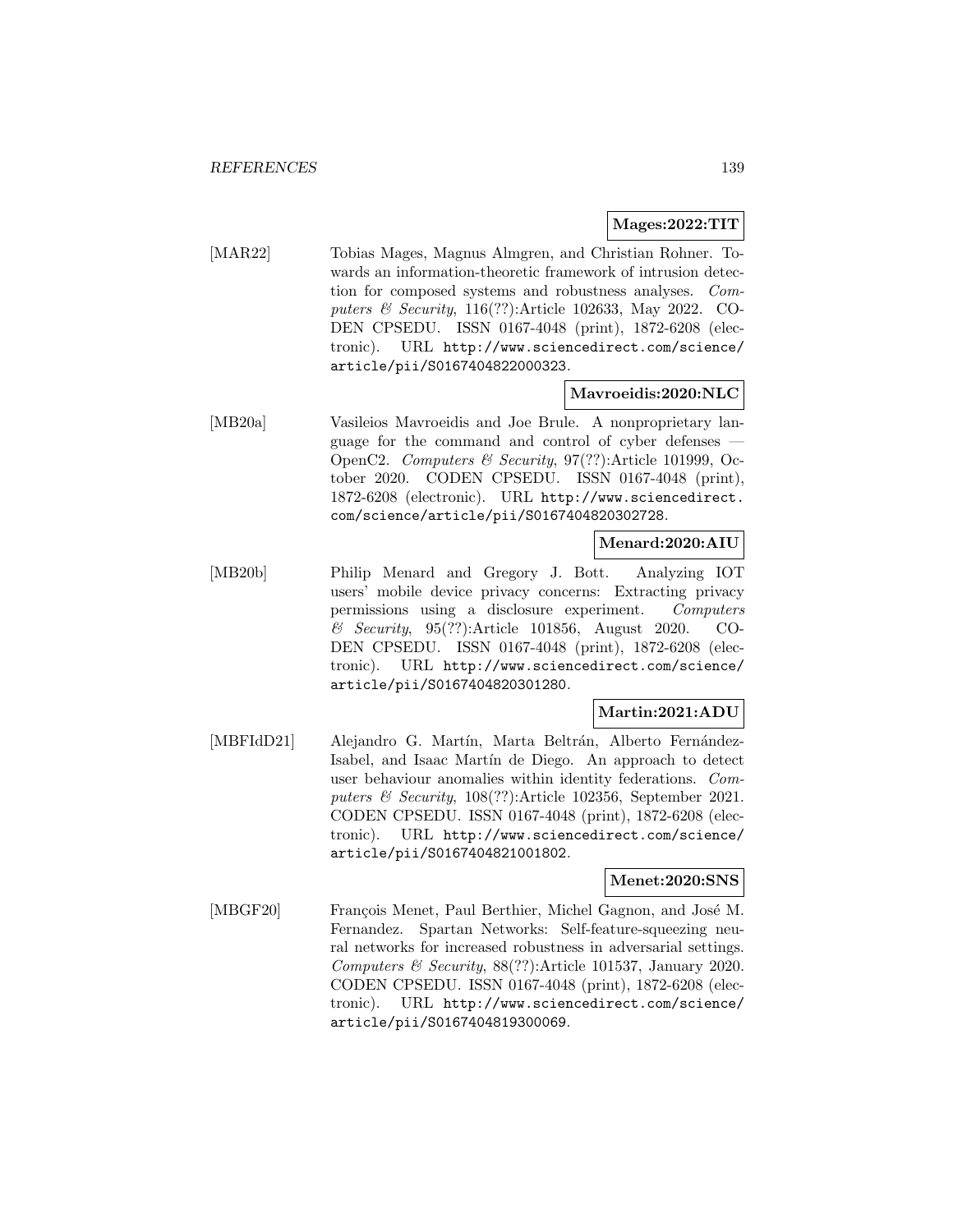### **Moia:2020:IEC**

[MBH20] Vitor Hugo Galhardo Moia, Frank Breitinger, and Marco Aurélio Amaral Henriques. The impact of excluding common blocks for approximate matching. Computers  $\mathcal{C}$  Security, 89(??):Article 101676, February 2020. CODEN CPSEDU. ISSN 0167-4048 (print), 1872-6208 (electronic). URL http://www.sciencedirect.com/science/article/ pii/S0167404819302159.

#### **Mirtsch:2021:ISM**

[MBKD21] Mona Mirtsch, Knut Blind, Claudia Koch, and Gabriele Dudek. Information security management in ICT and non-ICT sector companies: a preventive innovation perspective. Computers & Security, 109(??):Article 102383, October 2021. CODEN CPSEDU. ISSN 0167-4048 (print), 1872-6208 (electronic). URL http://www.sciencedirect.com/science/ article/pii/S0167404821002078.

## **Malhi:2020:SVA**

[MBP20] Avleen Kaur Malhi, Shalini Batra, and Husanbir Singh Pannu. Security of vehicular ad-hoc networks: a comprehensive survey. Computers & Security, 89(??):Article 101664, February 2020. CODEN CPSEDU. ISSN 0167-4048 (print), 1872- 6208 (electronic). URL http://www.sciencedirect.com/ science/article/pii/S0167404818312872.

#### **McGahagan:2021:DFD**

[MBPCC21] John McGahagan, Darshan Bhansali, Ciro Pinto-Coelho, and Michel Cukier. Discovering features for detecting malicious websites: an empirical study. Computers  $\mathcal{C}$  Security, 109(??):Article 102374, October 2021. CODEN CPSEDU. ISSN 0167-4048 (print), 1872-6208 (electronic). URL http://www.sciencedirect.com/science/article/ pii/S016740482100198X.

#### **Meland:2020:RSE**

[MBS20] Per Håkon Meland, Yara Fareed Fahmy Bayoumy, and Guttorm Sindre. The ransomware-as-a-service economy within the darknet. Computers  $\mathcal B$  Security, 92(??):Article 101762, May 2020. CODEN CPSEDU. ISSN 0167-4048 (print), 1872- 6208 (electronic). URL http://www.sciencedirect.com/ science/article/pii/S0167404820300468.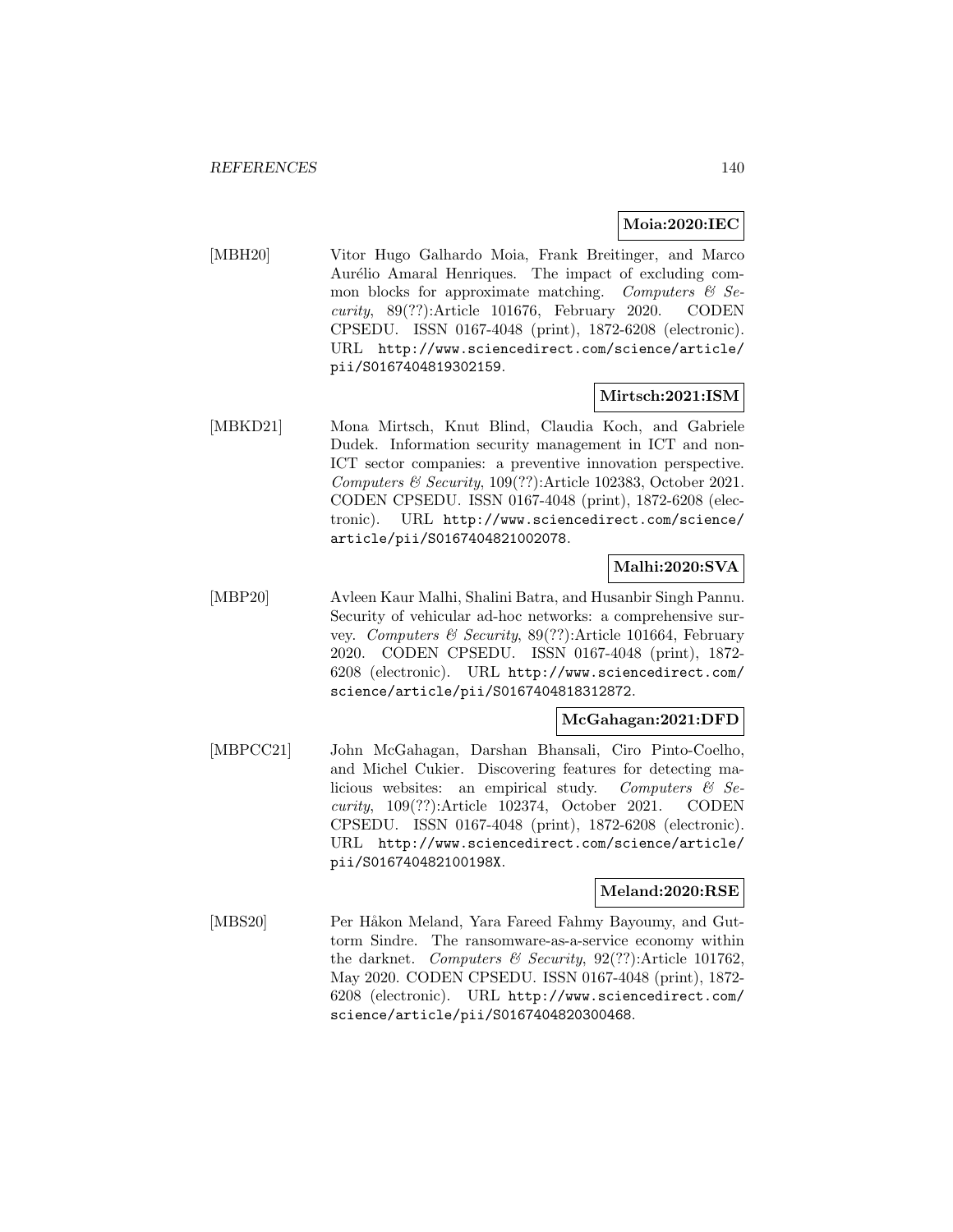#### **Matthew:2020:AAO**

[MC20] Peter Matthew and Susan Canning. An algorithmic approach for optimising biometric systems using liveness and coercion detection. Computers & Security, 94(??):Article 101831, July 2020. CODEN CPSEDU. ISSN 0167-4048 (print), 1872- 6208 (electronic). URL http://www.sciencedirect.com/ science/article/pii/S016740482030105X.

## **Ma:2022:NPA**

[MCS22] Qian Ma, Baojiang Cui, and Cong Sun. A novel privacyaware model for nonparametric decentralized detection. Computers & Security, 117(??):Article 102688, June 2022. CO-DEN CPSEDU. ISSN 0167-4048 (print), 1872-6208 (electronic). URL http://www.sciencedirect.com/science/ article/pii/S0167404822000864.

### **McLeod:2022:ISP**

[MD22] Alexander McLeod and Diane Dolezel. Information security policy non-compliance: Can capitulation theory explain user behaviors? Computers & Security, 112(??):Article 102526, January 2022. CODEN CPSEDU. ISSN 0167-4048 (print), 1872-6208 (electronic). URL http://www.sciencedirect. com/science/article/pii/S0167404821003503.

#### **Maiorca:2020:ADF**

[MDB<sup>+</sup>20] Davide Maiorca, Ambra Demontis, Battista Biggio, Fabio Roli, and Giorgio Giacinto. Adversarial detection of flash malware: Limitations and open issues. Computers  $\mathcal{C}$ Security, 96(??):Article 101901, September 2020. CO-DEN CPSEDU. ISSN 0167-4048 (print), 1872-6208 (electronic). URL http://www.sciencedirect.com/science/ article/pii/S0167404820301760.

### **Meyer:2020:AAP**

[MDR20] Joachim Meyer, Omer Dembinsky, and Tal Raviv. Alerting about possible risks vs. blocking risky choices: a quantitative model and its empirical evaluation. Computers & Security, 97(??):Article 101944, October 2020. CO-DEN CPSEDU. ISSN 0167-4048 (print), 1872-6208 (electronic). URL http://www.sciencedirect.com/science/ article/pii/S0167404820302200.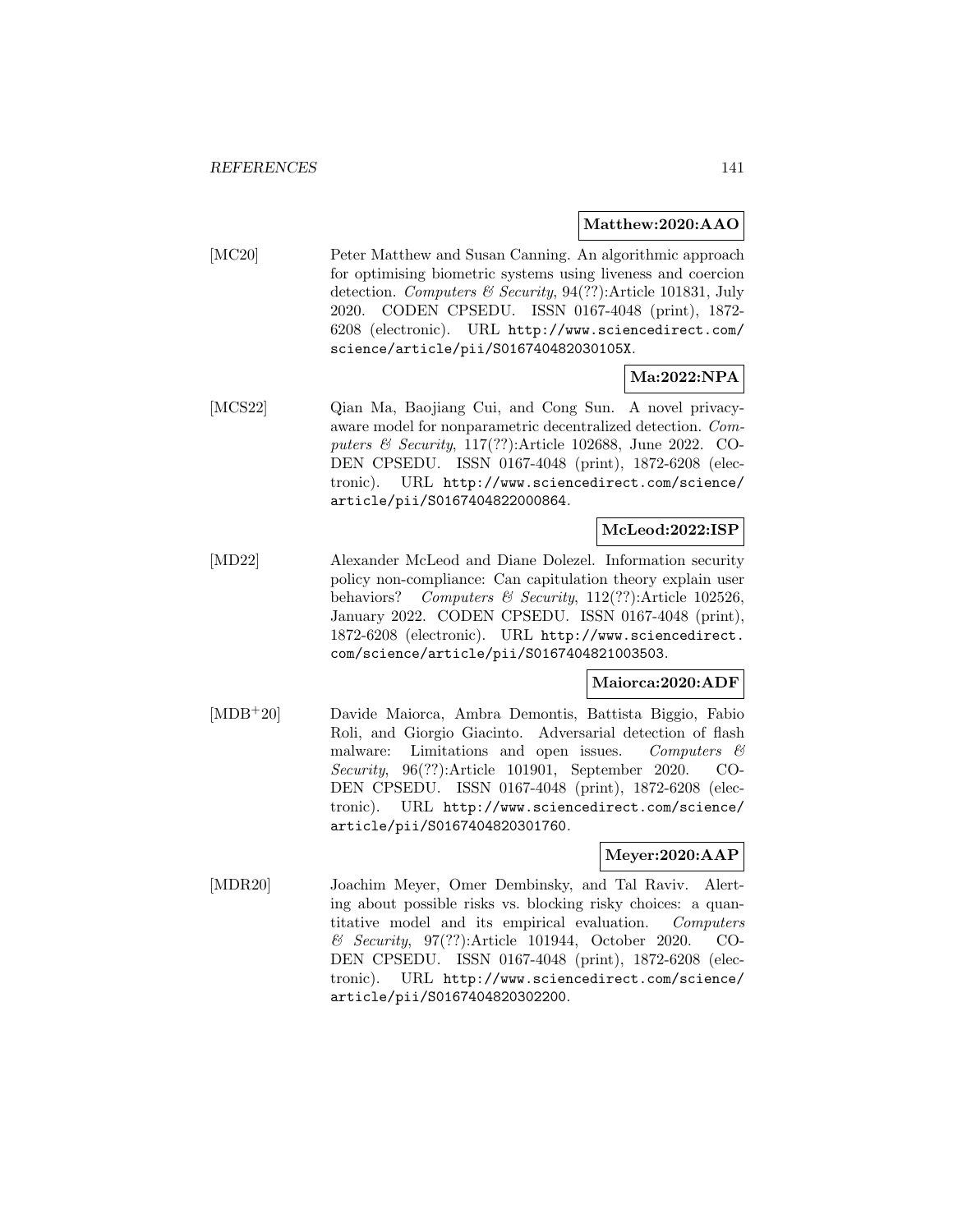#### **Mahdavi:2020:RTA**

[MFA20] Ehsan Mahdavi, Ali Fanian, and Fatima Amini. A real-time alert correlation method based on code-books for intrusion detection systems. Computers & Security,  $89(??)$ : Article 101661, February 2020. CODEN CPSEDU. ISSN 0167-4048 (print), 1872-6208 (electronic). URL http://www.sciencedirect. com/science/article/pii/S0167404819302032.

#### **Maoneke:2020:ESM**

[MFI20] Pardon Blessings Maoneke, Stephen Flowerday, and Naomi Isabirye. Evaluating the strength of a multilingual passphrase policy. Computers & Security, 92(??):Article 101746, May 2020. CODEN CPSEDU. ISSN 0167-4048 (print), 1872- 6208 (electronic). URL http://www.sciencedirect.com/ science/article/pii/S0167404820300304.

#### **Mulahuwaish:2020:ECM**

[MGG<sup>+</sup>20] Aos Mulahuwaish, Kevin Gyorick, Kayhan Zrar Ghafoor, Halgurd S. Maghdid, and Danda B. Rawat. Efficient classification model of web news documents using machine learning algorithms for accurate information. Computers & Security, 98(??):Article 102006, November 2020. CO-DEN CPSEDU. ISSN 0167-4048 (print), 1872-6208 (electronic). URL http://www.sciencedirect.com/science/ article/pii/S0167404820302790.

#### **Maesschalck:2022:DGS**

[MGGR22] Sam Maesschalck, Vasileios Giotsas, Benjamin Green, and Nicholas Race. Don't get stung, cover your ICS in honey: How do honeypots fit within industrial control system security. Computers & Security,  $114(??)$ :Article 102598, March 2022. CODEN CPSEDU. ISSN 0167-4048 (print), 1872- 6208 (electronic). URL http://www.sciencedirect.com/ science/article/pii/S0167404821004211.

#### **Meng:2020:SDH**

[MGL<sup>+</sup>20] Shunmei Meng, Zijian Gao, Qianmu Li, Hao Wang, Hong-Ning Dai, and Lianyong Qi. Security-driven hybrid collaborative recommendation method for cloud-based IoT services. Computers & Security, 97(??):Article 101950, October 2020. CODEN CPSEDU. ISSN 0167-4048 (print), 1872- 6208 (electronic). URL http://www.sciencedirect.com/ science/article/pii/S0167404820302261.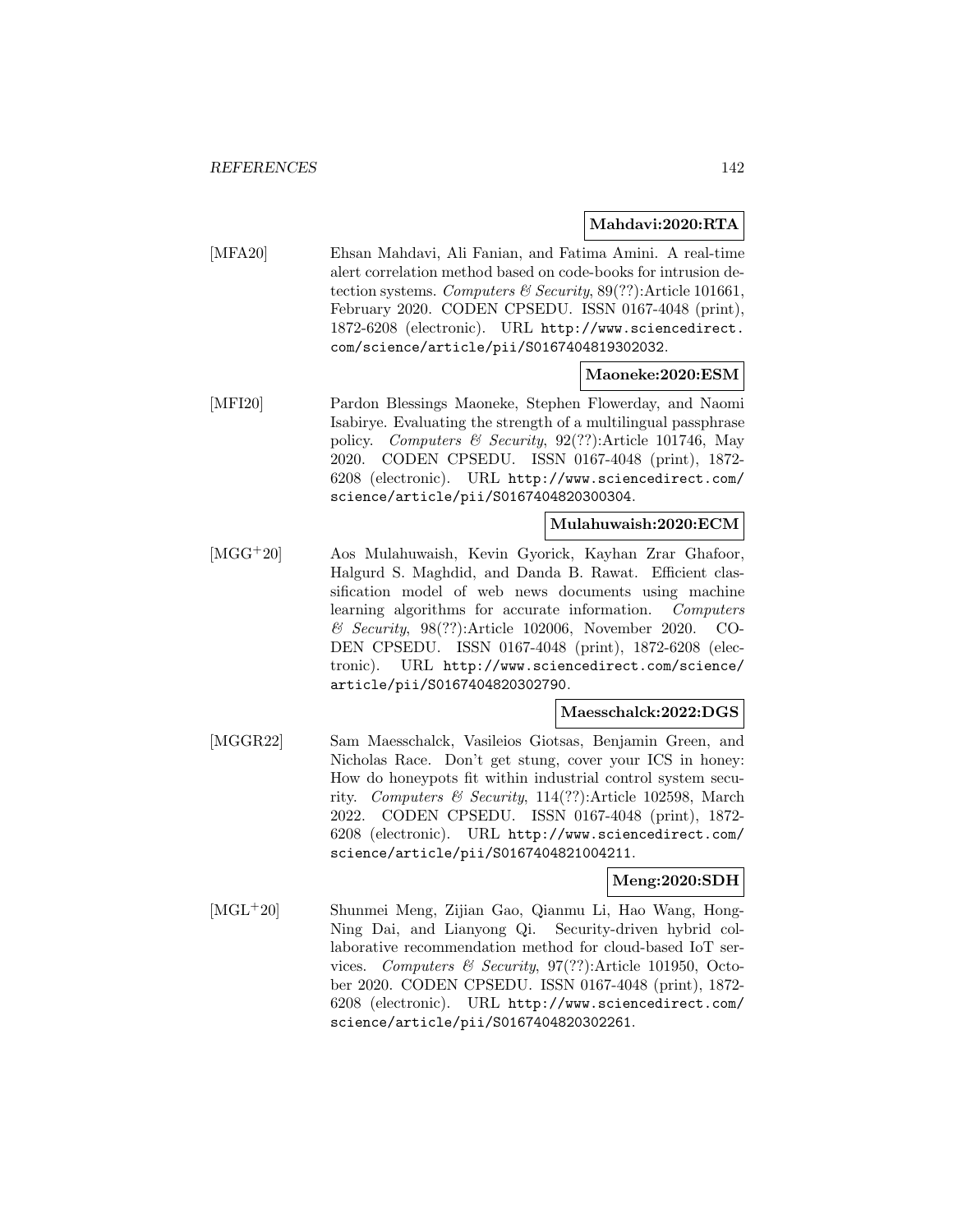#### **Masuch:2022:AJE**

[MGTK22] Kristin Masuch, Maike Greve, Simon Trang, and Lutz M. Kolbe. Apologize or justify? Examining the impact of data breach response actions on stock value of affected companies? Computers & Security, 112(??):Article 102502, January 2022. CODEN CPSEDU. ISSN 0167-4048 (print), 1872- 6208 (electronic). URL http://www.sciencedirect.com/ science/article/pii/S0167404821003266.

### **Mi:2020:EPA**

[MGZ<sup>+</sup>20] Tianyue Mi, Mengke Gou, Guangyu Zhou, Yiqun Gan, and Ralf Schwarzer. Effects of planning and action control on smartphone security behavior. Computers  $\mathcal{C}$  Security, 97(??):Article 101954, October 2020. CODEN CPSEDU. ISSN 0167-4048 (print), 1872-6208 (electronic). URL http://www.sciencedirect.com/science/article/ pii/S0167404820302303.

## **Meng:2021:SPM**

[MHSK21] Yunfei Meng, Zhiqiu Huang, Guohua Shen, and Changbo Ke. A security policy model transformation and verification approach for software defined networking. Computers & Security, 100(??):Article 102089, January 2021. CO-DEN CPSEDU. ISSN 0167-4048 (print), 1872-6208 (electronic). URL http://www.sciencedirect.com/science/ article/pii/S016740482030362X.

#### **Mitchell:2020:IQC**

[Mit20] Chris J. Mitchell. The impact of quantum computing on real-world security: a 5G case study. Computers & Security, 93(??):Article 101825, June 2020. CODEN CPSEDU. ISSN 0167-4048 (print), 1872-6208 (electronic). URL http://www.sciencedirect.com/science/article/ pii/S0167404820300997.

### **McIntosh:2021:DUC**

[MKC<sup>+</sup>21] Timothy McIntosh, A. S. M. Kayes, Yi-Ping Phoebe Chen, Alex Ng, and Paul Watters. Dynamic user-centric access control for detection of ransomware attacks. Computers & Security, 111(??):Article 102461, December 2021. CO-DEN CPSEDU. ISSN 0167-4048 (print), 1872-6208 (electronic). URL http://www.sciencedirect.com/science/ article/pii/S0167404821002856.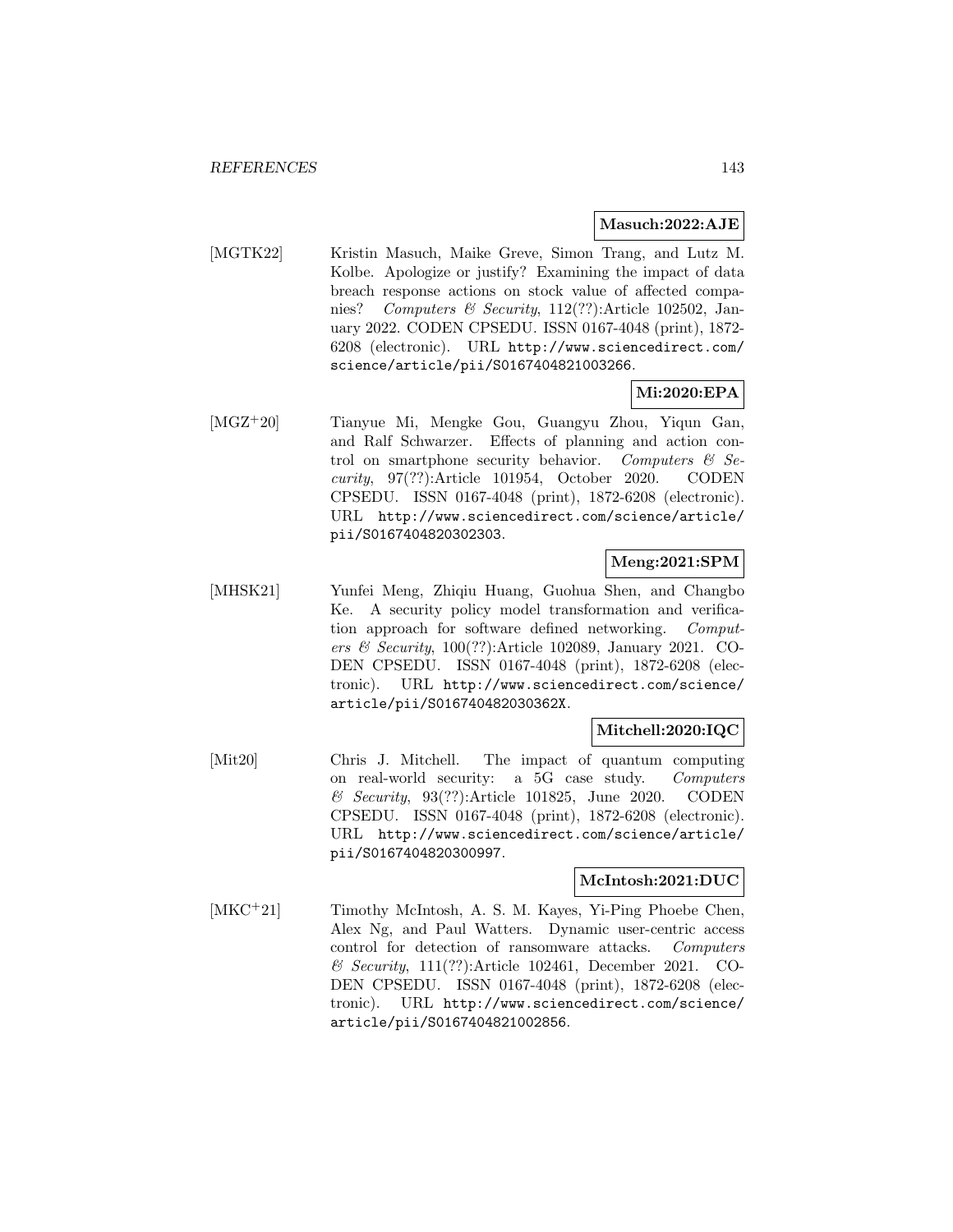### **Meng:2021:UBC**

[MKL21] Zhangyu Meng, Jun Kong, and Juan Li. Utilizing binary code to improve usability of pressure-based authentication. Computers & Security, 103(??):Article 102187, April 2021. CO-DEN CPSEDU. ISSN 0167-4048 (print), 1872-6208 (electronic). URL http://www.sciencedirect.com/science/ article/pii/S0167404821000110.

## **Ma:2020:TMM**

[MLM20] Zuchao Ma, Liang Liu, and Weizhi Meng. Towards multiplemix-attack detection via consensus-based trust management in IoT networks. Computers  $\mathcal C$  Security, 96(??):Article 101898, September 2020. CODEN CPSEDU. ISSN 0167- 4048 (print), 1872-6208 (electronic). URL http://www. sciencedirect.com/science/article/pii/S016740482030170X.

### **Menges:2021:TGC**

[MLV<sup>+</sup>21] Florian Menges, Tobias Latzo, Manfred Vielberth, Sabine Sobola, Henrich C. Pöhls, Benjamin Taubmann, Johannes Köstler, Alexander Puchta, Felix Freiling, Hans P. Reiser, and Günther Pernul. Towards GDPR-compliant data processing in modern SIEM systems. Computers  $\mathcal{C}$  Security, 103(??):Article 102165, April 2021. CODEN CPSEDU. ISSN 0167-4048 (print), 1872-6208 (electronic). URL http://www.sciencedirect.com/science/article/ pii/S0167404820304387.

## **Maeda:2021:APE**

[MM21] Ryusei Maeda and Mamoru Mimura. Automating postexploitation with deep reinforcement learning. Computers & Security, 100(??):Article 102108, January 2021. CO-DEN CPSEDU. ISSN 0167-4048 (print), 1872-6208 (electronic). URL http://www.sciencedirect.com/science/ article/pii/S0167404820303813.

## **Malatji:2020:VST**

[MMvS20] Masike Malatji, Annliz´e Marnewick, and Sun´e von Solms. Validation of a socio-technical management process for optimising cybersecurity practices. Computers  $\mathcal{C}$  Security, 95(??):Article 101846, August 2020. CODEN CPSEDU. ISSN 0167-4048 (print), 1872-6208 (electronic). URL http://www.sciencedirect.com/science/article/ pii/S016740482030119X.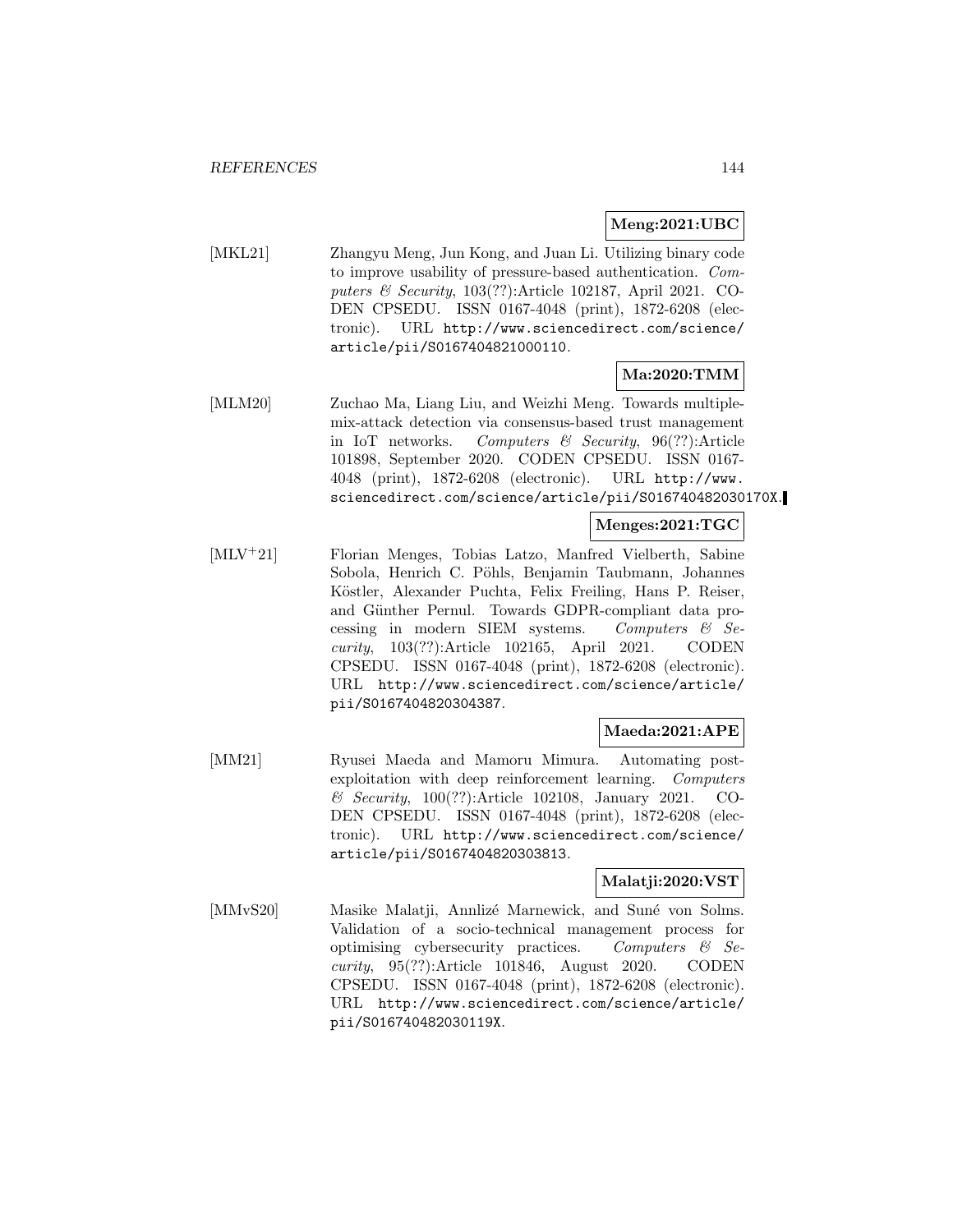#### **Martin-Perez:2021:PPM**

[MPRB21] Miguel Martín-Pérez, Ricardo J. Rodríguez, and Davide Balzarotti. Pre-processing memory dumps to improve similarity score of Windows modules. Computers  $\mathcal{C}$  Security, 101(??):Article 102119, February 2021. CODEN CPSEDU. ISSN 0167-4048 (print), 1872-6208 (electronic). URL http://www.sciencedirect.com/science/article/ pii/S0167404820303928.

# **Marques:2021:WUD**

[MRG21] Pedro Marques, Matilda Rhode, and Ilir Gashi. Waste not: Using diverse neural networks from hyperparameter search for improved malware detection. Computers & Security, 108(??):Article 102339, September 2021. CO-DEN CPSEDU. ISSN 0167-4048 (print), 1872-6208 (electronic). URL http://www.sciencedirect.com/science/ article/pii/S0167404821001632.

# **Merlo:2021:YSR**

[MRSV21] Alessio Merlo, Antonio Ruggia, Luigi Sciolla, and Luca Verderame. You shall not repackage! demystifying antirepackaging on Android. Computers  $\mathcal C$  Security, 103(??): Article 102181, April 2021. CODEN CPSEDU. ISSN 0167- 4048 (print), 1872-6208 (electronic). URL http://www. sciencedirect.com/science/article/pii/S0167404821000055.

# **Ma:2021:NMA**

[MSCJ21] Qian Ma, Cong Sun, Baojiang Cui, and Xiaohui Jin. A novel model for anomaly detection in network traffic based on kernel support vector machine. Computers & Security, 104(??):Article 102215, May 2021. CO-DEN CPSEDU. ISSN 0167-4048 (print), 1872-6208 (electronic). URL http://www.sciencedirect.com/science/ article/pii/S0167404821000390.

#### **Manimaran:2022:SNF**

[MSG22] S. Manimaran, V. N. Sastry, and N. P. Gopalan. SBT-DDL: a novel framework for sensor-based threats detection on Android smartphones using deep learning. Computers & Security, 118(??):Article 102729, July 2022. CO-DEN CPSEDU. ISSN 0167-4048 (print), 1872-6208 (electronic). URL http://www.sciencedirect.com/science/ article/pii/S0167404822001249.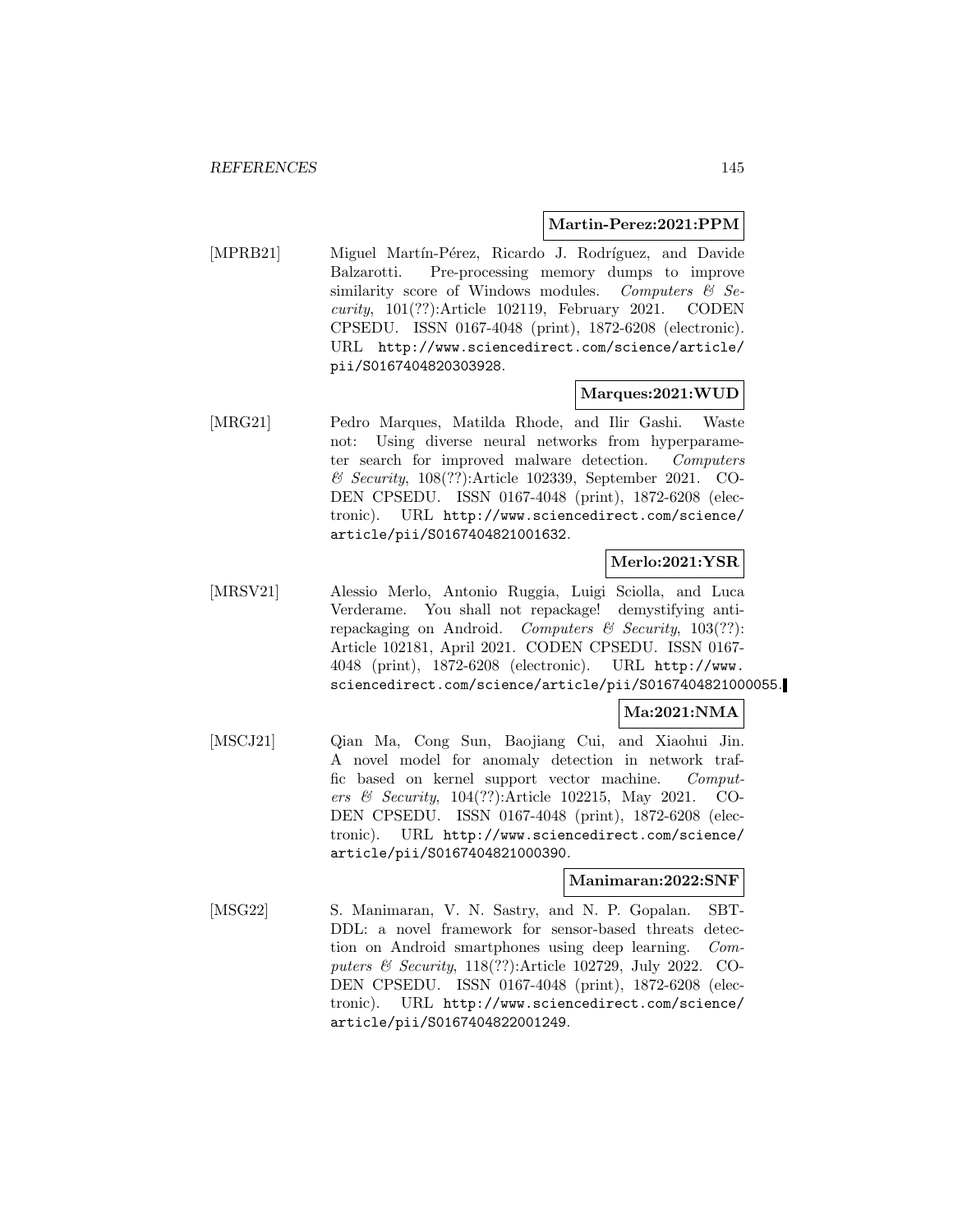#### **Modesti:2021:FMS**

[MSMH21] Paolo Modesti, Siamak F. Shahandashti, Patrick McCorry, and Feng Hao. Formal modelling and security analysis of Bitcoin's payment protocol. Computers  $\mathcal{C}$  Se*curity*,  $107(??)$ :Article  $102279$ , August  $2021$ . CODEN CPSEDU. ISSN 0167-4048 (print), 1872-6208 (electronic). URL http://www.sciencedirect.com/science/article/ pii/S0167404821001036.

# **Meidan:2020:NAD**

[MSP<sup>+</sup>20] Yair Meidan, Vinay Sachidananda, Hongyi Peng, Racheli Sagron, Yuval Elovici, and Asaf Shabtai. A novel approach for detecting vulnerable IoT devices connected behind a home NAT. Computers & Security, 97(??):Article 101968, October 2020. CODEN CPSEDU. ISSN 0167-4048 (print), 1872- 6208 (electronic). URL http://www.sciencedirect.com/ science/article/pii/S0167404820302418.

# **Miao:2020:ASE**

[MSZ20] Kelei Miao, Xiufang Shi, and Wen-An Zhang. Attack signal estimation for intrusion detection in industrial control system. Computers & Security,  $96(??)$ :Article 101926, September 2020. CODEN CPSEDU. ISSN 0167-4048 (print), 1872- 6208 (electronic). URL http://www.sciencedirect.com/ science/article/pii/S0167404820302029.

# **Madani:2021:ORI**

[MT21a] Mahdi Madani and Camel Tanougast. Optimized and robust implementation of mobile networks confidentiality and integrity functions. Computers  $\mathcal C$  Security, 100(??):Article 102093, January 2021. CODEN CPSEDU. ISSN 0167- 4048 (print), 1872-6208 (electronic). URL http://www. sciencedirect.com/science/article/pii/S0167404820303667.

# **Mohammed:2021:EPP**

[MT21b] Zareef A. Mohammed and Gurvirender P. Tejay. Examining the privacy paradox through individuals' neural disposition in e-commerce: an exploratory neuroimaging study. Computers & Security, 104(??):Article 102201, May 2021. CO-DEN CPSEDU. ISSN 0167-4048 (print), 1872-6208 (electronic). URL http://www.sciencedirect.com/science/ article/pii/S0167404821000250.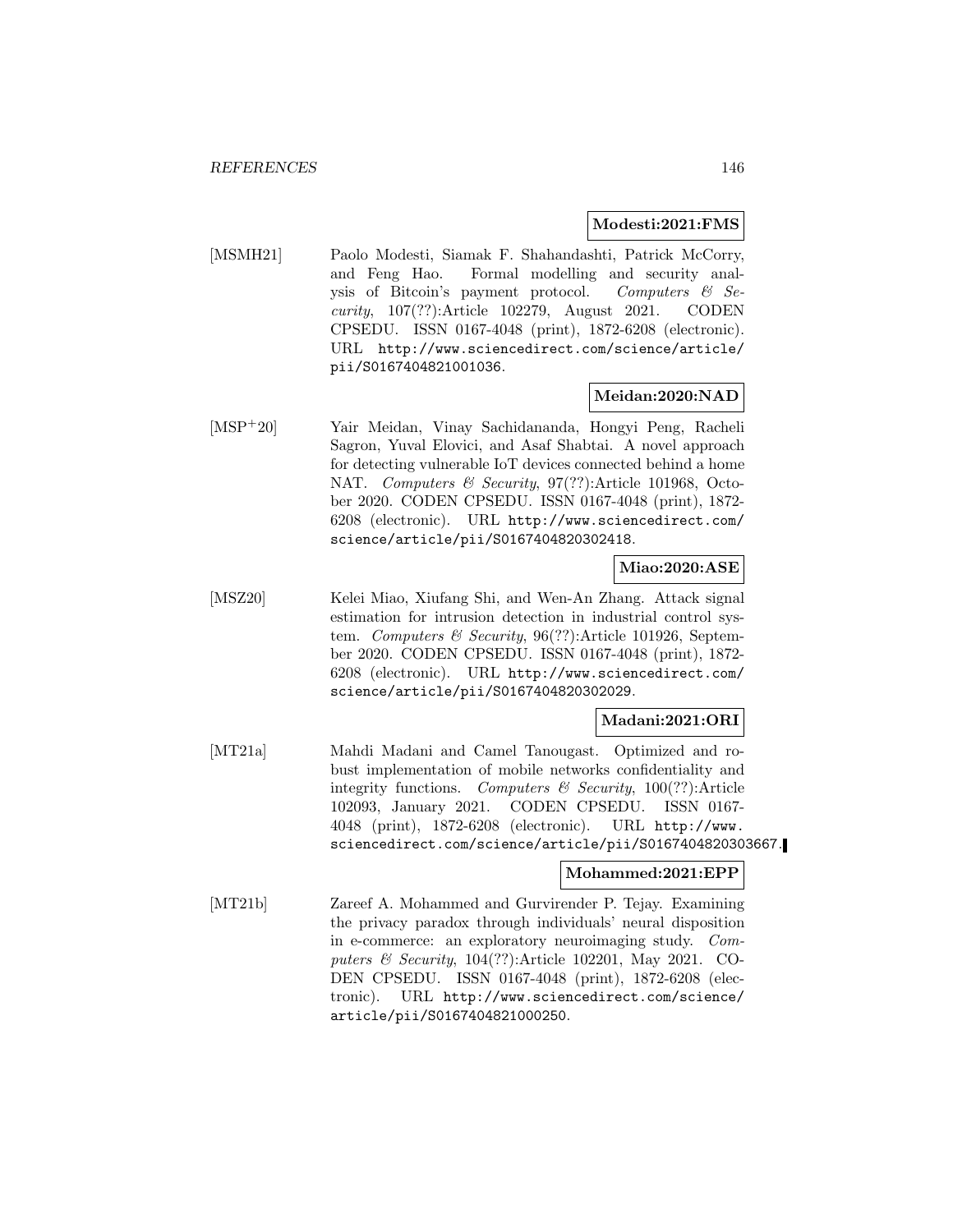# **Mohanty:2021:HNH**

[MT21c] Susil Kumar Mohanty and Somanath Tripathy. *n*-HTLC: Neo hashed time-lock commitment to defend against wormhole attack in payment channel networks. Computers & Security, 106(??):Article 102291, July 2021. CODEN CPSEDU. ISSN 0167-4048 (print), 1872-6208 (electronic). URL http://www.sciencedirect.com/science/article/ pii/S0167404821001152.

# **Mileva:2021:CAM**

[MVH<sup>+</sup>21] Aleksandra Mileva, Aleksandar Velinov, Laura Hartmann, Steffen Wendzel, and Wojciech Mazurczyk. Comprehensive analysis of MQTT 5.0 susceptibility to network covert channels. Computers & Security, 104(??):Article 102207, May 2021. CODEN CPSEDU. ISSN 0167-4048 (print), 1872- 6208 (electronic). URL http://www.sciencedirect.com/ science/article/pii/S0167404821000316.

# **Mansoori:2020:HDT**

[MW20] Masood Mansoori and Ian Welch. How do they find us? A study of geolocation tracking techniques of malicious web sites. Computers & Security, 97(??):Article 101948, October 2020. CODEN CPSEDU. ISSN 0167-4048 (print), 1872- 6208 (electronic). URL http://www.sciencedirect.com/ science/article/pii/S0167404820302248.

# **Mikhail:2020:PGE**

[MWR20] Joseph W. Mikhail, Jamie C. Williams, and George R. Roelke. procmonML: Generating evasion resilient hostbased behavioral analytics from tree ensembles. Computers & Security, 98(??):Article 102002, November 2020. CO-DEN CPSEDU. ISSN 0167-4048 (print), 1872-6208 (electronic). URL http://www.sciencedirect.com/science/ article/pii/S0167404820302753.

# **Mejri:2020:RSA**

[MYMC20] Mohamed Mejri, Hamdi Yahyaoui, Azzam Mourad, and Mohamad Chehab. A rewriting system for the assessment of XACML policies relationship. Computers  $\mathcal{C}$  Security, 97(??):Article 101957, October 2020. CODEN CPSEDU. ISSN 0167-4048 (print), 1872-6208 (electronic). URL http://www.sciencedirect.com/science/article/ pii/S0167404820302339.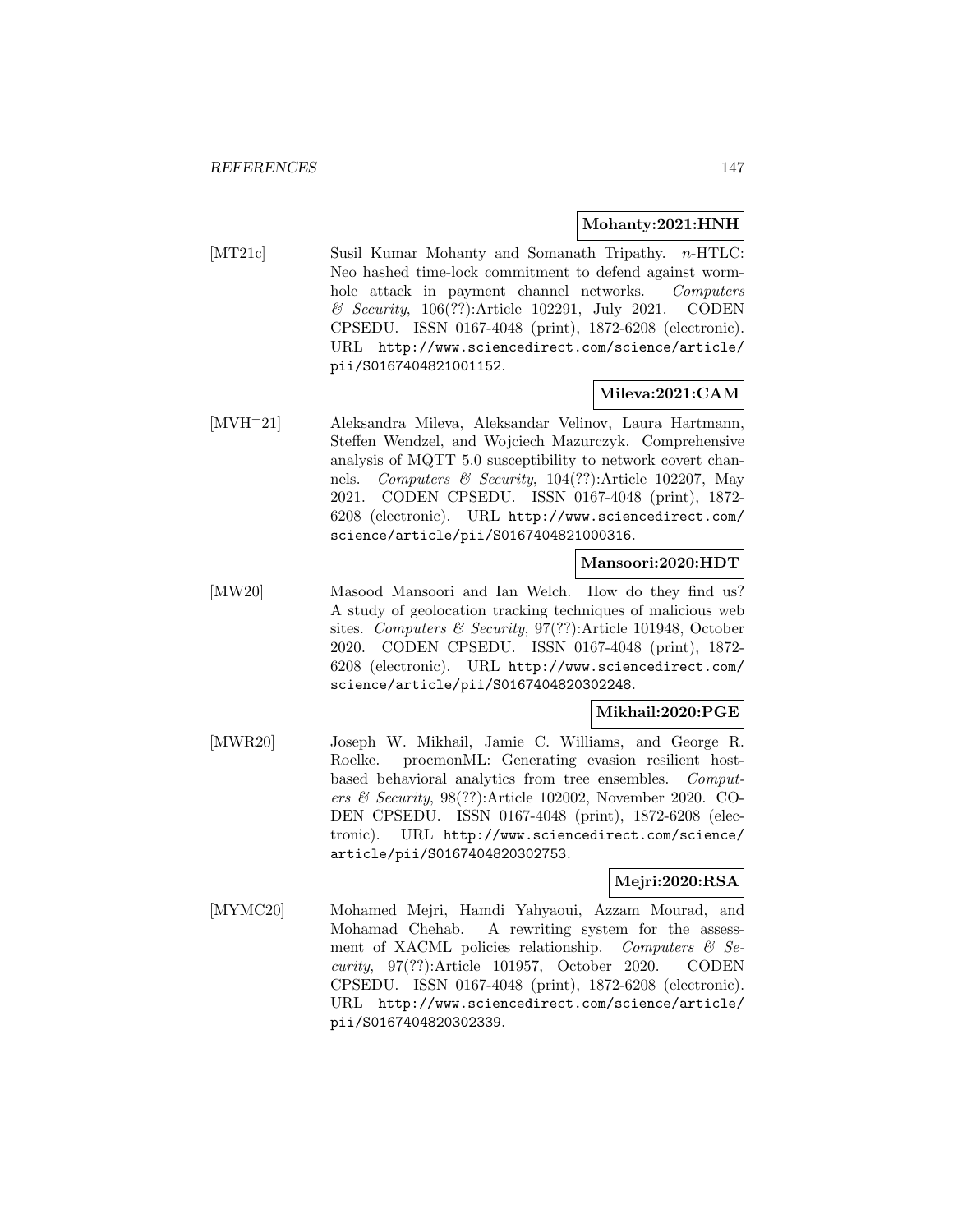#### **Makhdoom:2020:PBB**

[MZA<sup>+</sup>20] Imran Makhdoom, Ian Zhou, Mehran Abolhasan, Justin Lipman, and Wei Ni. PrivySharing: a blockchain-based framework for privacy-preserving and secure data sharing in smart cities. Computers & Security,  $88(??)$ : Article 101653, January 2020. CODEN CPSEDU. ISSN 0167-4048 (print), 1872- 6208 (electronic). URL http://www.sciencedirect.com/ science/article/pii/S016740481930197X.

# **Nadler:2022:VAM**

[NBBS22] Asaf Nadler, Ron Bitton, Oleg Brodt, and Asaf Shabtai. On the vulnerability of anti-malware solutions to DNS attacks. Computers & Security,  $116(??)$ :Article 102687, May 2022. CODEN CPSEDU. ISSN 0167-4048 (print), 1872- 6208 (electronic). URL http://www.sciencedirect.com/ science/article/pii/S0167404822000852.

# **Neigel:2020:HCH**

[NCW<sup>+</sup>20] Alexis R. Neigel, Victoria L. Claypoole, Grace E. Waldfogle, Subrata Acharya, and Gabriella M. Hancock. Holistic cyber hygiene education: Accounting for the human factors. Computers & Security, 92(??):Article 101731, May 2020. CO-DEN CPSEDU. ISSN 0167-4048 (print), 1872-6208 (electronic). URL http://www.sciencedirect.com/science/ article/pii/S0167404820300183.

# **Nguyen-Duc:2021:ASA**

[NDDH<sup>+</sup>21] Anh Nguyen-Duc, Manh Viet Do, Quan Luong Hong, Kiem Nguyen Khac, and Anh Nguyen Quang. On the adoption of static analysis for software security assessment  $-$  a case study of an open-source e-government project. Computers & Security, 111(??):Article 102470, December 2021. CODEN CPSEDU. ISSN 0167-4048 (print), 1872-6208 (electronic). URL http://www.sciencedirect.com/science/ article/pii/S0167404821002947.

#### **Nowroozi:2021:SML**

[NDPC21] Ehsan Nowroozi, Ali Dehghantanha, Reza M. Parizi, and Kim-Kwang Raymond Choo. A survey of machine learning techniques in adversarial image forensics. Computers & Security, 100(??):Article 102092, January 2021. CO-DEN CPSEDU. ISSN 0167-4048 (print), 1872-6208 (elec-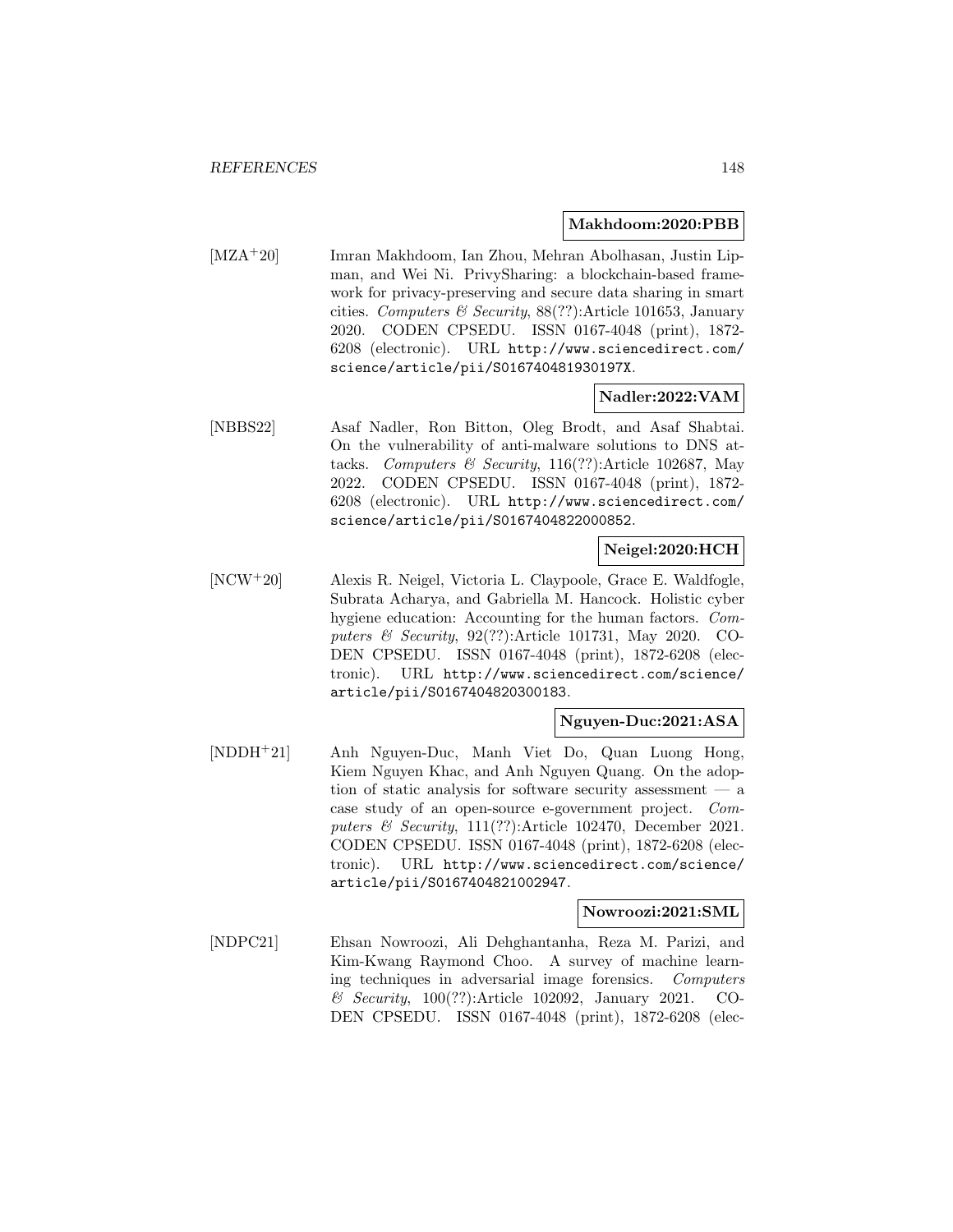tronic). URL http://www.sciencedirect.com/science/ article/pii/S0167404820303655.

# **Nawaz:2022:MMM**

[NFVN<sup>+</sup>22] M. Saqib Nawaz, Philippe Fournier-Viger, M. Zohaib Nawaz, Guoting Chen, and Youxi Wu. MalSPM: Metamorphic malware behavior analysis and classification using sequential pattern mining. Computers & Security, 118(??):Article 102741, July 2022. CODEN CPSEDU. ISSN 0167-4048 (print), 1872- 6208 (electronic). URL http://www.sciencedirect.com/ science/article/pii/S0167404822001365.

# **Nashat:2021:MDF**

[NH21] Dalia Nashat and Fatma A. Hussain. Multifractal detrended fluctuation analysis based detection for SYN flooding attack. Computers & Security, 107(??):Article 102315, August 2021. CODEN CPSEDU. ISSN 0167-4048 (print), 1872- 6208 (electronic). URL http://www.sciencedirect.com/ science/article/pii/S0167404821001395.

# **Nedeljkovic:2022:CBM**

[NJ22] Dusan Nedeljkovic and Zivana Jakovljevic. CNN based method for the development of cyber-attacks detection algorithms in industrial control systems. Computers & Security, 114(??):Article 102585, March 2022. CODEN CPSEDU. ISSN 0167-4048 (print), 1872-6208 (electronic). URL http://www.sciencedirect.com/science/article/ pii/S0167404821004089.

# **Nazir:2021:NCO**

[NK21] Anjum Nazir and Rizwan Ahmed Khan. A novel combinatorial optimization based feature selection method for network intrusion detection. Computers  $\mathcal C$  Security, 102(??): Article 102164, March 2021. CODEN CPSEDU. ISSN 0167-4048 (print), 1872-6208 (electronic). URL http://www. sciencedirect.com/science/article/pii/S0167404820304375.

# **Nugraha:2021:TFT**

[NM21] Yudhistira Nugraha and Andrew Martin. Towards a framework for trustworthy data security level agreement in cloud procurement. Computers & Security, 106(??):Article 102266, July 2021. CODEN CPSEDU. ISSN 0167-4048 (print), 1872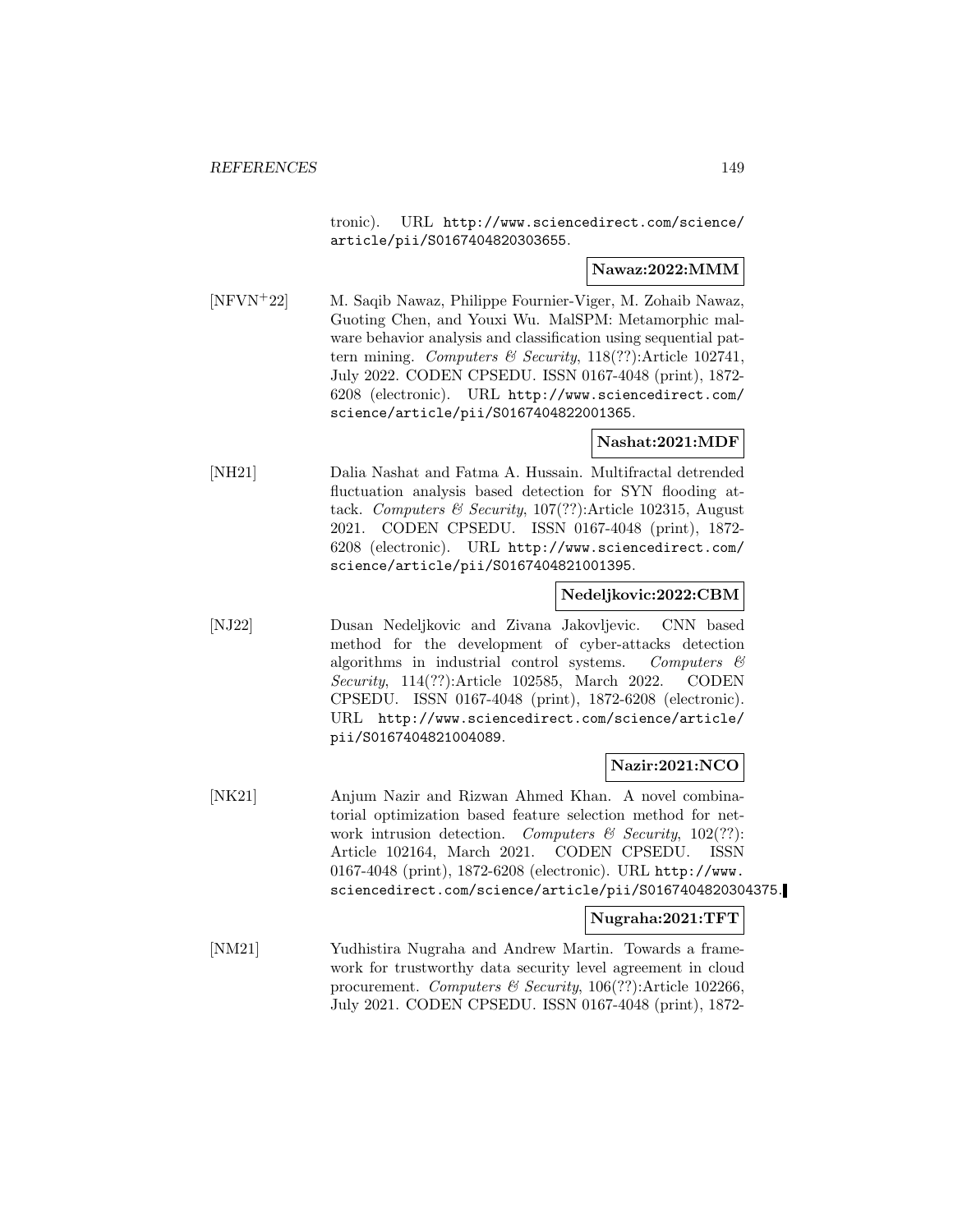6208 (electronic). URL http://www.sciencedirect.com/ science/article/pii/S0167404821000900.

# **Nguyen:2021:MPA**

[NMCRB21] Quoc-Thông Nguyen, An Mai, Lionel Chagas, and Nadège Reverdy-Bruas. Microscopic printing analysis and application for classification of source printer. Computers  $\mathcal{C}$ Security, 108(??):Article 102320, September 2021. CO-DEN CPSEDU. ISSN 0167-4048 (print), 1872-6208 (electronic). URL http://www.sciencedirect.com/science/ article/pii/S0167404821001449.

# **Nyangaresi:2022:EHP**

[NR22] Vincent Omollo Nyangaresi and Anthony Joachim Rodrigues. Efficient handover protocol for 5G and beyond networks. Computers  $\mathcal B$  Security, 113(??): Article 102546, February 2022. CODEN CPSEDU. ISSN 0167-4048 (print), 1872-6208 (electronic). URL http://www.sciencedirect.com/science/ article/pii/S0167404821003709.

# **Neisari:2021:SRD**

[NRS21] Ashraf Neisari, Luis Rueda, and Sherif Saad. Spam review detection using self-organizing maps and convolutional neural networks. Computers & Security,  $106(?)$ : Article 102274, July 2021. CODEN CPSEDU. ISSN 0167-4048 (print), 1872- 6208 (electronic). URL http://www.sciencedirect.com/ science/article/pii/S0167404821000985.

# **Niazi:2020:MMS**

[NSA<sup>+</sup>20] Mahmood Niazi, Ashraf Mohammed Saeed, Mohammad Alshayeb, Sajjad Mahmood, and Saad Zafar. A maturity model for secure requirements engineering. Computers & Security, 95(??):Article 101852, August 2020. CO-DEN CPSEDU. ISSN 0167-4048 (print), 1872-6208 (electronic). URL http://www.sciencedirect.com/science/ article/pii/S0167404820301243.

# **Nasr:2022:PJY**

[NTBH<sup>+</sup>22] Tony Nasr, Sadegh Torabi, Elias Bou-Harb, Claude Fachkha, and Chadi Assi. Power jacking your station: In-depth security analysis of electric vehicle charging station management systems. Computers & Security, 112(??):Article 102511, January 2022. CODEN CPSEDU. ISSN 0167-4048 (print),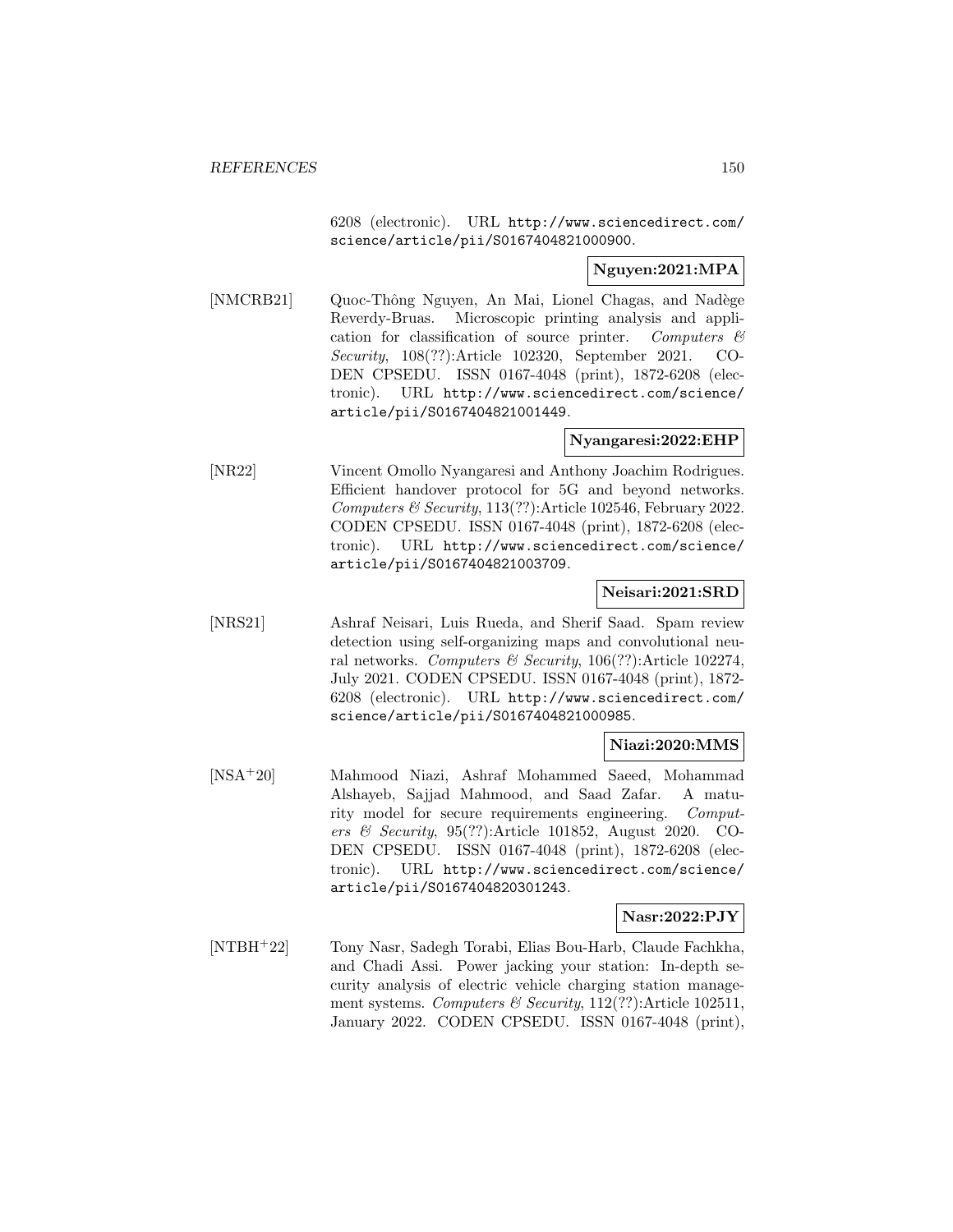1872-6208 (electronic). URL http://www.sciencedirect. com/science/article/pii/S0167404821003357.

# **Omolara:2022:ITS**

[OAA<sup>+</sup>22] Abiodun Esther Omolara, Abdullah Alabdulatif, Oludare Isaac Abiodun, Moatsum Alawida, Abdulatif Alabdulatif, Wafa' Hamdan Alshoura, and Humaira Arshad. The Internet of Things security: a survey encompassing unexplored areas and new insights. Computers  $\mathcal{C}$  Security, 112(??):Article 102494, January 2022. CODEN CPSEDU. ISSN 0167-4048 (print), 1872-6208 (electronic). URL http://www.sciencedirect.com/science/article/ pii/S0167404821003187.

# **Ogbanufe:2021:ESP**

[OCB21] Obi Ogbanufe, Robert E. Crossler, and David Biros. Exploring stewardship: a precursor to voluntary security behaviors. Computers & Security, 109(??):Article 102397, October 2021. CODEN CPSEDU. ISSN 0167-4048 (print), 1872-6208 (electronic). URL http://www.sciencedirect. com/science/article/pii/S0167404821002212.

# **Obert:2020:DRE**

[OCJ20] James Obert, Adrian Chavez, and Jay Johnson. Distributed renewable energy resource trust metrics and secure routing. Computers & Security, 88(??):Article 101620, January 2020. CODEN CPSEDU. ISSN 0167-4048 (print), 1872-6208 (electronic). URL https://www.sciencedirect.com/science/ article/pii/S0167404819301671.

# **Ortega:2020:DFP**

[OFIdD<sup>+</sup>20] David Ortega, Alberto Fernández-Isabel, Isaac Martín de Diego, Cristina Conde, and Enrique Cabello. Dynamic facial presentation attack detection for automated border control systems. Computers & Security,  $92(??)$ :Article 101744, May 2020. CODEN CPSEDU. ISSN 0167-4048 (print), 1872- 6208 (electronic). URL http://www.sciencedirect.com/ science/article/pii/S0167404820300298.

# **Ogbanufe:2021:EEU**

[Ogb21] Obi Ogbanufe. Enhancing end-user roles in information security: Exploring the setting, situation, and identity. Computers  $\mathcal B$  Security, 108(??):Article 102340, September 2021.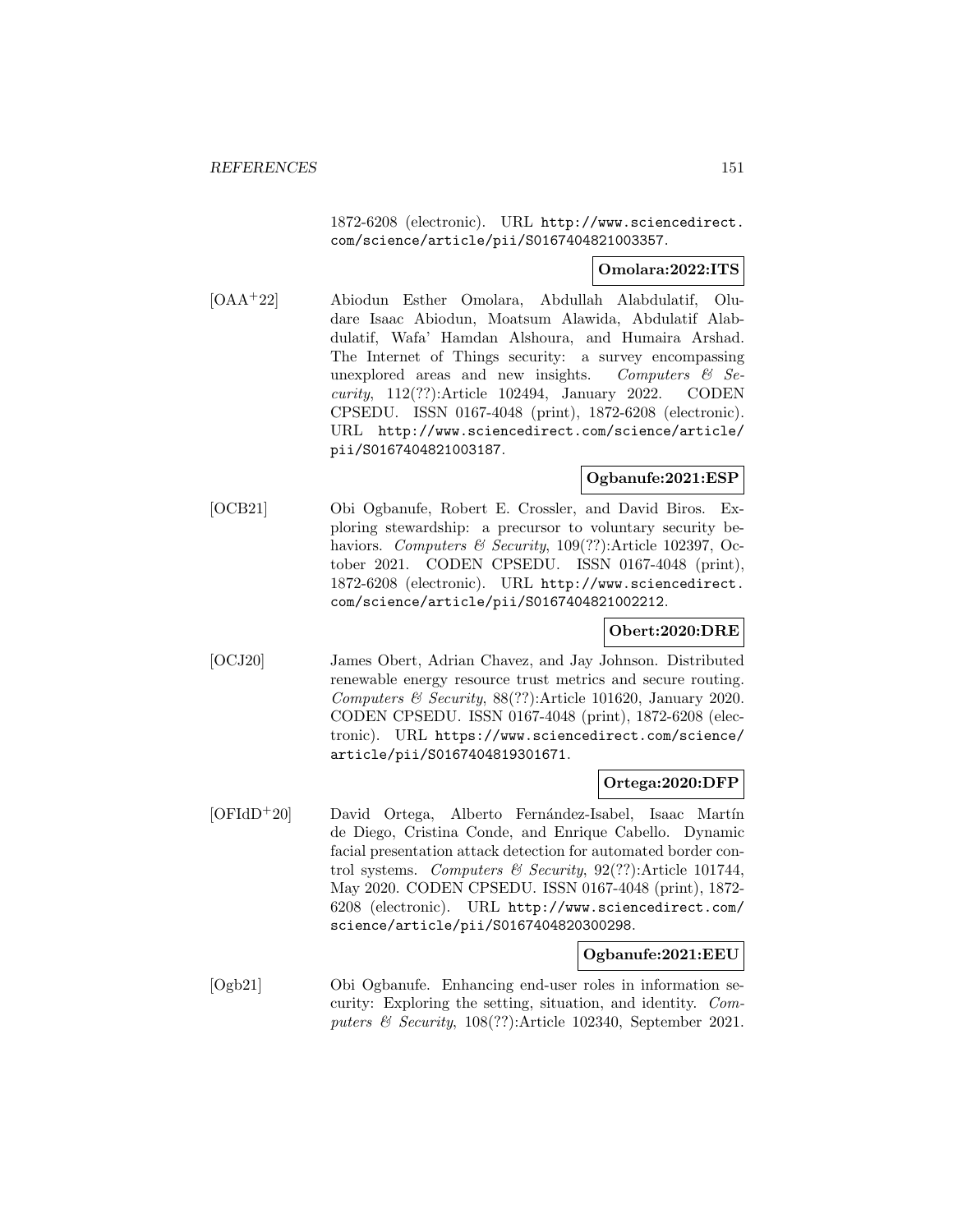CODEN CPSEDU. ISSN 0167-4048 (print), 1872-6208 (electronic). URL http://www.sciencedirect.com/science/ article/pii/S0167404821001644.

# **Olukoya:2022:AFE**

[Olu22] Oluwafemi Olukoya. Assessing frameworks for eliciting privacy and security requirements from laws and regulations. Computers & Security, 117(??):Article 102697, June 2022. CODEN CPSEDU. ISSN 0167-4048 (print), 1872-6208 (electronic). URL http://www.sciencedirect.com/science/ article/pii/S0167404822000955.

# **Olukoya:2020:SOV**

[OMO20a] Oluwafemi Olukoya, Lewis Mackenzie, and Inah Omoronyia. Security-oriented view of app behaviour using textual descriptions and user-granted permission requests. Computers & Security,  $89(??)$ :Article 101685, February 2020. CO-DEN CPSEDU. ISSN 0167-4048 (print), 1872-6208 (electronic). URL http://www.sciencedirect.com/science/ article/pii/S0167404819302238.

# **Olukoya:2020:TUU**

[OMO20b] Oluwafemi Olukoya, Lewis Mackenzie, and Inah Omoronyia. Towards using unstructured user input request for malware detection. Computers & Security, 93(??):Article 101783, June 2020. CODEN CPSEDU. ISSN 0167-4048 (print), 1872- 6208 (electronic). URL http://www.sciencedirect.com/ science/article/pii/S0167404820300687.

#### **Onwubiko:2020:FMM**

[Onw20] Cyril Onwubiko. Fraud matrix: a morphological and analysisbased classification and taxonomy of fraud. Computers & Security, 96(??):Article 101900, September 2020. CO-DEN CPSEDU. ISSN 0167-4048 (print), 1872-6208 (electronic). URL http://www.sciencedirect.com/science/ article/pii/S0167404820301759.

#### **Olakanmi:2021:CRA**

[OO21] Oladayo Olufemi Olakanmi and Kehinde Odeyemi. Compromiseresilient anonymous mutual authentication scheme for  $n$  by m-times ubiquitous mobile cloud computing services. Computers & Security, 108(??):Article 102369, September 2021.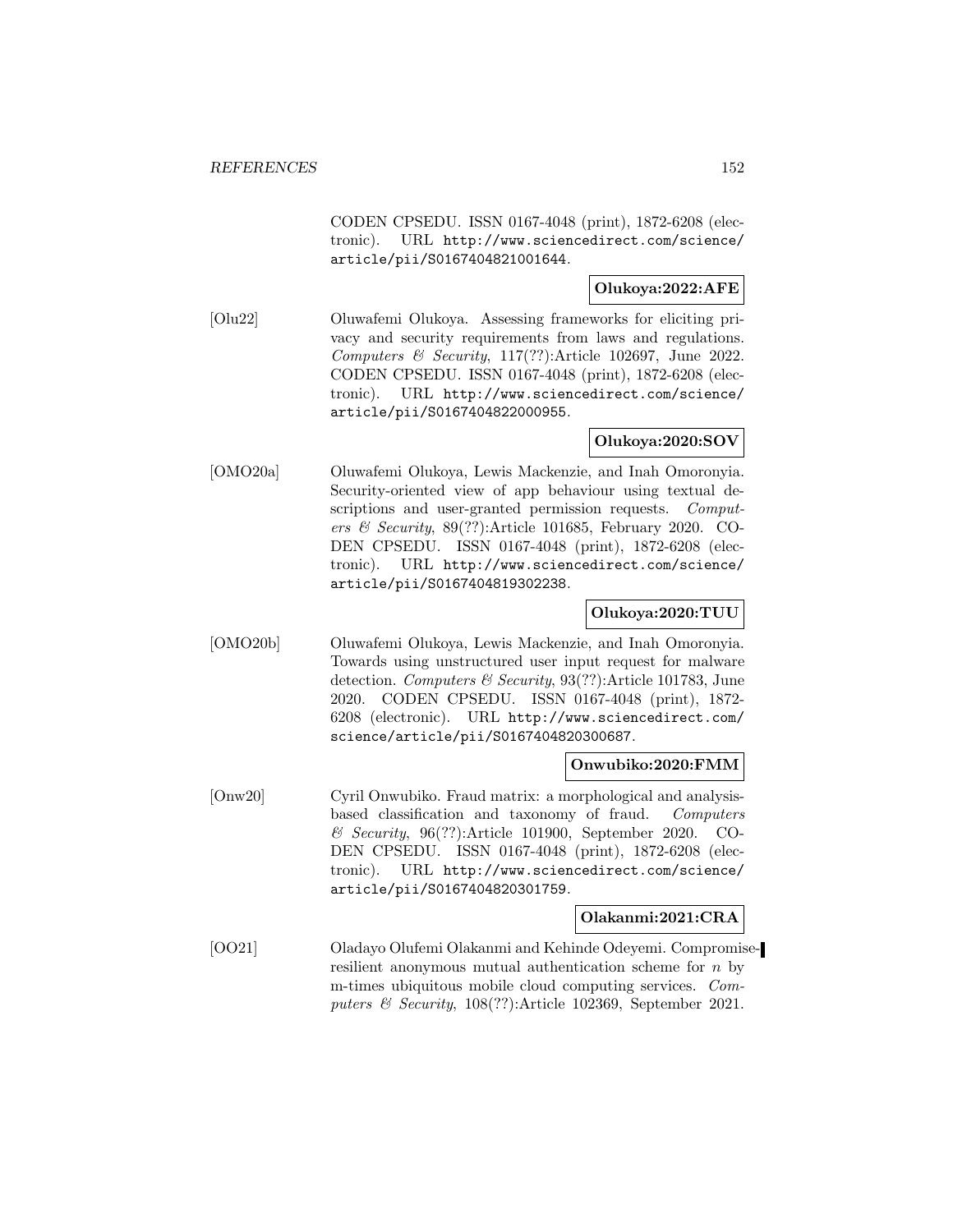CODEN CPSEDU. ISSN 0167-4048 (print), 1872-6208 (electronic). URL http://www.sciencedirect.com/science/ article/pii/S0167404821001930.

# **Oh:2020:WDD**

[OPK20] Dong Bin Oh, Kyung Ho Park, and Huy Kang Kim. De-wipimization: Detection of data wiping traces for investigating NTFS file system. Computers  $\mathcal{C}$  Security, 99(??):Article 102034, December 2020. CODEN CPSEDU. ISSN 0167-4048 (print), 1872-6208 (electronic). URL http://www.sciencedirect.com/science/article/ pii/S0167404820303072.

# **OShaughnessy:2022:IBM**

[OS22] Stephen O'Shaughnessy and Stephen Sheridan. Image-based malware classification hybrid framework based on space-filling curves. Computers & Security, 116(??):Article 102660, May 2022. CODEN CPSEDU. ISSN 0167-4048 (print), 1872- 6208 (electronic). URL http://www.sciencedirect.com/ science/article/pii/S0167404822000591.

# **Obaidat:2022:PJN**

[OSPP22] Islam Obaidat, Meera Sridhar, Khue M. Pham, and Phu H. Phung. Jadeite: a novel image-behavior-based approach for Java malware detection using deep learning. Computers & Security, 113(??):Article 102547, February 2022. CO-DEN CPSEDU. ISSN 0167-4048 (print), 1872-6208 (electronic). URL http://www.sciencedirect.com/science/ article/pii/S0167404821003710.

# **Oishi:2020:SDP**

[OSTO20] Keiichiro Oishi, Yuichi Sei, Yasuyuki Tahara, and Akihiko Ohsuga. Semantic diversity: Privacy considering distance between values of sensitive attribute. Computers & Security, 94(??):Article 101823, July 2020. CO-DEN CPSEDU. ISSN 0167-4048 (print), 1872-6208 (electronic). URL http://www.sciencedirect.com/science/ article/pii/S0167404820300973.

#### **Ou:2022:PSS**

[OX22] Fan Ou and Jian Xu.  $S<sup>3</sup>$  Feature: a static sensitive subgraphbased feature for Android malware detection. Computers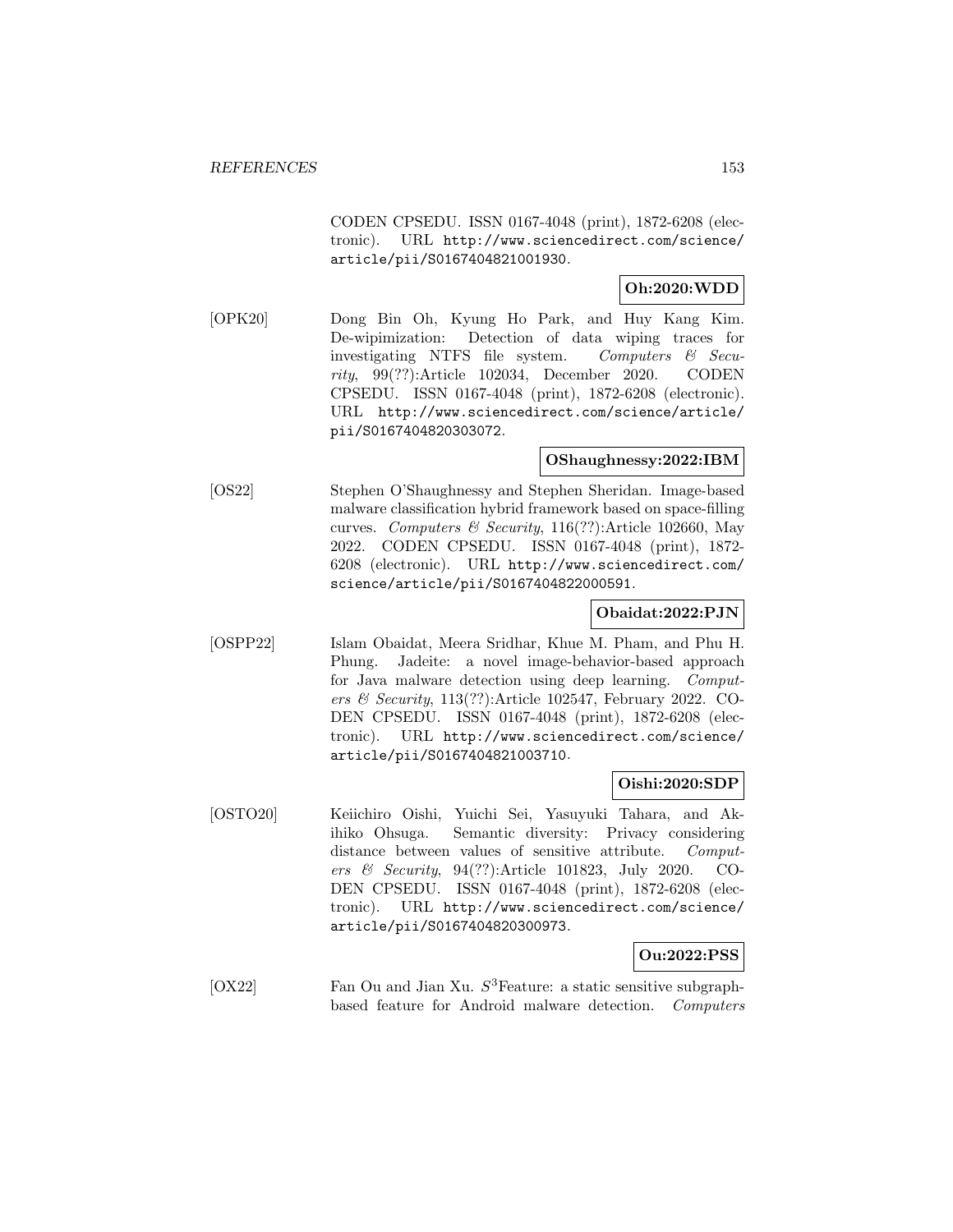& Security, 112(??):Article 102513, January 2022. CO-DEN CPSEDU. ISSN 0167-4048 (print), 1872-6208 (electronic). URL http://www.sciencedirect.com/science/ article/pii/S0167404821003370.

# **Oakley:2020:PPF**

[OYZ<sup>+</sup>20] Jonathan Oakley, Lu Yu, Xingsi Zhong, Ganesh Kumar Venayagamoorthy, and Richard Brooks. Protocol proxy: an FTE-based covert channel. Computers & Security, 92(??):Article 101777, May 2020. CODEN CPSEDU. ISSN 0167-4048 (print), 1872-6208 (electronic). URL http://www.sciencedirect.com/science/article/ pii/S0167404820300626.

# **Ouyang:2021:CEC**

[OZW<sup>+</sup>21] Zhiyou Ouyang, Xu Zhai, Jinran Wu, Jian Yang, Dong Yue, Chunxia Dou, and Tengfei Zhang. A cloud endpoint coordinating CAPTCHA based on multi-view stacking ensemble. Computers & Security, 103(??):Article 102178, April 2021. CODEN CPSEDU. ISSN 0167-4048 (print), 1872- 6208 (electronic). URL http://www.sciencedirect.com/ science/article/pii/S016740482100002X.

# **Parvez:2020:SVB**

[PA20] Mohammad Tanvir Parvez and Suliman A. Alsuhibany. Segmentation-validation based handwritten Arabic CAPTCHA generation. Computers & Security, 95(??):Article 101829, August 2020. CODEN CPSEDU. ISSN 0167-4048 (print), 1872-6208 (electronic). URL http://www.sciencedirect. com/science/article/pii/S0167404820301048.

# **Pu:2022:LSA**

[PC22] Cong Pu and Kim-Kwang Raymond Choo. Lightweight Sybil attack detection in IoT based on Bloom filter and physical unclonable function. Computers  $\mathcal{C}$  Security, 113(??):Article 102541, February 2022. CODEN CPSEDU. ISSN 0167-4048 (print), 1872-6208 (electronic). URL http://www.sciencedirect.com/science/article/ pii/S0167404821003655.

# **Patsakis:2020:ECD**

[PCK20] Constantinos Patsakis, Fran Casino, and Vasilios Katos. Encrypted and covert DNS queries for botnets: Chal-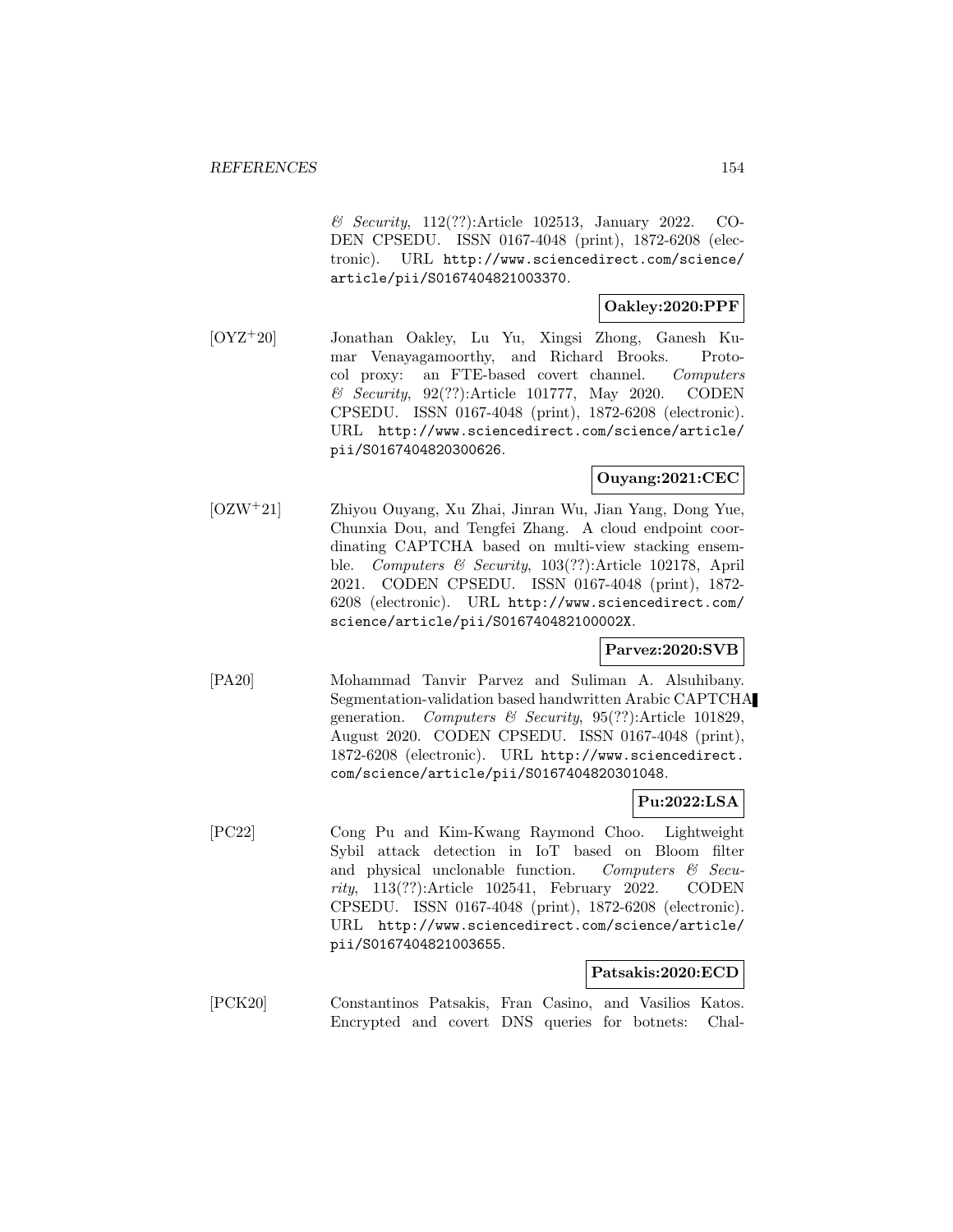lenges and countermeasures. Computers & Security, 88 (??):Article 101614, January 2020. CODEN CPSEDU. ISSN 0167-4048 (print), 1872-6208 (electronic). URL https://www.sciencedirect.com/science/article/pii/ S016740481831321X.

# **Paruchuri:2020:GRE**

[PCR20] Shravya Paruchuri, Andrew Case, and Golden G. Richard. Gaslight revisited: Efficient and powerful fuzzing of digital forensics tools. Computers & Security,  $97(??)$ : Article 101986, October 2020. CODEN CPSEDU. ISSN 0167-4048 (print), 1872-6208 (electronic). URL http://www.sciencedirect. com/science/article/pii/S0167404820302583.

# **Paya:2022:EAS**

[PCR22] Antonio Paya, Alba Cotarelo, and Jose Manuel Redondo. Egida: Automated security configuration deployment systems with early error detection. Computers  $\mathcal{C}$ Security, 116(??):Article 102638, May 2022. CODEN CPSEDU. ISSN 0167-4048 (print), 1872-6208 (electronic). URL http://www.sciencedirect.com/science/article/ pii/S0167404822000372.

# **Posey:2020:EEO**

[PF20] Clay Posey and Robert Folger. An exploratory examination of organizational insiders' descriptive and normative perceptions of cyber-relevant rights and responsibilities. Computers & Security, 99(??):Article 102038, December 2020. CO-DEN CPSEDU. ISSN 0167-4048 (print), 1872-6208 (electronic). URL http://www.sciencedirect.com/science/ article/pii/S0167404820303114.

# **Pilton:2021:EPD**

[PFHB21] Callum Pilton, Shamal Faily, and Jane Henriksen-Bulmer. Evaluating privacy — determining user privacy expectations on the web. Computers & Security,  $105(??)$ : Article 102241, June 2021. CODEN CPSEDU. ISSN 0167-4048 (print), 1872- 6208 (electronic). URL http://www.sciencedirect.com/ science/article/pii/S0167404821000651.

# **Philippou:2020:CAS**

[PFR20] Eleni Philippou, Sylvain Frey, and Awais Rashid. Contextualising and aligning security metrics and business ob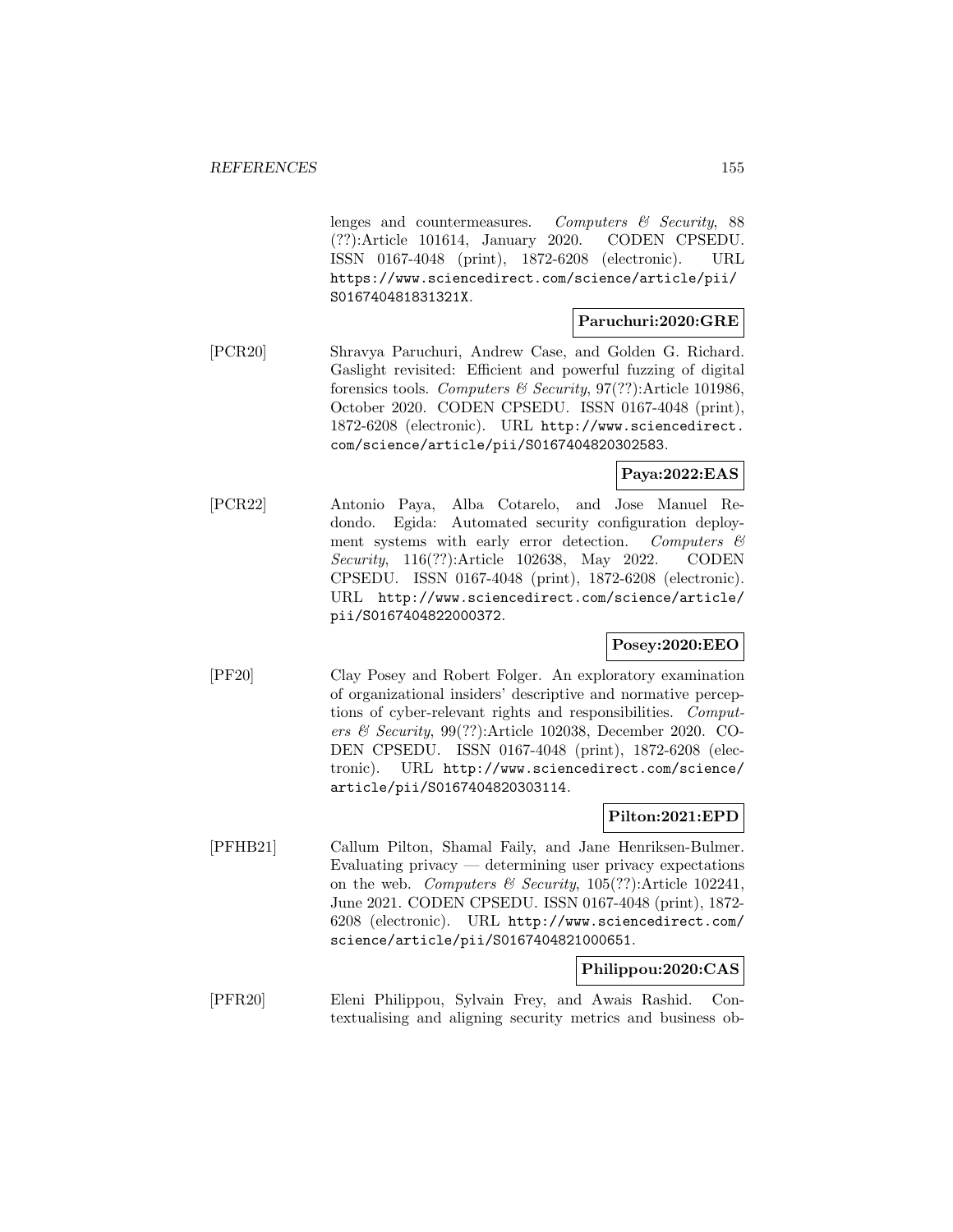jectives: a GQM-based methodology. Computers  $\mathcal{B}$  Security, 88(??):Article 101634, January 2020. CODEN CPSEDU. ISSN 0167-4048 (print), 1872-6208 (electronic). URL http://www.sciencedirect.com/science/article/ pii/S0167404818305170.

# **Patil:2020:EPP**

[PHH<sup>+</sup>20] Akash Suresh Patil, Rafik Hamza, Alzubair Hassan, Nan Jiang, Hongyang Yan, and Jin Li. Efficient privacy-preserving authentication protocol using PUFs with blockchain smart contracts. Computers  $\mathcal B$  Security, 97(??):Article 101958, October 2020. CODEN CPSEDU. ISSN 0167-4048 (print), 1872-6208 (electronic). URL http://www.sciencedirect. com/science/article/pii/S0167404820302340.

# **Park:2021:MCA**

[PKK<sup>+</sup>21] Sang-Ok Park, Ohmin Kwon, Yonggon Kim, Sang Kil Cha, and Hyunsoo Yoon. Mind control attack: Undermining deep learning with GPU memory exploitation. Computers & Security, 102(??):Article 102115, March 2021. CO-DEN CPSEDU. ISSN 0167-4048 (print), 1872-6208 (electronic). URL http://www.sciencedirect.com/science/ article/pii/S0167404820303886.

# **Pu:2022:DDE**

[PLB<sup>+</sup>22] Wenxi Pu, Siyuan Li, Gregory J. Bott, Marie Esposito, and Jason Bennett Thatcher. To disclose or not to disclose: an evaluation of the effects of information control and social network transparency. Computers  $\mathcal{C}$  Security, 112(??):Article 102509, January 2022. CODEN CPSEDU. ISSN 0167-4048 (print), 1872-6208 (electronic). URL http://www.sciencedirect.com/science/article/ pii/S0167404821003333.

# **Pinhero:2021:MDE**

[PLP<sup>+</sup>21] Anson Pinhero, Anupama M. L., Vinod P., C. A. Visaggio, Aneesh N., Abhijith S., and AnanthaKrishnan S. Malware detection employed by visualization and deep neural network. Computers & Security, 105(??):Article 102247, June 2021. CODEN CPSEDU. ISSN 0167-4048 (print), 1872- 6208 (electronic). URL http://www.sciencedirect.com/ science/article/pii/S0167404821000717.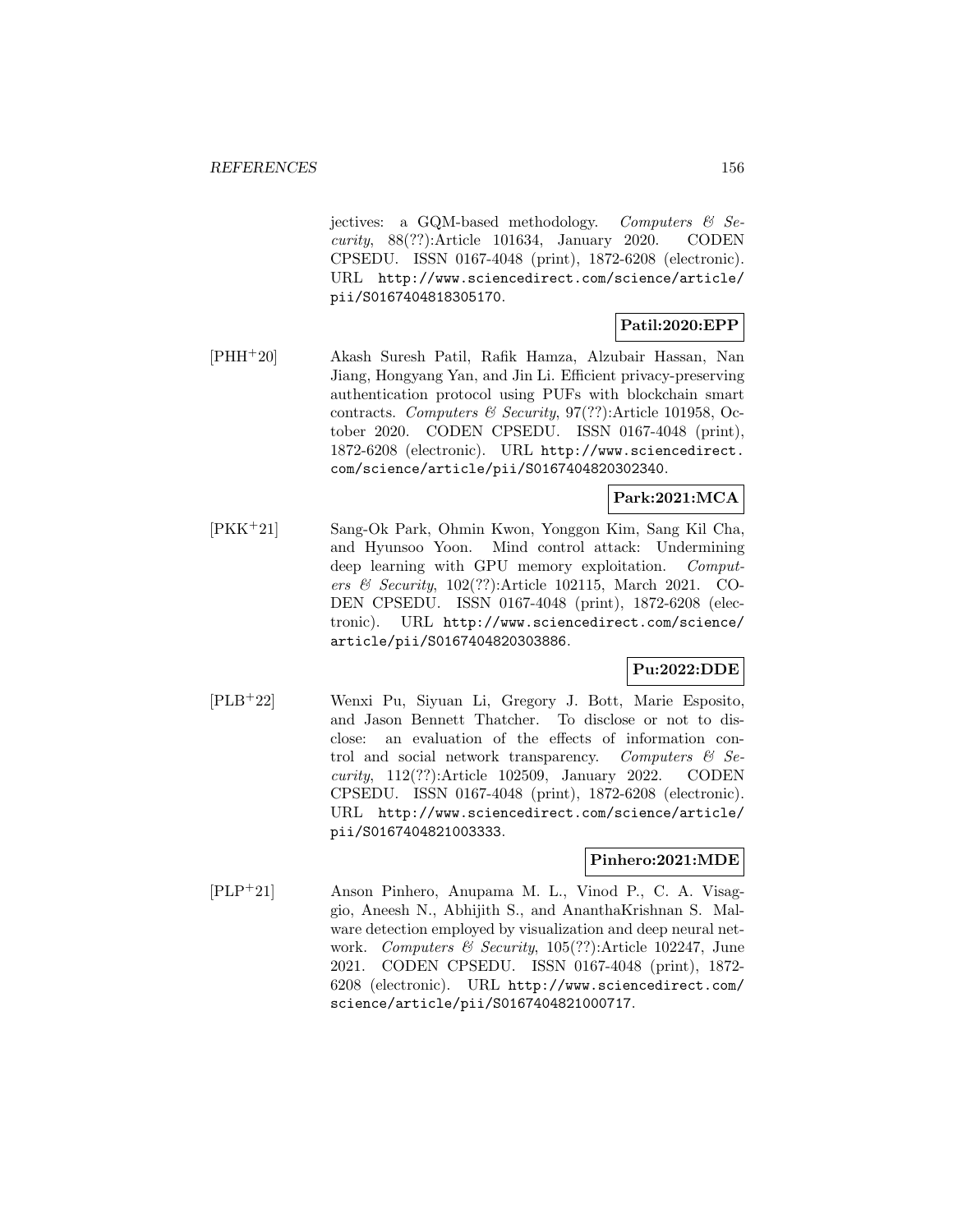#### **Paananen:2020:SAI**

[PLS20] Hanna Paananen, Michael Lapke, and Mikko Siponen. State of the art in information security policy development. Computers & Security, 88(??):Article 101608, January 2020. CO-DEN CPSEDU. ISSN 0167-4048 (print), 1872-6208 (electronic). URL https://www.sciencedirect.com/science/ article/pii/S0167404818313002.

# **Peng:2021:EMG**

[PLW<sup>+</sup>21] Wenyu Peng, Renyang Liu, Ruxin Wang, Taining Cheng, Zifeng Wu, Li Cai, and Wei Zhou. EnsembleFool: a method to generate adversarial examples based on model fusion strategy. Computers & Security, 107(??):Article 102317, August 2021. CODEN CPSEDU. ISSN 0167-4048 (print), 1872- 6208 (electronic). URL http://www.sciencedirect.com/ science/article/pii/S0167404821001413.

# **Pour:2020:DDC**

[PMF<sup>+</sup>20] Morteza Safaei Pour, Antonio Mangino, Kurt Friday, Matthias Rathbun, Elias Bou-Harb, Farkhund Iqbal, Sagar Samtani, Jorge Crichigno, and Nasir Ghani. On datadriven curation, learning, and analysis for inferring evolving Internet-of-Things (IoT) botnets in the wild. Computers  $\mathcal B$  Security, 91(??):Article 101707, April 2020. CODEN CPSEDU. ISSN 0167-4048 (print), 1872-6208 (electronic). URL http://www.sciencedirect.com/science/article/ pii/S0167404819302445.

# **Pavithran:2021:NCB**

[PMNL21] Pramod Pavithran, Sheena Mathew, Suyel Namasudra, and Pascal Lorenz. A novel cryptosystem based on DNA cryptography and randomly generated Mealy machine. Computers & Security, 104(??):Article 102160, May 2021. CO-DEN CPSEDU. ISSN 0167-4048 (print), 1872-6208 (electronic). URL http://www.sciencedirect.com/science/ article/pii/S0167404820304338.

# **Palanisamy:2020:CBY**

[PNK20] Rathika Palanisamy, Azah Anir Norman, and Miss Laiha Mat Kiah. Compliance with bring your own device security policies in organizations: a systematic literature review. Computers & Security, 98(??):Article 101998, November 2020. CO-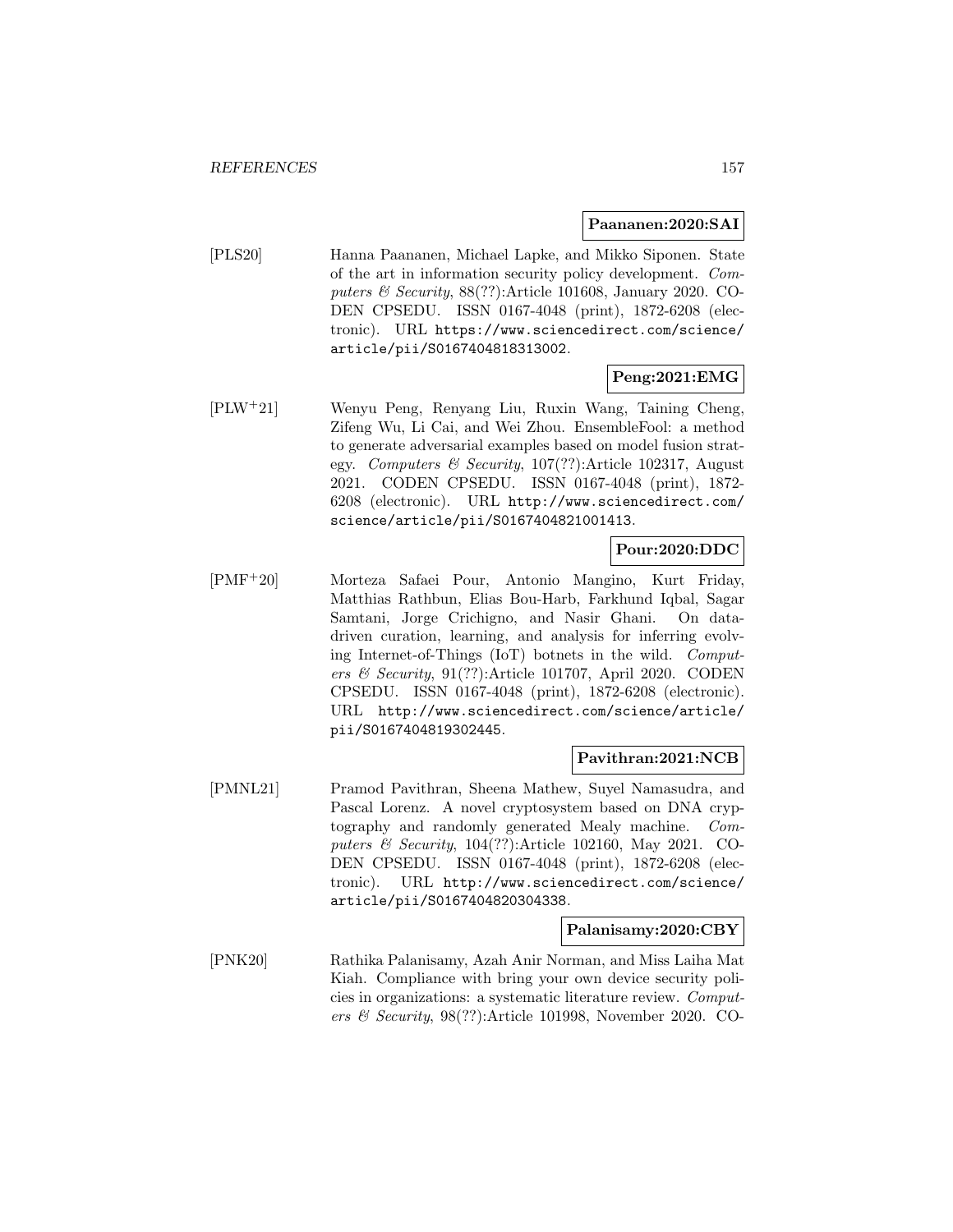DEN CPSEDU. ISSN 0167-4048 (print), 1872-6208 (electronic). URL http://www.sciencedirect.com/science/ article/pii/S0167404820302716.

# **P:2022:IDB**

[PRTV22] Ramkumar M. P., P. V. Bhaskar Reddy, J. T. Thirukrishna, and Ch. Vidyadhari. Intrusion detection in big data using hybrid feature fusion and optimization enabled deep learning based on Spark architecture. Computers & Security, 116(??):Article 102668, May 2022. CODEN CPSEDU. ISSN 0167-4048 (print), 1872-6208 (electronic). URL http://www.sciencedirect.com/science/article/ pii/S0167404822000670.

# **Plotnek:2021:CTH**

[PS21] Jordan J. Plotnek and Jill Slay. Cyber terrorism: a homogenized taxonomy and definition. Computers  $\mathcal{C}$  Security, 102(??):Article 102145, March 2021. CODEN CPSEDU. ISSN 0167-4048 (print), 1872-6208 (electronic). URL http://www.sciencedirect.com/science/article/ pii/S0167404820304181.

# **Petrykina:2021:NUT**

[PSCT21] Yelena Petrykina, Hadas Schwartz-Chassidim, and Eran Toch. Nudging users towards online safety using gamified environments. Computers & Security, 108(??):Article 102270, September 2021. CODEN CPSEDU. ISSN 0167-4048 (print), 1872-6208 (electronic). URL http://www.sciencedirect. com/science/article/pii/S0167404821000948.

# **Parast:2022:CCS**

[PSN<sup>+</sup>22] Fatemeh Khoda Parast, Chandni Sindhav, Seema Nikam, Hadiseh Izadi Yekta, Kenneth B. Kent, and Saqib Hakak. Cloud computing security: a survey of service-based models. Computers & Security, 114(??):Article 102580, March 2022. CODEN CPSEDU. ISSN 0167-4048 (print), 1872- 6208 (electronic). URL http://www.sciencedirect.com/ science/article/pii/S0167404821003977.

# **Patil:2022:MFB**

[PSP<sup>+</sup>22] Rajendra Patil, Vinay Sachidananda, Hongyi Peng, Akshay Sachdeva, and Mohan Gurusamy. MARK: Fill in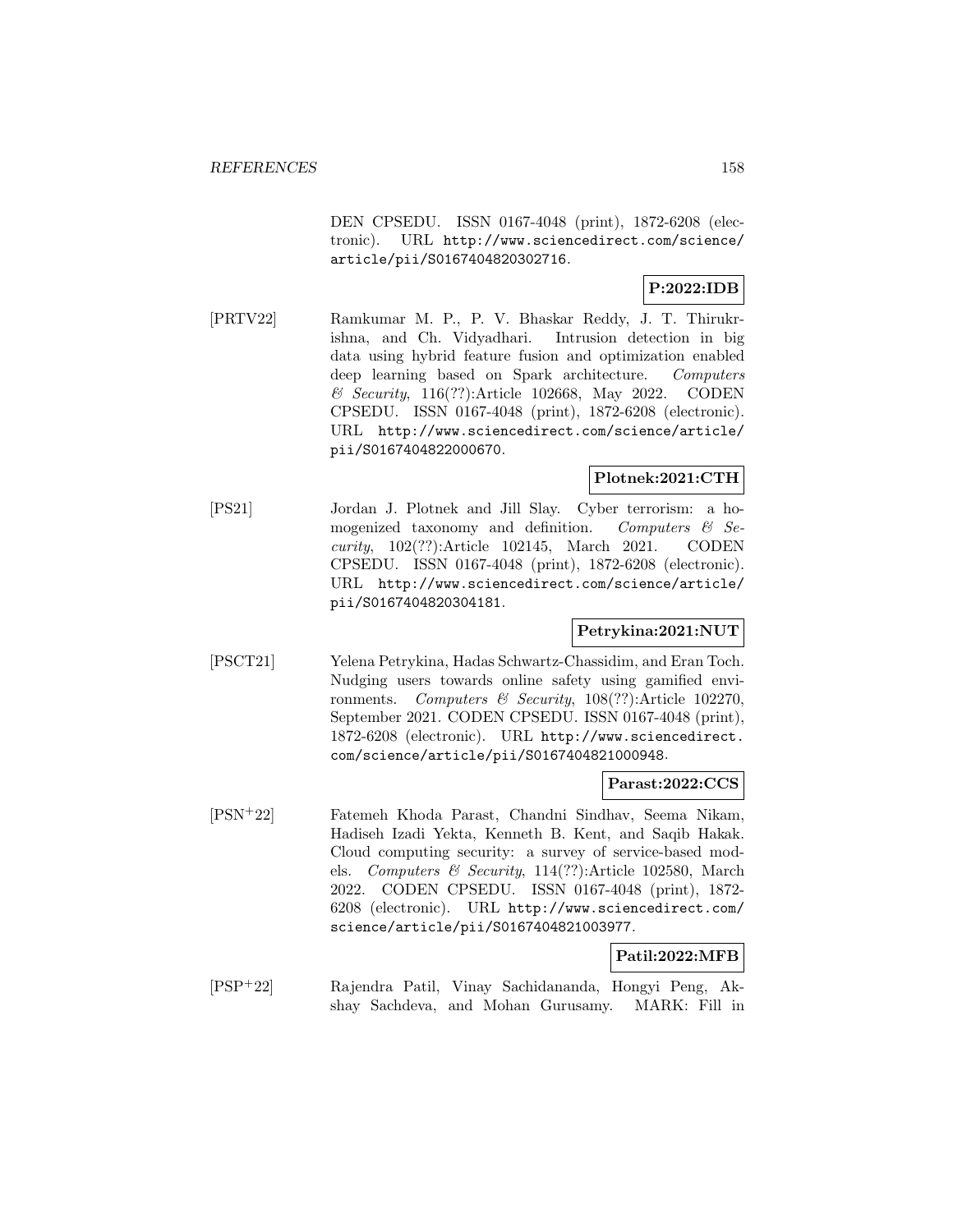the blanks through a JointGAN based data augmentation for network anomaly detection. Computers  $\mathcal{C}$  Security, 119(??):Article 102759, August 2022. CODEN CPSEDU. ISSN 0167-4048 (print), 1872-6208 (electronic). URL http://www.sciencedirect.com/science/article/ pii/S0167404822001547.

# **Park:2022:UMD**

[PSY<sup>+</sup>22] Kyung Ho Park, Hyun Min Song, Jeong Do Yoo, Su-Youn Hong, Byoungmo Cho, Kwangsoo Kim, and Huy Kang Kim. Unsupervised malicious domain detection with less labeling effort. Computers & Security,  $116(??)$ :Article 102662, May 2022. CODEN CPSEDU. ISSN 0167-4048 (print), 1872- 6208 (electronic). URL http://www.sciencedirect.com/ science/article/pii/S016740482200061X.

# **Prasad:2020:UFS**

[PTD20] Mahendra Prasad, Sachin Tripathi, and Keshav Dahal. Unsupervised feature selection and cluster center initialization based arbitrary shaped clusters for intrusion detection. Computers & Security, 99(??):Article 102062, December 2020. CO-DEN CPSEDU. ISSN 0167-4048 (print), 1872-6208 (electronic). URL http://www.sciencedirect.com/science/ article/pii/S0167404820303357.

#### **Pereira-Vale:2021:SMB**

[PVFM<sup>+</sup>21] Anelis Pereira-Vale, Eduardo B. Fernandez, Ra´ul Monge, Hernán Astudillo, and Gastón Márquez. Security in microservice-based systems: a multivocal literature review. Computers & Security, 103(??):Article 102200, April 2021. CODEN CPSEDU. ISSN 0167-4048 (print), 1872-6208 (electronic). URL http://www.sciencedirect.com/science/ article/pii/S0167404821000249.

# **Pham:2021:SSA**

[PX21] Minh Pham and Kaiqi Xiong. A survey on security attacks and defense techniques for connected and autonomous vehicles. Computers & Security, 109(??):Article 102269, October 2021. CODEN CPSEDU. ISSN 0167-4048 (print), 1872- 6208 (electronic). URL http://www.sciencedirect.com/ science/article/pii/S0167404821000936.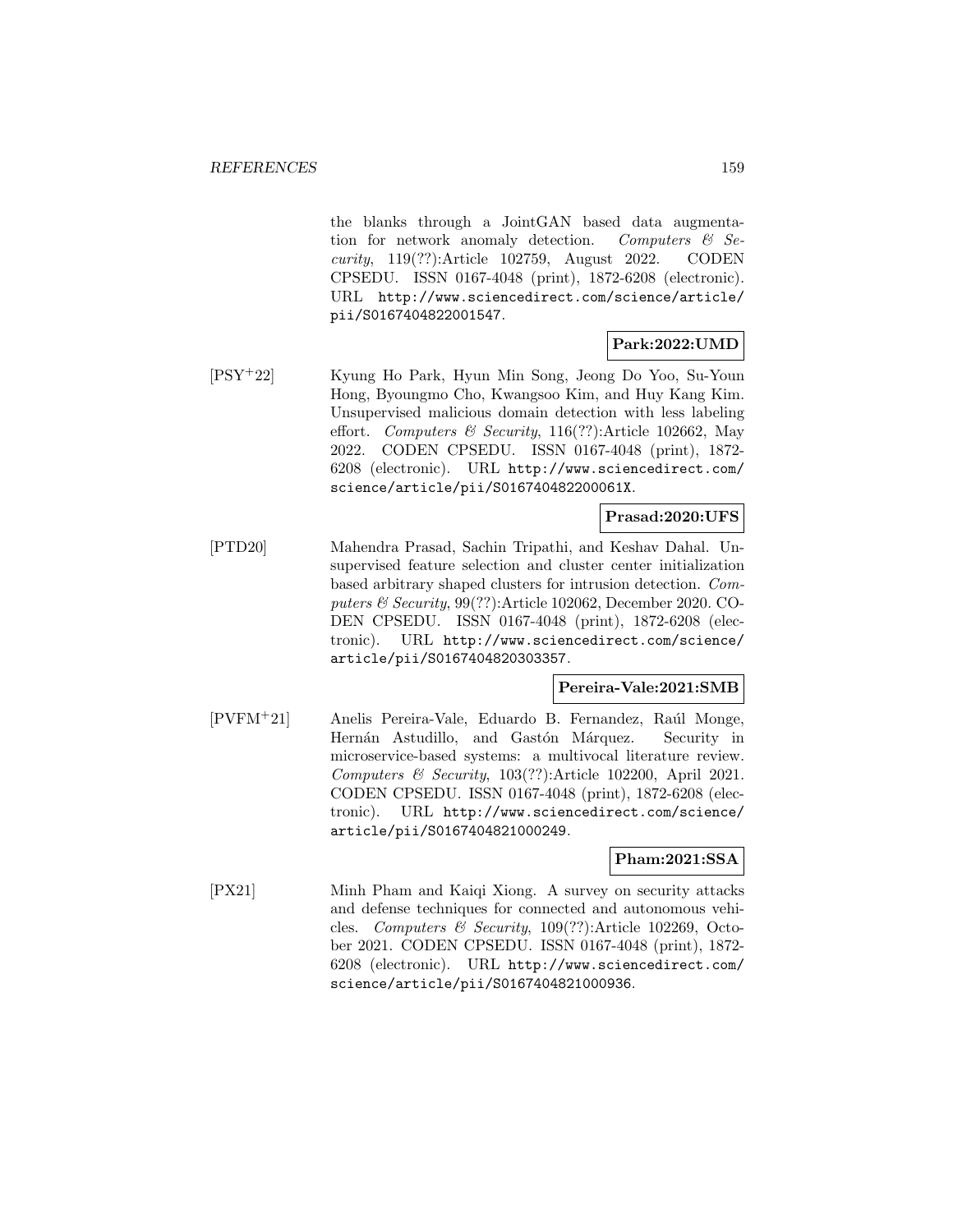# **Pei:2020:ADL**

[PYT20] Xinjun Pei, Long Yu, and Shengwei Tian. AMalNet: a deep learning framework based on graph convolutional networks for malware detection. Computers  $\mathcal C$  Security, 93 (??):Article 101792, June 2020. CODEN CPSEDU. ISSN 0167-4048 (print), 1872-6208 (electronic). URL http://www. sciencedirect.com/science/article/pii/S0167404820300778.

# **Qiu:2022:HID**

[QMC<sup>+</sup>22] Weicheng Qiu, Yinghua Ma, Xiuzhen Chen, Haiyang Yu, and Lixing Chen. Hybrid intrusion detection system based on Dempster–Shafer evidence theory. Computers & Security, 117(??):Article 102709, June 2022. CODEN CPSEDU. ISSN 0167-4048 (print), 1872-6208 (electronic). URL http://www.sciencedirect.com/science/article/ pii/S0167404822001079.

# **Qian:2020:SEA**

[QMW<sup>+</sup>20a] Yaguan Qian, Danfeng Ma, Bin Wang, Jun Pan, Jiamin Wang, Zhaoquan Gu, Jianhai Chen, Wujie Zhou, and Jingsheng Lei. Spot evasion attacks: Adversarial examples for license plate recognition systems with convolutional neural networks. Computers & Security, 95(??):Article 101826, August 2020. CODEN CPSEDU. ISSN 0167-4048 (print), 1872- 6208 (electronic). URL http://www.sciencedirect.com/ science/article/pii/S0167404820301000.

# **Qin:2020:AUA**

[QMW20b] Zhi-Quan Qin, Xing-Kong Ma, and Yong-Jun Wang. ADSAD: an unsupervised attention-based discrete sequence anomaly detection framework for network security analysis. Computers & Security, 99(??):Article 102070, December 2020. CO-DEN CPSEDU. ISSN 0167-4048 (print), 1872-6208 (electronic). URL http://www.sciencedirect.com/science/ article/pii/S0167404820303436.

#### **Quamara:2022:SSS**

[QS22] Sidharth Quamara and Awadhesh Kumar Singh. A systematic survey on security concerns in cryptocurrencies: State-of-the-art and perspectives. Computers  $\mathcal{C}$  Security, 113(??):Article 102548, February 2022. CODEN CPSEDU. ISSN 0167-4048 (print), 1872-6208 (electronic).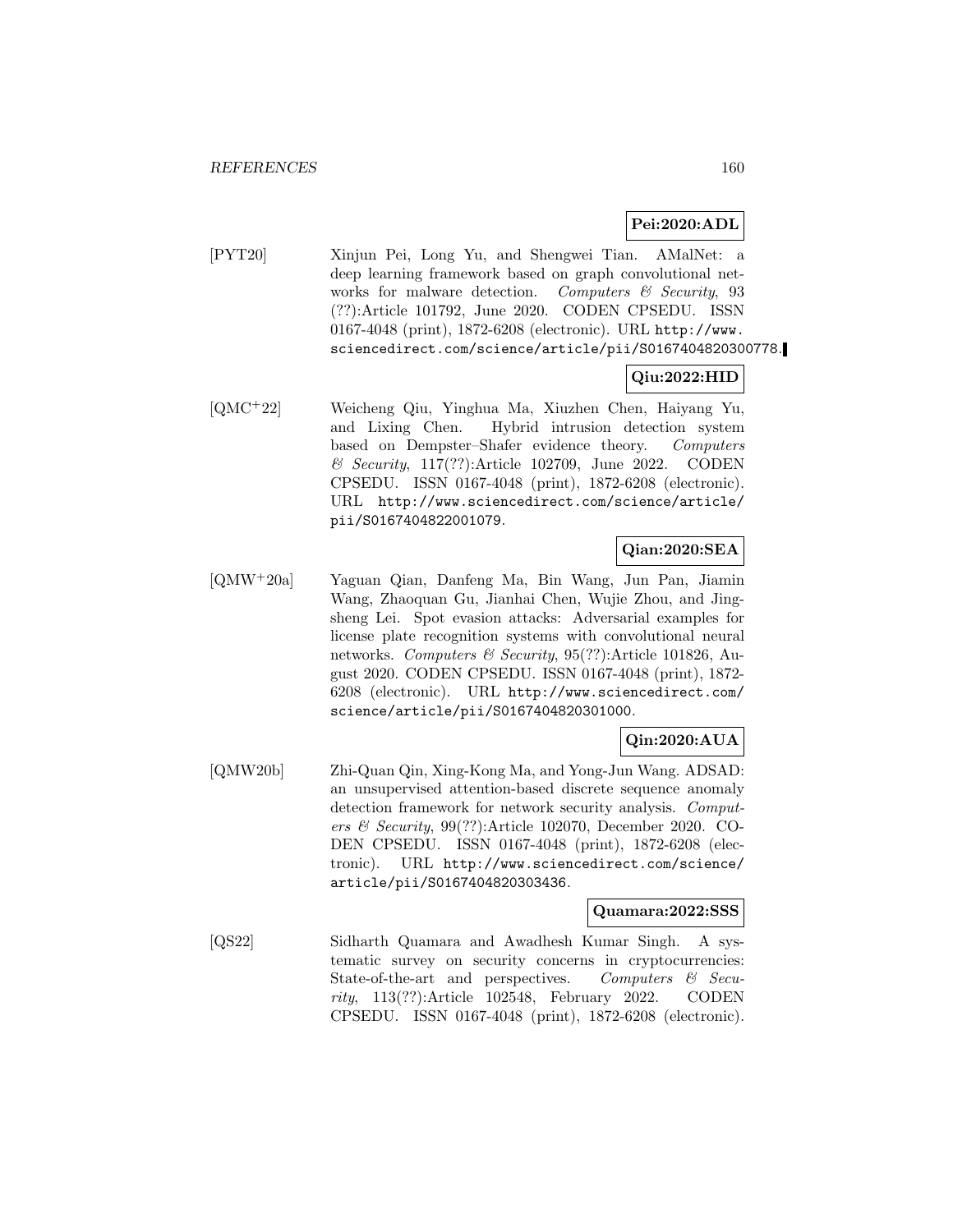URL http://www.sciencedirect.com/science/article/ pii/S0167404821003722.

# **Qin:2022:FBH**

[QY22] Yi Qin and Chuan Yue. Fuzzing-based hard-label blackbox attacks against machine learning models. Computers & Security, 117(??):Article 102694, June 2022. CO-DEN CPSEDU. ISSN 0167-4048 (print), 1872-6208 (electronic). URL http://www.sciencedirect.com/science/ article/pii/S016740482200092X.

# **Qiao:2022:AMS**

[QZT<sup>+</sup>22] Yanchen Qiao, Weizhe Zhang, Zhicheng Tian, Laurence T. Yang, Yang Liu, and Mamoun Alazab. Adversarial malware sample generation method based on the prototype of deep learning detector. Computers  $\mathcal{C}$  Security, 119(??):Article 102762, August 2022. CODEN CPSEDU. ISSN 0167-4048 (print), 1872-6208 (electronic). URL http://www.sciencedirect.com/science/article/ pii/S0167404822001572.

# **Russo:2020:BNG**

[RCA20] Enrico Russo, Gabriele Costa, and Alessandro Armando. Building next generation cyber ranges with CRACK. Computers  $\mathcal C$  Security, 95(??):Article 101837, August 2020. CO-DEN CPSEDU. ISSN 0167-4048 (print), 1872-6208 (electronic). URL http://www.sciencedirect.com/science/ article/pii/S0167404820301103.

# **Reeves:2021:GRH**

[RCD21] A. Reeves, D. Calic, and P. Delfabbro. "Get a redhot poker and open up my eyes, it's so boring"<sup>1</sup>: Employee perceptions of cybersecurity training. Computers & Security, 106(??):Article 102281, July 2021. CODEN CPSEDU. ISSN 0167-4048 (print), 1872-6208 (electronic). URL http://www.sciencedirect.com/science/article/ pii/S016740482100105X.

# **Raman:2020:DAA**

[RDM20] M. R. Gauthama Raman, Wenjie Dong, and Aditya Mathur. Deep autoencoders as anomaly detectors: Method and case study in a distributed water treatment plant. Computers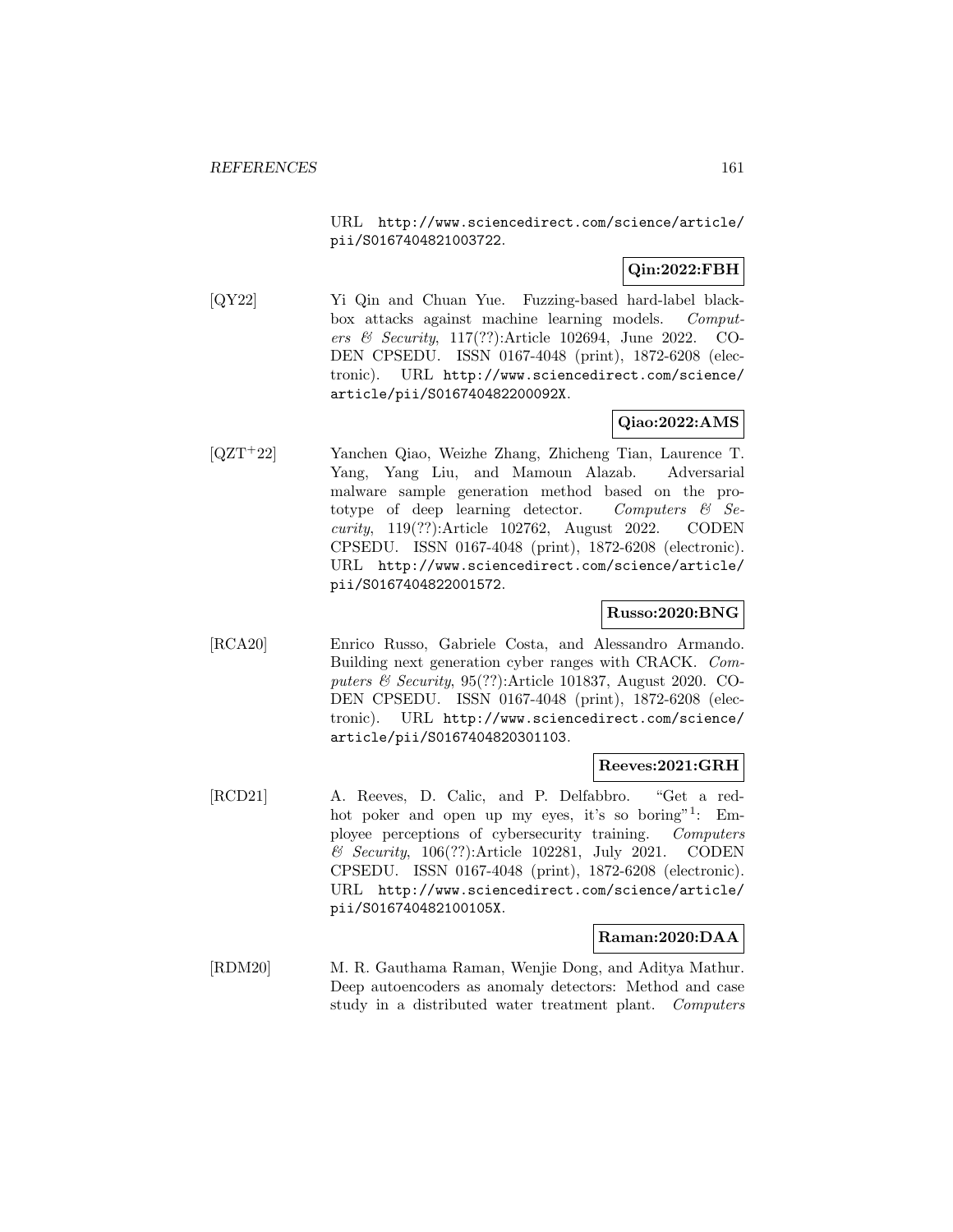& Security, 99(??):Article 102055, December 2020. CO-DEN CPSEDU. ISSN 0167-4048 (print), 1872-6208 (electronic). URL http://www.sciencedirect.com/science/ article/pii/S016740482030328X.

# **Ruan:2020:GMF**

[RDS20] Na Ruan, Ruoyu Deng, and Chunhua Su. GADM: Manual fake review detection for O2O commercial platforms. Computers & Security, 88(??):Article 101657, January 2020. CO-DEN CPSEDU. ISSN 0167-4048 (print), 1872-6208 (electronic). URL http://www.sciencedirect.com/science/ article/pii/S0167404819302007.

# **Robles-Gonzalez:2020:LBF**

[RGPAF20] Antonio Robles-González, Javier Parra-Arnau, and Jordi Forné. A LINDDUN-based framework for privacy threat analysis on identification and authentication processes. Computers & Security, 94(??):Article 101755, July 2020. CO-DEN CPSEDU. ISSN 0167-4048 (print), 1872-6208 (electronic). URL http://www.sciencedirect.com/science/ article/pii/S0167404820300390.

# **Rashidibajgan:2021:SPP**

[RHDF21] Samaneh Rashidibajgan, Thomas Hupperich, Robin Doss, and Anna Förster. Secure and privacy-preserving structure in opportunistic networks. Computers  $\mathcal C$  Security, 104 (??):Article 102208, May 2021. CODEN CPSEDU. ISSN 0167-4048 (print), 1872-6208 (electronic). URL http://www. sciencedirect.com/science/article/pii/S0167404821000328.

# **R:2021:SRS**

[RJ21] Isaac Sajan R. and Jasper J. A secure routing scheme to mitigate attack in wireless adhoc sensor network. Computers & Security, 103(??):Article 102197, April 2021. CO-DEN CPSEDU. ISSN 0167-4048 (print), 1872-6208 (electronic). URL http://www.sciencedirect.com/science/ article/pii/S0167404821000213.

# **Rostami:2020:RCT**

[RKG20] Elham Rostami, Fredrik Karlsson, and Shang Gao. Requirements for computerized tools to design information security policies. Computers & Security, 99(??):Article 102063, December 2020. CODEN CPSEDU. ISSN 0167-4048 (print),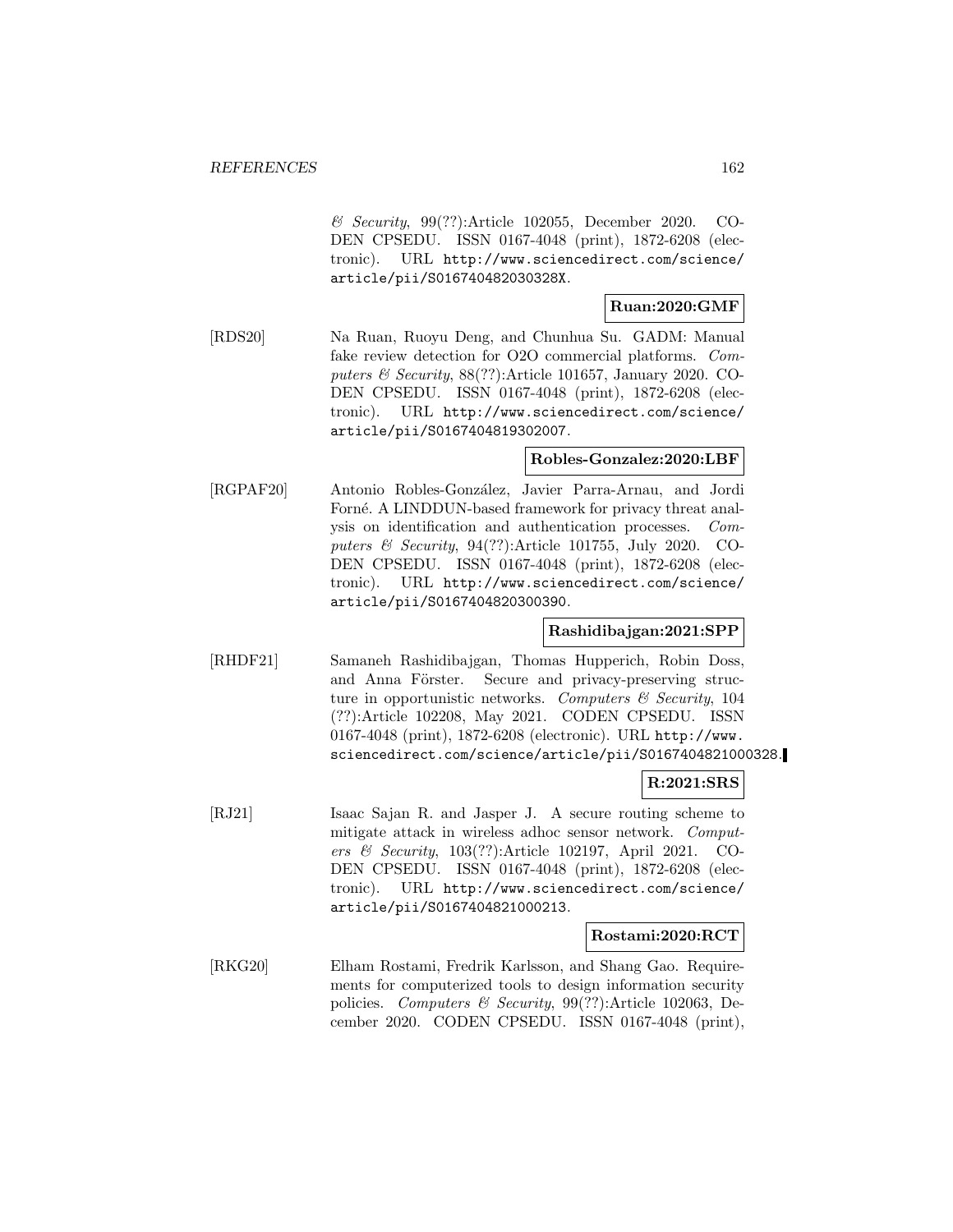1872-6208 (electronic). URL http://www.sciencedirect. com/science/article/pii/S0167404820303369.

# **Radhika:2020:CAF**

[RKSV20] B. S. Radhika, N. V. Narendra Kumar, R. K. Shyamasundar, and Parjanya Vyas. Consistency analysis and flow secure enforcement of SELinux policies. Computers & Security, 94(??):Article 101816, July 2020. CO-DEN CPSEDU. ISSN 0167-4048 (print), 1872-6208 (electronic). URL http://www.sciencedirect.com/science/ article/pii/S0167404820300948.

# **Rass:2022:SML**

[RKW<sup>+</sup>22] Stefan Rass, Sandra K¨onig, Jasmin Wachter, Manuel Egger, and Manuel Hobisch. Supervised machine learning with plausible deniability. Computers  $\mathcal C$  Security, 112(??): Article 102506, January 2022. CODEN CPSEDU. ISSN 0167-4048 (print), 1872-6208 (electronic). URL http://www. sciencedirect.com/science/article/pii/S0167404821003308.

# **Rong:2020:TFT**

[RLW<sup>+</sup>20] Hong Rong, Jian Liu, Wei Wu, Jialu Hao, Huimei Wang, and Ming Xian. Toward fault-tolerant and secure frequent itemset mining outsourcing in hybrid cloud environment. *Comput*ers & Security, 98(??):Article 101969, November 2020. CO-DEN CPSEDU. ISSN 0167-4048 (print), 1872-6208 (electronic). URL http://www.sciencedirect.com/science/ article/pii/S016740482030242X.

#### **Rosado:2021:MBP**

[RMS<sup>+</sup>21] David G. Rosado, Julio Moreno, Luis E. Sánchez, Antonio Santos-Olmo, Manuel A. Serrano, and Eduardo Fernández-Medina. MARISMA-BiDa pattern: Integrated risk analysis for big data. Computers & Security,  $102(??)$ : Article 102155, March 2021. CODEN CPSEDU. ISSN 0167-4048 (print), 1872-6208 (electronic). URL http://www.sciencedirect. com/science/article/pii/S0167404820304284.

# **Rathgeb:2022:DFF**

[RMS<sup>+</sup>22] Christian Rathgeb, Johannes Merkle, Johanna Scholz, Benjamin Tams, and Vanessa Nesterowicz. Deep face fuzzy vault: Implementation and performance. Computers &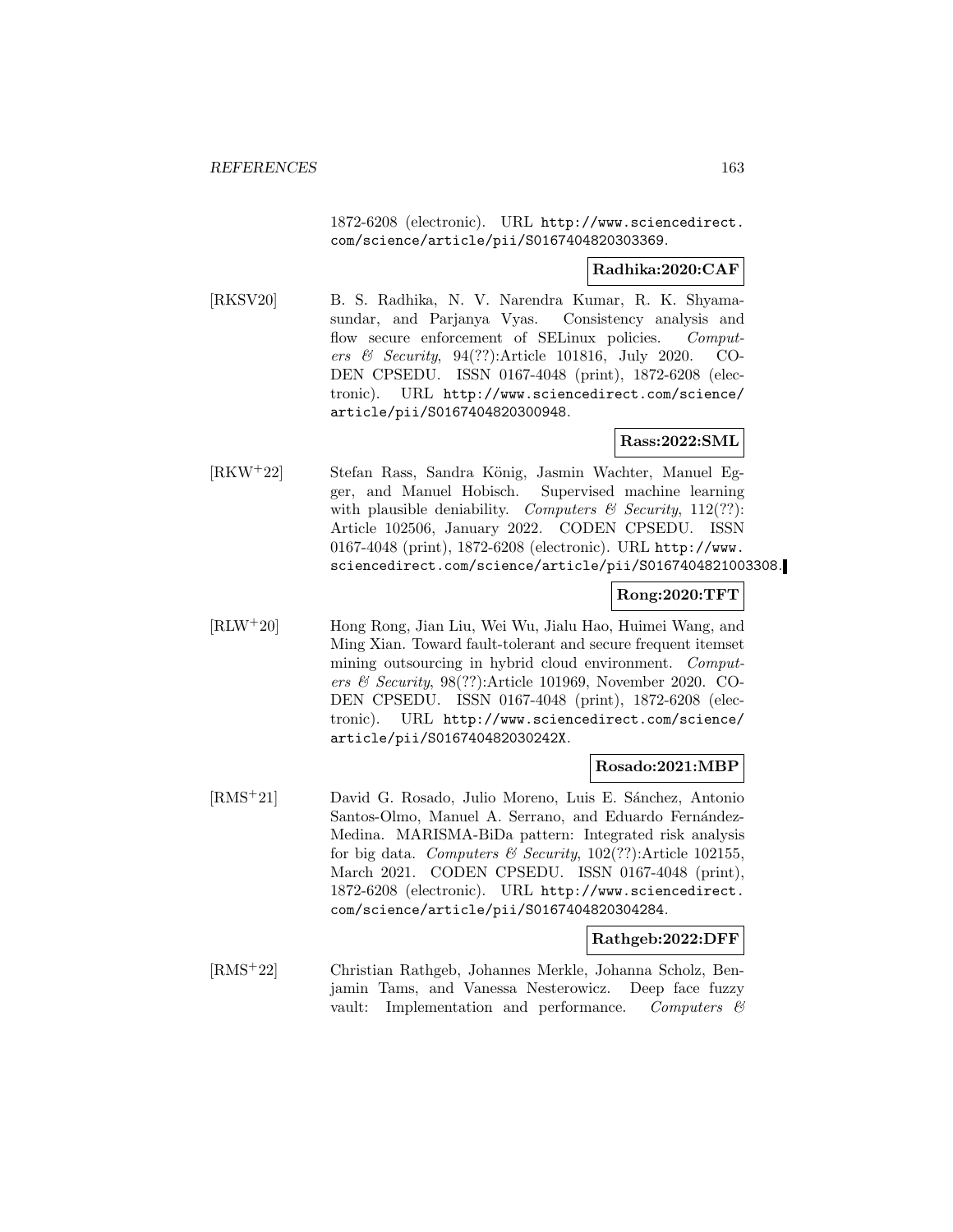Security, 113(??):Article 102539, February 2022. CO-DEN CPSEDU. ISSN 0167-4048 (print), 1872-6208 (electronic). URL http://www.sciencedirect.com/science/ article/pii/S0167404821003631.

# **Rasslan:2022:ISP**

[RNA22] Mohamed Rasslan, Mahmoud M. Nasreldin, and Heba K. Aslan. Ibn Sina: a patient privacy-preserving authentication protocol in Medical Internet of Things. Computers & Security, 119(??):Article 102753, August 2022. CO-DEN CPSEDU. ISSN 0167-4048 (print), 1872-6208 (electronic). URL http://www.sciencedirect.com/science/ article/pii/S0167404822001481.

# **Roumani:2022:DTD**

[Rou22] Yaman Roumani. Detection time of data breaches. Computers & Security, 112(??):Article 102508, January 2022. CO-DEN CPSEDU. ISSN 0167-4048 (print), 1872-6208 (electronic). URL http://www.sciencedirect.com/science/ article/pii/S0167404821003321.

#### **Rajasoundaran:2021:MLB**

[RPR<sup>+</sup>21] S. Rajasoundaran, A. V. Prabu, Sidheswar Routray, S. V. N. Santhosh Kumar, Prince Priya Malla, Suman Maloji, Amrit Mukherjee, and Uttam Ghosh. Machine learning based deep job exploration and secure transactions in virtual private cloud systems. Computers  $\mathcal B$  Security, 109(??):Article 102379, October 2021. CODEN CPSEDU. ISSN 0167-4048 (print), 1872-6208 (electronic). URL http://www.sciencedirect. com/science/article/pii/S0167404821002030.

#### **Rachid:2020:EBO**

[RRM20] Maan Haj Rachid, Ryan Riley, and Qutaibah Malluhi. Enclave-based oblivious RAM using Intel's SGX. Computers & Security, 91(??):Article 101711, April 2020. CO-DEN CPSEDU. ISSN 0167-4048 (print), 1872-6208 (electronic). URL http://www.sciencedirect.com/science/ article/pii/S0167404819302482.

#### **Rodriguez-Ruiz:2020:OCC**

[RRMSM<sup>+</sup>20] Jorge Rodríguez-Ruiz, Javier Israel Mata-Sánchez, Raúl Monroy, Octavio Loyola-González, and Armando López-Cuevas. A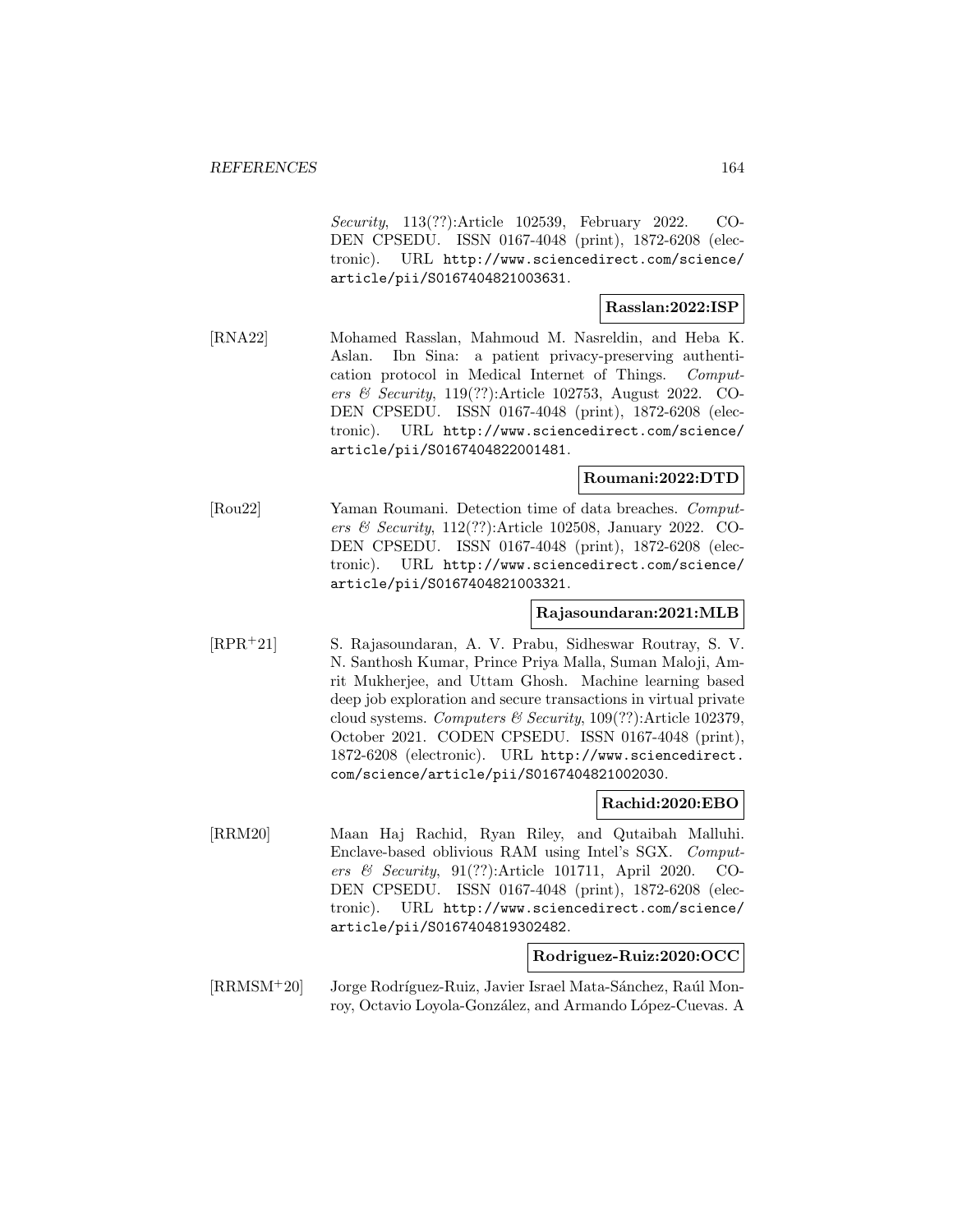one-class classification approach for bot detection on Twitter. Computers & Security, 91(??):Article 101715, April 2020. CODEN CPSEDU. ISSN 0167-4048 (print), 1872- 6208 (electronic). URL http://www.sciencedirect.com/ science/article/pii/S0167404820300031.

# **Roychoudhury:2021:SDD**

[RRS21] Probidita Roychoudhury, Basav Roychoudhury, and Dilip K. Saikia. A secure device-to-device communication scheme for massive machine type communication. Computers  $\mathcal{C}$ Security, 108(??):Article 102370, September 2021. CO-DEN CPSEDU. ISSN 0167-4048 (print), 1872-6208 (electronic). URL http://www.sciencedirect.com/science/ article/pii/S0167404821001942.

# **Rocha:2020:FBM**

[RSEK20] Thiago Rocha, Eduardo Souto, and Khalil El-Khatib. Functionality-based mobile application recommendation system with security and privacy awareness. Computers  $\mathcal{C}$ Security, 97(??):Article 101972, October 2020. CODEN CPSEDU. ISSN 0167-4048 (print), 1872-6208 (electronic). URL http://www.sciencedirect.com/science/article/ pii/S0167404820302455.

# **Ring:2021:MDW**

[RSW<sup>+</sup>21] Markus Ring, Daniel Schlör, Sarah Wunderlich, Dieter Landes, and Andreas Hotho. Malware detection on windows audit logs using LSTMs. Computers  $\mathcal{C}$  Security, 109(??):Article 102389, October 2021. CODEN CPSEDU. ISSN 0167-4048 (print), 1872-6208 (electronic). URL http://www.sciencedirect.com/science/article/ pii/S0167404821002133.

# **Rahman:2020:NBF**

[RT20] Rizwan Ur Rahman and Deepak Singh Tomar. New biostatistics features for detecting web bot activity on web applications. Computers & Security, 97(??):Article 102001, October 2020. CODEN CPSEDU. ISSN 0167-4048 (print), 1872- 6208 (electronic). URL http://www.sciencedirect.com/ science/article/pii/S0167404820302741.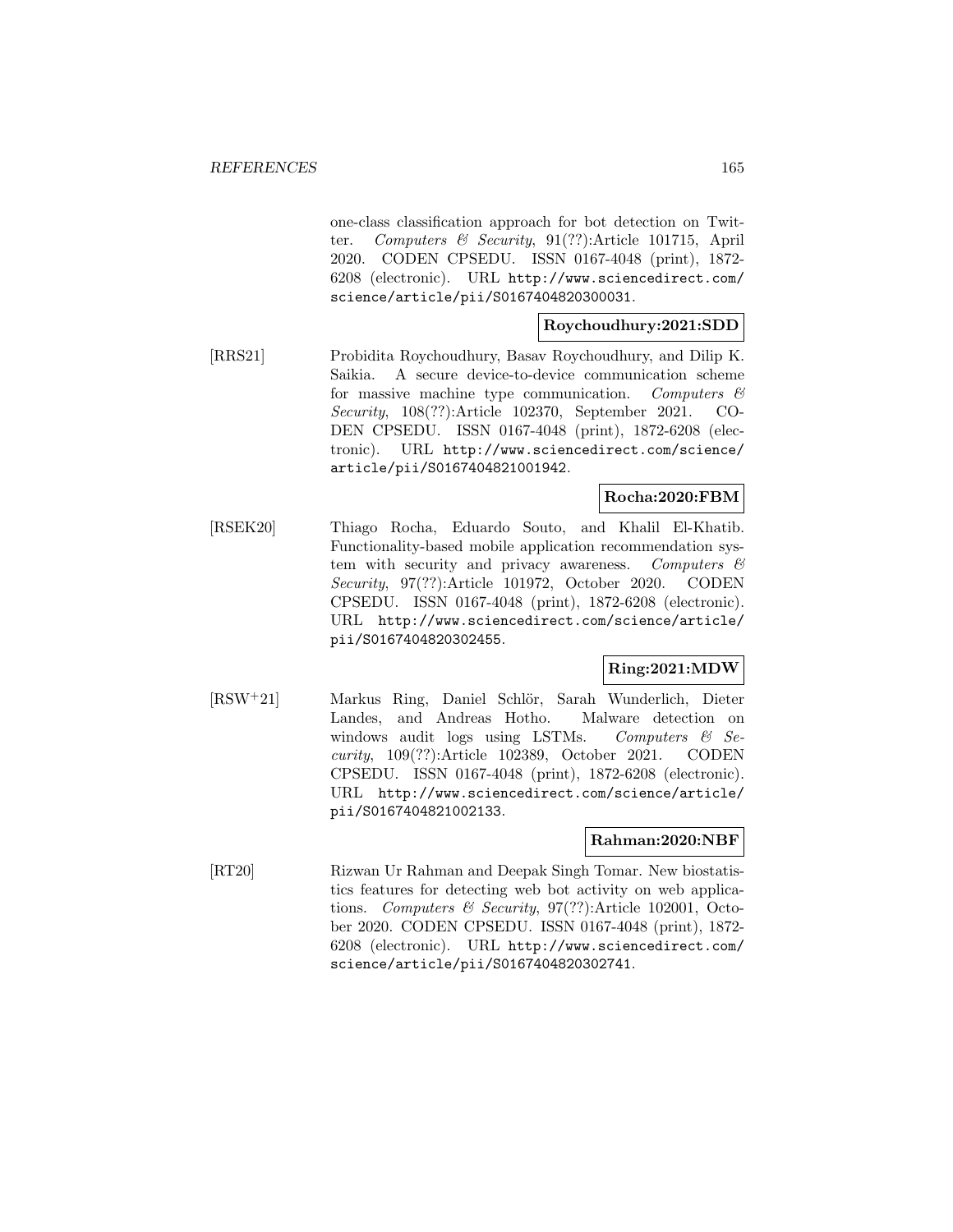#### **Rondeau:2021:ECI**

[RTBK21] Christopher M. Rondeau, Michael A. Temple, J. Addison Betances, and Christine M. Schubert Kabban. Extending critical infrastructure element longevity using constellation-based ID verification. Computers & Security,  $100(??)$ : Article 102073, January 2021. CODEN CPSEDU. ISSN 0167-4048 (print), 1872-6208 (electronic). URL http://www.sciencedirect. com/science/article/pii/S0167404820303461.

# **Ren:2021:NIS**

[RXFZ21] Yanli Ren, Xiao Xu, Guorui Feng, and Xinpeng Zhang. Noninteractive and secure outsourcing of PCA-Based face recognition. Computers & Security,  $110(??)$ : Article 102416, November 2021. CODEN CPSEDU. ISSN 0167-4048 (print), 1872- 6208 (electronic). URL http://www.sciencedirect.com/ science/article/pii/S0167404821002406.

#### **Rass:2020:CSS**

[RZ20a] Stefan Rass and Quanyan Zhu. Computer and security special issue editorial. Computers & Security,  $89(??)$ :Article 101678, February 2020. CODEN CPSEDU. ISSN 0167-4048 (print), 1872-6208 (electronic). URL http://www.sciencedirect. com/science/article/pii/S0167404819302184.

# **Ren:2020:DGM**

[RZ20b] Jianguo Ren and Chunming Zhang. A differential game method against attacks in heterogeneous honeynet. Computers & Security, 97(??):Article 101870, October 2020. CO-DEN CPSEDU. ISSN 0167-4048 (print), 1872-6208 (electronic). URL http://www.sciencedirect.com/science/ article/pii/S0167404820301425.

# **Ren:2020:QEL**

[RZW<sup>+</sup>20] Yizhi Ren, Qi Zhou, Zhen Wang, Ting Wu, Guohua Wu, and Kim-Kwang Raymond Choo. Query-efficient label-only attacks against black-box machine learning models. Computers & Security, 90(??):Article 101698, March 2020. CO-DEN CPSEDU. ISSN 0167-4048 (print), 1872-6208 (electronic). URL http://www.sciencedirect.com/science/ article/pii/S0167404819302354.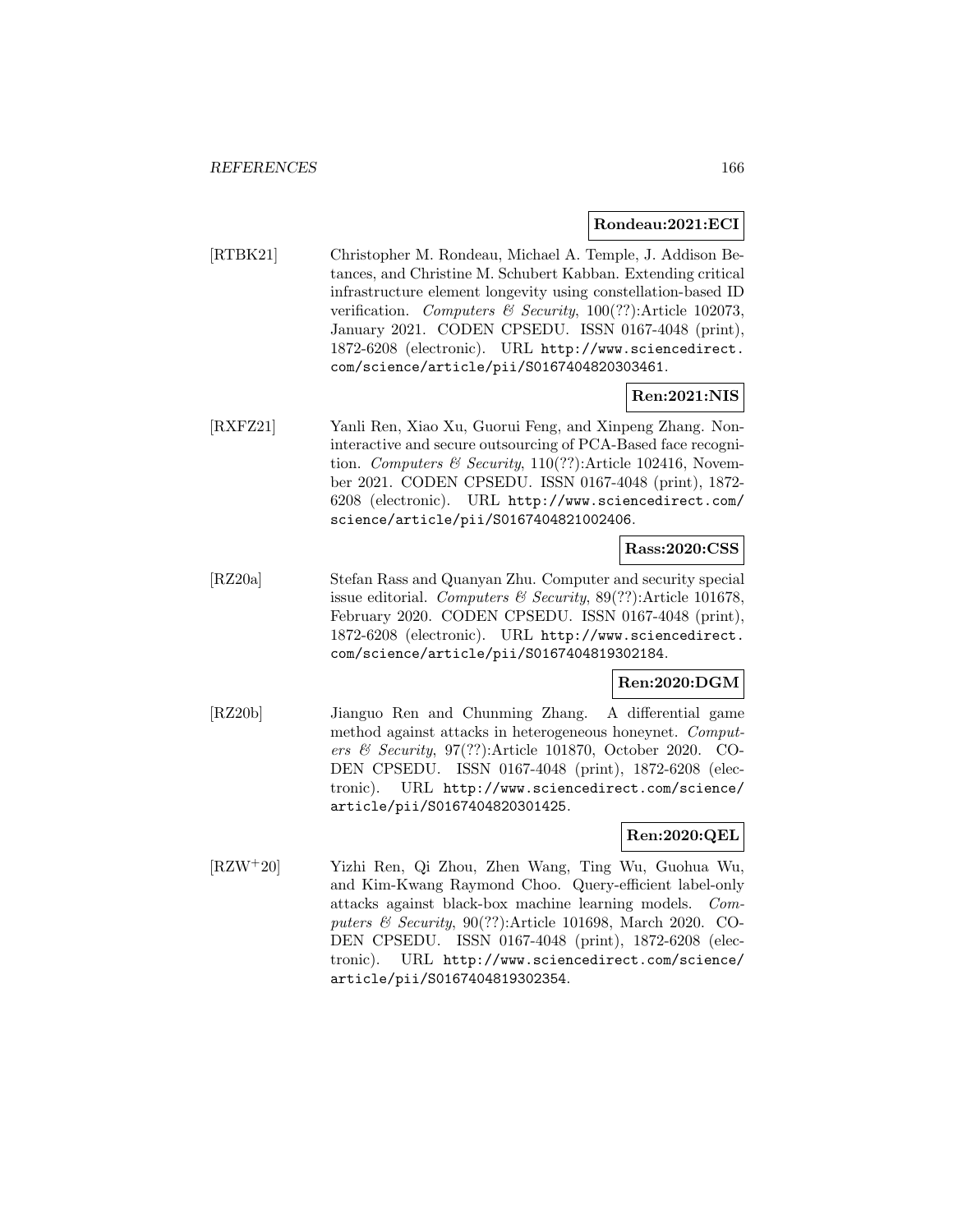# **S:2020:ITP**

[SA20] Ajish S. and K. S. AnilKumar. Iris template protection using double bloom filter based feature transformation. Computers & Security, 97(??):Article 101985, October 2020. CO-DEN CPSEDU. ISSN 0167-4048 (print), 1872-6208 (electronic). URL http://www.sciencedirect.com/science/ article/pii/S0167404820302595.

# **Saidani:2020:SBC**

[SAA20] Nadjate Saidani, Kamel Adi, and Mohand Saïd Allili. A semantic-based classification approach for an enhanced spam detection. Computers & Security, 94(??):Article 101716, July 2020. CODEN CPSEDU. ISSN 0167-4048 (print), 1872- 6208 (electronic). URL http://www.sciencedirect.com/ science/article/pii/S0167404820300043.

# **Seng:2021:FLU**

[SAAW21] Sovantharith Seng, Mahdi Nasrullah Al-Ameen, and Matthew Wright. A first look into users' perceptions of facial recognition in the physical world. Computers  $\mathcal{C}$ Security, 105(??):Article 102227, June 2021. CODEN CPSEDU. ISSN 0167-4048 (print), 1872-6208 (electronic). URL http://www.sciencedirect.com/science/article/ pii/S0167404821000511.

# **Sharevski:2022:MWT**

[SAJP22] Filipo Sharevski, Raniem Alsaadi, Peter Jachim, and Emma Pieroni. Misinformation warnings: Twitter's soft moderation effects on COVID-19 vaccine belief echoes. Computers & Security, 114(??):Article 102577, March 2022. CO-DEN CPSEDU. ISSN 0167-4048 (print), 1872-6208 (electronic). URL http://www.sciencedirect.com/science/ article/pii/S0167404821004016.

# **Sarier:2021:CBB**

[Sar21] Neyire Deniz Sarier. Comments on biometric-based nontransferable credentials and their application in blockchainbased identity management. Computers & Security, 105 (??):Article 102243, June 2021. CODEN CPSEDU. ISSN 0167-4048 (print), 1872-6208 (electronic). URL http://www. sciencedirect.com/science/article/pii/S0167404821000675.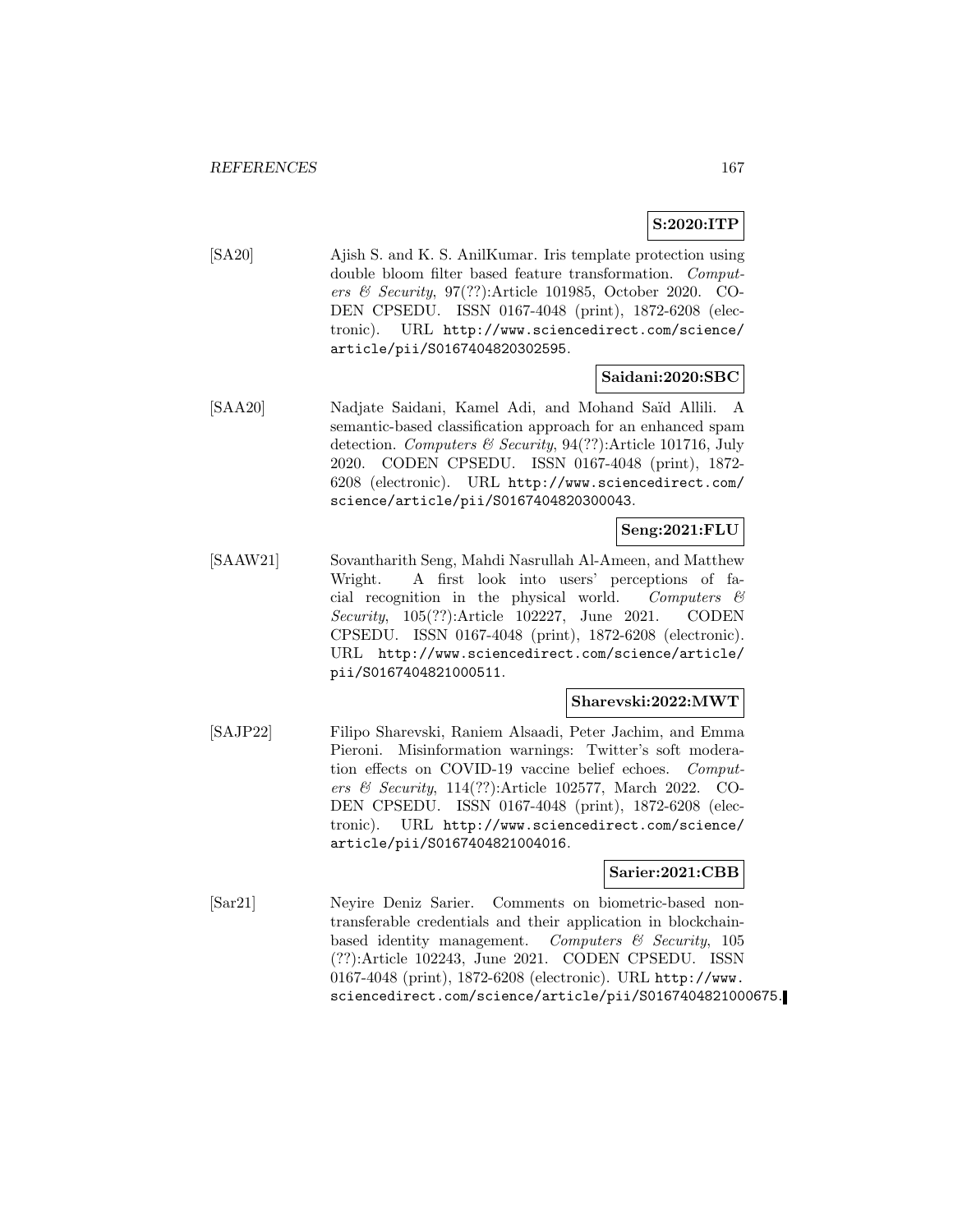#### **Sebastio:2020:OSE**

[SBB<sup>+</sup>20] Stefano Sebastio, Eduard Baranov, Fabrizio Biondi, Olivier Decourbe, Thomas Given-Wilson, Axel Legay, Cassius Puodzius, and Jean Quilbeuf. Optimizing symbolic execution for malware behavior classification. Computers & Security, 93(??):Article 101775, June 2020. CODEN CPSEDU. ISSN 0167-4048 (print), 1872-6208 (electronic). URL http://www.sciencedirect.com/science/article/ pii/S0167404820300602.

# **Spagnuelo:2020:QMT**

[SBL20] Dayana Spagnuelo, Cesare Bartolini, and Gabriele Lenzini. Qualifying and measuring transparency: a medical data system case study. Computers & Security,  $91(?)$ : Article 101717, April 2020. CODEN CPSEDU. ISSN 0167-4048 (print), 1872-6208 (electronic). URL http://www.sciencedirect. com/science/article/pii/S016740481830823X.

# **Sani:2022:SSP**

[SBY<sup>+</sup>22] Abubakar Sadiq Sani, Elisa Bertino, Dong Yuan, Ke Meng, and Zhao Yang Dong. SPrivAD: a secure and privacypreserving mutually dependent authentication and data access scheme for smart communities. Computers & Security, 115(??):Article 102610, April 2022. CODEN CPSEDU. ISSN 0167-4048 (print), 1872-6208 (electronic). URL http://www.sciencedirect.com/science/article/ pii/S0167404822000098.

# **Singh:2021:SSH**

[SC21] Ashish Singh and Kakali Chatterjee. Securing smart healthcare system with edge computing. Computers  $\mathcal{C}$  Security, 108(??):Article 102353, September 2021. CODEN CPSEDU. ISSN 0167-4048 (print), 1872-6208 (electronic). URL http://www.sciencedirect.com/science/article/ pii/S0167404821001772.

#### **Sinigaglia:2020:SMF**

[SCCZ20] Federico Sinigaglia, Roberto Carbone, Gabriele Costa, and Nicola Zannone. A survey on multi-factor authentication for online banking in the wild. Computers  $\mathcal{C}$  Security, 95(??):Article 101745, August 2020. CODEN CPSEDU. ISSN 0167-4048 (print), 1872-6208 (electronic).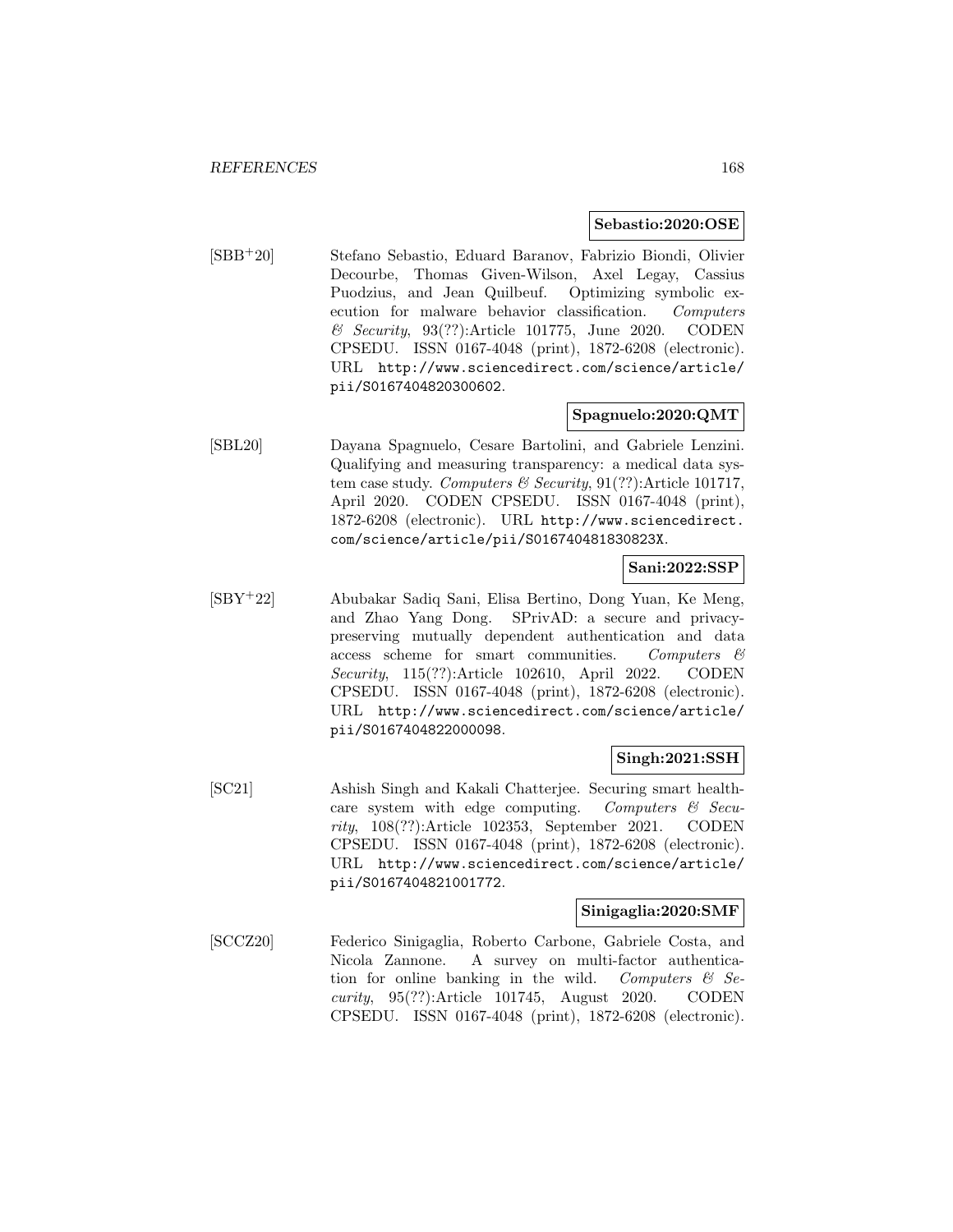URL http://www.sciencedirect.com/science/article/ pii/S0167404820300316.

# **Sarfaraz:2021:TSB**

[SCE21] Aaliya Sarfaraz, Ripon K. Chakrabortty, and Daryl L. Essam. A tree structure-based improved blockchain framework for a secure online bidding system. Computers & Security, 102(??):Article 102147, March 2021. CO-DEN CPSEDU. ISSN 0167-4048 (print), 1872-6208 (electronic). URL http://www.sciencedirect.com/science/ article/pii/S016740482030420X.

# **Sammoud:2020:NBB**

[SCH<sup>+</sup>20] Amal Sammoud, Mohamed Aymen Chalouf, Omessaad Hamdi, Nicolas Montavont, and Ammar Bouallegue. A new biometrics-based key establishment protocol in WBAN: energy efficiency and security robustness analysis. Computers & Security, 96(??):Article 101838, September 2020. CODEN CPSEDU. ISSN 0167-4048 (print), 1872-6208 (electronic). URL http://www.sciencedirect.com/science/article/ pii/S0167404820301115.

# **Sun:2021:VVD**

[SCL<sup>+</sup>21] Hao Sun, Lei Cui, Lun Li, Zhenquan Ding, Zhiyu Hao, Jiancong Cui, and Peng Liu. VDSimilar: Vulnerability detection based on code similarity of vulnerabilities and patches. Computers & Security, 110(??):Article 102417, November 2021. CODEN CPSEDU. ISSN 0167-4048 (print), 1872-6208 (electronic). URL http://www.sciencedirect.com/science/ article/pii/S0167404821002418.

### **Shwartz:2020:ICH**

[SCSO20] Omer Shwartz, Amir Cohen, Asaf Shabtai, and Yossi Oren. Inner conflict: How smart device components can cause harm. Computers & Security, 89(??):Article 101665, February 2020. CODEN CPSEDU. ISSN 0167-4048 (print), 1872-6208 (electronic). URL http://www.sciencedirect.com/science/ article/pii/S0167404819302056.

#### **Svabensky:2021:CKS**

[SCVB21] Valdemar Svábenský, Pavel Celeda, Jan Vykopal, and Silvia Brisáková. Cybersecurity knowledge and skills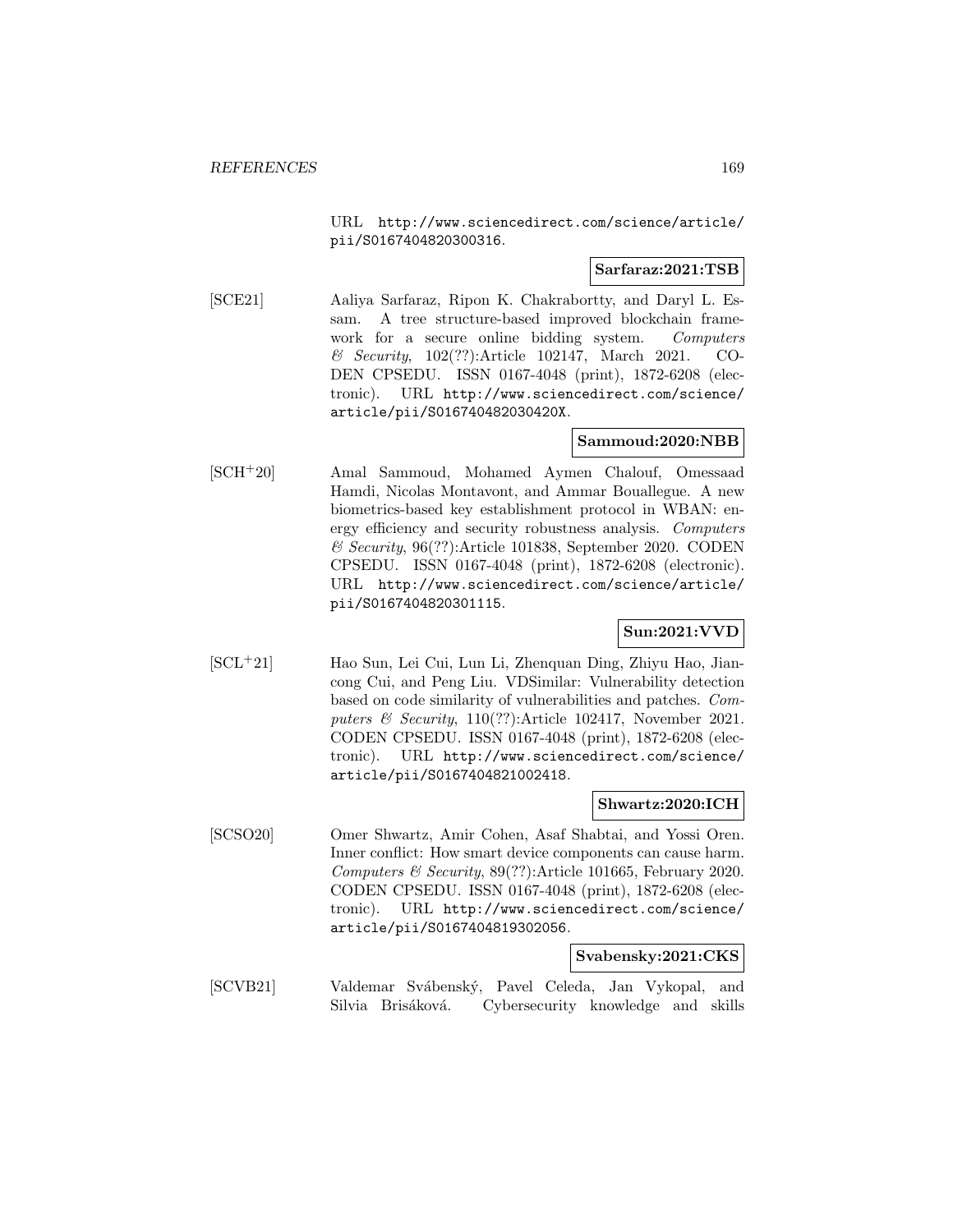taught in capture the flag challenges. Computers  $\mathcal{B}$  Security, 102(??):Article 102154, March 2021. CODEN CPSEDU. ISSN 0167-4048 (print), 1872-6208 (electronic). URL http://www.sciencedirect.com/science/article/ pii/S0167404820304272.

# **Shen:2022:FFB**

[SCW<sup>+</sup>22] Gaoning Shen, Zhixiang Chen, Hui Wang, Heng Chen, and Shuqi Wang. Feature fusion-based malicious code detection with dual attention mechanism and BiLSTM. Computers & Security, 119(??):Article 102761, August 2022. CO-DEN CPSEDU. ISSN 0167-4048 (print), 1872-6208 (electronic). URL http://www.sciencedirect.com/science/ article/pii/S0167404822001560.

# **Stergiopoulos:2020:ANR**

[SDG20] George Stergiopoulos, Panagiotis Dedousis, and Dimitris Gritzalis. Automatic network restructuring and risk mitigation through business process asset dependency analysis. Computers & Security, 96(??):Article 101869, September 2020. CODEN CPSEDU. ISSN 0167-4048 (print), 1872- 6208 (electronic). URL http://www.sciencedirect.com/ science/article/pii/S0167404820301413.

# **Shillair:2022:CEA**

[SEGD<sup>+</sup>22] Ruth Shillair, Patricia Esteve-González, William H. Dutton, Sadie Creese, Eva Nagyfejeo, and Basie von Solms. Cybersecurity education, awareness raising, and training initiatives: National level evidence-based results, challenges, and promise. Computers & Security, 119(??):Article 102756, August 2022. CODEN CPSEDU. ISSN 0167-4048 (print), 1872- 6208 (electronic). URL http://www.sciencedirect.com/ science/article/pii/S0167404822001511.

# **Subba:2021:TSV**

[SG21] Basant Subba and Prakriti Gupta. A tfidfvectorizer and singular value decomposition based host intrusion detection system framework for detecting anomalous system processes. Computers & Security, 100(??):Article 102084, January 2021. CO-DEN CPSEDU. ISSN 0167-4048 (print), 1872-6208 (electronic). URL http://www.sciencedirect.com/science/ article/pii/S0167404820303576.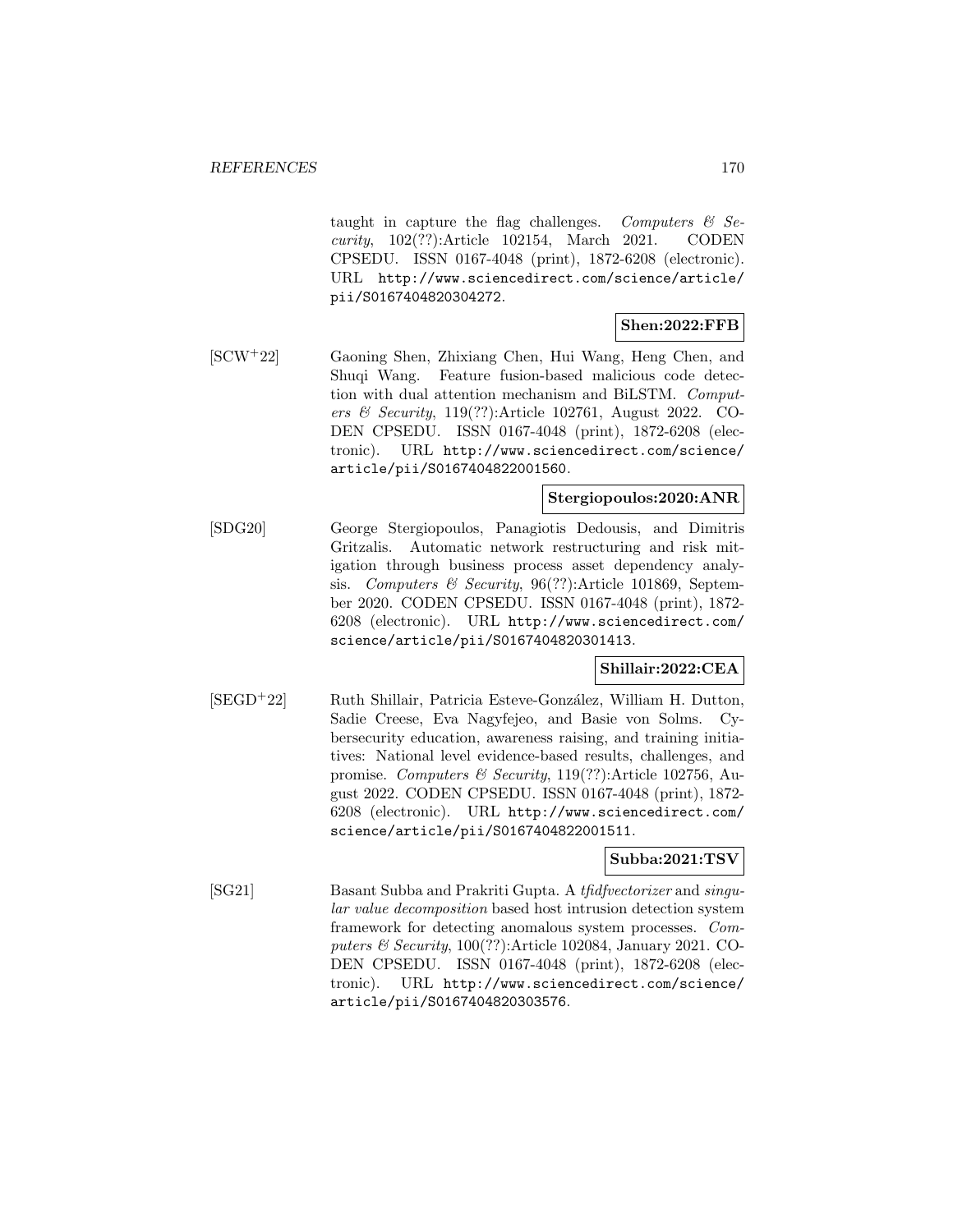### **Shen:2022:PBD**

[SGS<sup>+</sup>22] Yuncheng Shen, Bing Guo, Yan Shen, Xuliang Duan, Xiangqian Dong, Hong Zhang, Chuanwu Zhang, and Yuming Jiang. Personal big data pricing method based on differential privacy. Computers & Security, 113(??):Article 102529, February 2022. CODEN CPSEDU. ISSN 0167-4048 (print), 1872-6208 (electronic). URL http://www.sciencedirect. com/science/article/pii/S0167404821003539.

### **Sharma:2022:OAM**

[SGSS22] Amit Sharma, Brij B. Gupta, Awadhesh Kumar Singh, and V. K. Saraswat. Orchestration of APT malware evasive manoeuvers employed for eluding anti-virus and sandbox defense. Computers & Security, 115(??):Article 102627, April 2022. CODEN CPSEDU. ISSN 0167-4048 (print), 1872- 6208 (electronic). URL http://www.sciencedirect.com/ science/article/pii/S0167404822000268.

# **Stergiopoulos:2021:DMT**

[SGVA21] George Stergiopoulos, Dimitris Gritzalis, Efstratios Vasilellis, and Argiro Anagnostopoulou. Dropping malware through sound injection: a comparative analysis on Android operating systems. Computers & Security, 105(??):Article 102228, June 2021. CODEN CPSEDU. ISSN 0167-4048 (print), 1872- 6208 (electronic). URL http://www.sciencedirect.com/ science/article/pii/S0167404821000523.

#### **Shahim:2021:SDT**

[Sha21] Abbas Shahim. Security of the digital transformation. Computers & Security, 108(??):Article 102345, September 2021. CODEN CPSEDU. ISSN 0167-4048 (print), 1872-6208 (electronic). URL http://www.sciencedirect.com/science/ article/pii/S0167404821001693.

# **Slijepcevic:2021:APH**

[SHK<sup>+</sup>21] Djordje Slijepčević, Maximilian Henzl, Lukas Daniel Klausner, Tobias Dam, Peter Kieseberg, and Matthias Zeppelzauer. k-anonymity in practice: How generalisation and suppression affect machine learning classifiers. Computers & Security, 111(??):Article 102488, December 2021. CO-DEN CPSEDU. ISSN 0167-4048 (print), 1872-6208 (electronic). URL http://www.sciencedirect.com/science/ article/pii/S0167404821003126.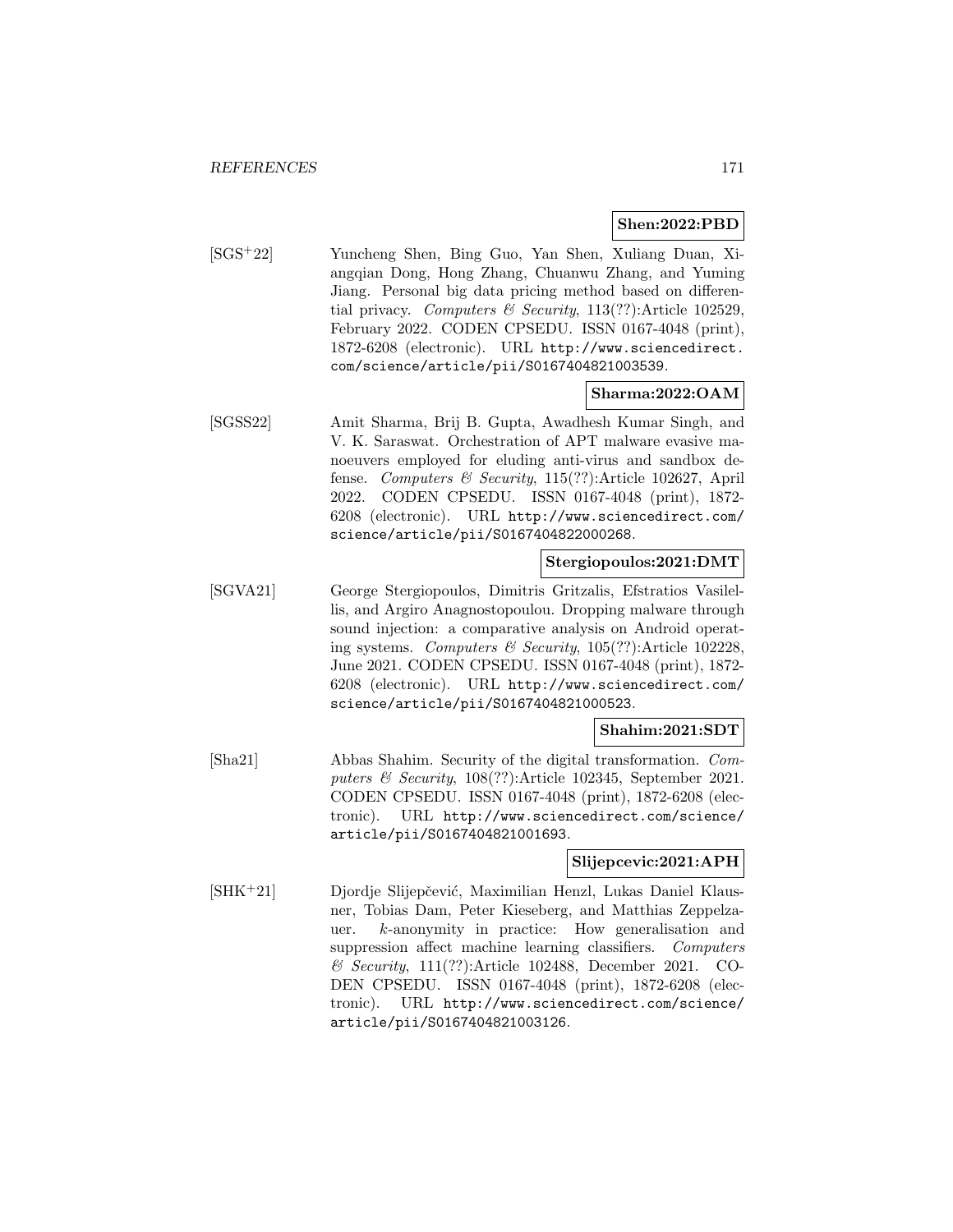# **Shi:2020:ABE**

[SHL<sup>+</sup>20] Shuyun Shi, Debiao He, Li Li, Neeraj Kumar, Muhammad Khurram Khan, and Kim-Kwang Raymond Choo. Applications of blockchain in ensuring the security and privacy of electronic health record systems: a survey. Computers & Security, 97(??):Article 101966, October 2020. CO-DEN CPSEDU. ISSN 0167-4048 (print), 1872-6208 (electronic). URL http://www.sciencedirect.com/science/ article/pii/S016740482030239X.

# **Stojanovic:2020:ADA**

[SHSK20] Branka Stojanović, Katharina Hofer-Schmitz, and Ulrike Kleb. APT datasets and attack modeling for automated detection methods: a review. Computers & Security, 92(??):Article 101734, May 2020. CODEN CPSEDU. ISSN 0167-4048 (print), 1872-6208 (electronic). URL http://www.sciencedirect.com/science/article/ pii/S0167404820300213.

# **Sultan:2021:MBN**

[SJ21] Shizra Sultan and Christian D. Jensen. Metadata based needto-know view in large-scale video surveillance systems. Computers & Security, 111(??):Article 102452, December 2021. CODEN CPSEDU. ISSN 0167-4048 (print), 1872-6208 (electronic). URL http://www.sciencedirect.com/science/ article/pii/S0167404821002765.

# **Smith:2021:AIR**

[SJH<sup>+</sup>21] Richard Smith, Helge Janicke, Ying He, Fenia Ferra, and Adham Albakri. The Agile Incident Response for Industrial Control Systems (AIR4ICS) framework. Computers & Security, 109(??):Article 102398, October 2021. CO-DEN CPSEDU. ISSN 0167-4048 (print), 1872-6208 (electronic). URL http://www.sciencedirect.com/science/ article/pii/S0167404821002224.

# **Shao:2020:ADT**

[SJX<sup>+</sup>20] Wei Shao, Chunfu Jia, Yunkai Xu, Kefan Qiu, Yan Gao, and Yituo He. AttriChain: Decentralized traceable anonymous identities in privacy-preserving permissioned blockchain. Computers & Security, 99(??):Article 102069, December 2020.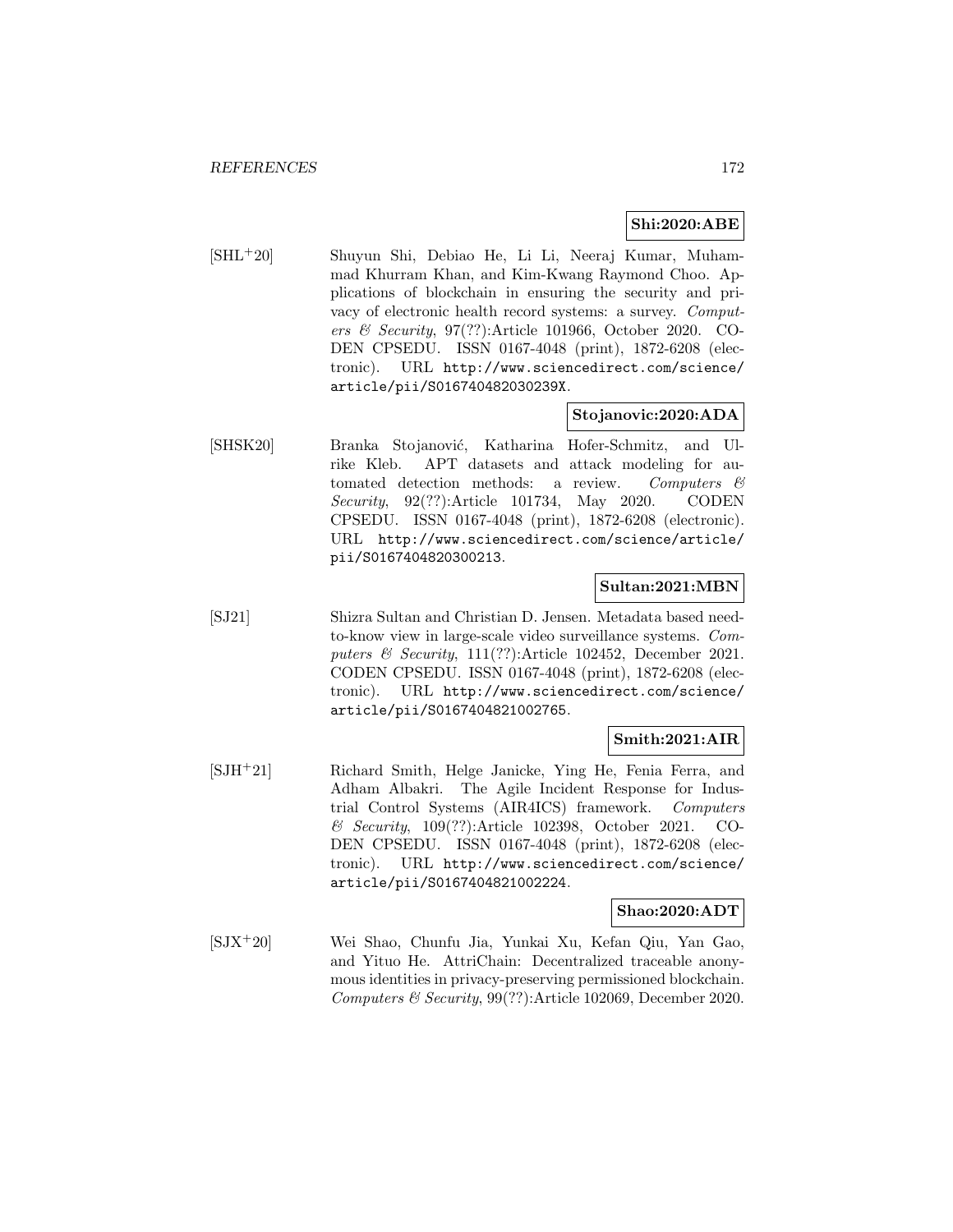CODEN CPSEDU. ISSN 0167-4048 (print), 1872-6208 (electronic). URL http://www.sciencedirect.com/science/ article/pii/S0167404820303424.

# **S:2020:SPE**

[SK20] Ajish S. and K. S. Anil Kumar. Security and performance enhancement of fingerprint biometric template using symmetric hashing. Computers & Security,  $90(??)$ :Article 101714, March 2020. CODEN CPSEDU. ISSN 0167-4048 (print), 1872-6208 (electronic). URL http://www.sciencedirect. com/science/article/pii/S016740482030002X.

# **Skeoch:2022:EGL**

[Ske22] Henry R. K. Skeoch. Expanding the Gordon–Loeb model to cyber-insurance. Computers  $\mathcal C$  Security, 112(??): Article 102533, January 2022. CODEN CPSEDU. ISSN 0167- 4048 (print), 1872-6208 (electronic). URL http://www. sciencedirect.com/science/article/pii/S0167404821003576.

# **Stellios:2021:AIE**

[SKG21] Ioannis Stellios, Panayiotis Kotzanikolaou, and Christos Grigoriadis. Assessing IoT enabled cyber-physical attack paths against critical systems. Computers  $\mathcal{C}$  Security, 107(??):Article 102316, August 2021. CODEN CPSEDU. ISSN 0167-4048 (print), 1872-6208 (electronic). URL http://www.sciencedirect.com/science/article/ pii/S0167404821001401.

# **Shlomo:2021:TPB**

[SKM21] Amit Shlomo, Meir Kalech, and Robert Moskovitch. Temporal pattern-based malicious activity detection in SCADA systems. Computers & Security, 102(??):Article 102153, March 2021. CODEN CPSEDU. ISSN 0167-4048 (print), 1872- 6208 (electronic). URL http://www.sciencedirect.com/ science/article/pii/S0167404820304260.

# **Sudhakar:2021:AEF**

[SKS21] Sai Ram Vallam Sudhakar, Namrata Kayastha, and Kewei Sha. ActID: an efficient framework for activity sensor based user identification. Computers  $\mathcal{B}$  Security, 108(??):Article 102319, September 2021. CODEN CPSEDU. ISSN 0167- 4048 (print), 1872-6208 (electronic). URL http://www. sciencedirect.com/science/article/pii/S0167404821001437.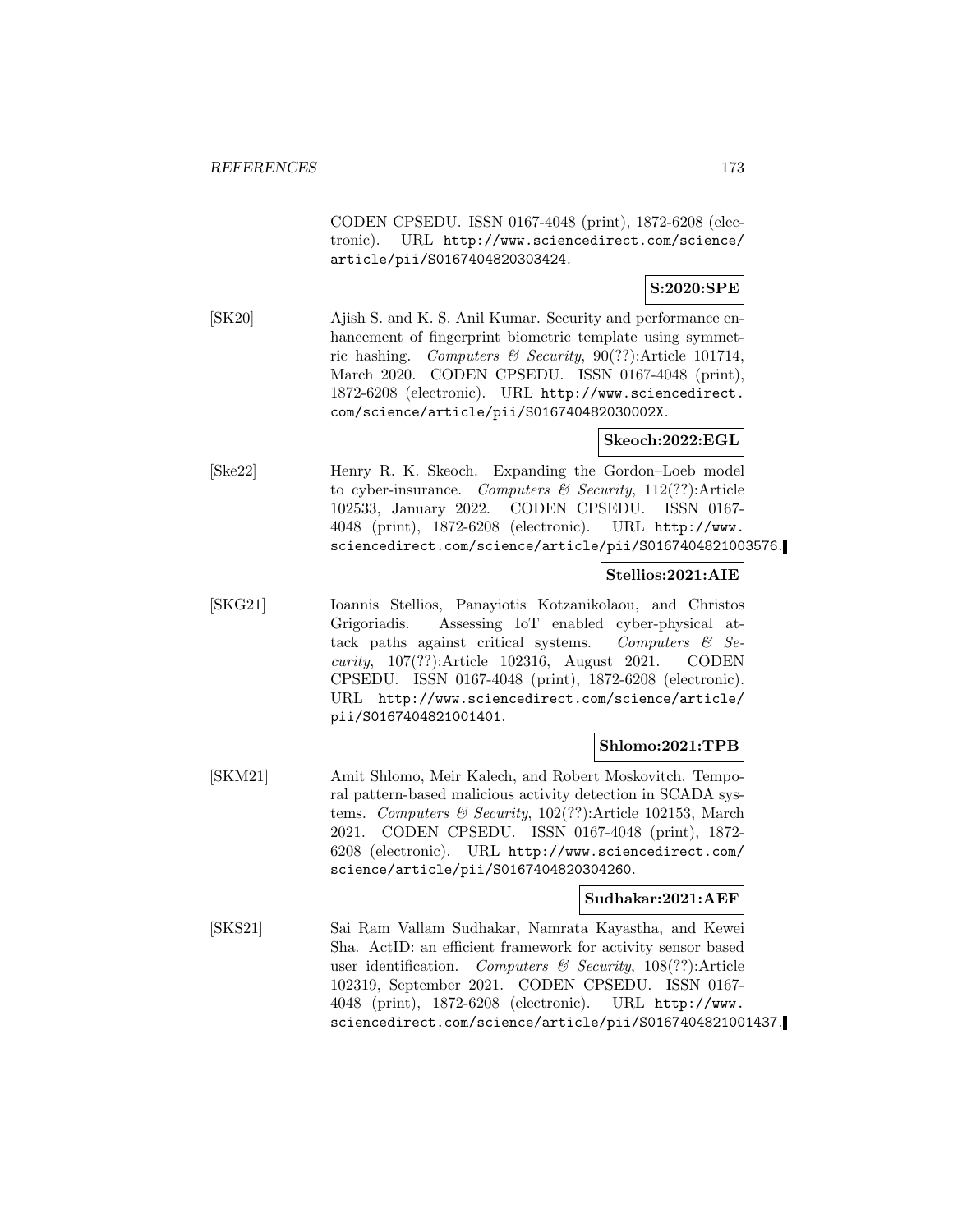# **Shin:2020:RTE**

[SL20] Bongsik Shin and Paul Benjamin Lowry. A review and theoretical explanation of the 'cyberthreat-intelligence (CTI) capability' that needs to be fostered in information security practitioners and how this can be accomplished. Computers & Security, 92(??):Article 101761, May 2020. CO-DEN CPSEDU. ISSN 0167-4048 (print), 1872-6208 (electronic). URL http://www.sciencedirect.com/science/ article/pii/S0167404820300456.

# **Solanki:2021:MVA**

[SLBG21] Rajendra Kumar Solanki, Vijay Laxmi, Bruhadeshwar Bezawada, and Manoj Singh Gaur. MapperDroid: Verifying app capabilities from description to permissions and API calls. Computers & Security,  $111(??)$ :Article 102493, December 2021. CODEN CPSEDU. ISSN 0167-4048 (print), 1872-6208 (electronic). URL http://www.sciencedirect. com/science/article/pii/S0167404821003175.

# **Shao:2021:MEF**

[SLC<sup>+</sup>21] Minglai Shao, Jianxin Li, Yue Chang, Jun Zhao, and Xunxun Chen. MASA: an efficient framework for anomaly detection in multi-attributed networks. Computers & Security, 102(??):Article 102085, March 2021. CODEN CPSEDU. ISSN 0167-4048 (print), 1872-6208 (electronic). URL http://www.sciencedirect.com/science/article/ pii/S0167404820303588.

# **Samarasinghe:2021:CBM**

[SM21] Nayanamana Samarasinghe and Mohammad Mannan. On cloaking behaviors of malicious websites. Computers  $\mathcal{C}$ Security, 101(??):Article 102114, February 2021. CO-DEN CPSEDU. ISSN 0167-4048 (print), 1872-6208 (electronic). URL http://www.sciencedirect.com/science/ article/pii/S0167404820303874.

# **Shen:2021:AHS**

[SMC<sup>+</sup>21] Lixiang Shen, Dejun Mu, Guo Cao, Maoyuan Qin, Jiacheng Zhu, and Wei Hu. Accelerating hardware security verification and vulnerability detection through state space reduction. Computers & Security,  $103(??)$ :Article 102167, April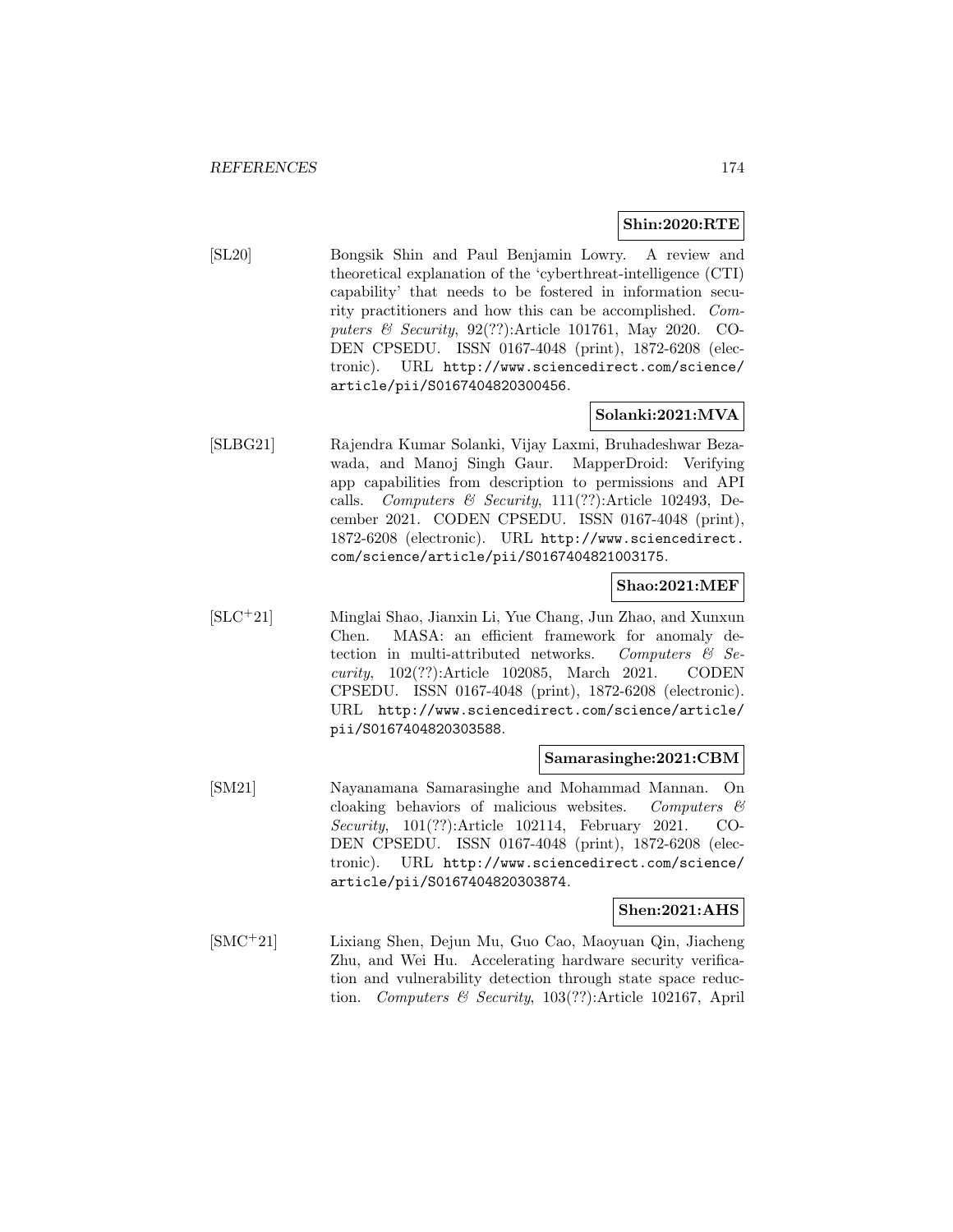2021. CODEN CPSEDU. ISSN 0167-4048 (print), 1872- 6208 (electronic). URL http://www.sciencedirect.com/ science/article/pii/S0167404820304405.

# **Sanchez:2021:APP**

[SMCP21] Pedro Miguel Sánchez Sánchez, Lorenzo Fernández Maimó, Alberto Huertas Celdrán, and Gregorio Martínez Pérez. AuthCODE: a privacy-preserving and multi-device continuous authentication architecture based on machine and deep learning. Computers & Security, 103(??):Article 102168, April 2021. CODEN CPSEDU. ISSN 0167-4048 (print), 1872- 6208 (electronic). URL http://www.sciencedirect.com/ science/article/pii/S0167404820304417.

# **Shepherd:2021:PFI**

[SMvH<sup>+</sup>21] Carlton Shepherd, Konstantinos Markantonakis, Nico van Heijningen, Driss Aboulkassimi, Clément Gaine, Thibaut Heckmann, and David Naccache. Physical fault injection and side-channel attacks on mobile devices: a comprehensive analysis. Computers & Security,  $111(??)$ :Article 102471, December 2021. CODEN CPSEDU. ISSN 0167-4048 (print), 1872-6208 (electronic). URL http://www.sciencedirect. com/science/article/pii/S0167404821002959.

# **Schmitz:2020:LLS**

[SP20] Christopher Schmitz and Sebastian Pape. LiSRA: Lightweight Security Risk Assessment for decision support in information security. Computers & Security,  $90(??)$ : Article 101656, March 2020. CODEN CPSEDU. ISSN 0167-4048 (print), 1872-6208 (electronic). URL http://www.sciencedirect. com/science/article/pii/S0167404819301993.

# **Siponen:2020:CIN**

[SPV20] Mikko Siponen, Petri Puhakainen, and Anthony Vance. Can individuals' neutralization techniques be overcome? A field experiment on password policy. Computers  $\mathcal{C}$  Security, 88(??):Article 101617, January 2020. CODEN CPSEDU. ISSN 0167-4048 (print), 1872-6208 (electronic). URL https://www.sciencedirect.com/science/article/ pii/S0167404819301646.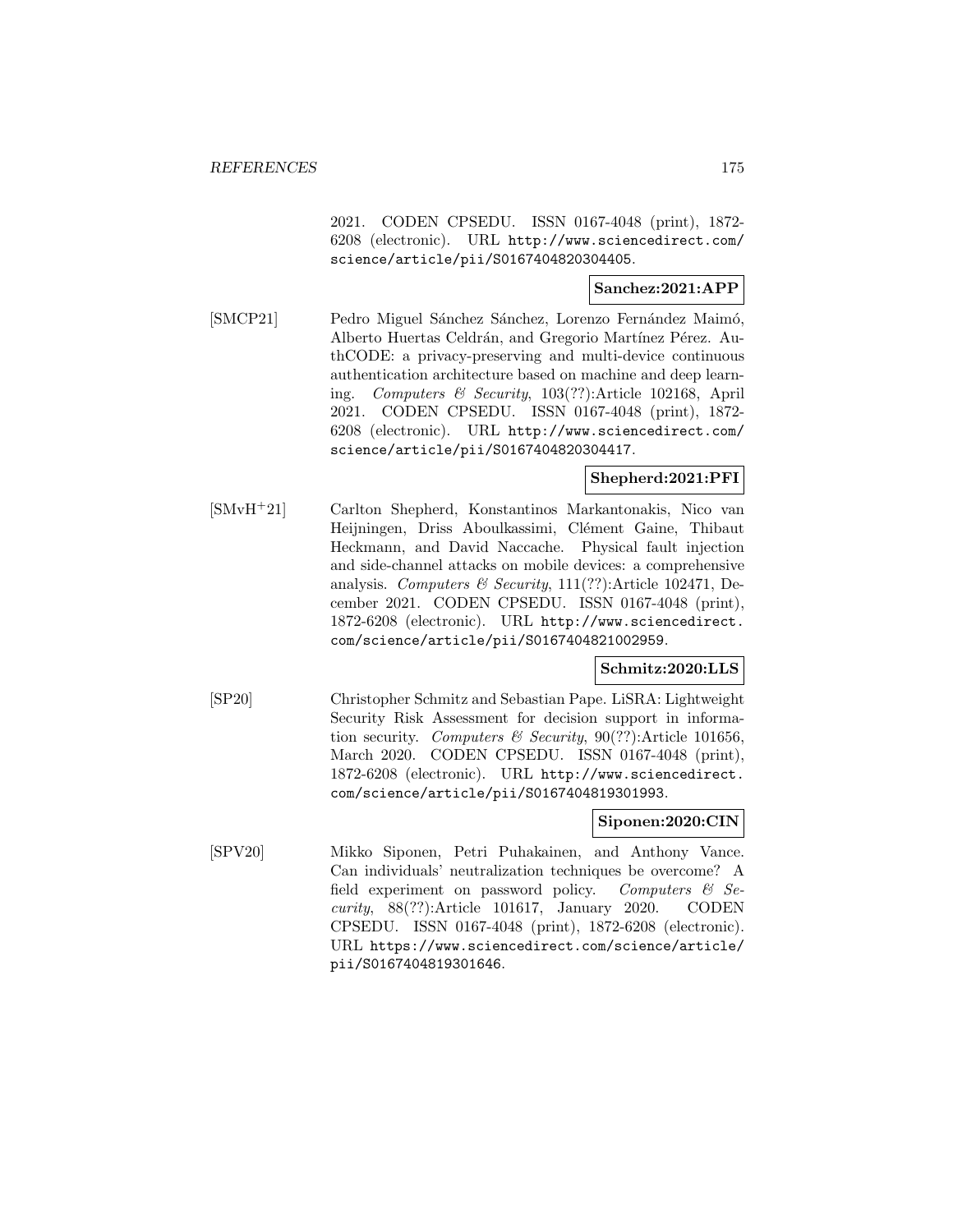### **Singh:2020:BSC**

[SPZ<sup>+</sup>20] Amritraj Singh, Reza M. Parizi, Qi Zhang, Kim-Kwang Raymond Choo, and Ali Dehghantanha. Blockchain smart contracts formalization: Approaches and challenges to address vulnerabilities. Computers & Security,  $88(??)$ : Article 101654, January 2020. CODEN CPSEDU. ISSN 0167-4048 (print), 1872-6208 (electronic). URL http://www.sciencedirect. com/science/article/pii/S0167404818310927.

# **Sung:2022:DKL**

[SRM22] Dillon Cheong Lien Sung, Gauthama Raman M. R., and Aditya P. Mathur. Design-knowledge in learning plant dynamics for detecting process anomalies in water treatment plants. Computers & Security, 113(??):Article 102532, February 2022. CODEN CPSEDU. ISSN 0167-4048 (print), 1872- 6208 (electronic). URL http://www.sciencedirect.com/ science/article/pii/S0167404821003564.

# **Sadique:2022:MAA**

[SS22] Farhan Sadique and Shamik Sengupta. Modeling and analyzing attacker behavior in IoT botnet using temporal convolution network (TCN). Computers  $\mathcal C$  Security, 117(??): Article 102714, June 2022. CODEN CPSEDU. ISSN 0167- 4048 (print), 1872-6208 (electronic). URL http://www. sciencedirect.com/science/article/pii/S0167404822001092.

# **Sohi:2021:REN**

[SSG21] Soroush M. Sohi, Jean-Pierre Seifert, and Fatemeh Ganji. RNNIDS: Enhancing network intrusion detection systems through deep learning. Computers  $\mathcal B$  Security, 102(??): Article 102151, March 2021. CODEN CPSEDU. ISSN 0167-4048 (print), 1872-6208 (electronic). URL http://www. sciencedirect.com/science/article/pii/S0167404820304247.

# **Soriano-Salvador:2021:SSB**

[SSGM21] Enrique Soriano-Salvador and Gorka Guardiola-Múzquiz. SealFS: Storage-based tamper-evident logging. Computers & Security, 108(??):Article 102325, September 2021. CO-DEN CPSEDU. ISSN 0167-4048 (print), 1872-6208 (electronic). URL http://www.sciencedirect.com/science/ article/pii/S0167404821001498.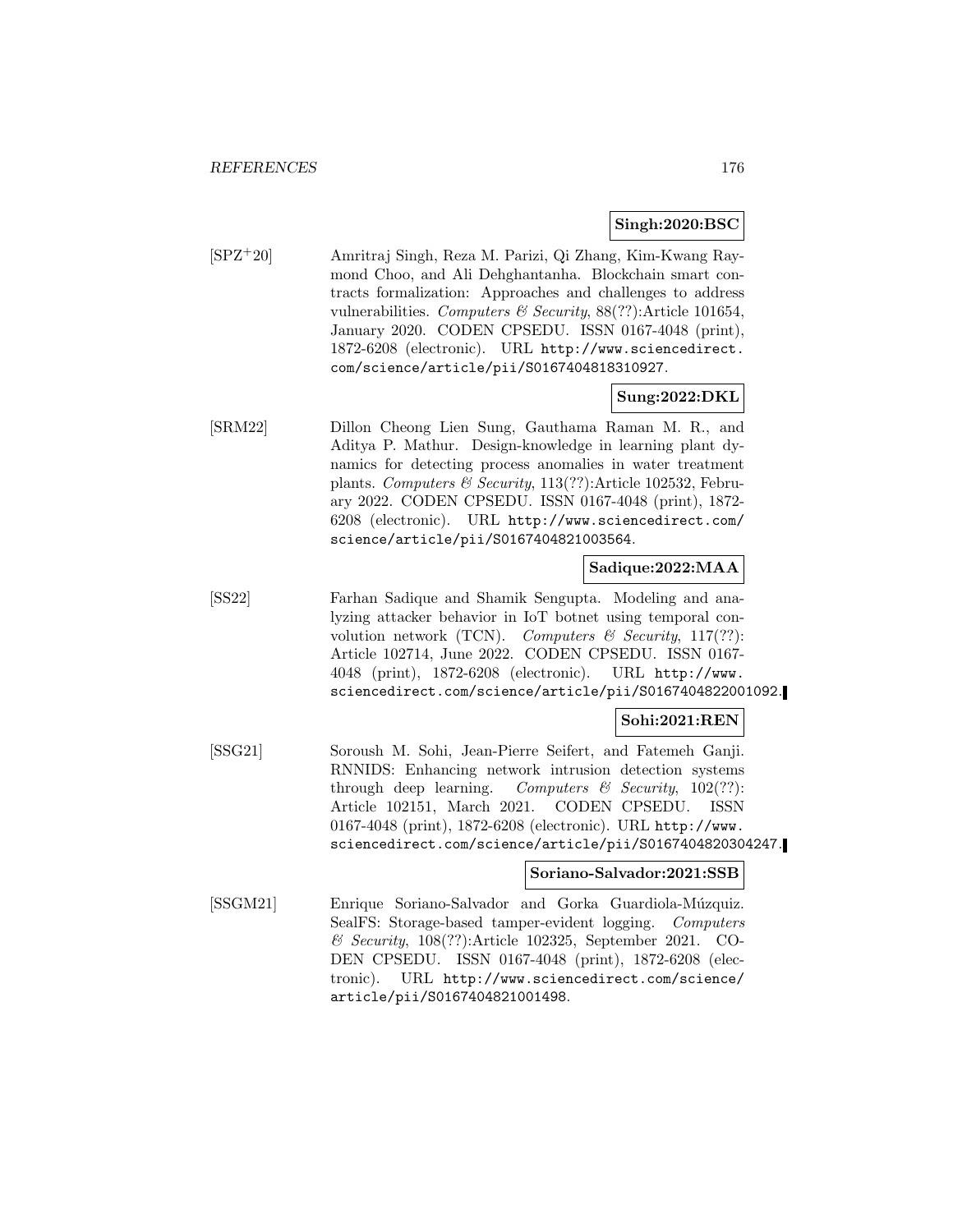# **Schmitz:2021:MLA**

[SSHP21] Christopher Schmitz, Michael Schmid, David Harborth, and Sebastian Pape. Maturity level assessments of information security controls: an empirical analysis of practitioners assessment capabilities. Computers  $\&$  Security, 108(??):Article 102306, September 2021. CODEN CPSEDU. ISSN 0167-4048 (print), 1872-6208 (electronic). URL http://www.sciencedirect.com/science/article/ pii/S0167404821001309.

# **Shao:2020:SWF**

[SSL20] Xiuyan Shao, Mikko Siponen, and Fufan Liu. Shall we follow? Impact of reputation concern on information security managers' investment decisions. Computers & Security, 97(??):Article 101961, October 2020. CO-DEN CPSEDU. ISSN 0167-4048 (print), 1872-6208 (electronic). URL http://www.sciencedirect.com/science/ article/pii/S0167404820302376.

# **Salvi:2022:CRC**

[SSN22] Andrea Salvi, Paolo Spagnoletti, and Nadia Saad Noori. Cyber-resilience of critical cyber infrastructures: Integrating digital twins in the electric power ecosystem. Computers & Security, 112(??):Article 102507, January 2022. CO-DEN CPSEDU. ISSN 0167-4048 (print), 1872-6208 (electronic). URL http://www.sciencedirect.com/science/ article/pii/S016740482100331X.

#### **Szczepaniuk:2020:ISA**

[SSRK20] Edyta Karolina Szczepaniuk, Hubert Szczepaniuk, Tomasz Rokicki, and Bogdan Klepacki. Information security assessment in public administration. Computers  $\mathcal{B}$  Security, 90(??):Article 101709, March 2020. CODEN CPSEDU. ISSN 0167-4048 (print), 1872-6208 (electronic). URL http://www.sciencedirect.com/science/article/ pii/S0167404819302469.

# **Shah:2021:LLC**

[SSS<sup>+</sup>21] Syed W. Shah, Naeem F. Syed, Arash Shaghaghi, Adnan Anwar, Zubair Baig, and Robin Doss. LCDA: Lightweight continuous device-to-device authentication for a Zero Trust Architecture (ZTA). Computers & Security,  $108(??)$ : Article 102351,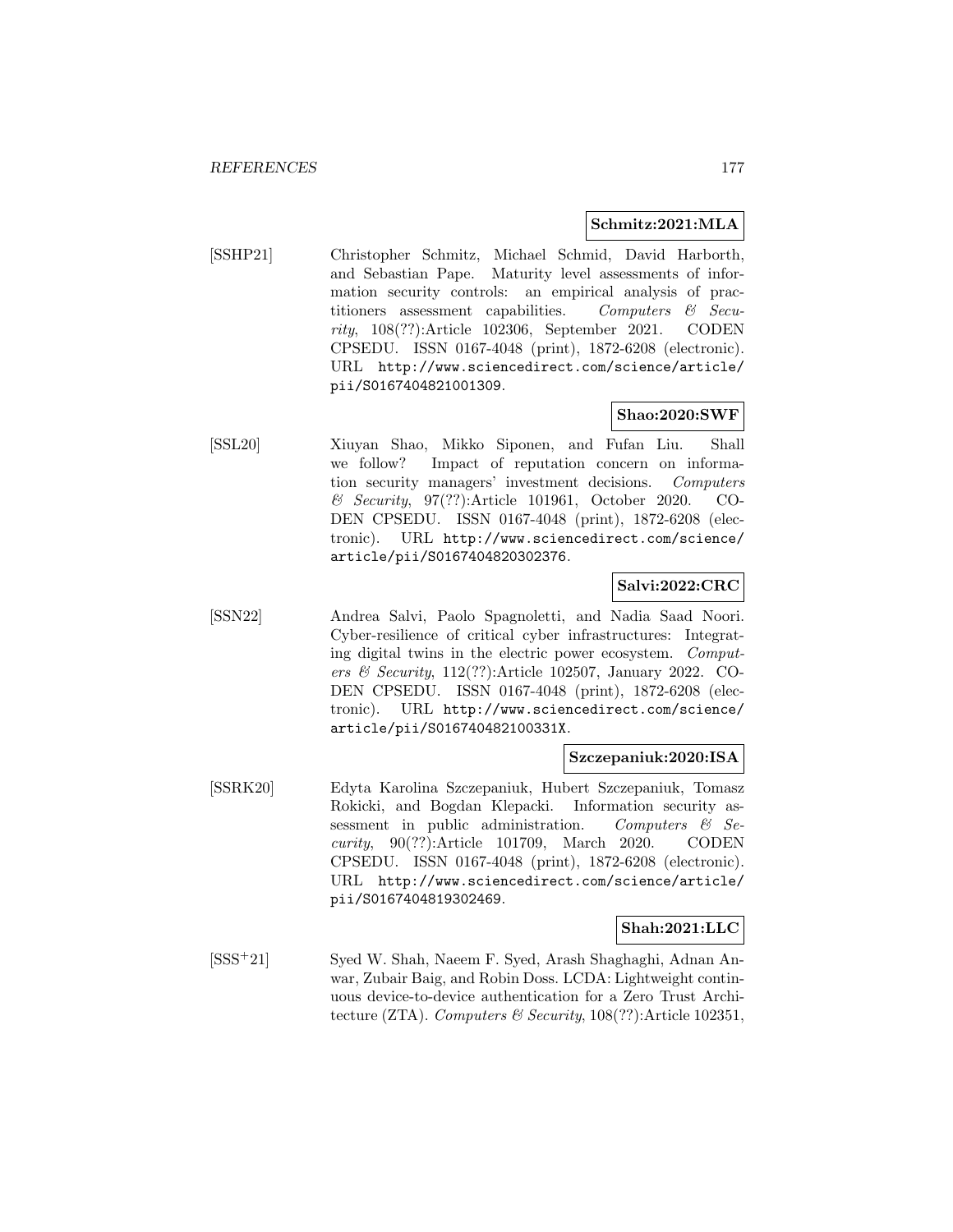September 2021. CODEN CPSEDU. ISSN 0167-4048 (print), 1872-6208 (electronic). URL http://www.sciencedirect. com/science/article/pii/S0167404821001759.

## **Soomro:2021:FIF**

[SST21] Zahoor Ahmed Soomro, Mahmood Hussain Shah, and Jason Thatcher. A framework for ID fraud prevention policies in etailing sector. Computers & Security,  $109(??)$ : Article 102403, October 2021. CODEN CPSEDU. ISSN 0167-4048 (print), 1872-6208 (electronic). URL http://www.sciencedirect. com/science/article/pii/S0167404821002273.

# **Syed:2022:TSC**

[SSTRD22] Naeem Firdous Syed, Syed W. Shah, Rolando Trujillo-Rasua, and Robin Doss. Traceability in supply chains: a cyber security analysis. Computers & Security,  $112(??)$ : Article 102536, January 2022. CODEN CPSEDU. ISSN 0167-4048 (print), 1872-6208 (electronic). URL http://www.sciencedirect. com/science/article/pii/S0167404821003606.

#### **Shafiq:2020:IMT**

[STB<sup>+</sup>20] Muhammad Shafiq, Zhihong Tian, Ali Kashif Bashir, Xiaojiang Du, and Mohsen Guizani. IoT malicious traffic identification using wrapper-based feature selection mechanisms. Computers  $\mathcal B$  Security, 94(??): Article 101863, July 2020. CO-DEN CPSEDU. ISSN 0167-4048 (print), 1872-6208 (electronic). URL http://www.sciencedirect.com/science/ article/pii/S0167404820301358.

# **Sun:2022:PPV**

[STH<sup>+</sup>22] Xin Sun, Chengliang Tian, Changhui Hu, Weizhong Tian, Hanlin Zhang, and Jia Yu. Privacy-preserving and verifiable SRC-based face recognition with cloud/edge server assistance. Computers & Security,  $118(??)$ :Article 102740, July 2022. CODEN CPSEDU. ISSN 0167-4048 (print), 1872- 6208 (electronic). URL http://www.sciencedirect.com/ science/article/pii/S0167404822001353.

# **Suaboot:2020:SCH**

[STM<sup>+</sup>20] Jakapan Suaboot, Zahir Tari, Abdun Mahmood, Albert Y. Zomaya, and Wei Li. Sub-curve HMM: a malware detection approach based on partial analysis of API call sequences.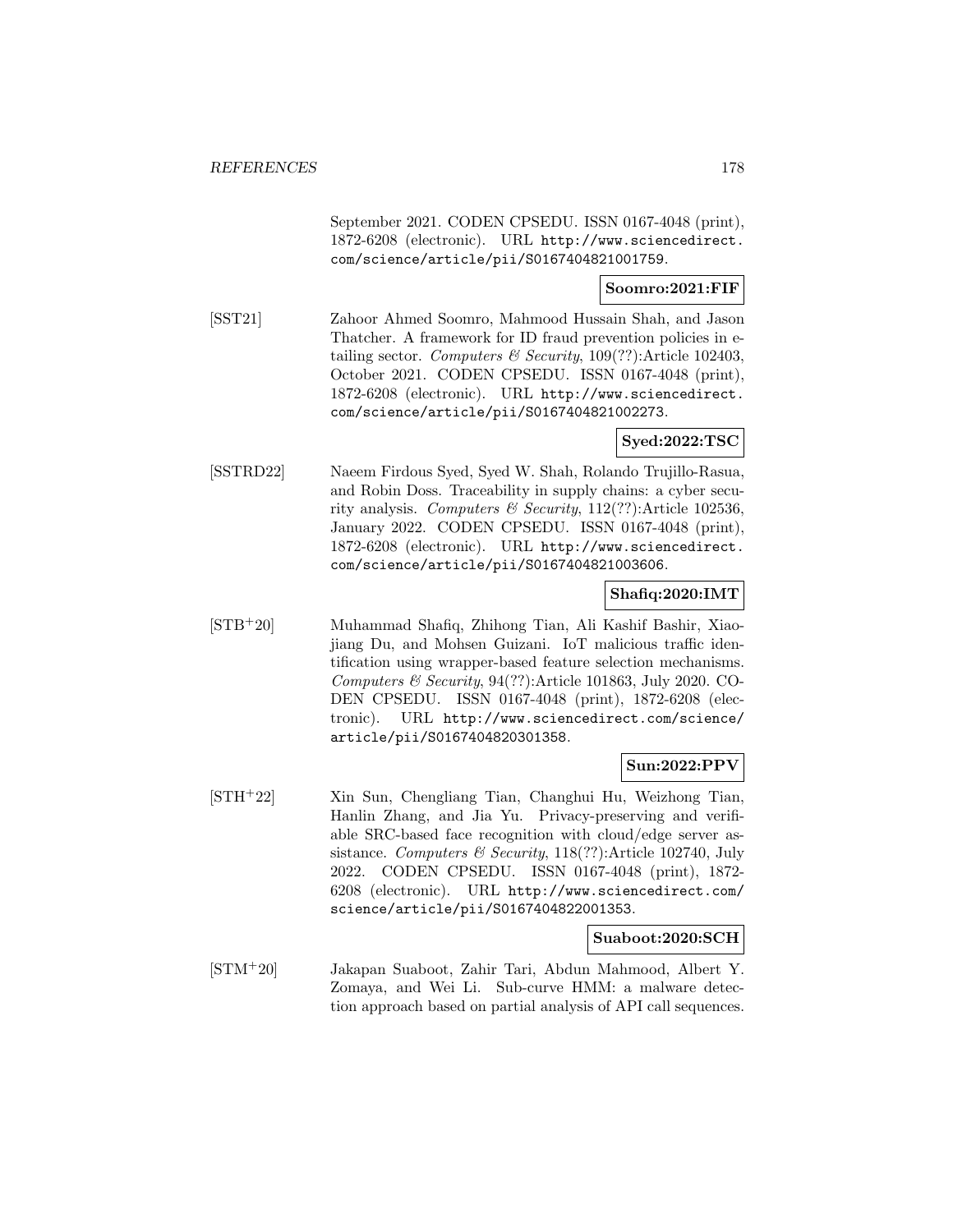Computers & Security, 92(??):Article 101773, May 2020. CO-DEN CPSEDU. ISSN 0167-4048 (print), 1872-6208 (electronic). URL http://www.sciencedirect.com/science/ article/pii/S0167404820300596.

# **Saravanan:2021:LBA**

[SU21] N. Saravanan and A. Umamakeswari. Lattice based access control for protecting user data in cloud environments with hybrid security. Computers & Security, 100(??):Article 102074, January 2021. CODEN CPSEDU. ISSN 0167-4048 (print), 1872-6208 (electronic). URL http://www.sciencedirect. com/science/article/pii/S0167404820303473.

# **Sun:2021:TGM**

[Sun21] Pan Jun Sun. A tripartite game model of trust cooperation in cloud service. Computers & Security,  $106(??)$ : Article 102272, July 2021. CODEN CPSEDU. ISSN 0167-4048 (print), 1872- 6208 (electronic). URL http://www.sciencedirect.com/ science/article/pii/S0167404821000961.

#### **Shahani:2021:CBR**

[SVA21] Snehkumar Shahani, R. Venkateswaran, and Jibi Abraham. Cost-based recommendation of parameters for local differentially private data aggregation. Computers  $\mathcal{C}$ Security, 102(??):Article 102144, March 2021. CODEN CPSEDU. ISSN 0167-4048 (print), 1872-6208 (electronic). URL http://www.sciencedirect.com/science/article/ pii/S016740482030417X.

#### **Schlette:2021:PCS**

[SVP21] Daniel Schlette, Manfred Vielberth, and Günther Pernul. CTI-SOC2M2 — the quest for mature, intelligence-driven security operations and incident response capabilities. Computers & Security,  $111(??)$ :Article 102482, December 2021. CODEN CPSEDU. ISSN 0167-4048 (print), 1872-6208 (electronic). URL http://www.sciencedirect.com/science/ article/pii/S0167404821003060.

#### **Simoglou:2021:IDS**

[SVPM21] George Simoglou, George Violettas, Sophia Petridou, and Lefteris Mamatas. Intrusion detection systems for RPL security: a comparative analysis. Computers  $\mathcal C$  Security, 104 (??):Article 102219, May 2021. CODEN CPSEDU. ISSN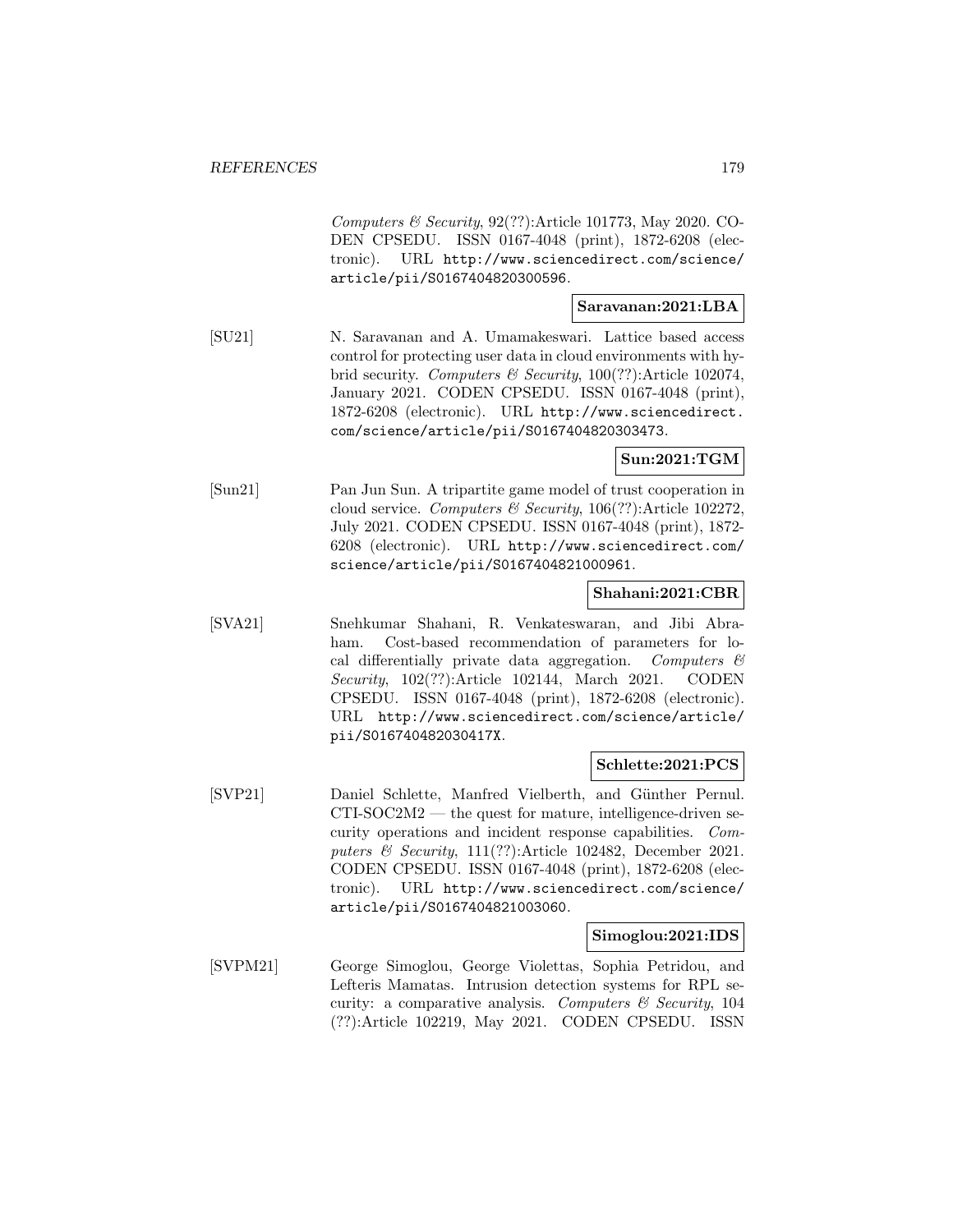# 0167-4048 (print), 1872-6208 (electronic). URL http://www. sciencedirect.com/science/article/pii/S0167404821000432.

# **Strous:2021:SPI**

[SvSZ21] Leon Strous, Suné von Solms, and André Zúquete. Security and privacy of the Internet of Things. Computers & Security, 102(??):Article 102148, March 2021. CO-DEN CPSEDU. ISSN 0167-4048 (print), 1872-6208 (electronic). URL http://www.sciencedirect.com/science/ article/pii/S0167404820304211.

# **Shin:2022:PAE**

[SW22] Youjin Shin and Simon S. Woo. PasswordTensor: Analyzing and explaining password strength using tensor decomposition. Computers & Security, 116(??):Article 102634, May 2022. CODEN CPSEDU. ISSN 0167-4048 (print), 1872- 6208 (electronic). URL http://www.sciencedirect.com/ science/article/pii/S0167404822000335.

# **Sun:2020:UIB**

[SWK20] Qizhang Sun, Martijn C. Willemsen, and Bart P. Knijnenburg. Unpacking the intention-behavior gap in privacy decision making for the Internet of Things (IoT) using aspect listing. Computers & Security, 97(??):Article 101924, October 2020. CODEN CPSEDU. ISSN 0167-4048 (print), 1872-6208 (electronic). URL http://www.sciencedirect. com/science/article/pii/S0167404820302005.

# **Sun:2020:DMD**

[SWYL20] Xiaoqing Sun, Zhiliang Wang, Jiahai Yang, and Xinran Liu. Deepdom: Malicious domain detection with scalable and heterogeneous graph convolutional networks. Computers & Security, 99(??):Article 102057, December 2020. CO-DEN CPSEDU. ISSN 0167-4048 (print), 1872-6208 (electronic). URL http://www.sciencedirect.com/science/ article/pii/S0167404820303308.

# **Shao:2021:BED**

[SYA<sup>+</sup>21] Kun Shao, Junan Yang, Yang Ai, Hui Liu, and Yu Zhang. BDDR: an effective defense against textual backdoor attacks. Computers & Security, 110(??):Article 102433, November 2021. CODEN CPSEDU. ISSN 0167-4048 (print), 1872-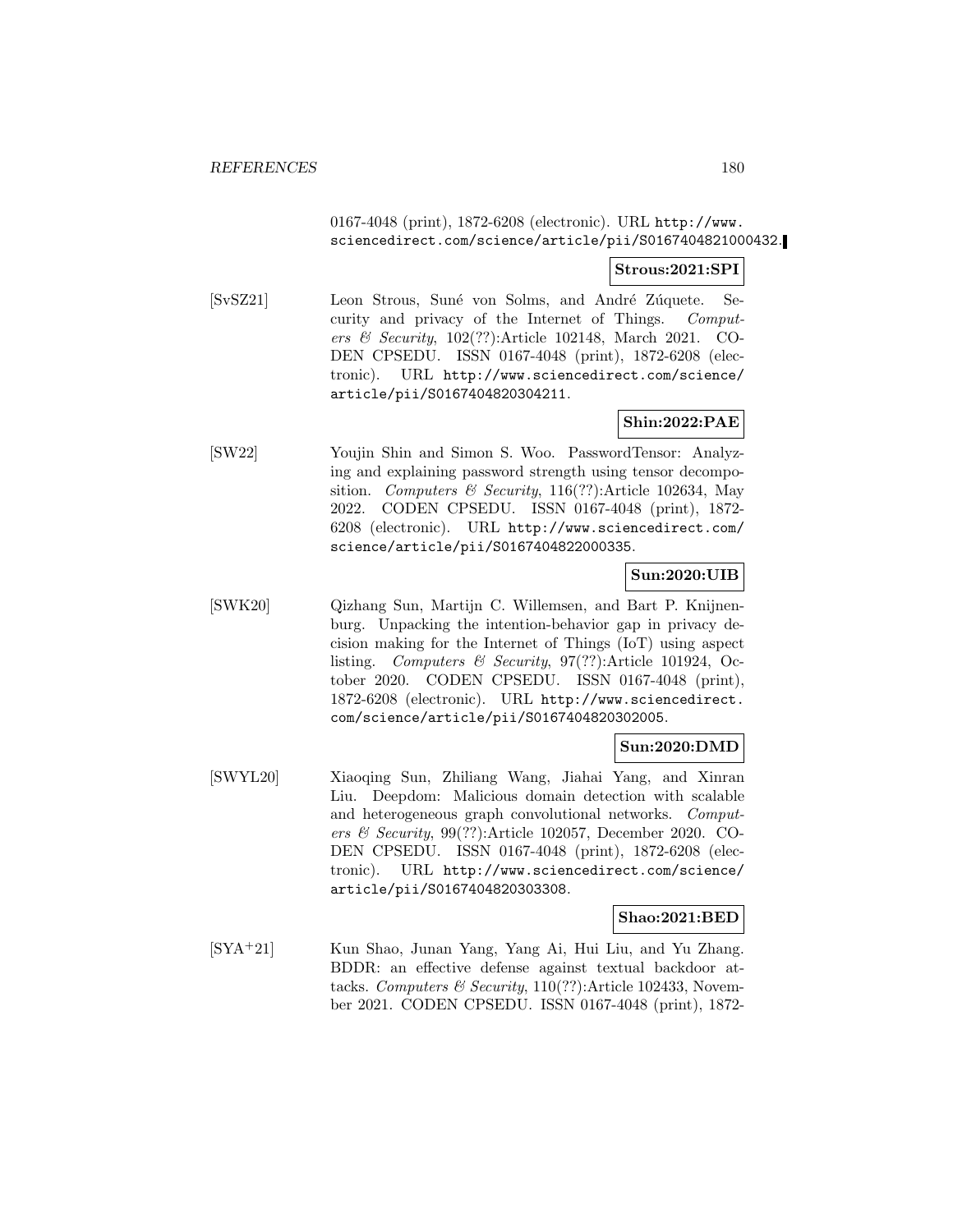6208 (electronic). URL http://www.sciencedirect.com/ science/article/pii/S0167404821002571.

### **Sheng:2021:SIH**

[SYF<sup>+</sup>21] Chuan Sheng, Yu Yao, Qiang Fu, Wei Yang, and Ying Liu. Study on the intelligent honeynet model for containing the spread of industrial viruses. Computers  $\mathcal{C}$ Security, 111(??):Article 102460, December 2021. CO-DEN CPSEDU. ISSN 0167-4048 (print), 1872-6208 (electronic). URL http://www.sciencedirect.com/science/ article/pii/S0167404821002844.

### **Sun:2021:CTN**

[SYG<sup>+</sup>21] Fangyuan Sun, Jia Yu, Xinrui Ge, Ming Yang, and Fanyu Kong. Constrained top- $k$  nearest fuzzy keyword queries on encrypted graph in road network. Computers  $\mathcal{C}$  Security, 111(??):Article 102456, December 2021. CODEN CPSEDU. ISSN 0167-4048 (print), 1872-6208 (electronic). URL http://www.sciencedirect.com/science/article/ pii/S0167404821002807.

## **Song:2022:MRM**

[SYH<sup>+</sup>22] Haina Song, Fangfang Yin, Xinyu Han, Tao Luo, and Jianfeng Li. MPDS-RCA: Multi-level privacy-preserving data sharing for resisting collusion attacks based on an integration of CP-ABE and LDP. Computers  $\mathcal{C}$  Security, 112(??):Article 102523, January 2022. CODEN CPSEDU. ISSN 0167-4048 (print), 1872-6208 (electronic). URL http://www.sciencedirect.com/science/article/ pii/S0167404821003473.

### **Sun:2020:QPT**

[SYL<sup>+</sup>20] Zhe Sun, Lihua Yin, Chao Li, Weizhe Zhang, Ang Li, and Zhihong Tian. The QoS and privacy trade-off of adversarial deep learning: an evolutionary game approach. *Comput*ers & Security, 96(??):Article 101876, September 2020. CO-DEN CPSEDU. ISSN 0167-4048 (print), 1872-6208 (electronic). URL http://www.sciencedirect.com/science/ article/pii/S0167404820301498.

#### **Sun:2021:NBD**

[SZC<sup>+</sup>21] Dongming Sun, Xiaolu Zhang, Kim-Kwang Raymond Choo, Liang Hu, and Feng Wang. NLP-based digital forensic in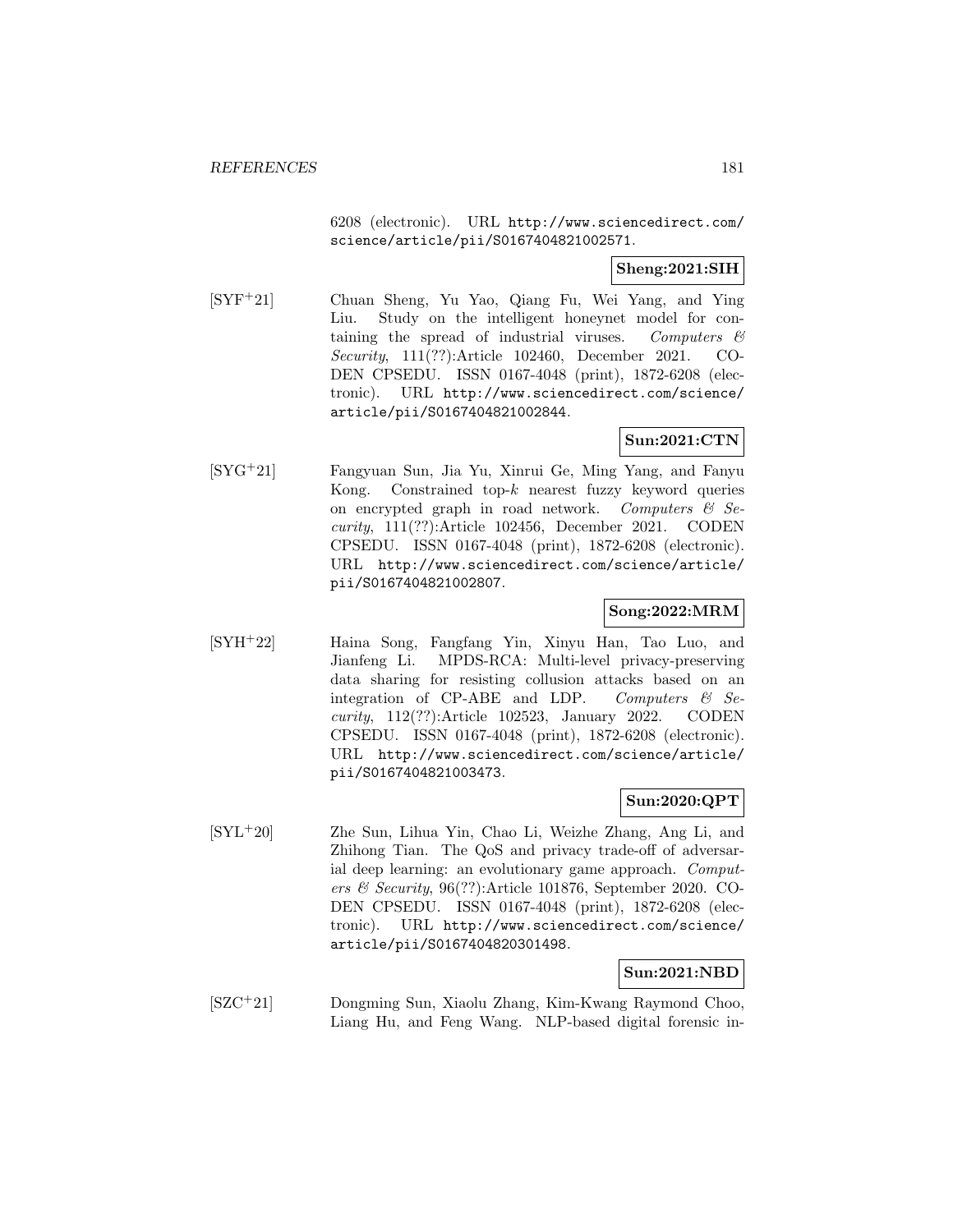vestigation platform for online communications. Computers & Security, 104(??):Article 102210, May 2021. CO-DEN CPSEDU. ISSN 0167-4048 (print), 1872-6208 (electronic). URL http://www.sciencedirect.com/science/ article/pii/S0167404821000341.

## **Sun:2022:PDP**

[SZL<sup>+</sup>22] Jie Sun, Lingchen Zhao, Zhuotao Liu, Qi Li, Xinhao Deng, Qian Wang, and Yong Jiang. Practical differentially private online advertising. Computers  $\mathcal{C}$  Security, 112(??):Article 102504, January 2022. CODEN CPSEDU. ISSN 0167-4048 (print), 1872-6208 (electronic). URL http://www.sciencedirect.com/science/article/ pii/S016740482100328X.

## **Shao:2022:TON**

[SZY<sup>+</sup>22] Kun Shao, Yu Zhang, Junan Yang, Xiaoshuai Li, and Hui Liu. The triggers that open the NLP model backdoors are hidden in the adversarial samples. Computers & Security, 118(??):Article 102730, July 2022. CO-DEN CPSEDU. ISSN 0167-4048 (print), 1872-6208 (electronic). URL http://www.sciencedirect.com/science/ article/pii/S0167404822001250.

#### **Tantawy:2020:MBR**

[TAES20] Ashraf Tantawy, Sherif Abdelwahed, Abdelkarim Erradi, and Khaled Shaban. Model-based risk assessment for cyber physical systems security. Computers  $\mathcal{C}$  Security, 96(??):Article 101864, September 2020. CODEN CPSEDU. ISSN 0167-4048 (print), 1872-6208 (electronic). URL http://www.sciencedirect.com/science/article/ pii/S016740482030136X.

#### **terBeek:2021:QSR**

[tBLLV21] Maurice H. ter Beek, Axel Legay, Alberto Lluch Lafuente, and Andrea Vandin. Quantitative security risk modeling and analysis with RisQFLan. Computers  $\mathcal{C}$  Security, 109(??):Article 102381, October 2021. CODEN CPSEDU. ISSN 0167-4048 (print), 1872-6208 (electronic). URL http://www.sciencedirect.com/science/article/ pii/S0167404821002054.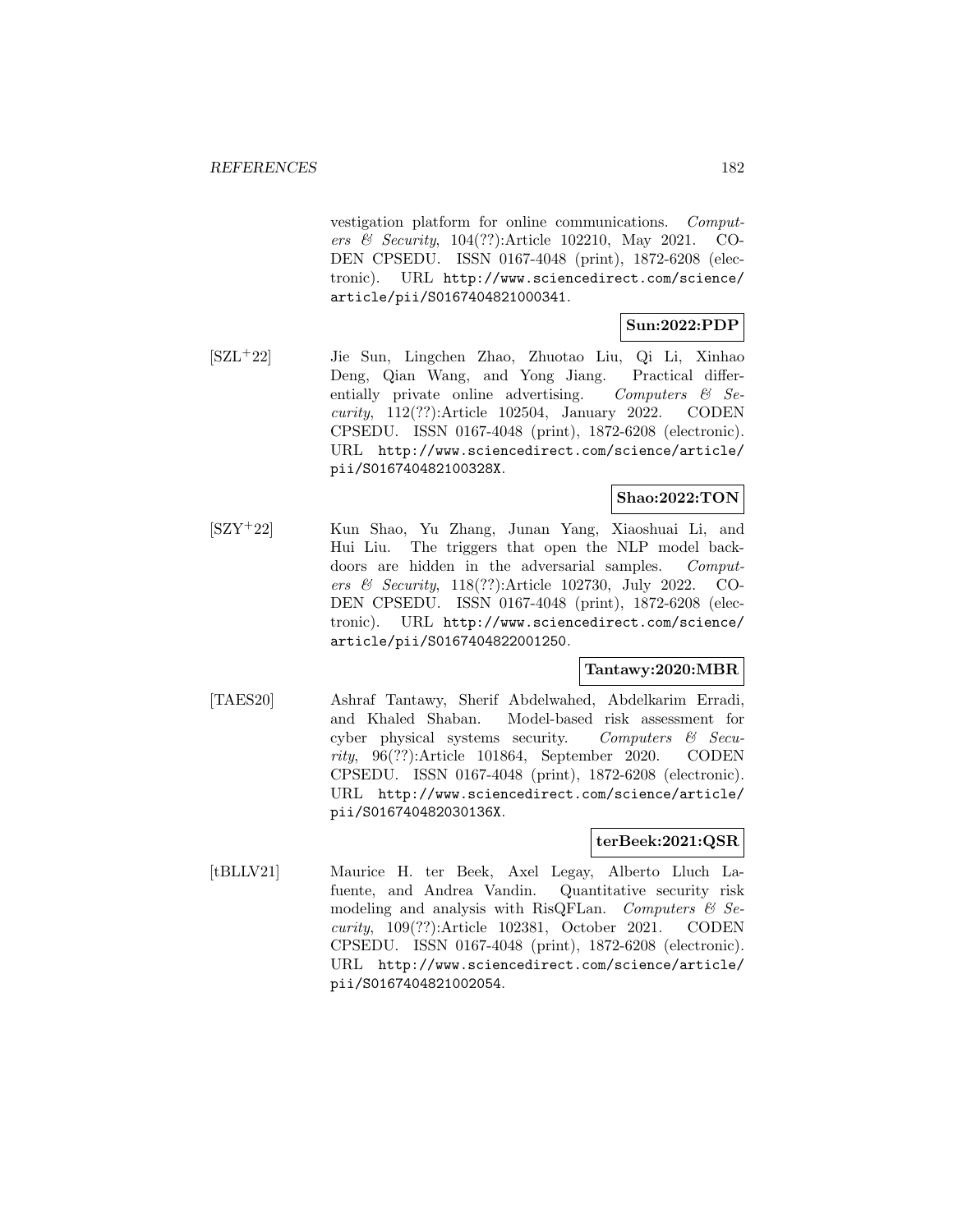#### **Tondel:2022:ISP**

[TCJS22] Inger Anne Tøndel, Daniela Soares Cruzes, Martin Gilje Jaatun, and Guttorm Sindre. Influencing the security prioritisation of an agile software development project. Computers & Security, 118(??):Article 102744, July 2022. CO-DEN CPSEDU. ISSN 0167-4048 (print), 1872-6208 (electronic). URL http://www.sciencedirect.com/science/ article/pii/S0167404822001390.

# **Tan:2020:GTA**

[TCY<sup>+</sup>20] Choon Lin Tan, Kang Leng Chiew, Kelvin S. C. Yong, San Nah Sze, Johari Abdullah, and Yakub Sebastian. A graph-theoretic approach for the detection of phishing webpages. Computers & Security, 95(??):Article 101793, August 2020. CODEN CPSEDU. ISSN 0167-4048 (print), 1872- 6208 (electronic). URL http://www.sciencedirect.com/ science/article/pii/S016740482030078X.

## **Tian:2021:TAF**

[TCYL21] Pu Tian, Zheyi Chen, Wei Yu, and Weixian Liao. Towards asynchronous federated learning based threat detection: a DC-Adam approach. Computers  $\mathcal{C}$  Security, 108(??):Article 102344, September 2021. CODEN CPSEDU. ISSN 0167-4048 (print), 1872-6208 (electronic). URL http://www.sciencedirect.com/science/article/ pii/S0167404821001681.

## **Tok:2021:SAS**

[TD21] Mevlut Serkan Tok and Mehmet Demirci. Security analysis of SDN controller-based DHCP services and attack mitigation with DHCPguard. Computers  $\mathcal{B}$  Security, 109(??):Article 102394, October 2021. CODEN CPSEDU. ISSN 0167-4048 (print), 1872-6208 (electronic). URL http://www.sciencedirect.com/science/article/ pii/S0167404821002182.

#### **Topping:2021:BSB**

[TDM<sup>+</sup>21] Colin Topping, Andrew Dwyer, Ola Michalec, Barnaby Craggs, and Awais Rashid. Beware suppliers bearing gifts!: Analysing coverage of supply chain cyber security in critical national infrastructure sectorial and cross-sectorial frameworks. Computers & Security,  $108(??)$ :Article 102324,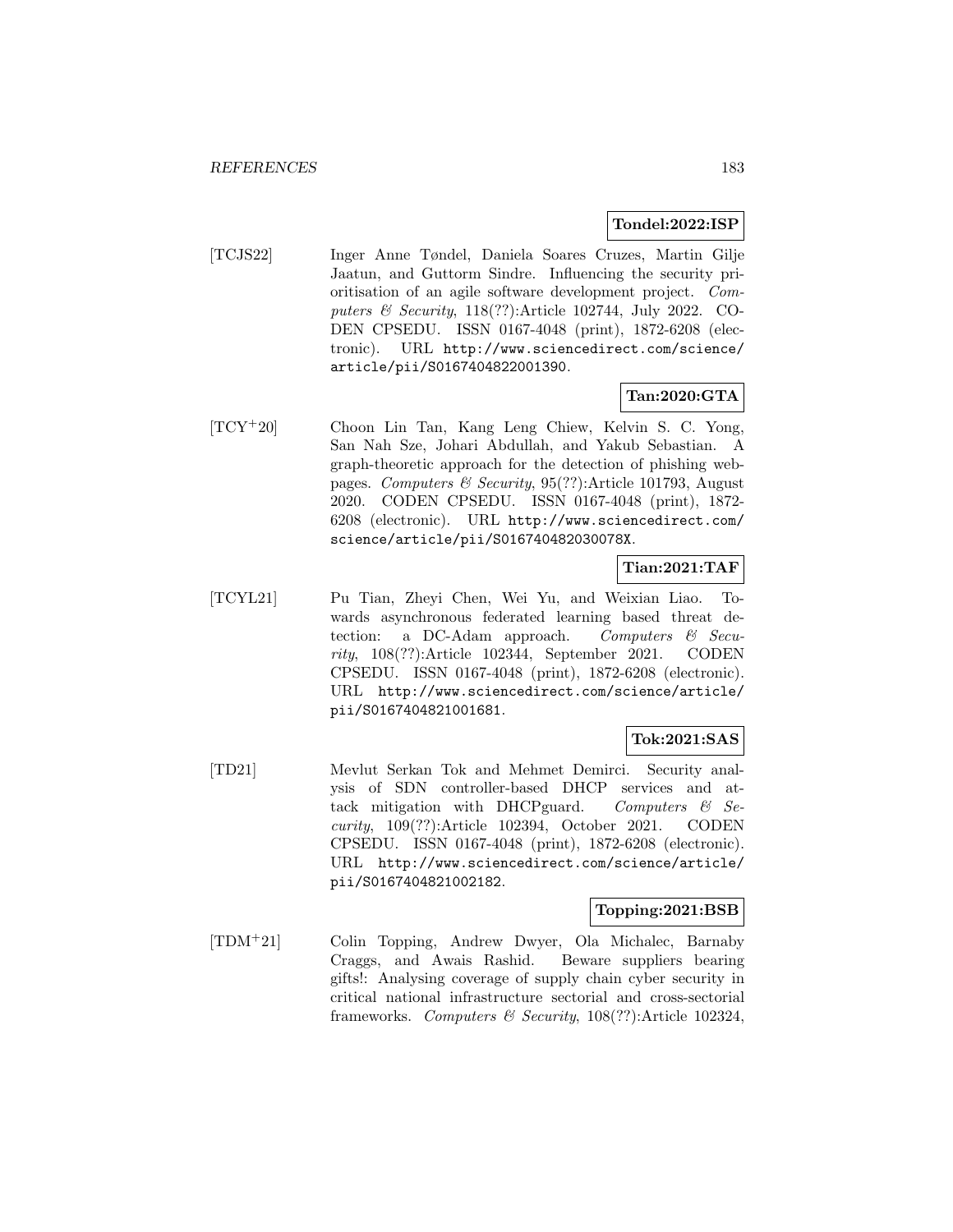September 2021. CODEN CPSEDU. ISSN 0167-4048 (print), 1872-6208 (electronic). URL http://www.sciencedirect. com/science/article/pii/S0167404821001486.

#### **Tekerek:2021:NAW**

[Tek21] Adem Tekerek. A novel architecture for web-based attack detection using convolutional neural network. Computers & Security, 100(??):Article 102096, January 2021. CO-DEN CPSEDU. ISSN 0167-4048 (print), 1872-6208 (electronic). URL http://www.sciencedirect.com/science/ article/pii/S0167404820303692.

### **Tolah:2021:EAI**

[TFP21] Alaa Tolah, Steven M. Furnell, and Maria Papadaki. An empirical analysis of the information security culture key factors framework. Computers & Security, 108(??):Article 102354, September 2021. CODEN CPSEDU. ISSN 0167-4048 (print), 1872-6208 (electronic). URL http://www.sciencedirect. com/science/article/pii/S0167404821001784.

#### **Thomas:2022:FDP**

[TGOF22] Louise Thomas, Iqbal Gondal, Taiwo Oseni, and Selena (Sally) Firmin. A framework for data privacy and security accountability in data breach communications. Computers & Security, 116(??):Article 102657, May 2022. CO-DEN CPSEDU. ISSN 0167-4048 (print), 1872-6208 (electronic). URL http://www.sciencedirect.com/science/ article/pii/S0167404822000566.

#### **Tripathi:2021:PTS**

[TH21] Nikhil Tripathi and Neminath Hubballi. Preventing time synchronization in NTP broadcast mode. Computers  $\mathcal{C}$ Security, 102(??):Article 102135, March 2021. CODEN CPSEDU. ISSN 0167-4048 (print), 1872-6208 (electronic). URL http://www.sciencedirect.com/science/article/ pii/S0167404820304089.

#### **Tian:2020:CDI**

[TJ20] Junfeng Tian and Xuan Jing. Cloud data integrity verification scheme for associated tags. Computers  $\mathcal{B}$  Security, 95(??):Article 101847, August 2020. CODEN CPSEDU. ISSN 0167-4048 (print), 1872-6208 (electronic).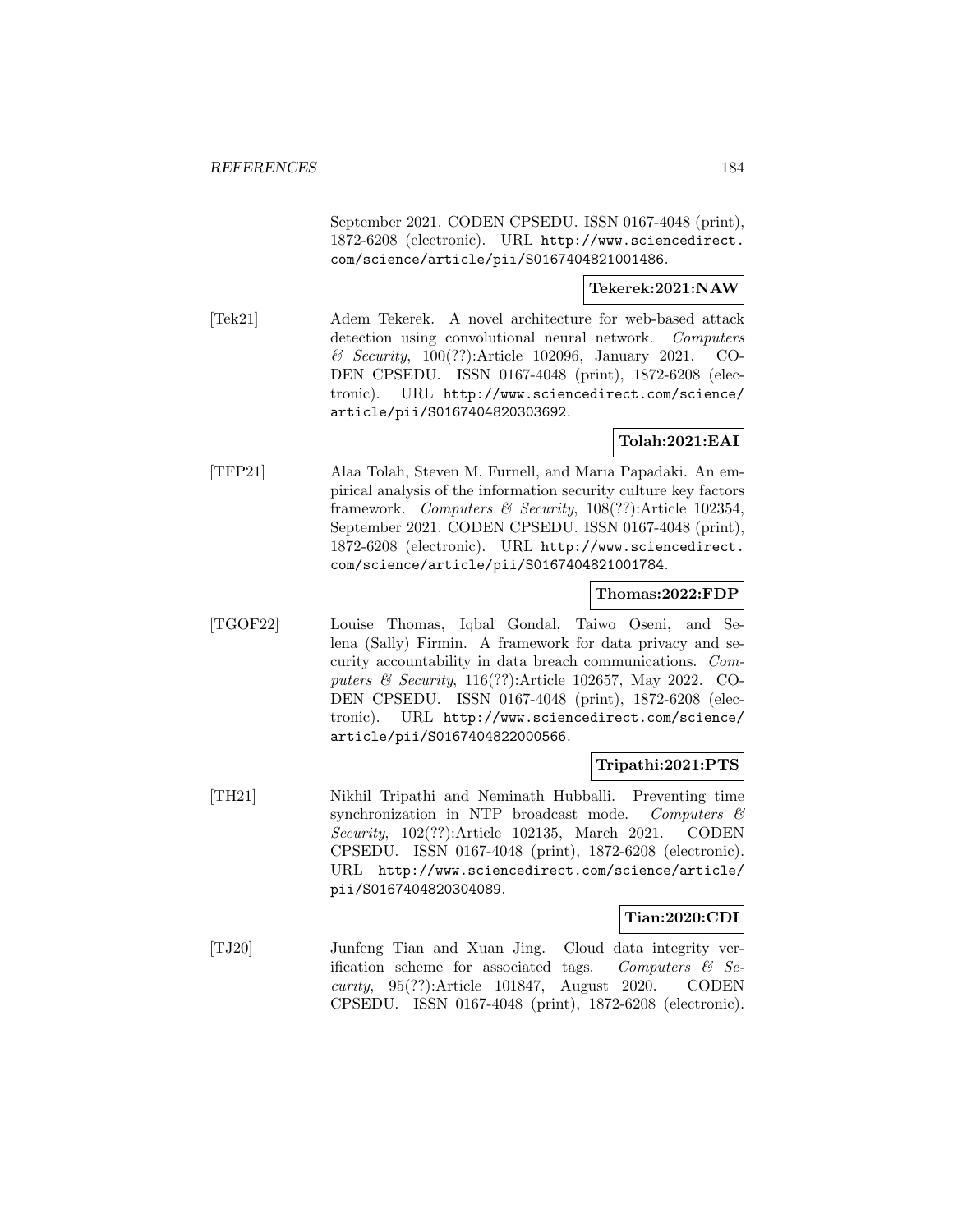URL http://www.sciencedirect.com/science/article/ pii/S0167404820301206.

#### **Tzvetanov:2020:FLF**

[TK20] Krassimir Tzvetanov and Umit Karabiyik. A first look at forensic analysis of sailfishos. Computers  $\mathcal{C}$  Security, 99(??):Article 102054, December 2020. CODEN CPSEDU. ISSN 0167-4048 (print), 1872-6208 (electronic). URL http://www.sciencedirect.com/science/article/ pii/S0167404820303278.

# **Thangavelu:2021:ICI**

[TKS21] Manisekaran Thangavelu, Venkataraghavan Krishnaswamy, and Mayank Sharma. Impact of comprehensive information security awareness and cognitive characteristics on security incident management — an empirical study.  $Comput$ ers & Security, 109(??):Article 102401, October 2021. CO-DEN CPSEDU. ISSN 0167-4048 (print), 1872-6208 (electronic). URL http://www.sciencedirect.com/science/ article/pii/S016740482100225X.

## **Tran:2020:LPP**

[TLKK20] Ngoc Hong Tran, Nhien-An Le-Khac, and M-Tahar Kechadi. Lightweight privacy-preserving data classification. Computers & Security, 97(??):Article 101835, October 2020. CO-DEN CPSEDU. ISSN 0167-4048 (print), 1872-6208 (electronic). URL http://www.sciencedirect.com/science/ article/pii/S0167404820301085.

#### **Tariq:2020:CAC**

[TLKW20] Shahroz Tariq, Sangyup Lee, Huy Kang Kim, and Simon S. Woo. CAN-ADF: the controller area network attack detection framework. Computers & Security,  $94(??)$ :Article 101857, July 2020. CODEN CPSEDU. ISSN 0167-4048 (print), 1872- 6208 (electronic). URL http://www.sciencedirect.com/ science/article/pii/S0167404820301292.

#### **Tian:2021:AFG**

[TLPY21] Yanzhao Tian, Lixiang Li, Haipeng Peng, and Yixian Yang. Achieving flatness: Graph labeling can generate graphical honeywords. Computers & Security, 104(??):Article 102212, May 2021. CODEN CPSEDU. ISSN 0167-4048 (print), 1872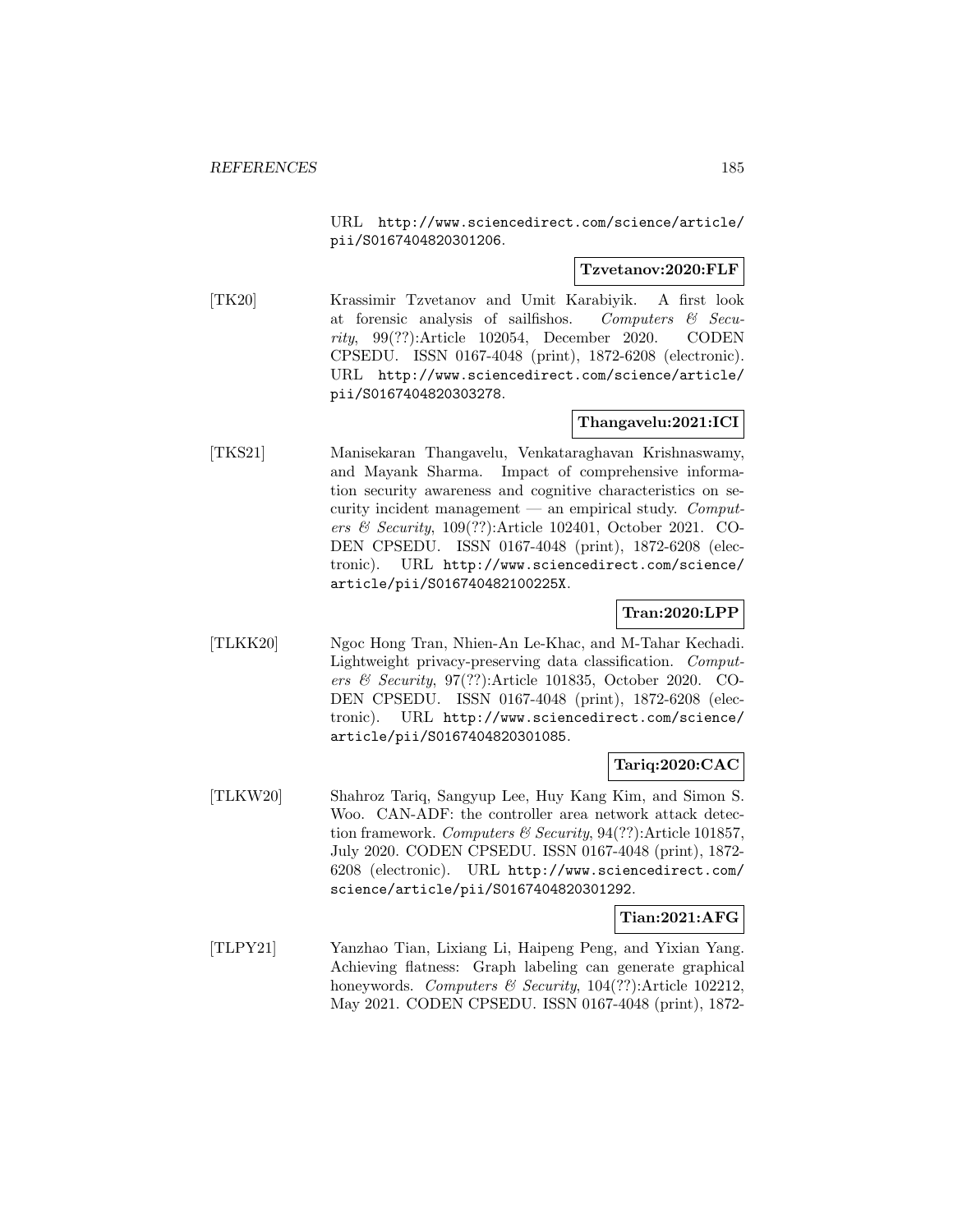6208 (electronic). URL http://www.sciencedirect.com/ science/article/pii/S0167404821000365.

#### **Tuan:2022:DCD**

[TLT22] Tong Anh Tuan, Hoang Viet Long, and David Taniar. On detecting and classifying DGA botnets and their families. Computers & Security, 113(??):Article 102549, February 2022. CODEN CPSEDU. ISSN 0167-4048 (print), 1872-6208 (electronic). URL http://www.sciencedirect.com/science/ article/pii/S0167404821003734.

# **Tang:2020:RIB**

[TML<sup>+</sup>20] Fei Tang, Boyang Ma, Jinku Li, Fengwei Zhang, Jipeng Su, and Jianfeng Ma. RansomSpector: an introspectionbased approach to detect crypto ransomware. Computers & Security, 97(??):Article 101997, October 2020. CO-DEN CPSEDU. ISSN 0167-4048 (print), 1872-6208 (electronic). URL http://www.sciencedirect.com/science/ article/pii/S0167404820302704.

#### **Trang:2021:ERS**

[TN21] Simon Trang and Ilja Nastjuk. Examining the role of stress and information security policy design in information security compliance behaviour: an experimental study of in-task behaviour. Computers & Security, 104(??):Article 102222, May 2021. CODEN CPSEDU. ISSN 0167-4048 (print), 1872- 6208 (electronic). URL http://www.sciencedirect.com/ science/article/pii/S0167404821000468.

#### **Tam:2021:GBM**

[TRH21] Tracy Tam, Asha Rao, and Joanne Hall. The good, the bad and the missing: a narrative review of cyber-security implications for australian3 small businesses. Computers & Security, 109(??):Article 102385, October 2021. CO-DEN CPSEDU. ISSN 0167-4048 (print), 1872-6208 (electronic). URL http://www.sciencedirect.com/science/ article/pii/S0167404821002091.

#### **Tundis:2022:FDM**

[TRM22] Andrea Tundis, Samuel Ruppert, and Max Mühlhäuser. A feature-driven method for automating the assessment of OSINT cyber threat sources. Computers  $\mathcal{C}$  Security, 113(??):Article 102576, February 2022. CODEN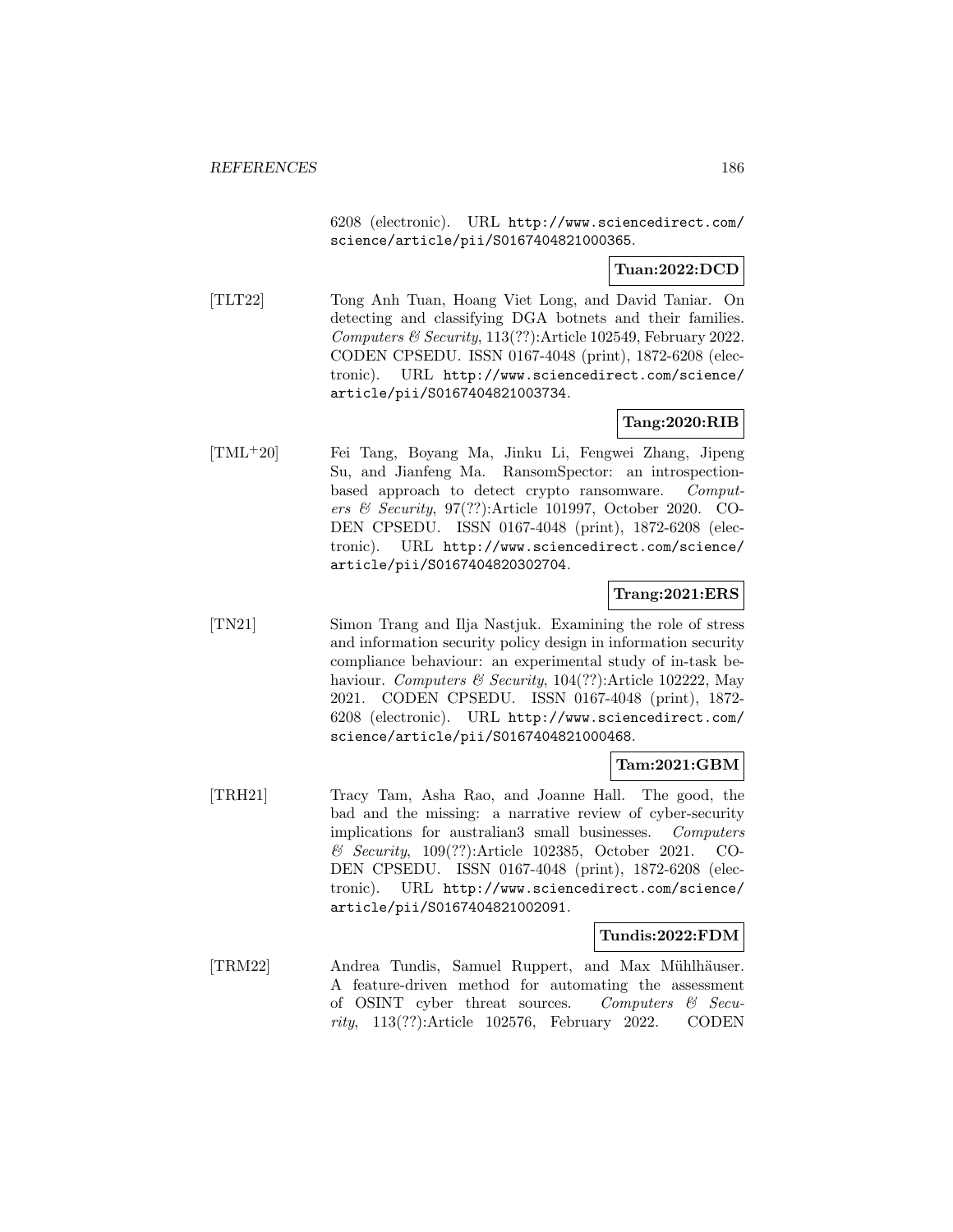CPSEDU. ISSN 0167-4048 (print), 1872-6208 (electronic). URL http://www.sciencedirect.com/science/article/ pii/S0167404821004004.

# **Torkura:2021:CAT**

[TSCM21] K. A. Torkura, Muhammad I. H. Sukmana, Feng Cheng, and Christoph Meinel. Continuous auditing and threat detection in multi-cloud infrastructure. Computers  $\mathcal{C}$  Security, 102(??):Article 102124, March 2021. CODEN CPSEDU. ISSN 0167-4048 (print), 1872-6208 (electronic). URL http://www.sciencedirect.com/science/article/ pii/S0167404820303977.

# **Truong:2021:PPF**

[TSW<sup>+</sup>21] Nguyen Truong, Kai Sun, Siyao Wang, Florian Guitton, and YiKe Guo. Privacy preservation in federated learning: an insightful survey from the GDPR perspective. Computers & Security, 110(??):Article 102402, November 2021. CO-DEN CPSEDU. ISSN 0167-4048 (print), 1872-6208 (electronic). URL http://www.sciencedirect.com/science/ article/pii/S0167404821002261.

#### **Trnecka:2020:IAR**

[TT20] Martin Trnecka and Marketa Trneckova. An incremental algorithm for the role mining problem. Computers & Security, 94(??):Article 101830, July 2020. CODEN CPSEDU. ISSN 0167-4048 (print), 1872-6208 (electronic). URL http://www.sciencedirect.com/science/article/ pii/S0167404820301036.

#### **Trivedi:2020:NIC**

[TTP20] Amit Kumar Trivedi, Dalton Meitei Thounaojam, and Shyamosree Pal. Non-invertible cancellable fingerprint template for fingerprint biometric. Computers  $\mathcal{C}$  Security, 90(??):Article 101690, March 2020. CODEN CPSEDU. ISSN 0167-4048 (print), 1872-6208 (electronic). URL http://www.sciencedirect.com/science/article/ pii/S0167404819302275.

#### **Tian:2020:PDF**

[TTRY20] Ke Tian, Gang Tan, Barbara G. Ryder, and Danfeng (Daphne) Yao. Prioritizing data flows and sinks for app security transformation. Computers & Security,  $92(?)$ : Article 101750, May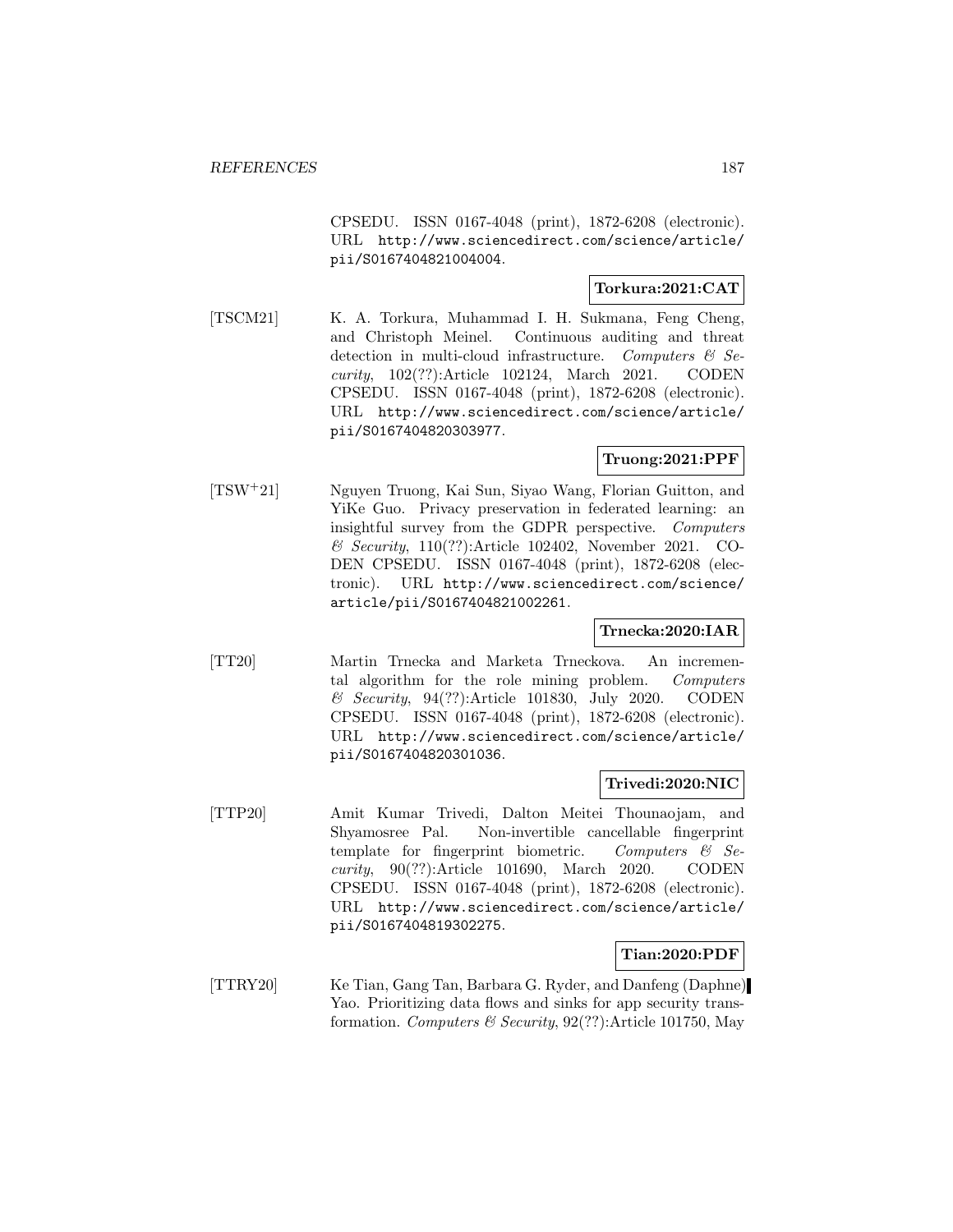2020. CODEN CPSEDU. ISSN 0167-4048 (print), 1872- 6208 (electronic). URL http://www.sciencedirect.com/ science/article/pii/S0167404818306382.

### **Torquato:2020:MTD**

[TV20] Matheus Torquato and Marco Vieira. Moving target defense in cloud computing: a systematic mapping study. Computers & Security, 92(??):Article 101742, May 2020. CO-DEN CPSEDU. ISSN 0167-4048 (print), 1872-6208 (electronic). URL http://www.sciencedirect.com/science/ article/pii/S0167404820300286.

### **Tian:2020:FGA**

[TW20] Junfeng Tian and Zhidan Wang. Fine-grained assured data deletion scheme based on attribute association. Computers & Security, 96(??):Article 101936, September 2020. CO-DEN CPSEDU. ISSN 0167-4048 (print), 1872-6208 (electronic). URL http://www.sciencedirect.com/science/ article/pii/S016740482030211X.

## **Tian:2021:DIA**

[TWW21] Junfeng Tian, Haoning Wang, and Meng Wang. Data integrity auditing for secure cloud storage using user behavior prediction. Computers & Security,  $105(??)$ : Article 102245, June 2021. CODEN CPSEDU. ISSN 0167-4048 (print), 1872- 6208 (electronic). URL http://www.sciencedirect.com/ science/article/pii/S0167404821000699.

#### **Tekerek:2022:NMC**

[TY22] Adem Tekerek and Muhammed Mutlu Yapici. A novel malware classification and augmentation model based on convolutional neural network. Computers  $\mathcal B$  Security, 112(??): Article 102515, January 2022. CODEN CPSEDU. ISSN 0167-4048 (print), 1872-6208 (electronic). URL http://www. sciencedirect.com/science/article/pii/S0167404821003394.

### **Tan:2021:OTS**

[TZZ<sup>+</sup>21] Jinglei Tan, Hengwei Zhang, Hongqi Zhang, Hao Hu, Cheng Lei, and Zhenxiang Qin. Optimal temporospatial strategy selection approach to moving target defense: a FlipIt differential game model. Computers & Security, 108(??):Article 102342, September 2021. CODEN CPSEDU. ISSN 0167-4048 (print),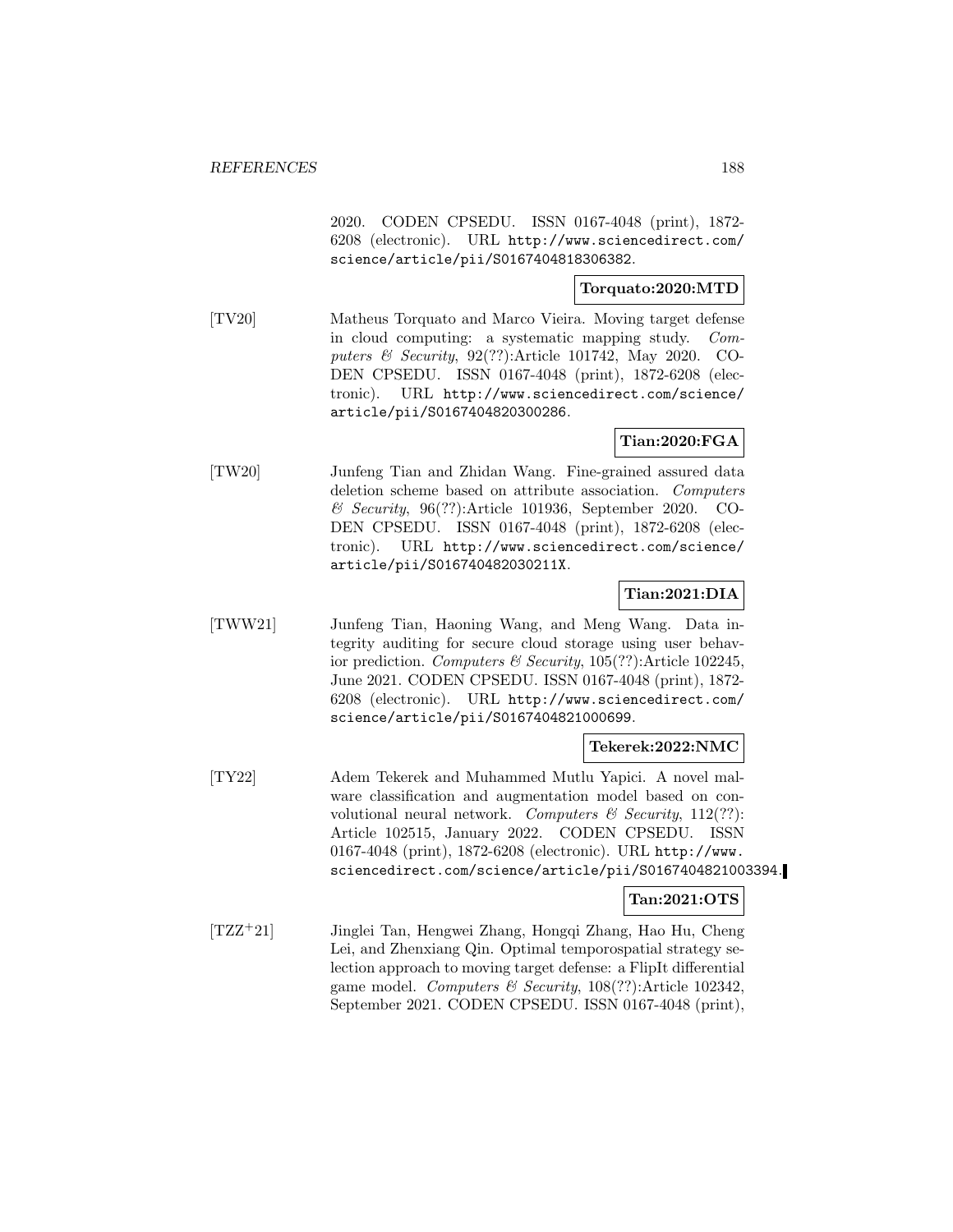1872-6208 (electronic). URL http://www.sciencedirect. com/science/article/pii/S0167404821001668.

# **Ugur:2022:TCD**

[UC22] Naciye Güliz Ugur and Kübra Çaliskan. Time for decluttering: Digital clutter scaling for individuals and enterprises. Computers & Security, 119(??):Article 102751, August 2022. CODEN CPSEDU. ISSN 0167-4048 (print), 1872- 6208 (electronic). URL http://www.sciencedirect.com/ science/article/pii/S0167404822001468.

# **Unal:2021:IFM**

[UHK<sup>+</sup>21] Devrim Unal, Mohammad Hammoudeh, Muhammad Asif Khan, Abdelrahman Abuarqoub, Gregory Epiphaniou, and Ridha Hamila. Integration of federated machine learning and blockchain for the provision of secure big data analytics for Internet of Things. Computers  $\mathcal{C}$  Security, 109(??):Article 102393, October 2021. CODEN CPSEDU. ISSN 0167-4048 (print), 1872-6208 (electronic). URL http://www.sciencedirect.com/science/article/ pii/S0167404821002170.

## **Uchendu:2021:DCS**

[UNBF21] Betsy Uchendu, Jason R. C. Nurse, Maria Bada, and Steven Furnell. Developing a cyber security culture: Current practices and future needs. Computers  $\mathcal{C}$  Security, 109(??):Article 102387, October 2021. CODEN CPSEDU. ISSN 0167-4048 (print), 1872-6208 (electronic). URL http://www.sciencedirect.com/science/article/ pii/S016740482100211X.

#### **Upadhyay:2020:SSC**

[US20] Darshana Upadhyay and Srinivas Sampalli. SCADA (supervisory control and data acquisition) systems: Vulnerability assessment and security recommendations. Computers & Security, 89(??):Article 101666, February 2020. CO-DEN CPSEDU. ISSN 0167-4048 (print), 1872-6208 (electronic). URL http://www.sciencedirect.com/science/ article/pii/S0167404819302068.

#### **Uuganbayar:2021:OCI**

[UYMM21] Ganbayar Uuganbayar, Artsiom Yautsiukhin, Fabio Martinelli, and Fabio Massacci. Optimisation of cyber insur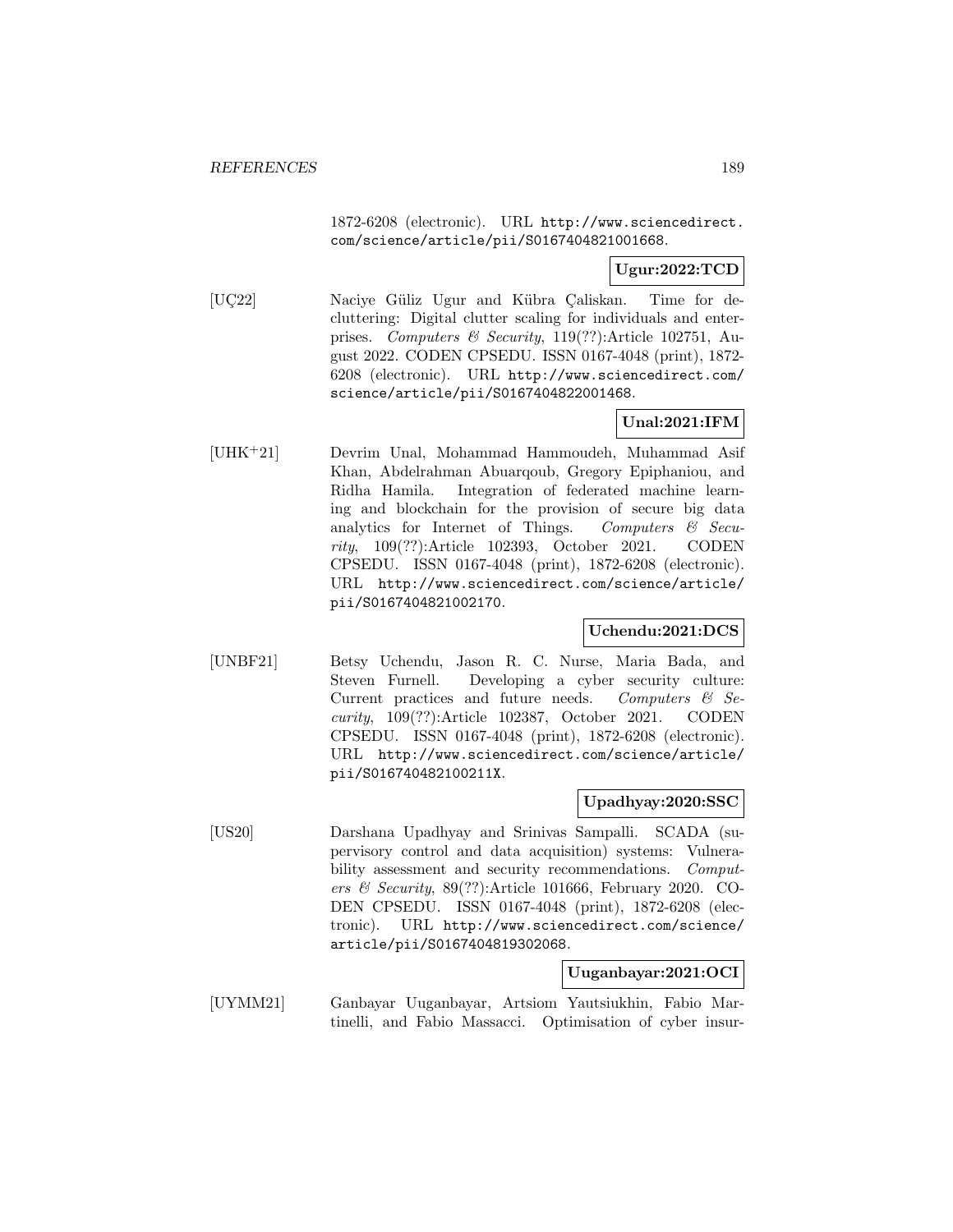ance coverage with selection of cost effective security controls. Computers & Security, 101(??):Article 102121, February 2021. CODEN CPSEDU. ISSN 0167-4048 (print), 1872- 6208 (electronic). URL http://www.sciencedirect.com/ science/article/pii/S0167404820303941.

# **Vasan:2020:IBM**

[VAW<sup>+</sup>20] Danish Vasan, Mamoun Alazab, Sobia Wassan, Babak Safaei, and Qin Zheng. Image-based malware classification using ensemble of CNN architectures (IMCEC). Computers & Security, 92(??):Article 101748, May 2020. CO-DEN CPSEDU. ISSN 0167-4048 (print), 1872-6208 (electronic). URL http://www.sciencedirect.com/science/ article/pii/S016740482030033X.

## **VanSlyke:2020:EIH**

[VB20] Craig Van Slyke and France Belanger. Explaining the interactions of humans and artifacts in insider security behaviors: the mangle of practice perspective. Computers & Security, 99(??):Article 102064, December 2020. CO-DEN CPSEDU. ISSN 0167-4048 (print), 1872-6208 (electronic). URL http://www.sciencedirect.com/science/ article/pii/S0167404820303370.

## **Varga:2021:CTP**

[VBF21] Stefan Varga, Joel Brynielsson, and Ulrik Franke. Cyberthreat perception and risk management in the Swedish financial sector. Computers & Security, 105(??):Article 102239, June 2021. CODEN CPSEDU. ISSN 0167-4048 (print), 1872- 6208 (electronic). URL http://www.sciencedirect.com/ science/article/pii/S0167404821000638.

#### **VandenBroeck:2022:FSP**

[VCD22] Jens Van den Broeck, Bart Coppens, and Bjorn De Sutter. Flexible software protection. Computers & Security, 116(??):Article 102636, May 2022. CODEN CPSEDU. ISSN 0167-4048 (print), 1872-6208 (electronic). URL http://www.sciencedirect.com/science/article/ pii/S0167404822000359.

### **vanDam:2022:HPL**

[vDK22] Gijs van Dam and Rabiah Abdul Kadir. Hiding payments in lightning network with approximate differentially private pay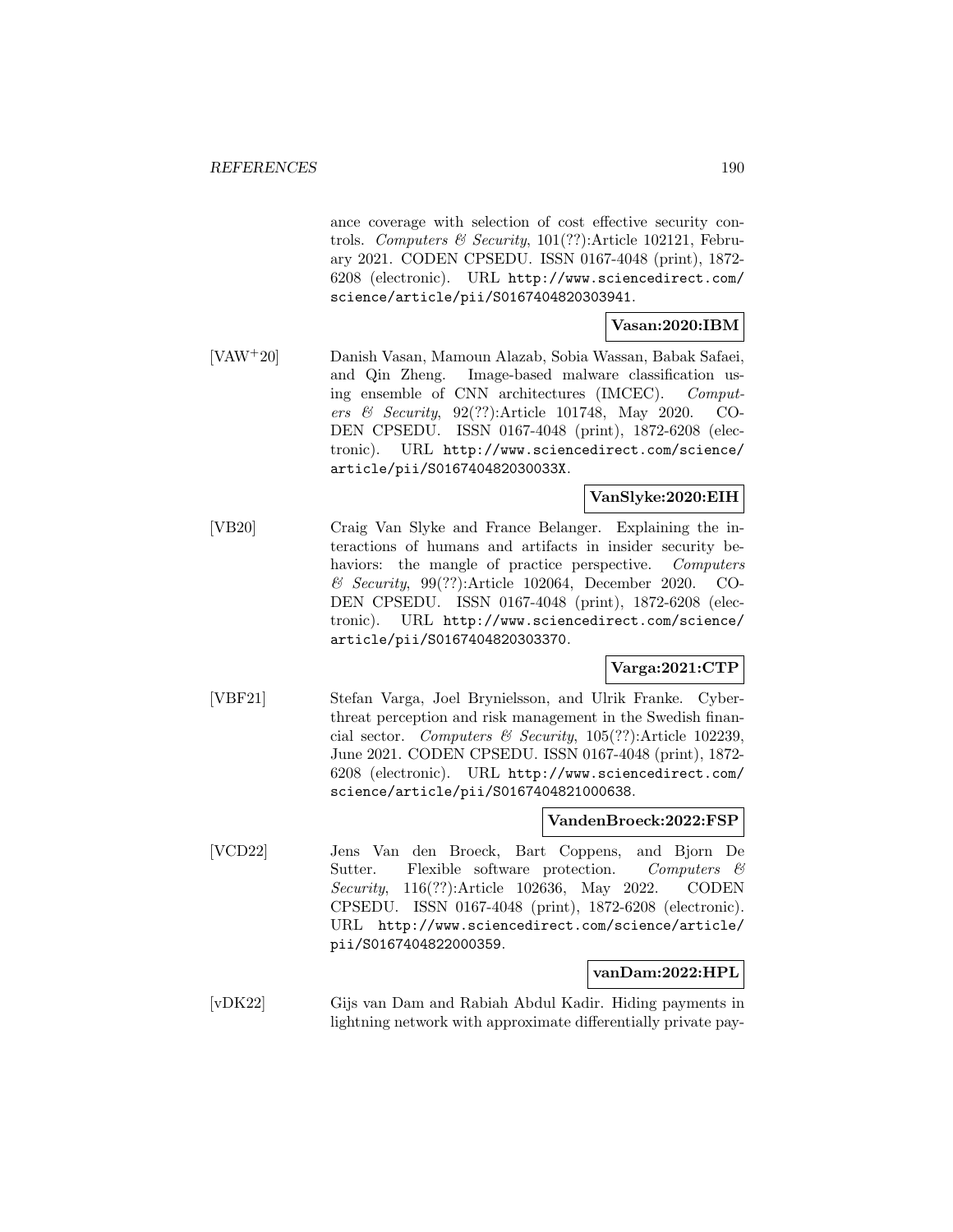ment channels. Computers & Security, 115(??):Article 102623, April 2022. CODEN CPSEDU. ISSN 0167-4048 (print), 1872-6208 (electronic). URL http://www.sciencedirect. com/science/article/pii/S0167404822000220.

### **vanderKleij:2022:DDS**

[vdKSCY22] Rick van der Kleij, Jan Maarten Schraagen, Beatrice Cadet, and Heather Young. Developing decision support for cybersecurity threat and incident managers. Computers & Security, 113(??):Article 102535, February 2022. CO-DEN CPSEDU. ISSN 0167-4048 (print), 1872-6208 (electronic). URL http://www.sciencedirect.com/science/ article/pii/S016740482100359X.

#### **vanderKleij:2020:AET**

[vdKWH20] Rick van der Kleij, Remco Wijn, and Tineke Hof. An application and empirical test of the capability opportunity motivation-behaviour model to data leakage prevention in financial organizations. Computers  $\&$  Security, 97(??):Article 101970, October 2020. CODEN CPSEDU. ISSN 0167-4048 (print), 1872-6208 (electronic). URL http://www.sciencedirect.com/science/article/ pii/S0167404820302431.

#### **vanderSchyff:2021:MEI**

[vdSF21] Karl van der Schyff and Stephen Flowerday. Mediating effects of information security awareness. Computers & Security, 106(??):Article 102313, July 2021. CO-DEN CPSEDU. ISSN 0167-4048 (print), 1872-6208 (electronic). URL http://www.sciencedirect.com/science/ article/pii/S0167404821001371.

#### **vanderSchyff:2020:DSM**

[vdSFF20a] Karl van der Schyff, Stephen Flowerday, and Steven Furnell. Duplicitous social media and data surveillance: an evaluation of privacy risk. Computers & Security, 94(??):Article 101822, July 2020. CODEN CPSEDU. ISSN 0167-4048 (print), 1872- 6208 (electronic). URL http://www.sciencedirect.com/ science/article/pii/S0167404820300961.

#### **vanderSchyff:2020:PRU**

[vdSFF20b] Karl van der Schyff, Stephen Flowerday, and Steven Furnell. Privacy risk and the use of Facebook apps: a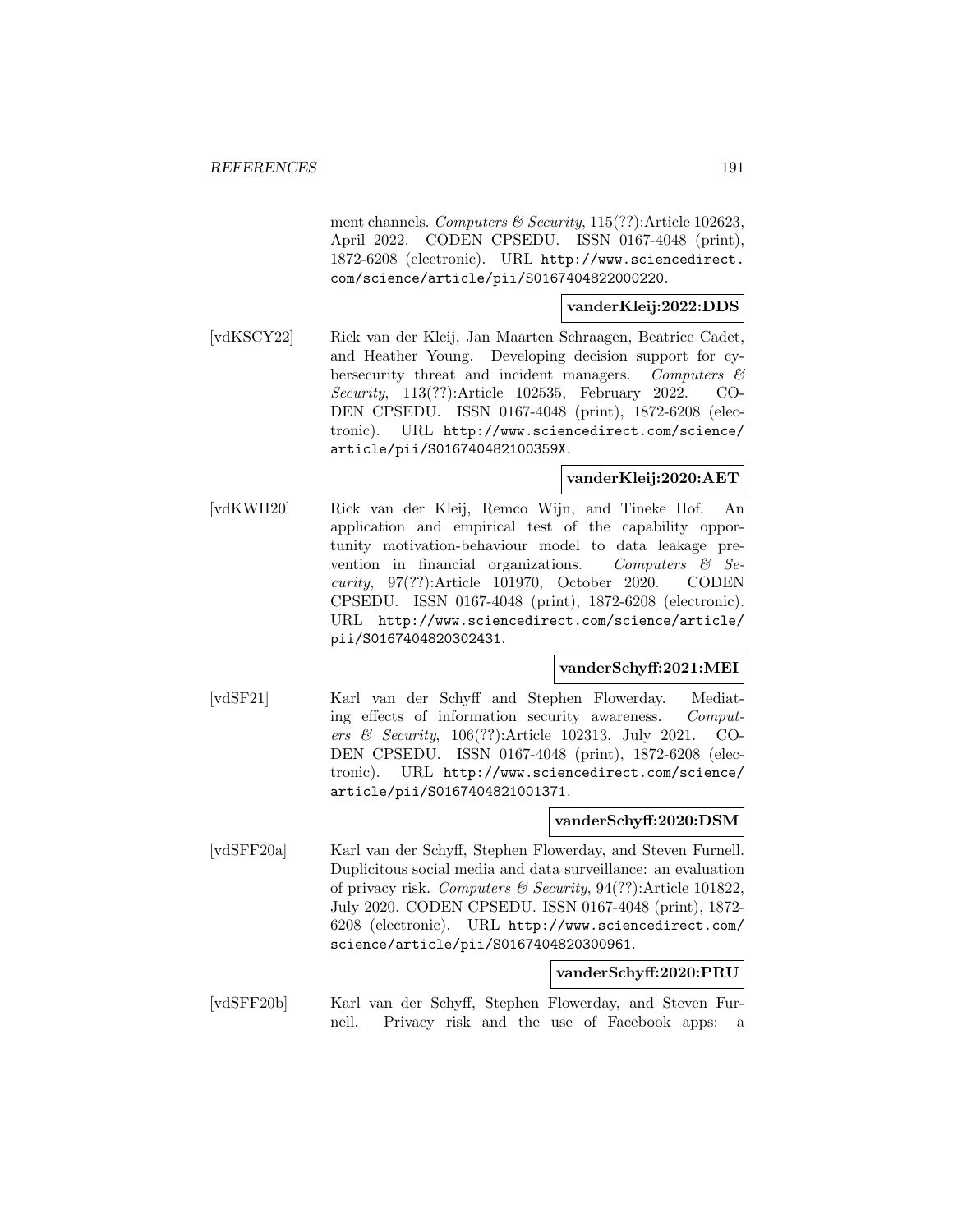gender-focused vulnerability assessment. Computers  $\mathcal{C}$  Security, 96(??):Article 101866, September 2020. CODEN CPSEDU. ISSN 0167-4048 (print), 1872-6208 (electronic). URL http://www.sciencedirect.com/science/article/ pii/S0167404820301383.

## **Vrhovec:2021:RTA**

[VM21] Simon Vrhovec and Anze Mihelic. Redefining threat appraisals of organizational insiders and exploring the moderating role of fear in cyberattack protection motivation. Computers & Security, 106(??):Article 102309, July 2021. CO-DEN CPSEDU. ISSN 0167-4048 (print), 1872-6208 (electronic). URL http://www.sciencedirect.com/science/ article/pii/S0167404821001334.

### **Verma:2020:MMC**

[VMS20] Vinita Verma, Sunil K. Muttoo, and V. B. Singh. Multiclass malware classification via first- and second-order texture statistics. Computers & Security, 97(??):Article 101895, October 2020. CODEN CPSEDU. ISSN 0167-4048 (print), 1872-6208 (electronic). URL http://www.sciencedirect. com/science/article/pii/S0167404820301681.

#### **Vakilinia:2020:VMP**

[VS20] Iman Vakilinia and Shamik Sengupta. Vulnerability market as a public-good auction with privacy preservation. Computers & Security, 93(??):Article 101807, June 2020. CO-DEN CPSEDU. ISSN 0167-4048 (print), 1872-6208 (electronic). URL http://www.sciencedirect.com/science/ article/pii/S0167404820300924.

#### **Vadillo:2022:HEU**

[VS22] Jon Vadillo and Roberto Santana. On the human evaluation of universal audio adversarial perturbations. Computers & Security, 112(??):Article 102495, January 2022. CO-DEN CPSEDU. ISSN 0167-4048 (print), 1872-6208 (electronic). URL http://www.sciencedirect.com/science/ article/pii/S0167404821003199.

#### **vanSchaik:2020:RAA**

[vSRW<sup>+</sup>20] Paul van Schaik, Karen Renaud, Christopher Wilson, Jurjen Jansen, and Joseph Onibokun. Risk as affect: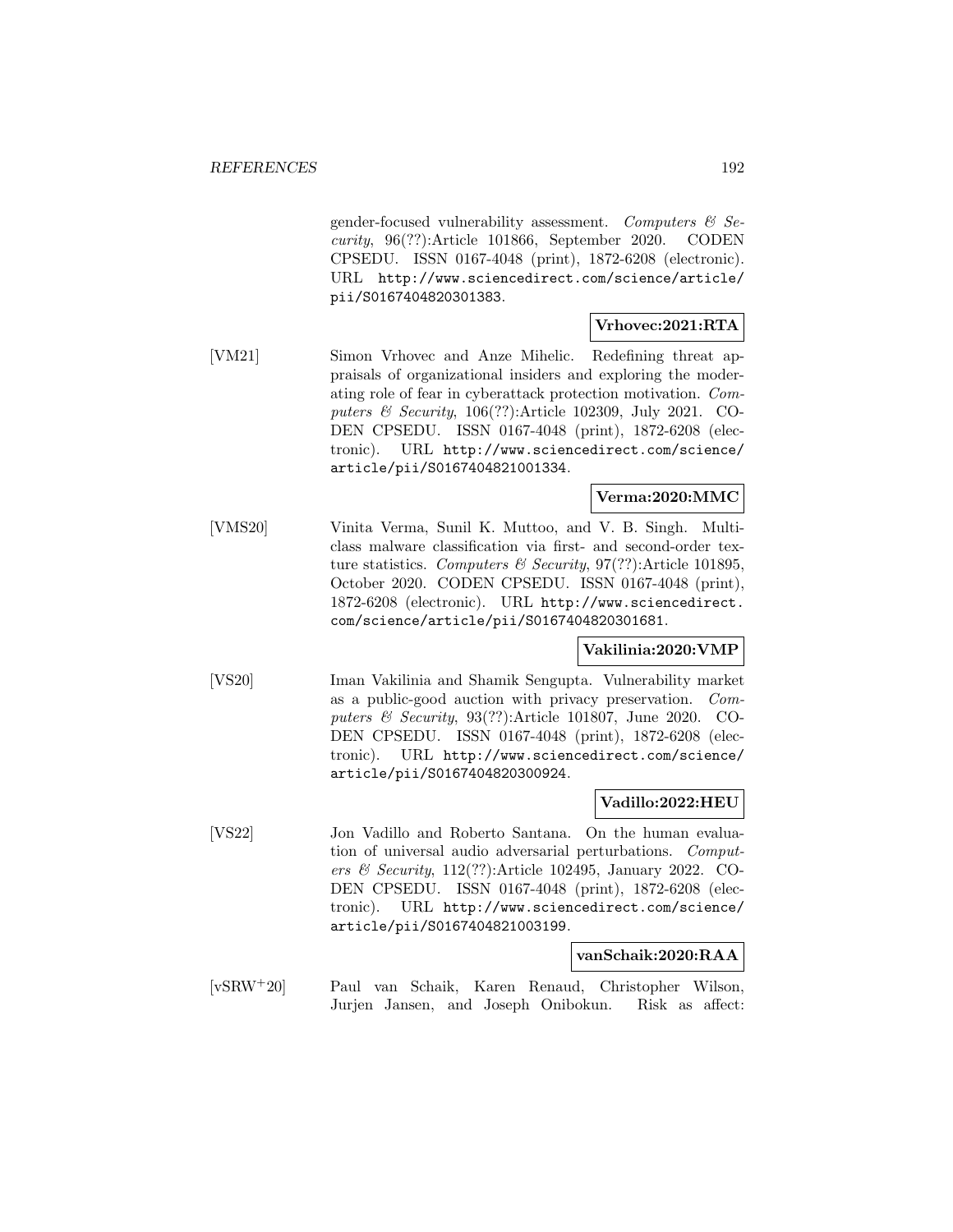the affect heuristic in cybersecurity. Computers  $\mathcal{C}$  Security, 90(??):Article 101651, March 2020. CODEN CPSEDU. ISSN 0167-4048 (print), 1872-6208 (electronic). URL http://www.sciencedirect.com/science/article/ pii/S0167404819301956.

# **Vu:2022:PPN**

[Vu22] Duy-Hien Vu. Privacy-preserving Naive Bayes classification in semi-fully distributed data model. Computers & Security, 115(??):Article 102630, April 2022. CO-DEN CPSEDU. ISSN 0167-4048 (print), 1872-6208 (electronic). URL http://www.sciencedirect.com/science/ article/pii/S0167404822000293.

# **Wang:2021:DWC**

[Wan21] Qinghua Wang. Defending wireless communication against eavesdropping attacks using secret spreading codes and artificial interference. Computers  $\mathcal{B}$  Security, 103(??):Article 102175, April 2021. CODEN CPSEDU. ISSN 0167- 4048 (print), 1872-6208 (electronic). URL http://www. sciencedirect.com/science/article/pii/S016740482030448X.

#### **Woods:2022:CC**

[WB22] Daniel W. Woods and Rainer Böhme. The commodification of consent. Computers & Security, 115(??):Article 102605, April 2022. CODEN CPSEDU. ISSN 0167-4048 (print), 1872-6208 (electronic). URL http://www.sciencedirect. com/science/article/pii/S0167404822000049.

#### **Williams:2020:VAP**

[WBN<sup>+</sup>20] Mark A. Williams, Roberto Camacho Barranco, Sheikh Motahar Naim, Sumi Dey, M. Shahriar Hossain, and Monika Akbar. A vulnerability analysis and prediction framework. Computers  $\mathcal C$  Security, 92(??):Article 101751, May 2020. CO-DEN CPSEDU. ISSN 0167-4048 (print), 1872-6208 (electronic). URL http://www.sciencedirect.com/science/ article/pii/S0167404820300353.

#### **Waraga:2020:DIA**

[WBNT20] Omnia Abu Waraga, Meriem Bettayeb, Qassim Nasir, and Manar Abu Talib. Design and implementation of automated IoT security testbed. Computers  $\mathcal{C}$  Security, 88(??):Article 101648, January 2020. CODEN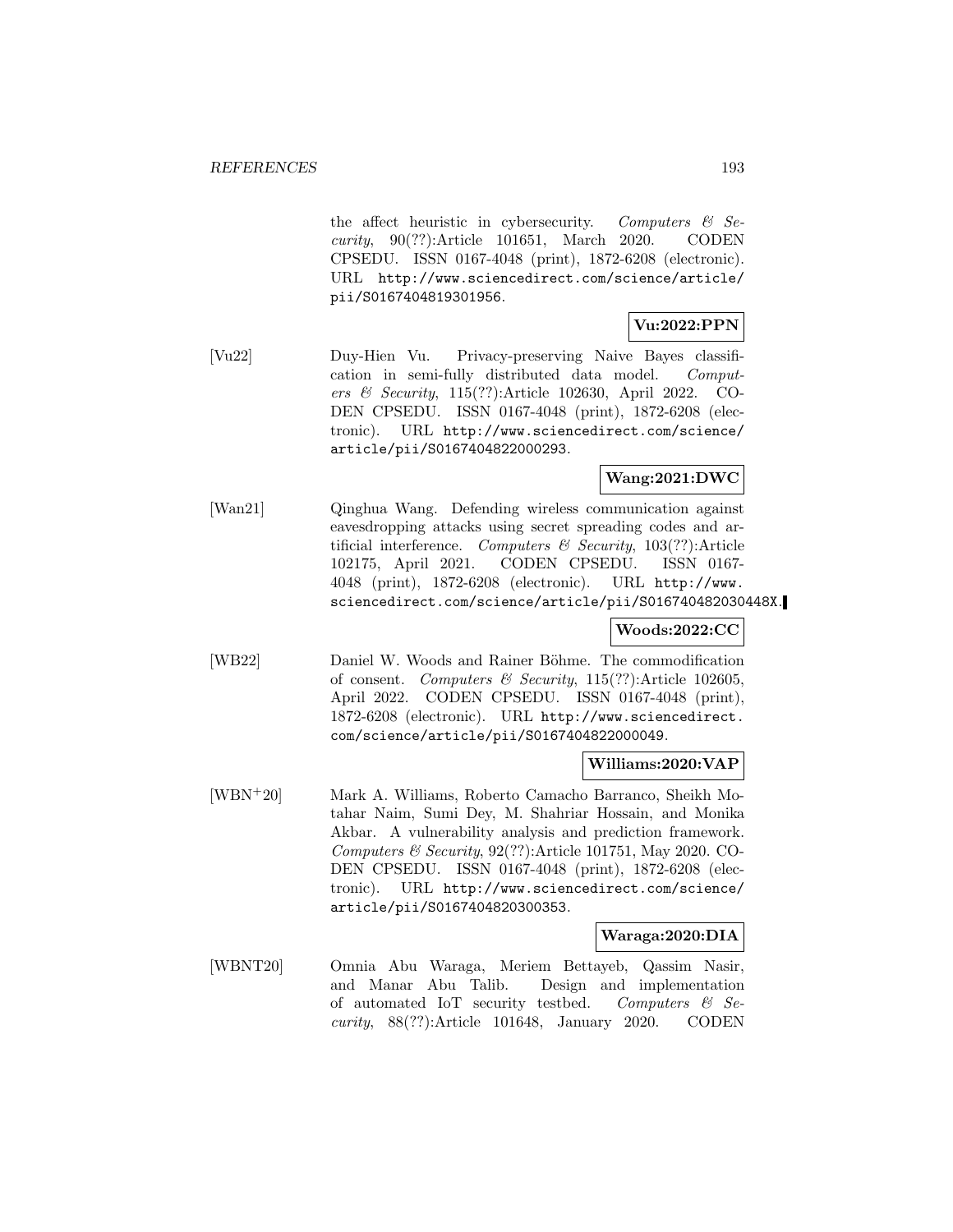CPSEDU. ISSN 0167-4048 (print), 1872-6208 (electronic). URL http://www.sciencedirect.com/science/article/ pii/S0167404819301920.

## **Westland:2020:ICS**

[Wes20] J. Christopher Westland. The information content of Sarbanes–Oxley in predicting security breaches. Computers & Security, 90(??):Article 101687, March 2020. CO-DEN CPSEDU. ISSN 0167-4048 (print), 1872-6208 (electronic). URL http://www.sciencedirect.com/science/ article/pii/S0167404818302128.

## **Wang:2022:MLE**

[WFT22] Zihao Wang, Kar Wai Fok, and Vrizlynn L. L. Thing. Machine learning for encrypted malicious traffic detection: Approaches, datasets and comparative study. Computers & Security, 113(??):Article 102542, February 2022. CO-DEN CPSEDU. ISSN 0167-4048 (print), 1872-6208 (electronic). URL http://www.sciencedirect.com/science/ article/pii/S0167404821003667.

### **Wu:2020:MMC**

[WFY<sup>+</sup>20] Zhijun Wu, Wenzhi Feng, Meng Yue, Xinran Xu, and Liang Liu. Mitigation measures of collusive interest flooding attacks in named data networking. Computers  $\mathcal{C}$ Security, 97(??):Article 101971, October 2020. CODEN CPSEDU. ISSN 0167-4048 (print), 1872-6208 (electronic). URL http://www.sciencedirect.com/science/article/ pii/S0167404820302443.

#### **Wang:2021:EZT**

[WHPL21] Leran Wang, Md Shafaeat Hossain, Joshua Pulfrey, and Lisa Lancor. The effectiveness of zoom touchscreen gestures for authentication and identification and its changes over time. Computers & Security, 111(??):Article 102462, December 2021. CODEN CPSEDU. ISSN 0167-4048 (print), 1872-6208 (electronic). URL http://www.sciencedirect. com/science/article/pii/S0167404821002868.

#### **Wang:2022:RLB**

[WJT<sup>+</sup>22] Wei Wang, Songlei Jian, Yusong Tan, Qingbo Wu, and Chenlin Huang. Representation learning-based network intrusion detection system by capturing explicit and implicit feature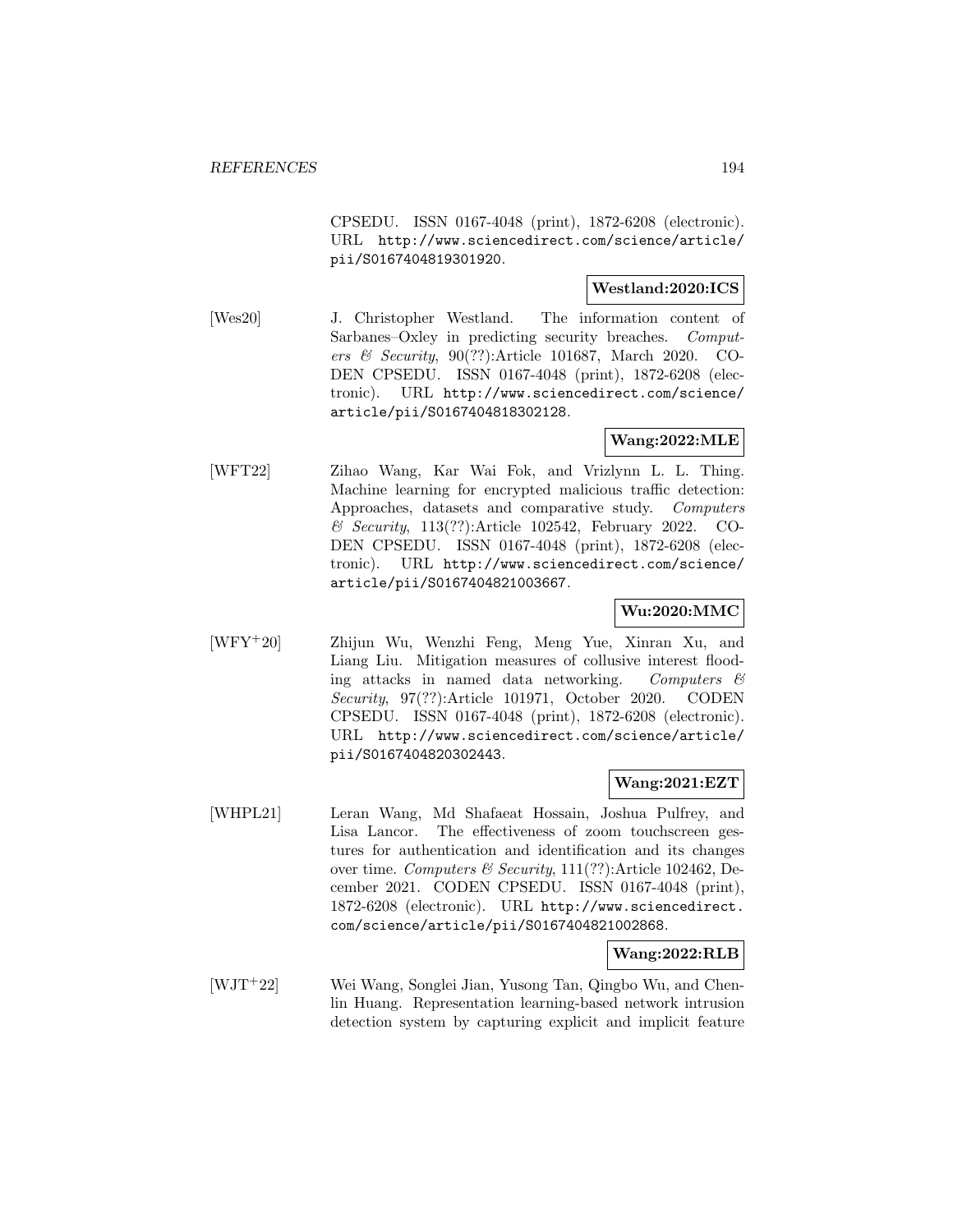interactions. Computers & Security, 112(??):Article 102537, January 2022. CODEN CPSEDU. ISSN 0167-4048 (print), 1872-6208 (electronic). URL http://www.sciencedirect. com/science/article/pii/S0167404821003618.

### **Wang:2020:PSP**

[WK20] Nana Wang and Mohan S. Kankanhalli. Protecting sensitive place visits in privacy-preserving trajectory publishing. Computers & Security, 97(??):Article 101949, October 2020. CODEN CPSEDU. ISSN 0167-4048 (print), 1872- 6208 (electronic). URL http://www.sciencedirect.com/ science/article/pii/S016740482030225X.

## **Wang:2020:SID**

[WLC<sup>+</sup>20] Ye Wang, Qingbao Li, Zhifeng Chen, Ping Zhang, and Guimin Zhang. Shapeshifter: Intelligence-driven data plane randomization resilient to data-oriented programming attacks. Computers & Security, 89(??):Article 101679, February 2020. CO-DEN CPSEDU. ISSN 0167-4048 (print), 1872-6208 (electronic). URL http://www.sciencedirect.com/science/ article/pii/S0167404819302196.

## **Wang:2021:IDM**

[WLHC21] Zhendong Wang, Yaodi Liu, Daojing He, and Sammy Chan. Intrusion detection methods based on integrated deep learning model. Computers & Security,  $103(??)$ : Article 102177, April 2021. CODEN CPSEDU. ISSN 0167-4048 (print), 1872-6208 (electronic). URL http://www.sciencedirect. com/science/article/pii/S0167404821000018.

## **Wang:2022:TTA**

[WLLS22] Jincheng Wang, Zhuohua Li, John C. S. Lui, and Mingshen Sun. Topology-theoretic approach to address attribute linkage attacks in differential privacy. Computers & Security, 113(??):Article 102552, February 2022. CO-DEN CPSEDU. ISSN 0167-4048 (print), 1872-6208 (electronic). URL http://www.sciencedirect.com/science/ article/pii/S016740482100376X.

#### **Wang:2020:DMB**

[WLQ20] Meng Wang, Yiqin Lu, and Jiancheng Qin. A dynamic MLPbased DDoS attack detection method using feature selection and feedback. Computers & Security,  $88(??)$ :Article 101645,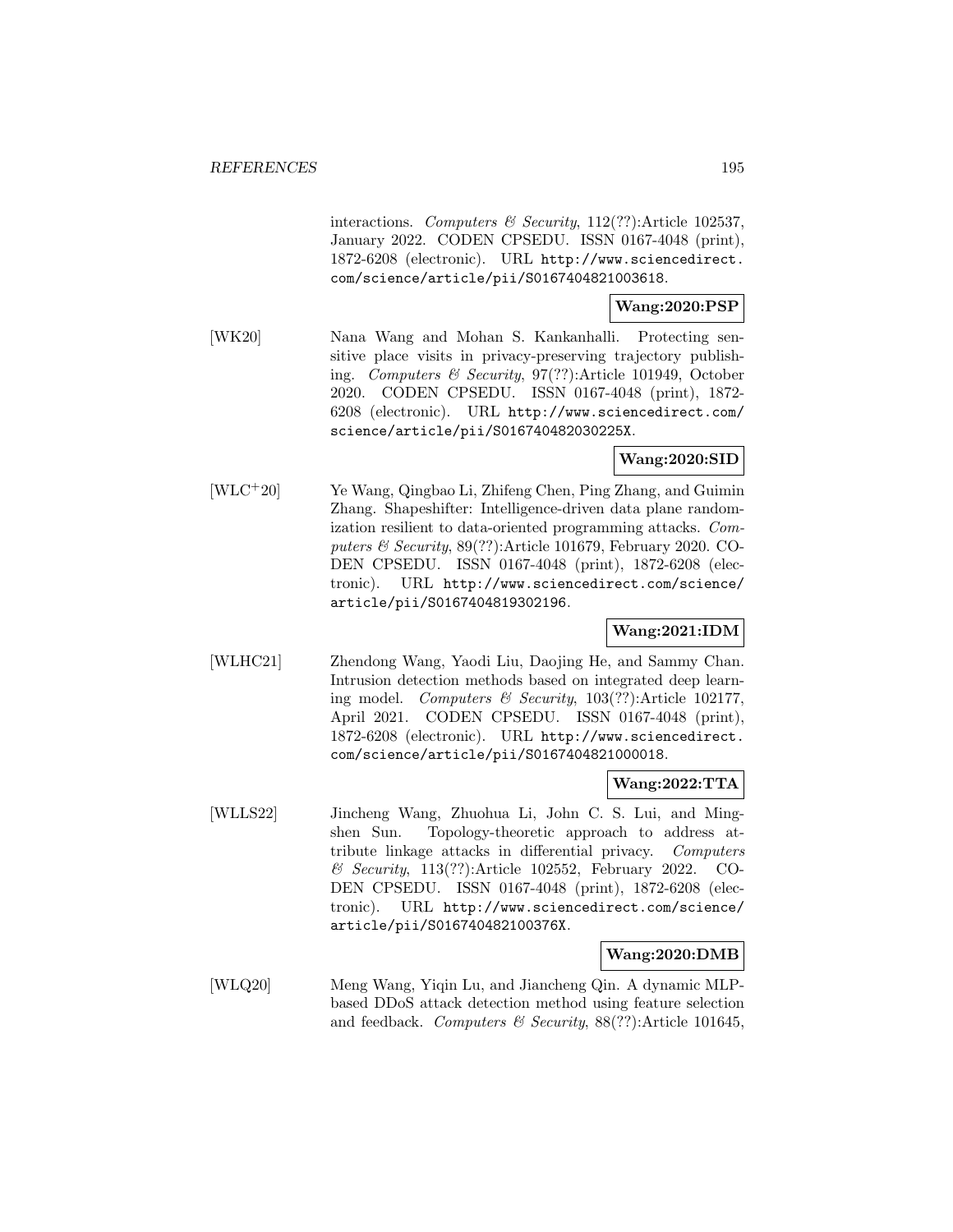January 2020. CODEN CPSEDU. ISSN 0167-4048 (print), 1872-6208 (electronic). URL https://www.sciencedirect. com/science/article/pii/S0167404819301890.

#### **Wiley:2020:MTI**

[WMC20] Ashleigh Wiley, Agata McCormac, and Dragana Calic. More than the individual: Examining the relationship between culture and information security awareness. Computers & Security, 88(??):Article 101640, January 2020. CO-DEN CPSEDU. ISSN 0167-4048 (print), 1872-6208 (electronic). URL http://www.sciencedirect.com/science/ article/pii/S0167404819301841.

# **Wang:2020:BNA**

[WNF20] Jiali Wang, Martin Neil, and Norman Fenton. A Bayesian network approach for cybersecurity risk assessment implementing and extending the FAIR model. Computers & Security, 89(??):Article 101659, February 2020. CO-DEN CPSEDU. ISSN 0167-4048 (print), 1872-6208 (electronic). URL http://www.sciencedirect.com/science/ article/pii/S0167404819300604.

## **Wajdi:2020:AED**

[WNI20] Moussa Wajdi, Basty Nadia, and Ghazouani Ines. Asymmetric effect and dynamic relationships over the cryptocurrencies market. Computers & Security, 96(??):Article 101860, September 2020. CODEN CPSEDU. ISSN 0167-4048 (print), 1872-6208 (electronic). URL http://www.sciencedirect. com/science/article/pii/S0167404820301322.

## **Wu:2021:SPS**

[WP21] Yu Wu and Li Pan. SG-PAC: a stochastic game approach to generate personal privacy paradox access-control policies in social networks. Computers  $\mathcal C$  Security, 102(??): Article 102157, March 2021. CODEN CPSEDU. ISSN 0167-4048 (print), 1872-6208 (electronic). URL http://www. sciencedirect.com/science/article/pii/S0167404820304302.

## **Wongwiwatchai:2020:DPI**

[WPS20] Nattanon Wongwiwatchai, Phannawhat Pongkham, and Kunwadee Sripanidkulchai. Detecting personally identifiable information transmission in Android applications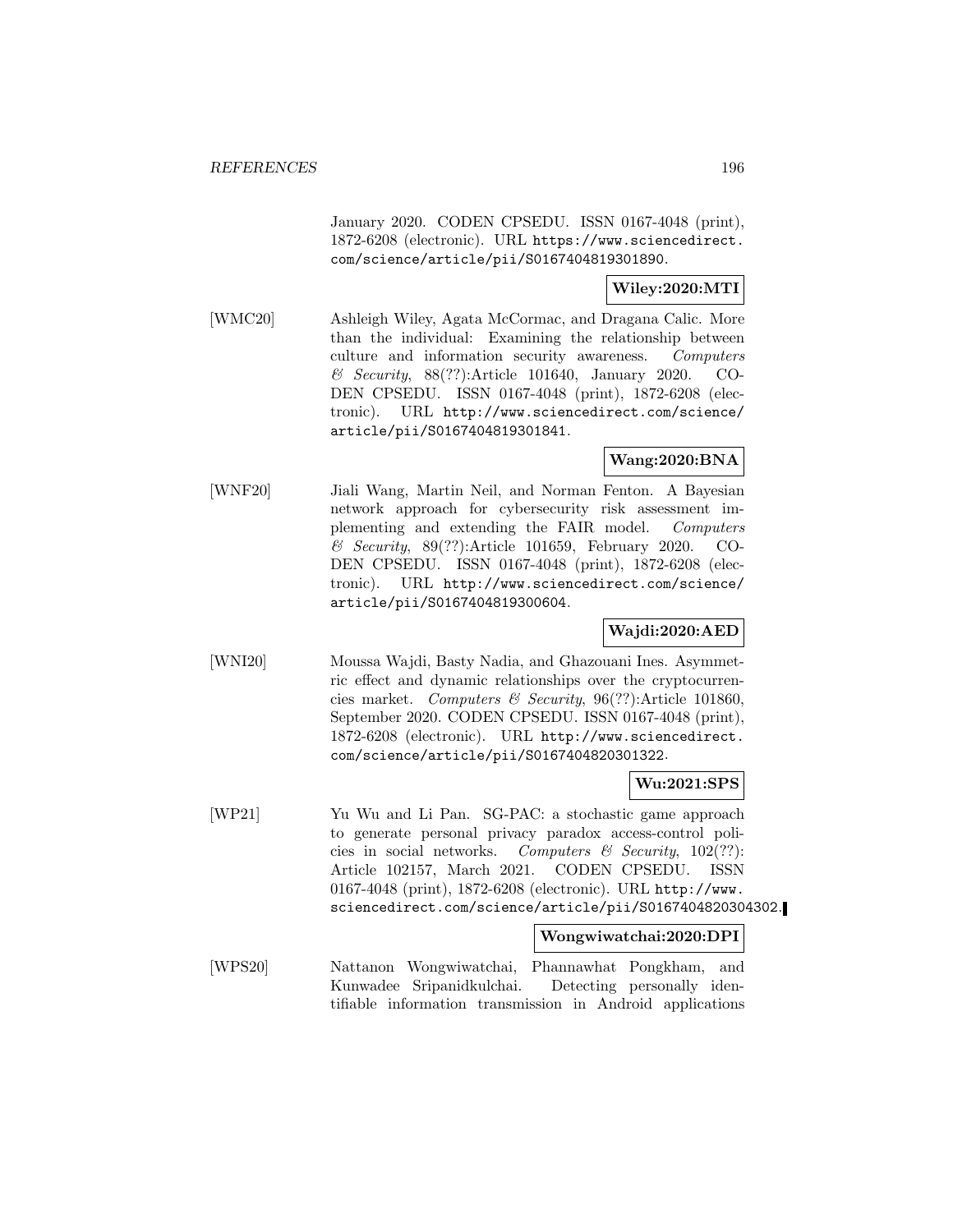using light-weight static analysis. Computers  $\mathcal{B}$  Security, 99(??):Article 102011, December 2020. CODEN CPSEDU. ISSN 0167-4048 (print), 1872-6208 (electronic). URL http://www.sciencedirect.com/science/article/ pii/S0167404820302844.

## **Wasko:2021:UAR**

[WRG<sup>+</sup>21] Shannon Wasko, Rebecca E. Rhodes, Megan Goforth, Nathan Bos, Hannah P. Cowley, Gerald Matthews, Alice Leung, Satish Iyengar, and Jonathon Kopecky. Using alternate reality games to find a needle in a haystack: an approach for testing insider threat detection methods. Computers & Security, 107(??):Article 102314, August 2021. CO-DEN CPSEDU. ISSN 0167-4048 (print), 1872-6208 (electronic). URL http://www.sciencedirect.com/science/ article/pii/S0167404821001383.

# **Wu:2021:TMO**

[WS21] Jianyuan Wu and Wei Sun. Towards multi-operation image anti-forensics with generative adversarial networks. Computers & Security, 100(??):Article 102083, January 2021. CO-DEN CPSEDU. ISSN 0167-4048 (print), 1872-6208 (electronic). URL http://www.sciencedirect.com/science/ article/pii/S0167404820303564.

# **Wang:2020:PXR**

[WSC<sup>+</sup>20] Eric Ke Wang, RuiPei Sun, Chien-Ming Chen, Zuodong Liang, Saru Kumari, and Muhammad Khurram Khan. Proof of X-repute blockchain consensus protocol for IoT systems. Computers & Security, 95(??):Article 101871, August 2020. CODEN CPSEDU. ISSN 0167-4048 (print), 1872-6208 (electronic). URL http://www.sciencedirect.com/science/ article/pii/S0167404820301449.

### **Wu:2022:ALF**

[WTC<sup>+</sup>22] Jianyuan Wu, Tianyao Tong, Yifang Chen, Xiangui Kang, and Wei Sun. An adversarial learning framework with crossdomain loss for median filtered image restoration and antiforensics. Computers  $\mathcal B$  Security, 112(??):Article 102497, January 2022. CODEN CPSEDU. ISSN 0167-4048 (print), 1872- 6208 (electronic). URL http://www.sciencedirect.com/ science/article/pii/S0167404821003217.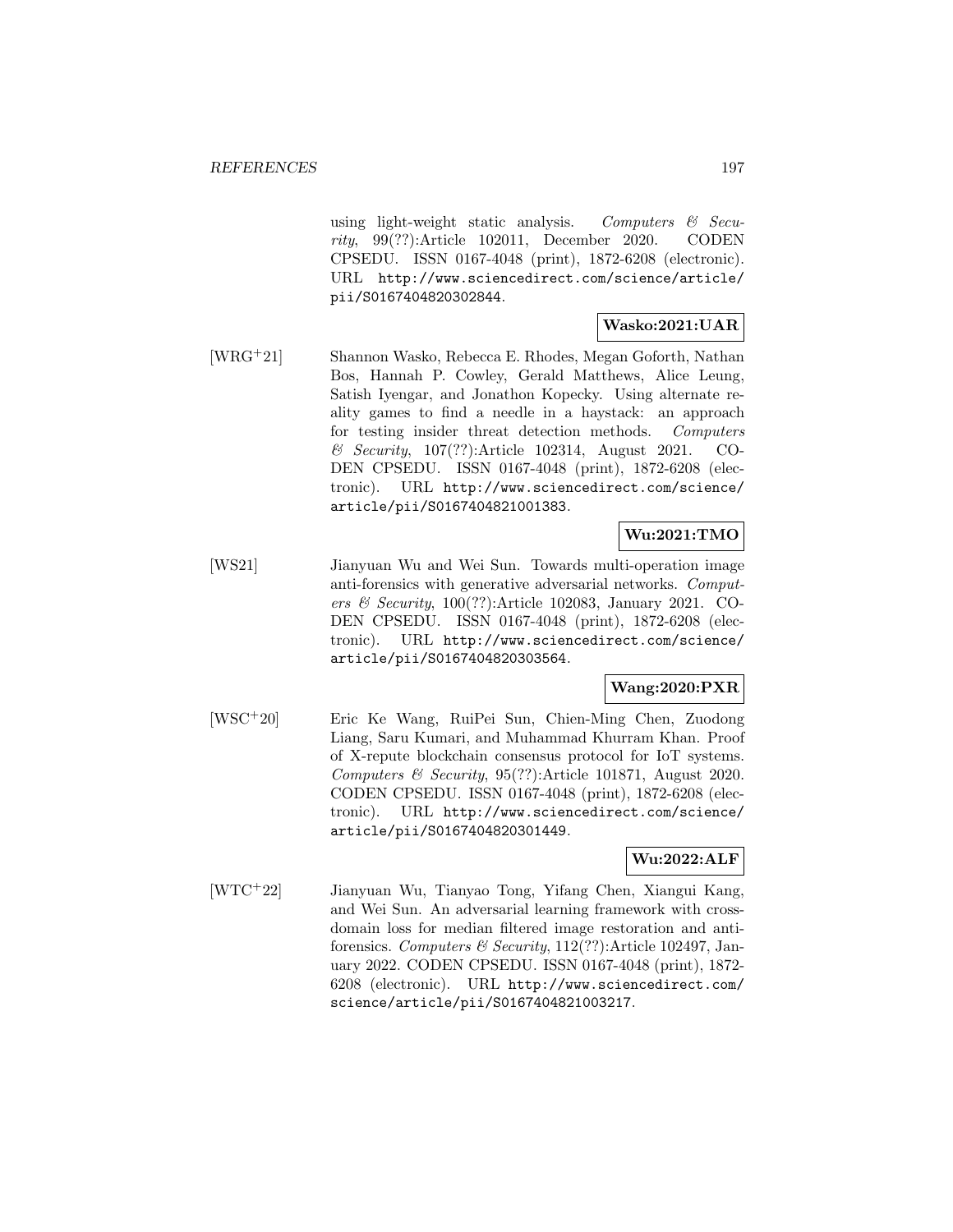### **Wang:2021:MFP**

[WTL<sup>+</sup>21] Wei Wang, Jing Tian, Fang Lv, Guodong Xin, Yingfan Ma, and Bailing Wang. Mining frequent pyramid patterns from time series transaction data with custom constraints. Computers  $\mathcal B$  Security, 100(??):Article 102088, January 2021. CO-DEN CPSEDU. ISSN 0167-4048 (print), 1872-6208 (electronic). URL http://www.sciencedirect.com/science/ article/pii/S0167404820303618.

### **Wang:2021:NFS**

[WTW21] Peng Wang, Zhijie Tang, and Junfeng Wang. A novel few-shot malware classification approach for unknown family recognition with multi-prototype modeling. Computers & Security, 106(??):Article 102273, July 2021. CO-DEN CPSEDU. ISSN 0167-4048 (print), 1872-6208 (electronic). URL http://www.sciencedirect.com/science/ article/pii/S0167404821000973.

### **Wang:2022:PPM**

[WTX<sup>+</sup>22] Chenguang Wang, Zhu Tianqing, Ping Xiong, Wei Ren, and Kim-Kwang Raymond Choo. A privacy preservation method for multiple-source unstructured data in online social networks. Computers & Security, 113(??):Article 102574, February 2022. CODEN CPSEDU. ISSN 0167-4048 (print), 1872- 6208 (electronic). URL http://www.sciencedirect.com/ science/article/pii/S0167404821003989.

### **Wang:2022:OSS**

[WWH<sup>+</sup>22] Bo Wang, Yue Wang, Jiayao Hou, Yi Li, and Yanqing Guo. Open-set source camera identification based on envelope of data clustering optimization (EDCO). Computers & Security, 113(??):Article 102571, February 2022. CO-DEN CPSEDU. ISSN 0167-4048 (print), 1872-6208 (electronic). URL http://www.sciencedirect.com/science/ article/pii/S0167404821003953.

#### **Wu:2022:JPS**

[WWW<sup>+</sup>22] Songyun Wu, Bo Wang, Zhiliang Wang, Shuhan Fan, Jiahai Yang, and Jia Li. Joint prediction on security event and time interval through deep learning. Computers & Security, 117(??):Article 102696, June 2022. CO-DEN CPSEDU. ISSN 0167-4048 (print), 1872-6208 (elec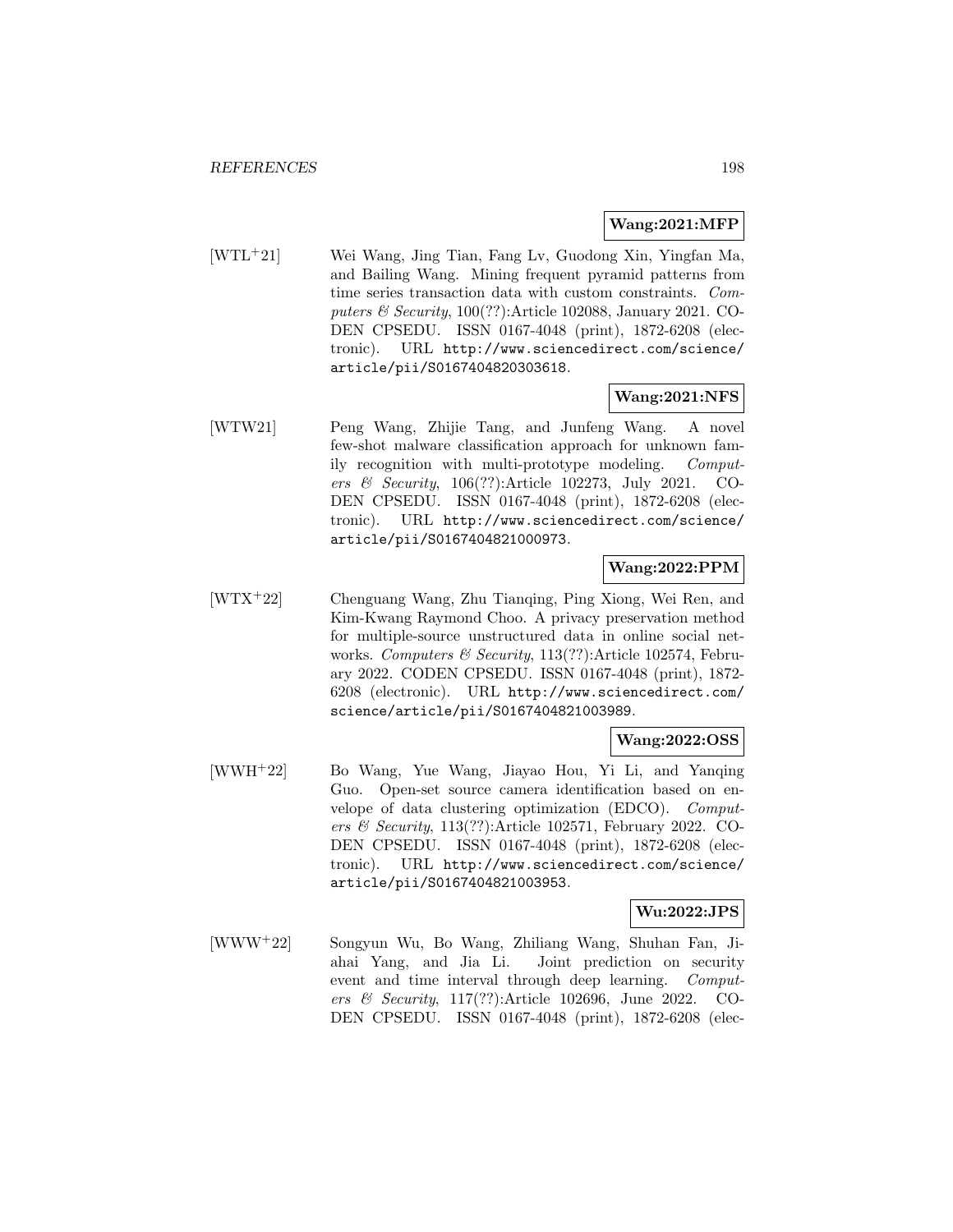tronic). URL http://www.sciencedirect.com/science/ article/pii/S0167404822000943.

## **Wang:2022:BBA**

[WYW<sup>+</sup>22] Qiuhua Wang, Hui Yang, Guohua Wu, Kim-Kwang Raymond Choo, Zheng Zhang, Gongxun Miao, and Yizhi Ren. Black-box adversarial attacks on XSS attack detection model. Computers  $\mathcal B$  Security, 113(??): Article 102554, February 2022. CODEN CPSEDU. ISSN 0167-4048 (print), 1872-6208 (electronic). URL http://www.sciencedirect.com/science/ article/pii/S0167404821003783.

## **Wang:2020:PPH**

[WZCP20] Rong Wang, Yan Zhu, Chin-Chen Chang, and Qiang Peng. Privacy-preserving high-dimensional data publishing for classification. Computers & Security,  $93(??)$ :Article 101785, June 2020. CODEN CPSEDU. ISSN 0167-4048 (print), 1872- 6208 (electronic). URL http://www.sciencedirect.com/ science/article/pii/S0167404820300705.

## **Wang:2022:TAE**

[WZZ<sup>+</sup>22] Zhen Wang, Yitao Zheng, Hai Zhu, Chang Yang, and Tianyi Chen. Transferable adversarial examples can efficiently fool topic models. Computers & Security, 118(??):Article 102749, July 2022. CODEN CPSEDU. ISSN 0167-4048 (print), 1872- 6208 (electronic). URL http://www.sciencedirect.com/ science/article/pii/S0167404822001444.

## **Wang:2020:USF**

[WZZW20] Ding Wang, Xizhe Zhang, Zijian Zhang, and Ping Wang. Understanding security failures of multi-factor authentication schemes for multi-server environments. Computers  $\mathcal{C}$ Security, 88(??):Article 101619, January 2020. CODEN CPSEDU. ISSN 0167-4048 (print), 1872-6208 (electronic). URL https://www.sciencedirect.com/science/article/ pii/S016740481930166X.

#### **Xia:2021:BAR**

[XCSZ21] Yusheng Xia, Rongmao Chen, Jinshu Su, and Hongcheng Zou. Balancing anonymity and resilience in anonymous communication networks. Computers  $\mathcal{C}$  Security, 101(??): Article 102106, February 2021. CODEN CPSEDU. ISSN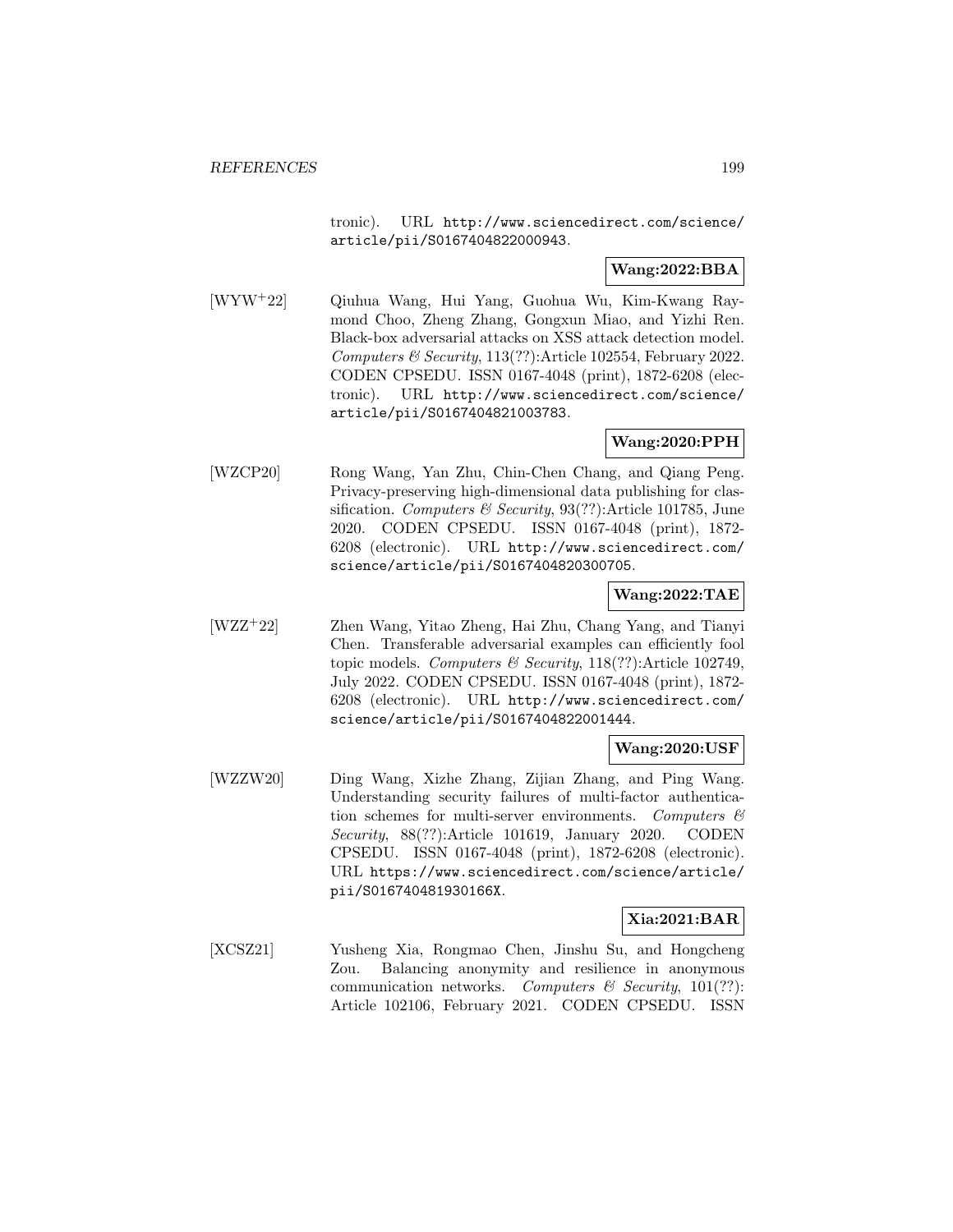## 0167-4048 (print), 1872-6208 (electronic). URL http://www. sciencedirect.com/science/article/pii/S0167404820303795.

# **Xu:2021:PMN**

[XFY21] Zhifeng Xu, Xianjin Fang, and Gaoming Yang. Malbert: a novel pre-training method for malware detection. Computers & Security, 111(??):Article 102458, December 2021. CO-DEN CPSEDU. ISSN 0167-4048 (print), 1872-6208 (electronic). URL http://www.sciencedirect.com/science/ article/pii/S0167404821002820.

# **Xiang:2020:DMA**

[XGL20] Zongyuan Xiang, Dong Guo, and Qiang Li. Detecting mobile advanced persistent threats based on large-scale DNS logs. Computers & Security, 96(??):Article 101933, September 2020. CODEN CPSEDU. ISSN 0167-4048 (print), 1872- 6208 (electronic). URL http://www.sciencedirect.com/ science/article/pii/S0167404820302091.

### **Xu:2020:ESD**

[XGS<sup>+</sup>20] Guangquan Xu, Bingjiang Guo, Chunhua Su, Xi Zheng, Kaitai Liang, Duncan S. Wong, and Hao Wang. Am I eclipsed? A smart detector of eclipse attacks for Ethereum. Computers  $\mathcal B$  Security, 88(??): Article 101604, January 2020. CODEN CPSEDU. ISSN 0167-4048 (print), 1872-6208 (electronic). URL https://www.sciencedirect.com/science/article/ pii/S0167404818313798.

## **Xiao:2021:IBM**

[XGS<sup>+</sup>21] Mao Xiao, Chun Guo, Guowei Shen, Yunhe Cui, and Chaohui Jiang. Image-based malware classification using section distribution information. Computers  $\mathcal{C}$  Security, 110(??):Article 102420, November 2021. CODEN CPSEDU. ISSN 0167-4048 (print), 1872-6208 (electronic). URL http://www.sciencedirect.com/science/article/ pii/S0167404821002443.

#### **Xu:2021:DTR**

[XHB<sup>+</sup>21] Guangwei Xu, Songhua Han, Yanke Bai, Xiangyang Feng, and Yanglan Gan. Data tag replacement algorithm for data integrity verification in cloud storage. Computers & Security, 103(??):Article 102205, April 2021. CODEN CPSEDU. ISSN 0167-4048 (print), 1872-6208 (electronic).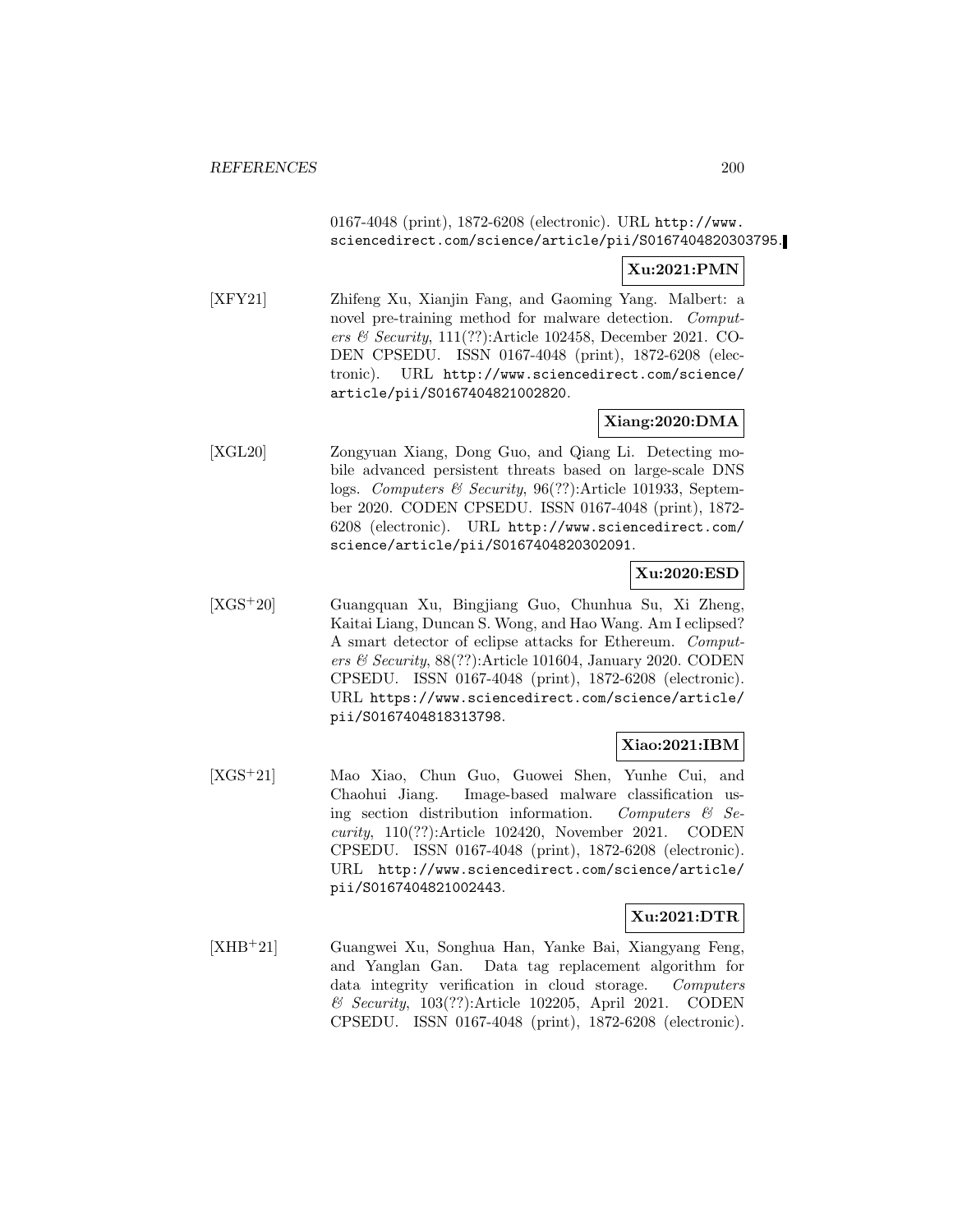URL http://www.sciencedirect.com/science/article/ pii/S0167404821000298.

## **Xia:2020:DMC**

[XHTZ20] Chang Xia, Jingyu Hua, Wei Tong, and Sheng Zhong. Distributed K-means clustering guaranteeing local differential privacy. Computers & Security, 90(??):Article 101699, March 2020. CODEN CPSEDU. ISSN 0167-4048 (print), 1872- 6208 (electronic). URL http://www.sciencedirect.com/ science/article/pii/S0167404819302366.

# **Xue:2022:PRP**

[XHW<sup>+</sup>22] Mingfu Xue, Can He, Yinghao Wu, Shichang Sun, Yushu Zhang, Jian Wang, and Weiqiang Liu. PTB: Robust physical backdoor attacks against deep neural networks in real world. Computers & Security, 118(??):Article 102726, July 2022. CODEN CPSEDU. ISSN 0167-4048 (print), 1872- 6208 (electronic). URL http://www.sciencedirect.com/ science/article/pii/S0167404822001213.

## **Xue:2020:LLO**

[XHWL20] Mingfu Xue, Can He, Jian Wang, and Weiqiang Liu. LOPA: a linear offset based poisoning attack method against adaptive fingerprint authentication system. Computers & Security, 99(??):Article 102046, December 2020. CO-DEN CPSEDU. ISSN 0167-4048 (print), 1872-6208 (electronic). URL http://www.sciencedirect.com/science/ article/pii/S0167404820303199.

#### **Xie:2020:HMH**

[XLY<sup>+</sup>20] Jiang Xie, Shuhao Li, Xiaochun Yun, Yongzheng Zhang, and Peng Chang. HSTF-Model: an HTTP-based Trojan detection model via the Hierarchical Spatio-temporal Features of Traffics. Computers & Security, 96(??):Article 101923, September 2020. CODEN CPSEDU. ISSN 0167-4048 (print), 1872- 6208 (electronic). URL http://www.sciencedirect.com/ science/article/pii/S016740482030198X.

## **Xiang:2021:REI**

[XMK21] Zhen Xiang, David J. Miller, and George Kesidis. Reverse engineering imperceptible backdoor attacks on deep neural networks for detection and training set cleansing. Computers  $\mathcal B$  Security, 106(??):Article 102280, July 2021. CO-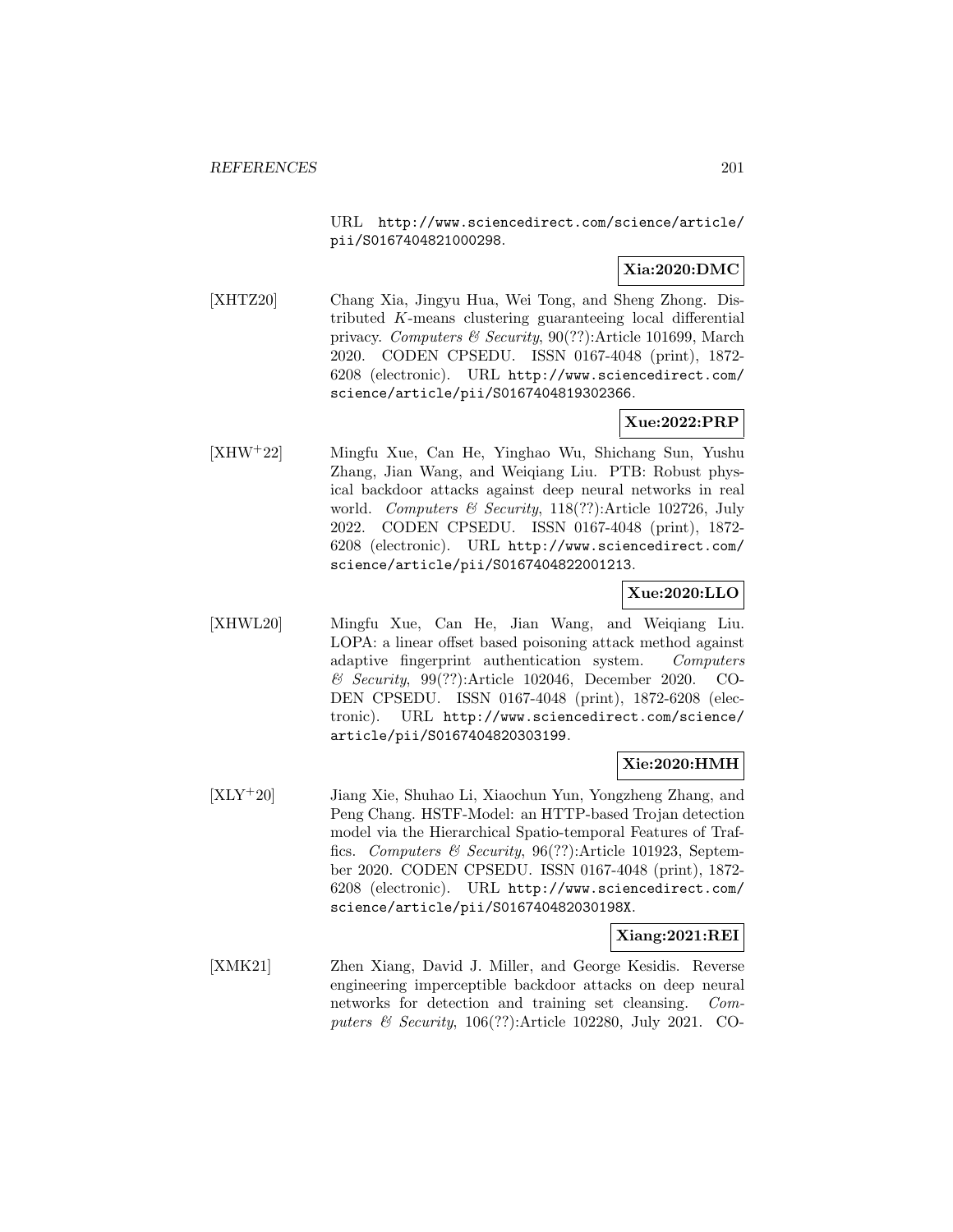DEN CPSEDU. ISSN 0167-4048 (print), 1872-6208 (electronic). URL http://www.sciencedirect.com/science/ article/pii/S0167404821001048.

# **Xu:2020:IEL**

[XW20] Feng Xu and Merrill Warkentin. Integrating elaboration likelihood model and herd theory in information security message persuasiveness. Computers & Security, 98(??):Article 102009, November 2020. CODEN CPSEDU. ISSN 0167-4048 (print), 1872-6208 (electronic). URL http://www.sciencedirect. com/science/article/pii/S0167404820302820.

### **Xu:2020:PSP**

[XWW<sup>+</sup>20] Lijuan Xu, Bailing Wang, Lianhai Wang, Dawei Zhao, Xiaohui Han, and Shumian Yang. PLC-SEIFF: a programmable logic controller security incident forensics framework based on automatic construction of security constraints. Computers & Security, 92(??):Article 101749, May 2020. CO-DEN CPSEDU. ISSN 0167-4048 (print), 1872-6208 (electronic). URL http://www.sciencedirect.com/science/ article/pii/S0167404820300328.

# **Xu:2021:MEA**

[XWY21] Jian Xu, Xuequn Wang, and Lvxin Yan. The moderating effect of abusive supervision on information security policy compliance: Evidence from the hospitality industry. Computers & Security, 111(??):Article 102455, December 2021. CODEN CPSEDU. ISSN 0167-4048 (print), 1872-6208 (electronic). URL http://www.sciencedirect.com/science/ article/pii/S0167404821002790.

### **Xia:2020:CCE**

[XWZ<sup>+</sup>20] Pengcheng Xia, Haoyu Wang, Bowen Zhang, Ru Ji, Bingyu Gao, Lei Wu, Xiapu Luo, and Guoai Xu. Characterizing cryptocurrency exchange scams. Computers & Security, 98(??):Article 101993, November 2020. CODEN CPSEDU. ISSN 0167-4048 (print), 1872-6208 (electronic). URL http://www.sciencedirect.com/science/article/ pii/S0167404820302662.

#### **Xiong:2020:DRP**

[XX20] Wei Xiong and Li Xiong. Data resource protection based on smart contract. Computers & Security, 98(??):Article 102004,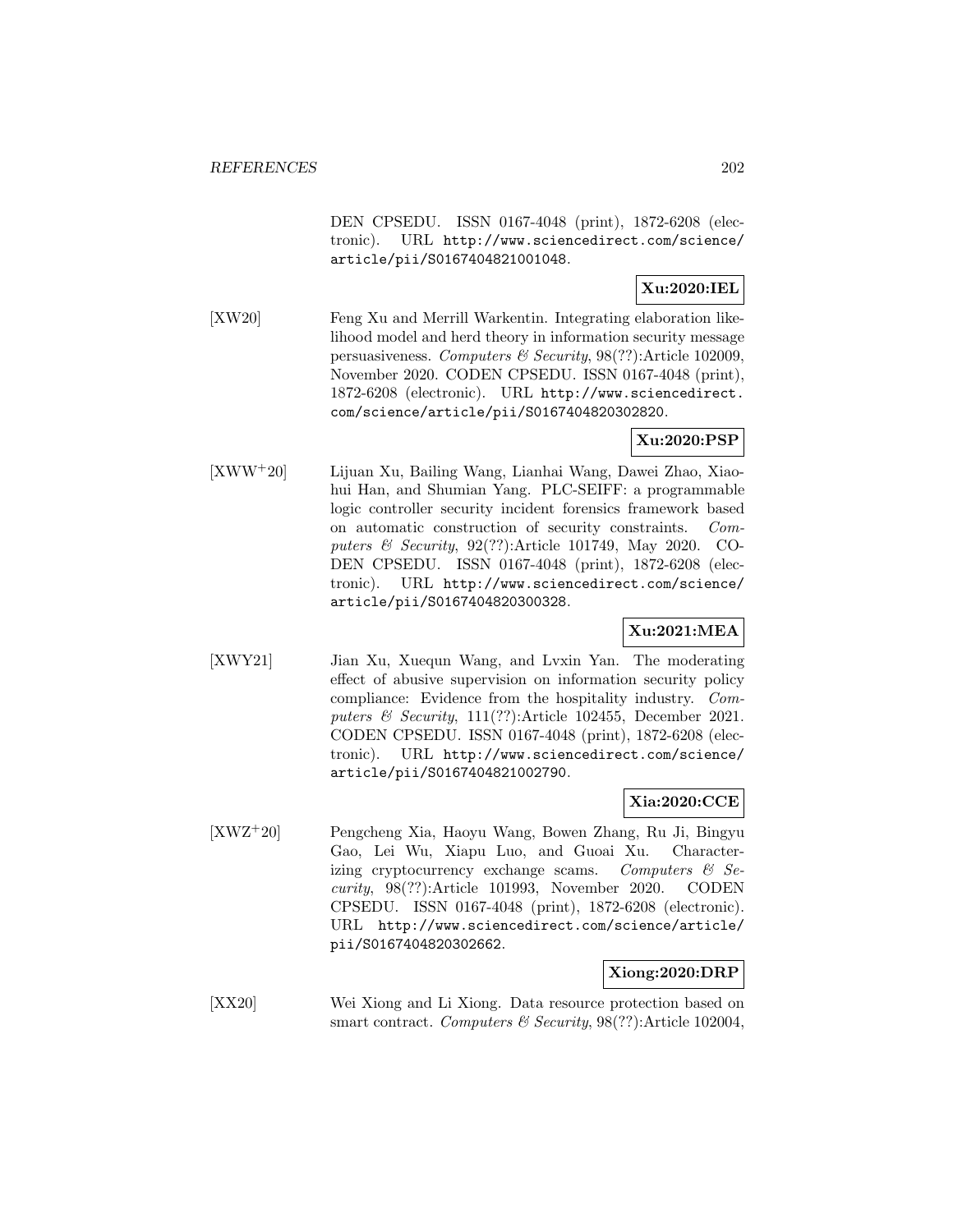November 2020. CODEN CPSEDU. ISSN 0167-4048 (print), 1872-6208 (electronic). URL http://www.sciencedirect. com/science/article/pii/S0167404820302777.

## **Xiao:2021:PWD**

[XXZ<sup>+</sup>21] Xi Xiao, Wentao Xiao, Dianyan Zhang, Bin Zhang, Guangwu Hu, Qing Li, and Shutao Xia. Phishing websites detection via CNN and multi-head self-attention on imbalanced datasets. Computers & Security, 108(??):Article 102372, September 2021. CODEN CPSEDU. ISSN 0167-4048 (print), 1872- 6208 (electronic). URL http://www.sciencedirect.com/ science/article/pii/S0167404821001966.

# **Xin:2020:RAS**

[XYH<sup>+</sup>20] Ruishan Xin, Yidong Yuan, Jiaji He, Shuai Zhen, and Yiqiang Zhao. Random active shield generation based on modified artificial fish-swarm algorithm. Computers & Security, 88(??):Article 101552, January 2020. CO-DEN CPSEDU. ISSN 0167-4048 (print), 1872-6208 (electronic). URL http://www.sciencedirect.com/science/ article/pii/S0167404818312926.

## **Yang:2020:HRH**

[Yan20] Bo Yang. A highly-random hopping sequence for jammingresilient channel rendezvous in distributed cognitive radio networks. Computers & Security, 96(??):Article 101809, September 2020. CODEN CPSEDU. ISSN 0167-4048 (print), 1872- 6208 (electronic). URL http://www.sciencedirect.com/ science/article/pii/S0167404818309416.

## **Yang:2021:NUG**

[YCCZ21] Rui Yang, Tian-Jie Cao, Xiu-Qing Chen, and Feng-Rong Zhang. A novel and universal GAN-based countermeasure to recover adversarial examples to benign examples. Computers  $\mathcal B$  Security, 111(??): Article 102457, December 2021. CODEN CPSEDU. ISSN 0167-4048 (print), 1872-6208 (electronic). URL http://www.sciencedirect.com/science/ article/pii/S0167404821002819.

#### **Yang:2020:ABS**

[YCMM20] Runkai Yang, Xiaolin Chang, Jelena Misić, and Vojislav B. Misić. Assessing blockchain selfish mining in an imperfect network: Honest and selfish miner views. Comput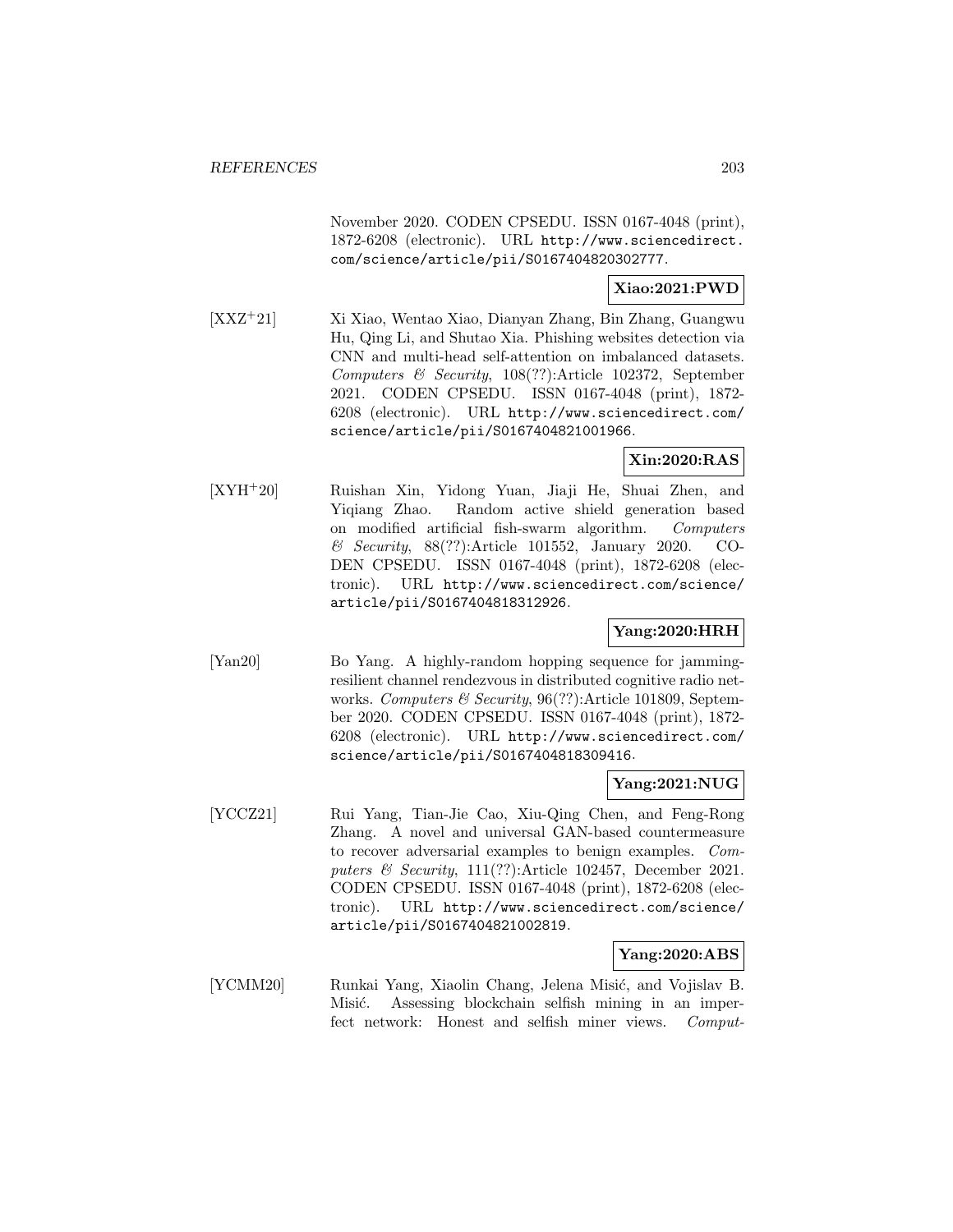ers & Security, 97(??):Article 101956, October 2020. CO-DEN CPSEDU. ISSN 0167-4048 (print), 1872-6208 (electronic). URL http://www.sciencedirect.com/science/ article/pii/S0167404820302327.

# **Yu:2021:AAP**

[YFO<sup>+</sup>21] Lu Yu, Yu Fu, Jonathan Oakley, Oluwakemi Hambolu, and Richard Brooks. On accuracy and anonymity of privacy-preserving negative survey (NS) algorithms. Computers & Security, 105(??):Article 102206, June 2021. CO-DEN CPSEDU. ISSN 0167-4048 (print), 1872-6208 (electronic). URL http://www.sciencedirect.com/science/ article/pii/S0167404821000304.

# **Yang:2022:PVL**

[YHZ<sup>+</sup>22] Kunyu Yang, Xuexian Hu, Qihui Zhang, Jianghong Wei, and Wenfen Liu. VAEPass: a lightweight passwords guessing model based on variational auto-encoder. Computers & Security, 114(??):Article 102587, March 2022. CO-DEN CPSEDU. ISSN 0167-4048 (print), 1872-6208 (electronic). URL http://www.sciencedirect.com/science/ article/pii/S0167404821004107.

### **Yamin:2022:MEC**

[YK22] Muhammad Mudassar Yamin and Basel Katt. Modeling and executing cyber security exercise scenarios in cyber ranges. Computers & Security, 116(??):Article 102635, May 2022. CODEN CPSEDU. ISSN 0167-4048 (print), 1872-6208 (electronic). URL http://www.sciencedirect.com/science/ article/pii/S0167404822000347.

#### **Yamin:2020:CRS**

[YKG20] Muhammad Mudassar Yamin, Basel Katt, and Vasileios Gkioulos. Cyber ranges and security testbeds: Scenarios, functions, tools and architecture. Computers  $\mathcal{C}$  Security, 88(??):Article 101636, January 2020. CODEN CPSEDU. ISSN 0167-4048 (print), 1872-6208 (electronic). URL https://www.sciencedirect.com/science/article/ pii/S0167404819301804.

#### **Yamin:2021:SGT**

[YKN21] Muhammad Mudassar Yamin, Basel Katt, and Mariusz Nowostawski. Serious games as a tool to model attack and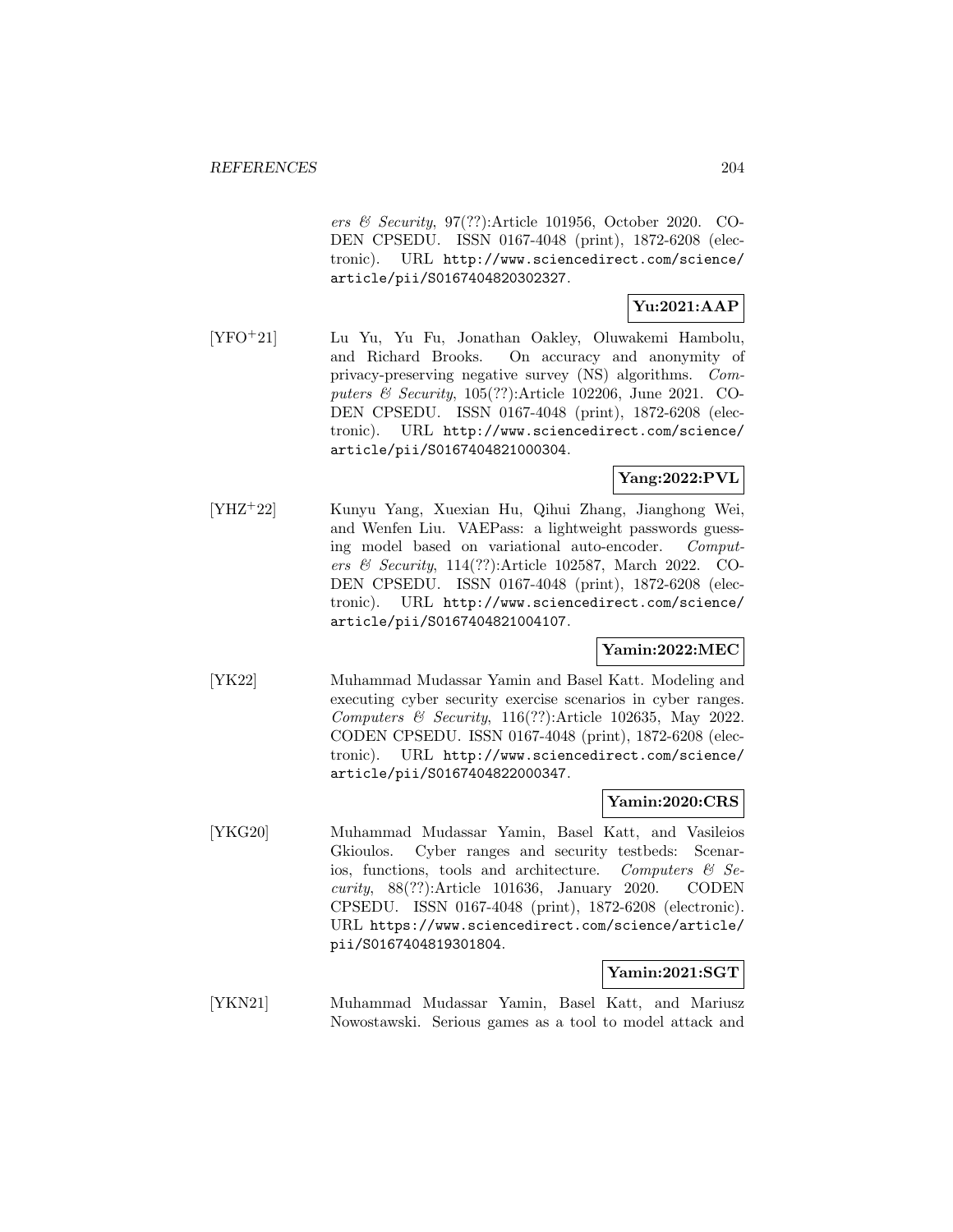defense scenarios for cyber-security exercises. Computers & Security, 110(??):Article 102450, November 2021. CO-DEN CPSEDU. ISSN 0167-4048 (print), 1872-6208 (electronic). URL http://www.sciencedirect.com/science/ article/pii/S0167404821002741.

# **Yang:2020:ZKP**

[YL20] Xiaohui Yang and Wenjie Li. A zero-knowledge-proof-based digital identity management scheme in blockchain. Computers & Security, 99(??):Article 102050, December 2020. CO-DEN CPSEDU. ISSN 0167-4048 (print), 1872-6208 (electronic). URL http://www.sciencedirect.com/science/ article/pii/S0167404820303230.

# **Yang:2022:SLR**

[YLL<sup>+</sup>22] Zhen Yang, Xiaodong Liu, Tong Li, Di Wu, Jinjiang Wang, Yunwei Zhao, and Han Han. A systematic literature review of methods and datasets for anomaly-based network intrusion detection. Computers & Security,  $116(??)$ : Article 102675, May 2022. CODEN CPSEDU. ISSN 0167-4048 (print), 1872- 6208 (electronic). URL http://www.sciencedirect.com/ science/article/pii/S0167404822000736.

### **Yan:2021:HBH**

[YLPZ21] Han Yan, Senlin Luo, Limin Pan, and Yifei Zhang. HAN-BSVD: a hierarchical attention network for binary software vulnerability detection. Computers & Security, 108(??):Article 102286, September 2021. CODEN CPSEDU. ISSN 0167-4048 (print), 1872-6208 (electronic). URL http://www.sciencedirect.com/science/article/ pii/S0167404821001103.

## **Yin:2020:DSD**

[YLY20] Chunyong Yin, Bo Li, and Zhichao Yin. A distributed sensing data anomaly detection scheme. Computers  $\mathcal{C}$ Security, 97(??):Article 101960, October 2020. CODEN CPSEDU. ISSN 0167-4048 (print), 1872-6208 (electronic). URL http://www.sciencedirect.com/science/article/ pii/S0167404820302364.

## **Yin:2021:AEP**

[YLZ<sup>+</sup>21] Fan Yin, Rongxing Lu, Yandong Zheng, Jun Shao, Xue Yang, and Xiaohu Tang. Achieve efficient position-heap-based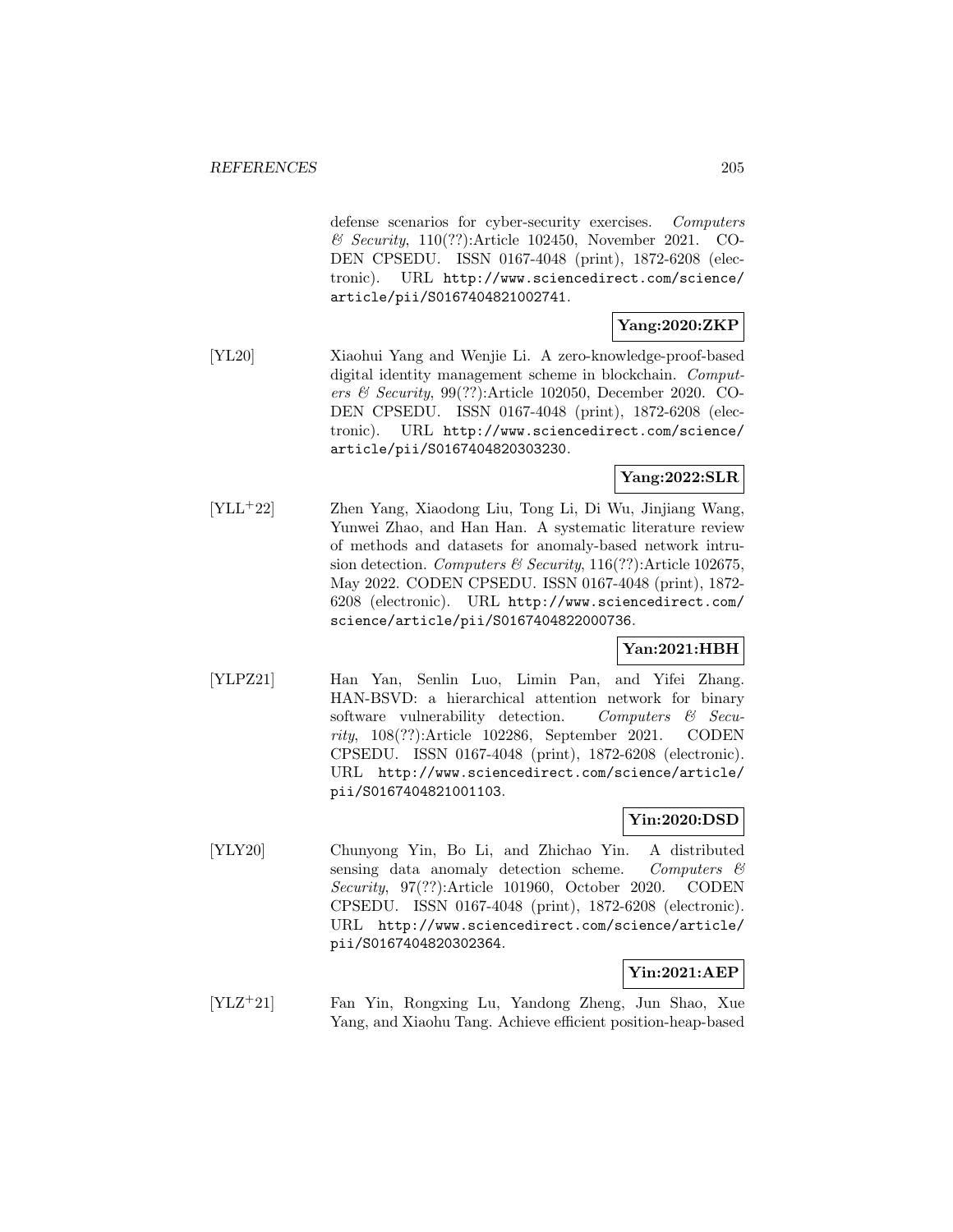privacy-preserving substring-of-keyword query over cloud. Computers & Security, 110(??):Article 102432, November 2021. CODEN CPSEDU. ISSN 0167-4048 (print), 1872- 6208 (electronic). URL http://www.sciencedirect.com/ science/article/pii/S016740482100256X.

# **Yan:2022:PPH**

[YM22] Xiaobei Yan and Maode Ma. A privacy-preserving handover authentication protocol for a group of MTC devices in 5G networks. Computers & Security, 116(??):Article 102601, May 2022. CODEN CPSEDU. ISSN 0167-4048 (print), 1872- 6208 (electronic). URL http://www.sciencedirect.com/ science/article/pii/S0167404821004247.

# **Yadav:2022:ECN**

[YMR<sup>+</sup>22] Pooja Yadav, Neeraj Menon, Vinayakumar Ravi, Sowmya Vishvanathan, and Tuan D. Pham. EfficientNet convolutional neural networks-based Android malware detection. Computers & Security, 115(??):Article 102622, April 2022. CO-DEN CPSEDU. ISSN 0167-4048 (print), 1872-6208 (electronic). URL http://www.sciencedirect.com/science/ article/pii/S0167404822000219.

#### **Yuste:2021:ARD**

[YP21] Javier Yuste and Sergio Pastrana. Avaddon ransomware: an in-depth analysis and decryption of infected systems. Computers & Security, 109(??):Article 102388, October 2021. CO-DEN CPSEDU. ISSN 0167-4048 (print), 1872-6208 (electronic). URL http://www.sciencedirect.com/science/ article/pii/S0167404821002121.

#### **Yazdinejad:2020:PBS**

[YPDC20] Abbas Yazdinejad, Reza M. Parizi, Ali Dehghantanha, and Kim-Kwang Raymond Choo. P4-to-blockchain: a secure blockchain-enabled packet parser for software defined networking. Computers & Security, 88(??):Article 101629, January 2020. CODEN CPSEDU. ISSN 0167-4048 (print), 1872- 6208 (electronic). URL https://www.sciencedirect.com/ science/article/pii/S0167404819301762.

# **Yuste:2022:OCC**

[YPT22] Javier Yuste, Eduardo G. Pardo, and Juan Tapiador. Optimization of code caves in malware binaries to evade ma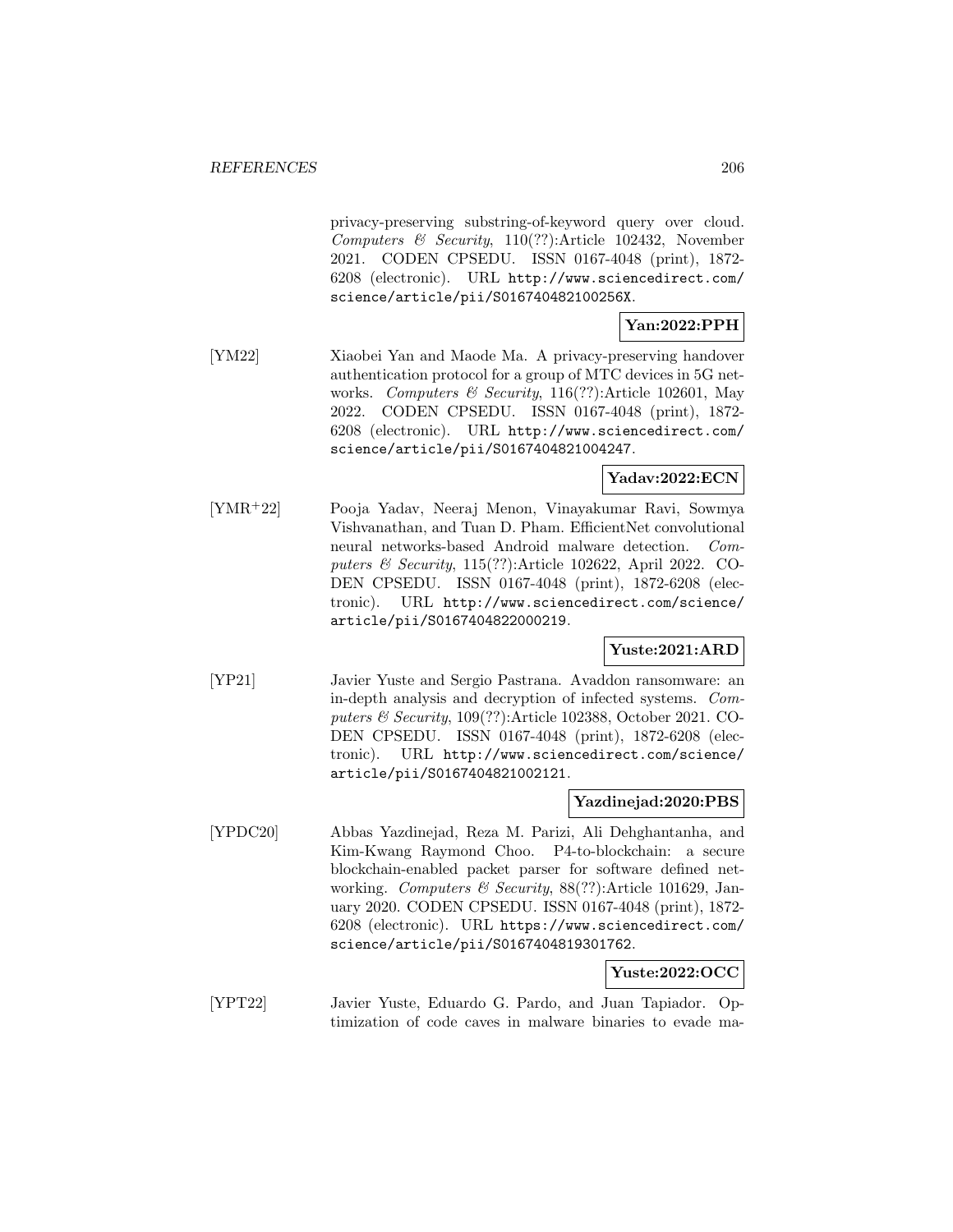chine learning detectors. Computers  $\mathcal{C}$  Security, 116(??): Article 102643, May 2022. CODEN CPSEDU. ISSN 0167- 4048 (print), 1872-6208 (electronic). URL http://www. sciencedirect.com/science/article/pii/S0167404822000426.

#### **Yasasin:2020:FIS**

[YPWS20] Emrah Yasasin, Julian Prester, Gerit Wagner, and Guido Schryen. Forecasting IT security vulnerabilities — an empirical analysis. Computers & Security, 88(??):Article 101610, January 2020. CODEN CPSEDU. ISSN 0167-4048 (print), 1872-6208 (electronic). URL https://www.sciencedirect. com/science/article/pii/S016740481830854X.

### **Yu:2022:FDF**

[YS22] Mengran Yu and Shiliang Sun. FE-DaST: Fast and effective data-free substitute training for black-box adversarial attacks. Computers & Security,  $113(??)$ :Article 102555, February 2022. CODEN CPSEDU. ISSN 0167-4048 (print), 1872- 6208 (electronic). URL http://www.sciencedirect.com/ science/article/pii/S0167404821003795.

### **Yilmaz:2021:FGC**

[YSM<sup>+</sup>21] Fadi Yilmaz, Meera Sridhar, Abhinav Mohanty, Vasant Tendulkar, and Kevin W. Hamlen. A fine-grained classification and security analysis of web-based virtual machine vulnerabilities. Computers & Security,  $105(??)$ :Article 102246, June 2021. CODEN CPSEDU. ISSN 0167-4048 (print), 1872- 6208 (electronic). URL http://www.sciencedirect.com/ science/article/pii/S0167404821000705.

## **Yuan:2021:DLI**

[YW21] Shuhan Yuan and Xintao Wu. Deep learning for insider threat detection: Review, challenges and opportunities. Computers & Security, 104(??):Article 102221, May 2021. CO-DEN CPSEDU. ISSN 0167-4048 (print), 1872-6208 (electronic). URL http://www.sciencedirect.com/science/ article/pii/S0167404821000456.

## **Yang:2022:LCB**

[YWK<sup>+</sup>22] Wencheng Yang, Song Wang, James Jin Kang, Michael N. Johnstone, and Aseel Bedari. A linear convolution-based cancelable fingerprint biometric authentication system. Computers & Security, 114(??):Article 102583, March 2022. CO-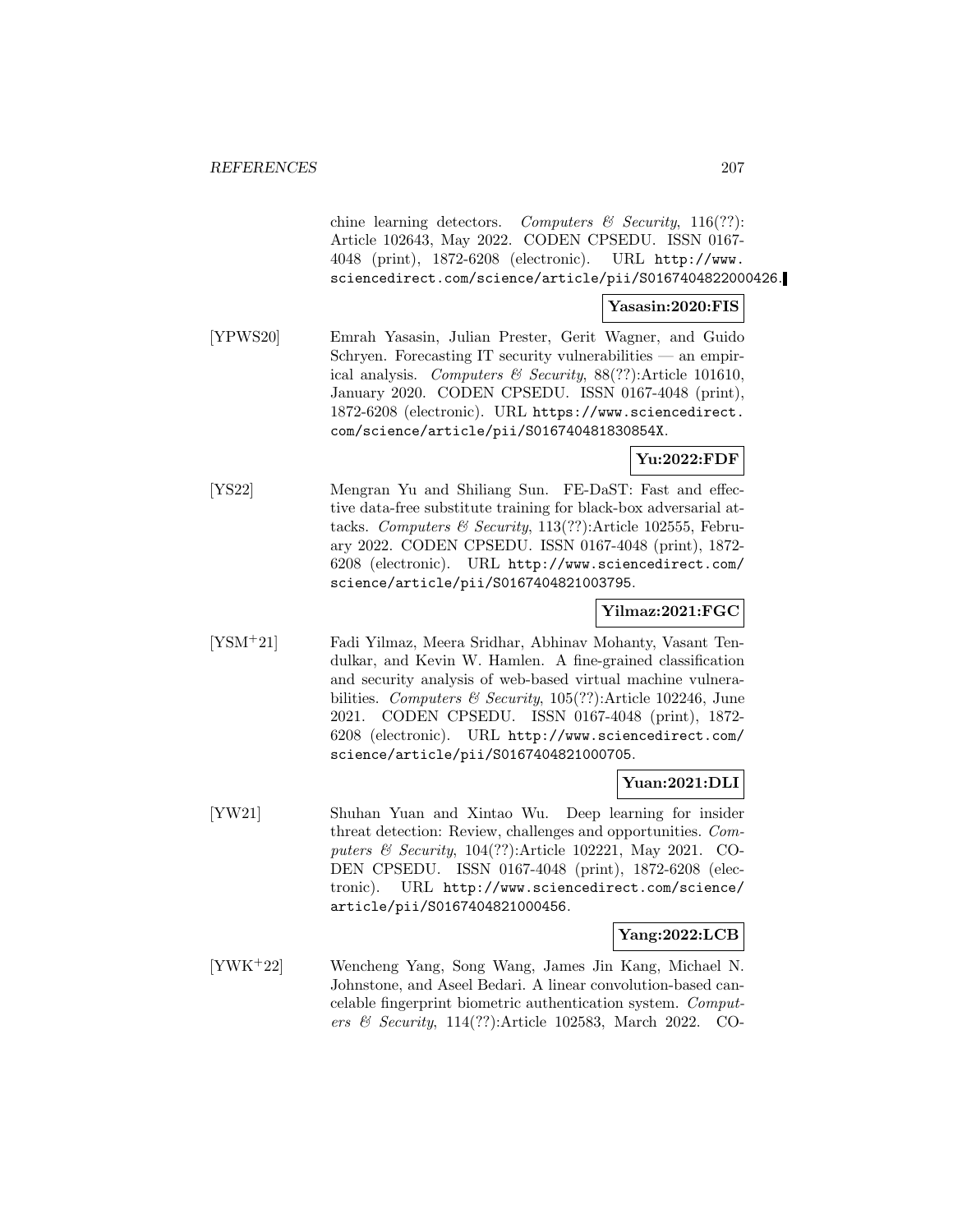DEN CPSEDU. ISSN 0167-4048 (print), 1872-6208 (electronic). URL http://www.sciencedirect.com/science/ article/pii/S0167404821004065.

### **Yuan:2020:BLM**

[YWL<sup>+</sup>20] Baoguo Yuan, Junfeng Wang, Dong Liu, Wen Guo, Peng Wu, and Xuhua Bao. Byte-level malware classification based on Markov images and deep learning. Computers & Security, 92(??):Article 101740, May 2020. CO-DEN CPSEDU. ISSN 0167-4048 (print), 1872-6208 (electronic). URL http://www.sciencedirect.com/science/ article/pii/S0167404820300262.

## **Yeoh:2022:SSC**

[YWPC22] William Yeoh, Shan Wang, Ales Popovic, and Noman H. Chowdhury. A systematic synthesis of critical success factors for cybersecurity. Computers  $\mathcal{B}$  Security, 118(??): Article 102724, July 2022. CODEN CPSEDU. ISSN 0167- 4048 (print), 1872-6208 (electronic). URL http://www. sciencedirect.com/science/article/pii/S0167404822001195.

# **Yu:2022:SBH**

[YWWH22] Lianyi Yu, Qiangjiang Wang, Yan Wo, and Guoqiang Han. Secure biometric hashing against relation-based attacks via maximizing min-entropy. Computers  $\mathscr$  Security, 118(??): Article 102750, July 2022. CODEN CPSEDU. ISSN 0167- 4048 (print), 1872-6208 (electronic). URL http://www. sciencedirect.com/science/article/pii/S0167404822001456.

## **Yao:2020:PPE**

[YWZ20] Yuanfan Yao, Ziyu Wang, and Pan Zhou. Privacy-preserving and energy efficient task offloading for collaborative mobile computing in IoT: an ADMM approach. Computers & Security, 96(??):Article 101886, September 2020. CO-DEN CPSEDU. ISSN 0167-4048 (print), 1872-6208 (electronic). URL http://www.sciencedirect.com/science/ article/pii/S0167404820301590.

## **Yang:2020:DBL**

[YZL<sup>+</sup>20] Liqun Yang, Xiaoming Zhang, Zhi Li, Zhoujun Li, and Yueying He. Detecting bi-level false data injection attack based on time series analysis method in smart grid. Computers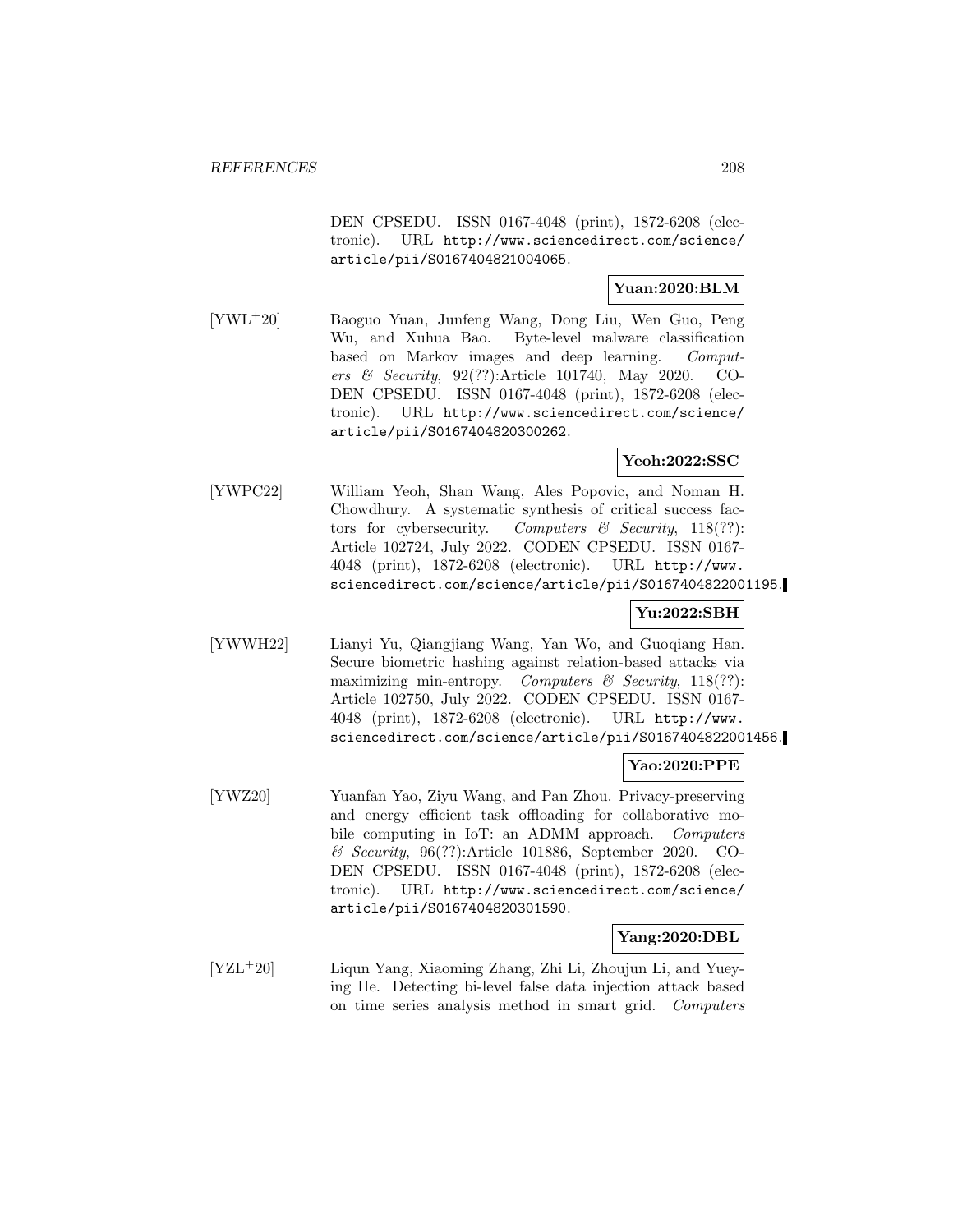& Security, 96(??):Article 101899, September 2020. CO-DEN CPSEDU. ISSN 0167-4048 (print), 1872-6208 (electronic). URL http://www.sciencedirect.com/science/ article/pii/S0167404820301723.

# **Yu:2020:UAM**

[YZW<sup>+</sup>20] Guangsheng Yu, Xuan Zha, Xu Wang, Wei Ni, Kan Yu, J. Andrew Zhang, and Ren Ping Liu. A unified analytical model for proof-of-X schemes. Computers & Security, 96(??):Article 101934, September 2020. CO-DEN CPSEDU. ISSN 0167-4048 (print), 1872-6208 (electronic). URL http://www.sciencedirect.com/science/ article/pii/S0167404820302108.

# **Zhou:2020:CEM**

[ZCJ<sup>+</sup>20] Yuyang Zhou, Guang Cheng, Shanqing Jiang, Yuyu Zhao, and Zihan Chen. Cost-effective moving target defense against DDoS attacks using trilateral game and multiobjective Markov decision processes. Computers & Security, 97(??):Article 101976, October 2020. CODEN CPSEDU. ISSN 0167-4048 (print), 1872-6208 (electronic). URL http://www.sciencedirect.com/science/article/ pii/S0167404820302492.

## **Zhou:2021:SSR**

[ZD21] Quanqiang Zhou and Liangliang Duan. Semi-supervised recommendation attack detection based on co-forest. Computers & Security, 109(??):Article 102390, October 2021. CO-DEN CPSEDU. ISSN 0167-4048 (print), 1872-6208 (electronic). URL http://www.sciencedirect.com/science/ article/pii/S0167404821002145.

# **Zhao:2021:PDS**

[ZGM21] Jinxiong Zhao, Sensen Guo, and Dejun Mu. DouBiGRU-A: Software defect detection algorithm based on attention mechanism and double BiGRU. Computers  $\mathcal{C}$  Security, 111(??):Article 102459, December 2021. CODEN CPSEDU. ISSN 0167-4048 (print), 1872-6208 (electronic). URL http://www.sciencedirect.com/science/article/ pii/S0167404821002832.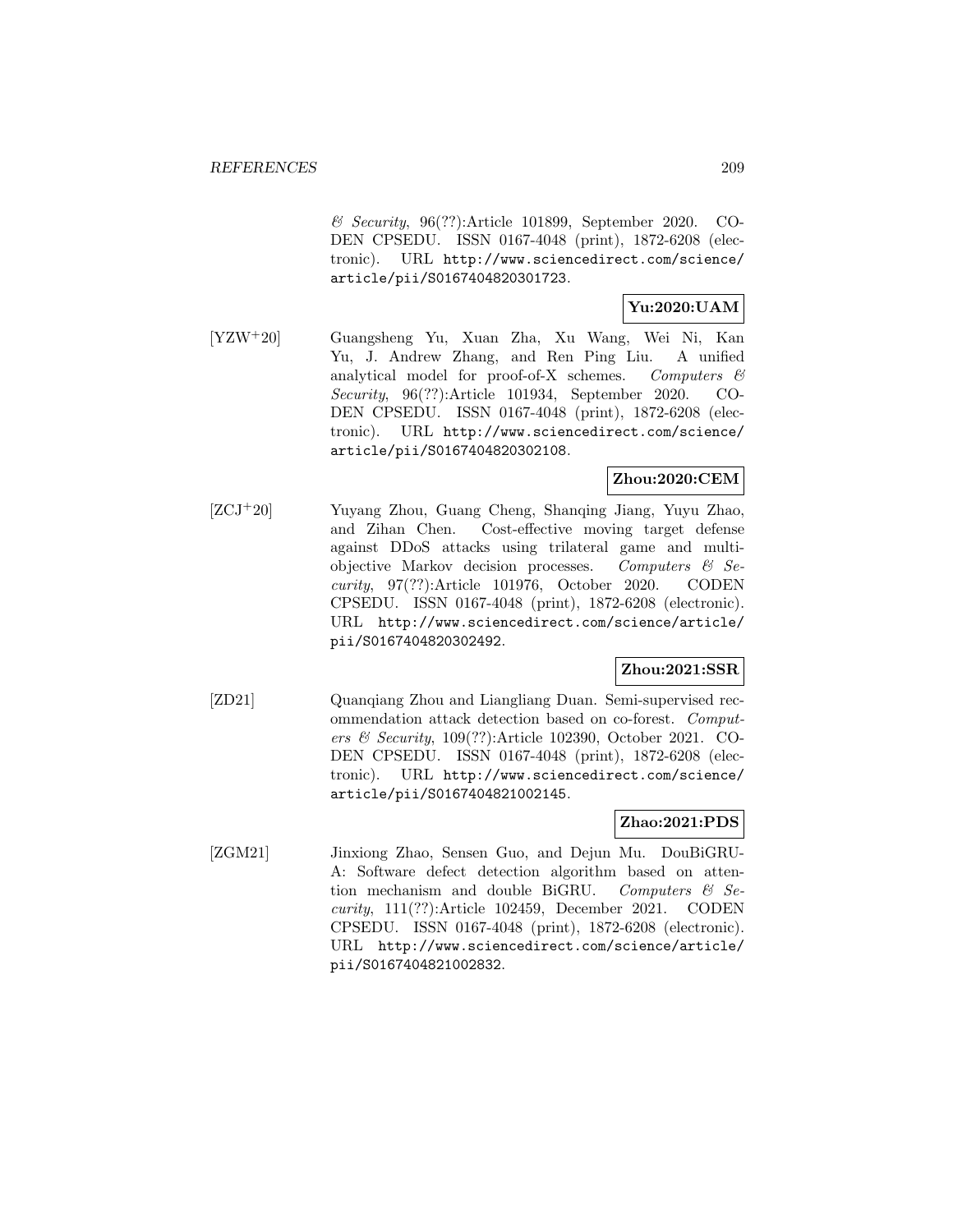#### **Zhou:2021:MSW**

[ZGNZ21] Peng Zhou, Xiaojing Gu, Surya Nepal, and Jianying Zhou. Modeling social worm propagation for advanced persistent threats. Computers & Security,  $108(??)$ :Article 102321, September 2021. CODEN CPSEDU. ISSN 0167-4048 (print), 1872-6208 (electronic). URL http://www.sciencedirect. com/science/article/pii/S0167404821001450.

### **Zhao:2021:RLA**

[ZHJ<sup>+</sup>21] Xu Zhao, Guangqiu Huang, Jin Jiang, Ling Gao, and Maozhen Li. Research on lightweight anomaly detection of multimedia traffic in edge computing. Computers  $\mathcal{C}$ Security, 111(??):Article 102463, December 2021. CO-DEN CPSEDU. ISSN 0167-4048 (print), 1872-6208 (electronic). URL http://www.sciencedirect.com/science/ article/pii/S016740482100287X.

## **Zhou:2020:CMN**

[ZHL<sup>+</sup>20] Man Zhou, Lansheng Han, Hongwei Lu, Cai Fu, and Dezhi An. Cooperative malicious network behavior recognition algorithm in e-commerce. Computers  $\mathcal C$  Security, 95(??): Article 101868, August 2020. CODEN CPSEDU. ISSN 0167-4048 (print), 1872-6208 (electronic). URL http://www. sciencedirect.com/science/article/pii/S0167404820301401.

# **Zhang:2022:AAY**

[ZHL<sup>+</sup>22] Zhaoxin Zhang, Shize Huang, Xiaowen Liu, Bingjie Zhang, and Decun Dong. Adversarial attacks on YOLACT instance segmentation. Computers & Security, 116(??):Article 102682, May 2022. CODEN CPSEDU. ISSN 0167-4048 (print), 1872- 6208 (electronic). URL http://www.sciencedirect.com/ science/article/pii/S0167404822000803.

# **Zhu:2022:FSM**

[ZJJS<sup>+</sup>22] Jinting Zhu, Julian Jang-Jaccard, Amardeep Singh, Ian Welch, Harith AI-Sahaf, and Seyit Camtepe. A fewshot meta-learning based Siamese neural network using entropy features for ransomware classification. Computers & Security, 117(??):Article 102691, June 2022. CO-DEN CPSEDU. ISSN 0167-4048 (print), 1872-6208 (electronic). URL http://www.sciencedirect.com/science/ article/pii/S016740482200089X.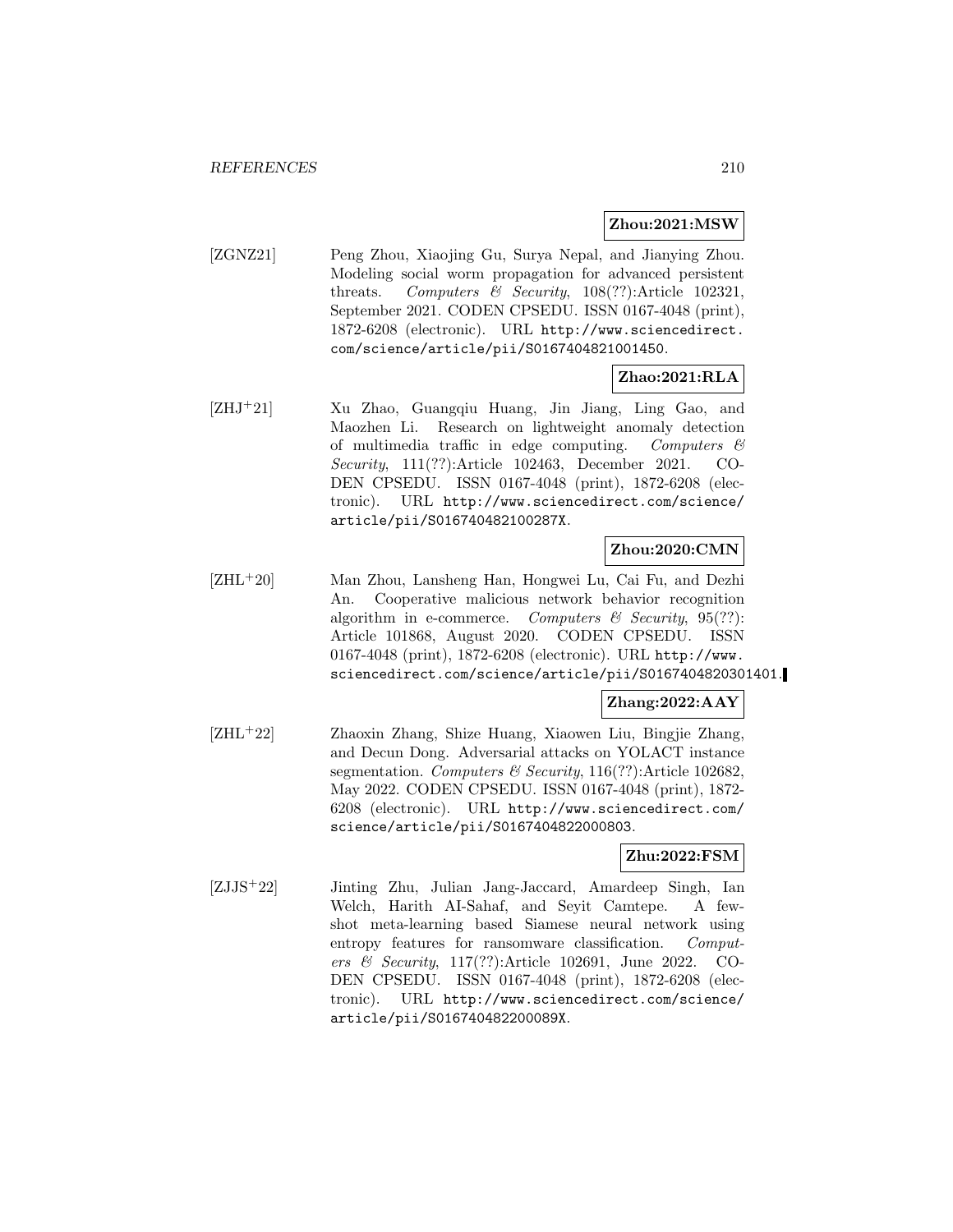#### **Zhang:2020:ABL**

[ZJL<sup>+</sup>20] Wenjing Zhang, Bo Jiang, Ming Li, Ravi Tandon, Qiao Liu, and Hui Li. Aggregation-based location privacy: an information theoretic approach. Computers  $\mathcal{C}$  Security, 97(??):Article 101953, October 2020. CODEN CPSEDU. ISSN 0167-4048 (print), 1872-6208 (electronic). URL http://www.sciencedirect.com/science/article/ pii/S0167404820302297.

#### **Zhang:2021:DSA**

[ZLCA21] Xiaolu Zhang, Charles Zhechao Liu, Kim-Kwang Raymond Choo, and Jesus A. Alvarado. A design science approach to developing an integrated mobile app forensic framework. Computers & Security, 105(??):Article 102226, June 2021. CODEN CPSEDU. ISSN 0167-4048 (print), 1872-6208 (electronic). URL http://www.sciencedirect.com/science/ article/pii/S016740482100050X.

## **Zhang:2020:MID**

[ZLF<sup>+</sup>20] Jianwu Zhang, Yu Ling, Xingbing Fu, Xiongkun Yang, Gang Xiong, and Rui Zhang. Model of the intrusion detection system based on the integration of spatial-temporal features. Computers & Security, 89(??):Article 101681, February 2020. CODEN CPSEDU. ISSN 0167-4048 (print), 1872-6208 (electronic). URL http://www.sciencedirect.com/science/ article/pii/S0167404819302214.

### **Zhan:2020:NNS**

[ZLY<sup>+</sup>20] Mengqi Zhan, Yang Li, Xinghua Yang, Wenjing Cui, and Yulin Fan. NSAPs: a novel scheme for network security state assessment and attack prediction. Computers & Security, 99(??):Article 102031, December 2020. CO-DEN CPSEDU. ISSN 0167-4048 (print), 1872-6208 (electronic). URL http://www.sciencedirect.com/science/ article/pii/S0167404820303047.

#### **Zhao:2021:APC**

[ZLY<sup>+</sup>21] Jun Zhao, Xudong Liu, Qiben Yan, Bo Li, Minglai Shao, Hao Peng, and Lichao Sun. Automatically predicting cyber attack preference with attributed heterogeneous attention networks and transductive learning. Computers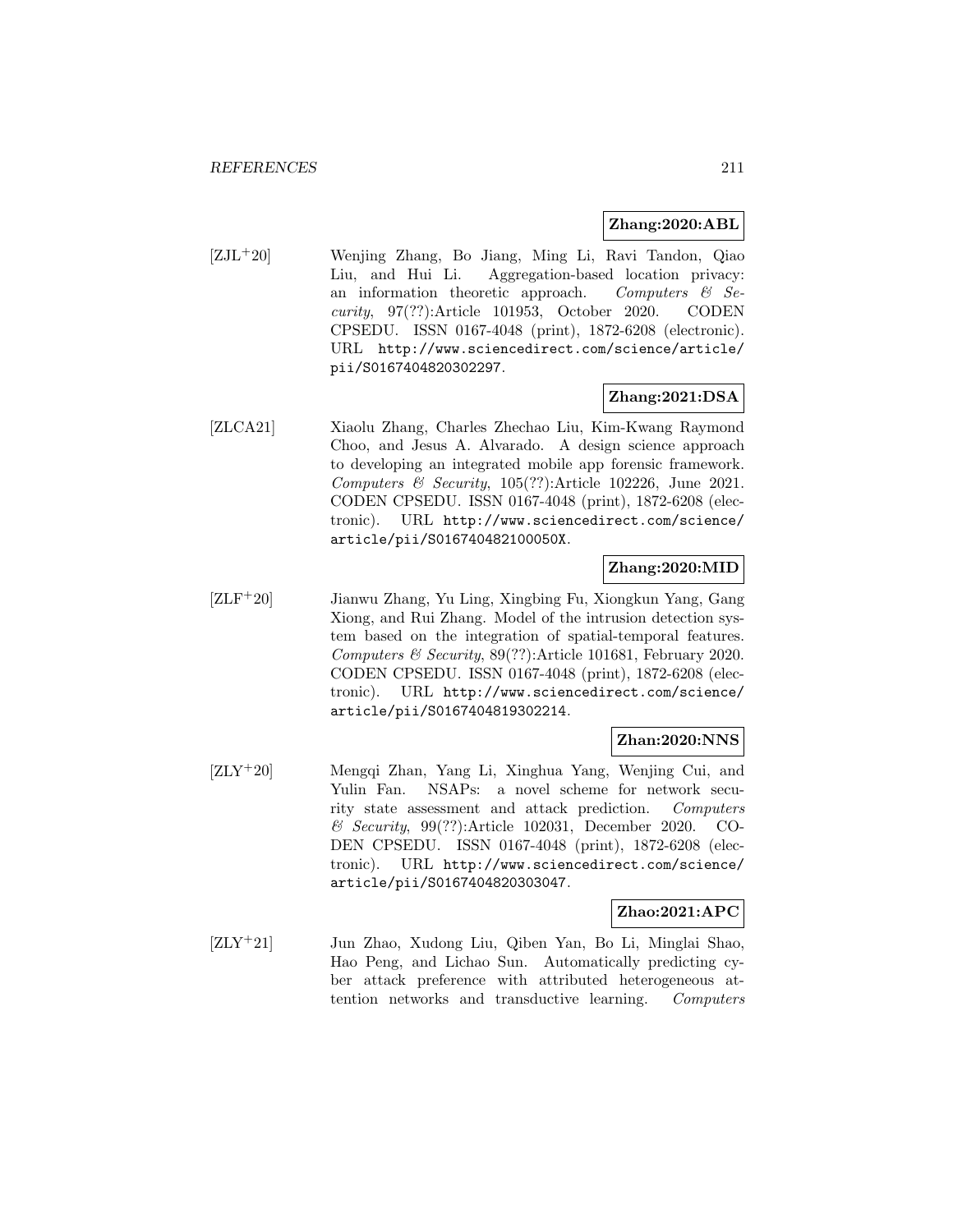& Security, 102(??):Article 102152, March 2021. CO-DEN CPSEDU. ISSN 0167-4048 (print), 1872-6208 (electronic). URL http://www.sciencedirect.com/science/ article/pii/S0167404820304259.

# **Zheng:2022:TDA**

[ZLZC22] Tengfei Zheng, Yuchuan Luo, Tongqing Zhou, and Zhiping Cai. Towards differential access control and privacypreserving for secure media data sharing in the cloud. Computers & Security, 113(??):Article 102553, February 2022. CODEN CPSEDU. ISSN 0167-4048 (print), 1872-6208 (electronic). URL http://www.sciencedirect.com/science/ article/pii/S0167404821003771.

# **Zhang:2020:FEA**

[ZM20] Lyuye Zhang and Maode Ma. FKR: an efficient authentication scheme for IEEE 802.11ah networks. Computers & Security, 88(??):Article 101633, January 2020. CO-DEN CPSEDU. ISSN 0167-4048 (print), 1872-6208 (electronic). URL http://www.sciencedirect.com/science/ article/pii/S0167404818313373.

## **Zhang:2021:EHA**

[ZMQ21] Lyuye Zhang, Maode Ma, and Yue Qiu. An enhanced handover authentication solution for 6LoWPAN networks. Computers & Security, 109(??):Article 102373, October 2021. CO-DEN CPSEDU. ISSN 0167-4048 (print), 1872-6208 (electronic). URL http://www.sciencedirect.com/science/ article/pii/S0167404821001978.

## **Zhang:2021:DPG**

[ZNF21] Sen Zhang, Weiwei Ni, and Nan Fu. Differentially private graph publishing with degree distribution preservation. Computers & Security, 106(??):Article 102285, July 2021. CO-DEN CPSEDU. ISSN 0167-4048 (print), 1872-6208 (electronic). URL http://www.sciencedirect.com/science/ article/pii/S0167404821001097.

#### **Zhao:2020:PPS**

[ZNL<sup>+</sup>20] Yi Zhao, Jianting Ning, Kaitai Liang, Yanqi Zhao, Liqun Chen, and Bo Yang. Privacy preserving search services against online attack. Computers & Security, 95(??):Article 101836, August 2020. CODEN CPSEDU. ISSN 0167-4048 (print),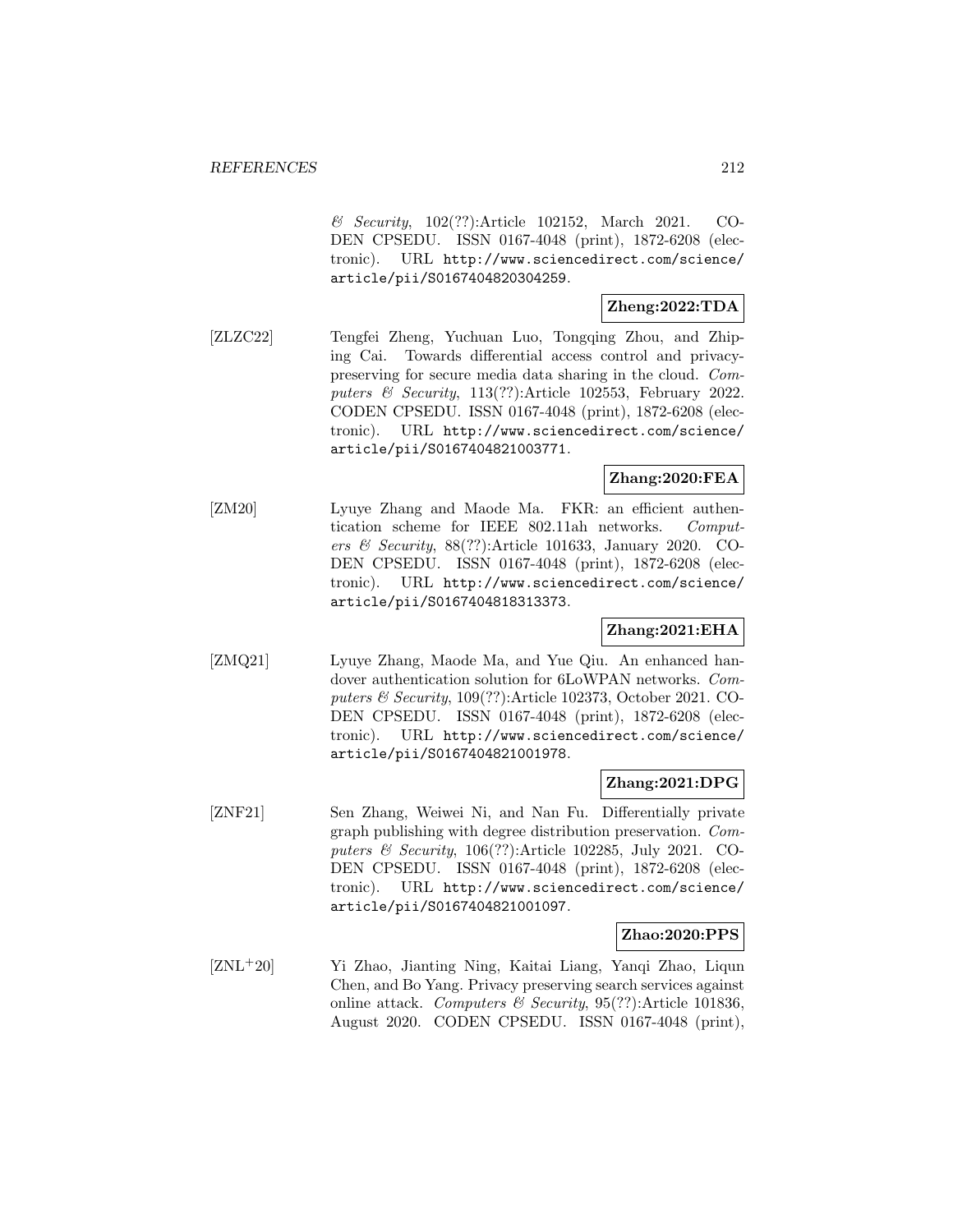1872-6208 (electronic). URL http://www.sciencedirect. com/science/article/pii/S0167404820301097.

### **Zago:2020:UDP**

[ZPP20] Mattia Zago, Manuel Gil Pérez, and Gregorio Martínez Pérez. UMUDGA: a dataset for profiling DGA-based botnet. Computers & Security, 92(??):Article 101719, May 2020. CO-DEN CPSEDU. ISSN 0167-4048 (print), 1872-6208 (electronic). URL http://www.sciencedirect.com/science/ article/pii/S0167404820300067.

# **Zhang:2020:AKC**

[ZQMC20] Qiang Zhang, Jianzhong Qiao, Qingyang Meng, and Yu Chen. Automatic kernel code synthesis and verification. Computers & Security, 91(??):Article 101733, April 2020. CO-DEN CPSEDU. ISSN 0167-4048 (print), 1872-6208 (electronic). URL http://www.sciencedirect.com/science/ article/pii/S0167404820300201.

## **Zola:2022:NTA**

[ZSGB<sup>+</sup>22] F. Zola, L. Segurola-Gil, J. L. Bruse, M. Galar, and R. Orduna-Urrutia. Network traffic analysis through node behaviour classification: a graph-based approach with temporal dissection and data-level preprocessing. Computers & Security, 115(??):Article 102632, April 2022. CO-DEN CPSEDU. ISSN 0167-4048 (print), 1872-6208 (electronic). URL http://www.sciencedirect.com/science/ article/pii/S0167404822000311.

#### **Zibak:2021:SMC**

[ZSS21] Adam Zibak, Clemens Sauerwein, and Andrew Simpson. A success model for cyber threat intelligence management platforms. Computers & Security,  $111(??)$ :Article 102466, December 2021. CODEN CPSEDU. ISSN 0167-4048 (print), 1872-6208 (electronic). URL http://www.sciencedirect. com/science/article/pii/S016740482100290X.

#### **Zhang:2021:TDD**

[ZT21] Li Zhang and Vrizlynn. L. L. Thing. Three decades of deception techniques in active cyber defense — retrospect and outlook. Computers & Security, 106(??):Article 102288, July 2021. CODEN CPSEDU. ISSN 0167-4048 (print), 1872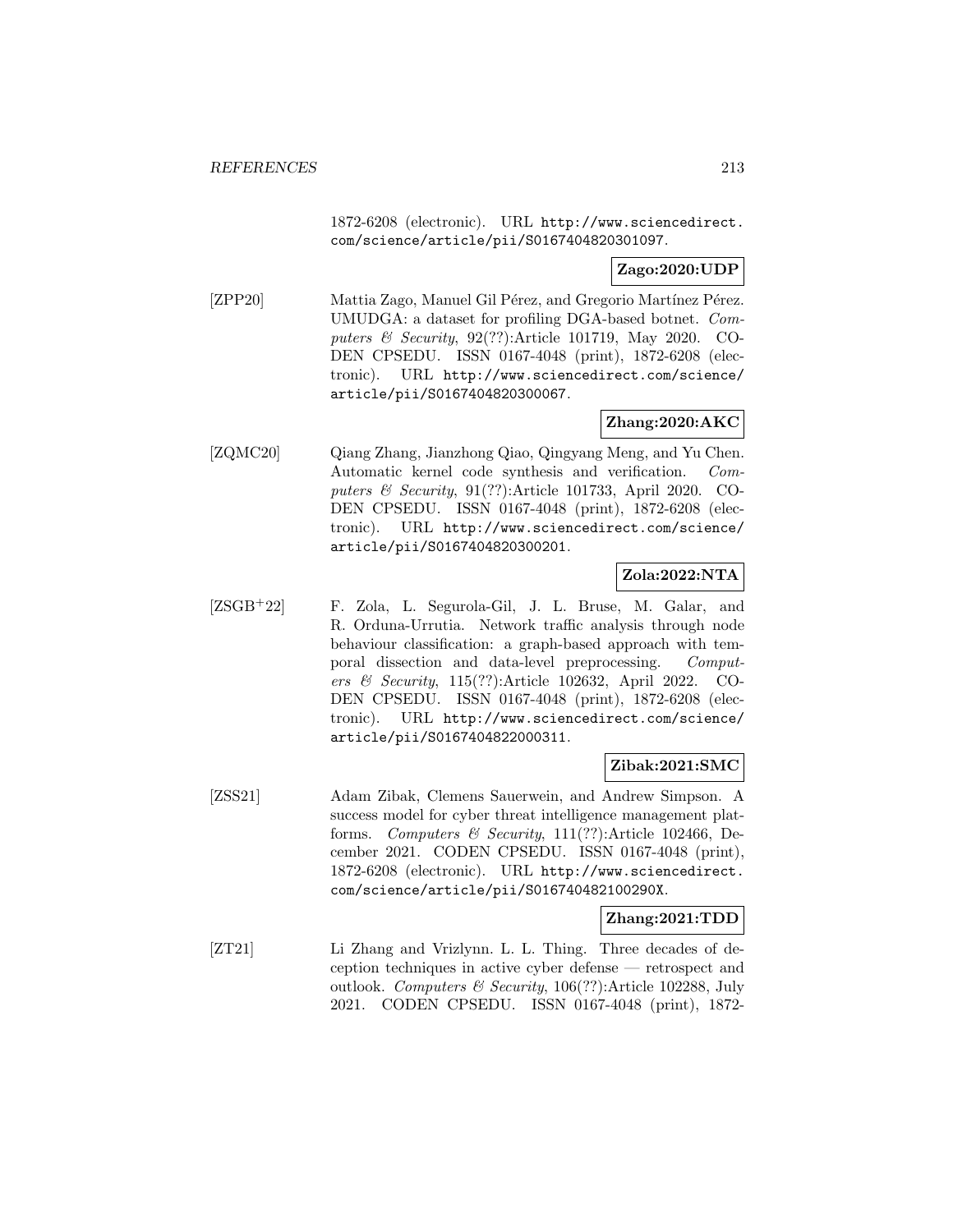6208 (electronic). URL http://www.sciencedirect.com/ science/article/pii/S0167404821001127.

# **Zhang:2021:EAT**

[ZTD21] Jie Zhang, Cong Tian, and Zhenhua Duan. An efficient approach for taint analysis of Android applications. Computers & Security, 104(??):Article 102161, May 2021. CO-DEN CPSEDU. ISSN 0167-4048 (print), 1872-6208 (electronic). URL http://www.sciencedirect.com/science/ article/pii/S016740482030434X.

### **Zulfiqar:2021:EEB**

[ZTJ<sup>+</sup>21] Maryam Zulfiqar, Filza Tariq, Muhammad Umar Janjua, Adnan Noor Mian, Adnan Qayyum, Junaid Qadir, Falak Sher, and Muhammad Hassan. EthReview: an Ethereum-based product review system for mitigating rating frauds. Computers & Security, 100(??):Article 102094, January 2021. CO-DEN CPSEDU. ISSN 0167-4048 (print), 1872-6208 (electronic). URL http://www.sciencedirect.com/science/ article/pii/S0167404820303679.

#### **Zhao:2020:CTC**

[ZTY<sup>+</sup>20a] Yujie Zhao, Zhanyong Tang, Guixin Ye, Dongxu Peng, Dingyi Fang, Xiaojiang Chen, and Zheng Wang. Compiletime code virtualization for Android applications. Computers & Security, 94(??):Article 101821, July 2020. CO-DEN CPSEDU. ISSN 0167-4048 (print), 1872-6208 (electronic). URL http://www.sciencedirect.com/science/ article/pii/S0167404820300936.

#### **Zhao:2020:SAO**

[ZTY<sup>+</sup>20b] Yujie Zhao, Zhanyong Tang, Guixin Ye, Dongxu Peng, Dingyi Fang, Xiaojiang Chen, and Zheng Wang. Semanticsaware obfuscation scheme prediction for binary. Computers & Security, 99(??):Article 102072, December 2020. CO-DEN CPSEDU. ISSN 0167-4048 (print), 1872-6208 (electronic). URL http://www.sciencedirect.com/science/ article/pii/S016740482030345X.

#### **Zhang:2021:SCI**

[ZWW<sup>+</sup>21] Guowen Zhang, Bo Wang, Fei Wei, Kaize Shi, Yue Wang, Xue Sui, and Meineng Zhu. Source camera identification for recompressed images: a model perspective based on tri-transfer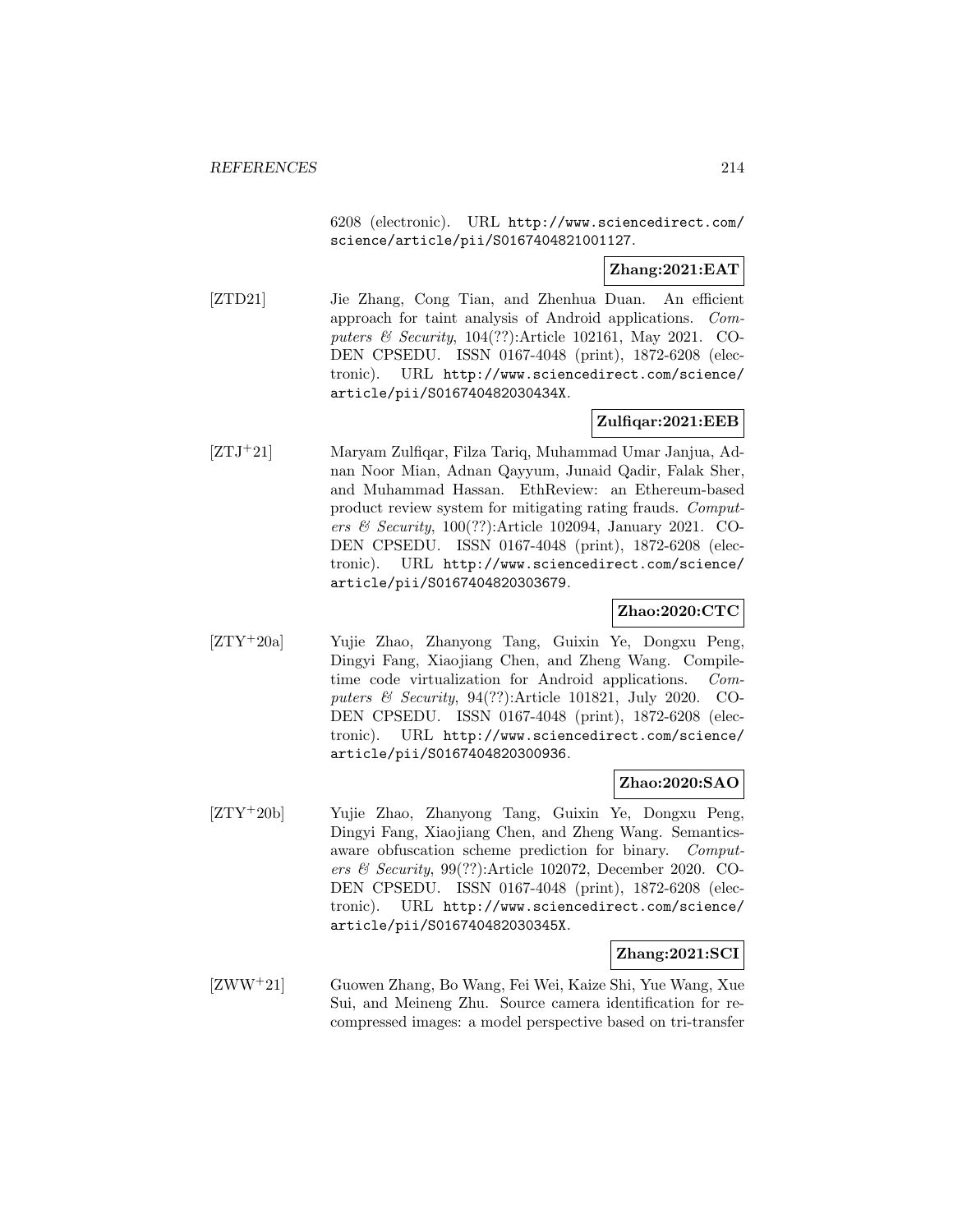learning. Computers & Security,  $100(??)$ :Article 102076, January 2021. CODEN CPSEDU. ISSN 0167-4048 (print), 1872- 6208 (electronic). URL http://www.sciencedirect.com/ science/article/pii/S0167404820303497.

## **Zheng:2020:OFB**

[ZWX<sup>+</sup>20] Haibin Zheng, Qianhong Wu, Jan Xie, Zhenyu Guan, Bo Qin, and Zhiqiang Gu. An organization-friendly blockchain system. Computers & Security, 88(??):Article 101598, January 2020. CODEN CPSEDU. ISSN 0167-4048 (print), 1872- 6208 (electronic). URL http://www.sciencedirect.com/ science/article/pii/S0167404818314111.

# **Zhang:2020:EPP**

[ZXZ<sup>+</sup>20] Chuan Zhang, Chang Xu, Liehuang Zhu, Yanwei Li, Can Zhang, and Huishu Wu. An efficient and privacy-preserving truth discovery scheme in crowdsensing applications. Computers & Security, 97(??):Article 101848, October 2020. CO-DEN CPSEDU. ISSN 0167-4048 (print), 1872-6208 (electronic). URL http://www.sciencedirect.com/science/ article/pii/S0167404820301218.

## **Zhijun:2021:BDP**

[ZY21] Wu Zhijun and Yang Yiming. BD-D1Sec: Protocol of security authentication for BeiDou D1 civil navigation message based on certificateless signature. Computers & Security, 105(??):Article 102251, June 2021. CODEN CPSEDU. ISSN 0167-4048 (print), 1872-6208 (electronic). URL http://www.sciencedirect.com/science/article/ pii/S0167404821000754.

## **Zhang:2021:SLS**

[ZYH<sup>+</sup>21] Haikuo Zhang, Jueyu Ye, Weihong Hu, Qian Wang, Xiali Yan, Qiaoli Yue, Wanbo Lv, Ming He, and Jue Wang. Study on the latent state of Kaminsky-style DNS cache poisoning: Modeling and empirical analysis. Computers & Security, 110(??):Article 102445, November 2021. CO-DEN CPSEDU. ISSN 0167-4048 (print), 1872-6208 (electronic). URL http://www.sciencedirect.com/science/ article/pii/S0167404821002698.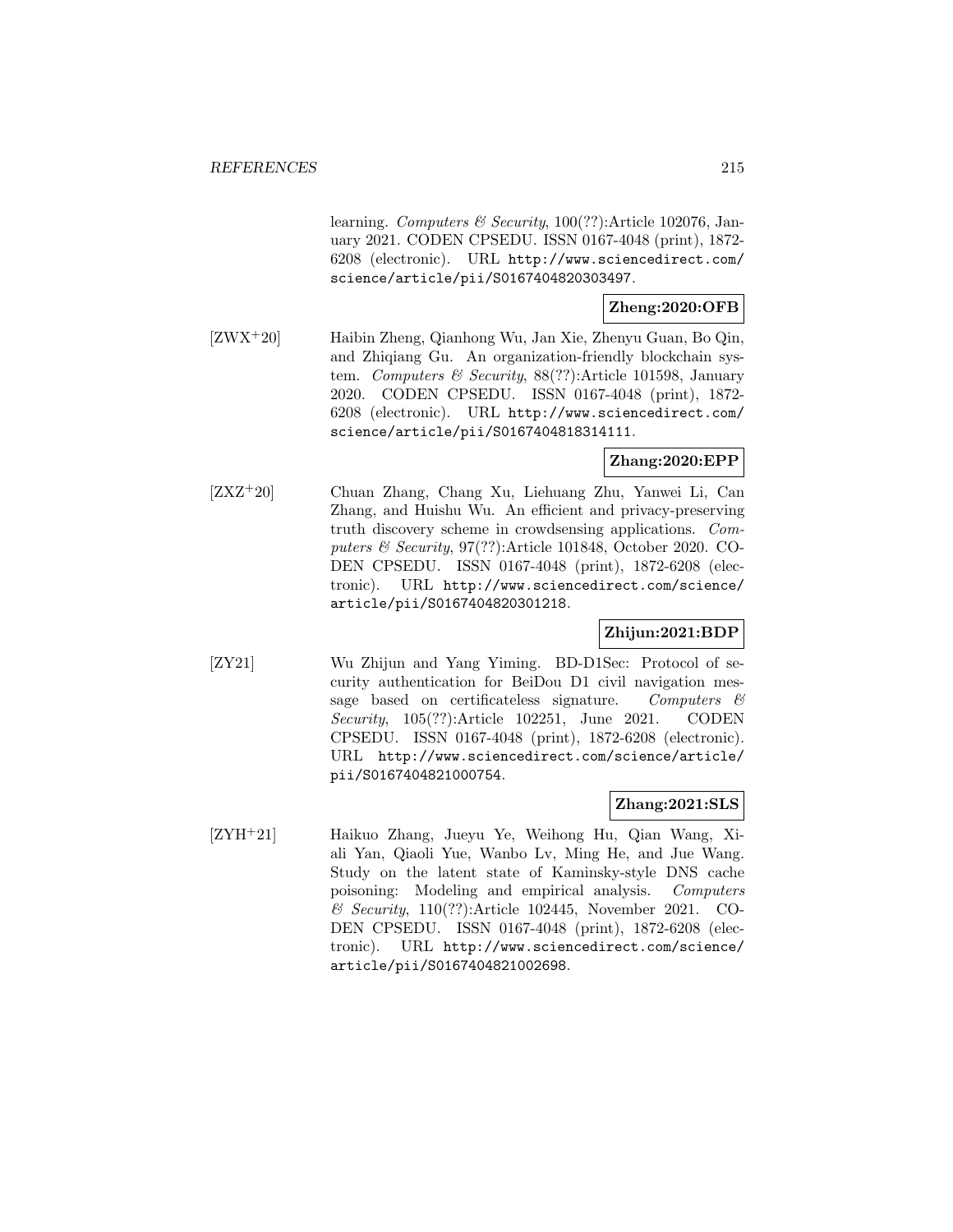### **Zhang:2022:CCL**

[ZYH<sup>+</sup>22] Zongyang Zhang, Jiayuan Yin, Bin Hu, Ting Gao, Weihan Li, Qianhong Wu, and Jianwei Liu. CLTracer: a cross-ledger tracing framework based on address relationships. Computers & Security,  $113(??)$ :Article 102558, February 2022. CO-DEN CPSEDU. ISSN 0167-4048 (print), 1872-6208 (electronic). URL http://www.sciencedirect.com/science/ article/pii/S0167404821003825.

### **Zhao:2020:TAE**

[ZYL<sup>+</sup>20] Jun Zhao, Qiben Yan, Jianxin Li, Minglai Shao, Zuti He, and Bo Li. TIMiner: Automatically extracting and analyzing categorized cyber threat intelligence from social data. Computers & Security, 95(??):Article 101867, August 2020. CO-DEN CPSEDU. ISSN 0167-4048 (print), 1872-6208 (electronic). URL http://www.sciencedirect.com/science/ article/pii/S0167404820301395.

# **Zheng:2022:PHC**

[ZYL<sup>+</sup>22] Faan Zheng, Qiao Yan, Victor C. M. Leung, F. Richard Yu, and Zhong Ming. HDP-CNN: Highway deep pyramid convolution neural network combining word-level and characterlevel representations for phishing website detection. Computers & Security, 114(??):Article 102584, March 2022. CO-DEN CPSEDU. ISSN 0167-4048 (print), 1872-6208 (electronic). URL http://www.sciencedirect.com/science/ article/pii/S0167404821004077.

## **Zhu:2022:DPH**

[ZYPT22] Hui Zhu, Fan Yin, Shuangrong Peng, and Xiaohu Tang. Differentially private hierarchical tree with high efficiency. Computers & Security, 118(??):Article 102727, July 2022. CO-DEN CPSEDU. ISSN 0167-4048 (print), 1872-6208 (electronic). URL http://www.sciencedirect.com/science/ article/pii/S0167404822001225.

#### **Zuzcak:2020:ESA**

[ZZ20] Matej Zuzcák and Milan Zenka. Expert system assessing threat level of attacks on a hybrid SSH honeynet. Computers & Security, 92(??):Article 101784, May 2020. CO-DEN CPSEDU. ISSN 0167-4048 (print), 1872-6208 (electronic). URL http://www.sciencedirect.com/science/ article/pii/S0167404820300699.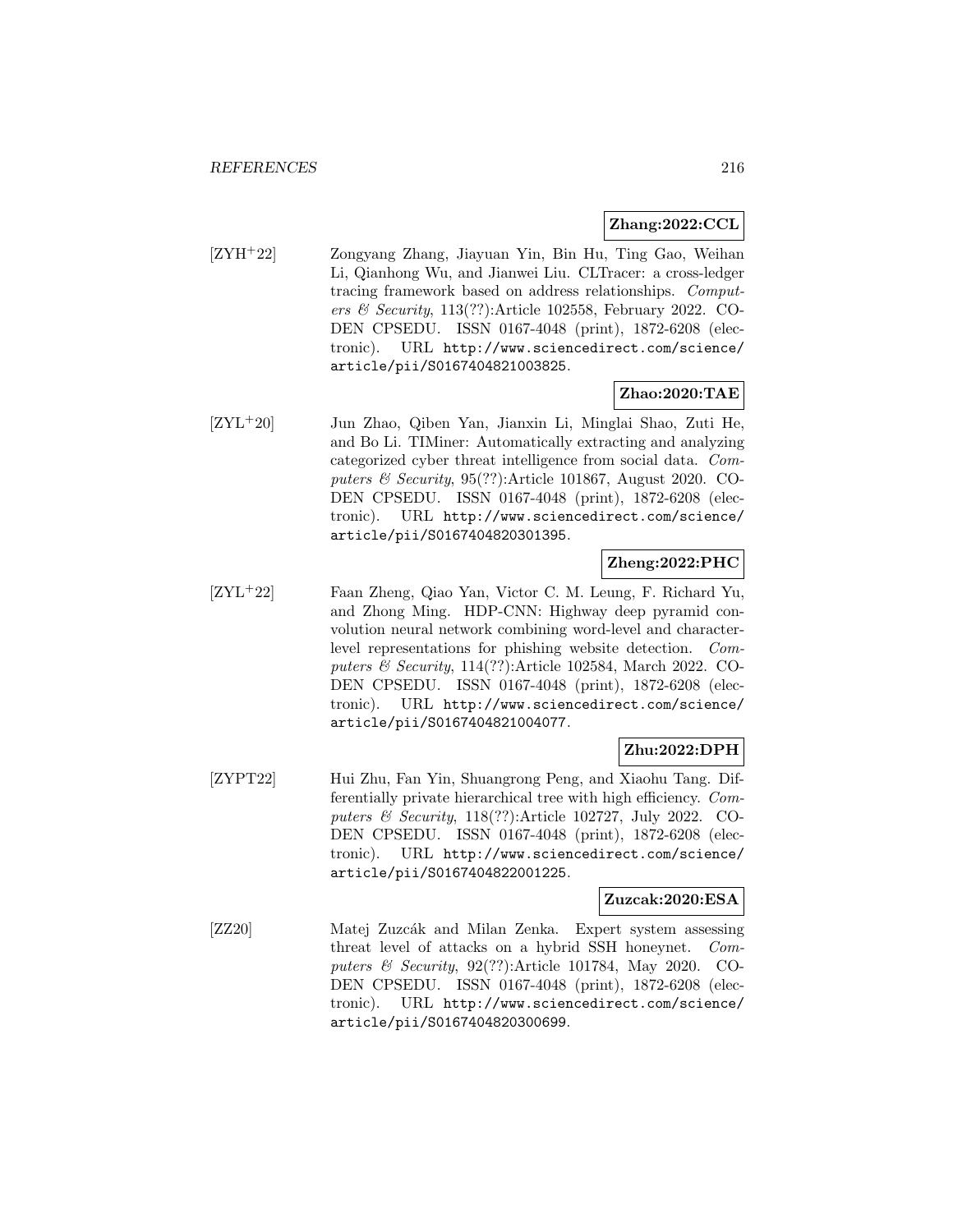### **Zhou:2020:PPP**

[ZZCD20] Jun Zhou, Meng Zheng, Zhenfu Cao, and Xiaolei Dong. PVIDM: Privacy-preserving verifiable shape context based image denoising and matching with efficient outsourcing in the malicious setting. Computers  $\mathcal C$  Security, 88 (??):Article 101631, January 2020. CODEN CPSEDU. ISSN 0167-4048 (print), 1872-6208 (electronic). URL https://www.sciencedirect.com/science/article/pii/ S0167404819301786.

# **Zhu:2020:DBA**

[ZZJC20] Xiaodong Zhu, Yi Zhang, Liehui Jiang, and Rui Chang. Determining the base address of MIPS firmware based on absolute address statistics and string reference matching. Computers  $\mathcal B$  Security, 88(??):Article 101504, January 2020. CO-DEN CPSEDU. ISSN 0167-4048 (print), 1872-6208 (electronic). URL http://www.sciencedirect.com/science/ article/pii/S0167404819300860.

### **Zheng:2022:APM**

[ZZL<sup>+</sup>22] Zhangqi Zheng, Bing Zhang, Yongshan Liu, Jiadong Ren, Xuyang Zhao, and Qian Wang. An approach for predicting multiple-type overflow vulnerabilities based on combination features and a time series neural network algorithm. Computers & Security, 114(??):Article 102572, March 2022. CO-DEN CPSEDU. ISSN 0167-4048 (print), 1872-6208 (electronic). URL http://www.sciencedirect.com/science/ article/pii/S0167404821003965.

## **Zhang:2021:RAT**

[ZZW<sup>+</sup>21] Lejun Zhang, Yanfei Zou, Weizheng Wang, Zilong Jin, Yansen Su, and Huiling Chen. Resource allocation and trust computing for blockchain-enabled edge computing system. Computers & Security, 105(??):Article 102249, June 2021. CO-DEN CPSEDU. ISSN 0167-4048 (print), 1872-6208 (electronic). URL http://www.sciencedirect.com/science/ article/pii/S0167404821000730.

#### **Zhou:2021:DMS**

[ZZWF21] Peng Zhou, Gongyan Zhou, Dakui Wu, and Minrui Fei. Detecting multi-stage attacks using sequence-to-sequence model. Computers & Security, 105(??):Article 102203, June 2021.